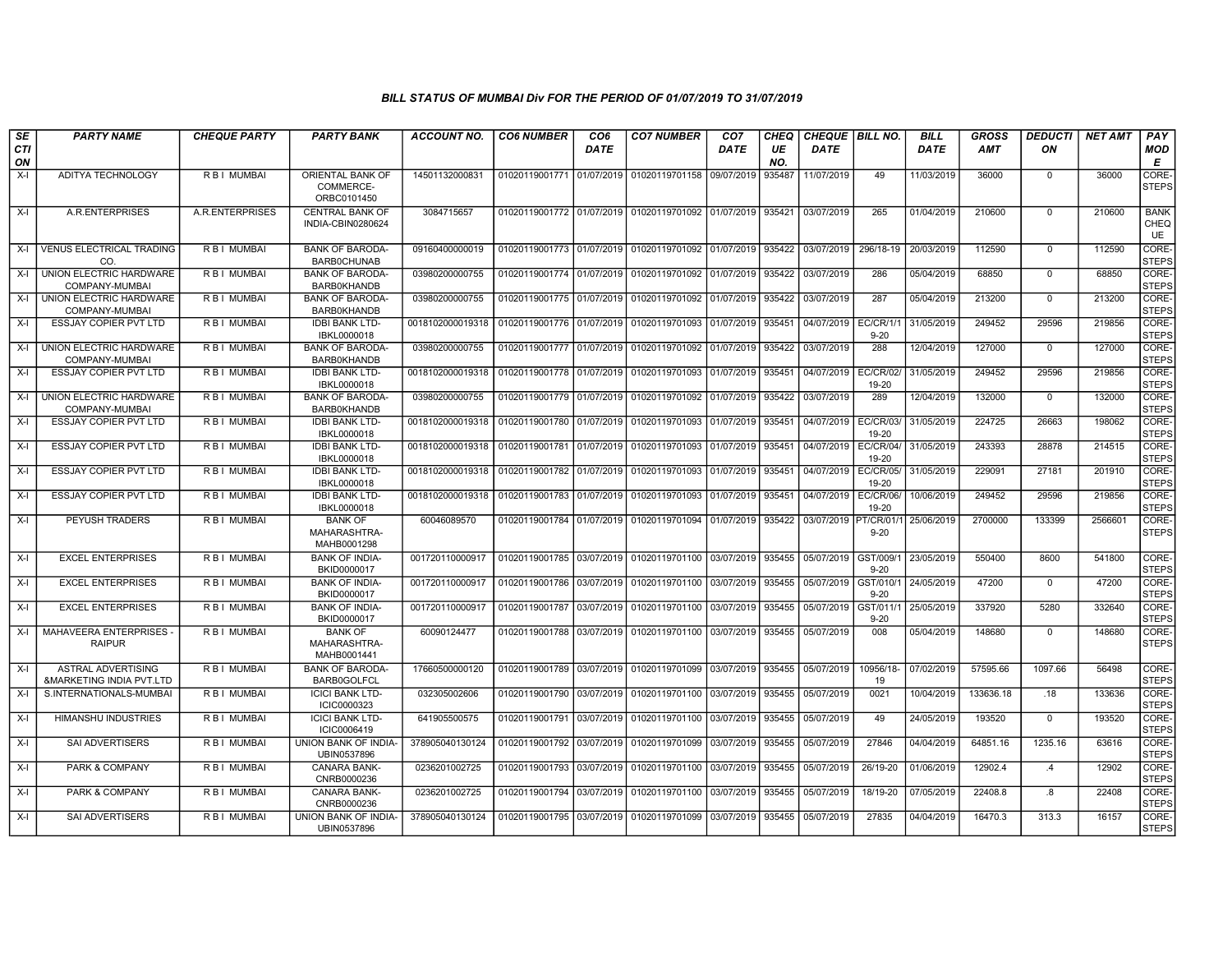| SE               | <b>PARTY NAME</b>                | <b>CHEQUE PARTY</b> | <b>PARTY BANK</b>                             | <b>ACCOUNT NO.</b> | <b>CO6 NUMBER</b>         | CO <sub>6</sub> | <b>CO7 NUMBER</b>         | CO <sub>7</sub> | <b>CHEQ</b> | <b>CHEQUE   BILL NO.</b> |                          | <b>BILL</b> | <b>GROSS</b> | <b>DEDUCTI</b> | <b>NET AMT</b> | PAY                   |
|------------------|----------------------------------|---------------------|-----------------------------------------------|--------------------|---------------------------|-----------------|---------------------------|-----------------|-------------|--------------------------|--------------------------|-------------|--------------|----------------|----------------|-----------------------|
| <b>CTI</b><br>ON |                                  |                     |                                               |                    |                           | <b>DATE</b>     |                           | <b>DATE</b>     | UE<br>NO.   | <b>DATE</b>              |                          | <b>DATE</b> | <b>AMT</b>   | ON             |                | <b>MOD</b><br>Е       |
| $X-I$            | PARK & COMPANY                   | R B I MUMBAI        | CANARA BANK-<br>CNRB0000236                   | 0236201002725      | 01020119001796            | 03/07/2019      | 01020119701141 05/07/2019 |                 | 935487      | 11/07/2019               | 21/19-20                 | 10/05/2019  | 43188        | $\mathbf 0$    | 43188          | CORE-<br><b>STEPS</b> |
| X-I              | PARK & COMPANY                   | <b>RBI MUMBAI</b>   | <b>CANARA BANK-</b><br>CNRB0000236            | 0236201002725      | 01020119001797 03/07/2019 |                 | 01020119701100 03/07/2019 |                 | 935455      | 05/07/2019               | 19/19-20                 | 07/05/2019  | 43693.69     | .69            | 43693          | CORE-<br><b>STEPS</b> |
| X-I              | <b>SAI ADVERTISERS</b>           | <b>RBI MUMBAI</b>   | UNION BANK OF INDIA-<br>UBIN0537896           | 378905040130124    | 01020119001798 03/07/2019 |                 | 01020119701099 03/07/2019 |                 | 935455      | 05/07/2019               | 27773                    | 26/03/2019  | 73113.6      | 1392.6         | 71721          | CORE-<br><b>STEPS</b> |
| $X-I$            | PARK & COMPANY                   | R B I MUMBAI        | CANARA BANK-<br>CNRB0000236                   | 0236201002725      | 01020119001799            | 03/07/2019      | 01020119701100            | 03/07/2019      | 935455      | 05/07/2019               | 28/19-20                 | 06/06/2019  | 293565.12    | 4976.12        | 288589         | CORE-<br><b>STEPS</b> |
| $X-I$            | SAI ADVERTISERS                  | R B I MUMBAI        | UNION BANK OF INDIA-<br>UBIN0537896           | 378905040130124    | 01020119001800            | 03/07/2019      | 01020119701099            | 03/07/2019      | 935455      | 05/07/2019               | 27840                    | 04/04/2019  | 24725.4      | 470.4          | 24255          | CORE-<br><b>STEPS</b> |
| X-I              | <b>SAI ADVERTISERS</b>           | <b>RBI MUMBAI</b>   | UNION BANK OF INDIA-<br>UBIN0537896           | 378905040130124    | 01020119001801            | 03/07/2019      | 01020119701099            | 03/07/2019      | 935455      | 05/07/2019               | 27780                    | 26/03/2019  | 13222.66     | 251.66         | 12971          | CORE-<br><b>STEPS</b> |
| X-I              | SAI ADVERTISERS                  | R B I MUMBAI        | UNION BANK OF INDIA-<br>UBIN0537896           | 378905040130124    | 01020119001802            | 03/07/2019      | 01020119701099            | 03/07/2019      | 935455      | 05/07/2019               | 27837                    | 04/04/2019  | 61234.96     | 1166.96        | 60068          | CORE-<br><b>STEPS</b> |
| X-I              | SAI ADVERTISERS                  | R B I MUMBAI        | UNION BANK OF INDIA-<br>UBIN0537896           | 378905040130124    | 01020119001803            | 03/07/2019      | 01020119701099            | 03/07/2019      | 935455      | 05/07/2019               | 27810                    | 01/04/2019  | 91410.9      | 1741.9         | 89669          | CORE-<br><b>STEPS</b> |
| $X-I$            | <b>SAI ADVERTISERS</b>           | <b>RBI MUMBAI</b>   | UNION BANK OF INDIA-<br>UBIN0537896           | 378905040130124    | 01020119001804            | 03/07/2019      | 01020119701099            | 03/07/2019      | 935455      | 05/07/2019               | 27839                    | 04/04/2019  | 15914.86     | 303.86         | 15611          | CORE-<br><b>STEPS</b> |
| X-I              | SAI ADVERTISERS                  | R B I MUMBAI        | <b>UNION BANK OF INDIA-</b><br>UBIN0537896    | 378905040130124    | 01020119001805            | 03/07/2019      | 01020119701099            | 03/07/2019      | 935455      | 05/07/2019               | 27843                    | 04/04/2019  | 13167        | 250            | 12917          | CORE-<br><b>STEPS</b> |
| X-I              | SAI ADVERTISERS                  | R B I MUMBAI        | UNION BANK OF INDIA-<br>UBIN0537896           | 378905040130124    | 01020119001806            | 03/07/2019      | 01020119701099            | 03/07/2019      | 935455      | 05/07/2019               | 27845                    | 04/04/2019  | 29438.86     | 560.86         | 28878          | CORE-<br><b>STEPS</b> |
| X-I              | SAI ADVERTISERS                  | R B I MUMBAI        | UNION BANK OF INDIA-<br>UBIN0537896           | 378905040130124    | 01020119001807            | 03/07/2019      | 01020119701099            | 03/07/2019      | 935455      | 05/07/2019               | 27656                    | 12/02/2019  | 24620.4      | 468.4          | 24152          | CORE-<br><b>STEPS</b> |
| X-I              | <b>SAI ADVERTISERS</b>           | <b>RBI MUMBAI</b>   | UNION BANK OF INDIA-<br>UBIN0537896           | 378905040130124    | 01020119001808            | 03/07/2019      | 01020119701099            | 03/07/2019      | 935455      | 05/07/2019               | 27464                    | 14/11/2018  | 29690.86     | 565.86         | 29125          | CORE-<br><b>STEPS</b> |
| X-I              | CONCEPT COMMUNICATION<br>LIMITED | R B I MUMBAI        | YES BANK LTD-<br>YESB0000082                  | 008281300000634    | 01020119001809            | 03/07/2019      | 01020119701099            | 03/07/2019      | 935455      | 05/07/2019               | 0300040                  | 14/03/2019  | 44115.76     | 840.76         | 43275          | CORE-<br><b>STEPS</b> |
| $X-I$            | CONCEPT COMMUNICATION<br>LIMITED | R B I MUMBAI        | YES BANK LTD-<br>YESB0000082                  | 008281300000634    | 01020119001810            | 03/07/2019      | 01020119701224            | 11/07/2019      | 935513      | 18/07/2019               | 0200042                  | 07/02/2019  | 65381.4      | 1245.4         | 64136          | CORE-<br><b>STEPS</b> |
| X-I              | CONCEPT COMMUNICATION<br>LIMITED | R B I MUMBAI        | YES BANK LTD-<br>YESB0000082                  | 008281300000634    | 01020119001811            | 03/07/2019      | 01020119701224            | 11/07/2019      | 935513      | 18/07/2019               | 0100167                  | 30/01/2019  | 77761.92     | 1481.92        | 76280          | CORE-<br><b>STEPS</b> |
| X-I              | CONCEPT COMMUNICATION<br>LIMITED | R B I MUMBAI        | YES BANK LTD-<br>YESB0000082                  | 008281300000634    | 01020119001812            | 03/07/2019      | 01020119701099            | 03/07/2019      | 935455      | 05/07/2019               | 0300097                  | 30/03/2019  | 45931.26     | 874.26         | 45057          | CORE-<br><b>STEPS</b> |
| X-I              | CONCEPT COMMUNICATION<br>LIMITED | R B I MUMBAI        | YES BANK LTD-<br>YESB0000082                  | 008281300000634    | 01020119001813 03/07/2019 |                 | 01020119701099            | 03/07/2019      | 935455      | 05/07/2019               | 0300038                  | 14/03/2019  | 40951.1      | 780.1          | 40171          | CORE-<br><b>STEPS</b> |
| $X-I$            | CONCEPT COMMUNICATION<br>LIMITED | R B I MUMBAI        | YES BANK LTD-<br>YESB0000082                  | 008281300000634    | 01020119001814            | 03/07/2019      | 01020119701099            | 03/07/2019      | 935455      | 05/07/2019               | 0100196                  | 31/01/2019  | 45757.96     | 871.96         | 44886          | CORE-<br><b>STEPS</b> |
| $X-I$            | CONCEPT COMMUNICATION<br>LIMITED | R B I MUMBAI        | YES BANK LTD-<br>YESB0000082                  | 008281300000634    | 01020119001815            | 03/07/2019      | 01020119701099            | 03/07/2019      | 935455      | 05/07/2019               | 0200048                  | 07/02/2019  | 17456.26     | 332.26         | 17124          | CORE-<br><b>STEPS</b> |
| X-I              | CONCEPT COMMUNICATION<br>LIMITED | R B I MUMBAI        | YES BANK LTD-<br>YESB0000082                  | 008281300000634    | 01020119001816            | 03/07/2019      | 01020119701099            | 03/07/2019      | 935455      | 05/07/2019               | 0300045                  | 14/03/2019  | 16041.9      | 305.9          | 15736          | CORE-<br><b>STEPS</b> |
| X-I              | CONCEPT COMMUNICATION<br>LIMITED | R B I MUMBAI        | YES BANK LTD-<br>YESB0000082                  | 008281300000634    | 01020119001817            | 03/07/2019      | 01020119701099            | 03/07/2019      | 935455      | 05/07/2019               | 0200037                  | 07/02/2019  | 21527.1      | 410.1          | 21117          | CORE-<br><b>STEPS</b> |
| X-I              | CONCEPT COMMUNICATION<br>LIMITED | R B I MUMBAI        | YES BANK LTD-<br>YESB0000082                  | 008281300000634    | 01020119001818            | 03/07/2019      | 01020119701099            | 03/07/2019      | 935455      | 05/07/2019               | 0300078                  | 25/03/2019  | 31607.1      | 602.1          | 31005          | CORE-<br><b>STEPS</b> |
| $X-I$            | <b>NK ENTERPRISES</b>            | R B I MUMBAI        | CANARA BANK-<br>CNRB0000126                   | 0126201004178      | 01020119001819            | 03/07/2019      | 01020119701095            | 03/07/2019      | 935455      | 05/07/2019               | <b>Mterial BG</b>        | 21/06/2019  | 787633       | $\mathbf 0$    | 787633         | CORE-<br><b>STEPS</b> |
| $X-I$            | MEHTA CONSTRUCTION               | R B I MUMBAI        | <b>BANK OF</b><br>MAHARASHTRA-<br>MAHB0000067 | 60056966119        | 01020119001823            | 03/07/2019      | 01020119701096            | 03/07/2019      | 935422      | 03/07/2019               | MC/CR/11<br>19-20        | 25/06/2019  | 5575586      | 234780         | 5340806        | CORE-<br><b>STEPS</b> |
| $X-I$            | M S MISTRY AND CO                | R B I MUMBAI        | <b>DENA BANK-</b><br>BKDN0460209              | 020911001462       | 01020119001824            | 03/07/2019      | 01020119701097            | 03/07/2019      | 935422      | 03/07/2019               | <b>MS/CR/01</b><br>19-20 | 27/06/2019  | 14320095     | 2045415        | 12274680       | CORE-<br><b>STEPS</b> |
| $X-I$            | <b>SIVAKUMAR P</b>               | R B I MUMBAI        | <b>INDIAN BANK-</b><br>IDIB000M059            | SB 6535047346      | 01020119001825 03/07/2019 |                 | 01020119701098 03/07/2019 |                 | 935451      | 04/07/2019               | 91                       | 07/06/2019  | 28859        | $\mathbf{0}$   | 28859          | CORE-<br><b>STEPS</b> |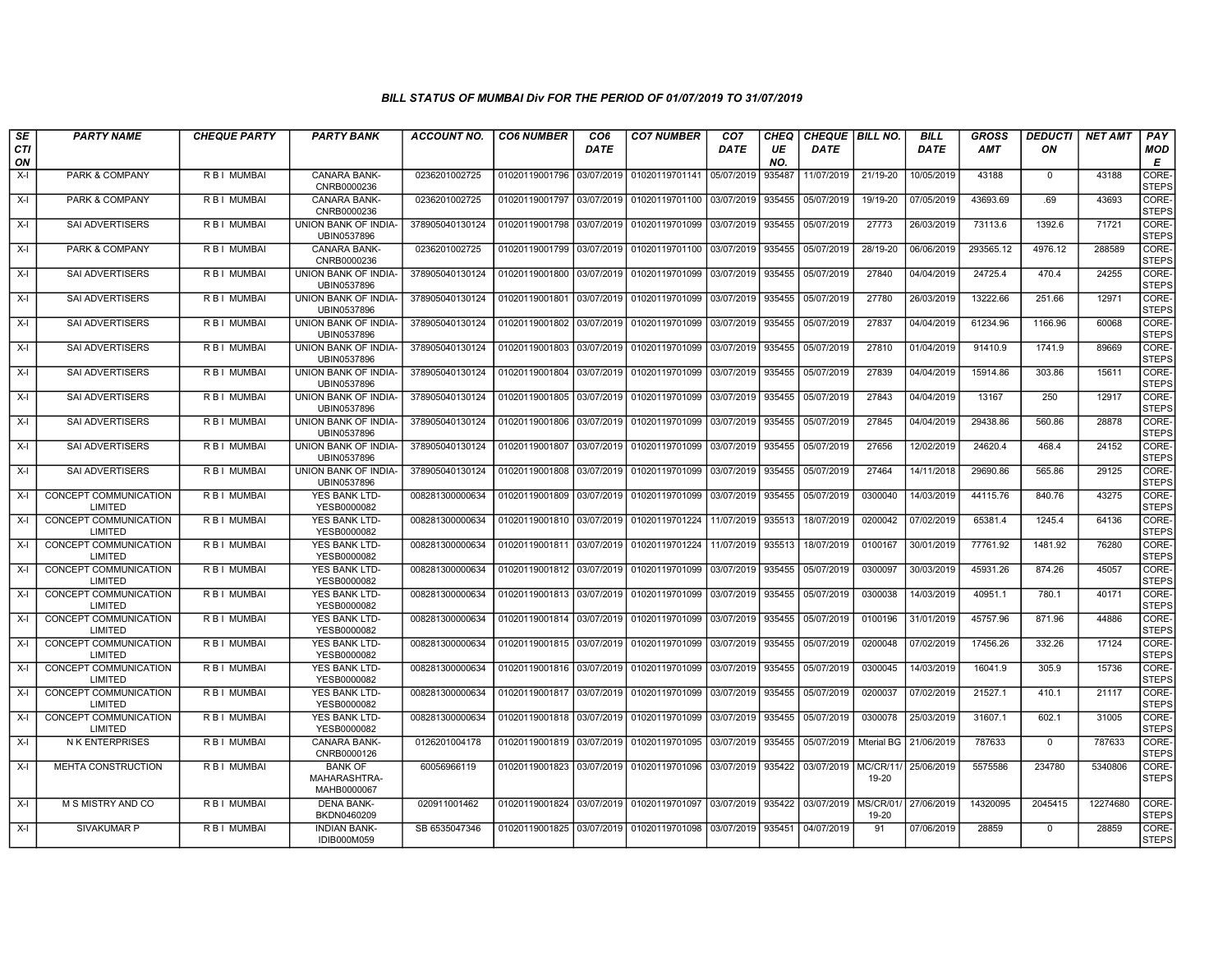| SE               | <b>PARTY NAME</b>                                             | <b>CHEQUE PARTY</b> | <b>PARTY BANK</b>                                                   | <b>ACCOUNT NO.</b>                             | <b>CO6 NUMBER</b>         | CO6         | <b>CO7 NUMBER</b>                                   | CO <sub>7</sub> | CHEQ      | <b>CHEQUE   BILL NO.</b> |                             | BILL        | <b>GROSS</b> | <b>DEDUCTI</b> | NET AMT | <b>PAY</b>            |
|------------------|---------------------------------------------------------------|---------------------|---------------------------------------------------------------------|------------------------------------------------|---------------------------|-------------|-----------------------------------------------------|-----------------|-----------|--------------------------|-----------------------------|-------------|--------------|----------------|---------|-----------------------|
| <b>CTI</b><br>ON |                                                               |                     |                                                                     |                                                |                           | <b>DATE</b> |                                                     | <b>DATE</b>     | UE<br>NO. | DATE                     |                             | <b>DATE</b> | <b>AMT</b>   | ON             |         | MOD<br>Е              |
| $X-I$            | MAHARASHTRA STATE<br>SECURITY CORPORATION                     | R B I MUMBAI        | HDFC BANK LTD-<br>HDFC0000501                                       | 50100150433559                                 | 01020119001827            | 03/07/2019  | 01020119701102                                      | 03/07/2019      | 935455    | 05/07/2019               | P <sub>O</sub><br>NO.628462 | 13/06/2019  | 7161000      | $\mathbf{0}$   | 7161000 | CORE-<br><b>STEPS</b> |
| $X-I$            | MAHARASHTRA STATE<br>SECURITY CORPORATION                     | R B I MUMBAI        | HDFC BANK LTD-<br>HDFC0000501                                       | 50100150433559                                 | 01020119001829 03/07/2019 |             | 01020119701101                                      | 03/07/2019      | 935455    | 05/07/2019               | PO<br>NO.62846              | 13/06/2019  | 2816660      | 47740          | 2768920 | CORE-<br><b>STEPS</b> |
| $X-I$            | <b>TRADELINK</b>                                              | R B I MUMBAI        | PUNJAB AND<br><b>MAHARASHTRA CO-OP</b><br><b>BANK L-PMCB0000003</b> | 003140100004628                                |                           |             | 01020119001830 03/07/2019 01020119701111 04/07/2019 |                 | 935451    | 04/07/2019               | TL/CR/AM<br>C/4             | 15/05/2019  | 202453       | 7231           | 195222  | CORE-<br><b>STEPS</b> |
| $X-I$            | <b>PUSHPAK RAIL</b><br><b>CONSTRUCTION PRIVATE</b><br>LIMITED | <b>RBI MUMBAI</b>   | CANARA BANK-<br>CNRB0000209                                         | 0209256054297                                  |                           |             | 01020119001831 03/07/2019 01020119701119 05/07/2019 |                 | 935455    | 05/07/2019               | PRC/CR/19<br>20/01          | 13/06/2019  | 7308364      | 261014         | 7047350 | CORE-<br><b>STEPS</b> |
| X-I              | MAXIMUS SOLUTIONS-THANE                                       | R B I MUMBAI        | THE SHAMRAO VITHAL<br><b>COOPERATIVE BANK-</b><br>SVCB0000081       | 108104180000170                                | 01020119001832 03/07/2019 |             | 01020119701103 03/07/2019                           |                 | 935455    | 05/07/2019               | <b>MS/058</b>               | 14/05/2019  | 469168       | 47664          | 421504  | CORE-<br><b>STEPS</b> |
| $X-I$            | MAXIMUS SOLUTIONS-THANE                                       | <b>RBI MUMBAI</b>   | THE SHAMRAO VITHAL<br><b>COOPERATIVE BANK-</b><br>SVCB0000081       | 108104180000170                                | 01020119001834 03/07/2019 |             | 01020119701104 03/07/2019                           |                 | 935455    | 05/07/2019               | MS/049                      | 05/04/2019  | 244850       | 28635          | 216215  | CORE-<br><b>STEPS</b> |
| $X-I$            | <b>APCON INDIA</b>                                            | <b>RBI MUMBAI</b>   | <b>KOTAK MAHINDRA</b><br>BANK-KKBK0000289                           | 8911315596                                     |                           |             | 01020119001835 04/07/2019 01020119701106            | 04/07/2019      | 935455    | 05/07/2019               | API/CR/19-<br>20/07         | 18/06/2019  | 603022       | 159964         | 443058  | CORE-<br><b>STEPS</b> |
| $X-I$            | <b>APCON INDIA</b>                                            | R B I MUMBAI        | <b>KOTAK MAHINDRA</b><br>BANK-KKBK0000289                           | 8911315596                                     | 01020119001836 04/07/2019 |             | 01020119701106                                      | 04/07/2019      | 935455    | 05/07/2019               | API/CR/19-<br>20/08         | 20/06/2019  | 603022       | 128078         | 474944  | CORE-<br><b>STEPS</b> |
| X-I              | <b>APCON INDIA</b>                                            | R B I MUMBAI        | KOTAK MAHINDRA<br><b>BANK-KKBK0000289</b>                           | 8911315596                                     | 01020119001837            | 04/07/2019  | 01020119701106                                      | 04/07/2019      | 935455    | 05/07/2019               | API/CR/19-<br>20/09         | 21/06/2019  | 603022       | 119432         | 483590  | CORE-<br><b>STEPS</b> |
| $X-I$            | <b>APCON INDIA</b>                                            | R B I MUMBAI        | <b>KOTAK MAHINDRA</b><br><b>BANK-KKBK0000289</b>                    | 8911315596                                     | 01020119001838            | 04/07/2019  | 01020119701106                                      | 04/07/2019      | 935455    | 05/07/2019               | API/CR/19<br>20/10          | 22/06/2019  | 603022       | 105816         | 497206  | CORE-<br><b>STEPS</b> |
| $X-I$            | <b>APCON INDIA</b>                                            | R B I MUMBAI        | KOTAK MAHINDRA<br>BANK-KKBK0000289                                  | 8911315596                                     | 01020119001839            | 04/07/2019  | 01020119701106                                      | 04/07/2019      | 935455    | 05/07/2019               | API/CR/19<br>20/11          | 24/06/2019  | 603022       | 146921         | 456101  | CORE-<br><b>STEPS</b> |
| $X-I$            | CIS BUREAUS SERVICES<br>PRIVATE LIMITED                       | RBI MUMBAI          | HDFC BANK LTD-<br>HDFC0000543                                       | 5750000013658                                  | 01020119001842            | 04/07/2019  | 01020119701107                                      | 04/07/2019      | 935451    | 04/07/2019               | CIS/CR/19-<br>20/01         | 31/03/2019  | 4162554      | 170985         | 3991569 | CORE-<br><b>STEPS</b> |
| $X-I$            | <b>CIS BUREAUS SERVICES</b><br>PRIVATE LIMITED                | R B I MUMBAI        | <b>HDFC BANK LTD-</b><br>HDFC0000543                                | 57500000136581                                 | 01020119001843 04/07/2019 |             | 01020119701107                                      | 04/07/2019      | 935451    | 04/07/2019               | CIS/CR/19-<br>20/02         | 30/04/2019  | 4625060      | 183020         | 4442040 | CORE-<br><b>STEPS</b> |
| X-I              | CIS BUREAUS SERVICES<br>PRIVATE LIMITED                       | R B I MUMBAI        | <b>HDFC BANK LTD-</b><br>HDFC0000543                                | 57500000136581                                 | 01020119001844            | 04/07/2019  | 01020119701107                                      | 04/07/2019      | 935451    | 04/07/2019               | CIS/CR/19-<br>20/03         | 31/05/2019  | 4625060      | 157395         | 4467665 | CORE-<br><b>STEPS</b> |
| $X-I$            | PRABHAKAR ENTERPRISES                                         | R B I MUMBAI        | PNB-PUNB0413800                                                     | 4138002100010578                               | 01020119001845            | 04/07/2019  | 01020119701108                                      | 04/07/2019      | 935451    | 04/07/2019               | PE/CR/19-<br>20/01          | 01/07/2018  | 887107       | 328123         | 558984  | CORE-<br><b>STEPS</b> |
| $X-I$            | PRABHAKAR ENTERPRISES                                         | R B I MUMBAI        | PNB-PUNB0413800                                                     | 4138002100010578                               | 01020119001846 04/07/2019 |             | 01020119701108                                      | 04/07/2019      | 935451    | 04/07/2019               | <b>PE/CR/19-</b><br>20/02   | 01/08/2018  | 887107       | 148932         | 738175  | CORE-<br><b>STEPS</b> |
| X-I              | PRABHAKAR ENTERPRISES                                         | R B I MUMBAI        | PNB-PUNB0413800                                                     | 4138002100010578                               | 01020119001848            | 04/07/2019  | 01020119701108                                      | 04/07/2019      | 935451    | 04/07/2019               | PE/CR/19-<br>20/03          | 01/09/2018  | 887109       | 136105         | 751004  | CORE-<br><b>STEPS</b> |
| $X-I$            | PRABHAKAR ENTERPRISES                                         | R B I MUMBAI        | PNB-PUNB0413800                                                     | 4138002100010578                               | 01020119001849 04/07/2019 |             | 01020119701108                                      | 04/07/2019      | 935451    | 04/07/2019               | PE/CR/19-<br>20/04          | 01/10/2018  | 887109       | 144389         | 742720  | CORE-<br><b>STEPS</b> |
| $X-I$            | PRABHAKAR ENTERPRISES                                         | R B I MUMBAI        | PNB-PUNB0413800                                                     | 4138002100010578                               | 01020119001850            | 04/07/2019  | 01020119701108                                      | 04/07/2019      | 935451    | 04/07/2019               | <b>PE/CR/19-</b><br>20/05   | 01/11/2018  | 887109       | 137426         | 749683  | CORE-<br><b>STEPS</b> |
| X-I              | PRABHAKAR ENTERPRISES                                         | R B I MUMBAI        | PNB-PUNB0413800                                                     | 4138002100010578 01020119001851                |                           | 04/07/2019  | 01020119701108                                      | 04/07/2019      | 935451    | 04/07/2019               | PE/CR/19-<br>20/06          | 01/12/2018  | 887108       | 168648         | 718460  | CORE-<br><b>STEPS</b> |
| $X-I$            | PRABHAKAR ENTERPRISES                                         | R B I MUMBAI        | PNB-PUNB0413800                                                     | 4138002100010578                               | 01020119001852            | 04/07/2019  | 01020119701108                                      | 04/07/2019      | 935451    | 04/07/2019               | PE/CR/19-<br>20/07          | 01/01/2019  | 887108       | 151538         | 735570  | CORE-<br><b>STEPS</b> |
| X-I              | <b>PRABHAKAR ENTERPRISES</b>                                  | R B I MUMBAI        | PNB-PUNB0413800                                                     | 4138002100010578                               | 01020119001853            | 04/07/2019  | 01020119701108                                      | 04/07/2019      | 935451    | 04/07/2019               | PE/CR/19-<br>20/08          | 01/02/2019  | 887108       | 144631         | 742477  | CORE-<br><b>STEPS</b> |
| $X-I$            | PRABHAKAR ENTERPRISES                                         | R B I MUMBAI        | PNB-PUNB0413800                                                     | 4138002100010578                               | 01020119001854            | 04/07/2019  | 01020119701108 04/07/2019                           |                 | 935451    | 04/07/2019               | <b>PE/CR/19-</b><br>20/09   | 01/03/2019  | 887108       | 141248         | 745860  | CORE-<br><b>STEPS</b> |
| X-I              | PRABHAKAR ENTERPRISES                                         | R B I MUMBAI        | PNB-PUNB0413800                                                     | 4138002100010578   01020119001855   04/07/2019 |                           |             | 01020119701108 04/07/2019                           |                 | 935451    | 04/07/2019               | PE/CR/19-<br>20/10          | 01/04/2019  | 887108       | 137974         | 749134  | CORE-<br><b>STEPS</b> |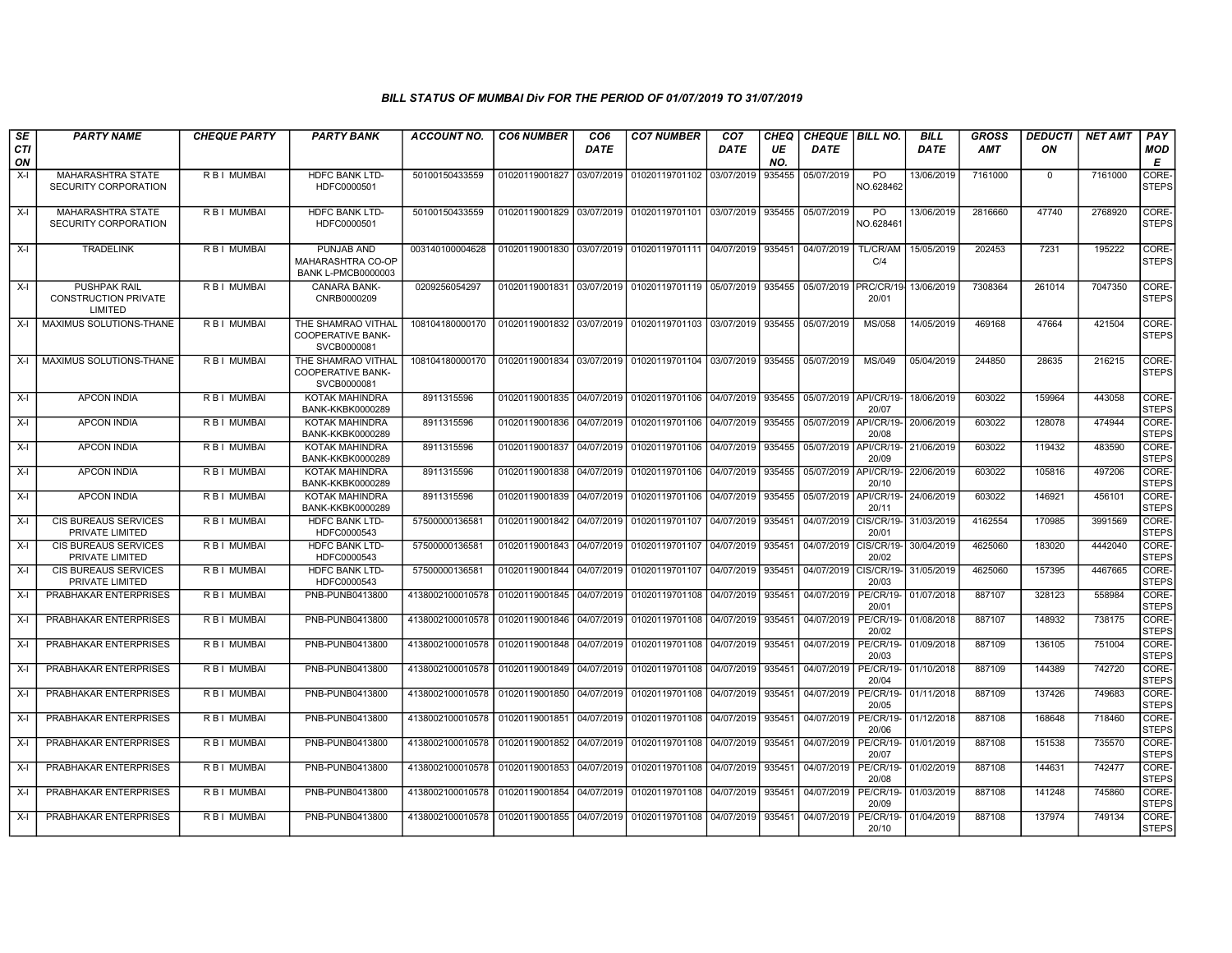| SE               | <b>PARTY NAME</b>                                     | <b>CHEQUE PARTY</b> | <b>PARTY BANK</b>                                      | <b>ACCOUNT NO.</b> | <b>CO6 NUMBER</b>           | CO6         | <b>CO7 NUMBER</b>         | CO <sub>7</sub> | CHEQ      | <b>CHEQUE   BILL NO.</b> |                             | <b>BILL</b> | <b>GROSS</b> | <b>DEDUCTI</b> | NET AMT  | <b>PAY</b>            |
|------------------|-------------------------------------------------------|---------------------|--------------------------------------------------------|--------------------|-----------------------------|-------------|---------------------------|-----------------|-----------|--------------------------|-----------------------------|-------------|--------------|----------------|----------|-----------------------|
| <b>CTI</b><br>ON |                                                       |                     |                                                        |                    |                             | <b>DATE</b> |                           | <b>DATE</b>     | UE<br>NO. | <b>DATE</b>              |                             | <b>DATE</b> | <b>AMT</b>   | ON             |          | MOD<br>E              |
| $X-I$            | <b>NK ENTERPRISES</b>                                 | R B I MUMBAI        | <b>CANARA BANK-</b><br>CNRB0000126                     | 0126201004178      | 01020119001857              | 04/07/2019  | 01020119701118            | 05/07/2019      | 935455    | 05/07/2019               | NKE/CR/19<br>20/03          | 06/06/2019  | 2139972      | 364625         | 1775347  | CORE-<br><b>STEPS</b> |
| $X-I$            | <b>SAI ADVERTISERS</b>                                | R B I MUMBAI        | UNION BANK OF INDIA-<br>UBIN0537896                    | 378905040130124    | 01020119001858              | 04/07/2019  | 01020119701142            | 05/07/2019      | 935487    | 11/07/2019               | 27646                       | 12/02/2019  | 69715.8      | 1327.8         | 68388    | CORE-<br><b>STEPS</b> |
| $X-I$            | <b>FRAUSCHER SENSOR</b><br>TECHNOLOGY INDIA PVT LTD   | R B I MUMBAI        | <b>HDFC BANK LTD-</b><br>HDFC0000354                   | 50200028235209     | 01020119001861              | 04/07/2019  | 01020119701141            | 05/07/2019      | 935487    | 11/07/2019               | FS/M/1920<br>013            | 19/04/2019  | 757454       | 13132          | 744322   | CORE-<br><b>STEPS</b> |
| $X-I$            | <b>SAI ADVERTISERS</b>                                | R B I MUMBAI        | UNION BANK OF INDIA-<br>UBIN0537896                    | 378905040130124    | 01020119001862              | 04/07/2019  | 01020119701142            | 05/07/2019      | 935487    | 11/07/2019               | 27659                       | 12/02/2019  | 63639.46     | 1212.46        | 62427    | CORE-<br><b>STEPS</b> |
| $X-I$            | <b>FRAUSCHER SENSOR</b><br>TECHNOLOGY INDIA PVT LTD   | R B I MUMBAI        | HDFC BANK LTD-<br>HDFC0000354                          | 50200028235209     | 01020119001863              | 04/07/2019  | 01020119701141            | 05/07/2019      | 935487    | 11/07/2019   FS/M/1920   | 015                         | 19/04/2019  | 1309874.4    | 22709.4        | 1287165  | CORE-<br><b>STEPS</b> |
| $X-I$            | <b>FRAUSCHER SENSOR</b><br>TECHNOLOGY INDIA PVT LTD   | R B I MUMBAI        | <b>HDFC BANK LTD-</b><br>HDFC0000354                   | 50200028235209     | 01020119001864 04/07/2019   |             | 01020119701141            | 05/07/2019      | 935487    | 11/07/2019               | <b>FS/M/1920</b><br>010     | 19/04/2019  | 268897.52    | 4662.52        | 264235   | CORE-<br><b>STEPS</b> |
| $X-I$            | <b>FRAUSCHER SENSOR</b><br>TECHNOLOGY INDIA PVT LTD   | R B I MUMBAI        | HDFC BANK LTD-<br>HDFC0000354                          | 50200028235209     | 01020119001865              | 04/07/2019  | 01020119701141            | 05/07/2019      | 935487    | 11/07/2019               | S/M/1920<br>014             | 19/04/2019  | 1135678.8    | 19689.8        | 1115989  | CORE-<br><b>STEPS</b> |
| $X-I$            | <b>FRAUSCHER SENSOR</b><br>TECHNOLOGY INDIA PVT LTD   | R B I MUMBAI        | HDFC BANK LTD-<br>HDFC0000354                          | 50200028235209     | 01020119001866              | 04/07/2019  | 01020119701141            | 05/07/2019      | 935487    | 11/07/2019               | FS/M/1920<br>011            | 19/04/2019  | 806696.56    | 13986.56       | 792710   | CORE-<br><b>STEPS</b> |
| $X-I$            | CONCEPT COMMUNICATION<br>LIMITED                      | R B I MUMBAI        | YES BANK LTD-<br>YESB0000082                           | 008281300000634    | 01020119001868              | 04/07/2019  | 01020119701142            | 05/07/2019      | 935487    | 11/07/2019               | 0200103                     | 07/02/2019  | 159153.76    | 3031.76        | 156122   | CORE-<br><b>STEPS</b> |
| $X-I$            | <b>SAI ADVERTISERS</b>                                | R B I MUMBAI        | <b>UNION BANK OF INDIA-</b><br>UBIN0537896             | 378905040130124    | 01020119001869              | 04/07/2019  | 01020119701142            | 05/07/2019      | 935487    | 11/07/2019               | 27460                       | 14/11/2018  | 48353.56     | 921.56         | 47432    | CORE-<br><b>STEPS</b> |
| $X-I$            | SAI ADVERTISERS                                       | R B I MUMBAI        | UNION BANK OF INDIA-<br>UBIN0537896                    | 378905040130124    | 01020119001870              | 04/07/2019  | 01020119701142            | 05/07/2019      | 935487    | 11/07/2019               | 27368                       | 27/09/2018  | 52924.2      | 1008.2         | 51916    | CORE-<br><b>STEPS</b> |
| $X-I$            | ASTRAL ADVERTISING<br>&MARKETING INDIA PVT.LTD        | R B I MUMBAI        | <b>BANK OF BARODA-</b><br>BARB0GOLFCL                  | 17660500000120     | 01020119001871 04/07/2019   |             | 01020119701142            | 05/07/2019      | 935487    |                          | 11/07/2019 8070/18-19       | 15/11/2018  | 209158.96    | 3983.96        | 205175   | CORE-<br><b>STEPS</b> |
| $X-I$            | <b>ASTRAL ADVERTISING</b><br>&MARKETING INDIA PVT.LTD | R B I MUMBAI        | <b>BANK OF BARODA</b><br><b>BARB0GOLFCL</b>            | 17660500000120     | 01020119001873 04/07/2019   |             | 01020119701142            | 05/07/2019      | 935487    |                          | 11/07/2019 6740/18-19       | 02/10/2018  | 77340.9      | 1473.9         | 75867    | CORE-<br><b>STEPS</b> |
| X-I              | PRATHAM SOLUTION                                      | R B I MUMBAI        | UNION BANK OF INDIA-<br>UBIN0548936                    | 489301010033551    | 01020119001874 04/07/2019   |             | 01020119701114            | 04/07/2019      | 935455    | 05/07/2019               | 077                         | 29/12/2018  | 128439       | 2569           | 125870   | CORE-<br><b>STEPS</b> |
|                  | X-I A M JAIN AND CO-BHUSAWAL                          | R B I MUMBAI        | <b>HDFC BANK LTD-</b><br>HDFC0000792                   | 07922320000083     | 01020119001876              | 04/07/2019  | 01020119701154            | 08/07/2019      | 935483    | 10/07/2019               | 033                         | 13/08/2018  | 89208        | 3568           | 85640    | CORE-<br><b>STEPS</b> |
| X-I              | MULTI TRADE LINKS                                     | R B I MUMBAI        | UNION BANK OF INDIA-<br>UBIN0534161                    | 341601010034270    | 01020119001877   04/07/2019 |             | 01020119701154            | 08/07/2019      | 935483    | 10/07/2019               | MTL/116                     | 07/01/2019  | 23749.86     | .86            | 23749    | CORE-<br><b>STEPS</b> |
| $X-I$            | <b>RAJ ASSOCIATES</b>                                 | R B I MUMBAI        | <b>BANK OF BARODA-</b><br><b>BARBOTHAEAS</b>           | 12480200000332     | 01020119001878              | 04/07/2019  | 01020119701109            | 04/07/2019      | 935451    | 04/07/2019               | RA/CR/19-<br>20/103         | 03/07/2019  | 1848104      | 69670          | 1778434  | CORE-<br><b>STEPS</b> |
| $X-I$            | <b>RADHAKRISHAN</b><br><b>CONSTRUCTION CO</b>         | R B I MUMBAI        | <b>YES BANK LTD-</b><br>YESB0000134                    | 013484600000582    | 01020119001879              | 04/07/2019  | 01020119701110            | 04/07/2019      | 935451    | 04/07/2019               | RCC/CR/1<br>20/61           | 26/06/2019  | 16427416     | 2229436        | 14197980 | CORE-<br><b>STEPS</b> |
| $X-I$            | <b>HINDUSTAN BUILDERS</b>                             | R B I MUMBAI        | PNB-PUNB0053000                                        | 0530002109007388   | 01020119001880 04/07/2019   |             | 01020119701115            | 04/07/2019      | 935455    | 05/07/2019               | <b>HB/CR/02/</b><br>19-20   | 28/06/2019  | 2109363      | 172509         | 1936854  | CORE-<br><b>STEPS</b> |
| $X-I$            | <b>HANS ENTERPRISES</b>                               | R B I MUMBAI        | ABHYUDAYA CO-OP<br>BANK LTD-ABHY0065006                | 006031100000486    | 01020119001881              | 04/07/2019  | 01020119701113            | 04/07/2019      | 935455    | 05/07/2019               | <b>HE/CR/04/</b><br>19-20   | 20/06/2019  | 338139       | 12077          | 326062   | CORE-<br><b>STEPS</b> |
| $X-I$            | <b>SHARDA ENTERPRISES</b>                             | R B I MUMBAI        | <b>SYNDICATE BANK-</b><br>SYNB0005472                  | 50831010000041     | 01020119001882 04/07/2019   |             | 01020119701112 04/07/2019 |                 | 935455    | 05/07/2019               | <b>SE/CR/02</b><br>19-20    | 03/06/2019  | 592419       | 21158          | 571261   | CORE-<br><b>STEPS</b> |
| $X-I$            | <b>CHAMUNDA ENTERPRISES</b>                           | <b>RBIMUMBAI</b>    | THE SARASWAT CO-<br>OPERATIVE BANK LTD-<br>SRCB0000029 | 029100100204010    | 01020119001886              | 04/07/2019  | 01020119701117            | 05/07/2019      | 935455    | 05/07/2019               | GST/2019/<br>CR/3           | 16/06/2019  | 1061396      | 144548         | 916848   | CORE-<br><b>STEPS</b> |
| $X-I$            | V-BRO TECH INDIA PVT, LTD                             | R B I MUMBAI        | <b>DENA BANK-</b><br>BKDN0620137                       | 013711023991       | 01020119001887              | 04/07/2019  | 01020119701121            | 05/07/2019      | 935455    | 05/07/2019               | VBT/GST/6<br><b>R</b>       | 17/05/2019  | 403779       | 33886          | 369893   | CORE-<br><b>STEPS</b> |
| $X-I$            | V-BRO TECH INDIA PVT. LTD.                            | R B I MUMBAI        | <b>DENA BANK-</b><br>BKDN0620137                       | 013711023991       | 01020119001889              | 04/07/2019  | 01020119701122            | 05/07/2019      | 935455    |                          | 05/07/2019   VBT/GST/6<br>7 | 17/05/2019  | 403779       | 13688          | 390091   | CORE-<br><b>STEPS</b> |
| $X-I$            | SAHYADRI ENTERPRISES                                  | R B I MUMBAI        | <b>IDBI BANK LTD-</b><br>IBKL0000669                   | 669102000002349    | 01020119001890              | 04/07/2019  | 01020119701116            | 05/07/2019      | 935455    | 05/07/2019               | <b>SE/CR/19-</b><br>20/02   | 14/06/2019  | 4188135      | 506477         | 3681658  | CORE-<br><b>STEPS</b> |
| $X-I$            | <b>GAJANAN CONSTRUCTION</b>                           | <b>RBI MUMBAI</b>   | PNB-PUNB0376200                                        | 3762009300016795   | 01020119001891 04/07/2019   |             | 01020119701120            | 05/07/2019      | 935455    | 05/07/2019               | GC/CR/19-<br>20/30          | 12/06/2019  | 16207447     | 1592347        | 14615100 | CORE-<br><b>STEPS</b> |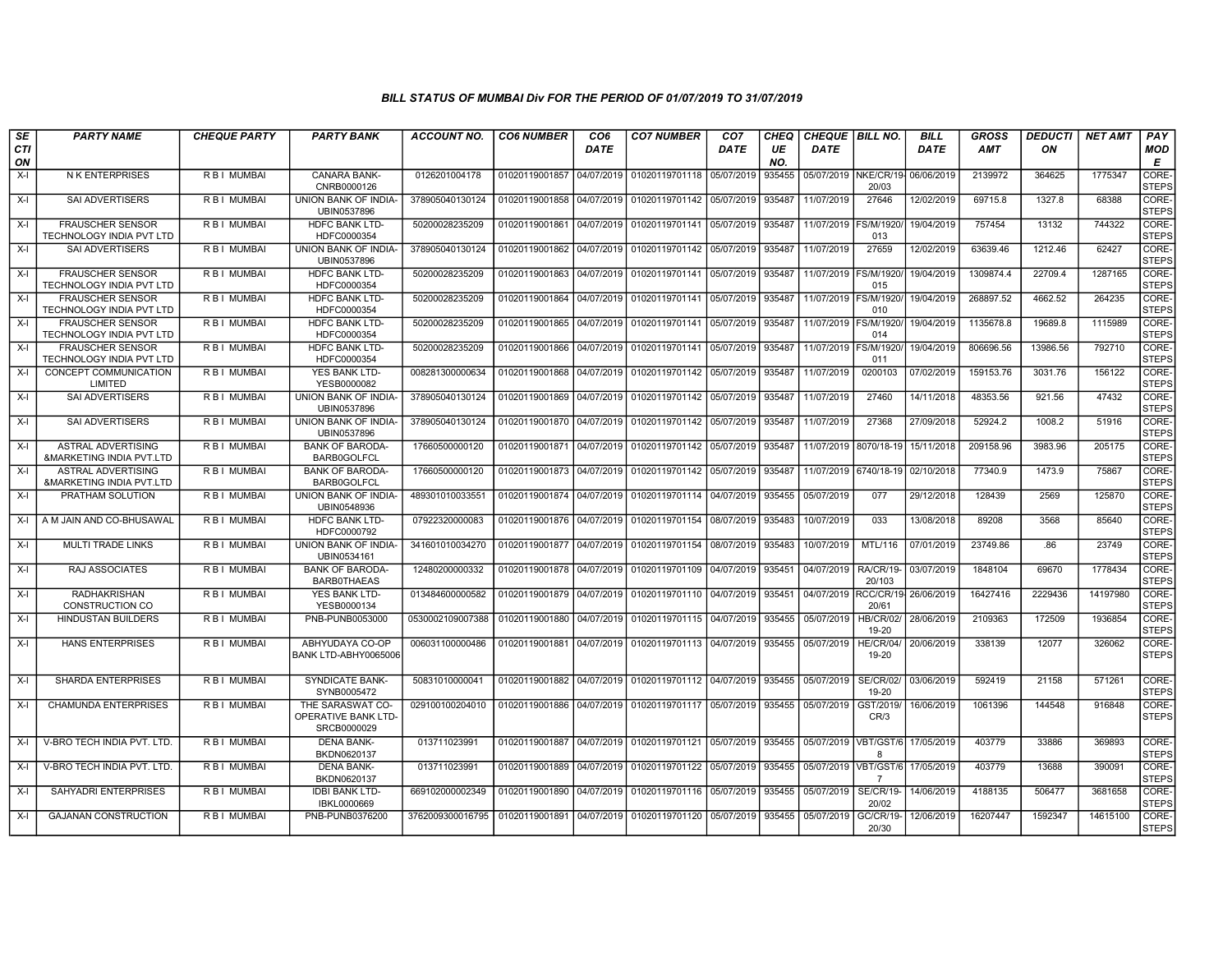| SE        | <b>PARTY NAME</b>                                                         | <b>CHEQUE PARTY</b> | <b>PARTY BANK</b>                                                   | <b>ACCOUNT NO.</b> | <b>CO6 NUMBER</b>         | CO <sub>6</sub> | <b>CO7 NUMBER</b>                                   | CO <sub>7</sub> | <b>CHEQ</b> | <b>CHEQUE   BILL NO.</b> |                              | <b>BILL</b> | <b>GROSS</b> | <b>DEDUCTI</b> | <b>NET AMT</b> | <b>PAY</b>                  |
|-----------|---------------------------------------------------------------------------|---------------------|---------------------------------------------------------------------|--------------------|---------------------------|-----------------|-----------------------------------------------------|-----------------|-------------|--------------------------|------------------------------|-------------|--------------|----------------|----------------|-----------------------------|
| CTI<br>ON |                                                                           |                     |                                                                     |                    |                           | <b>DATE</b>     |                                                     | DATE            | UE<br>NO.   | DATE                     |                              | DATE        | <b>AMT</b>   | ON             |                | MOD<br>Е                    |
| $X-I$     | R K MISHRA & SONS                                                         | R B I MUMBAI        | VIJAYA BANK-<br>VIJB0005009                                         | 500906111000014    | 01020119001894            | 04/07/2019      | 01020119701123                                      | 05/07/2019      | 935455      | 05/07/2019               | <b>RKMS/CR/</b><br>19-20/40  | 21/06/2019  | 914334       | 124088         | 790246         | <b>CORE</b><br><b>STEPS</b> |
| $X-I$     | <b>VIJAYA INFRA PROJECT</b><br>PVT.LTD                                    | R B I MUMBAI        | <b>CANARA BANK-</b><br>CNRB0000117                                  | 0117201005707      | 01020119001895            | 04/07/2019      | 01020119701126 05/07/2019                           |                 | 935455      | 05/07/2019               | <b>VIP/CR/19-</b><br>20/26   | 03/06/2019  | 19887500     | 2085898        | 17801602       | CORE-<br><b>STEPS</b>       |
| $X-I$     | ALL SERVICES GLOBAL PVT<br><b>LTD</b>                                     | R B I MUMBAI        | STATE BANK OF INDIA-<br>SBIN0004732                                 | 65042980995        |                           |                 | 01020119001899 05/07/2019 01020119701125            | 05/07/2019      | 935455      | 05/07/2019               | SC/321/201<br>9/MAH          | 17/06/2019  | 2724512      | 389160         | 2335352        | CORE-<br><b>STEPS</b>       |
| $X-I$     | D K SINGH CONSTRUCTION                                                    | R B I MUMBAI        | <b>BANK OF</b><br>MAHARASHTRA-<br>MAHB0000227                       | 20090402308        |                           |                 | 01020119001900 05/07/2019 01020119701124 05/07/2019 |                 | 935455      | 05/07/2019               | DJSC/CR/1<br>$9 - 20/21$     | 03/07/2019  | 7308875      | 315939         | 6992936        | CORE-<br><b>STEPS</b>       |
| $X-I$     | M S MISTRY AND CO                                                         | R B I MUMBAI        | <b>DENA BANK-</b><br>BKDN0460209                                    | 020911001462       | 01020119001901            |                 | 05/07/2019 01020119701128                           | 05/07/2019      | 935455      | 05/07/2019               | <b>MS/CR/05/</b><br>19-20    | 27/05/2019  | 9202294      | 346085         | 8856209        | CORE-<br><b>STEPS</b>       |
| $X-I$     | M S MISTRY AND CO                                                         | R B I MUMBAI        | <b>DENA BANK-</b><br>BKDN0460209                                    | 020911001462       |                           |                 | 01020119001902 05/07/2019 01020119701128            | 05/07/2019      | 935455      | 05/07/2019               | <b>MS/CR/06/</b><br>19-20    | 28/05/2019  | 15833254     | 675202         | 15158052       | CORE-<br><b>STEPS</b>       |
| $X-I$     | A1 SOLUTIONS                                                              | R B I MUMBAI        | <b>INDIAN OVERSEAS</b><br>BANK-IOBA0003717                          | 371702000000206    | 01020119001904 05/07/2019 |                 | 01020119701135 05/07/2019                           |                 | 935455      | 05/07/2019               | A1S/CR/02<br>$/19 - 20$      | 18/06/2019  | 36195        | 4344           | 31851          | CORE-<br><b>STEPS</b>       |
| $X-I$     | JITENDRA ELECTRICALS                                                      | R B I MUMBAI        | <b>BANK OF INDIA-</b><br>BKID0002018                                | 201827100000236    |                           |                 | 01020119001906 05/07/2019 01020119701127 05/07/2019 |                 | 935455      | 05/07/2019               | $\overline{PQ}$<br>No.254396 | 28/06/2019  | 795662       | $\mathbf{0}$   | 795662         | CORE-<br><b>STEPS</b>       |
| $X-I$     | <b>SHREE DATTAGURU</b><br><b>TRANSPORT AND</b><br><b>COMMISSION AGENT</b> | R B I MUMBAI        | <b>BANK OF</b><br>MAHARASHTRA-<br>MAHB0000136                       | 60015694824        |                           |                 | 01020119001907 05/07/2019 01020119701129 05/07/2019 |                 | 935455      | 05/07/2019               | LE/2019-<br>20/01            | 25/06/2019  | 409150       | 49559          | 359591         | CORE-<br><b>STEPS</b>       |
| $X-I$     | OM CONSTRUCTION CO.                                                       | R B I MUMBAI        | <b>CANARA BANK-</b><br>CNRB0000209                                  | 0209256054294      |                           |                 | 01020119001909 05/07/2019 01020119701132 05/07/2019 |                 | 935455      | 05/07/2019               | OC/CR/04/<br>19-20           | 21/06/2019  | 4279520      | 152840         | 4126680        | CORE-<br><b>STEPS</b>       |
| $X-I$     | SUNDARAM POWER LAUNDRY                                                    | R B I MUMBAI        | <b>BANK OF INDIA-</b><br>BKID0000126                                | 012620110000422    |                           |                 | 01020119001910 05/07/2019 01020119701139            | 05/07/2019      | 935487      | 11/07/2019               | <b>SP/CR/14/</b><br>19-20    | 19/03/2019  | 128753       | 25799          | 102954         | CORE-<br><b>STEPS</b>       |
| X-I       | N S MANWANI                                                               | R B I MUMBAI        | <b>ICICI BANK LTD-</b><br>ICIC0001695                               | 169505005842       |                           |                 | 01020119001911   05/07/2019   01020119701130        | 05/07/2019      | 935455      | 05/07/2019               | NSM/CR/0<br>1/19-20          | 25/05/2019  | 7162452      | 978107         | 6184345        | CORE-<br><b>STEPS</b>       |
| $X-I$     | M/S. JAYANT INFRA TECH<br>PVT.LTD.                                        | R B I MUMBAI        | <b>HDFC BANK LTD-</b><br>HDFC0000194                                | 50200017501948     | 01020119001912 05/07/2019 |                 | 01020119701131                                      | 05/07/2019      | 935455      | 05/07/2019               | JIPL/CR/69<br>1/03           | 14/05/2019  | 6641444      | 1442369        | 5199075        | CORE-<br><b>STEPS</b>       |
| $X-I$     | POOJA CONSTRUCTION                                                        | R B I MUMBAI        | <b>CANARA BANK-</b><br>CNRB0000273                                  | 0273257001295      |                           |                 | 01020119001913 05/07/2019 01020119701134            | 05/07/2019      | 935455      | 05/07/2019               | 2019-20/11                   | 04/06/2019  | 156432       | 5960           | 150472         | CORE-<br><b>STEPS</b>       |
| X-I       | <b>AMIT ENGINEERS</b>                                                     | R B I MUMBAI        | STATE BANK OF INDIA-<br>SBIN0007501                                 | 30006479822        |                           |                 | 01020119001914 05/07/2019 01020119701136            | 05/07/2019      | 935483      | 10/07/2019               | S009                         | 13/06/2019  | 13280319     | 2652898        | 10627421       | CORE-<br><b>STEPS</b>       |
| X-I       | A2Z INFRASERVICES LIMITED                                                 | R B I MUMBAI        | STATE BANK OF INDIA-<br>SBIN0050732                                 | 65072577876        |                           |                 | 01020119001915   05/07/2019   01020119701137        | 05/07/2019      | 935455      | 05/07/2019               | A2ZMH/19/<br>05/0065         | 24/06/2019  | 7603789      | 1862508        | 5741281        | CORE-<br><b>STEPS</b>       |
| X-I       | PRASHANT ENTERPRISES                                                      | R B I MUMBAI        | VIJAYA BANK-<br>VIJB0005124                                         | 512406211000004    | 01020119001916 05/07/2019 |                 | 01020119701180                                      | 10/07/2019      | 935483      | 10/07/2019               | <b>MATERIAL</b><br>BG        | 21/06/2019  | 528480       | $\mathbf{0}$   | 528480         | CORE-<br><b>STEPS</b>       |
| $X-I$     | N S MANWANI                                                               | R B I MUMBAI        | <b>ICICI BANK LTD-</b><br>ICIC0001695                               | 169505005842       |                           |                 | 01020119001917 05/07/2019 01020119701138            | 05/07/2019      | 935455      | 05/07/2019               | NSM/CR/0<br>$3/19 - 20$      | 25/06/2019  | 4635040      | 300611         | 4334429        | CORE-<br><b>STEPS</b>       |
| $X-I$     | <b>SMEET ENTERPRISES</b>                                                  | R B I MUMBAI        | PUNJAB AND<br><b>MAHARASHTRA CO-OP</b><br><b>BANK L-PMCB0000020</b> | 020110100000110    |                           |                 | 01020119001918 05/07/2019 01020119701192            | 10/07/2019      | 935487      | 11/07/2019               | 2016/50                      | 17/06/2019  | 15260        | $\mathbf 0$    | 15260          | CORE-<br><b>STEPS</b>       |
| $X-I$     | CHANDAN ENGG WORKS                                                        | R B I MUMBAI        | ABHYUDAYA CO-OP<br>BANK LTD-ABHY0065039                             | 039021100000152    |                           |                 | 01020119001919 05/07/2019 01020119701156 09/07/2019 |                 | 935479      | 09/07/2019               | Nil                          | 15/12/2018  | 880675       | 92197          | 788478         | CORE-<br><b>STEPS</b>       |
| X-I       | CONCEPT COMMUNICATION<br>LIMITED                                          | <b>RBI MUMBAI</b>   | YES BANK LTD-<br>YESB0000082                                        | 008281300000634    |                           |                 | 01020119001921 05/07/2019 01020119701142 05/07/2019 |                 | 935487      | 11/07/2019               | 0200038                      | 07/02/2019  | 45238.2      | 861.2          | 44377          | CORE-<br><b>STEPS</b>       |
| $X-I$     | <b>ASTRAL ADVERTISING</b><br><b>&amp;MARKETING INDIA PVT.LTD</b>          | R B I MUMBAI        | <b>BANK OF BARODA-</b><br><b>BARB0GOLFCL</b>                        | 17660500000120     |                           |                 | 01020119001922 05/07/2019 01020119701142            | 05/07/2019      | 935487      | 11/07/2019               | 10993/18-<br>19              | 07/02/2019  | 37575.3      | 715.3          | 36860          | CORE-<br><b>STEPS</b>       |
| $X-I$     | <b>ASTRAL ADVERTISING</b><br>&MARKETING INDIA PVT.LTD                     | R B I MUMBAI        | <b>BANK OF BARODA</b><br><b>BARB0GOLFCL</b>                         | 17660500000120     | 01020119001923            |                 | 05/07/2019 01020119701142                           | 05/07/2019      | 935487      | 11/07/2019               | 10990/18-<br>19              | 07/02/2019  | 22827        | 434            | 22393          | CORE-<br><b>STEPS</b>       |
| $X-I$     | CONCEPT COMMUNICATION<br>LIMITED                                          | R B I MUMBAI        | YES BANK LTD-<br>YESB0000082                                        | 008281300000634    |                           |                 | 01020119001925 05/07/2019 01020119701142 05/07/2019 |                 | 935487      | 11/07/2019               | 0100194                      | 31/01/2019  | 85854.3      | 1635.3         | 84219          | CORE-<br><b>STEPS</b>       |
| $X-I$     | <b>SAI ADVERTISERS</b>                                                    | R B I MUMBAI        | <b>UNION BANK OF INDIA-</b><br>UBIN0537896                          | 378905040130124    |                           |                 | 01020119001926 05/07/2019 01020119701142 05/07/2019 |                 | 935487      | 11/07/2019               | 27707                        | 25/02/2019  | 125964.3     | 2399.3         | 123565         | CORE-<br><b>STEPS</b>       |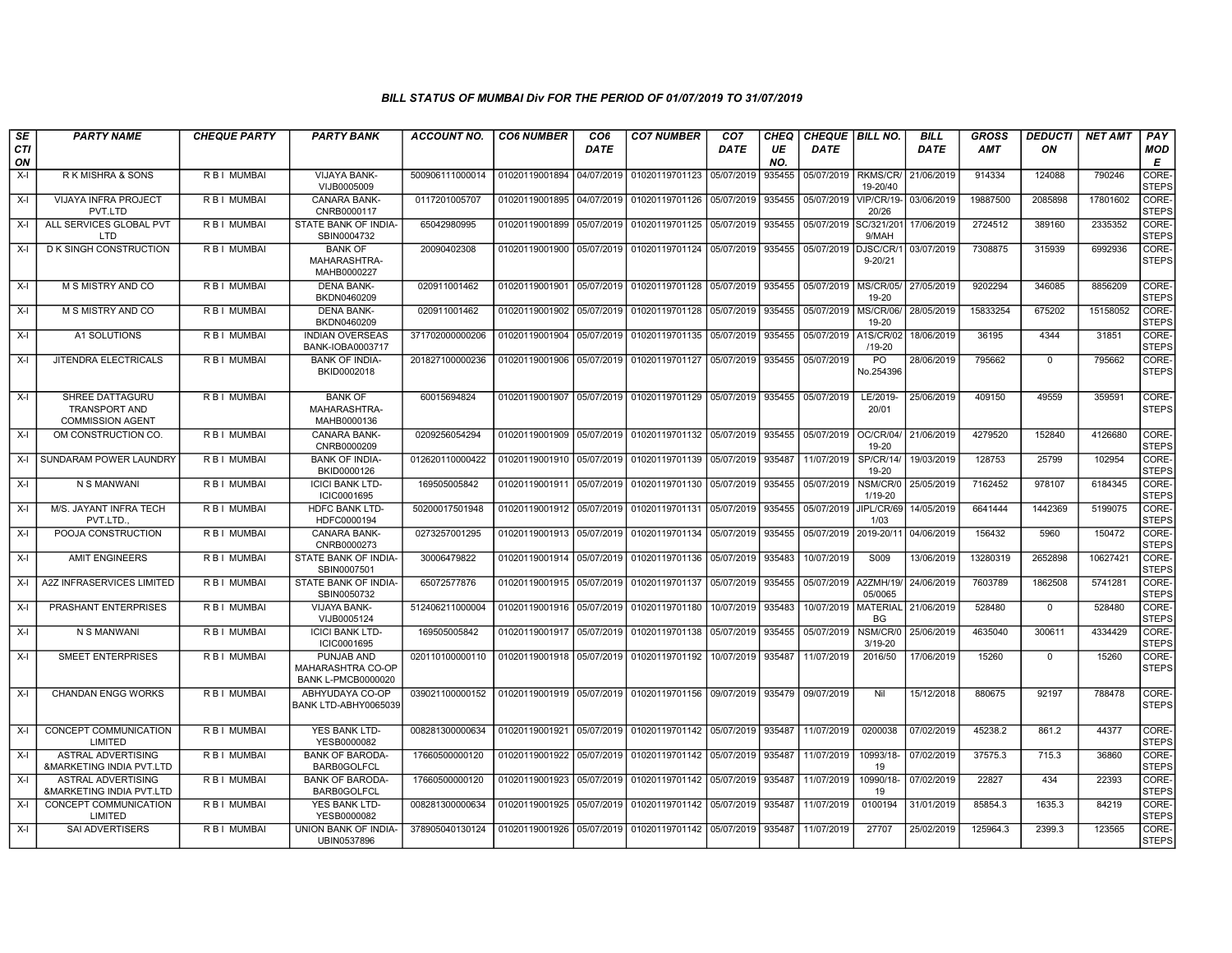| <b>SE</b>        | <b>PARTY NAME</b>                                                | <b>CHEQUE PARTY</b> | <b>PARTY BANK</b>                                          | <b>ACCOUNT NO.</b> | <b>CO6 NUMBER</b>         | CO <sub>6</sub> | <b>CO7 NUMBER</b>                        | CO7        | <b>CHEQ</b> | CHEQUE BILL NO.      |                                | <b>BILL</b> | <b>GROSS</b> | <b>DEDUCTI</b> | <b>NET AMT</b> | PAY                   |
|------------------|------------------------------------------------------------------|---------------------|------------------------------------------------------------|--------------------|---------------------------|-----------------|------------------------------------------|------------|-------------|----------------------|--------------------------------|-------------|--------------|----------------|----------------|-----------------------|
| <b>CTI</b><br>ON |                                                                  |                     |                                                            |                    |                           | <b>DATE</b>     |                                          | DATE       | UE<br>NO.   | <b>DATE</b>          |                                | <b>DATE</b> | <b>AMT</b>   | ON             |                | MOD<br>Е              |
| $X-I$            | ALAKNANDA ADVERTISING<br><b>PVT LTD</b>                          | R B I MUMBAI        | <b>HDFC BANK LTD-</b><br>HDFC0000084                       | 50200017573461     | 01020119001927            | 05/07/2019      | 01020119701142                           | 05/07/2019 | 935487      | 11/07/2019           | MUM/18-<br>19/348              | 04/03/2019  | 16231.96     | 309.96         | 15922          | CORE-<br><b>STEPS</b> |
| $X-I$            | <b>ASTRAL ADVERTISING</b><br>&MARKETING INDIA PVT.LTD            | <b>RBI MUMBAI</b>   | <b>BANK OF BARODA-</b><br><b>BARB0GOLFCL</b>               | 17660500000120     | 01020119001929 05/07/2019 |                 | 01020119701142 05/07/2019                |            | 935487      | 11/07/2019           | 10992/18-<br>19                | 07/02/2019  | 41520.16     | 790.16         | 40730          | CORE-<br><b>STEPS</b> |
| $X-I$            | <b>MAHARASHTRA STATE</b><br>SECURITY CORPORATION                 | R B I MUMBAI        | HDFC BANK LTD-<br>HDFC0000501                              | 50100150433559     | 01020119001930 05/07/2019 |                 | 01020119701140                           | 05/07/2019 | 935483      | 10/07/2019           | MSSC/CR/<br>19-20/63           | 08/04/2019  | 5539070.2    | 2073568.2      | 3465502        | CORE-<br><b>STEPS</b> |
| $X-I$            | ASTRAL ADVERTISING<br><b>&amp;MARKETING INDIA PVT.LTD</b>        | R B I MUMBAI        | <b>BANK OF BARODA-</b><br><b>BARB0GOLFCL</b>               | 17660500000120     | 01020119001931            | 05/07/2019      | 01020119701142                           | 05/07/2019 | 935487      | 11/07/2019           | 11052/18-<br>19                | 09/02/2019  | 24140.56     | 459.56         | 23681          | CORE-<br><b>STEPS</b> |
| $X-I$            | CONCEPT COMMUNICATION<br>LIMITED                                 | <b>RBI MUMBAI</b>   | <b>YES BANK LTD-</b><br>YESB0000082                        | 008281300000634    | 01020119001932 05/07/2019 |                 | 01020119701142 05/07/2019                |            | 935487      | 11/07/2019           | 0200041                        | 07/02/2019  | 54743.86     | 1042.86        | 53701          | CORE-<br><b>STEPS</b> |
| $X-I$            | SAI ADVERTISERS                                                  | R B I MUMBAI        | UNION BANK OF INDIA-<br>UBIN0537896                        | 378905040130124    | 01020119001933 05/07/2019 |                 | 01020119701142                           | 05/07/2019 | 935487      | 11/07/2019           | 27652                          | 12/02/2019  | 99034.96     | 1886.96        | 97148          | CORE-<br><b>STEPS</b> |
| $X-I$            | <b>BITS AND BYTES</b><br>NETWORKING SOLUTIONS                    | R B I MUMBAI        | <b>HDFC BANK LTD-</b><br>HDFC0000815                       | 08152000004616     | 01020119001935            | 05/07/2019      | 01020119701157                           | 09/07/2019 | 935479      |                      | 09/07/2019 BB/05/2019<br>20    | 26/06/2019  | 159720       | 18257          | 141463         | CORE-<br><b>STEPS</b> |
| $X-I$            | <b>CITYLOGIC</b>                                                 | R B I MUMBAI        | <b>BASSEIN CATHOLIC CO-</b><br>OP BANK LTD-<br>BACB0000017 | 017110100004351    | 01020119001936 05/07/2019 |                 | 01020119701210                           | 11/07/2019 | 935487      | 11/07/2019 RPSF/CR/2 | $0/19 - 20$                    | 01/02/2019  | 63634        | 2158           | 61476          | CORE-<br><b>STEPS</b> |
| $X-I$            | <b>SAI ADVERTISERS</b>                                           | R B I MUMBAI        | UNION BANK OF INDIA-<br>UBIN0537896                        | 378905040130124    | 01020119001937 06/07/2019 |                 | 01020119701143 06/07/2019                |            | 935483      | 10/07/2019           | 27645                          | 12/02/2019  | 79882.96     | 1521.96        | 78361          | CORE-<br><b>STEPS</b> |
| X-I              | <b>ASTRAL ADVERTISING</b><br><b>&amp;MARKETING INDIA PVT.LTD</b> | R B I MUMBAI        | <b>BANK OF BARODA-</b><br><b>BARB0GOLFCL</b>               | 17660500000120     | 01020119001938 06/07/2019 |                 | 01020119701143                           | 06/07/2019 | 935483      | 10/07/2019           | 11054/18-<br>19                | 09/02/2019  | 70504.36     | 1342.36        | 69162          | CORE-<br><b>STEPS</b> |
| $X-I$            | <b>ASTRAL ADVERTISING</b><br><b>&amp;MARKETING INDIA PVT.LTD</b> | <b>RBI MUMBAI</b>   | <b>BANK OF BARODA-</b><br><b>BARB0GOLFCL</b>               | 17660500000120     | 01020119001939            | 06/07/2019      | 01020119701143                           | 06/07/2019 | 935483      | 10/07/2019           | 3962/18-19                     | 14/07/2018  | 61430.26     | 1170.26        | 60260          | CORE-<br><b>STEPS</b> |
| $X-I$            | M S MISTRY AND CO                                                | R B I MUMBAI        | <b>DENA BANK-</b><br>BKDN0460209                           | 020911001462       | 01020119001940 08/07/2019 |                 | 01020119701200                           | 11/07/2019 | 935503      | 17/07/2019           | 260379                         | 18/06/2019  | 470940       | $\mathbf 0$    | 470940         | CORE-<br><b>STEPS</b> |
| $X-I$            | M S MISTRY AND CO                                                | R B I MUMBAI        | <b>DENA BANK-</b><br>BKDN0460209                           | 020911001462       | 01020119001941            |                 | 08/07/2019 01020119701201                | 11/07/2019 | 935737      | 02/08/2019           | 260376                         | 18/06/2019  | 871174       | $\mathbf 0$    | 871174         | CORE-<br><b>STEPS</b> |
| $X-I$            | <b>URMI TRENCHLESS</b><br>TECHNOLOGY PVT LTD                     | R B I MUMBAI        | <b>BANK OF INDIA-</b><br>BKID0000019                       | 001920110000737    | 01020119001942            | 08/07/2019      | 01020119701144                           | 08/07/2019 | 935458      | 08/07/2019           | UTT/CR/19-<br>20/33            | 03/06/2019  | 11280000     | 1586677        | 9693323        | CORE-<br><b>STEPS</b> |
| $X-I$            | ELEFO BIOTECH PVT LTD                                            | R B I MUMBAI        | AXIS BANK-UTIB0000056                                      | 914020049204218    | 01020119001943            | 08/07/2019      | 01020119701145                           | 08/07/2019 | 935458      | 08/07/2019           | EB/CR/19-<br>20/22             | 07/06/2019  | 840566       | 28494          | 812072         | CORE-<br><b>STEPS</b> |
| $X-I$            | SHRINATH CONSTRUCTION                                            | <b>RBI MUMBAI</b>   | <b>ICICI BANK LTD-</b><br>ICIC0006415                      | 641505000073       | 01020119001944            |                 | 08/07/2019 01020119701146                | 08/07/2019 | 935483      | 10/07/2019           | <b>TITWALA/7</b><br>$/18 - 19$ | 23/05/2019  | 6513753      | 232735         | 6281018        | CORE-<br><b>STEPS</b> |
| $X-I$            | <b>HIND RECTIFIERS LTD</b>                                       | R B I MUMBAI        | UNION BANK OF INDIA-<br>UBIN0531588                        | 315805010057003    | 01020119001945            | 08/07/2019      | 01020119701151                           | 08/07/2019 | 935479      | 09/07/2019           | 1819/108/0<br>0279/0           | 28/01/2019  | 4868348      | 666822         | 4201526        | CORE-<br><b>STEPS</b> |
| $X-I$            | RANJANA ENTERPRISES                                              | R B I MUMBAI        | <b>NKGSB CO-OP BANK</b><br>LTD-NKGS0000010                 | 010110100005534    | 01020119001946            | 08/07/2019      | 01020119701147                           | 08/07/2019 | 935458      | 08/07/2019           | <b>RE/CR/19-</b><br>20/09      | 01/04/2019  | 813708       | 27584          | 786124         | CORE-<br><b>STEPS</b> |
| $X-I$            | RANJANA ENTERPRISES                                              | R B I MUMBAI        | NKGSB CO-OP BANK<br>LTD-NKGS0000010                        | 010110100005534    |                           |                 | 01020119001947 08/07/2019 01020119701147 | 08/07/2019 | 935458      | 08/07/2019           | <b>RE/CR/19-</b><br>20/10      | 01/05/2019  | 813708       | 27584          | 786124         | CORE-<br><b>STEPS</b> |
| X-I              | RANJANA ENTERPRISES                                              | R B I MUMBAI        | <b>NKGSB CO-OP BANK</b><br>LTD-NKGS0000010                 | 010110100005534    | 01020119001948            | 08/07/2019      | 01020119701147                           | 08/07/2019 | 935458      | 08/07/2019           | <b>RE/CR/19-</b><br>20/11      | 01/06/2019  | 813708       | 27584          | 786124         | CORE-<br><b>STEPS</b> |
| $X-I$            | <b>CRESCENT LOGISTICS</b>                                        | R B I MUMBAI        | KARNATAKA BANK LTD-<br>KARB0000512                         | 5122000100096301   | 01020119001949            | 08/07/2019      | 01020119701148                           | 08/07/2019 | 935479      | 09/07/2019           | 11                             | 15/06/2019  | 165007       | 7286           | 157721         | CORE-<br><b>STEPS</b> |
| $X-I$            | <b>BHARTI ENTERPRISES-</b><br><b>MUMBAI</b>                      | R B I MUMBAI        | <b>CORPORATION BANK-</b><br>CORP0000058                    | 510101002629304    | 01020119001950            | 08/07/2019      | 01020119701154                           | 08/07/2019 | 935483      | 10/07/2019           | <b>NS Bharti-</b><br>001       | 11/06/2019  | 244684.8     | 8 <sup>1</sup> | 244684         | CORE-<br><b>STEPS</b> |
| $X-I$            | <b>BHARTI ENTERPRISES-</b><br><b>MUMBAI</b>                      | <b>RBI MUMBAI</b>   | <b>CORPORATION BANK-</b><br>CORP0000058                    | 510101002629304    | 01020119001951            | 08/07/2019      | 01020119701154                           | 08/07/2019 | 935483      | 10/07/2019           | <b>NS Bharti-</b><br>002       | 11/06/2019  | 70003.5      | $.5\,$         | 70003          | CORE-<br><b>STEPS</b> |
| $X-I$            | <b>GRE ELECTRONICS PVT LTD</b>                                   | R B I MUMBAI        | <b>HDFC BANK-</b><br>HDFC0003778                           | 50200018165465     | 01020119001952            | 08/07/2019      | 01020119701149                           | 08/07/2019 | 935458      | 08/07/2019           | 1233                           | 18/04/2018  | 2461699      | 117305         | 2344394        | CORE-<br><b>STEPS</b> |
| $X-I$            | <b>BHARTI ENTERPRISES-</b><br><b>MUMBAI</b>                      | R B I MUMBAI        | <b>CORPORATION BANK-</b><br>CORP0000058                    | 510101002629304    |                           |                 | 01020119001953 08/07/2019 01020119701154 | 08/07/2019 | 935483      | 10/07/2019           | 73                             | 23/11/2018  | 134400       | $\mathbf{0}$   | 134400         | CORE-<br><b>STEPS</b> |
| X-I              | ROCKET ELECTRIC INDIA-<br><b>CHENNAI</b>                         | R B I MUMBAI        | STATE BANK OF INDIA-<br>SBIN0001017                        | 31705684900        | 01020119001956            | 08/07/2019      | 01020119701154                           | 08/07/2019 | 935483      | 10/07/2019           | 10777/18-<br>19                | 22/02/2019  | 14124.6      | .6             | 14124          | CORE-<br><b>STEPS</b> |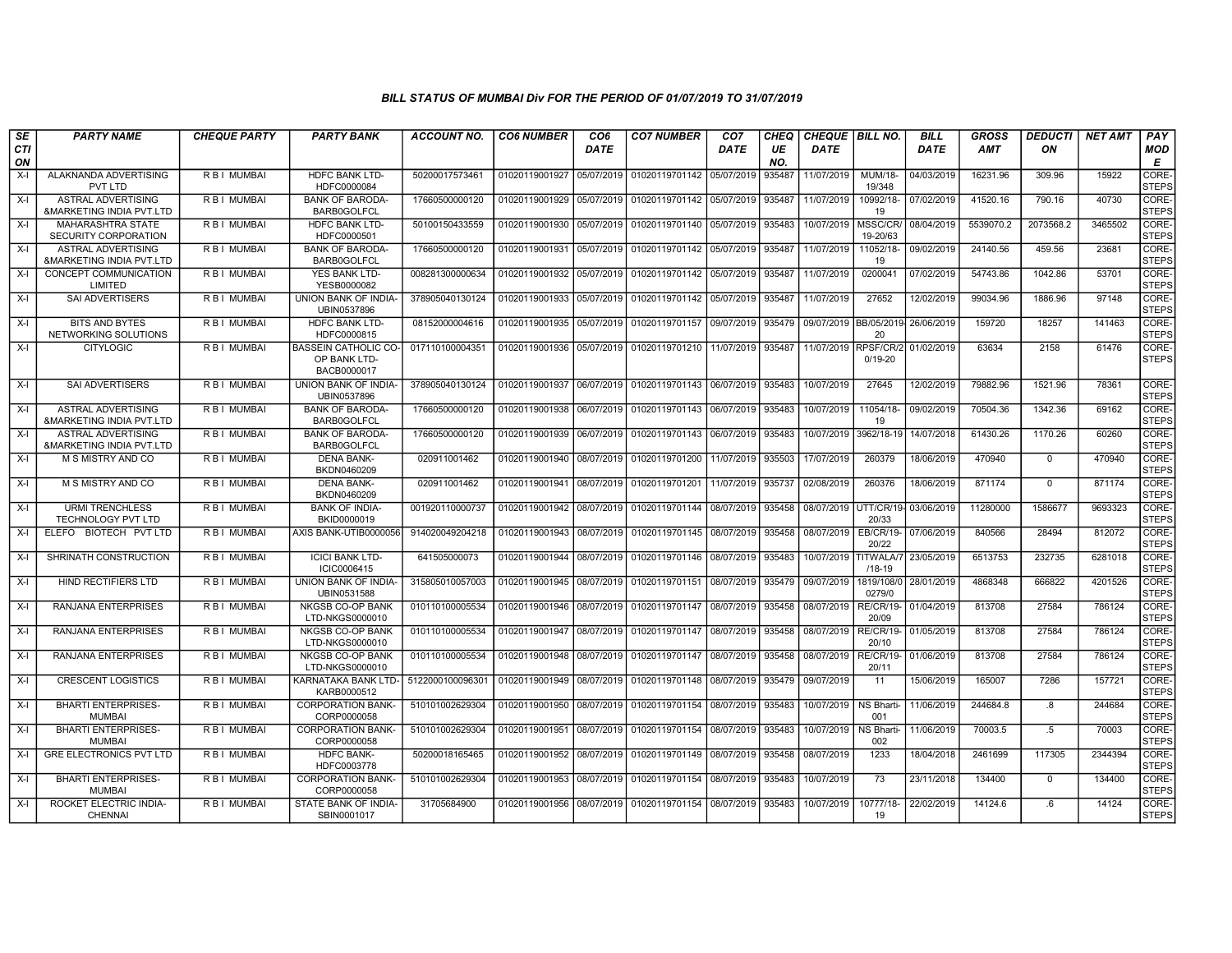| SE        | <b>PARTY NAME</b>                                              | <b>CHEQUE PARTY</b>                | <b>PARTY BANK</b>                                             | ACCOUNT NO.      | <b>CO6 NUMBER</b>         | CO <sub>6</sub> | <b>CO7 NUMBER</b>                                   | CO7         | CHEQ      | <b>CHEQUE BILL NO.</b> |                                 | BILL       | <b>GROSS</b> | <b>DEDUCTI</b> | NET AMT  | <b>PAY</b>                |
|-----------|----------------------------------------------------------------|------------------------------------|---------------------------------------------------------------|------------------|---------------------------|-----------------|-----------------------------------------------------|-------------|-----------|------------------------|---------------------------------|------------|--------------|----------------|----------|---------------------------|
| CTI<br>ON |                                                                |                                    |                                                               |                  |                           | <b>DATE</b>     |                                                     | <b>DATE</b> | UE<br>NO. | <b>DATE</b>            |                                 | DATE       | <b>AMT</b>   | ON             |          | MOD<br>E                  |
| X-I       | MANOJ STONE CRUSHING CO                                        | R B I MUMBAI                       | ABHYUDAYA CO-OP<br>BANK LTD-ABHY0065040                       | 040031100020029  | 01020119001958 08/07/2019 |                 | 01020119701150                                      | 08/07/2019  | 935458    | 08/07/2019             | <b>TNA/19-</b><br>20/17         | 25/06/2019 | 12977627     | 494486         | 12483141 | CORE-<br><b>STEPS</b>     |
| $X-I$     | <b>GENERAL AUTO ELECTRIC</b><br><b>CORPORATION</b>             | R B I MUMBAI                       | <b>BANK OF INDIA-</b><br>BKID0000038                          | 003830100000580  |                           |                 | 01020119001959 08/07/2019 01020119701344            | 25/07/2019  | 935634    | 30/07/2019             | A-18-076                        | 23/06/2018 | 18590        | $\mathbf 0$    | 18590    | CORE-<br><b>STEPS</b>     |
| X-I       | R P GROUP                                                      | R B I MUMBAI                       | <b>CENTRAL BANK OF</b><br>INDIA-CBIN0281715                   | 3594378697       | 01020119001961            |                 | 08/07/2019 01020119701177                           | 10/07/2019  | 935483    | 10/07/2019             | RPF/CR/1/<br>19-20              | 03/07/2019 | 730358       | 87060          | 643298   | CORE-<br><b>STEPS</b>     |
| X-I       | AAYAN ENTERPRISES                                              | R B I MUMBAI                       | <b>ICICI BANK LTD-</b><br>ICIC0000263                         | 026305004469     | 01020119001962 08/07/2019 |                 | 01020119701153                                      | 08/07/2019  | 935479    | 09/07/2019             | <b>AE/CR/19-</b><br>20/05       | 08/06/2019 | 161640       | 54373          | 107267   | CORE-<br><b>STEPS</b>     |
| $X-I$     | BHAVANI ELECTRICAL AND<br>MECHANICAL COMPANY                   | R B I MUMBAI                       | <b>INDIAN OVERSEAS</b><br>BANK-IOBA0000542                    | 054202000001672  | 01020119001963            | 08/07/2019      | 01020119701155                                      | 08/07/2019  | 935479    | 09/07/2019             | <b>BE/CR/19</b><br>20/4th       | 17/01/2019 | 630986       | 28286          | 602700   | CORE-<br><b>STEPS</b>     |
| $X-I$     | POOJA CONSTRUCTION                                             | R B I MUMBAI                       | CANARA BANK-<br>CNRB0000273                                   | 0273257001295    | 01020119001965            | 09/07/2019      | 01020119701159                                      | 09/07/2019  | 935490    | 12/07/2019             | 2019-20/02                      | 09/05/2019 | 164677.61    | 6588.61        | 158089   | CORE-<br><b>STEPS</b>     |
| $X-I$     | <b>TELETECH SERVICES</b>                                       | R B I MUMBAI                       | <b>CENTRAL BANK OF</b><br>INDIA-CBIN0280628                   | 1122121351       | 01020119001966            | 09/07/2019      | 01020119701178                                      | 10/07/2019  | 935483    | 10/07/2019             | <b>TS/CR/19-</b><br>20/10       | 13/06/2019 | 6522454      | 362494         | 6159960  | CORE-<br><b>STEPS</b>     |
| X-I       | <b>ELECTRONIC EQUIPMENT</b><br>COMPANY PVT.LTD.-KOLKATA        | R B I MUMBAI                       | <b>KARUR VYSYA BANK-</b><br>KVBL0003101                       | 3101129000000264 |                           |                 | 01020119001967 09/07/2019 01020119701160 09/07/2019 |             | 935483    | 10/07/2019             | EEC/CR/19-<br>20/54             | 29/06/2019 | 10989666     | 522274         | 10467392 | CORE-<br><b>STEPS</b>     |
| X-I       | JAIRAM WATER SUPPLY                                            | R B I MUMBAI                       | THE KALYAN JANATA<br>SAHAKARI BANK LTD-<br>KJSB0000007        | 007011100000449  |                           |                 | 01020119001968 09/07/2019 01020119701166 09/07/2019 |             | 935483    | 10/07/2019             | <b>JW/CR/04/</b><br>19-20       | 07/06/2019 | 2990661      | 66334          | 2924327  | CORE-<br><b>STEPS</b>     |
| $X-I$     | MEHTA CONSTRUCTION                                             | R B I MUMBAI                       | <b>BANK OF</b><br>MAHARASHTRA-<br>MAHB0000067                 | 60056966119      |                           |                 | 01020119001969 09/07/2019 01020119701175 09/07/2019 |             | 935483    | 10/07/2019   MC/CR/12/ | 19-20                           | 27/04/2019 | 402029       | 14359          | 387670   | CORE-<br><b>STEPS</b>     |
| $X-I$     | THE DIRECTOR VJTI MUMBAI                                       | THE DIRECTOR VJTI<br><b>MUMBAI</b> | <b>SELF CHEQUE-</b><br>000000000                              | 000000000        |                           |                 | 01020119001970 09/07/2019 01020119701161 09/07/2019 |             | 935484    | 10/07/2019             | PRJ/19-<br>20/00016             | 12/04/2019 | 737500       | $\mathbf 0$    | 737500   | <b>BANK</b><br>CHEQ<br>UE |
| X-I       | <b>BHARTI ENTERPRISES-</b><br><b>MUMBAI</b>                    | R B I MUMBAI                       | <b>CORPORATION BANK-</b><br>CORP0000058                       | 510101002629304  | 01020119001972 09/07/2019 |                 | 01020119701171 09/07/2019                           |             | 935483    | 10/07/2019             | 81                              | 16/03/2019 | 257299       | 4361           | 252938   | CORE-<br><b>STEPS</b>     |
| $X-I$     | <b>PUSHPAK RAIL</b><br><b>CONSTRUCTION PRIVATE</b><br>LIMITED  | R B I MUMBAI                       | <b>CANARA BANK-</b><br>CNRB0000209                            | 0209256054297    | 01020119001973 09/07/2019 |                 | 01020119701162 09/07/2019                           |             | 935501    |                        | 16/07/2019   PRC/CR/19<br>20/44 | 25/06/2019 | 26331841     | 2283703        | 24048138 | CORE-<br><b>STEPS</b>     |
| $X-I$     | <b>HARE RAMA KRISHNA</b><br>ENTERPRISES- BENGALURU             | R B I MUMBAI                       | STATE BANK OF INDIA-<br>SBIN0014933                           | 37189972148      |                           |                 | 01020119001974 09/07/2019 01020119701171 09/07/2019 |             | 935483    | 10/07/2019 HKE079\20   | $17 - 18$                       | 25/04/2018 | 115499.58    | 2310.58        | 113189   | CORE-<br><b>STEPS</b>     |
| $X-I$     | MARVEL ELECTRIC<br><b>EQUIPMENTS PRIVATE</b><br>LIMITED-MUMBAI | R B I MUMBAI                       | KOTAK MAHINDRA<br>BANK-KKBK0000646                            | 7411219854       | 01020119001975 09/07/2019 |                 | 01020119701171 09/07/2019                           |             | 935483    | 10/07/2019             | MEEPL/19<br>20/003              | 13/04/2019 | 155760       | $\Omega$       | 155760   | CORE-<br><b>STEPS</b>     |
| $X-I$     | MITTAL INDUSTRIES-MUMBAI                                       | R B I MUMBAI                       | PNB-PUNB0118600                                               | 1186009300013930 |                           |                 | 01020119001976 09/07/2019 01020119701171 09/07/2019 |             | 935483    | 10/07/2019             | 12                              | 09/05/2019 | 15576        | $\mathbf{0}$   | 15576    | CORE-<br><b>STEPS</b>     |
|           | X-I CAVITAK MARKETING PRIVATE<br>LIMITED                       | R B I MUMBAI                       | STATE BANK OF INDIA-<br>SBIN0003092                           | 32192001993      | 01020119001977 09/07/2019 |                 | 01020119701171                                      | 09/07/2019  | 935483    | 10/07/2019             | S/GOV/MA<br>R/21                | 05/03/2019 | 152205.84    | 6088.84        | 146117   | CORE-<br><b>STEPS</b>     |
| $X-I$     | MRO ENGINEERS-MUMBAI                                           | R B I MUMBAI                       | <b>BANK OF BARODA-</b><br><b>BARB0AKURLI</b>                  | 20040200000684   | 01020119001978 09/07/2019 |                 | 01020119701171 09/07/2019                           |             | 935483    | 10/07/2019             | <b>MRO/451</b>                  | 02/04/2019 | 87615        | 0              | 87615    | CORE-<br><b>STEPS</b>     |
| $X-I$     | <b>FRAUSCHER SENSOR</b><br>TECHNOLOGY INDIA PVT LTD            | R B I MUMBAI                       | HDFC BANK LTD-<br>HDFC0000354                                 | 50200028235209   | 01020119001979 09/07/2019 |                 | 01020119701171 09/07/2019                           |             | 935483    | 10/07/2019 FS/M/1920   | 012                             | 19/04/2019 | 20102.12     | .12            | 20102    | CORE-<br><b>STEPS</b>     |
| X-I       | <b>SHREE KRISHNA</b><br>CONSTRUCTION                           | R B I MUMBAI                       | <b>BANK OF</b><br>MAHARASHTRA-<br>MAHB0000227                 | CC20090403877    | 01020119001980 09/07/2019 |                 | 01020119701163 09/07/2019                           |             | 935479    | 09/07/2019             | SKC/CR/19-<br>20/38             | 15/06/2019 | 3362850      | 128109         | 3234741  | CORE-<br><b>STEPS</b>     |
| $X-I$     | <b>VIGHNAHAR ENGINEERS PVT</b><br>LTD.                         | R B I MUMBAI                       | THE BHARAT CO-<br><b>OPERATIVE BANK</b><br>(MUMBA-BCBM0000020 | 001913100000559  |                           |                 | 01020119001982 09/07/2019 01020119701167 09/07/2019 |             | 935483    | 10/07/2019             | VE/CR/19-<br>20/03              | 06/05/2019 | 951740       | 53282          | 898458   | CORE-<br><b>STEPS</b>     |
| $X-I$     | MOBILITY LOGISTICS                                             | R B I MUMBAI                       | SYNDICATE BANK-<br>SYNB0005489                                | 54891010001218   | 01020119001983 09/07/2019 |                 | 01020119701170 09/07/2019                           |             | 935483    | 10/07/2019             | ML/CR/19-<br>20/08              | 26/03/2019 | 46204        | 1761           | 44443    | CORE-<br><b>STEPS</b>     |
| $X-I$     | MOBILITY LOGISTICS                                             | R B I MUMBAI                       | <b>SYNDICATE BANK-</b><br>SYNB0005489                         | 54891010001218   |                           |                 | 01020119001984 09/07/2019 01020119701170 09/07/2019 |             | 935483    | 10/07/2019             | <b>ML/CR/19-</b><br>20/09       | 26/03/2019 | 443428       | 79253          | 364175   | CORE-<br><b>STEPS</b>     |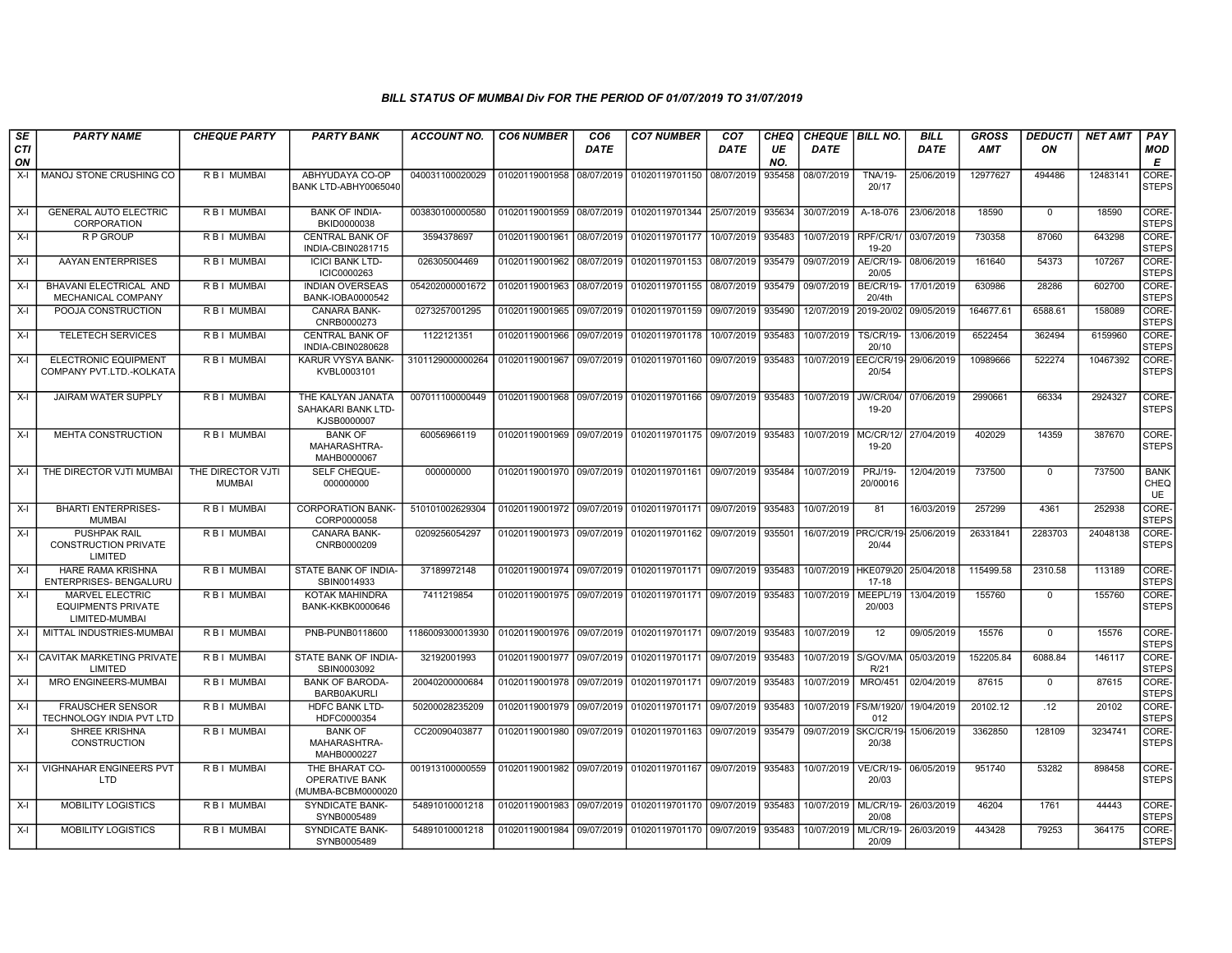| SE               | <b>PARTY NAME</b>                                          | <b>CHEQUE PARTY</b> | <b>PARTY BANK</b>                                             | <b>ACCOUNT NO.</b>                | <b>CO6 NUMBER</b>         | CO <sub>6</sub> | <b>CO7 NUMBER</b>                                   | CO7         | <b>CHEQ</b> | CHEQUE   BILL NO.      |                            | <b>BILL</b> | <b>GROSS</b> | <b>DEDUCTI</b> | <b>NET AMT</b> | <b>PAY</b>                  |
|------------------|------------------------------------------------------------|---------------------|---------------------------------------------------------------|-----------------------------------|---------------------------|-----------------|-----------------------------------------------------|-------------|-------------|------------------------|----------------------------|-------------|--------------|----------------|----------------|-----------------------------|
| <b>CTI</b><br>ON |                                                            |                     |                                                               |                                   |                           | <b>DATE</b>     |                                                     | <b>DATE</b> | UE<br>NO.   | <b>DATE</b>            |                            | <b>DATE</b> | <b>AMT</b>   | ON             |                | MOD<br>Е                    |
| $X-I$            | M/s Genious Infotech                                       | R B I MUMBAI        | UNITED BANK OF INDIA-<br>UTBI0DAL196                          | 0589250000781                     | 01020119001985            | 09/07/2019      | 01020119701165                                      | 09/07/2019  | 935479      | 09/07/2019             | GI/CR/09/1<br>$9 - 20$     | 04/07/2019  | 2887719      | 143889         | 2743830        | CORE-<br><b>STEPS</b>       |
| $X-I$            | <b>RT ENTERPRISES</b>                                      | RBI MUMBAI          | PUNJAB AND<br>MAHARASHTRA CO-OP<br><b>BANK L-PMCB0000016</b>  | 016140100001606                   | 01020119001988 09/07/2019 |                 | 01020119701173 09/07/2019                           |             | 935483      | 10/07/2019             | S/19/111                   | 10/06/2019  | 344896       | 49639          | 295257         | CORE-<br><b>STEPS</b>       |
| $X-I$            | <b>RT ENTERPRISES</b>                                      | R B I MUMBAI        | PUNJAB AND<br>MAHARASHTRA CO-OP<br><b>BANK L-PMCB0000016</b>  | 016140100001606                   | 01020119001989            | 09/07/2019      | 01020119701173 09/07/2019                           |             | 935483      | 10/07/2019             | S/19/112                   | 10/06/2019  | 272779       | 39749          | 233030         | CORE-<br><b>STEPS</b>       |
| $X-I$            | <b>RT ENTERPRISES</b>                                      | R B I MUMBAI        | PUNJAB AND<br>MAHARASHTRA CO-OP<br><b>BANK L-PMCB0000016</b>  | 016140100001606                   | 01020119001990            |                 | 09/07/2019 01020119701173 09/07/2019                |             | 935483      | 10/07/2019             | S/19/113                   | 10/06/2019  | 418579       | 60570          | 358009         | CORE-<br><b>STEPS</b>       |
| $X-I$            | <b>BHARGAVA ELECTRICALS</b><br><b>SERVICES</b>             | R B I MUMBAI        | <b>DOMBIVLI NAGARI</b><br>SAHAKARI BANK LIMIT-<br>DNSB0000002 | 002013200000285                   | 01020119001991            | 09/07/2019      | 01020119701179                                      | 10/07/2019  | 935483      | 10/07/2019             | BES/CR/20<br>18-19/2       | 27/06/2019  | 863624       | 159220         | 704404         | CORE-<br><b>STEPS</b>       |
| $X-I$            | SWIFT SERVICE                                              | R B I MUMBAI        | PNB-PUNB0053000                                               | 0530005700000015                  | 01020119001993            | 09/07/2019      | 01020119701184                                      | 10/07/2019  | 935487      | 11/07/2019             | 168/2019-<br>20            | 01/06/2019  | 41680        | 1588           | 40092          | CORE-<br><b>STEPS</b>       |
| X-I              | <b>KWALITY SEEDS AND</b><br><b>NURSERY</b>                 | <b>RBI MUMBAI</b>   | <b>BANK OF</b><br>MAHARASHTRA-<br>MAHB0000429                 | 20187571460                       | 01020119001995 09/07/2019 |                 | 01020119701172                                      | 09/07/2019  | 935483      | 10/07/2019             | 260383                     | 24/06/2019  | 311641       | $\mathbf{0}$   | 311641         | CORE-<br><b>STEPS</b>       |
| $X-I$            | <b>RT ENTERPRISES</b>                                      | R B I MUMBAI        | PUNJAB AND<br>MAHARASHTRA CO-OP<br><b>BANK L-PMCB0000016</b>  | 016140100001606                   |                           |                 | 01020119001996 09/07/2019 01020119701173 09/07/2019 |             | 935483      | 10/07/2019             | S/19/114                   | 10/06/2019  | 284254       | 40618          | 243636         | CORE-<br><b>STEPS</b>       |
| $X-I$            | <b>SIEMENS LTD</b>                                         | R B I MUMBAI        | DEUTSCHE BANK AG-<br>DEUT0784BBY                              | 0000786000                        |                           |                 | 01020119001997 09/07/2019 01020119701237            | 12/07/2019  | 935492      | 15/07/2019             | MH192700<br>6689           | 11/04/2019  | 8869615      | 475794         | 8393821        | CORE-<br><b>STEPS</b>       |
| $X-I$            | <b>RT ENTERPRISES</b>                                      | R B I MUMBAI        | PUNJAB AND<br>MAHARASHTRA CO-OP<br><b>BANK L-PMCB0000016</b>  | 016140100001606                   | 01020119001998            |                 | 09/07/2019 01020119701173 09/07/2019                |             | 935483      | 10/07/2019             | S/19/110                   | 10/06/2019  | 333634       | 45279          | 288355         | CORE-<br><b>STEPS</b>       |
| $X-I$            | N K SINGH                                                  | R B I MUMBAI        | STATE BANK OF INDIA-<br>SBIN0003225                           | 30881485170                       |                           |                 | 01020119001999 09/07/2019 01020119701176 09/07/2019 |             | 935483      | 10/07/2019             | KYN/19-<br>20/32           | 03/06/2019  | 924421       | 126897         | 797524         | CORE-<br><b>STEPS</b>       |
| $X-I$            | CONCO ELECTRIC-MUMBAI                                      | R B I MUMBAI        | ORIENTAL BANK OF<br>COMMERCE-<br>ORBC0100187                  | 1871131001841                     | 01020119002000            | 09/07/2019      | 01020119701174                                      | 09/07/2019  | 935487      | 11/07/2019             | CE/19-<br>20/003           | 18/04/2019  | 596998.1     | 9328.1         | 587670         | CORE-<br><b>STEPS</b>       |
| $X-I$            | JIVRAJANI MOTOR STORES                                     | R B I MUMBAI        | STATE BANK OF INDIA-<br>SBIN0060070                           | 36512037488                       | 01020119002001            | 10/07/2019      | 01020119701196                                      | 11/07/2019  | 935490      | 12/07/2019             | 965                        | 04/05/2019  | 26000        | $\mathbf 0$    | 26000          | <b>CORE</b><br><b>STEPS</b> |
| $X-I$            | <b>PEYUSH TRADERS</b>                                      | R B I MUMBAI        | <b>BANK OF</b><br>MAHARASHTRA-<br>MAHB0001298                 | 60046089570                       | 01020119002002            | 10/07/2019      | 01020119701181                                      | 10/07/2019  | 935483      | 10/07/2019             | pt/2018-<br>19/2           | 28/06/2019  | 940315       | 31971          | 908344         | CORE-<br><b>STEPS</b>       |
| $X-I$            | <b>DAULAT RAM ENGINEERING</b><br>SERVICES PVT. LTD.-BHOPAL | <b>RBI MUMBAI</b>   | PNB-PUNB0127600                                               | 1276008700010563                  | 01020119002003            | 10/07/2019      | 01020119701186                                      | 10/07/2019  | 935483      | 10/07/2019             | 040/19-20                  | 20/06/2019  | 5264050      | 704853         | 4559197        | CORE-<br><b>STEPS</b>       |
| $X-I$            | <b>HUGHES &amp; HUGHES CHEM</b><br>LTD.                    | R B I MUMBAI        | STATE BANK OF INDIA-<br>SBIN0013913                           | 33143013183                       | 01020119002004            |                 | 10/07/2019 01020119701183                           | 10/07/2019  | 935483      | 10/07/2019             | JAT-<br>067/2019-<br>20    | 03/07/2019  | 7652677      | 1024681        | 6627996        | CORE-<br>STEPS              |
| $X-I$            | <b>EXCEL ENTERPRISES-MUMBA</b>                             | R B I MUMBAI        | NEW INDIA CO-<br><b>OPERATIVE BANK LTD-</b><br>NICB0000021    | 021340010000336                   | 01020119002005            | 10/07/2019      | 01020119701185                                      | 10/07/2019  | 935483      | 10/07/2019             | <b>EE/CR/19-</b><br>20/019 | 20/06/2019  | 1113430      | 153294         | 960136         | CORE-<br><b>STEPS</b>       |
| $X-I$            | <b>QUALITY MEDIWORLD</b>                                   | R B I MUMBAI        | <b>ICICI BANK LIMITED-</b><br>ICIC0003669                     | 366905500091                      | 01020119002006            | 10/07/2019      | 01020119701196                                      | 11/07/2019  | 935490      | 12/07/2019             | QM/18-<br>19/0010          | 12/03/2019  | 68800        | 1376           | 67424          | CORE-<br><b>STEPS</b>       |
| $X-I$            | MAHESH SHRICHAND<br><b>ROOPCHANDANI</b>                    | R B I MUMBAI        | <b>BANK OF</b><br>MAHARASHTRA-<br>MAHB0000163                 | 20010802447                       | 01020119002007            |                 | 10/07/2019 01020119701193                           | 10/07/2019  | 935487      | 11/07/2019             | <b>PNVL/M/19-</b><br>20/15 | 13/06/2019  | 9891         | 354            | 9537           | CORE-<br><b>STEPS</b>       |
| $X-I$            | <b>ROSE VENTURES</b>                                       | R B I MUMBAI        | SOUTH INDIAN BANK-<br>SIBL0000228                             | 0228081000001019   01020119002010 |                           |                 | 10/07/2019 01020119701187                           | 10/07/2019  | 935483      | 10/07/2019             | <b>RV-32</b>               | 03/07/2019  | 10508238     | 436737         | 10071501       | CORE-<br><b>STEPS</b>       |
| X-I              | PT COMMUNICATION<br><b>SYSTEMS PRIVATE LTD</b>             | R B I MUMBAI        | HDFC BANK LTD-<br>HDFC0002840                                 | 07288640000020                    | 01020119002011 10/07/2019 |                 | 01020119701188                                      | 10/07/2019  | 935483      | 10/07/2019   PTC/19-20 |                            | 21/06/2019  | 3972649      | 430824         | 3541825        | CORE-<br><b>STEPS</b>       |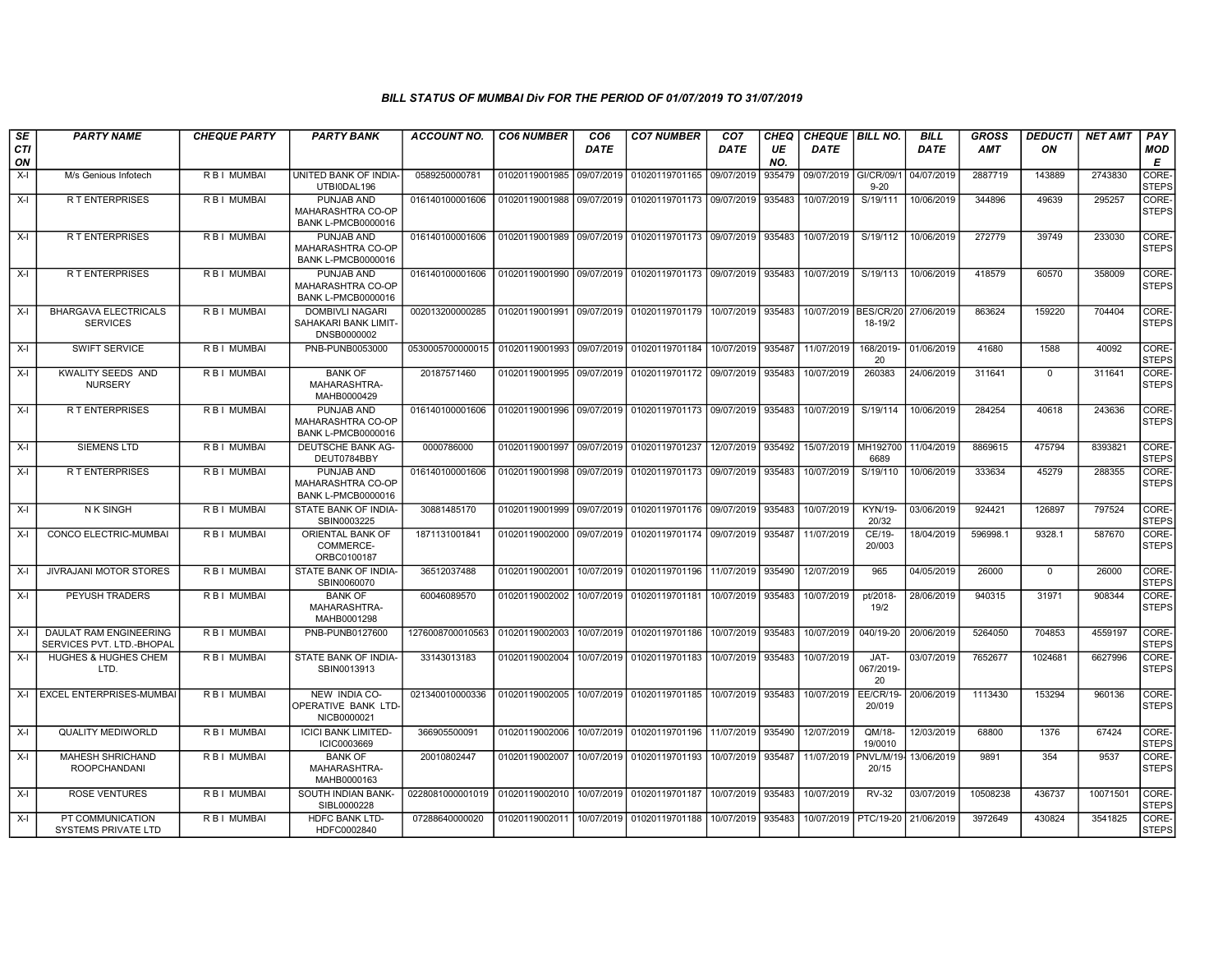| SE        | <b>PARTY NAME</b>                                                            | <b>CHEQUE PARTY</b>                                                                               | <b>PARTY BANK</b>                             | <b>ACCOUNT NO.</b> | <b>CO6 NUMBER</b> | CO <sub>6</sub> | <b>CO7 NUMBER</b>                        | CO <sub>7</sub> | <b>CHEQ</b> | <b>CHEQUE BILL NO.</b> |                                    | <b>BILL</b> | <b>GROSS</b> | <b>DEDUCTI</b> | <b>NET AMT</b> | PAY                              |
|-----------|------------------------------------------------------------------------------|---------------------------------------------------------------------------------------------------|-----------------------------------------------|--------------------|-------------------|-----------------|------------------------------------------|-----------------|-------------|------------------------|------------------------------------|-------------|--------------|----------------|----------------|----------------------------------|
| CTI<br>ON |                                                                              |                                                                                                   |                                               |                    |                   | <b>DATE</b>     |                                          | <b>DATE</b>     | UE<br>NO.   | <b>DATE</b>            |                                    | <b>DATE</b> | <b>AMT</b>   | ON             |                | <b>MOD</b><br>E                  |
| $X-I$     | <b>MAHESH SHRICHAND</b><br><b>ROOPCHANDANI</b>                               | <b>RBI MUMBAI</b>                                                                                 | <b>BANK OF</b><br>MAHARASHTRA-<br>MAHB0000163 | 20010802447        | 01020119002012    | 10/07/2019      | 01020119701193                           | 10/07/2019      | 935487      |                        | 11/07/2019 PNVL/M/19<br>20/18      | 13/06/2019  | 18595        | 665            | 17930          | CORE-<br><b>STEPS</b>            |
| $X-I$     | <b>MAHESH SHRICHAND</b><br><b>ROOPCHANDANI</b>                               | R B I MUMBAI                                                                                      | <b>BANK OF</b><br>MAHARASHTRA-<br>MAHB0000163 | 20010802447        | 01020119002013    |                 | 10/07/2019 01020119701193                | 10/07/2019      | 935487      |                        | 11/07/2019 PNVL/M/19<br>20/19      | 13/06/2019  | 57719        | 2062           | 55657          | CORE-<br><b>STEPS</b>            |
| X-I       | MAHESH SHRICHAND<br><b>ROOPCHANDANI</b>                                      | R B I MUMBAI                                                                                      | <b>BANK OF</b><br>MAHARASHTRA-<br>MAHB0000163 | 20010802447        | 01020119002014    | 10/07/2019      | 01020119701193                           | 10/07/2019      | 935487      |                        | 11/07/2019   PNVL/M/19-<br>20/20   | 13/06/2019  | 265063       | 9467           | 255596         | CORE-<br><b>STEPS</b>            |
| X-I       | M/s Genious Infotech                                                         | R B I MUMBAI                                                                                      | UNITED BANK OF INDIA-<br>UTBI0DAL196          | 0589250000781      | 01020119002015    | 10/07/2019      | 01020119701182                           | 10/07/2019      | 935483      | 10/07/2019 GI/CR/08/1  | $9 - 20$                           | 04/07/2019  | 2465176      | 83565          | 2381611        | CORE-<br><b>STEPS</b>            |
| $X-I$     | Vibrant Infotech                                                             | <b>RBI MUMBAI</b>                                                                                 | AXIS BANK-UTIB0000575                         | 918030111029399    | 01020119002016    | 10/07/2019      | 01020119701196                           | 11/07/2019      | 935490      | 12/07/2019             | $VI/18-$<br>19/978                 | 09/11/2018  | 266599.64    | 7184.64        | 259415         | CORE-<br><b>STEPS</b>            |
| $X-I$     | MAHESH SHRICHAND<br><b>ROOPCHANDANI</b>                                      | R B I MUMBAI                                                                                      | <b>BANK OF</b><br>MAHARASHTRA-<br>MAHB0000163 | 20010802447        | 01020119002017    | 10/07/2019      | 01020119701193                           | 10/07/2019      | 935487      | 11/07/2019             | PNVL/M/1<br>20/21                  | 13/06/2019  | 165870       | 5924           | 159946         | CORE-<br><b>STEPS</b>            |
|           | X-I SWASTIK TECHNO SOLUTIONS                                                 | <b>RBI MUMBAI</b>                                                                                 | <b>ANDHRA BANK-</b><br>ANDB0001667            | 166711100003794    |                   |                 | 01020119002018 10/07/2019 01020119701196 | 11/07/2019      | 935490      | 12/07/2019             | 389                                | 27/03/2019  | 45000        | $\Omega$       | 45000          | CORE-<br><b>STEPS</b>            |
| $X-I$     | A AND T INFOTECH                                                             | R B I MUMBAI                                                                                      | <b>ICICI BANK LTD-</b><br>ICIC0006285         | 628505501161       | 01020119002019    | 10/07/2019      | 01020119701196                           | 11/07/2019      | 935490      | 12/07/2019             | 1359                               | 27/03/2019  | 29980        | $\Omega$       | 29980          | CORE-<br><b>STEPS</b>            |
| $X-I$     | <b>SMG ENTERPRISES</b>                                                       | R B I MUMBAI                                                                                      | STATE BANK OF INDIA-<br>SBIN0000631           | 37731129930        | 01020119002021    | 10/07/2019      | 01020119701196                           | 11/07/2019      | 935490      | 12/07/2019             | 580                                | 23/03/2019  | 79500        | $\mathbf 0$    | 79500          | CORE-<br><b>STEPS</b>            |
| X-I       | <b>CHETNA FABRICS</b>                                                        | R B I MUMBAI                                                                                      | <b>VIJAYA BANK-</b><br>VIJB0005009            | 500900300002587    | 01020119002022    | 10/07/2019      | 01020119701220                           | 11/07/2019      | 935501      | 16/07/2019             | 525                                | 11/02/2019  | 319513.32    | 5416.32        | 314097         | CORE-<br><b>STEPS</b>            |
| X-I       | UNITED INDIA ENTERPRISES                                                     | R B I MUMBAI                                                                                      | SOUTH INDIAN BANK-<br>SIBL0000263             | 0263073000002292   | 01020119002023    | 10/07/2019      | 01020119701220                           | 11/07/2019      | 935501      | 16/07/2019             | UIE/05/19-<br>20                   | 22/05/2019  | 271400       | 4600           | 266800         | CORE-<br><b>STEPS</b>            |
| $X-I$     | N A KHAN                                                                     | R B I MUMBAI                                                                                      | <b>BANK OF INDIA-</b><br>BKID0009402          | 940220110000143    | 01020119002024    | 10/07/2019      | 01020119701189                           | 10/07/2019      | 935483      | 10/07/2019             | NKCR/19-<br>20/19                  | 05/07/2019  | 210383       | 5208           | 205175         | CORE-<br><b>STEPS</b>            |
| $X-I$     | <b>SECURITY GUARDS BOARD</b><br>FOR BRIHAN MUMBAI & THANE<br><b>DISTRICT</b> | <b>SECURITY GUARDS</b><br><b>BOARD FOR BRIHAN</b><br><b>MUMBAI &amp; THANE</b><br><b>DISTRICT</b> | <b>NO BANK-</b>                               | 000                | 01020119002025    | 10/07/2019      | 01020119701306                           | 22/07/2019      | 935591      | 22/07/2019             | RPF/CR/1<br>W/19-20                | 09/07/2019  | 231555       | $\Omega$       | 231555         | <b>BANK</b><br>CHEQ<br><b>UE</b> |
| $X-I$     | <b>SECURITY GUARDS BOARD</b><br>FOR BRIHAN MUMBAI & THANE<br><b>DISTRICT</b> | <b>SECURITY GUARDS</b><br><b>BOARD FOR BRIHAN</b><br>MUMBAI & THANE<br><b>DISTRICT</b>            | <b>NO BANK-</b>                               | 000                | 01020119002027    | 10/07/2019      | 01020119701245                           | 15/07/2019      | 935498      | 15/07/2019             | RPF/CR/8<br>W/19-20                | 09/07/2019  | 397687       | $\mathbf{0}$   | 397687         | <b>BANK</b><br>CHEQ<br><b>UE</b> |
| $X-I$     | <b>SECURITY GUARDS BOARD</b><br>FOR BRIHAN MUMBAI & THANE<br><b>DISTRICT</b> | <b>SECURITY GUARDS</b><br><b>BOARD FOR BRIHAN</b><br><b>MUMBAI &amp; THANE</b><br><b>DISTRICT</b> | <b>NO BANK-</b>                               | 000                |                   |                 | 01020119002028 10/07/2019 01020119701245 | 15/07/2019      | 935496      | 15/07/2019             | RPF/CR/8E 09/07/2019<br>$/19 - 20$ |             | 129750       | $\Omega$       | 129750         | <b>BANK</b><br>CHEQ<br><b>UE</b> |
| $X-I$     | <b>SECURITY GUARDS BOARD</b><br>FOR BRIHAN MUMBAI & THANE<br><b>DISTRICT</b> | <b>SECURITY GUARDS</b><br><b>BOARD FOR BRIHAN</b><br>MUMBAI & THANE<br><b>DISTRICT</b>            | <b>NO BANK-</b>                               | 000                | 01020119002029    |                 | 10/07/2019 01020119701246                | 15/07/2019      | 935497      |                        | 15/07/2019 RPF/CR/19<br>$/19 - 20$ | 09/07/2019  | 317526       | $\Omega$       | 317526         | <b>BANK</b><br>CHEQ<br><b>UE</b> |
| $X-I$     | <b>SECURITY GUARDS BOARD</b><br>FOR BRIHAN MUMBAI & THANE<br><b>DISTRICT</b> | <b>SECURITY GUARDS</b><br><b>BOARD FOR BRIHAN</b><br><b>MUMBAI &amp; THANE</b><br><b>DISTRICT</b> | <b>NO BANK-</b>                               | 000                |                   |                 | 01020119002030 10/07/2019 01020119701246 | 15/07/2019      | 935495      | 15/07/2019 RPF/CR/19   | E/19-20                            | 09/07/2019  | 103778       | $\mathbf{0}$   | 103778         | <b>BANK</b><br>CHEQ<br><b>UE</b> |
| X-I       | MISBA ISHAQUE SHAIKH                                                         | R B I MUMBAI                                                                                      | <b>BANK OF</b><br>MAHARASHTRA-<br>MAHB0000336 | 68016462929        |                   |                 | 01020119002033 10/07/2019 01020119701209 | 11/07/2019      | 935503      | 17/07/2019             | 245076                             | 11/04/2019  | 20000        | $\mathbf{0}$   | 20000          | CORE-<br><b>STEPS</b>            |
|           | X-I ARENA EQUIPMENTS PVT LTD-<br>KOLKATA                                     | R B I MUMBAI                                                                                      | <b>ICICI BANK LTD-</b><br>ICIC0006277         | 627705053413       |                   |                 | 01020119002034 10/07/2019 01020119701220 | 11/07/2019      | 935501      | 16/07/2019             | AEPL/17-<br>18/261                 | 08/12/2017  | 76700        | 1534           | 75166          | CORE-<br><b>STEPS</b>            |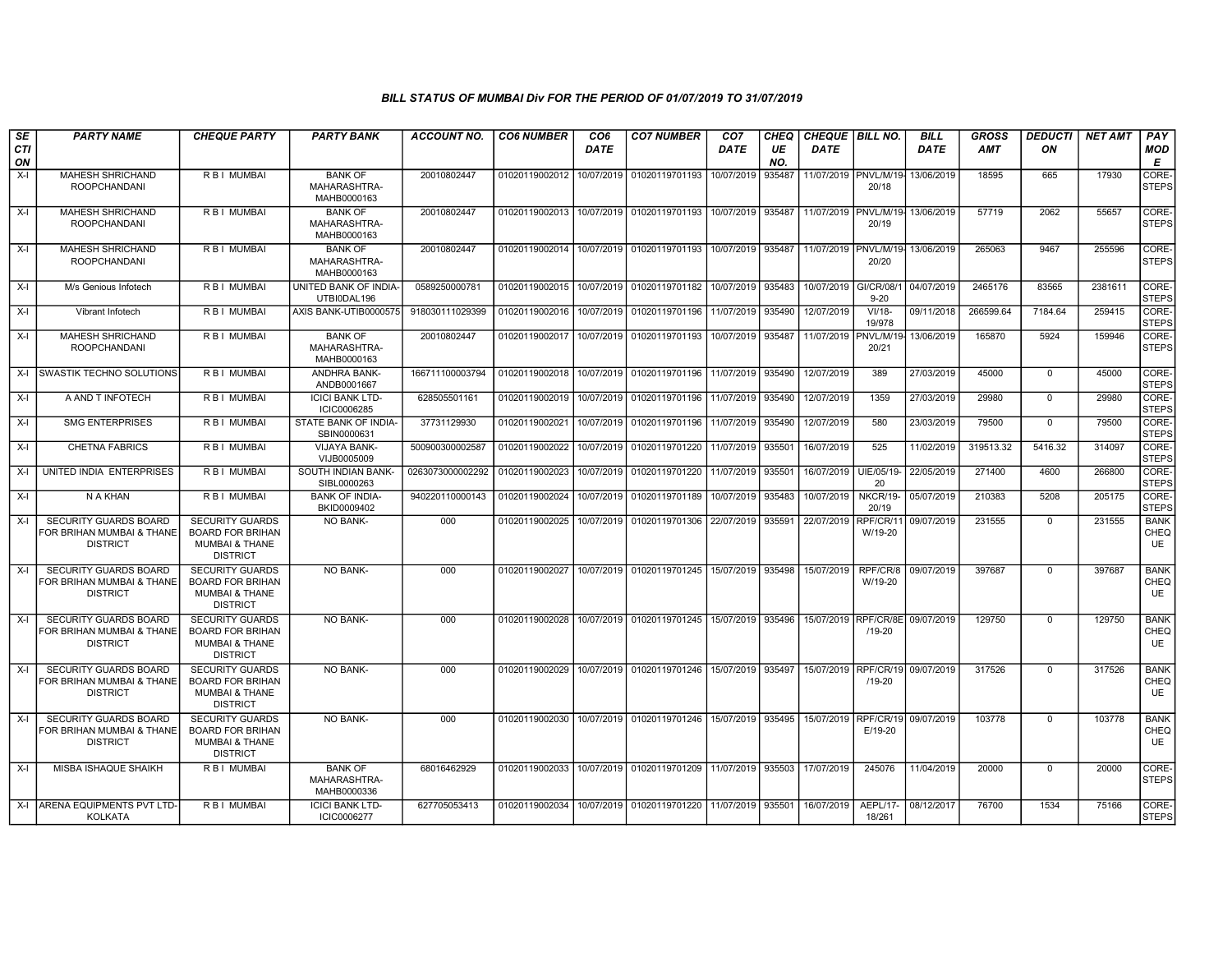| SE        | <b>PARTY NAME</b>                                                | <b>CHEQUE PARTY</b> | <b>PARTY BANK</b>                                        | ACCOUNT NO.      | <b>CO6 NUMBER</b> | CO6         | <b>CO7 NUMBER</b>         | CO7         | CHEQ      | <b>CHEQUE   BILL NO.</b> |                           | <b>BILL</b> | <b>GROSS</b> | <b>DEDUCTI</b> | NET AMT  | PAY                   |
|-----------|------------------------------------------------------------------|---------------------|----------------------------------------------------------|------------------|-------------------|-------------|---------------------------|-------------|-----------|--------------------------|---------------------------|-------------|--------------|----------------|----------|-----------------------|
| CTI<br>ON |                                                                  |                     |                                                          |                  |                   | <b>DATE</b> |                           | <b>DATE</b> | UE<br>NO. | <b>DATE</b>              |                           | <b>DATE</b> | <b>AMT</b>   | ON             |          | MOD<br>E              |
| $X-I$     | <b>MAHESH SHRICHAND</b><br><b>ROOPCHANDANI</b>                   | R B I MUMBAI        | <b>BANK OF</b><br>MAHARASHTRA-<br>MAHB0000163            | 20010802447      | 01020119002035    | 10/07/2019  | 01020119701193            | 10/07/2019  | 935487    | 11/07/2019               | MRC/CR/<br>8/19-20        | 13/06/2019  | 238270       | 8510           | 229760   | CORE-<br><b>STEPS</b> |
| $X-I$     | <b>MAHESH SHRICHAND</b><br><b>ROOPCHANDANI</b>                   | R B I MUMBAI        | <b>BANK OF</b><br>MAHARASHTRA-<br>MAHB0000163            | 20010802447      | 01020119002036    |             | 10/07/2019 01020119701193 | 10/07/2019  | 935487    | 11/07/2019               | MRC/CR/<br>$9/19 - 20$    | 13/06/2019  | 186134       | 6648           | 179486   | CORE-<br><b>STEPS</b> |
| $X-I$     | <b>NARENDER R ISRANI</b>                                         | R B I MUMBAI        | <b>CANARA BANK-</b><br>CNRB0000209                       | 0209201004907    | 01020119002038    | 10/07/2019  | 01020119701190            | 10/07/2019  | 935487    | 11/07/2019               | NI/CR/3/19<br>20          | 08/07/2019  | 2256207      | 306200         | 1950007  | CORE-<br><b>STEPS</b> |
| $X-I$     | <b>NELCO LIMITED</b>                                             | R B I MUMBAI        | <b>BANK OF INDIA-</b><br>BKID0000160                     | 016030110000011  | 01020119002040    | 10/07/2019  | 01020119701254            | 15/07/2019  | 935501    | 16/07/2019               | SIL201900<br>05           | 03/06/2019  | 972205       | 33057          | 939148   | CORE-<br><b>STEPS</b> |
| $X-I$     | <b>INFOSOFT DIGITAL DESIGN</b><br>SERVICES PVT LTD               | R B I MUMBAI        | <b>INDIAN BANK-</b><br>IDIB000D006                       | 434077323        | 01020119002042    | 10/07/2019  | 01020119701194            | 10/07/2019  | 935487    | 11/07/2019               | PO.NO.<br>257708          | 10/07/2019  | 5157767      | $\overline{0}$ | 5157767  | CORE-<br><b>STEPS</b> |
| $X-I$     | <b>PEYUSH TRADERS</b>                                            | R B I MUMBAI        | <b>BANK OF</b><br>MAHARASHTRA-<br>MAHB0001298            | 60046089570      | 01020119002046    | 10/07/2019  | 01020119701211            | 11/07/2019  | 935487    | 11/07/2019               | PT/CSTM/<br>ACCA/11       | 09/07/2019  | 16669263     | 6286531        | 10382732 | CORE-<br><b>STEPS</b> |
| $X-I$     | <b>DYNAMIC SERVICES</b>                                          | R B I MUMBAI        | <b>BANK OF INDIA-</b><br>BKID0009402                     | 940220110000261  | 01020119002047    | 10/07/2019  | 01020119701198            | 11/07/2019  | 935487    | 11/07/2019               | <b>DS/CR/19-</b><br>20/04 | 31/03/2019  | 4452607      | 480271         | 3972336  | CORE-<br><b>STEPS</b> |
| X-I       | VIJAYA INFRA PROJECT<br>PVT.LTD                                  | R B I MUMBAI        | <b>CANARA BANK-</b><br>CNRB0000117                       | 0117201005707    | 01020119002048    | 10/07/2019  | 01020119701202            | 11/07/2019  | 935487    | 11/07/2019               | /IP/CR/19-<br>20/50       | 02/07/2019  | 20181631     | 720773         | 19460858 | CORE-<br><b>STEPS</b> |
| $X-I$     | <b>ASTRAL ADVERTISING</b><br>&MARKETING INDIA PVT.LTD            | <b>RBI MUMBAI</b>   | <b>BANK OF BARODA-</b><br><b>BARB0GOLFCL</b>             | 17660500000120   | 01020119002050    | 11/07/2019  | 01020119701224            | 11/07/2019  | 935513    | 18/07/2019               | 10988/18-<br>19           | 07/02/2019  | 113465.1     | 2161.1         | 111304   | CORE-<br><b>STEPS</b> |
| $X-I$     | PRINCE CONSTRUCTION CO.                                          | R B I MUMBAI        | <b>CENTRAL BANK OF</b><br>INDIA-CBIN0283808              | 3277271430       | 01020119002051    | 11/07/2019  | 01020119701221            | 11/07/2019  | 935492    | 15/07/2019               | S/19/118                  | 20/06/2019  | 234062       | 10071          | 223991   | CORE-<br><b>STEPS</b> |
| $X-I$     | ASTRAL ADVERTISING<br><b>&amp;MARKETING INDIA PVT.LTD</b>        | R B I MUMBAI        | <b>BANK OF BARODA-</b><br><b>BARB0GOLFCL</b>             | 17660500000120   | 01020119002052    | 11/07/2019  | 01020119701224            | 11/07/2019  | 935513    | 18/07/2019               | 10989/18-<br>19           | 07/02/2019  | 22890        | 436            | 22454    | CORE-<br><b>STEPS</b> |
| $X-I$     | <b>ASTRAL ADVERTISING</b><br><b>&amp;MARKETING INDIA PVT.LTD</b> | R B I MUMBAI        | <b>BANK OF BARODA-</b><br><b>BARB0GOLFCL</b>             | 17660500000120   | 01020119002053    | 11/07/2019  | 01020119701224            | 11/07/2019  | 935513    | 18/07/2019               | 10875/18-<br>19           | 05/02/2019  | 28576.8      | 544.8          | 28032    | CORE-<br><b>STEPS</b> |
| $X-I$     | <b>ASTRAL ADVERTISING</b><br><b>&amp;MARKETING INDIA PVT.LTD</b> | RBI MUMBAI          | <b>BANK OF BARODA-</b><br><b>BARB0GOLFCL</b>             | 17660500000120   | 01020119002054    | 11/07/2019  | 01020119701224            | 11/07/2019  | 935513    | 18/07/2019               | 10873/18-<br>19           | 05/02/2019  | 80514        | 1533           | 78981    | CORE-<br><b>STEPS</b> |
| $X-I$     | ASTRAL ADVERTISING<br>&MARKETING INDIA PVT.LTD                   | R B I MUMBAI        | <b>BANK OF BARODA</b><br><b>BARB0GOLFCL</b>              | 17660500000120   | 01020119002055    | 11/07/2019  | 01020119701224            | 11/07/2019  | 935513    | 18/07/2019               | 10958/18-<br>19           | 07/02/2019  | 61577.26     | 1172.26        | 60405    | CORE-<br><b>STEPS</b> |
| X-I       | S K SETH AND CO                                                  | R B I MUMBAI        | THE JAMMU AND<br>KASHMIR BANK LTD-<br><b>JAKA0BHATIN</b> | 0338030100000063 | 01020119002056    | 11/07/2019  | 01020119701205            | 11/07/2019  | 935487    | 11/07/2019               | SKS/CR/19-<br>20/01       | 02/06/2019  | 2281800      | 310410         | 1971390  | CORE-<br><b>STEPS</b> |
| $X-I$     | M/S OMPRAKASH HUKMARAM                                           | R B I MUMBAI        | UNION BANK OF INDIA-<br>UBIN0531651                      | 316501010035936  | 01020119002057    | 11/07/2019  | 01020119701208            | 11/07/2019  | 935487    | 11/07/2019               | CPB/18                    | 10/06/2019  | 89800        | 12501          | 77299    | CORE-<br><b>STEPS</b> |
| $X-I$     | <b>MOBILITY LOGISTICS</b>                                        | R B I MUMBAI        | <b>SYNDICATE BANK-</b><br>SYNB0005489                    | 54891010001218   | 01020119002058    | 11/07/2019  | 01020119701204            | 11/07/2019  | 935487    | 11/07/2019 2019/LTT/0    | $\mathcal{B}$             | 03/07/2019  | 174960       | 8823           | 166137   | CORE-<br><b>STEPS</b> |
| $X-I$     | A2Z INFRASERVICES LIMITED                                        | R B I MUMBAI        | <b>STATE BANK OF INDIA-</b><br>SBIN0050732               | 65072577876      | 01020119002059    | 11/07/2019  | 01020119701212            | 11/07/2019  | 935487    | 11/07/2019               | A2ZMH/19/<br>06/0045      | 09/07/2019  | 21633895     | 2889303        | 18744592 | CORE-<br><b>STEPS</b> |
| $X-I$     | <b>ASTRAL ADVERTISING</b><br><b>&amp;MARKETING INDIA PVT.LTD</b> | R B I MUMBAI        | <b>BANK OF BARODA-</b><br><b>BARB0GOLFCL</b>             | 17660500000120   | 01020119002060    | 11/07/2019  | 01020119701224            | 11/07/2019  | 935513    | 18/07/2019               | 10959/18-<br>19           | 07/02/2019  | 50329.66     | 958.66         | 49371    | CORE-<br><b>STEPS</b> |
| $X-I$     | V S SERVICES AND TRADING<br><b>LLP</b>                           | R B I MUMBAI        | UNION BANK OF INDIA-<br>UBIN0531570                      | 315705010051068  | 01020119002061    | 11/07/2019  | 01020119701207            | 11/07/2019  | 935487    | 11/07/2019               | 0 <sub>5</sub>            | 10/06/2019  | 82100        | 3127           | 78973    | CORE-<br><b>STEPS</b> |
| X-I       | <b>RAHUL S DANI</b>                                              | <b>RBI MUMBAI</b>   | <b>CENTRAL BANK OF</b><br>INDIA-CBIN0283631              | 3481812151       | 01020119002062    | 11/07/2019  | 01020119701284            | 18/07/2019  | 935593    | 23/07/2019               | RD/CR/19-<br>20/02        | 04/07/2019  | 104997       | 14600          | 90397    | CORE-<br><b>STEPS</b> |
| $X-I$     | <b>GRIP ENTERPRISES</b>                                          | <b>RBI MUMBAI</b>   | UNION BANK OF INDIA-<br>UBIN0531570                      | 315705010051064  | 01020119002063    | 11/07/2019  | 01020119701199            | 11/07/2019  | 935487    | 11/07/2019               | 09                        | 12/06/2019  | 98400        | 3749           | 94651    | CORE-<br><b>STEPS</b> |
| $X-I$     | <b>UMESH PRASAD</b>                                              | R B I MUMBAI        | <b>BANK OF BARODA-</b><br><b>BARBONERULX</b>             | 27410200000359   | 01020119002065    | 11/07/2019  | 01020119701273            | 17/07/2019  | 935513    | 18/07/2019               | N/19/100                  | 22/06/2019  | 405367       | 56660          | 348707   | CORE-<br><b>STEPS</b> |
| $X-I$     | SIDDHI SALES CORPORATION                                         | R B I MUMBAI        | <b>BANK OF INDIA-</b><br>BKID0000126                     | 012620110000244  | 01020119002066    | 11/07/2019  | 01020119701257            | 15/07/2019  | 935501    | 16/07/2019               | 32 1st On<br><b>PVC</b>   | 09/04/2019  | 9958         | 380            | 9578     | CORE-<br><b>STEPS</b> |
| $X-I$     | <b>UMESH PRASAD</b>                                              | R B I MUMBAI        | <b>BANK OF BARODA-</b><br><b>BARBONERULX</b>             | 27410200000359   | 01020119002067    | 11/07/2019  | 01020119701273            | 17/07/2019  | 935513    | 18/07/2019               | N/19/99                   | 22/06/2019  | 439569       | 62781          | 376788   | CORE-<br><b>STEPS</b> |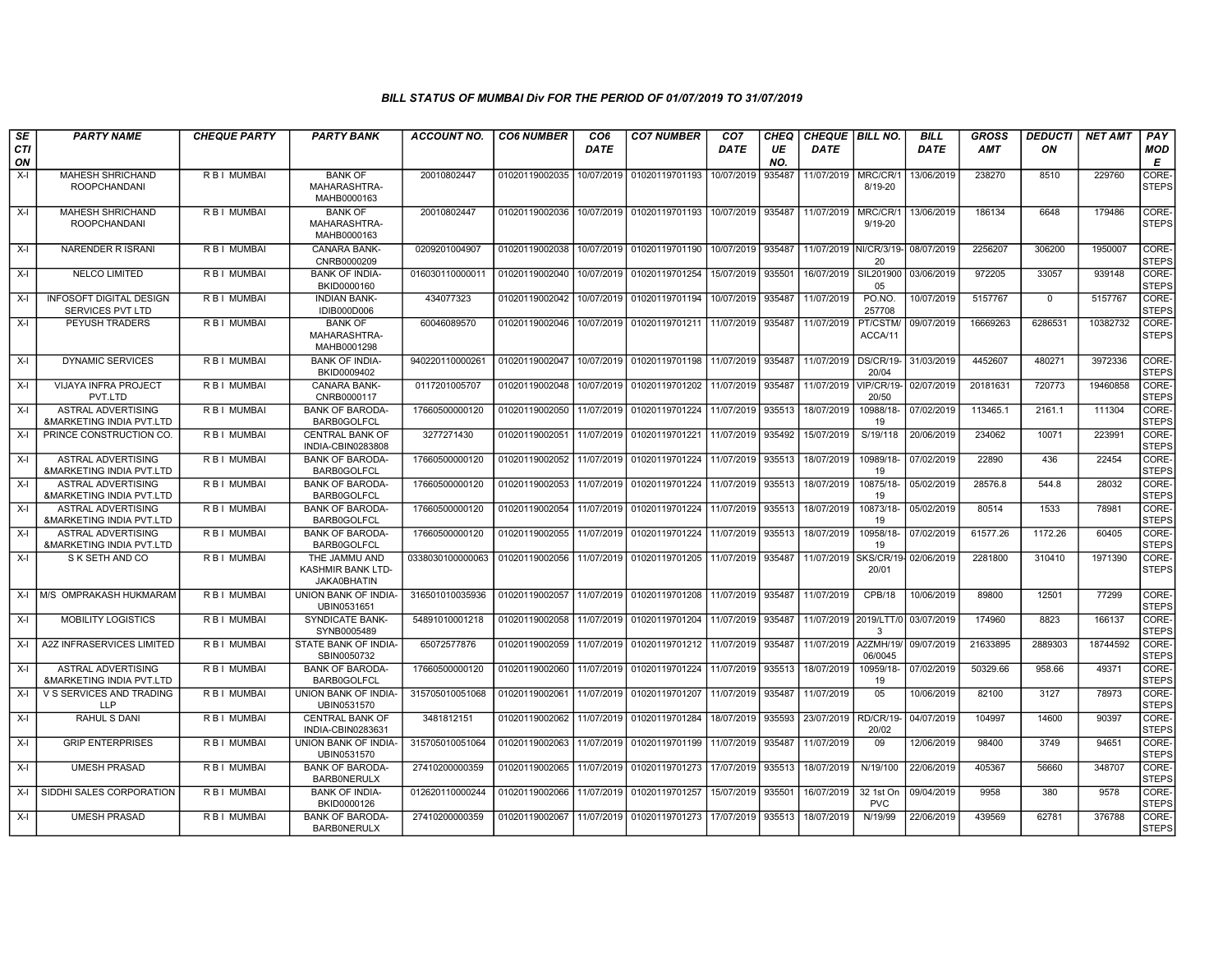| SE        | <b>PARTY NAME</b>                                   | <b>CHEQUE PARTY</b> | <b>PARTY BANK</b>                                             | ACCOUNT NO.     | <b>CO6 NUMBER</b>         | CO <sub>6</sub> | <b>CO7 NUMBER</b>                                                  | CO7                 | CHEQ      | <b>CHEQUE BILL NO.</b> |                           | <b>BILL</b> | GROSS      | <i><b>DEDUCTI</b></i> | NET AMT | <b>PAY</b>                       |
|-----------|-----------------------------------------------------|---------------------|---------------------------------------------------------------|-----------------|---------------------------|-----------------|--------------------------------------------------------------------|---------------------|-----------|------------------------|---------------------------|-------------|------------|-----------------------|---------|----------------------------------|
| CTI<br>ON |                                                     |                     |                                                               |                 |                           | <b>DATE</b>     |                                                                    | <b>DATE</b>         | UE<br>NO. | <b>DATE</b>            |                           | <b>DATE</b> | <b>AMT</b> | ON                    |         | <b>MOD</b><br>E                  |
| X-I       | <b>UMESH PRASAD</b>                                 | <b>RBI MUMBAI</b>   | <b>BANK OF BARODA-</b><br><b>BARBONERULX</b>                  | 27410200000359  | 01020119002068            | 11/07/2019      | 01020119701273                                                     | 17/07/2019          | 935513    | 18/07/2019             | N/19/97                   | 22/06/2019  | 371926     | 50477                 | 321449  | CORE-<br><b>STEPS</b>            |
| X-I       | <b>UMESH PRASAD</b>                                 | R B I MUMBAI        | <b>BANK OF BARODA-</b><br><b>BARBONERULX</b>                  | 27410200000359  | 01020119002069            | 11/07/2019      | 01020119701273                                                     | 17/07/2019          | 935513    | 18/07/2019             | N/19/96                   | 22/06/2019  | 499999     | 67858                 | 432141  | CORE-<br><b>STEPS</b>            |
| $X-I$     | <b>UMESH PRASAD</b>                                 | <b>RBI MUMBAI</b>   | <b>BANK OF BARODA-</b><br><b>BARBONERULX</b>                  | 27410200000359  | 01020119002070            | 11/07/2019      | 01020119701273                                                     | 17/07/2019          | 935513    | 18/07/2019             | N/19/95                   | 22/06/2019  | 387219     | 55187                 | 332032  | CORE-<br><b>STEPS</b>            |
| X-I       | <b>UMESH PRASAD</b>                                 | R B I MUMBAI        | <b>BANK OF BARODA-</b><br><b>BARBONERULX</b>                  | 27410200000359  | 01020119002071            | 11/07/2019      | 01020119701273                                                     | 17/07/2019          | 935513    | 18/07/2019             | N/19/98                   | 22/06/2019  | 436234     | 59203                 | 377031  | CORE-<br><b>STEPS</b>            |
| X-I       | <b>UMESH PRASAD</b>                                 | R B I MUMBAI        | <b>BANK OF BARODA-</b><br><b>BARBONERULX</b>                  | 27410200000359  | 01020119002072            | 11/07/2019      | 01020119701273                                                     | 17/07/2019          | 935513    | 18/07/2019             | N/19/101                  | 22/06/2019  | 406606     | 58943                 | 347663  | CORE-<br><b>STEPS</b>            |
| X-I       | SHREYA TRADING CO.                                  | R B I MUMBAI        | <b>DOMBIVLI NAGARI</b><br>SAHAKARI BANK LIMIT-<br>DNSB0000003 | 011013100000074 | 01020119002073 11/07/2019 |                 | 01020119701203 11/07/2019                                          |                     | 935492    | 15/07/2019             | 599                       | 13/03/2019  | 386096     | 45808                 | 340288  | CORE-<br><b>STEPS</b>            |
| $X-I$     | <b>SAEE ENTERPRISES</b>                             | <b>RBI MUMBAI</b>   | <b>SYNDICATE BANK-</b><br>SYNB0005460                         | 54601400000064  | 01020119002074            | 11/07/2019      | 01020119701244 15/07/2019                                          |                     | 935492    | 15/07/2019             | 26/2019                   | 04/06/2019  | 59416      | 2015                  | 57401   | CORE-<br><b>STEPS</b>            |
| X-I       | <b>MAHAKALI ENGINEERS</b>                           | RBI MUMBAI          | TAMILNAD MERCANTILE<br>BANK LTD-TMBL0000168                   | 168150050801005 |                           |                 | 01020119002075   11/07/2019   01020119701206   11/07/2019   935487 |                     |           | 11/07/2019             | 260186                    | 04/07/2019  | 311461     | $\mathbf{0}$          | 311461  | CORE-<br><b>STEPS</b>            |
| $X-I$     | <b>JAYESH GARDEN</b><br><b>DEVELOPERS</b>           | R B I MUMBAI        | AXIS BANK-UTIB0000183                                         | 183010200009256 | 01020119002076 11/07/2019 |                 | 01020119701216 11/07/2019 935487                                   |                     |           | 11/07/2019             | JGD/CR/Tr<br>uck Hir      | 05/07/2019  | 195809     | 23188                 | 172621  | CORE-<br><b>STEPS</b>            |
| $X-I$     | DETECH DEVICES PVT LTD                              | R B I MUMBAI        | ORIENTAL BANK OF<br>COMMERCE-<br>ORBC0100022                  | 00224011000129  | 01020119002077            | 11/07/2019      | 01020119701213 11/07/2019 935501                                   |                     |           | 16/07/2019             | 409/18-19                 | 13/03/2019  | 154500     | 773                   | 153727  | CORE-<br><b>STEPS</b>            |
| X-I       | PRINCE CONSTRUCTION CO.                             | R B I MUMBAI        | CENTRAL BANK OF<br>INDIA-CBIN0283808                          | 3277271430      | 01020119002078            | 11/07/2019      | 01020119701215 11/07/2019                                          |                     | 935490    | 12/07/2019             | S/19/102                  | 04/06/2019  | 113930     | 4069                  | 109861  | CORE-<br><b>STEPS</b>            |
| X-I       | PRINCE CONSTRUCTION CO.                             | R B I MUMBAI        | <b>CENTRAL BANK OF</b><br>INDIA-CBIN0283808                   | 3277271430      | 01020119002079            | 11/07/2019      | 01020119701215                                                     | 11/07/2019          | 935490    | 12/07/2019             | S/19/103                  | 04/06/2019  | 499999     | 22271                 | 477728  | CORE-<br><b>STEPS</b>            |
| X-I       | <b>PRINCE CONSTRUCTION CO.</b>                      | <b>RBI MUMBAI</b>   | <b>CENTRAL BANK OF</b><br>INDIA-CBIN0283808                   | 3277271430      | 01020119002080            | 11/07/2019      | 01020119701221 11/07/2019                                          |                     | 935492    | 15/07/2019             | S/19/104                  | 04/06/2019  | 327436     | 11695                 | 315741  | CORE-<br><b>STEPS</b>            |
| X-I       | <b>SHARDA ENTERPRISES</b>                           | <b>RBI MUMBAI</b>   | <b>SYNDICATE BANK-</b><br>SYNB0005472                         | 50831010000041  | 01020119002082            | 11/07/2019      | 01020119701214 11/07/2019                                          |                     | 935487    | 11/07/2019             | <b>SE/CR/19-</b><br>20/63 | 04/04/2019  | 3222611    | 444619                | 2777992 | CORE-<br><b>STEPS</b>            |
|           | X-I MYSORE THERMO ELECTRIC P<br>LTD                 | R B I MUMBAI        | STATE BANK OF INDIA-<br>SBIN0040284                           | 64098383935     | 01020119002083            | 11/07/2019      | 01020119701220                                                     | 11/07/2019          | 935501    | 16/07/2019             | 530                       | 06/05/2019  | 159374.72  | .72                   | 159374  | CORE-<br><b>STEPS</b>            |
|           | X-I MYSORE THERMO ELECTRIC P<br>LTD                 | R B I MUMBAI        | STATE BANK OF INDIA-<br>SBIN0040284                           | 64098383935     | 01020119002084            | 11/07/2019      | 01020119701220                                                     | 11/07/2019          | 935501    | 16/07/2019             | 478                       | 06/05/2019  | 123299.84  | .84                   | 123299  | CORE-<br><b>STEPS</b>            |
| X-I       | NEOGEN ELECTRICALS PVT<br>LTD                       | R B I MUMBAI        | THE THANE JANATA<br>SAHAKARI BANK LTD-<br>TJSB0000015         | 015120100000752 | 01020119002086            | 11/07/2019      | 01020119701217   11/07/2019   935487                               |                     |           | 11/07/2019             | NEPL-19-<br>20/01         | 13/06/2019  | 1642744    | 454817                | 1187927 | CORE-<br><b>STEPS</b>            |
| X-I       | <b>AKSHAD ENTERPRISES</b>                           | <b>RBI MUMBAI</b>   | STATE BANK OF INDIA-<br>SBIN0018767                           | 37026644647     | 01020119002087            | 11/07/2019      | 01020119701218 11/07/2019                                          |                     | 935492    | 15/07/2019             | 172                       | 14/02/2019  | 95875      | 3835                  | 92040   | CORE-<br><b>STEPS</b>            |
| X-I       | AYUSH ENTERPRISES-<br><b>RAIGARH</b>                | R B I MUMBAI        | SBI-SBIN0002172                                               | 11235142674     | 01020119002088            | 11/07/2019      | 01020119701219   11/07/2019                                        |                     | 935501    | 16/07/2019             | AE/122                    | 29/04/2019  | 199420     | 7330                  | 192090  | CORE-<br><b>STEPS</b>            |
| X-I       | <b>SHREE ENTERPRISES</b>                            | <b>RBI MUMBAI</b>   | <b>CORPORATION BANK-</b><br>CORP0001467                       | 510101000913961 | 01020119002089            | 11/07/2019      | 01020119701222                                                     | 11/07/2019          | 935501    | 16/07/2019             | S0000038<br>19-20         | 05/05/2019  | 66990      | 1276                  | 65714   | CORE-<br><b>STEPS</b>            |
| X-I       | <b>VISHAL PRODUCTIONS</b><br>PRIVATE LIMITED-MUMBAI | R B I MUMBAI        | <b>IDBI BANK LTD-</b><br>IBKL0000174                          | 174102000006156 | 01020119002091            | 11/07/2019      | 01020119701223                                                     | 11/07/2019          | 935492    | 15/07/2019             | VP/18-<br>19/1208         | 19/12/2018  | 91323      | $\mathbf 0$           | 91323   | CORE-<br><b>STEPS</b>            |
| X-I       | <b>KALP CORPORATION</b>                             | R B I MUMBAI        | CITY UNION BANK LTD-<br>CIUB0000269                           | 269109000186268 | 01020119002092            | 11/07/2019      | 01020119701223                                                     | 11/07/2019          | 935492    | 15/07/2019             | <b>KC-048</b>             | 30/03/2019  | 99616      | 0                     | 99616   | CORE-<br><b>STEPS</b>            |
| $X-I$     | <b>GANAPATHY INDUSTRIES-</b><br><b>CHENNAI</b>      | R B I MUMBAI        | <b>INDIAN BANK-</b><br>IDIB000P001                            | 865005482       | 01020119002093            | 11/07/2019      | 01020119701223 11/07/2019                                          |                     | 935492    | 15/07/2019             | 169                       | 29/04/2019  | 210925     | $\mathbf 0$           | 210925  | CORE-<br><b>STEPS</b>            |
| X-I       | STATE BANK OF INDIA                                 | STATE BANK OF INDIA | STATE BANK OF INDIA-<br>SBIN0001821                           | 37608121296     | 01020119002094            | 11/07/2019      | 01020119701225                                                     | 11/07/2019   884378 |           | 15/07/2019             | P.O NO-<br>275033         | 20/06/2019  | 357210     | $\Omega$              | 357210  | <b>BANK</b><br>CHEQ<br><b>UE</b> |
| X-I       | <b>RADHAKRISHAN</b><br>CONSTRUCTION CO              | R B I MUMBAI        | YES BANK LTD-<br>YESB0000134                                  | 013484600000582 |                           |                 | 01020119002095 11/07/2019 01020119701247 15/07/2019                |                     | 935492    | 15/07/2019 RKC/CR/19   | 20/46                     | 19/06/2019  | 492254     | 17581                 | 474673  | CORE-<br><b>STEPS</b>            |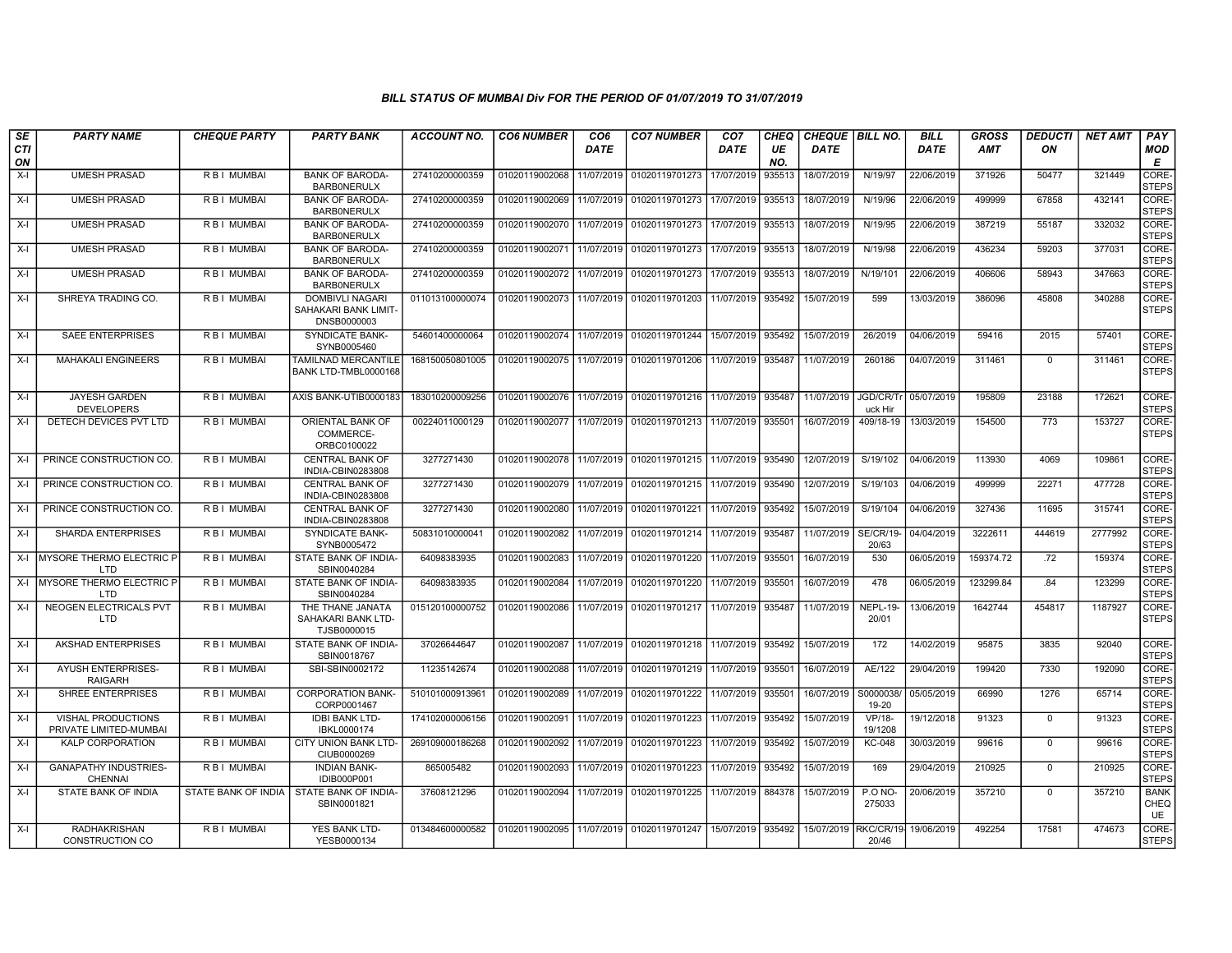| SE        | <b>PARTY NAME</b>                                      | <b>CHEQUE PARTY</b> | <b>PARTY BANK</b>                                             | ACCOUNT NO.                                        | <b>CO6 NUMBER</b>         | CO6         | <b>CO7 NUMBER</b>                        | CO7        | CHEQ      | <b>CHEQUE BILL NO.</b> |                                  | BILL       | GROSS      | <b>DEDUCTI</b>  | NET AMT | <b>PAY</b>            |
|-----------|--------------------------------------------------------|---------------------|---------------------------------------------------------------|----------------------------------------------------|---------------------------|-------------|------------------------------------------|------------|-----------|------------------------|----------------------------------|------------|------------|-----------------|---------|-----------------------|
| CTI<br>ON |                                                        |                     |                                                               |                                                    |                           | <b>DATE</b> |                                          | DATE       | UE<br>NO. | <b>DATE</b>            |                                  | DATE       | <b>AMT</b> | ON              |         | MOD<br>Е              |
| $X-I$     | <b>RADHAKRISHAN</b><br><b>CONSTRUCTION CO</b>          | R B I MUMBAI        | YES BANK LTD-<br>YESB0000134                                  | 013484600000582                                    | 01020119002096            | 11/07/2019  | 01020119701247                           | 15/07/2019 | 935492    | 15/07/2019 WM.CSMT     | 19-20/43                         | 19/06/2019 | 495099     | 17683           | 477416  | CORE-<br><b>STEPS</b> |
| $X-I$     | <b>RADHAKRISHAN</b><br><b>CONSTRUCTION CO</b>          | R B I MUMBAI        | YES BANK LTD-<br>YESB0000134                                  | 013484600000582                                    | 01020119002097            | 11/07/2019  | 01020119701247                           | 15/07/2019 | 935492    | 15/07/2019 W.M CSM     | 19-20/4                          | 19/06/2019 | 439060     | 15681           | 423379  | CORE-<br><b>STEPS</b> |
| $X-I$     | <b>RADHAKRISHAN</b><br><b>CONSTRUCTION CO</b>          | <b>RBI MUMBAI</b>   | <b>YES BANK LTD-</b><br>YESB0000134                           | 013484600000582                                    | 01020119002098            |             | 11/07/2019 01020119701247                | 15/07/2019 | 935492    | 15/07/2019             | WM.CSM1<br>19-20/45              | 19/06/2019 | 500000     | 17858           | 482142  | CORE-<br><b>STEPS</b> |
| X-I       | <b>J P INFRA TECH</b>                                  | R B I MUMBAI        | <b>CATHOLIC SYRIAN</b><br>BANK LTD-CSBK0000010                | 00100381195919500 01020119002099                   |                           | 12/07/2019  | 01020119701227                           | 12/07/2019 | 935503    |                        | 17/07/2019 2017-18/09            | 20/06/2019 | 12900      | $\mathbf 0$     | 12900   | CORE-<br><b>STEPS</b> |
| X-I       | <b>JP INFRATECH</b>                                    | <b>RBI MUMBAI</b>   | <b>CATHOLIC SYRIAN</b><br>BANK LTD-CSBK0000010                | 00100381195919500 01020119002100<br>$\overline{1}$ |                           |             | 12/07/2019 01020119701228                | 12/07/2019 | 935634    |                        | 30/07/2019 2016/17/04 20/06/2019 |            | 8800       | $\mathbf 0$     | 8800    | CORE-<br><b>STEPS</b> |
| $X-I$     | ZUBER MECHANICAL WORKS                                 | R B I MUMBAI        | PNB-PUNB0006000                                               | 0060002100064650                                   | 01020119002101            | 12/07/2019  | 01020119701226                           | 12/07/2019 | 935503    | 17/07/2019             | 260184                           | 03/06/2019 | 37020      | $\mathbf{0}$    | 37020   | CORE-<br><b>STEPS</b> |
| X-I       | <b>AARTI ELECTRICAL</b>                                | R B I MUMBAI        | SBI-SBIN0006967                                               | 10052632344                                        | 01020119002102 12/07/2019 |             | 01020119701229                           | 12/07/2019 | 935634    | 30/07/2019             | PO.<br>No.254408                 | 08/07/2019 | 70232      | $\Omega$        | 70232   | CORE-<br><b>STEPS</b> |
| $X-I$     | AVADH CONSTRUCTION                                     | R B I MUMBAI        | <b>CORPORATION BANK-</b><br>CORP0000437                       | 510101003128473                                    | 01020119002106            | 12/07/2019  | 01020119701234                           | 12/07/2019 | 935492    | 15/07/2019             | AC/CR/19-<br>20/24               | 18/06/2019 | 279270     | 9974            | 269296  | CORE-<br><b>STEPS</b> |
| $X-I$     | SHIVA ENTERPRISES                                      | R B I MUMBAI        | ABHYUDAYA CO-OP<br>BANK LTD-ABHY0065067                       | 108031100000004                                    | 01020119002107            | 12/07/2019  | 01020119701235                           | 12/07/2019 | 935492    | 15/07/2019             | <b>TNA/19-</b><br>20/130         | 30/05/2019 | 121106     | 4326            | 116780  | CORE-<br><b>STEPS</b> |
| $X-I$     | VAITARNA CONSTRUCTION                                  | R B I MUMBAI        | <b>DOMBIVLI NAGARI</b><br>SAHAKARI BANK LIMIT-<br>DNSB0000053 | 053011100002562                                    | 01020119002108            |             | 12/07/2019 01020119701231                | 12/07/2019 | 935490    | 12/07/2019             | <b>VC/CR/02/</b><br>19-20        | 13/06/2019 | 870650     | 45562           | 825088  | CORE-<br><b>STEPS</b> |
| X-I       | <b>H H ENGINEERS</b>                                   | <b>RBI MUMBAI</b>   | PUNJAB AND SIND<br>BANK-PSIB0000324                           | 03241300031696                                     |                           |             | 01020119002109 12/07/2019 01020119701232 | 12/07/2019 | 935490    | 12/07/2019             | HHE/CR/19- 24/06/2019<br>20/43   |            | 9875967    | 1340311         | 8535656 | CORE-<br><b>STEPS</b> |
| X-I       | <b>H H ENGINEERS</b>                                   | <b>RBI MUMBAI</b>   | PUNJAB AND SIND<br>BANK-PSIB0000324                           | 03241300031696                                     | 01020119002110            | 12/07/2019  | 01020119701250                           | 15/07/2019 | 935492    | 15/07/2019             | HHE/CR/19<br>20/19               | 15/05/2019 | 9111090    | 2221846         | 6889244 | CORE-<br><b>STEPS</b> |
| X-I       | PUSHPAK RAIL<br><b>CONSTRUCTION PRIVATE</b><br>LIMITED | R B I MUMBAI        | <b>CANARA BANK-</b><br>CNRB0000209                            | 0209256054297                                      | 01020119002111            | 12/07/2019  | 01020119701233                           | 12/07/2019 | 935492    | 15/07/2019             | PRC/CR/1<br>20/22                | 04/07/2019 | 7275480    | 259939          | 7015541 | CORE-<br><b>STEPS</b> |
| $X-I$     | JAI CONSTRUCTION CO                                    | R B I MUMBAI        | CANARA BANK-<br>CNRB0000266                                   | 0266257052590                                      | 01020119002112            | 12/07/2019  | 01020119701230                           | 12/07/2019 | 935492    | 15/07/2019             | 271869                           | 24/06/2019 | 1419492    | $\mathbf{0}$    | 1419492 | CORE-<br><b>STEPS</b> |
| X-I       | A M JAIN AND CO-BHUSAWAL                               | R B I MUMBAI        | HDFC BANK LTD-<br>HDFC0000792                                 | 07922320000083                                     | 01020119002115            | 12/07/2019  | 01020119701239                           | 12/07/2019 | 935501    | 16/07/2019             | 094                              | 01/02/2019 | 123310     | 7399            | 115911  | CORE-<br><b>STEPS</b> |
| $X-I$     | S AND R PEST CONTROL<br><b>SERVICES</b>                | <b>RBI MUMBAI</b>   | SBI-SBIN0011710                                               | 37203428262                                        | 01020119002117            | 12/07/2019  | 01020119701236                           | 12/07/2019 | 935492    | 15/07/2019             | 6921/m                           | 01/07/2019 | 1007175    | 80942           | 926233  | CORE-<br><b>STEPS</b> |
| X-I       | S AND R PEST CONTROL<br><b>SERVICES</b>                | R B I MUMBAI        | SBI-SBIN0011710                                               | 37203428262                                        | 01020119002118            | 12/07/2019  | 01020119701236                           | 12/07/2019 | 935492    | 15/07/2019             | 6922/M                           | 01/07/2019 | 1071839    | 63834           | 1008005 | CORE-<br><b>STEPS</b> |
| X-I       | Ashwini Traders - Thane                                | R B I MUMBAI        | JANAKALYAN SAHAKARI<br>BANK LTD-JSBL0000013                   | 013011300002373                                    | 01020119002119            | 12/07/2019  | 01020119701239                           | 12/07/2019 | 935501    | 16/07/2019             | 019                              | 02/04/2019 | 47200      | 0               | 47200   | CORE-<br><b>STEPS</b> |
| $X-I$     | ACME INDIA-NEW DELHI                                   | R B I MUMBAI        | STATE BANK OF INDIA-<br>SBIN0051204                           | 65158215662                                        | 01020119002122            |             | 12/07/2019 01020119701239                | 12/07/2019 | 935501    | 16/07/2019             | ACME/18-<br>19/178               | 11/02/2019 | 75520      | $\mathbf 0$     | 75520   | CORE-<br><b>STEPS</b> |
| X-I       | S K CONSTRUCTION                                       | R B I MUMBAI        | THE BHARAT CO-<br>OPERATIVE BANK<br>(MUMBA-BCBM0000015        | 001412100015575                                    | 01020119002123            | 12/07/2019  | 01020119701240                           | 15/07/2019 | 935501    | 16/07/2019             | <b>SK/CR/19</b><br>20/46         | 12/06/2019 | 1769167    | 63185           | 1705982 | CORE-<br><b>STEPS</b> |
| $X-I$     | <b>PARK &amp; COMPANY</b>                              | <b>RBI MUMBAI</b>   | <b>CANARA BANK-</b><br>CNRB0000236                            | 0236201002725                                      | 01020119002124            | 12/07/2019  | 01020119701239                           | 12/07/2019 | 935501    | 16/07/2019             | 13/19-20                         | 24/04/2019 | 23588.2    | $\overline{.2}$ | 23588   | CORE-<br><b>STEPS</b> |
| X-I       | PARK & COMPANY                                         | R B I MUMBAI        | <b>CANARA BANK-</b><br>CNRB0000236                            | 0236201002725                                      | 01020119002125            | 12/07/2019  | 01020119701239                           | 12/07/2019 | 935501    | 16/07/2019             | 22/19-20                         | 13/05/2019 | 190216     | $\mathbf{0}$    | 190216  | CORE-<br><b>STEPS</b> |
| X-I       | FREEGO BIKES PVT. LTD-<br>MUMBAI                       | R B I MUMBAI        | HDFC BANK LTD-<br>HDFC0000667                                 | 50200031260882                                     | 01020119002126            | 12/07/2019  | 01020119701238                           | 12/07/2019 | 935501    | 16/07/2019             | FBPL/27                          | 03/04/2019 | 420000     | 7500            | 412500  | CORE-<br><b>STEPS</b> |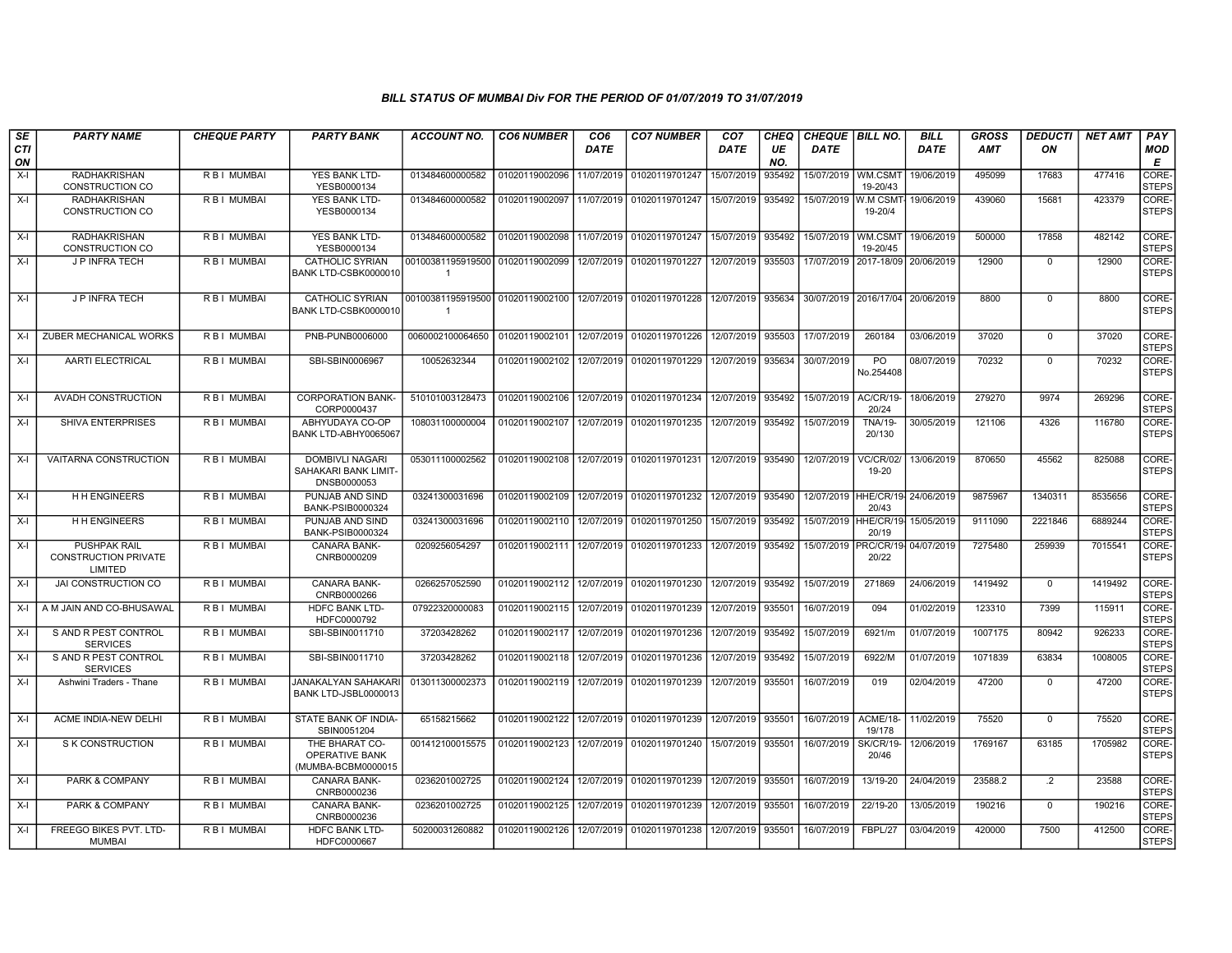| SE               | <b>PARTY NAME</b>                   | <b>CHEQUE PARTY</b> | <b>PARTY BANK</b>                              | ACCOUNT NO.             | <b>CO6 NUMBER</b> | CO <sub>6</sub> | <b>CO7 NUMBER</b>         | CO <sub>7</sub> | CHEQ      |             | <b>CHEQUE   BILL NO.</b>                | <b>BILL</b>          | <b>GROSS</b> | <b>DEDUCTI</b> | <b>NET AMT</b> | PAY                         |
|------------------|-------------------------------------|---------------------|------------------------------------------------|-------------------------|-------------------|-----------------|---------------------------|-----------------|-----------|-------------|-----------------------------------------|----------------------|--------------|----------------|----------------|-----------------------------|
| <b>CTI</b><br>ON |                                     |                     |                                                |                         |                   | DATE            |                           | DATE            | UE<br>NO. | <b>DATE</b> |                                         | DATE                 | AMT          | ON             |                | <b>MOD</b><br>Е             |
| X-I              | A2Z INFRASERVICES LIMITED           | R B I MUMBAI        | STATE BANK OF INDIA-<br>SBIN0050732            | 65072577876             | 01020119002127    | 12/07/2019      | 01020119701242            | 15/07/2019      | 935492    | 15/07/2019  | A2ZMH/19<br>06/0046                     | 10/07/2019           | 13446525     | 1716159        | 11730366       | <b>CORE</b><br><b>STEPS</b> |
| X-I              | A2Z INFRASERVICES LTD               | R B I MUMBAI        | YES BANK LTD-<br>YESB0000260                   | 026081400000033         | 01020119002128    | 12/07/2019      | 01020119701243            | 15/07/2019      | 935492    | 15/07/2019  | A2ZMH/19<br>06/0050                     | 12/07/2019           | 8728756      | 1570377        | 7158379        | CORE-<br><b>STEPS</b>       |
| X-I              | PARK & COMPANY                      | <b>RBI MUMBAI</b>   | <b>CANARA BANK-</b><br>CNRB0000236             | 0236201002725           | 01020119002129    | 12/07/2019      | 01020119701239            | 12/07/2019      | 935501    | 16/07/2019  | 09/19-20                                | 16/04/2019           | 122410.42    | .42            | 122410         | CORE-<br><b>STEPS</b>       |
| $X-I$            | RAJENDRA TRADERS                    | R B I MUMBAI        | UNION BANK OF INDIA-<br>UBIN0556432            | 582201010050104         | 01020119002130    | 15/07/2019      | 01020119701241            | 15/07/2019      | 935501    | 16/07/2019  | RT/CR/PN<br><b>VL/22</b>                | 24/06/2019           | 386312       | 14797          | 371515         | CORE-<br><b>STEPS</b>       |
| X-I              | KWALITY SEEDS AND<br><b>NURSERY</b> | R B I MUMBAI        | <b>BANK OF</b><br>MAHARASHTRA-<br>MAHB0000429  | 20187571460             | 01020119002131    | 15/07/2019      | 01020119701248            | 15/07/2019      | 935492    | 15/07/2019  | 20/14                                   | KSN/CR/19-09/07/2019 | 5162789      | 664716         | 4498073        | CORE-<br><b>STEPS</b>       |
| X-I              | HUDA CONSTRUCTION                   | R B I MUMBAI        | <b>BANK OF</b><br>MAHARASHTRA-<br>MAHB0000227  | 20090403979             | 01020119002132    | 15/07/2019      | 01020119701249            | 15/07/2019      | 935492    | 15/07/2019  | <b>HC/CR/19-</b><br>20/25               | 08/07/2019           | 670715       | 23955          | 646760         | CORE-<br><b>STEPS</b>       |
| X-I              | TRADEWELL-MUMBAI                    | R B I MUMBAI        | <b>CANARA BANK-</b><br>CNRB0001389             | 1389256006257           | 01020119002133    | 15/07/2019      | 01020119701285            | 19/07/2019      | 935587    | 22/07/2019  | GST/130/1<br>$8 - 19$                   | 27/03/2019           | 247658.4     | .4             | 247658         | <b>CORE</b><br><b>STEPS</b> |
| $X-I$            | TRADEWELL-MUMBAI                    | R B I MUMBAI        | CANARA BANK-<br>CNRB0001389                    | 1389256006257           | 01020119002134    | 15/07/2019      | 01020119701285            | 19/07/2019      | 935587    | 22/07/2019  | GST/128/1<br>$8 - 19$                   | 27/03/2019           | 245322       | $\mathbf 0$    | 245322         | CORE-<br><b>STEPS</b>       |
| X-I              | TRADEWELL-MUMBAI                    | R B I MUMBAI        | CANARA BANK-<br>CNRB0001389                    | 1389256006257           | 01020119002135    | 15/07/2019      | 01020119701285            | 19/07/2019      | 935587    | 22/07/2019  | GST/131/1<br>$8 - 19$                   | 27/03/2019           | 247658.4     | .4             | 247658         | CORE-<br><b>STEPS</b>       |
| X-I              | TRADEWELL-MUMBAI                    | R B I MUMBAI        | CANARA BANK-<br>CNRB0001389                    | 1389256006257           | 01020119002136    | 15/07/2019      | 01020119701285            | 19/07/2019      | 935587    | 22/07/2019  | GST/129/1<br>$8 - 19$                   | 27/03/2019           | 247658.4     | .4             | 247658         | CORE-<br><b>STEPS</b>       |
| X-I              | TRADEWELL-MUMBAI                    | R B I MUMBAI        | <b>CANARA BANK-</b><br>CNRB0001389             | 1389256006257           | 01020119002137    | 15/07/2019      | 01020119701285            | 19/07/2019      | 935587    | 22/07/2019  | GST/127/1<br>$8 - 19$                   | 27/03/2019           | 247658.4     | .4             | 247658         | <b>CORE</b><br><b>STEPS</b> |
| $X-I$            | <b>DIVABHI CORPORATION</b>          | R B I MUMBAI        | <b>CANARA BANK-</b><br>CNRB0001389             | 1389214000032           | 01020119002138    | 15/07/2019      | 01020119701262            | 16/07/2019      | 935513    |             | 18/07/2019 52/54/59/18<br>19            | 19/11/2018           | 247230       | $\mathbf 0$    | 247230         | CORE-<br><b>STEPS</b>       |
| X-I              | DIVABHI CORPORATION                 | R B I MUMBAI        | <b>CANARA BANK-</b><br>CNRB0001389             | 1389214000032           | 01020119002139    | 15/07/2019      | 01020119701262            | 16/07/2019      | 935513    |             | 18/07/2019 64/68/70/18 03/12/2018<br>19 |                      | 204930       | $\mathbf{0}$   | 204930         | CORE-<br><b>STEPS</b>       |
| $X-I$            | <b>DIVOJ ENTERPRISE</b>             | <b>RBI MUMBAI</b>   | <b>CANARA BANK-</b><br>CNRB0001389             | 1389201003857           | 01020119002140    | 15/07/2019      | 01020119701262            | 16/07/2019      | 935513    | 18/07/2019  | 21/23/25/18 20/11/2018<br>19            |                      | 216000       | $\mathbf 0$    | 216000         | CORE-<br><b>STEPS</b>       |
| X-I              | SHUBHAM TRADERS                     | R B I MUMBAI        | CANARA BANK-<br>CNRB0001389                    | 1389201003858           | 01020119002143    | 15/07/2019      | 01020119701262            | 16/07/2019      | 935513    | 18/07/2019  | 33/35/37/18<br>19                       | 13/12/2018           | 249186.25    | .25            | 249186         | CORE-<br><b>STEPS</b>       |
| X-I              | <b>DIVOJ ENTERPRISE</b>             | R B I MUMBAI        | <b>CANARA BANK-</b><br>CNRB0001389             | 1389201003857           | 01020119002145    | 15/07/2019      | 01020119701262            | 16/07/2019      | 935513    | 18/07/2019  | GST/19/18-05/11/2018<br>19              |                      | 53460        | $\mathbf{0}$   | 53460          | CORE-<br><b>STEPS</b>       |
| X-I              | <b>DIVABHI CORPORATION</b>          | R B I MUMBAI        | <b>CANARA BANK-</b><br>CNRB0001389             | 1389214000032           | 01020119002147    | 15/07/2019      | 01020119701262            | 16/07/2019      | 935513    | 18/07/2019  | GST/71/18-<br>19                        | 03/12/2018           | 246600       | $\mathbf 0$    | 246600         | CORE-<br><b>STEPS</b>       |
| $X-I$            | SHUBHAM TRADERS                     | R B I MUMBAI        | CANARA BANK-<br>CNRB0001389                    | 1389201003858           | 01020119002148    | 15/07/2019      | 01020119701262            | 16/07/2019      | 935513    | 18/07/2019  | 32/36/18-<br>19                         | 13/12/2018           | 139500       | $\mathbf 0$    | 139500         | <b>CORE</b><br><b>STEPS</b> |
| $X-I$            | <b>SHUBHAM TRADERS</b>              | <b>RBI MUMBAI</b>   | <b>CANARA BANK-</b><br>CNRB0001389             | 1389201003858           | 01020119002149    | 15/07/2019      | 01020119701262            | 16/07/2019      | 935513    |             | 18/07/2019 25/27/31/18 23/11/2018<br>19 |                      | 245811.25    | .25            | 245811         | CORE-<br><b>STEPS</b>       |
| X-I              | <b>SHUBHAM TRADERS</b>              | <b>RBI MUMBAI</b>   | <b>CANARA BANK-</b><br>CNRB0001389             | 1389201003858           | 01020119002150    | 15/07/2019      | 01020119701262            | 16/07/2019      | 935513    |             | 18/07/2019 23/26/29/18 23/11/2018<br>19 |                      | 249185       | $\mathbf{0}$   | 249185         | CORE-<br><b>STEPS</b>       |
| X-I              | <b>DIVOJ ENTERPRISE</b>             | R B I MUMBAI        | <b>CANARA BANK-</b><br>CNRB0001389             | 1389201003857           | 01020119002151    | 15/07/2019      | 01020119701262            | 16/07/2019      | 935513    |             | 18/07/2019 29/31/35/18 13/12/2018<br>19 |                      | 247260       | $^{\circ}$     | 247260         | CORE-<br><b>STEPS</b>       |
| X-I              | HUGHES & HUGHES CHEM<br>LTD.        | R B I MUMBAI        | STATE BANK OF INDIA-<br>SBIN0013913            | 33143013183             | 01020119002153    | 15/07/2019      | 01020119701251            | 15/07/2019      | 935492    | 15/07/2019  | MAH/STRA<br>P/03&06                     | 03/07/2019           | 1251036      | 67520          | 1183516        | CORE-<br><b>STEPS</b>       |
| X-I              | <b>TRANS CONDUCT INDIA</b>          | R B I MUMBAI        | <b>VIJAYA BANK-</b><br>VIJB0005011             | 501100301000175         | 01020119002154    | 15/07/2019      | 01020119701256            | 15/07/2019      | 935501    | 16/07/2019  | <b>TC/CR/18/1</b><br>$9 - 20$           | 23/06/2019           | 614055       | 21931          | 592124         | CORE-<br><b>STEPS</b>       |
| X-I              | <b>HIRAVATI ENTERPRISES</b>         | R B I MUMBAI        | <b>CATHOLIC SYRIAN</b><br>BANK LTD-CSBK0000339 | 03390267014919500<br>-1 | 01020119002155    | 15/07/2019      | 01020119701255            | 15/07/2019      | 935501    | 16/07/2019  | HE/CR/07<br>19-20                       | 07/07/2019           | 380434       | 14493          | 365941         | CORE-<br><b>STEPS</b>       |
| X-I              | PRUTHVI CONSTRUCTION                | <b>RBI MUMBAI</b>   | VIJAYA BANK-<br>VIJB0005011                    | 501106211000006         | 01020119002156    | 15/07/2019      | 01020119701253            | 15/07/2019      | 93550     | 16/07/2019  | <b>PC/CR/03</b><br>19-20                | 08/07/2019           | 1026497      | 139311         | 887186         | CORE-<br><b>STEPS</b>       |
| $X-I$            | <b>GANAPATHY INDUSTRIES</b>         | R B I MUMBAI        | <b>INDIAN BANK-</b><br>IDIB000P001             | 00865005482             | 01020119002157    |                 | 15/07/2019 01020119701259 | 15/07/2019      | 935501    | 16/07/2019  | 145                                     | 04/03/2019           | 36108        | $\mathbf{0}$   | 36108          | CORE-<br><b>STEPS</b>       |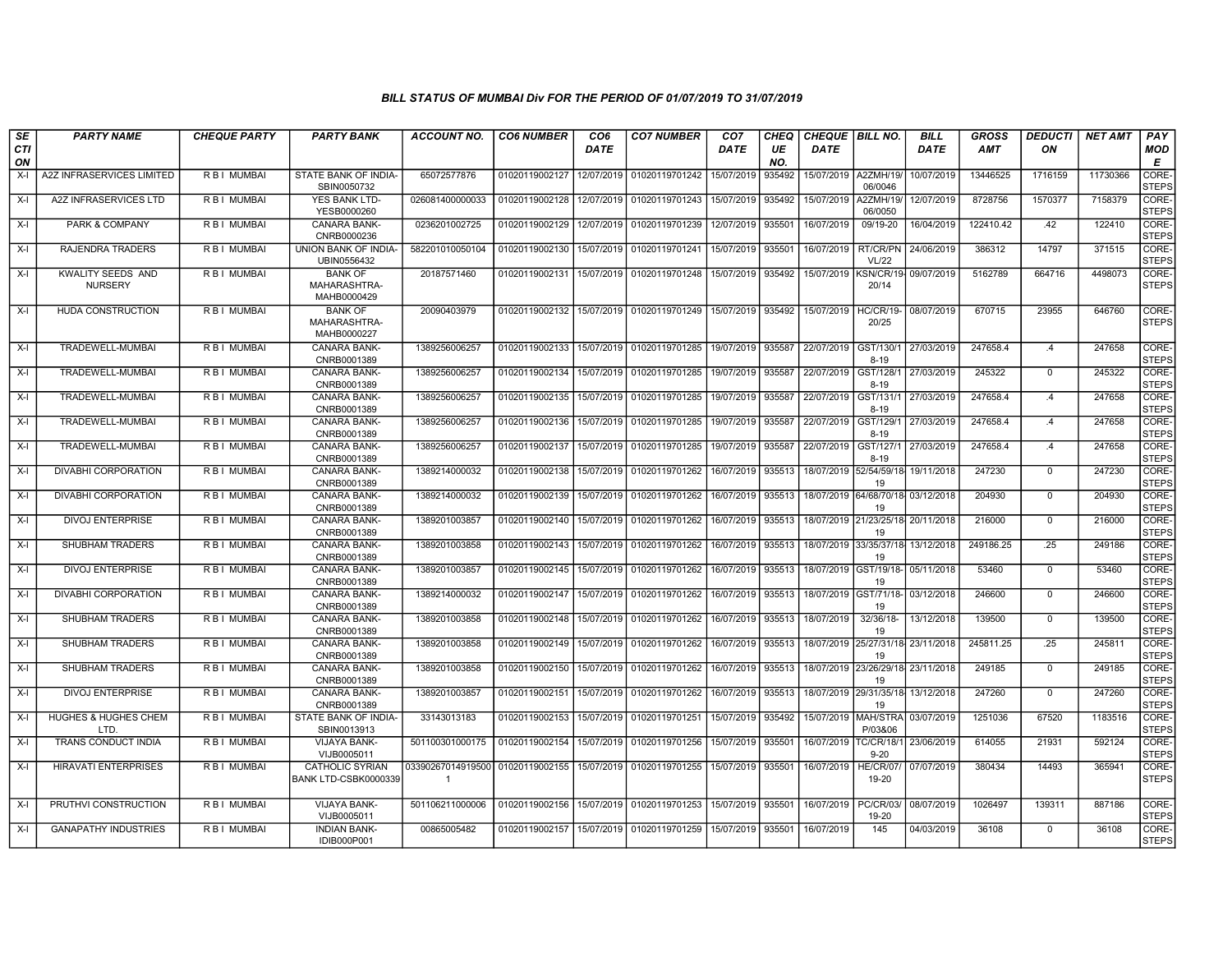| SE        | <b>PARTY NAME</b>                                       | <b>CHEQUE PARTY</b> | <b>PARTY BANK</b>                                            | <b>ACCOUNT NO.</b> | <b>CO6 NUMBER</b> | CO <sub>6</sub> | <b>CO7 NUMBER</b>         | CO7        | CHEQ               | <b>CHEQUE   BILL NO.</b> |                              | <b>BILL</b> | GROSS      | <b>DEDUCTI</b> | <b>NET AMT</b> | <b>PAY</b>            |
|-----------|---------------------------------------------------------|---------------------|--------------------------------------------------------------|--------------------|-------------------|-----------------|---------------------------|------------|--------------------|--------------------------|------------------------------|-------------|------------|----------------|----------------|-----------------------|
| CTI<br>ON |                                                         |                     |                                                              |                    |                   | DATE            |                           | DATE       | UE<br>NO.          | <b>DATE</b>              |                              | <b>DATE</b> | <b>AMT</b> | ON             |                | MOD<br>Е              |
| $X-I$     | VISHAL PRODUCTIONS<br>PRIVATE LIMITED-MUMBAI            | R B I MUMBAI        | <b>IDBI BANK LTD-</b><br>IBKL0000174                         | 174102000006156    | 01020119002158    | 15/07/2019      | 01020119701259            | 15/07/2019 | 93550 <sup>-</sup> | 16/07/2019               | VP/18-<br>19/1272            | 12/01/2019  | 86892      | $\mathbf{0}$   | 86892          | CORE-<br><b>STEPS</b> |
| $X-I$     | <b>RT ENTERPRISES</b>                                   | R B I MUMBAI        | PUNJAB AND<br>MAHARASHTRA CO-OP<br><b>BANK L-PMCB0000016</b> | 016140100001606    | 01020119002160    | 15/07/2019      | 01020119701258            | 15/07/2019 | 935501             | 16/07/2019               | <b>RT/CR/20/</b><br>$9 - 20$ | 15/06/2019  | 499452     | 17838          | 481614         | CORE-<br><b>STEPS</b> |
| $X-I$     | <b>RT ENTERPRISES</b>                                   | R B I MUMBAI        | PUNJAB AND<br>MAHARASHTRA CO-OP<br><b>BANK L-PMCB0000016</b> | 016140100001606    | 01020119002161    | 15/07/2019      | 01020119701258            | 15/07/2019 | 935501             | 16/07/2019               | RT/CR/19<br>$9 - 20$         | 15/06/2019  | 226521     | 8091           | 218430         | CORE-<br><b>STEPS</b> |
| X-I       | <b>STANCHION DESIGNS</b><br>PRIVATE LIMITED-MUMBAI      | R B I MUMBAI        | <b>CANARA BANK-</b><br>CNRB0000239                           | 0239256101210      | 01020119002162    | 16/07/2019      | 01020119701262            | 16/07/2019 | 935513             | 18/07/2019               | SD/04                        | 25/05/2019  | 91008.68   | .68            | 91008          | CORE-<br><b>STEPS</b> |
| $X-I$     | <b>MAHARASHTRA STATE</b><br><b>SECURITY CORPORATION</b> | R B   MUMBAI        | <b>HDFC BANK LTD-</b><br>HDFC0000501                         | 50100150433559     | 01020119002163    | 16/07/2019      | 01020119701260            | 16/07/2019 | 935501             | 16/07/2019               | CR/MSCF/<br>19-20/4          | 04/05/2019  | 6181314    | 209537         | 5971777        | CORE-<br><b>STEPS</b> |
| $X-I$     | <b>RAWATSONS ENGINEERS P</b><br>LTD.                    | R B I MUMBAI        | STATE BANK OF INDIA-<br>SBIN0015197                          | 10687248301        | 01020119002165    | 16/07/2019      | 01020119701261            | 16/07/2019 | 935501             | 16/07/2019               | RE/CR/19-<br>20/29           | 26/03/2018  | 2066788    | 73814          | 1992974        | CORE-<br><b>STEPS</b> |
| $X-I$     | ADITYA CONSTRUCTION                                     | R B I MUMBAI        | <b>BANK OF</b><br>MAHARASHTRA-<br>MAHB0000575                | 20007901588        | 01020119002166    | 16/07/2019      | 01020119701263            | 16/07/2019 | 935501             | 16/07/2019               | ADC/CR/19<br>20/33           | 06/07/2019  | 5502835    | 746814         | 4756021        | CORE-<br><b>STEPS</b> |
| X-I       | OM CONSTRUCTION CO.                                     | <b>RBI MUMBAI</b>   | <b>CANARA BANK-</b><br>CNRB0000209                           | 0209256054294      | 01020119002167    | 16/07/2019      | 01020119701264            | 16/07/2019 | 935501             | 16/07/2019               | OCC/CR/1<br>$9 - 20/52$      | 12/07/2019  | 2700780    | 142406         | 2558374        | CORE-<br><b>STEPS</b> |
| X-I       | <b>VIJAYA INFRA PROJECT</b><br>PVT.LTD                  | R B I MUMBAI        | <b>CANARA BANK-</b><br>CNRB0000117                           | 0117201005707      | 01020119002168    | 16/07/2019      | 01020119701265            | 16/07/2019 | 935501             | 16/07/2019               | VIP/CR/19<br>20/19           | 12/07/2019  | 32257500   | 1152154        | 31105346       | CORE-<br><b>STEPS</b> |
| $X-I$     | PAT AND COMPANY                                         | R B I MUMBAI        | <b>BANK OF</b><br>MAHARASHTRA-<br>MAHB0000310                | 20106692946        | 01020119002170    | 16/07/2019      | 01020119701266            | 16/07/2019 | 935513             | 18/07/2019               | 1920/014                     | 21/06/2019  | 240055.2   | $\overline{2}$ | 240055         | CORE-<br><b>STEPS</b> |
| $X-I$     | UNITED INDIA ENTERPRISES                                | <b>RBI MUMBAI</b>   | SOUTH INDIAN BANK-<br>SIBL0000263                            | 0263073000002292   | 01020119002171    | 16/07/2019      | 01020119701266            | 16/07/2019 | 935513             | 18/07/2019               | UIE/48/18-<br>19             | 02/02/2019  | 248460.8   | .8             | 248460         | CORE-<br><b>STEPS</b> |
| X-I       | UNITED INDIA ENTERPRISES                                | R B I MUMBAI        | SOUTH INDIAN BANK-<br>SIBL0000263                            | 0263073000002292   | 01020119002172    | 16/07/2019      | 01020119701266            | 16/07/2019 | 935513             | 18/07/2019               | UIE/07/19-<br>20             | 17/06/2019  | 156279.2   | $\cdot$        | 156279         | CORE-<br><b>STEPS</b> |
| $X-I$     | A.R.ENTERPRISES                                         | <b>RBI MUMBAI</b>   | <b>CENTRAL BANK OF</b><br>INDIA-CBIN0280624                  | 3084715657         | 01020119002175    | 17/07/2019      | 01020119701292            | 22/07/2019 | 935587             | 22/07/2019               | 276                          | 13/06/2019  | 172000     | $\mathbf{0}$   | 172000         | CORE-<br><b>STEPS</b> |
| $X-I$     | A.R.ENTERPRISES                                         | R B I MUMBAI        | <b>CENTRAL BANK OF</b><br>INDIA-CBIN0280624                  | 3084715657         | 01020119002177    | 17/07/2019      | 01020119701292            | 22/07/2019 | 935587             | 22/07/2019               | 274                          | 14/06/2019  | 223300     | $\overline{0}$ | 223300         | CORE-<br><b>STEPS</b> |
| $X-I$     | A.R.ENTERPRISES                                         | R B I MUMBAI        | <b>CENTRAL BANK OF</b><br>INDIA-CBIN0280624                  | 3084715657         | 01020119002178    | 17/07/2019      | 01020119701292            | 22/07/2019 | 935587             | 22/07/2019               | 275                          | 13/06/2019  | 132000     | $\overline{0}$ | 132000         | CORE-<br><b>STEPS</b> |
| $X-I$     | SARASWATI ENTERPRISES-<br><b>MUMBAI</b>                 | R B I MUMBAI        | ORIENTAL BANK OF<br>COMMERCE-<br>ORBC0100187                 | 01871131000066     | 01020119002179    | 17/07/2019      | 01020119701287            | 19/07/2019 | 935542             | 19/07/2019               | SE/18-<br>19/003             | 01/04/2019  | 148497.1   | 1485.1         | 147012         | CORE-<br><b>STEPS</b> |
| $X-I$     | HINDUSTAN INSECTICIDES                                  | <b>RBI MUMBAI</b>   | <b>CENTRAL BANK OF</b><br>INDIA-CBIN0281590                  | 1064022615         | 01020119002180    | 17/07/2019      | 01020119701267            | 17/07/2019 | 935503             | 17/07/2019               | HORT/201<br>$9 - 29$         | 22/03/2019  | 40950      | 1389           | 39561          | CORE-<br><b>STEPS</b> |
| $X-I$     | SARASWATI ENTERPRISES-<br><b>MUMBAI</b>                 | R B I MUMBAI        | ORIENTAL BANK OF<br>COMMERCE-<br>ORBC0100187                 | 01871131000066     | 01020119002181    | 17/07/2019      | 01020119701287            | 19/07/2019 | 935542             | 19/07/2019               | SE/18-<br>19/001             | 01/04/2019  | 101996.26  | 1020.26        | 100976         | CORE-<br><b>STEPS</b> |
| $X-I$     | ZEENAT CONSTRUCTION                                     | R B I MUMBAI        | ABHYUDAYA CO-OP<br>BANK LTD-ABHY0065016                      | 016021100116733    | 01020119002182    |                 | 17/07/2019 01020119701268 | 17/07/2019 | 935503             | 17/07/2019               | ZC/CR/19<br>20/13            | 15/07/2019  | 4005177    | 552640         | 3452537        | CORE-<br><b>STEPS</b> |
| $X-I$     | IND INFOTECH SERVICES                                   | R B I MUMBAI        | <b>CANARA BANK-</b><br>CNRB0000305                           | 0305261006015      | 01020119002183    | 17/07/2019      | 01020119701269            | 17/07/2019 | 935503             | 17/07/2019               | FS/CR/19-<br>20/13           | 12/07/2019  | 1698131    | 230461         | 1467670        | CORE-<br><b>STEPS</b> |
| $X-I$     | SARASWATI ENTERPRISES-<br><b>MUMBAI</b>                 | <b>RBI MUMBAI</b>   | ORIENTAL BANK OF<br>COMMERCE-<br>ORBC0100187                 | 01871131000066     | 01020119002184    | 17/07/2019      | 01020119701287            | 19/07/2019 | 935542             | 19/07/2019               | se/19-<br>20/018             | 22/05/2019  | 155279.98  | .98            | 155279         | CORE-<br><b>STEPS</b> |
| $X-I$     | SARASWATI ENTERPRISES-<br><b>MUMBAI</b>                 | R B I MUMBAI        | ORIENTAL BANK OF<br>COMMERCE-<br>ORBC0100187                 | 01871131000066     | 01020119002185    | 17/07/2019      | 01020119701287            | 19/07/2019 | 935542             | 19/07/2019               | SE/18-<br>19/02              | 01/04/2019  | 112437.65  | 1124.65        | 111313         | CORE-<br><b>STEPS</b> |
| X-I       | SHREE SAI ENTERPRISE                                    | R B I MUMBAI        | <b>UNION BANK OF INDIA-</b><br>UBIN0531570                   | 315701010331392    | 01020119002186    |                 | 17/07/2019 01020119701270 | 17/07/2019 | 935503             | 17/07/2019               | CR/OPTG/<br>68/19-20         | 12/06/2019  | 886404     | 105167         | 781237         | CORE-<br><b>STEPS</b> |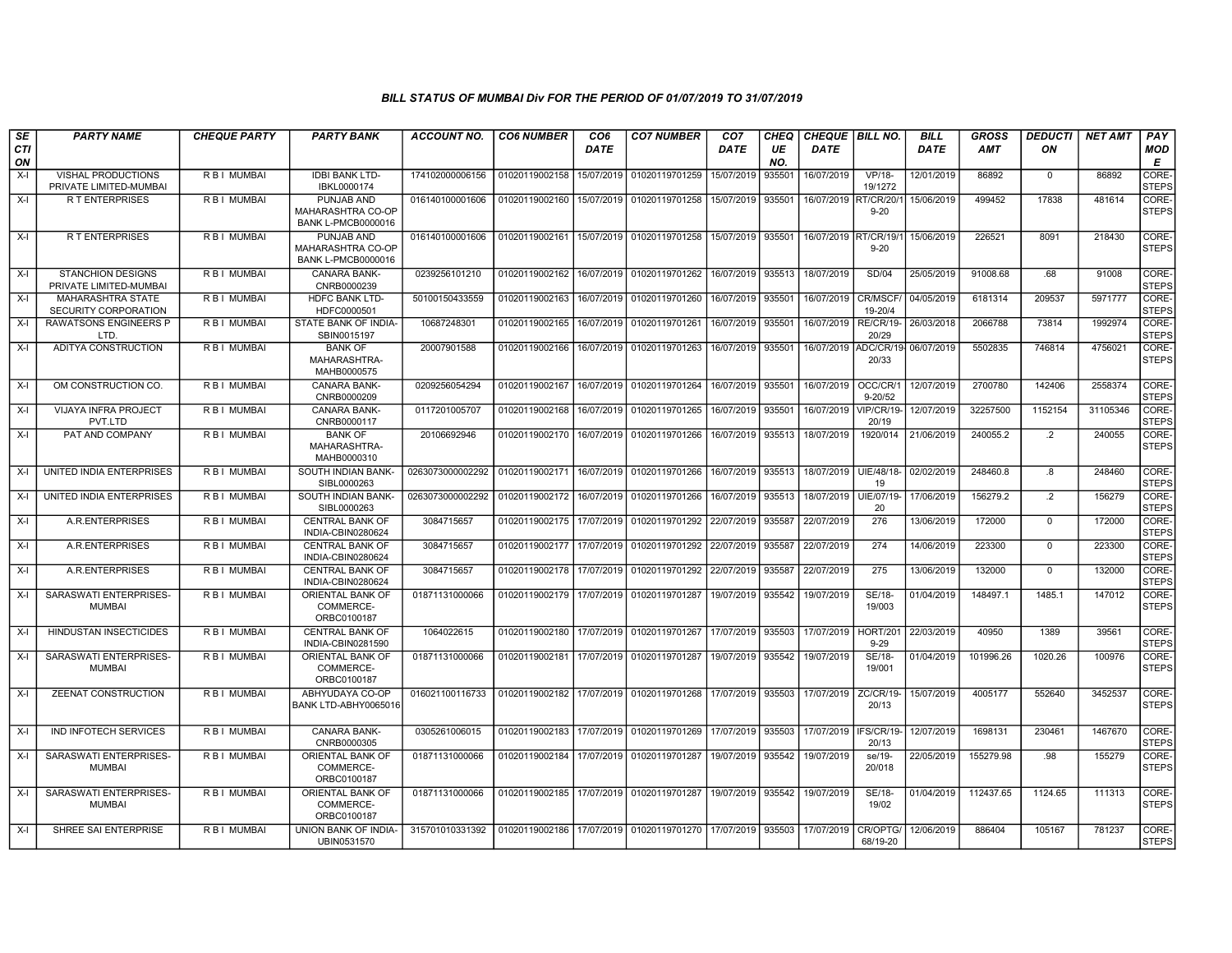| SE        | <b>PARTY NAME</b>                                          | <b>CHEQUE PARTY</b> | <b>PARTY BANK</b>                                                              | <b>ACCOUNT NO.</b> | <b>CO6 NUMBER</b> | CO6         | <b>CO7 NUMBER</b>         | CO7        | CHEQ      | <b>CHEQUE BILL NO.</b> |                            | <b>BILL</b> | <b>GROSS</b> | <b>DEDUCTI</b> | NET AMT | <b>PAY</b>            |
|-----------|------------------------------------------------------------|---------------------|--------------------------------------------------------------------------------|--------------------|-------------------|-------------|---------------------------|------------|-----------|------------------------|----------------------------|-------------|--------------|----------------|---------|-----------------------|
| CTI<br>ON |                                                            |                     |                                                                                |                    |                   | <b>DATE</b> |                           | DATE       | UE<br>NO. | <b>DATE</b>            |                            | <b>DATE</b> | <b>AMT</b>   | ON             |         | MOD<br>E              |
| $X-I$     | A1 SOLUTIONS                                               | R B I MUMBAI        | <b>INDIAN OVERSEAS</b><br>BANK-IOBA0003717                                     | 371702000000206    | 01020119002187    | 17/07/2019  | 01020119701271            | 17/07/2019 | 935513    | 18/07/2019 A1S/CR/03   | $/19 - 20$                 | 10/07/2019  | 31886        | 3827           | 28059   | CORE-<br><b>STEPS</b> |
| $X-I$     | <b>BITS AND BYTES</b><br>NETWORKING SOLUTIONS              | R B I MUMBAI        | HDFC BANK LTD-<br>HDFC0000815                                                  | 08152000004616     | 01020119002188    | 17/07/2019  | 01020119701272            | 17/07/2019 | 935513    | 18/07/2019             | <b>BB/06/201</b><br>20     | 13/07/2019  | 122125       | 4753           | 117372  | CORE-<br><b>STEPS</b> |
| $X-I$     | M/S. FINAL SOLUTIONS-<br>MUMBAI                            | R B I MUMBAI        | <b>HDFC BANK LTD-</b><br>HDFC0000060                                           | 50200021208201     | 01020119002189    | 17/07/2019  | 01020119701287            | 19/07/2019 | 935542    | 19/07/2019             | FS-085                     | 17/04/2019  | 28799.32     | .32            | 28799   | CORE-<br><b>STEPS</b> |
| $X-I$     | <b>AUTOMATION DEAL</b>                                     | R B I MUMBAI        | YES BANK-<br>YESB0000450                                                       | 045063300001066    | 01020119002190    | 17/07/2019  | 01020119701286            | 19/07/2019 | 935593    | 23/07/2019 AD.RLY.PN   | <b>VL.BMS</b>              | 15/03/2019  | 614426       | 62378          | 552048  | CORE-<br><b>STEPS</b> |
| $X-I$     | <b>UMESH PRASAD</b>                                        | R B I MUMBAI        | <b>BANK OF BARODA-</b><br><b>BARBONERULX</b>                                   | 27410200000359     | 01020119002191    | 17/07/2019  | 01020119701273            | 17/07/2019 | 935513    | 18/07/2019             | <b>UP/CR/59/</b><br>19-20  | 22/06/2019  | 423707       | 61037          | 362670  | CORE-<br><b>STEPS</b> |
| $X-I$     | AKBARALLYS EBRAHIMJEE<br><b>FURNITURE CENTRE</b>           | R B I MUMBAI        | AXIS BANK-UTIB0000004                                                          | 004010202207670    | 01020119002192    | 17/07/2019  | 01020119701275            | 17/07/2019 | 935513    | 18/07/2019             | 301024                     | 24/06/2019  | 719519.84    | 12195.84       | 707324  | CORE-<br><b>STEPS</b> |
| $X-I$     | AKBARALLY EBRAHIMJEE                                       | R B I MUMBAI        | AXIS BANK-UTIB0000004                                                          | 004010202207670    | 01020119002193    | 17/07/2019  | 01020119701275            | 17/07/2019 | 935513    | 18/07/2019             | 301041                     | 08/07/2019  | 405249.76    | 6868.76        | 398381  | CORE-<br><b>STEPS</b> |
| $X-I$     | <b>STANCHION DESIGNS</b><br>PRIVATE LIMITED-MUMBAI         | R B I MUMBAI        | <b>CANARA BANK-</b><br>CNRB0000239                                             | 0239256101210      | 01020119002194    | 18/07/2019  | 01020119701287            | 19/07/2019 | 935542    | 19/07/2019 KYN/TD/0    | 3                          | 25/05/2019  | 74281        | $\Omega$       | 74281   | CORE-<br><b>STEPS</b> |
| $X-I$     | SHREE GAJANAN<br><b>ENTERPRISES</b>                        | R B I MUMBAI        | SBI-SBIN0007736                                                                | 37750472318        | 01020119002196    | 18/07/2019  | 01020119701287            | 19/07/2019 | 935542    | 19/07/2019             | 0031                       | 29/07/2018  | 62099.1      | 1242.1         | 60857   | CORE-<br><b>STEPS</b> |
| $X-I$     | <b>TELETECH SERVICES</b>                                   | R B I MUMBAI        | <b>CENTRAL BANK OF</b><br>INDIA-CBIN0280628                                    | 1122121351         | 01020119002197    | 18/07/2019  | 01020119701276            | 18/07/2019 | 935513    | 18/07/2019             | <b>TS/CR/19-</b><br>20/011 | 28/06/2019  | 3127500      | 266557         | 2860943 | CORE-<br><b>STEPS</b> |
| $X-I$     | <b>TOP MENS WEAR</b>                                       | R B I MUMBAI        | THE MUMBAI DISTRICT<br>CENTRAL<br><b>COOPERATIVE BANK</b><br>LIMIT-MDCB0680004 | 00041101000813     | 01020119002199    | 18/07/2019  | 01020119701277            | 18/07/2019 | 935513    | 18/07/2019             | TMW.MM.<br>WA.2019         | 13/04/2019  | 82425        | 8249           | 74176   | CORE-<br><b>STEPS</b> |
| $X-I$     | <b>RADHAKRISHAN</b><br>CONSTRUCTION CO                     | R B   MUMBAI        | <b>YES BANK LTD-</b><br>YESB0000134                                            | 013484600000582    | 01020119002226    |             | 18/07/2019 01020119701278 | 18/07/2019 | 935513    | 18/07/2019             | <b>RC/CR/19-</b><br>20/40  | 23/02/2019  | 1144159      | 40863          | 1103296 | CORE-<br><b>STEPS</b> |
| $X-I$     | H H ENGINEERS                                              | R B I MUMBAI        | PUNJAB AND SIND<br><b>BANK-PSIB0000324</b>                                     | 03241300031696     | 01020119002227    |             | 18/07/2019 01020119701279 | 18/07/2019 | 935513    | 18/07/2019             | HHE/CR/19<br>20/55         | 10/07/2019  | 3891038      | 138966         | 3752072 | CORE-<br><b>STEPS</b> |
|           | X-I SHREE SOMNATH TRANSPORT<br><b>SERVICES</b>             | R B I MUMBAI        | <b>BANK OF</b><br>MAHARASHTRA-<br>MAHB0000088                                  | 60021913769        | 01020119002228    | 18/07/2019  | 01020119701281            | 18/07/2019 | 935700    | 31/07/2019             | ST/CR/27/<br>$9 - 20$      | 11/07/2019  | 1201956      | 43028          | 1158928 | CORE-<br><b>STEPS</b> |
| $X-I$     | EWAC ALLOYS LIMITED                                        | R B I MUMBAI        | SBI-SBIN0000567                                                                | 10268615154        | 01020119002229    | 18/07/2019  | 01020119701282            | 18/07/2019 | 935587    | 22/07/2019             | EA/CR/18/<br>19-20         | 27/05/2019  | 139986       | 4746           | 135240  | CORE-<br><b>STEPS</b> |
| $X-I$     | <b>CUMMINS SALES AND</b><br>SERVICE INDIA LIMITED          | R B I MUMBAI        | <b>HDFC BANK LTD-</b><br>HDFC0000007                                           | 0070310000559      | 01020119002231    | 18/07/2019  | 01020119701315            | 23/07/2019 | 935593    | 23/07/2019             | 158181726<br>68            | 15/05/2019  | 1917370      | 64996          | 1852374 | CORE-<br><b>STEPS</b> |
| $X-I$     | <b>MEGHA POWER SOLUTIONS</b>                               | R B I MUMBAI        | <b>BANK OF</b><br>MAHARASHTRA-<br>MAHB0000548                                  | 60164354456        | 01020119002237    | 18/07/2019  | 01020119701283            | 18/07/2019 | 935587    | 22/07/2019             | MPS/CR/1<br>$9 - 20/02$    | 08/07/2019  | 915600       | 124260         | 791340  | CORE-<br><b>STEPS</b> |
| $X-I$     | Agrawal Electrical And Furniture                           | R B I MUMBAI        | STATE BANK OF INDIA-<br>SBIN0030260                                            | 32032974208        | 01020119002238    | 19/07/2019  | 01020119701291            | 19/07/2019 | 935587    | 22/07/2019             | 147                        | 26/11/2018  | 23625        | 236            | 23389   | CORE-<br><b>STEPS</b> |
| X-I       | Your Destination Enterprises                               | R B I MUMBAI        | CANARA BANK-<br>CNRB0000316                                                    | 0316118000660      | 01020119002239    |             | 19/07/2019 01020119701289 | 19/07/2019 | 935587    | 22/07/2019             | 15                         | 19/04/2019  | 117578       | $\mathbf{0}$   | 117578  | CORE-<br><b>STEPS</b> |
| X-I       | <b>GLOBAL TECHNOLOGIES AND</b><br><b>SERVICES</b>          | R B I MUMBAI        | <b>HDFC BANK-</b><br>HDFC0004323                                               | 50200030542786     | 01020119002240    | 19/07/2019  | 01020119701291            | 19/07/2019 | 935587    | 22/07/2019             | 54                         | 14/12/2018  | 86970        | $\mathbf 0$    | 86970   | CORE-<br><b>STEPS</b> |
| $X-I$     | A. R. ENTERPRISES-MUMBAI                                   | R B I MUMBAI        | <b>CENTRAL BANK OF</b><br>INDIA-CBIN0280624                                    | 3084715657         | 01020119002242    | 19/07/2019  | 01020119701288            | 19/07/2019 | 935542    | 19/07/2019             | 271                        | 14/05/2019  | 122789       | $\Omega$       | 122789  | CORE-<br><b>STEPS</b> |
| $X-I$     | A. R. ENTERPRISES-MUMBAI                                   | R B I MUMBAI        | <b>CENTRAL BANK OF</b><br>INDIA-CBIN0280624                                    | 3084715657         | 01020119002243    | 19/07/2019  | 01020119701288            | 19/07/2019 | 935542    | 19/07/2019             | 272                        | 14/05/2019  | 113651       | $\Omega$       | 113651  | CORE-<br><b>STEPS</b> |
| $X-I$     | A.R.ENTERPRISES                                            | R B I MUMBAI        | <b>CENTRAL BANK OF</b><br>INDIA-CBIN0280624                                    | 3084715657         | 01020119002244    | 19/07/2019  | 01020119701288            | 19/07/2019 | 935542    | 19/07/2019             | 273                        | 15/05/2019  | 204680       | $\mathbf 0$    | 204680  | CORE-<br><b>STEPS</b> |
| X-I       | <b>HIND RECTIFIERS LTD</b>                                 | R B I MUMBAI        | UNION BANK OF INDIA-<br>UBIN0531588                                            | 315805010057003    | 01020119002245    | 19/07/2019  | 01020119701309            | 22/07/2019 | 935593    | 23/07/2019             | RC/CR/19-<br>20/1465       | 08/02/2019  | 1380330      | 318575         | 1061755 | CORE-<br><b>STEPS</b> |
| X-I       | SHRI DATTAGURU<br>TRANSPORT AND<br><b>COMMISSION AGENT</b> | R B I MUMBAI        | <b>BANK OF</b><br>MAHARASHTRA-<br>MAHB0000136                                  | 60015694824        | 01020119002246    | 19/07/2019  | 01020119701302            | 22/07/2019 | 935587    | 22/07/2019             | LE/04/2019<br>20           | 16/07/2019  | 172000       | 6653           | 165347  | CORE-<br><b>STEPS</b> |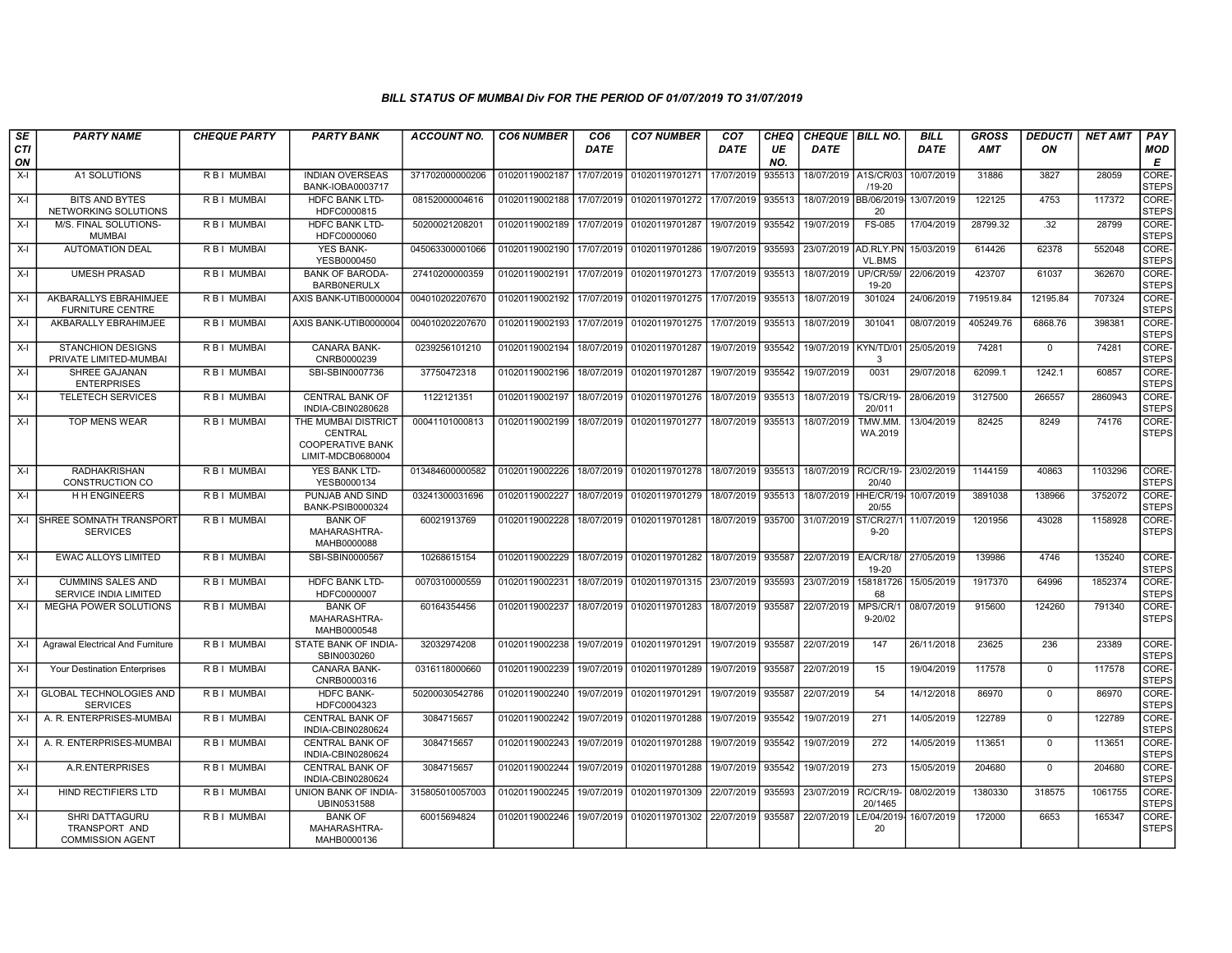| SE        | <b>PARTY NAME</b>                              | <b>CHEQUE PARTY</b> | <b>PARTY BANK</b>                                        | <b>ACCOUNT NO.</b> | <b>CO6 NUMBER</b> | CO6         | <b>CO7 NUMBER</b>                        | CO7         | <b>CHEQ</b> | <b>CHEQUE   BILL NO.</b>        |                               | <b>BILL</b>          | <b>GROSS</b> | <b>DEDUCTI</b> | NET AMT | <b>PAY</b>            |
|-----------|------------------------------------------------|---------------------|----------------------------------------------------------|--------------------|-------------------|-------------|------------------------------------------|-------------|-------------|---------------------------------|-------------------------------|----------------------|--------------|----------------|---------|-----------------------|
| CTI<br>ON |                                                |                     |                                                          |                    |                   | <b>DATE</b> |                                          | <b>DATE</b> | UE<br>NO.   | <b>DATE</b>                     |                               | <b>DATE</b>          | AMT          | ON             |         | MOD<br>E              |
| $X-I$     | <b>K K CONSTRUCTION</b>                        | R B   MUMBAI        | KARNATAKA BANK LTD- 5122000100050501<br>KARB0000512      |                    | 01020119002247    | 19/07/2019  | 01020119701300                           | 22/07/2019  | 935587      | 22/07/2019                      | KK/CR/19-<br>20/06            | 03/07/2019           | 128979       | 9164           | 119815  | CORE-<br><b>STEPS</b> |
| $X-I$     | <b>MAHESH SHRICHAND</b><br><b>ROOPCHANDANI</b> | R B I MUMBAI        | <b>BANK OF</b><br>MAHARASHTRA-<br>MAHB0000163            | 20010802447        | 01020119002248    |             | 19/07/2019 01020119701398                | 01/08/2019  | 935718      | 01/08/2019                      | 2019-<br>20/LNL/45            | 25/06/2019           | 459561       | 62748          | 396813  | CORE-<br><b>STEPS</b> |
| X-I       | <b>MAHESH SHRICHAND</b><br><b>ROOPCHANDANI</b> | R B I MUMBAI        | <b>BANK OF</b><br>MAHARASHTRA-<br>MAHB0000163            | 20010802447        | 01020119002250    |             | 19/07/2019 01020119701398 01/08/2019     |             |             | 935718 01/08/2019               | 2019-<br>20/LNL/41            | 19/06/2019           | 404010       | 54830          | 349180  | CORE-<br><b>STEPS</b> |
| $X-I$     | S K ASSOCIATES                                 | R B I MUMBAI        | KARNATAKA BANK LTD-<br>KARB0000523                       | 5237000600002301   | 01020119002257    |             | 19/07/2019 01020119701295                | 22/07/2019  | 935593      | 23/07/2019                      | <b>SK/CR/02/</b><br>19-20     | 22/05/2019           | 95061        | 3496           | 91565   | CORE-<br><b>STEPS</b> |
| $X-I$     | ALL SERVICES GLOBAL PVT<br>LTD.                | R B I MUMBAI        | STATE BANK OF INDIA-<br>SBIN0004732                      | 65042980995        | 01020119002258    |             | 19/07/2019 01020119701305                | 22/07/2019  | 935593      | 23/07/2019 ASG/CR/19            | 20/4A                         | 03/07/2019           | 274040       | 9290           | 264750  | CORE-<br><b>STEPS</b> |
| $X-I$     | ALL SERVICES GLOBAL PVT<br><b>LTD</b>          | R B I MUMBAI        | STATE BANK OF INDIA-<br>SBIN0004732                      | 65042980995        | 01020119002259    |             | 19/07/2019 01020119701305                | 22/07/2019  | 935593      | 23/07/2019 ASG/CR/19            | 20/5A                         | 03/07/2019           | 274040       | 9290           | 264750  | CORE-<br><b>STEPS</b> |
| $X-I$     | <b>K K CONSTRUCTION</b>                        | R B I MUMBAI        | KARNATAKA BANK LTD-<br>KARB0000512                       | 512200010005050    | 01020119002260    | 19/07/2019  | 01020119701297                           | 22/07/2019  | 935587      | 22/07/2019                      | 20/04                         | KKC/CR/19 03/07/2019 | 358268       | 36389          | 321879  | CORE-<br><b>STEPS</b> |
| $X-I$     | ALL SERVICES GLOBAL PVT<br>LTD.                | R B I MUMBAI        | STATE BANK OF INDIA-<br>SBIN0004732                      | 65042980995        | 01020119002261    | 19/07/2019  | 01020119701305                           | 22/07/2019  | 935593      | 23/07/2019                      | ASG/CR/19-<br>20/6A           | 03/07/2019           | 212084       | 7190           | 204894  | CORE-<br><b>STEPS</b> |
| $X-I$     | ALL SERVICES GLOBAL PVT<br>LTD.                | R B I MUMBAI        | STATE BANK OF INDIA-<br>SBIN0004732                      | 65042980995        | 01020119002262    |             | 19/07/2019 01020119701305                | 22/07/2019  | 935593      | 23/07/2019                      | ASG/CR/19 03/07/2019<br>20/7A |                      | 189375       | 6420           | 182955  | CORE-<br><b>STEPS</b> |
| $X-I$     | ALL SERVICES GLOBAL PVT<br>LTD                 | R B I MUMBAI        | STATE BANK OF INDIA-<br>SBIN0004732                      | 65042980995        | 01020119002263    | 19/07/2019  | 01020119701305 22/07/2019                |             | 935593      | 23/07/2019 ASG/CR/19 03/07/2019 | 20/8A                         |                      | 186079       | 6308           | 179771  | CORE-<br><b>STEPS</b> |
| $X-I$     | ALL SERVICES GLOBAL PVT<br>LTD                 | R B I MUMBAI        | STATE BANK OF INDIA-<br>SBIN0004732                      | 65042980995        | 01020119002264    |             | 19/07/2019 01020119701305                | 22/07/2019  | 935593      | 23/07/2019                      | 20/9A                         | ASG/CR/19 03/07/2019 | 279640       | 9480           | 270160  | CORE-<br><b>STEPS</b> |
| $X-I$     | ALL SERVICES GLOBAL PVT<br>LTD.                | R B I MUMBAI        | STATE BANK OF INDIA-<br>SBIN0004732                      | 65042980995        | 01020119002265    |             | 19/07/2019 01020119701305                | 22/07/2019  | 935593      | 23/07/2019                      | 20/10A                        | ASG/CR/19 03/07/2019 | 289058       | 9799           | 279259  | CORE-<br><b>STEPS</b> |
| $X-I$     | ALL SERVICES GLOBAL PVT<br>LTD.                | R B I MUMBAI        | STATE BANK OF INDIA-<br>SBIN0004732                      | 65042980995        | 01020119002266    |             | 19/07/2019 01020119701305                | 22/07/2019  | 935593      | 23/07/2019                      | ASG/CR/19<br>20/11A           | 03/07/2019           | 101521       | 3442           | 98079   | CORE-<br><b>STEPS</b> |
| $X-I$     | ALL SERVICES GLOBAL PVT<br>LTD.                | <b>RBI MUMBAI</b>   | STATE BANK OF INDIA-<br>SBIN0004732                      | 65042980995        | 01020119002267    |             | 19/07/2019 01020119701305                | 22/07/2019  | 935593      | 23/07/2019                      | ASG/CR/19-<br>20/12A          | 03/07/2019           | 289058       | 9799           | 279259  | CORE-<br><b>STEPS</b> |
| $X-I$     | ALL SERVICES GLOBAL PVT<br>LTD.                | R B I MUMBAI        | STATE BANK OF INDIA-<br>SBIN0004732                      | 65042980995        | 01020119002268    |             | 19/07/2019   01020119701305              | 22/07/2019  | 935593      | 23/07/2019                      | ASG/CR/19-<br>20/13A          | 03/07/2019           | 299095       | 10139          | 288956  | CORE-<br><b>STEPS</b> |
| $X-I$     | ALL SERVICES GLOBAL PVT<br><b>LTD</b>          | R B I MUMBAI        | STATE BANK OF INDIA-<br>SBIN0004732                      | 65042980995        | 01020119002269    |             | 19/07/2019   01020119701307              | 22/07/2019  | 935587      | 22/07/2019                      | ASG/CR/19-<br>20/14           | 16/07/2019           | 1997155      | 265772         | 1731383 | CORE-<br><b>STEPS</b> |
| $X-I$     | DHARA RAIL PROJECTS PVT<br><b>LTD</b>          | R B I MUMBAI        | <b>HDFC BANK LTD-</b><br>HDFC0000356                     | 03562560007566     | 01020119002271    | 19/07/2019  | 01020119701333                           | 24/07/2019  | 935700      | 31/07/2019                      | 01                            | 27/05/2019           | 116820       | $^{\circ}$     | 116820  | CORE-<br><b>STEPS</b> |
| $X-I$     | MASU BRAKE PADS PVT. LTD.                      | R B I MUMBAI        | <b>STANDARD</b><br><b>CHARTERED BANK-</b><br>SCBL0036027 | 52505127829        | 01020119002273    |             | 19/07/2019 01020119701333                | 24/07/2019  | 935700      | 31/07/2019                      | <b>MASU474</b><br>18 19       | 21/02/2019           | 725980.5     | 13828.5        | 712152  | CORE-<br><b>STEPS</b> |
| $X-I$     | A & S OUTSOURCING<br>SOLUTIONS                 | R B I MUMBAI        | <b>YES BANK LTD-</b><br>YESB0000211                      | 021183900001121    | 01020119002274    |             | 19/07/2019 01020119701290                | 19/07/2019  | 935587      | 22/07/2019                      | A&S/2019-<br>20/091           | 26/06/2019           | 3938390      | 140250         | 3798140 | CORE-<br><b>STEPS</b> |
| $X-I$     | <b>SWIFT SERVICE</b>                           | R B I MUMBAI        | PNB-PUNB0053000                                          | 0530002109009100   | 01020119002275    | 19/07/2019  | 01020119701348                           | 25/07/2019  | 935612      | 25/07/2019                      | 152/2019-<br>20               | 27/05/2019           | 41915        | 1597           | 40318   | CORE-<br><b>STEPS</b> |
| $X-I$     | SNEHAL ENTERPRISES                             | R B I MUMBAI        | VIJAYA BANK-<br>VIJB0005011                              | 501100300004771    | 01020119002277    |             | 22/07/2019 01020119701293                | 22/07/2019  | 935593      | 23/07/2019                      | 271871                        | 26/06/2019           | 404354       | $\mathbf{0}$   | 404354  | CORE-<br><b>STEPS</b> |
| $X-I$     | EFFTRONICS SYSTEMS PVT<br><b>LTD</b>           | R B I MUMBAI        | <b>ANDHRA BANK-</b><br>ANDB0000134                       | 013413046100960    | 01020119002278    |             | 22/07/2019 01020119701296                | 22/07/2019  | 935593      | 23/07/2019                      | EF/CR/19-<br>20/1             | 11/03/2019           | 922834       | 40573          | 882261  | CORE-<br><b>STEPS</b> |
| $X-I$     | <b>GHADGE BROTHERS</b>                         | R B I MUMBAI        | SBI-SBIN0003736                                          | 34864113689        | 01020119002279    | 22/07/2019  | 01020119701298                           | 22/07/2019  | 935587      | 22/07/2019                      | GB/SNCR/<br>007               | 01/06/2019           | 215023       | 11122          | 203901  | CORE-<br><b>STEPS</b> |
| $X-I$     | ALL SERVICES GLOBAL PVT<br>LTD.                | R B I MUMBAI        | STATE BANK OF INDIA-<br>SBIN0004732                      | 65042980995        | 01020119002280    |             | 22/07/2019 01020119701308                | 22/07/2019  | 935593      | 23/07/2019                      | SC/346/201<br>9/MAH           | 25/06/2019           | 1787403      | 111890         | 1675513 | CORE-<br><b>STEPS</b> |
| $X-I$     | Mark International Pvt Ltd                     | R B I MUMBAI        | <b>INDIAN BANK-</b><br><b>IDIB000S257</b>                | 6031016716         | 01020119002281    |             | 22/07/2019 01020119701318                | 23/07/2019  | 935593      | 23/07/2019                      | <b>MI/CR/19-</b><br>20/02     | 26/06/2019           | 566022       | 233788         | 332234  | CORE-<br><b>STEPS</b> |
| $X-I$     | S K ASSOCIATES                                 | R B I MUMBAI        | KARNATAKA BANK LTD-<br>KARB0000523                       | 5237000600002301   |                   |             | 01020119002282 22/07/2019 01020119701299 | 22/07/2019  | 935593      | 23/07/2019                      | 260190                        | 04/07/2019           | 681670       | $\Omega$       | 681670  | CORE-<br><b>STEPS</b> |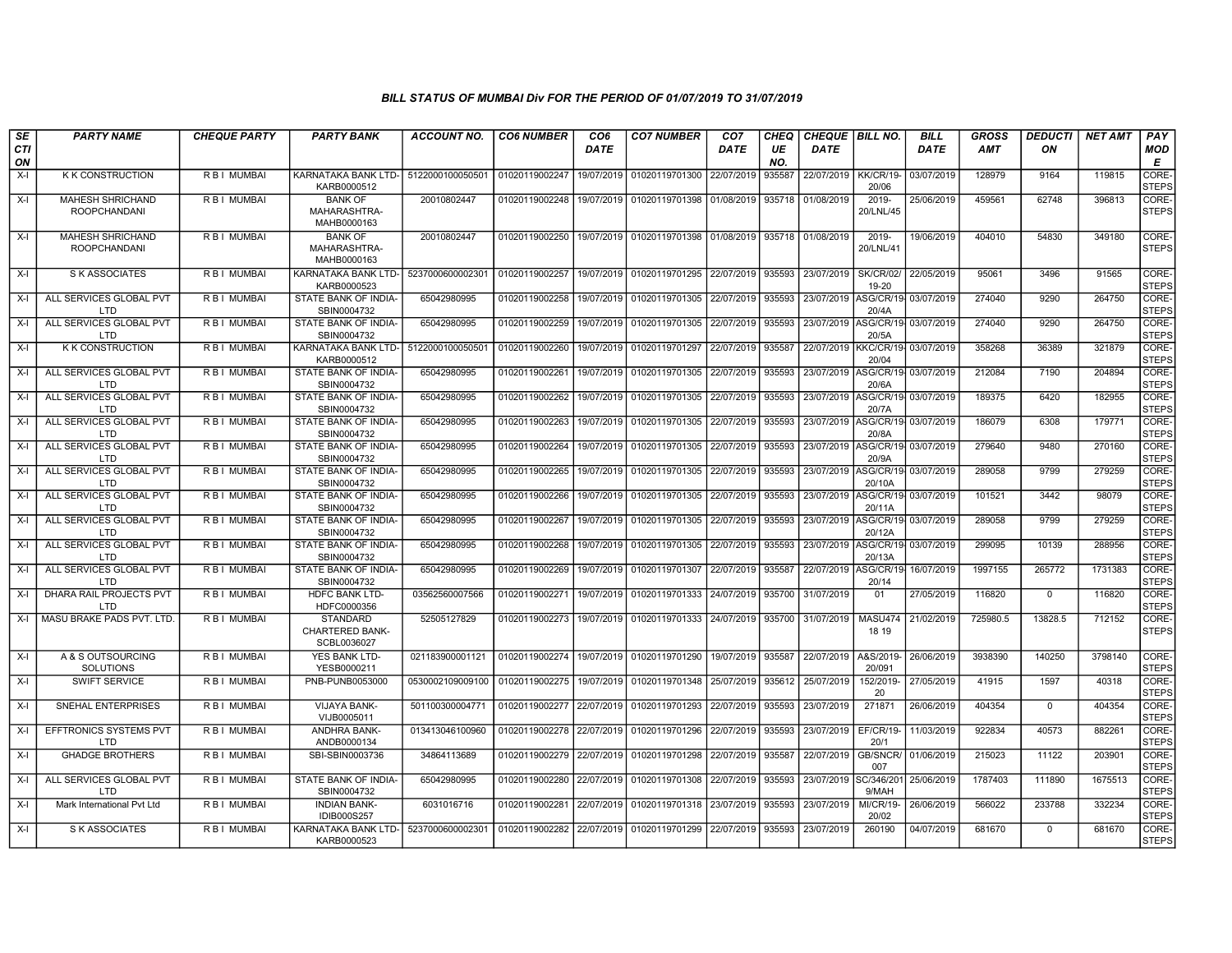| <b>SE</b><br>CTI<br>ON | <b>PARTY NAME</b>                                                            | <b>CHEQUE PARTY</b>                                                                               | <b>PARTY BANK</b>                             | <b>ACCOUNT NO.</b> | <b>CO6 NUMBER</b>         | CO <sub>6</sub><br><b>DATE</b> | <b>CO7 NUMBER</b>         | CO <sub>7</sub><br><b>DATE</b> | <b>CHEQ</b><br>UE<br>NO. | <b>CHEQUE   BILL NO.</b><br><b>DATE</b> |                             | <b>BILL</b><br><b>DATE</b> | <b>GROSS</b><br><b>AMT</b> | <b>DEDUCTI</b><br>ON | <b>NET AMT</b> | PAY<br>MOD<br>Е             |
|------------------------|------------------------------------------------------------------------------|---------------------------------------------------------------------------------------------------|-----------------------------------------------|--------------------|---------------------------|--------------------------------|---------------------------|--------------------------------|--------------------------|-----------------------------------------|-----------------------------|----------------------------|----------------------------|----------------------|----------------|-----------------------------|
| $X-I$                  | A & S OUTSOURCING<br><b>SOLUTIONS</b>                                        | R B I MUMBAI                                                                                      | YES BANK LTD-<br>YESB0000211                  | 021183900001121    | 01020119002283            | 22/07/2019                     | 01020119701301            | 22/07/2019                     | 935587                   | 22/07/2019                              | A&S/2019-<br>20/062         | 10/06/2019                 | 158063.84                  | 6599.84              | 151464         | <b>CORE</b><br><b>STEPS</b> |
| $X-I$                  | <b>SECURITY GUARDS BOARD</b><br>FOR BRIHAN MUMBAI & THANE<br><b>DISTRICT</b> | <b>SECURITY GUARDS</b><br><b>BOARD FOR BRIHAN</b><br><b>MUMBAI &amp; THANE</b><br><b>DISTRICT</b> | NO BANK-                                      | 000                | 01020119002284 22/07/2019 |                                | 01020119701306            | 22/07/2019                     | 935590                   | 22/07/2019                              | CR/RPF/1<br>$/19 - 20$      | 09/07/2019                 | 75580                      | $\Omega$             | 75580          | <b>BANK</b><br>CHEQ<br>UE   |
| X-I                    | <b>MAHARASHTRA STATE</b><br>SECURITY CORPORATION                             | <b>RBI MUMBAI</b>                                                                                 | <b>HDFC BANK LTD-</b><br>HDFC0000501          | 50100150433559     | 01020119002285 22/07/2019 |                                | 01020119701373 26/07/2019 |                                | 935700                   | 31/07/2019                              | CR/RPF/5/<br>19-20          | 25/06/2019                 | 5776515                    | 195815               | 5580700        | CORE-<br><b>STEPS</b>       |
| $X-I$                  | <b>MASTER ELECTRICALS</b>                                                    | <b>RBI MUMBAI</b>                                                                                 | AXIS BANK-UTIB0000771                         | 913020024626665    | 01020119002286            | 22/07/2019                     | 01020119701303            | 22/07/2019                     | 935593                   | 23/07/2019                              | <b>PO</b><br>No.254398      | 28/06/2019                 | 80285                      | $\Omega$             | 80285          | CORE-<br><b>STEPS</b>       |
| X-I                    | <b>ADITI ENGINEERING</b><br>CORPORATION                                      | R B I MUMBAI                                                                                      | <b>INDIAN BANK-</b><br>IDIB000V021            | OD421223859        | 01020119002287            | 22/07/2019                     | 01020119701304            | 22/07/2019                     | 935593                   | 23/07/2019                              | AEC/SP/18<br>19/856         | 17/12/2018                 | 130022                     | $\mathbf 0$          | 130022         | CORE-<br><b>STEPS</b>       |
| $X-I$                  | Vibrant Infotech                                                             | <b>RBI MUMBAI</b>                                                                                 | <b>HDFC BANK LTD-</b><br>HDFC0001445          | 50200016573634     | 01020119002288            | 22/07/2019                     | 01020119701310            | 22/07/2019                     | 935609                   | 24/07/2019                              | $V1/18-$<br>19/1597         | 15/03/2019                 | 12720                      | $\Omega$             | 12720          | CORE-<br><b>STEPS</b>       |
| X-I                    | <b>VIVA ENTERPRISES</b>                                                      | R B I MUMBAI                                                                                      | <b>BANK OF INDIA-</b><br>BKID0007471          | 747120110000177    | 01020119002289            | 22/07/2019                     | 01020119701310            | 22/07/2019                     | 935609                   | 24/07/2019                              | 325                         | 26/02/2019                 | 26750                      | $\mathbf{0}$         | 26750          | CORE-<br><b>STEPS</b>       |
| $X-I$                  | <b>BON MOYAR COMPUTERS</b><br>PRIVATE LIMITED-MUMBAI                         | R B I MUMBAI                                                                                      | KOTAK MAHINDRA<br>BANK-KKBK0000957            | 9572060000298      | 01020119002290            | 22/07/2019                     | 01020119701310            | 22/07/2019                     | 935609                   | 24/07/2019                              | 6786/FEB<br>18-19           | 26/02/2019                 | 35955                      | $\mathbf 0$          | 35955          | CORE-<br><b>STEPS</b>       |
| $X-I$                  | <b>SIGNITY TECHNOMART</b><br>PRIVATE LIMITED                                 | R B I MUMBAI                                                                                      | <b>BANK OF BARODA-</b><br><b>BARB0KARAMP</b>  | 21740200000515     | 01020119002291            | 22/07/2019                     | 01020119701310            | 22/07/2019                     | 935609                   | 24/07/2019                              | 0118                        | 24/04/2019                 | 95000                      | $\mathbf 0$          | 95000          | CORE-<br><b>STEPS</b>       |
| $X-I$                  | <b>SMG ENTERPRISES</b>                                                       | R B I MUMBAI                                                                                      | STATE BANK OF INDIA-<br>SBIN0000631           | 37731129930        | 01020119002292            | 22/07/2019                     | 01020119701310            | 22/07/2019                     | 935609                   | 24/07/2019                              | 597                         | 05/04/2019                 | 17580                      | $\Omega$             | 17580          | CORE-<br><b>STEPS</b>       |
| $X-I$                  | A AND T INFOTECH                                                             | R B I MUMBAI                                                                                      | <b>ICICI BANK LTD-</b><br>ICIC0006285         | 628505501161       | 01020119002293            | 22/07/2019                     | 01020119701310            | 22/07/2019                     | 935609                   | 24/07/2019                              | 21                          | 24/04/2019                 | 33900                      | $\Omega$             | 33900          | CORE-<br><b>STEPS</b>       |
| X-I                    | PRADEEP ELECTRO<br>MAGNETIC SYSTEMMUMBAI                                     | R B I MUMBAI                                                                                      | <b>IDBI BANK LTD-</b><br>IBKL0000033          | 0033102000017888   | 01020119002294            | 22/07/2019                     | 01020119701316            | 23/07/2019                     | 935634                   | 30/07/2019                              | 241475                      | 16/05/2019                 | 17700                      | $\Omega$             | 17700          | CORE-<br><b>STEPS</b>       |
| X-I                    | A & S OUTSOURCING<br><b>SOLUTIONS</b>                                        | R B I MUMBAI                                                                                      | YES BANK LTD-<br>YESB0000211                  | 021183900001121    | 01020119002295            | 22/07/2019                     | 01020119701311            | 22/07/2019                     | 935634                   | 30/07/2019                              | A&S /2019<br>20/090         | 26/06/2019                 | 2334252                    | 130192               | 2204060        | CORE-<br><b>STEPS</b>       |
| $X-I$                  | DAANISH ELECTRICALS AND<br>SALES PVT LTD                                     | <b>RBI MUMBAI</b>                                                                                 | <b>BANK OF</b><br>MAHARASHTRA-<br>MAHB0000164 | 60128832018        | 01020119002296            | 22/07/2019                     | 01020119701320            | 23/07/2019                     | 935593                   | 23/07/2019                              | <b>DESPL/CS</b><br>MT.2018. | 04/12/2018                 | 2785296                    | 407953               | 2377343        | CORE-<br><b>STEPS</b>       |
| X-I                    | A & S OUTSOURCING<br><b>SOLUTIONS</b>                                        | R B I MUMBAI                                                                                      | YES BANK LTD-<br>YESB0000211                  | 021183900001121    | 01020119002297            |                                | 22/07/2019 01020119701312 | 22/07/2019                     | 935609                   | 24/07/2019 A&S /2019                    | 20/089                      | 26/06/2019                 | 2313111                    | 78766                | 2234345        | CORE-<br><b>STEPS</b>       |
| $X-I$                  | MAGNET TECHNOLOGY                                                            | R B I MUMBAI                                                                                      | <b>BANK OF INDIA-</b><br>BKID0000005          | 000520110000556    | 01020119002298            | 23/07/2019                     | 01020119701313            | 23/07/2019                     | 935609                   | 24/07/2019                              | MT/GST/19<br>20/1411        | 15/04/2019                 | 36250                      | $\mathbf{0}$         | 36250          | CORE-<br><b>STEPS</b>       |
| $X-I$                  | CD INFOWAREMUMBAI                                                            | R B I MUMBAI                                                                                      | <b>HDFC BANK LTD-</b><br>HDFC0000542          | 5422020002392      | 01020119002299            | 23/07/2019                     | 01020119701313            | 23/07/2019                     | 935609                   | 24/07/2019                              | 0419047-S                   | 15/04/2019                 | 24870                      | $\Omega$             | 24870          | CORE-<br><b>STEPS</b>       |
| $X-I$                  | MAGNET TECHNOLOGY                                                            | R B I MUMBAI                                                                                      | <b>BANK OF INDIA-</b><br>BKID0000005          | 000520110000556    | 01020119002300            | 23/07/2019                     | 01020119701313            | 23/07/2019                     | 935609                   | 24/07/2019 MT/GST/19                    | 20/1640                     | 12/06/2019                 | 493805                     | 8370                 | 485435         | CORE-<br><b>STEPS</b>       |
| $X-I$                  | ARSH SALES AND SERVICES                                                      | R B I MUMBAI                                                                                      | PUNJAB NATIONAL<br>BANK-PUNB0998800           | 998800KU00001135   | 01020119002301            | 23/07/2019                     | 01020119701313            | 23/07/2019                     | 935609                   | 24/07/2019                              | INV/2019-<br>20/1202        | 01/04/2019                 | 17940                      | $\mathbf 0$          | 17940          | CORE-<br><b>STEPS</b>       |
| $X-I$                  | KJM GROUP SYSTEM<br>SOLUTIONS                                                | R B I MUMBAI                                                                                      | <b>ICICI BANK LTD-</b><br><b>ICIC0000028</b>  | 002805003543       | 01020119002302            | 23/07/2019                     | 01020119701330            | 23/07/2019                     | 935632                   | 29/07/2019                              | <b>KJM/DEC/C</b><br>87/1819 | 14/12/2018                 | 434889                     | 7371                 | 427518         | CORE-<br><b>STEPS</b>       |
| $X-I$                  | MAGNET TECHNOLOGY                                                            | R B I MUMBAI                                                                                      | <b>BANK OF INDIA-</b><br>BKID0000005          | 000520110000556    | 01020119002303            | 23/07/2019                     | 01020119701313            | 23/07/2019                     | 935609                   | 24/07/2019                              | MT/GST/19<br>20/1639        | 12/06/2019                 | 189925                     | $\Omega$             | 189925         | CORE-<br><b>STEPS</b>       |
| $X-I$                  | <b>DEVIDAS M RAMAWAT</b>                                                     | R B I MUMBAI                                                                                      | <b>IDBI BANK LTD-</b><br>IBKL0000495          | 49512010002367     | 01020119002304            | 23/07/2019                     | 01020119701314            | 23/07/2019                     | 935634                   | 30/07/2019                              | PO<br>No.254409             | 10/07/2019                 | 180635                     | $\mathbf 0$          | 180635         | CORE-<br><b>STEPS</b>       |
| $X-I$                  | POOJA CONSTRUCTION                                                           | R B I MUMBAI                                                                                      | <b>CANARA BANK-</b><br>CNRB0000273            | 0273257001295      | 01020119002305            | 23/07/2019                     | 01020119701317            | 23/07/2019                     | 935593                   | 23/07/2019                              | <b>PC/CR/19/</b><br>19-20   | 15/07/2019                 | 239115                     | 9110                 | 230005         | CORE-<br><b>STEPS</b>       |
| $X-I$                  | <b>GRIP ENTERPRISES</b>                                                      | R B I MUMBAI                                                                                      | UNION BANK OF INDIA-<br>UBIN0531570           | 315705010051064    | 01020119002306 23/07/2019 |                                | 01020119701319            | 23/07/2019                     | 935593                   | 23/07/2019                              | 10                          | 12/06/2019                 | 131649                     | 5015                 | 126634         | CORE-<br><b>STEPS</b>       |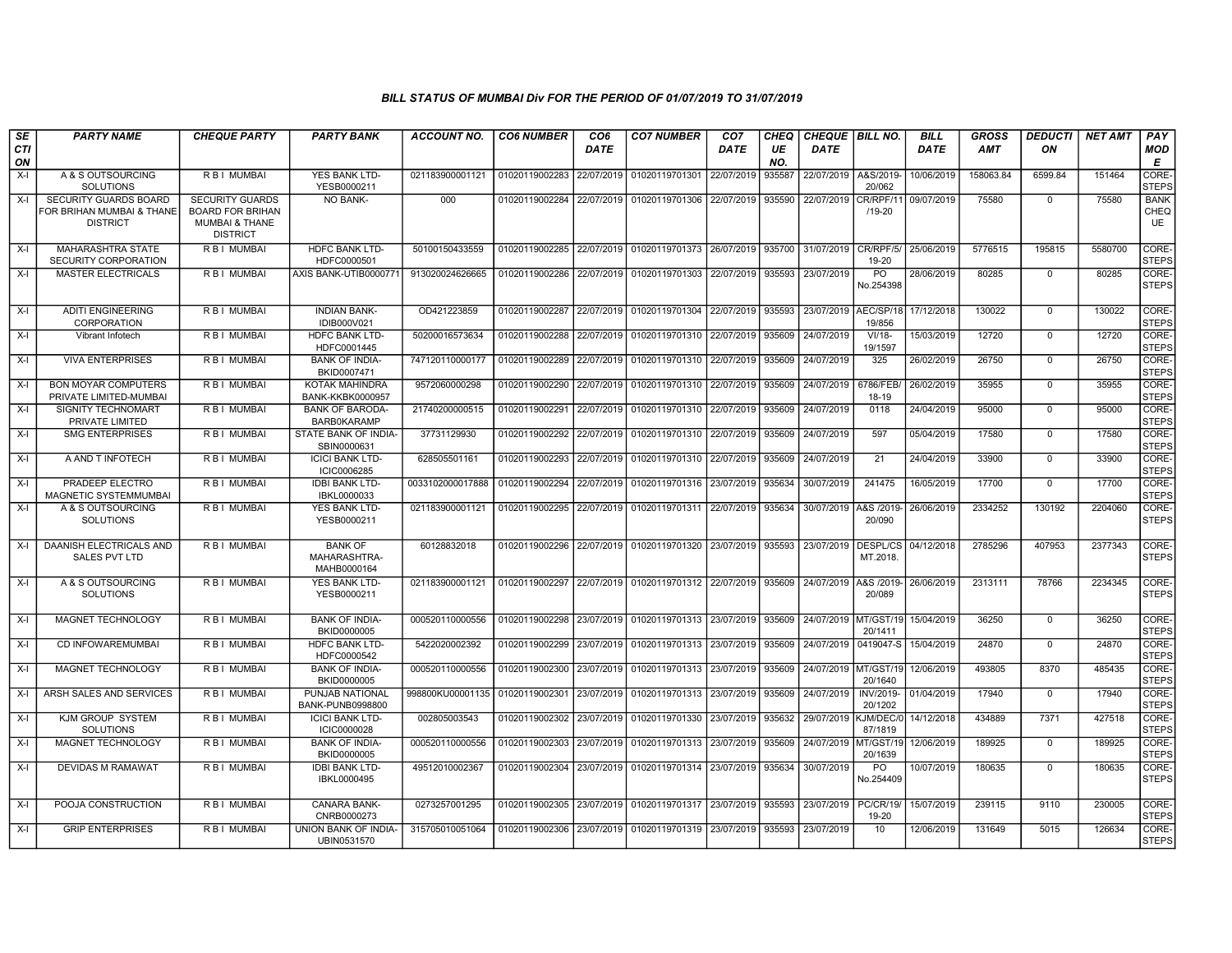| SE               | <b>PARTY NAME</b>                            | <b>CHEQUE PARTY</b> | <b>PARTY BANK</b>                                                              | <b>ACCOUNT NO.</b> | <b>CO6 NUMBER</b> | CO <sub>6</sub> | <b>CO7 NUMBER</b> | CO <sub>7</sub> | CHEQ      | <b>CHEQUE   BILL NO.</b> |                              | BILL        | <b>GROSS</b> | <b>DEDUCTI</b> | <b>NET AMT</b> | <b>PAY</b>            |
|------------------|----------------------------------------------|---------------------|--------------------------------------------------------------------------------|--------------------|-------------------|-----------------|-------------------|-----------------|-----------|--------------------------|------------------------------|-------------|--------------|----------------|----------------|-----------------------|
| <b>CTI</b><br>ON |                                              |                     |                                                                                |                    |                   | <b>DATE</b>     |                   | <b>DATE</b>     | UE<br>NO. | <b>DATE</b>              |                              | <b>DATE</b> | <b>AMT</b>   | ON             |                | MOD<br>E              |
| $X-I$            | <b>GRIP ENTERPRISES</b>                      | R B I MUMBAI        | UNION BANK OF INDIA-<br>UBIN0531570                                            | 315705010051064    | 01020119002307    | 23/07/2019      | 01020119701342    | 24/07/2019      | 935612    | 25/07/2019               | 6                            | 13/06/2019  | 118985       | 4533           | 114452         | CORE-<br><b>STEPS</b> |
| $X-I$            | V S SERVICES AND TRADING<br><b>LLP</b>       | R B I MUMBAI        | UNION BANK OF INDIA-<br>UBIN0531570                                            | 315705010051068    | 01020119002308    | 23/07/2019      | 01020119701322    | 23/07/2019      | 935593    |                          | 23/07/2019 VSS/CR/19<br>20/3 | 09/07/2019  | 201624       | 7681           | 193943         | CORE-<br><b>STEPS</b> |
| $X-I$            | SIDDHI SALES CORPORATION                     | R B I MUMBAI        | <b>BANK OF INDIA-</b><br>BKID0000126                                           | 012620110000244    | 01020119002309    | 23/07/2019      | 01020119701356    | 25/07/2019      | 935612    | 25/07/2019               | SSC/DSL/2<br>5               | 12/06/2019  | 38078        | 5774           | 32304          | CORE-<br><b>STEPS</b> |
| $X-I$            | A & S OUTSOURCING<br><b>SOLUTIONS</b>        | <b>RBI MUMBAI</b>   | <b>YES BANK LTD-</b><br>YESB0000211                                            | 021183900001121    | 01020119002310    | 23/07/2019      | 01020119701329    | 23/07/2019      | 935612    | 25/07/2019               | A&S/2019<br>20/060           | 10/06/2019  | 89161        | 3125           | 86036          | CORE-<br><b>STEPS</b> |
| $X-I$            | <b>ARCTIC AIRCON</b>                         | R B I MUMBAI        | <b>CENTRAL BANK OF</b><br>INDIA-CBIN0281067                                    | 3620089686         | 01020119002311    | 23/07/2019      | 01020119701323    | 23/07/2019      | 935593    | 23/07/2019               | <b>AA/05/CR</b><br>19-20     | 12/07/2019  | 504480       | 17102          | 487378         | CORE-<br><b>STEPS</b> |
| $X-I$            | <b>ARCTIC AIRCON</b>                         | R B I MUMBAI        | <b>CENTRAL BANK OF</b><br>INDIA-CBIN0281067                                    | 3620089686         | 01020119002312    | 23/07/2019      | 01020119701324    | 23/07/2019      | 935593    | 23/07/2019               | <b>AA/06/CR/</b><br>19-20    | 18/07/2019  | 1610221      | 63677          | 1546544        | CORE-<br><b>STEPS</b> |
| $X-I$            | R S CONSTRUCTION                             | R B I MUMBAI        | VIJAYA BANK-<br>VIJB0005009                                                    | 500906211000018    | 01020119002314    | 23/07/2019      | 01020119701364    | 26/07/2019      | 935618    | 26/07/2019               | <b>RS/CR/19-</b><br>20/131   | 16/07/2019  | 2913130      | 104041         | 2809089        | CORE-<br><b>STEPS</b> |
| X-I              | D N VIRKAR ENGINEERS AND<br>CONTRACTORS      | R B I MUMBAI        | <b>INDIAN OVERSEAS</b><br>BANK-IOBA0000897                                     | 089702000001030    | 01020119002315    | 23/07/2019      | 01020119701321    | 23/07/2019      | 935593    | 23/07/2019               | <b>BILL No.</b><br>22D       | 20/06/2019  | 2908215.46   | 115789.46      | 2792426        | CORE-<br><b>STEPS</b> |
| X-I              | THE MAKARDHWAJ<br><b>ENTERPRISES</b>         | R B I MUMBAI        | <b>CORPORATION BANK-</b><br>CORP0000168                                        | CBCA01000247       | 01020119002316    | 23/07/2019      | 01020119701330    | 23/07/2019      | 935632    | 29/07/2019               | 82                           | 29/05/2019  | 150320       | $\mathbf{0}$   | 150320         | CORE-<br><b>STEPS</b> |
| $X-I$            | Sai Rudraa Associates - Mumba                | R B I MUMBAI        | STATE BANK OF INDIA-<br>SBIN0016878                                            | 37761838806        | 01020119002317    | 23/07/2019      | 01020119701330    | 23/07/2019      | 935632    | 29/07/2019               | <b>GEM</b><br>2948616        | 27/03/2019  | 70000        | $\Omega$       | 70000          | CORE-<br><b>STEPS</b> |
| $X-I$            | <b>UMESH PRASAD</b>                          | R B I MUMBAI        | <b>BANK OF BARODA-</b><br><b>BARBONERULX</b>                                   | 27410200000359     | 01020119002318    | 23/07/2019      | 01020119701357    | 25/07/2019      | 935612    | 25/07/2019               | UP/CR/19-<br>20/53           | 16/07/2019  | 2576586      | 93879          | 2482707        | CORE-<br><b>STEPS</b> |
| $X-I$            | A & S OUTSOURCING<br><b>SOLUTIONS</b>        | R B I MUMBAI        | YES BANK LTD-<br>YESB0000211                                                   | 021183900001121    | 01020119002320    | 23/07/2019      | 01020119701325    | 23/07/2019      | 935632    | 29/07/2019               | A&S /2019-<br>20/061         | 10/06/2019  | 88786        | 3277           | 85509          | CORE-<br><b>STEPS</b> |
| $X-I$            | <b>TOP MENS WEAR</b>                         | R B I MUMBAI        | THE MUMBAI DISTRICT<br>CENTRAL<br><b>COOPERATIVE BANK</b><br>LIMIT-MDCB0680004 | 00041101000813     | 01020119002321    | 23/07/2019      | 01020119701326    | 23/07/2019      | 935634    | 30/07/2019               | 265427                       | 22/03/2019  | 10990        | $\Omega$       | 10990          | CORE-<br><b>STEPS</b> |
| X-I              | TRIVENI ELECTRONIC AND<br><b>ELECTRICALS</b> | <b>RBI MUMBAI</b>   | SBI-SBIN0000484                                                                | 11328501696        | 01020119002322    | 23/07/2019      | 01020119701328    | 23/07/2019      | 935618    | 26/07/2019               | CR/RPF/D<br>SL/19-20         | 28/06/2019  | 111509       | 3880           | 107629         | CORE-<br><b>STEPS</b> |
| $X-I$            | <b>M/S RAHUL ENTERPRISES</b>                 | R B I MUMBAI        | <b>BANK OF BARODA-</b><br><b>BARBOMCVAKO</b>                                   | 36040100008626     | 01020119002323    | 23/07/2019      | 01020119701327    | 23/07/2019      | 935609    | 24/07/2019               | RE/01/2018<br>19             | 08/04/2019  | 132160       | 13440          | 118720         | CORE-<br><b>STEPS</b> |
| $X-I$            | N S MANWANI                                  | R B I MUMBAI        | <b>ICICI BANK LTD-</b><br>ICIC0001695                                          | 169505005842       | 01020119002324    | 23/07/2019      | 01020119701331    | 23/07/2019      | 935618    | 26/07/2019               | KYN/19-<br>20/43             | 11/07/2019  | 2072828      | 74030          | 1998798        | CORE-<br><b>STEPS</b> |
| X-I              | ZEENAT CONSTRUCTION                          | R B I MUMBAI        | ABHYUDAYA CO-OP<br>BANK LTD-ABHY0065016                                        | 016021100116733    | 01020119002325    | 24/07/2019      | 01020119701335    | 24/07/2019      | 935609    | 24/07/2019               | ZC/CR/19-<br>20/26           | 22/07/2019  | 765315       | 63659          | 701656         | CORE-<br><b>STEPS</b> |
| $X-I$            | ZEENAT CONSTRUCTION                          | R B I MUMBAI        | ABHYUDAYA CO-OP<br>BANK LTD-ABHY0065016                                        | 016021100116733    | 01020119002326    | 24/07/2019      | 01020119701336    | 24/07/2019      | 935609    | 24/07/2019               | ZC/CR/19-<br>20/25           | 22/07/2019  | 3643499      | 130126         | 3513373        | CORE-<br><b>STEPS</b> |
| $X-I$            | <b>KRISHNA ENTERPRISES</b>                   | <b>RBI MUMBAI</b>   | <b>ANDHRA BANK-</b><br>ANDB0001805                                             | 180511100000593    | 01020119002327    | 24/07/2019      | 01020119701365    | 26/07/2019      | 935618    | 26/07/2019               | <b>KE/CR/19-</b><br>20/54    | 19/07/2019  | 3254988      | 116250         | 3138738        | CORE-<br><b>STEPS</b> |
| $X-I$            | DAANISH ELECTRICALS AND<br>SALES PVT LTD     | R B I MUMBAI        | <b>BANK OF</b><br>MAHARASHTRA-<br>MAHB0000164                                  | 60128832018        | 01020119002328    | 24/07/2019      | 01020119701337    | 24/07/2019      | 935609    | 24/07/2019               | <b>DESPL</b>                 | 08/07/2019  | 1297439.38   | 46338.38       | 1251101        | CORE-<br><b>STEPS</b> |
| $X-I$            | <b>GLOBAL ENVIROS</b>                        | <b>RBI MUMBAI</b>   | <b>BANK OF INDIA-</b><br>BKID0001244                                           | 124430110000020    | 01020119002329    | 24/07/2019      | 01020119701347    | 25/07/2019      | 935612    | 25/07/2019               | <b>GE/CR/19-</b><br>20/29    | 19/07/2019  | 3897861      | 189951         | 3707910        | CORE-<br><b>STEPS</b> |
| $X-I$            | MEDHA SERVO DRIVES PVT<br>LTD                | R B I MUMBAI        | STATE BANK OF INDIA-<br>SBIN0004168                                            | 10374360383        | 01020119002330    | 24/07/2019      | 01020119701332    | 24/07/2019      | 935609    | 24/07/2019               | 9/AMC/25K<br>VA/1516         | 14/12/2018  | 1898227      | 410421         | 1487806        | CORE-<br><b>STEPS</b> |
| $X-I$            | <b>NK SINGH</b>                              | R B I MUMBAI        | STATE BANK OF INDIA-<br>SBIN0003225                                            | 30881485170        | 01020119002331    | 24/07/2019      | 01020119701334    | 24/07/2019      | 935634    | 30/07/2019               | 271875                       | 12/07/2019  | 1015930      | $\Omega$       | 1015930        | CORE-<br><b>STEPS</b> |
| $X-I$            | M/S A-1 LAUNDRY SERVICES,                    | R B I MUMBAI        | AXIS BANK-UTIB0000061                                                          | 916020065759707    | 01020119002332    | 24/07/2019      | 01020119701338    | 24/07/2019      | 935718    | 01/08/2019               | AL/CR/19-<br>20/64E          | 03/07/2019  | 501590       | 10032          | 491558         | CORE-<br><b>STEPS</b> |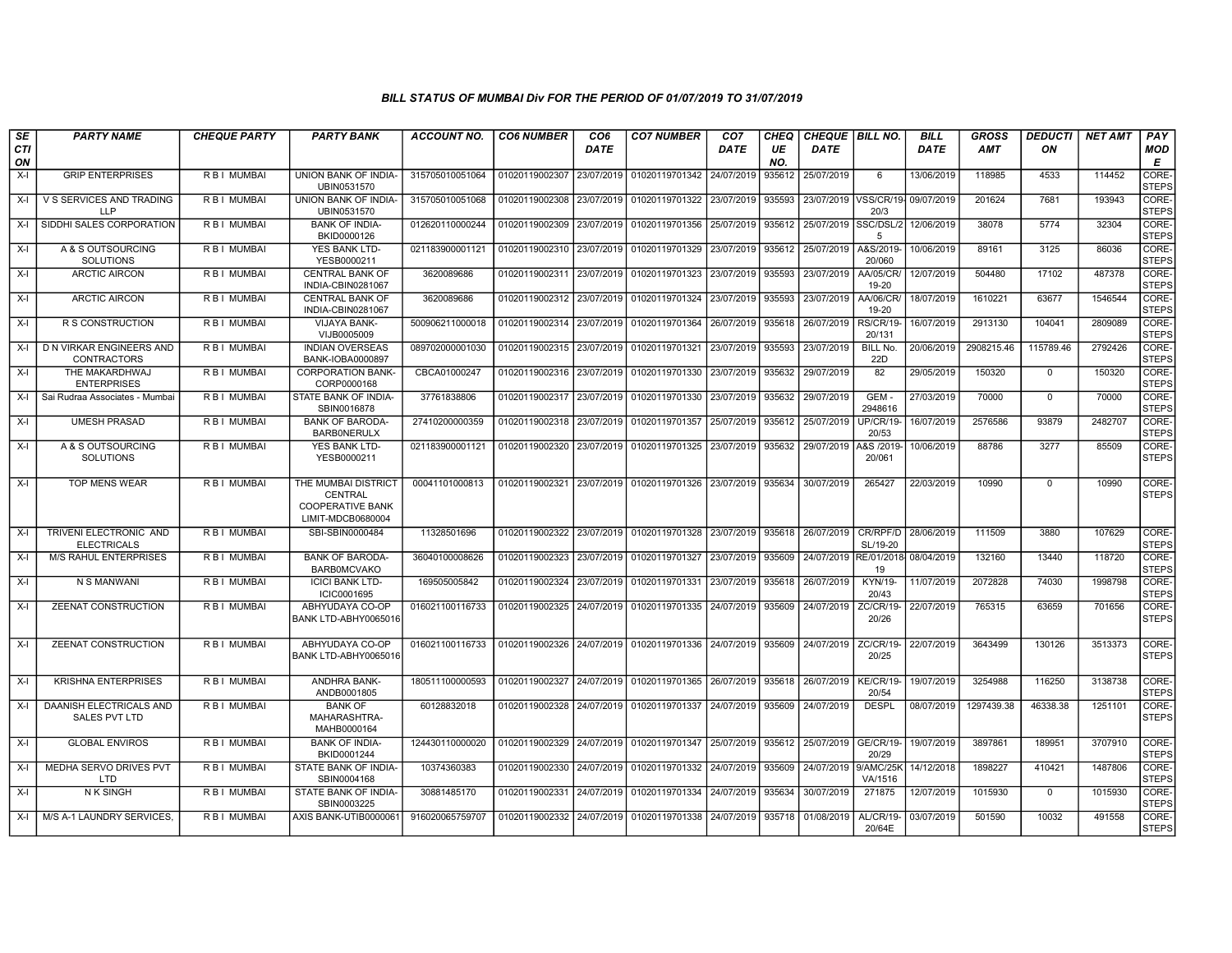| SE        | <b>PARTY NAME</b>                                                 | <b>CHEQUE PARTY</b> | <b>PARTY BANK</b>                                             | ACCOUNT NO.     | <b>CO6 NUMBER</b>         | CO6         | <b>CO7 NUMBER</b>         | CO7        | <b>CHEQ</b> | <b>CHEQUE   BILL NO.</b> |                             | <b>BILL</b> | <b>GROSS</b> | <b>DEDUCTI</b> | NET AMT | <b>PAY</b>                  |
|-----------|-------------------------------------------------------------------|---------------------|---------------------------------------------------------------|-----------------|---------------------------|-------------|---------------------------|------------|-------------|--------------------------|-----------------------------|-------------|--------------|----------------|---------|-----------------------------|
| CTI<br>ON |                                                                   |                     |                                                               |                 |                           | <b>DATE</b> |                           | DATE       | UE<br>NO.   | <b>DATE</b>              |                             | <b>DATE</b> | <b>AMT</b>   | ON             |         | MOD<br>E                    |
| $X-I$     | <b>SHREE ENTERPRISES</b>                                          | R B I MUMBAI        | <b>BANK OF</b><br>MAHARASHTRA-<br>MAHB0001587                 | 60161005452     | 01020119002334            | 24/07/2019  | 01020119701339            | 24/07/2019 | 935609      | 24/07/2019               | <b>SE/CR/06/</b><br>19-20   | 10/07/2019  | 154224       | 18514          | 135710  | CORE-<br><b>STEPS</b>       |
| $X-I$     | SIDDHI SALES CORPORATION                                          | R B I MUMBAI        | <b>BANK OF INDIA-</b><br>BKID0000126                          | 012620110000244 | 01020119002335            |             | 24/07/2019 01020119701340 | 24/07/2019 | 935609      | 24/07/2019 05 12th On    | acco                        | 11/06/2019  | 64400        | 2454           | 61946   | CORE-<br><b>STEPS</b>       |
| $X-I$     | <b>GRIP ENTERPRISES</b>                                           | R B I MUMBAI        | UNION BANK OF INDIA-<br>UBIN0531570                           | 315705010051064 | 01020119002336            |             | 24/07/2019 01020119701341 | 24/07/2019 | 935634      | 30/07/2019 BB/LD/583/    | P/REV/                      | 21/05/2019  | 13650        | $\mathbf{0}$   | 13650   | CORE-<br><b>STEPS</b>       |
| X-I       | PROSOFTE- SOLUTIONS INDIA<br><b>PVT LTD</b>                       | R B I MUMBAI        | <b>UNION BANK OF INDIA-</b><br>UBIN0537039                    | 370301010041231 | 01020119002337 24/07/2019 |             | 01020119701343            | 24/07/2019 | 935632      | 29/07/2019               | CDR/03                      | 17/06/2019  | 369600       | 6600           | 363000  | CORE-<br><b>STEPS</b>       |
| $X-I$     | SHREE ENGINEERING WORKS                                           | R B I MUMBAI        | <b>BANK OF</b><br>MAHARASHTRA-<br>MAHB0001164                 | 20158301511     | 01020119002338            | 24/07/2019  | 01020119701346            | 25/07/2019 | 935700      | 31/07/2019               | 57                          | 29/04/2019  | 104999.94    | 2100.94        | 102899  | CORE-<br><b>STEPS</b>       |
| X-I       | TAYALTECH-.BILASPUR                                               | R B I MUMBAI        | <b>HDFC BANK LTD-</b><br>HDFC0000771                          | 07712560000492  | 01020119002339            |             | 24/07/2019 01020119701345 | 25/07/2019 | 935634      | 30/07/2019               | <b>TYL/SD</b>               | 02/05/2019  | 320484       | $\mathbf{0}$   | 320484  | CORE-<br><b>STEPS</b>       |
| X-I       | V C RAIL INFRA TECH PVT LTD                                       | R B I MUMBAI        | THE FEDERAL BANK<br>LTD-FDRL0001399                           | 13990200007745  | 01020119002340            | 24/07/2019  | 01020119701353            | 25/07/2019 | 935612      | 25/07/2019               | <b>VCRIL/INV/</b><br>2019-3 | 24/05/2019  | 1955449      | 116658         | 1838791 | CORE-<br><b>STEPS</b>       |
| $X-I$     | RACHANA ENTERPRISES                                               | R B I MUMBAI        | <b>DENA BANK-</b><br>BKDN0460060                              | 006011021292    | 01020119002343            | 25/07/2019  | 01020119701355            | 25/07/2019 | 935612      | 25/07/2019               | <b>RE/CR/755</b><br>/08     | 13/07/2019  | 3498726      | 124955         | 3373771 | CORE-<br><b>STEPS</b>       |
| $X-I$     | <b>GRIP ENTERPRISES</b>                                           | R B I MUMBAI        | UNION BANK OF INDIA-<br>UBIN0531570                           | 315705010051064 | 01020119002348            | 25/07/2019  | 01020119701354            | 25/07/2019 | 935612      | 25/07/2019               | 74                          | 07/01/2019  | 19430        | 741            | 18689   | CORE-<br><b>STEPS</b>       |
| $X-I$     | ALL SERVICES GLOBAL PVT<br>LTD.                                   | R B I MUMBAI        | STATE BANK OF INDIA-<br>SBIN0004732                           | 65042980995     | 01020119002350            | 25/07/2019  | 01020119701370            | 26/07/2019 | 935618      | 26/07/2019 ASGL/CR/1     | $9 - 20/05$                 | 22/07/2019  | 4717092      | 1793034        | 2924058 | CORE-<br><b>STEPS</b>       |
| $X-I$     | R.K.SALES CORPORATION-<br><b>MUMBAI</b>                           | R B I MUMBAI        | <b>CENTRAL BANK OF</b><br>INDIA-CBIN0280599                   | 1015970113      | 01020119002351            | 25/07/2019  | 01020119701371            | 26/07/2019 | 935634      | 30/07/2019               | 115                         | 27/03/2019  | 239516.4     | .4             | 239516  | CORE-<br><b>STEPS</b>       |
| $X-I$     | VENTWELL CORPORATION-<br><b>KOLKATA</b>                           | R B I MUMBAI        | UNITED BANK OF INDIA-<br>UTBI0TOL109                          | 0109250021629   | 01020119002352            | 25/07/2019  | 01020119701371            | 26/07/2019 | 935634      | 30/07/2019               | 1819066                     | 16/01/2019  | 113280       | 11328          | 101952  | CORE-<br><b>STEPS</b>       |
| $X-I$     | D M RATHOD-MUMBAI                                                 | R B I MUMBAI        | <b>BANK OF INDIA-</b><br>BKID0000015                          | 001520100005491 | 01020119002353            |             | 25/07/2019 01020119701358 | 25/07/2019 | 935634      | 30/07/2019               | NS DMR-<br>001              | 11/06/2019  | 194379.36    | .36            | 194379  | CORE-<br><b>STEPS</b>       |
| X-I       | <b>MELWIN ENTERPRISES</b>                                         | R B I MUMBAI        | THE BHARAT CO-<br><b>OPERATIVE BANK</b><br>(MUMBA-BCBM0000010 | 000912100014927 | 01020119002354            | 25/07/2019  | 01020119701369            | 26/07/2019 | 935618      | 26/07/2019               | ME/19-20/2                  | 18/07/2019  | 2301741      | 117473         | 2184268 | CORE-<br><b>STEPS</b>       |
| $X-I$     | PRAJAKTA ART                                                      | R B I MUMBAI        | UNION BANK OF INDIA-<br>UBIN0531570                           | 315701010331379 | 01020119002355            | 25/07/2019  | 01020119701371            | 26/07/2019 | 935634      | 30/07/2019               | 040                         | 08/10/2018  | 12778.22     | .22            | 12778   | <b>CORE</b><br><b>STEPS</b> |
| $X-I$     | <b>BHARTI ENTERPRISES-</b><br><b>MUMBAI</b>                       | R B I MUMBAI        | <b>CORPORATION BANK-</b><br>CORP0000058                       | 510101002629304 | 01020119002356            | 25/07/2019  | 01020119701359            | 25/07/2019 | 935634      | 30/07/2019               | 65                          | 16/11/2018  | 94080        | $^{\circ}$     | 94080   | CORE-<br><b>STEPS</b>       |
| $X-I$     | <b>SMART ENGINEERING</b>                                          | <b>RBI MUMBAI</b>   | <b>BANK OF INDIA-</b><br>BKID0000074                          | 007420110000108 | 01020119002358            | 25/07/2019  | 01020119701361            | 25/07/2019 | 935700      | 31/07/2019               | 54                          | 13/05/2019  | 236295       | 27635          | 208660  | CORE-<br><b>STEPS</b>       |
| $X-I$     | <b>JYOTECH ENGINEERING &amp;</b><br><b>MARKETING CONSULTANTS.</b> | R B I MUMBAI        | <b>BANK OF BARODA-</b><br><b>BARB0GENOID</b>                  | 33720500000002  | 01020119002359            | 25/07/2019  | 01020119701360            | 25/07/2019 | 935700      | 31/07/2019               | JEM-<br>N/404/18-<br>19     | 26/12/2018  | 323236.22    | 43282.22       | 279954  | CORE-<br><b>STEPS</b>       |
| $X-I$     | VISHAL CONSTRUCTION                                               | <b>RBI MUMBAI</b>   | <b>CORPORATION BANK-</b><br>CORP0000437                       | 510101003121088 | 01020119002360            |             | 26/07/2019 01020119701362 | 26/07/2019 | 935634      | 30/07/2019               | 260188                      | 04/07/2019  | 60930        | $\mathbf 0$    | 60930   | CORE-<br><b>STEPS</b>       |
| $X-I$     | <b>EXCEL ENGINEERING</b>                                          | R B I MUMBAI        | <b>IDBI BANK LTD-</b><br>IBKL0000455                          | 455651100000426 | 01020119002361            | 26/07/2019  | 01020119701363            | 26/07/2019 | 935634      | 30/07/2019               | PO<br>No.254404             | 03/07/2019  | 42280        | $\mathbf{0}$   | 42280   | CORE-<br><b>STEPS</b>       |
| $X-I$     | ORIENTAL ENTERPRISE                                               | <b>RBI MUMBAI</b>   | <b>CORPORATION BANK-</b><br>CORP0000163                       | 016300401090003 | 01020119002362            | 26/07/2019  | 01020119701367            | 26/07/2019 | 935618      | 26/07/2019               | OE/2018-<br>19/04th         | 18/07/2019  | 1345366      | 85263          | 1260103 | CORE-<br><b>STEPS</b>       |
| X-I       | SHIVKRUPA TOURS AND<br><b>TRAVELS</b>                             | R B I MUMBAI        | MAHANAGAR CO-OP<br>BANK LTD-MCBL0960004                       | 004011200002865 | 01020119002363            |             | 26/07/2019 01020119701366 | 26/07/2019 | 935618      | 26/07/2019               | mh3087                      | 04/07/2019  | 65000        | 2477           | 62523   | CORE-<br><b>STEPS</b>       |
| $X-I$     | <b>EXCEL ENGINEERING</b>                                          | R B I MUMBAI        | <b>IDBI BANK LTD-</b><br>IBKL0000455                          | 455651100000426 | 01020119002365            |             | 26/07/2019 01020119701368 | 26/07/2019 | 935634      | 30/07/2019               | PO<br>No.254402             | 03/07/2019  | 39860        | $\mathbf{0}$   | 39860   | CORE-<br><b>STEPS</b>       |
| $X-I$     | A K ASSOCIATES                                                    | R B I MUMBAI        | VIJAYA BANK-<br>VIJB0005007                                   | 500700300007340 | 01020119002369            |             | 26/07/2019 01020119701372 | 26/07/2019 | 935618      | 26/07/2019               | <b>AKS/19-</b><br>20/56     | 22/07/2019  | 9975028      | 382420         | 9592608 | CORE-<br><b>STEPS</b>       |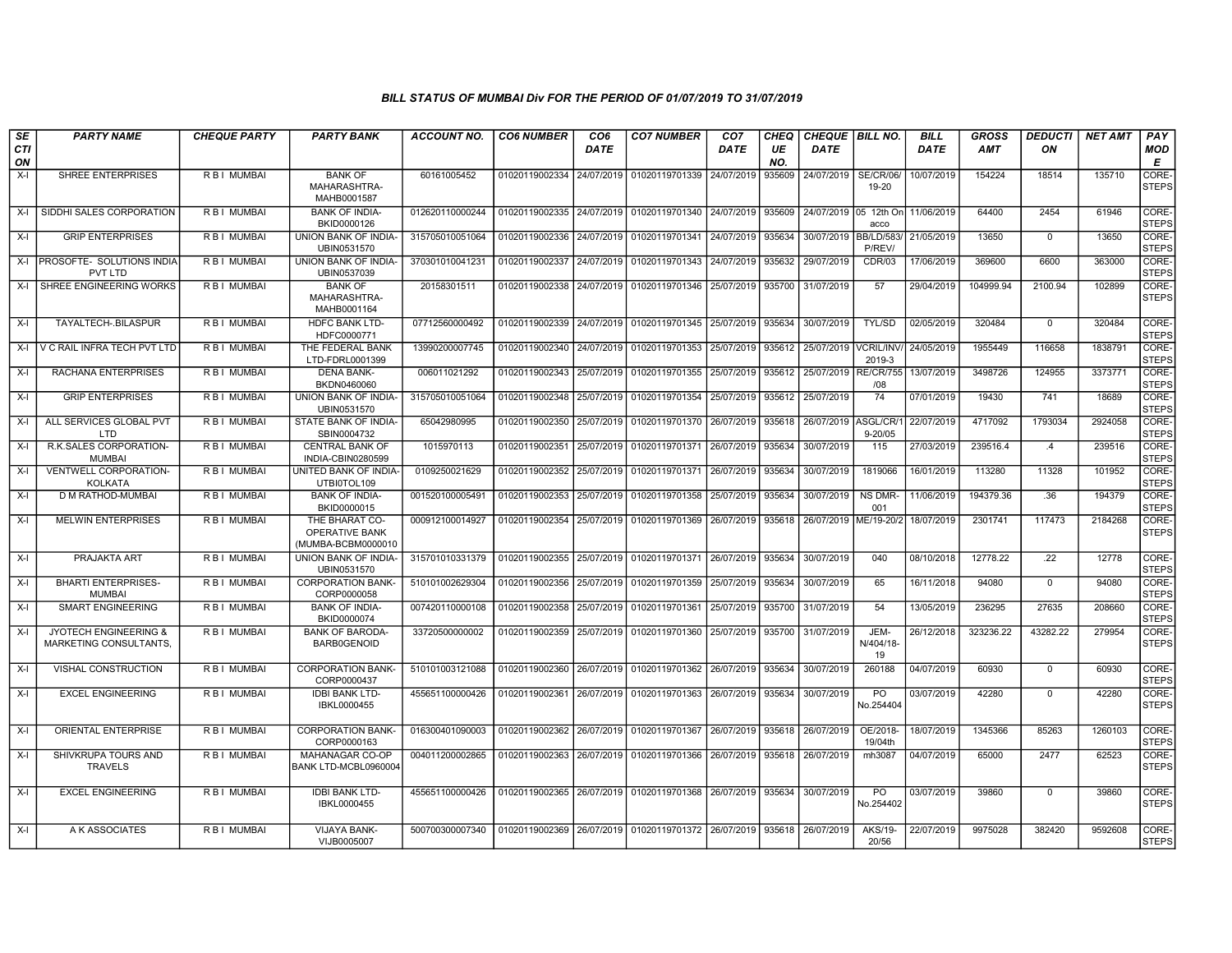| SE               | <b>PARTY NAME</b>                                     | <b>CHEQUE PARTY</b> | <b>PARTY BANK</b>                                                   | <b>ACCOUNT NO.</b> | <b>CO6 NUMBER</b>         | CO <sub>6</sub> | <b>CO7 NUMBER</b>                                   | CO <sub>7</sub> | CHEQ      | <b>CHEQUE BILL NO.</b> |                              | <b>BILL</b> | <b>GROSS</b> | <b>DEDUCTI</b>  | <b>NET AMT</b> | <b>PAY</b>            |
|------------------|-------------------------------------------------------|---------------------|---------------------------------------------------------------------|--------------------|---------------------------|-----------------|-----------------------------------------------------|-----------------|-----------|------------------------|------------------------------|-------------|--------------|-----------------|----------------|-----------------------|
| <b>CTI</b><br>ON |                                                       |                     |                                                                     |                    |                           | DATE            |                                                     | DATE            | UE<br>NO. | DATE                   |                              | DATE        | AMT          | ON              |                | MOD<br>E              |
| X-I              | R D WIRELESS SOLUTION<br><b>INDIA PRIVATE LIMITED</b> | R B I MUMBAI        | HDFC BANK LTD-<br>HDFC0000925                                       | 09258020000012     | 01020119002370            | 26/07/2019      | 01020119701371                                      | 26/07/2019      | 935634    | 30/07/2019             | <b>RDW/19-</b><br>20/016     | 10/04/2019  | 43660        | $^{\circ}$      | 43660          | CORE-<br><b>STEPS</b> |
| X-I              | ALL SERVICES GLOBAL PVT<br>LTD                        | R B I MUMBAI        | STATE BANK OF INDIA-<br>SBIN0004732                                 | 65042980995        | 01020119002372            | 26/07/2019      | 01020119701374 26/07/2019                           |                 | 935700    | 31/07/2019             | ASG/CR/19<br>20/28           | 22/07/2019  | 2684852      | 581420          | 2103432        | CORE-<br><b>STEPS</b> |
| X-I              | <b>BALAJI INDUSTRIES</b>                              | R B I MUMBAI        | STATE BANK OF INDIA-<br>SBIN0020811                                 | 62445849004        | 01020119002373            | 26/07/2019      | 01020119701379                                      | 29/07/2019      | 935737    | 02/08/2019             | BI 102 18-<br>19             | 31/01/2018  | 129465       | $\mathbf{0}$    | 129465         | CORE-<br><b>STEPS</b> |
| $X-I$            | <b>ANKUR ELECTRONICS</b>                              | <b>RBI MUMBAI</b>   | <b>CENTRAL BANK OF</b><br>INDIA-CBIN0280595                         | 1170090694         | 01020119002374            | 26/07/2019      | 01020119701379                                      | 29/07/2019      | 935737    | 02/08/2019             | 019                          | 30/05/2019  | 23293.2      | $\overline{.2}$ | 23293          | CORE-<br><b>STEPS</b> |
| X-I              | <b>KOMMUNICATION</b><br>ACCESSORIES-GHAZIABAD         | R B I MUMBAI        | <b>UCO BANK-</b><br>UCBA0000850                                     | 08500500008988     | 01020119002375            | 26/07/2019      | 01020119701379                                      | 29/07/2019      | 935737    | 02/08/2019             | 6                            | 21/05/2019  | 188160       | $\mathbf 0$     | 188160         | CORE-<br><b>STEPS</b> |
| X-I              | ZENIX COMPUTERS-KOLKATA                               | <b>RBI MUMBAI</b>   | <b>INDIAN BANK-</b><br>IDIB000D015                                  | 487737743          | 01020119002376            | 26/07/2019      | 01020119701379                                      | 29/07/2019      | 935737    | 02/08/2019             | $30/19 - 20$                 | 18/05/2019  | 59000        | $\Omega$        | 59000          | CORE-<br><b>STEPS</b> |
| X-I              | A K ASSOCIATES                                        | R B I MUMBAI        | <b>VIJAYA BANK-</b><br>VIJB0005007                                  | 500700300007340    | 01020119002377            | 26/07/2019      | 01020119701394                                      | 31/07/2019      | 935737    | 02/08/2019             | AKA/CR/19<br>20/55           | 22/07/2019  | 2908727      | 103884          | 2804843        | CORE-<br><b>STEPS</b> |
| X-I              | <b>M SOLUTION</b>                                     | R B I MUMBAI        | <b>CORPORATION BANK-</b><br>CORP0000559                             | 510101005284618    | 01020119002378            | 26/07/2019      | 01020119701379                                      | 29/07/2019      | 935737    | 02/08/2019             | 170 2019-<br>2020            | 25/07/2019  | 1597.72      | .72             | 1597           | CORE-<br><b>STEPS</b> |
| $X-I$            | H.M. AND COMPANY-MUMBAI                               | R B I MUMBAI        | <b>HDFC BANK LTD-</b><br>HDFC0000627                                | 06272560005718     | 01020119002379            | 26/07/2019      | 01020119701379                                      | 29/07/2019      | 935737    | 02/08/2019             | 19-20/092                    | 04/07/2019  | 24780        | $\mathbf 0$     | 24780          | CORE-<br><b>STEPS</b> |
| X-I              | <b>RT ENTERPRISES</b>                                 | R B I MUMBAI        | <b>PUNJAB AND</b><br>MAHARASHTRA CO-OP<br><b>BANK L-PMCB0000016</b> | 016140100001606    | 01020119002380            | 26/07/2019      | 01020119701378                                      | 29/07/2019      | 935634    | 30/07/2019             | RT/CR/46/<br>$9 - 20$        | 06/07/2019  | 26356        | 942             | 25414          | CORE-<br><b>STEPS</b> |
| X-I              | <b>R T ENTERPRISES</b>                                | <b>RBI MUMBAI</b>   | PUNJAB AND<br>MAHARASHTRA CO-OP<br><b>BANK L-PMCB0000016</b>        | 016140100001606    |                           |                 |                                                     |                 | 935634    | 30/07/2019 RT/CR/48/   | $9 - 20$                     | 06/07/2019  | 100876       | 3603            | 97273          | CORE-<br><b>STEPS</b> |
| X-I              | <b>RT ENTERPRISES</b>                                 | <b>RBI MUMBAI</b>   | PUNJAB AND<br>MAHARASHTRA CO-OP<br><b>BANK L-PMCB0000016</b>        | 016140100001606    | 01020119002382 26/07/2019 |                 | 01020119701378 29/07/2019                           |                 | 935634    | 30/07/2019             | <b>RT/CR/47/</b><br>$9 - 20$ | 06/07/2019  | 196934       | 7034            | 189900         | CORE-<br><b>STEPS</b> |
| $X-I$            | <b>RT ENTERPRISES</b>                                 | <b>RBI MUMBAI</b>   | PUNJAB AND<br>MAHARASHTRA CO-OP<br><b>BANK L-PMCB0000016</b>        | 016140100001606    | 01020119002383 26/07/2019 |                 | 01020119701378 29/07/2019                           |                 | 935634    | 30/07/2019             | <b>RT/CR/45/</b><br>$9 - 20$ | 06/07/2019  | 78451        | 2802            | 75649          | CORE-<br><b>STEPS</b> |
| X-I              | <b>RT ENTERPRISES</b>                                 | R B I MUMBAI        | PUNJAB AND<br>MAHARASHTRA CO-OP<br><b>BANK L-PMCB0000016</b>        | 016140100001606    | 01020119002384            | 26/07/2019      | 01020119701378                                      | 29/07/2019      | 935634    | 30/07/2019             | <b>RT/CR/44/</b><br>$9 - 20$ | 06/07/2019  | 474022       | 17892           | 456130         | CORE-<br><b>STEPS</b> |
| X-I              | <b>RT ENTERPRISES</b>                                 | <b>RBI MUMBAI</b>   | PUNJAB AND<br>MAHARASHTRA CO-OP<br><b>BANK L-PMCB0000016</b>        | 016140100001606    | 01020119002385            | 26/07/2019      | 01020119701378                                      | 29/07/2019      | 935634    | 30/07/2019 RT/CR/43/   | $9 - 20$                     | 06/07/2019  | 242950       | 9927            | 233023         | CORE-<br><b>STEPS</b> |
| $X-I$            | <b>RT ENTERPRISES</b>                                 | <b>RBI MUMBAI</b>   | <b>PUNJAB AND</b><br>MAHARASHTRA CO-OP<br><b>BANK L-PMCB0000016</b> | 016140100001606    |                           |                 | 01020119002386 26/07/2019 01020119701378 29/07/2019 |                 | 935634    | 30/07/2019             | <b>RT/CR/50/</b><br>$9 - 20$ | 06/07/2019  | 194449       | 6945            | 187504         | CORE-<br><b>STEPS</b> |
| $X-I$            | OM SAI TOURS AND TRAVELS                              | <b>RBI MUMBAI</b>   | <b>DENA BANK-</b><br>BKDN0460066                                    | 006611021091       | 01020119002387            | 29/07/2019      | 01020119701377 29/07/2019                           |                 | 935634    | 30/07/2019             | OST/CR/15<br>$/19 - 20$      | 05/06/2019  | 43700        | 1665            | 42035          | CORE-<br><b>STEPS</b> |
| X-I              | <b>NARENDER R ISRANI</b>                              | R B I MUMBAI        | <b>CANARA BANK-</b><br>CNRB0000209                                  | 0209201004907      | 01020119002388            | 29/07/2019      | 01020119701375 29/07/2019                           |                 | 935632    | 29/07/2019 NRI/CR/03   | 19-20                        | 18/07/2019  | 571758       | 32476           | 539282         | CORE-<br><b>STEPS</b> |
| X-I              | RAJENDRA TRADERS                                      | R B I MUMBAI        | UNION BANK OF INDIA-<br>UBIN0556432                                 | 582201010050104    | 01020119002389            | 29/07/2019      | 01020119701376                                      | 29/07/2019      | 935634    | 30/07/2019             | RT/CR/PN<br>VL/23            | 22/07/2019  | 373850       | 14852           | 358998         | CORE-<br><b>STEPS</b> |
| $X-I$            | <b>REALWATER</b>                                      | R B I MUMBAI        | FEDERAL BANK-<br>FDRL0002183                                        | 21830200002652     | 01020119002392            | 29/07/2019      | 01020119701380                                      | 29/07/2019      | 935700    | 31/07/2019             | 016                          | 08/04/2019  | 20500        | $\mathbf 0$     | 20500          | CORE-<br><b>STEPS</b> |
| $X-I$            | <b>Glacier Power</b>                                  | R B I MUMBAI        | <b>DENA BANK-</b><br>BKDN0811122                                    | 112211024208       | 01020119002396            | 29/07/2019      | 01020119701380                                      | 29/07/2019      | 935700    | 31/07/2019             | GSA/AB9/2<br>16              | 23/04/2019  | 41984        | 420             | 41564          | CORE-<br><b>STEPS</b> |
| $X-I$            | <b>IRELIABLE FURNITURE-MUMBAI</b>                     | R B I MUMBAI        | <b>BANK OF BARODA-</b><br>BARB0GHATKO                               | 03950400000151     | 01020119002397            | 29/07/2019      | 01020119701380                                      | 29/07/2019      | 935700    | 31/07/2019             | 44/2019-20                   | 20/05/2019  | 37000        | 740             | 36260          | CORE-<br><b>STEPS</b> |
| X-I              | MITTAL GIFT HOUSE                                     | R B I MUMBAI        | UNION BANK OF INDIA-<br>UBIN0545261                                 | 452601010131108    | 01020119002398            | 29/07/2019      | 01020119701380                                      | 29/07/2019      | 935700    | 31/07/2019             | 607                          | 01/04/2019  | 149700       | $\overline{0}$  | 149700         | CORE-<br><b>STEPS</b> |
| $X-I$            | Star Homz                                             | R B I MUMBAI        | STATE BANK OF INDIA-<br>SBIN0016537                                 | 36444211159        | 01020119002399            | 29/07/2019      | 01020119701380                                      | 29/07/2019      | 935700    | 31/07/2019             | 281/04/19-<br>20             | 11/04/2019  | 12500        | 188             | 12312          | CORE-<br><b>STEPS</b> |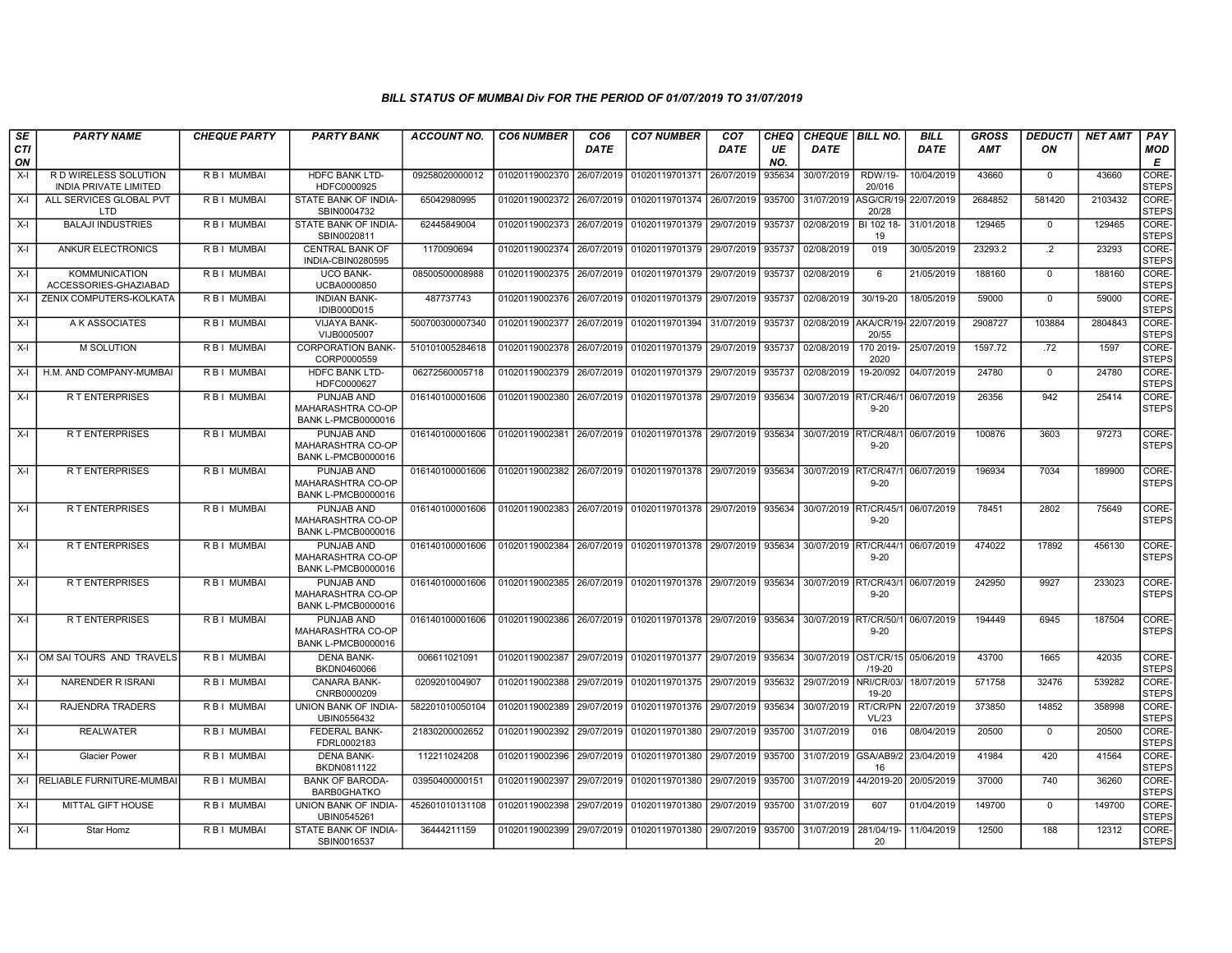| SE        | <b>PARTY NAME</b>                              | <b>CHEQUE PARTY</b> | <b>PARTY BANK</b>                                             | <b>ACCOUNT NO.</b> | <b>CO6 NUMBER</b>         | CO6        | <b>CO7 NUMBER</b>                                   | CO7        | CHEQ      | <b>CHEQUE   BILL NO.</b>        |                                       | <b>BILL</b> | <b>GROSS</b> | <b>DEDUCTI</b> | <b>NET AMT</b> | <b>PAY</b>            |
|-----------|------------------------------------------------|---------------------|---------------------------------------------------------------|--------------------|---------------------------|------------|-----------------------------------------------------|------------|-----------|---------------------------------|---------------------------------------|-------------|--------------|----------------|----------------|-----------------------|
| CTI<br>ON |                                                |                     |                                                               |                    |                           | DATE       |                                                     | DATE       | UE<br>NO. | <b>DATE</b>                     |                                       | <b>DATE</b> | <b>AMT</b>   | ON             |                | MOD<br>Е              |
| $X-I$     | <b>VEETRAG ENTERPRISES</b>                     | R B I MUMBAI        | VIJAYA BANK-<br>VIJB0005008                                   | 500806211000023    | 01020119002407            | 30/07/2019 | 01020119701383                                      | 30/07/2019 | 935634    | 30/07/2019                      | N/19/112                              | 16/07/2019  | 7158148      | 319291         | 6838857        | CORE-<br><b>STEPS</b> |
| $X-I$     | <b>LAXMI ELECTRICAL WORKS</b>                  | R B I MUMBAI        | ORIENTAL BANK OF<br>COMMERCE-<br>ORBC0100893                  | 08934011000198     | 01020119002409            | 30/07/2019 | 01020119701389                                      | 30/07/2019 | 935718    |                                 | 01/08/2019 06/2019-20                 | 22/07/2019  | 2249619      | 133023         | 2116596        | CORE-<br><b>STEPS</b> |
| X-I       | TIKU TRANSPORT                                 | R B I MUMBAI        | THE SHAMRAO VITHAL<br><b>CO-OPERATIVE BAN-</b><br>SVCB0000020 | 102004180001627    | 01020119002412            | 30/07/2019 | 01020119701384                                      | 30/07/2019 | 935634    | 30/07/2019                      | <b>TT/CR/19-</b><br>20/02             | 25/07/2019  | 1009891      | 36068          | 973823         | CORE-<br><b>STEPS</b> |
| $X-I$     | ZEENAT CONSTRUCTION                            | R B I MUMBAI        | ABHYUDAYA CO-OP<br>BANK LTD-ABHY0065016                       | 016021100116733    | 01020119002413            | 30/07/2019 | 01020119701385                                      | 30/07/2019 | 935634    | 30/07/2019                      | 272009                                | 18/06/2019  | 242970       | $\overline{0}$ | 242970         | CORE-<br><b>STEPS</b> |
| $X-I$     | <b>AADHYA ENTERPRISES</b>                      | <b>RBI MUMBAI</b>   | <b>ICICI BANK LTD-</b><br>ICIC0000263                         | 026305500694       | 01020119002414            | 30/07/2019 | 01020119701387                                      | 30/07/2019 | 935737    | 02/08/2019                      | AE/19-<br>20/003                      | 10/06/2019  | 232142       | $\mathbf 0$    | 232142         | CORE-<br><b>STEPS</b> |
| $X-I$     | <b>RADHAKRISHAN</b><br>CONSTRUCTION CO         | R B I MUMBAI        | YES BANK LTD-<br>YESB0000134                                  | 013484600000582    | 01020119002415            | 30/07/2019 | 01020119701386                                      | 30/07/2019 | 935634    | 30/07/2019                      | RKC/CR/02<br>$/19 - 20$               | 25/07/2019  | 14721948     | 1593657        | 13128291       | CORE-<br><b>STEPS</b> |
| $X-I$     | ZEENAT CONSTRUCTION                            | R B I MUMBAI        | ABHYUDAYA CO-OP<br>BANK LTD-ABHY0065016                       | 016021100116733    | 01020119002416            | 30/07/2019 | 01020119701388                                      | 30/07/2019 | 935700    | 31/07/2019                      | ZC/CR/03/1<br>$9 - 20$                | 23/05/2019  | 207363       | 7406           | 199957         | CORE-<br><b>STEPS</b> |
| $X-I$     | DAMSA ELECTRICALS<br><b>SERVICES</b>           | R B I MUMBAI        | SBI-SBIN0001595                                               | 10418307876        | 01020119002420 31/07/2019 |            | 01020119701391                                      | 31/07/2019 | 935737    | 02/08/2019                      | PO<br>No.254401                       | 03/07/2019  | 68622        | $\mathbf 0$    | 68622          | CORE-<br><b>STEPS</b> |
| X-I       | POOJA CONSTRUCTION                             | R B I MUMBAI        | <b>CANARA BANK-</b><br>CNRB0000273                            | 0273257001295      |                           |            | 01020119002421 31/07/2019 01020119701392 31/07/2019 |            |           | 935737 02/08/2019               | <b>PO</b><br>No.254395                | 25/06/2019  | 10340        | $\mathbf 0$    | 10340          | CORE-<br><b>STEPS</b> |
| X-I       | RAJASTHAN CONSTRUCTION<br>PVT LTD              | R B I MUMBAI        | PNB-PUNB0373500                                               | 3735002106856936   | 01020119002423            | 31/07/2019 | 01020119701397 01/08/2019                           |            | 935718    | 01/08/2019                      | <b>RJC</b><br><b>PVT/19-</b><br>20/54 | 23/07/2019  | 6424523      | 277209         | 6147314        | CORE-<br><b>STEPS</b> |
| $X-I$     | SWASTIK ELECTROTECH<br>PRIVATE LIMITED         | R B I MUMBAI        | <b>INDIAN BANK-</b><br>IDIB000H019                            | 6305349805         | 01020119002424            | 31/07/2019 | 01020119701399                                      | 01/08/2019 | 935718    | 01/08/2019                      | <b>S.E PVT.19</b><br>20/55            | 18/07/2019  | 5935927      | 843008         | 5092919        | CORE-<br><b>STEPS</b> |
| $X-I$     | <b>MAHESH SHRICHAND</b><br><b>ROOPCHANDANI</b> | <b>RBI MUMBAI</b>   | <b>BANK OF</b><br>MAHARASHTRA-<br>MAHB0000163                 | 20010802447        | 01020119002425            |            | 31/07/2019 01020119701398                           | 01/08/2019 |           | 935718 01/08/2019               | $2019 -$<br>20/LNL/40                 | 19/06/2019  | 27717        | 3762           | 23955          | CORE-<br><b>STEPS</b> |
| $X-I$     | <b>MAHESH SHRICHAND</b><br><b>ROOPCHANDANI</b> | <b>RBI MUMBAI</b>   | <b>BANK OF</b><br>MAHARASHTRA-<br>MAHB0000163                 | 20010802447        | 01020119002426            |            | 31/07/2019 01020119701398                           | 01/08/2019 | 935718    | 01/08/2019                      | 2019-<br>20/LNL/48                    | 25/06/2019  | 293278       | 39803          | 253475         | CORE-<br><b>STEPS</b> |
| $X-I$     | MAHESH SHRICHAND<br><b>ROOPCHANDANI</b>        | R B I MUMBAI        | <b>BANK OF</b><br>MAHARASHTRA-<br>MAHB0000163                 | 20010802447        | 01020119002427            | 31/07/2019 | 01020119701398                                      | 01/08/2019 |           | 935718 01/08/2019               | 2019-<br>20/LNL/39                    | 25/06/2019  | 343160       | 46572          | 296588         | CORE-<br><b>STEPS</b> |
| $X-I$     | <b>MAHESH SHRICHAND</b><br><b>ROOPCHANDANI</b> | R B I MUMBAI        | <b>BANK OF</b><br>MAHARASHTRA-<br>MAHB0000163                 | 20010802447        | 01020119002428            |            | 31/07/2019 01020119701398                           | 01/08/2019 |           | 935718 01/08/2019               | 2019-<br>20/LNL/47                    | 25/06/2019  | 166931       | 22655          | 144276         | CORE-<br><b>STEPS</b> |
| X-I       | <b>MAHESH SHRICHAND</b><br><b>ROOPCHANDANI</b> | R B I MUMBAI        | <b>BANK OF</b><br>MAHARASHTRA-<br>MAHB0000163                 | 20010802447        | 01020119002429            | 31/07/2019 | 01020119701398                                      | 01/08/2019 | 935718    | 01/08/2019                      | 2019-<br>20/LNL/46                    | 25/06/2019  | 166206       | 22557          | 143649         | CORE-<br><b>STEPS</b> |
| $X-I$     | ALL SERVICES GLOBAL PVT<br>LTD                 | R B I MUMBAI        | STATE BANK OF INDIA-<br>SBIN0004732                           | 65042980995        | 01020119002430            | 31/07/2019 | 01020119701411                                      | 02/08/2019 | 935737    | 02/08/2019                      | SC/355/201<br>9/MAH                   | 27/06/2019  | 2391607.38   | 364333.38      | 2027274        | CORE-<br><b>STEPS</b> |
| X-I       | <b>SHREE KRISHNA</b><br><b>CONSTRUCTION</b>    | R B I MUMBAI        | <b>BANK OF</b><br>MAHARASHTRA-<br>MAHB0000227                 | CC20090403877      | 01020119002435 31/07/2019 |            | 01020119701404                                      | 01/08/2019 | 935737    | 02/08/2019 SKC/CR/19-26/07/2019 | 20/67                                 |             | 4008764      | 152715         | 3856049        | CORE-<br><b>STEPS</b> |
| X-I       | ASHISH CONSTRUCTION CO                         | R B I MUMBAI        | <b>BANK OF</b><br>MAHARASHTRA-<br>MAHB0000390                 | 60036204042        |                           |            | 01020119002436 31/07/2019 01020119701406            | 01/08/2019 | 935718    | 01/08/2019 ACC/CR/19            | 20/27                                 | 17/07/2019  | 2472863      | 88417          | 2384446        | CORE-<br><b>STEPS</b> |
| X-II      | PRIMETECH PRINTER<br>SOLUTION PVT, LTD.        | R B I MUMBAI        | <b>BANK OF BARODA</b><br><b>BARBOMULUND</b>                   | 04070200000638     |                           |            | 01020219002872 01/07/2019 01020219700501 01/07/2019 |            | 935422    | 03/07/2019                      | <b>PPS/18-</b><br>19/0380             | 13/10/2018  | 6785         | 136            | 6649           | CORE-<br><b>STEPS</b> |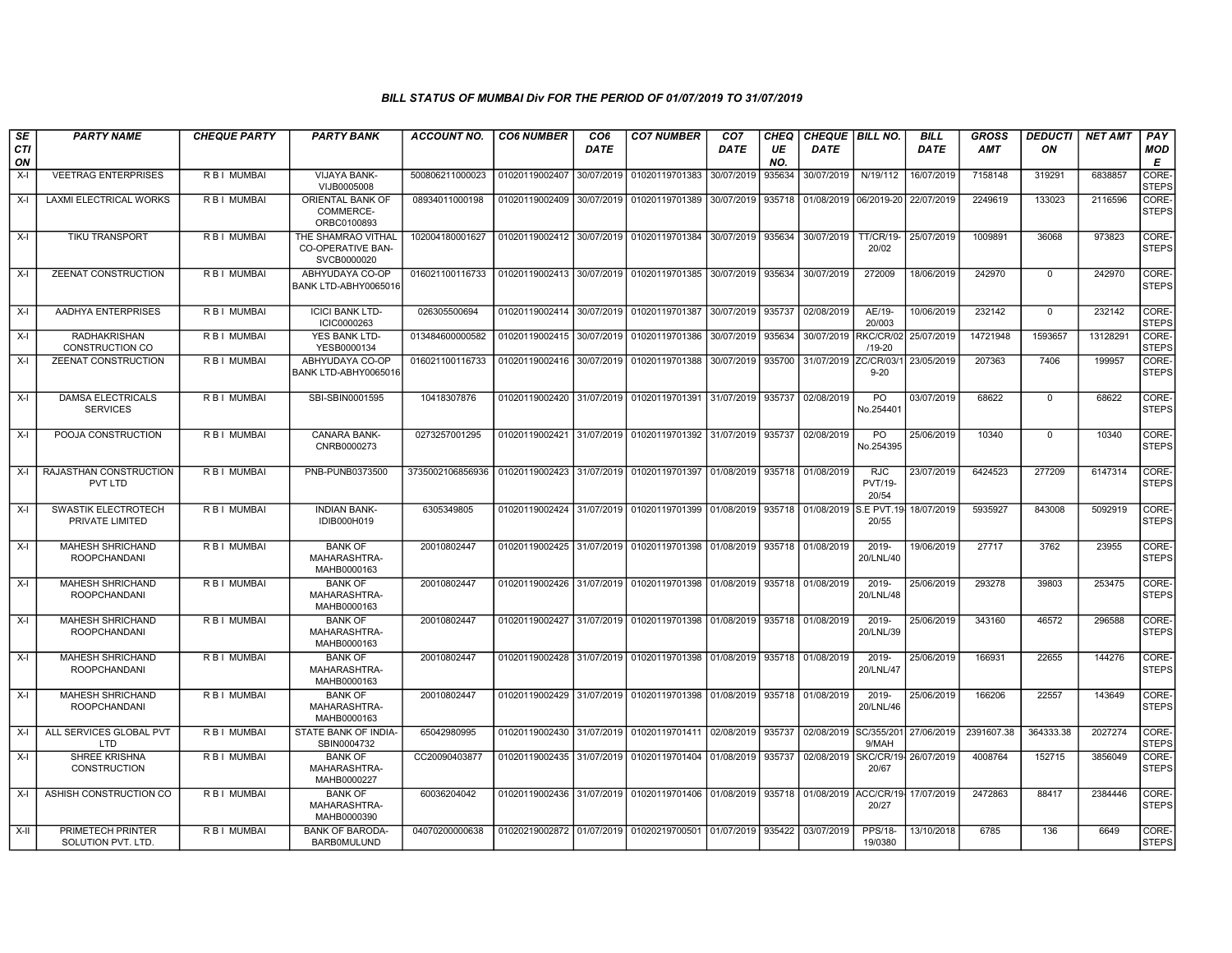| SE               | <b>PARTY NAME</b>                                             | <b>CHEQUE PARTY</b>          | <b>PARTY BANK</b>                            | <b>ACCOUNT NO.</b> | <b>CO6 NUMBER</b>         | CO <sub>6</sub> | <b>CO7 NUMBER</b>                                          | CO <sub>7</sub> | <b>CHEQ</b> | CHEQUE BILL NO. |                           | <b>BILL</b>           | <b>GROSS</b> | <b>DEDUCTI</b> | <b>NET AMT</b> | PAY                              |
|------------------|---------------------------------------------------------------|------------------------------|----------------------------------------------|--------------------|---------------------------|-----------------|------------------------------------------------------------|-----------------|-------------|-----------------|---------------------------|-----------------------|--------------|----------------|----------------|----------------------------------|
| <b>CTI</b><br>ON |                                                               |                              |                                              |                    |                           | DATE            |                                                            | DATE            | UE<br>NO.   | DATE            |                           | DATE                  | AMT          | ON             |                | MOD<br>E                         |
| $X-H$            | PRIMETECH PRINTER<br>SOLUTION PVT. LTD.                       | R B I MUMBAI                 | <b>BANK OF BARODA-</b><br><b>BARBOMULUND</b> | 04070200000638     | 01020219002873 01/07/2019 |                 | 01020219700501                                             | 01/07/2019      | 935422      | 03/07/2019      | <b>PPS/18-</b><br>19/0598 | 05/02/2019            | 6784.7       | 135.7          | 6649           | CORE-<br><b>STEPS</b>            |
| $X-H$            | PRIMETECH PRINTER<br>SOLUTION PVT. LTD.                       | R B   MUMBAI                 | <b>BANK OF BARODA-</b><br><b>BARBOMULUND</b> | 04070200000638     | 01020219002874 01/07/2019 |                 | 01020219700510 03/07/2019                                  |                 | 935451      | 04/07/2019      | <b>PPS/19-</b><br>20/005  | 09/04/2019            | 6785         | 136            | 6649           | CORE-<br><b>STEPS</b>            |
| X-II             | PRIMETECH PRINTER<br>SOLUTION PVT. LTD.                       | R B I MUMBAI                 | <b>BANK OF BARODA-</b><br><b>BARBOMULUND</b> | 04070200000638     | 01020219002875 01/07/2019 |                 | 01020219700502                                             | 01/07/2019      | 935422      | 03/07/2019      | PPS/18-<br>19/0597        | 05/04/2019            | 6324.8       | 107.8          | 6217           | CORE-<br><b>STEPS</b>            |
| $X-II$           | PRIMETECH PRINTER<br>SOLUTION PVT. LTD.                       | R B I MUMBAI                 | <b>BANK OF BARODA-</b><br><b>BARBOMULUND</b> | 04070200000638     | 01020219002876 01/07/2019 |                 | 01020219700502                                             | 01/07/2019      | 935422      | 03/07/2019      | PPS/19-<br>20/004         | 09/04/2019            | 6324.8       | 107.8          | 6217           | CORE-<br><b>STEPS</b>            |
| $X-H$            | <b>THAKRAR INFOTRENDZ</b><br>PRIVATE LIMITED                  | R B I MUMBAI                 | AXIS BANK-UTIB0000029                        | 029010200011778    | 01020219002877 01/07/2019 |                 | 01020219700501                                             | 01/07/2019      | 935422      | 03/07/2019      |                           | 4501/18-19 01/02/2019 | 15000.16     | 1755.16        | 13245          | CORE-<br><b>STEPS</b>            |
| X-II             | THAKRAR INFOTRENDZ<br>PRIVATE LIMITED                         | R B I MUMBAI                 | AXIS BANK-UTIB0000029                        | 029010200011778    | 01020219002878 01/07/2019 |                 | 01020219700501                                             | 01/07/2019      | 935422      | 03/07/2019      |                           | 4879/18-19 01/03/2019 | 15000.16     | 1755.16        | 13245          | CORE-<br><b>STEPS</b>            |
| X-II             | THAKRAR INFOTRENDZ<br>PRIVATE LIMITED                         | R B I MUMBAI                 | AXIS BANK-UTIB0000029                        | 029010200011778    | 01020219002879 01/07/2019 |                 | 01020219700501                                             | 01/07/2019      | 935422      | 03/07/2019      | RE/00098/<br>$9-20$       | 02/04/2019            | 15000.16     | 1755.16        | 13245          | CORE-<br><b>STEPS</b>            |
| $X-II$           | PRIMETECH PRINTER<br>SOLUTION PVT. LTD.                       | R B I MUMBAI                 | <b>BANK OF BARODA-</b><br><b>BARBOMULUND</b> | 04070200000638     | 01020219002880 01/07/2019 |                 | 01020219700501                                             | 01/07/2019      | 935422      | 03/07/2019      | PPS/19-<br>20/007         | 09/04/2019            | 29399.7      | 12258.7        | 17141          | CORE-<br><b>STEPS</b>            |
| X-II             | <b>PUSHPAK RAIL</b><br><b>CONSTRUCTION PRIVATE</b><br>LIMITED | R B I MUMBAI                 | CANARA BANK-<br>CNRB0000209                  | 0209256054297      |                           |                 | 01020219002881 01/07/2019 01020219700505                   | 03/07/2019      | 935422      | 03/07/2019      | 269774                    | 21/06/2019            | 350000       | $\mathbf{0}$   | 350000         | CORE-<br><b>STEPS</b>            |
| X-II             | <b>IMPEX ELECTRICALS</b>                                      | R B I MUMBAI                 | <b>BANK OF INDIA-</b><br>BKID0000089         | 008930100007001    |                           |                 | 01020219002882 01/07/2019 01020219700505                   | 03/07/2019      | 935422      | 03/07/2019      | PO<br>No.254382           | 28/05/2019            | 116610       | $\mathbf{0}$   | 116610         | CORE-<br><b>STEPS</b>            |
| X-II             | ADEN (WKS) BYCULLA (N)                                        | DIVISIONAL CASHIER,<br>C RLY | SELF CHEQUE-<br>000000000                    | 000000000          | 01020219002884            |                 | 01/07/2019 01020219700503                                  | 01/07/2019      | 884357      | 03/07/2019      | PO<br>NO.754829           | 12/06/2019            | 31065        | $\mathbf{0}$   | 31065          | CASH                             |
| $X-H$            | <b>MSEDCL</b>                                                 | <b>MSEDCL</b>                | <b>SELF CHEQUE-</b><br>000000000             | 000000000          |                           |                 | 01020219002885 01/07/2019 01020219700503 01/07/2019        |                 | 935442      | 03/07/2019      | 546451                    | 26/06/2019            | 1950         | $\mathbf 0$    | 1950           | <b>BANK</b><br>CHEQ<br><b>UE</b> |
| $X-H$            | THE REGISTRAR CDRF SOUTH THE REGISTRAR CDRF<br><b>MUMBAI</b>  | SOUTH MUMBAI                 | <b>NO BANK-</b>                              | 00                 |                           |                 | 01020219002886 01/07/2019 01020219700503                   | 01/07/2019      | 935449      | 03/07/2019      | Po<br>No.414178           | 01/07/2019            | 514806       | $\mathbf 0$    | 514806         | <b>BANK</b><br>CHEQ<br><b>UE</b> |
| X-II             | <b>BEST</b>                                                   | <b>BEST</b>                  | SELF CHEQUE-<br>000000000                    | 000000000          |                           |                 | 01020219002887 01/07/2019 01020219700503                   | 01/07/2019      | 935426      | 03/07/2019      | 1 bill                    | 28/06/2019            | 1503630      | $\mathbf 0$    | 1503630        | <b>BANK</b><br>CHEQ<br>UE        |
| $X-H$            | <b>BEST</b>                                                   | <b>BEST</b>                  | <b>SELF CHEQUE-</b><br>000000000             | 000000000          |                           |                 | 01020219002888 01/07/2019 01020219700536 08/07/2019        |                 | 935463      | 08/07/2019      | 1 bill                    | 28/06/2019            | 654780       | $\mathbf 0$    | 654780         | <b>BANK</b><br>CHEQ<br>UE        |
| $X-II$           | <b>BEST</b>                                                   | <b>BEST</b>                  | SELF CHEQUE-<br>000000000                    | 000000000          |                           |                 | 01020219002889 01/07/2019 01020219700503 01/07/2019 935424 |                 |             | 03/07/2019      | 1 bill                    | 28/06/2019            | 54340        | $\mathbf 0$    | 54340          | <b>BANK</b><br>CHEQ<br>UE        |
| X-II             | <b>GOKUL AUTO WORKS</b>                                       | R B I MUMBAI                 | MAHANAGAR CO-OP<br>BANK LTD-MCBL0960007      | 007011200003244    | 01020219002891            |                 | 03/07/2019 01020219700512 04/07/2019                       |                 | 935455      | 05/07/2019      | 137                       | 13/06/2019            | 23349.84     | .84            | 23349          | CORE-<br><b>STEPS</b>            |
| X-II             | <b>SHREE PHARMA</b>                                           | R B I MUMBAI                 | SBI-SBIN0003428                              | 32392260351        |                           |                 | 01020219002892 03/07/2019 01020219700506 03/07/2019 935422 |                 |             | 03/07/2019      | H/76                      | 10/04/2019            | 34048        | 681            | 33367          | CORE-<br><b>STEPS</b>            |
| X-II             | <b>ARIHANT MEDITECH</b>                                       | <b>RBI MUMBAI</b>            | <b>ICICI BANK LTD-</b><br>ICIC0000323        | 032305002638       | 01020219002893            | 03/07/2019      | 01020219700506                                             | 03/07/2019      | 935422      | 03/07/2019      | R/197                     | 25/02/2019            | 40320        | 1613           | 38707          | CORE-<br><b>STEPS</b>            |
| X-II             | <b>KEPS MEDICARE</b>                                          | R B I MUMBAI                 | HDFC BANK LTD-<br>HDFC0000143                | 50200013903422     | 01020219002894            | 03/07/2019      | 01020219700506                                             | 03/07/2019      | 935422      | 03/07/2019      | <b>INS/887</b>            | 02/01/2019            | 2661         | $\mathbf 0$    | 2661           | CORE-<br><b>STEPS</b>            |
| X-II             | <b>KEPS MEDICARE</b>                                          | R B I MUMBAI                 | <b>HDFC BANK LTD-</b><br>HDFC0000143         | 50200013903422     | 01020219002895 03/07/2019 |                 | 01020219700506                                             | 03/07/2019      | 935422      | 03/07/2019      | <b>INS/1144</b>           | 19/02/2019            | 2256         | 45             | 2211           | CORE-<br><b>STEPS</b>            |
| X-II             | <b>ARIHANT MEDITECH</b>                                       | R B I MUMBAI                 | <b>ICICI BANK LTD-</b><br>ICIC0000323        | 032305002638       | 01020219002896 03/07/2019 |                 | 01020219700506                                             | 03/07/2019      | 935422      | 03/07/2019      | R/179                     | 30/01/2019            | 19488        | $\mathbf{0}$   | 19488          | CORE-<br><b>STEPS</b>            |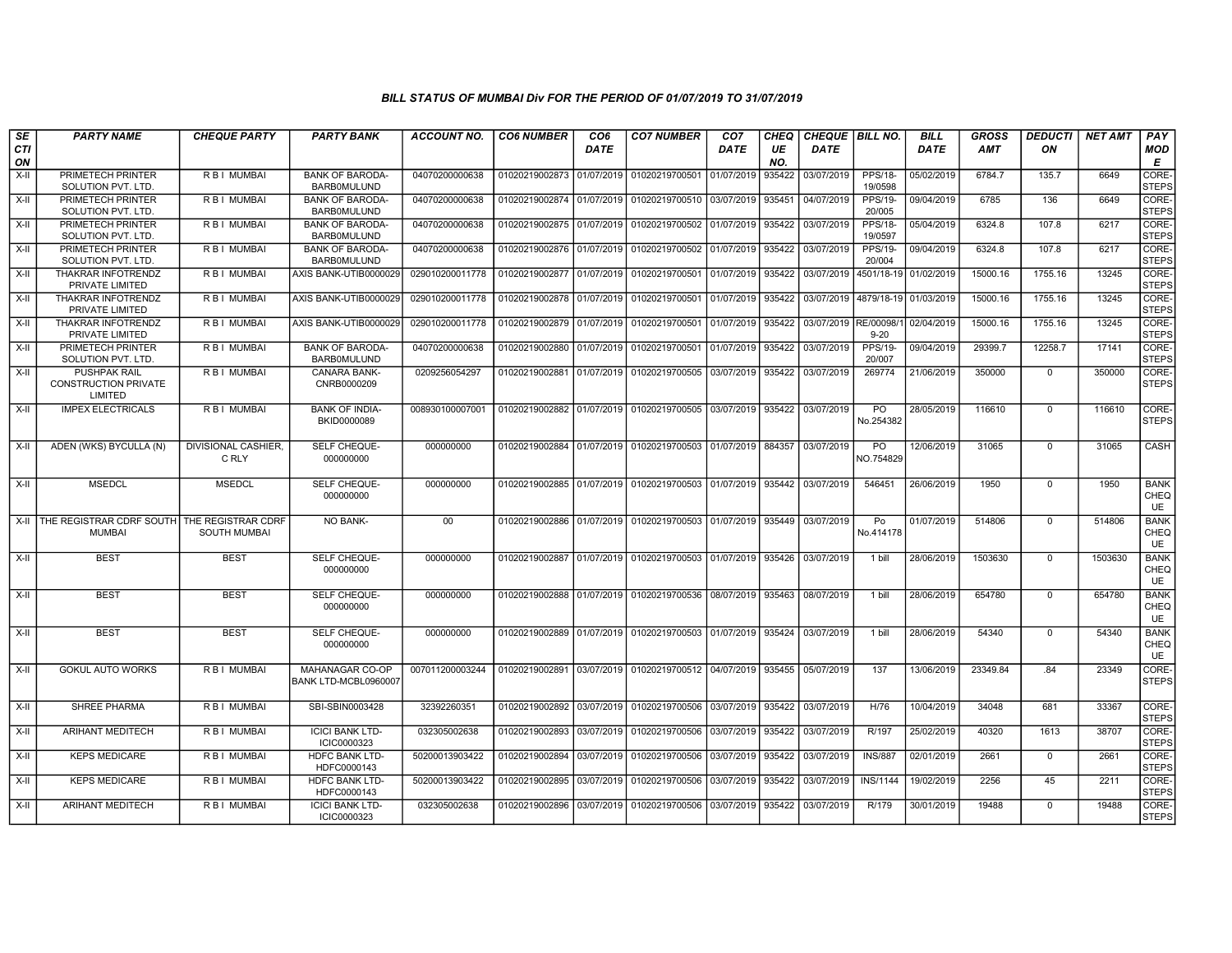| SE               | <b>PARTY NAME</b>                                             | <b>CHEQUE PARTY</b>                     | <b>PARTY BANK</b>                                         | ACCOUNT NO.     | <b>CO6 NUMBER</b>         | CO <sub>6</sub> | <b>CO7 NUMBER</b>                                          | CO <sub>7</sub>   | CHEQ      | CHEQUE BILL NO.        |                                         | <b>BILL</b> | <b>GROSS</b> | <i><b>DEDUCTI</b></i> | NET AMT | PAY                         |
|------------------|---------------------------------------------------------------|-----------------------------------------|-----------------------------------------------------------|-----------------|---------------------------|-----------------|------------------------------------------------------------|-------------------|-----------|------------------------|-----------------------------------------|-------------|--------------|-----------------------|---------|-----------------------------|
| <b>CTI</b><br>ON |                                                               |                                         |                                                           |                 |                           | <b>DATE</b>     |                                                            | DATE              | UE<br>NO. | <b>DATE</b>            |                                         | DATE        | AMT          | ON                    |         | <b>MOD</b><br>E             |
| $X-H$            | NANDANA SURGICALS                                             | R B I MUMBAI                            | STATE BANK OF INDIA-<br>SBIN0014914                       | 62329157391     | 01020219002897            | 03/07/2019      | 01020219700506                                             | 03/07/2019        | 935422    | 03/07/2019             | NSI-<br>0683/2018-<br>20                | 16/03/2019  | 79632        | 1593                  | 78039   | CORE-<br><b>STEPS</b>       |
| X-II             | <b>NANDANA SURGICALS</b>                                      | R B I MUMBAI                            | STATE BANK OF INDIA-<br>SBIN0014914                       | 62329157391     | 01020219002898            | 03/07/2019      | 01020219700506                                             | 03/07/2019 935422 |           | 03/07/2019             | <b>NSI-0702</b>                         | 18/03/2019  | 156957       | $^{\circ}$            | 156957  | <b>CORE</b><br><b>STEPS</b> |
| X-II             | <b>DELPHA DRUGS AND</b><br>PHARMACEUTICAL I PVT LTD           | <b>RBI MUMBAI</b>                       | <b>BANK OF INDIA-</b><br>BKID0000035                      | 003520110000329 | 01020219002899            | 03/07/2019      | 01020219700506                                             | 03/07/2019        | 935422    | 03/07/2019             | S/2357                                  | 06/03/2019  | 123581       | $\Omega$              | 123581  | CORE-<br><b>STEPS</b>       |
| $X-H$            | <b>DELPHA DRUGS AND</b><br>PHARMACEUTICAL I PVT LTD           | <b>RBI MUMBAI</b>                       | <b>BANK OF INDIA-</b><br>BKID0000035                      | 003520110000329 | 01020219002900            | 03/07/2019      | 01020219700506                                             | 03/07/2019        | 935422    | 03/07/2019             | S/2472                                  | 22/03/2019  | 23184        | $\Omega$              | 23184   | CORE-<br><b>STEPS</b>       |
| $X-I$            | APO L AND W                                                   | DIVISIONAL CASHIER,<br>C RLY            | SELF CHEQUE-<br>000000000                                 | 0000000000      | 01020219002901            | 03/07/2019      | 01020219700508                                             | 03/07/2019        | 884360    | 04/07/2019             | P.O.NO-<br>750603                       | 19/06/2019  | 19000        | $\mathbf 0$           | 19000   | CASH                        |
| X-II             | SR.DSO CSTM/GEN.IMP.                                          | STATE BANK OF INDIA<br>(IMPREST)        | SELF CHEQUE-<br>000000000                                 | 00              | 01020219002902            | 03/07/2019      | 01020219700509                                             | 03/07/2019 884361 |           | 05/07/2019             | GEN.IMP.                                | 01/07/2019  | 1000         | $^{\circ}$            | 1000    | IMP                         |
| $X-H$            | SSE (M) PANVEL                                                | <b>STATE BANK OF INDIA</b><br>(IMPREST) | <b>SELF CHEQUE-</b><br>000000000                          | 00              | 01020219002903            | 03/07/2019      | 01020219700509 03/07/2019                                  |                   | 884361    | 05/07/2019   FUEL.IMP. |                                         | 01/07/2019  | 28000        | $\mathbf 0$           | 28000   | <b>IMP</b>                  |
|                  | X-II INS.RPF IGP VEH NO MH-01-CY- DIVISIONAL CASHIER,<br>9328 | C RLY                                   | <b>NO BANK-</b>                                           | 00              | 01020219002904 03/07/2019 |                 | 01020219700508 03/07/2019 884360                           |                   |           | 04/07/2019   FUEL.IMP. |                                         | 03/07/2019  | 4000         | $\Omega$              | 4000    | <b>CASH</b>                 |
| X-II             | RPF/THANA/DIVA/GEN.IMP.                                       | <b>STATE BANK OF INDIA</b><br>(IMPREST) | <b>NO BANK-</b>                                           | 00              | 01020219002905            | 03/07/2019      | 01020219700509                                             | 03/07/2019        | 884361    | 05/07/2019             | GEN.IMP.                                | 03/07/2019  | 4778         | $\mathbf 0$           | 4778    | IMP                         |
| X-II             | SR.CO. 12BN/RPSF/THK                                          | <b>DIVISIONAL CASHIER.</b><br>C RLY     | SELF CHEQUE-<br>000000000                                 | 000000000       | 01020219002906            | 03/07/2019      | 01020219700508                                             | 03/07/2019        | 884360    | 04/07/2019             | <b>P.O.NO-</b><br>753702                | 03/07/2019  | 1350         | $\mathbf 0$           | 1350    | CASH                        |
| X-II             | <b>INSPECTOR</b><br>RPSF/ARMR/THK/GEN.IMP                     | STATE BANK OF INDIA<br>(IMPREST)        | <b>NO BANK-</b>                                           | 00              | 01020219002907            | 03/07/2019      | 01020219700509                                             | 03/07/2019 884361 |           | 05/07/2019             | GEN. IMP                                | 22/05/2019  | 1500         | $\mathbf 0$           | 1500    | <b>IMP</b>                  |
| $X-H$            | ADEN (NE) KYN/FUEL.IMP.                                       | STATE BANK OF INDIA<br>(IMPREST)        | STATE BANK OF INDIA-<br>SBIN0001821                       | 37608121296     | 01020219002908            | 03/07/2019      | 01020219700509 03/07/2019                                  |                   | 884361    | 05/07/2019             | FUEL.IMP                                | 03/07/2019  | 7769         | $\Omega$              | 7769    | <b>IMP</b>                  |
| X-II             | <b>SS AMBIVLI</b>                                             | <b>STATE BANK OF INDIA</b><br>(IMPREST) | NO BANK-                                                  | $00\,$          | 01020219002909            | 03/07/2019      | 01020219700529                                             | 08/07/2019 884365 |           | 09/07/2019             | imp<br>sanction                         | 26/06/2019  | 43680        | $\mathbf 0$           | 43680   | IMP                         |
| $X-II$           | ADEN W CSTM                                                   | (IMPREST)                               | STATE BANK OF INDIA   STATE BANK OF INDIA-<br>SBIN0001821 | 37608121296     | 01020219002910            | 03/07/2019      | 01020219700529 08/07/2019 884365                           |                   |           | 09/07/2019             | Gen. imp<br>from 25                     | 28/06/2019  | 74501        | $\mathbf 0$           | 74501   | IMP                         |
| X-II             | ADEN HORT CSTM                                                | (IMPREST)                               | STATE BANK OF INDIA STATE BANK OF INDIA-<br>SBIN0001821   | 37608121296     | 01020219002911 03/07/2019 |                 | 01020219700529 08/07/2019 884365                           |                   |           | 09/07/2019             | <b>GEN IMP</b><br>FROM 30               | 28/06/2019  | 39688        | $\Omega$              | 39688   | <b>IMP</b>                  |
| $X-H$            | DRM(W)CSTM GEN IMP                                            | <b>STATE BANK OF INDIA</b><br>(IMPREST) | <b>NO BANK-</b>                                           | 00              | 01020219002912 03/07/2019 |                 | 01020219700529 08/07/2019                                  |                   | 884365    | 09/07/2019             | GEM.IMP.                                | 03/07/2019  | 15000        | $\overline{0}$        | 15000   | IMP                         |
| X-II             | ADEN N LNL (FUEL IMP -9000)                                   | STATE BANK OF INDIA<br>(IMPREST)        | NO BANK-                                                  | $00\,$          | 01020219002913 03/07/2019 |                 | 01020219700529 08/07/2019                                  |                   | 884365    |                        | 09/07/2019  BBLNLFUE 25/06/2019<br>LIMP |             | 9000         | $\mathbf 0$           | 9000    | <b>IMP</b>                  |
| X-II             | SR DMM/SR EA TO DRM (GEN<br>IMP-308)                          | STATE BANK OF INDIA<br>(IMPREST)        | <b>NO BANK-</b>                                           | 00 <sup>1</sup> | 01020219002914            | 03/07/2019      | 01020219700529                                             | 08/07/2019        | 884365    | 09/07/2019             | sr DMM<br>Gen Impre                     | 28/06/2019  | 18722        | $\mathbf 0$           | 18722   | <b>IMP</b>                  |
| X-II             | DRM BB (GEN IMP)                                              | (IMPREST)                               | STATE BANK OF INDIA STATE BANK OF INDIA-<br>SBIN0001821   | 37608121296     | 01020219002915 03/07/2019 |                 | 01020219700529 08/07/2019 884365                           |                   |           | 09/07/2019             | drm genl<br>imprest                     | 28/06/2019  | 9646         | $\Omega$              | 9646    | <b>IMP</b>                  |
| $X-H$            | <b>SS GHANSOLI</b>                                            | <b>STATE BANK OF INDIA</b><br>(IMPREST) | NO BANK-                                                  | 00              | 01020219002916 03/07/2019 |                 | 01020219700529 08/07/2019                                  |                   | 884365    | 09/07/2019             | station<br>imprest                      | 01/07/2019  | 7261         | $\overline{0}$        | 7261    | <b>IMP</b>                  |
| X-II             | CNC ULHASNAGAR                                                | STATE BANK OF INDIA<br>(IMPREST)        | NO BANK-                                                  | 00              | 01020219002917            | 03/07/2019      | 01020219700529 08/07/2019                                  |                   | 884365    | 09/07/2019             | imprest<br>cash                         | 01/07/2019  | 24838        | $\mathbf 0$           | 24838   | <b>IMP</b>                  |
| X-II             | M/S JYOTHY FABRICARE<br><b>SERVICES LTD</b>                   | <b>RBI MUMBAI</b>                       | KOTAK MAHINDRA<br>BANK-KKBK0000651                        | 5511258360      | 01020219002918 03/07/2019 |                 | 01020219700507 03/07/2019                                  |                   | 935422    | 03/07/2019             | 768996                                  | 01/07/2019  | 5697881      | 569788                | 5128093 | CORE-<br><b>STEPS</b>       |
| $X-H$            | <b>INSPECTOR RPF MULUND</b>                                   | STATE BANK OF INDIA<br>(IMPREST)        | <b>NO BANK-</b>                                           | $00\,$          | 01020219002919 03/07/2019 |                 | 01020219700509 03/07/2019 884361                           |                   |           | 05/07/2019             | GEN.IMP.                                | 03/07/2019  | 4997         | $\mathbf 0$           | 4997    | <b>IMP</b>                  |
| $X-H$            | SSE (E/M) IGP/GEN.IMP.                                        | <b>STATE BANK OF INDIA</b><br>(IMPREST) | <b>NO BANK-</b>                                           | 00              | 01020219002920 03/07/2019 |                 | 01020219700555                                             | 10/07/2019        | 884367    | 10/07/2019             | IMP.GEN                                 | 03/07/2019  | 9876         | $\mathbf 0$           | 9876    | IMP                         |
| X-II             | <b>SR.CC/KYN SUB</b>                                          | STATE BANK OF INDIA<br>(IMPREST)        | SELF CHEQUE-<br>000000000                                 | 0000            | 01020219002921 03/07/2019 |                 | 01020219700555                                             | 10/07/2019        | 884367    | 10/07/2019             | GEN. IMP.                               | 03/07/2019  | 2889         | $\mathbf 0$           | 2889    | <b>IMP</b>                  |
| X-II             | SR.DCM.CSTM                                                   | <b>DIVISIONAL CASHIER.</b><br>C RLY     | SELF CHEQUE-<br>000000000                                 | 000000000       | 01020219002922            | 03/07/2019      | 01020219700552                                             | 09/07/2019 884370 |           | 10/07/2019             | <b>P.O.NO-</b><br>648447                | 30/05/2019  | 1000         | $\mathbf 0$           | 1000    | CASH                        |
| $X-H$            | SR.DCM.CSTM                                                   | DIVISIONAL CASHIER,<br>C RLY            | SELF CHEQUE-<br>000000000                                 | 000000000       |                           |                 | 01020219002923 03/07/2019 01020219700552 09/07/2019 884370 |                   |           | 10/07/2019             | <b>P.O.NO-</b><br>648449                | 04/06/2019  | 1000         | $\mathbf 0$           | 1000    | CASH                        |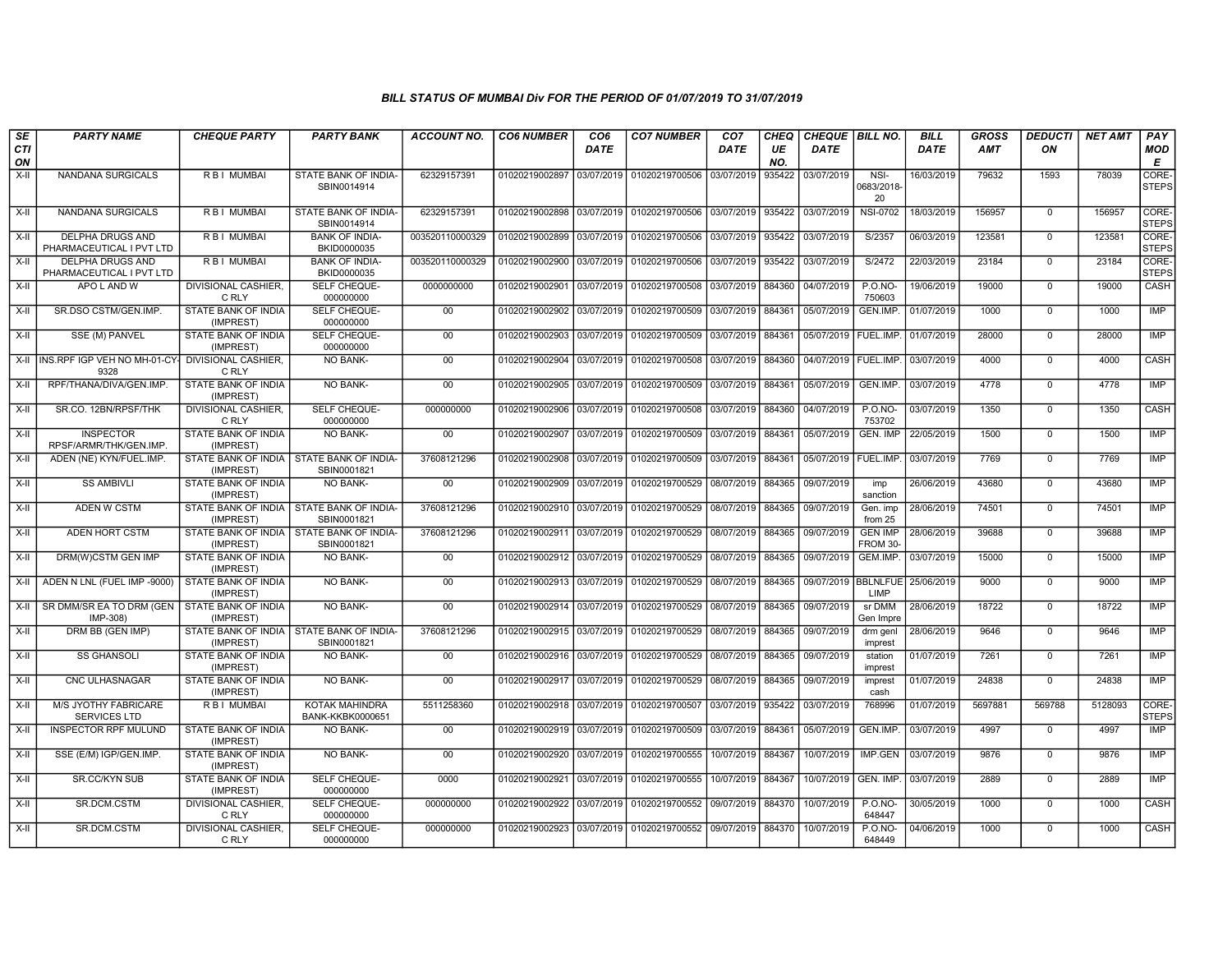| SE        | <b>PARTY NAME</b>                                          | <b>CHEQUE PARTY</b>                     | <b>PARTY BANK</b>                    | <b>ACCOUNT NO.</b>              | <b>CO6 NUMBER</b>         | CO <sub>6</sub> | <b>CO7 NUMBER</b>                                   | CO <sub>7</sub> | CHEQ      | CHEQUE   BILL NO.    |                          | <b>BILL</b> | <b>GROSS</b> | <b>DEDUCTI</b> | <b>NET AMT</b> | <b>PAY</b>                       |
|-----------|------------------------------------------------------------|-----------------------------------------|--------------------------------------|---------------------------------|---------------------------|-----------------|-----------------------------------------------------|-----------------|-----------|----------------------|--------------------------|-------------|--------------|----------------|----------------|----------------------------------|
| CTI<br>ON |                                                            |                                         |                                      |                                 |                           | <b>DATE</b>     |                                                     | DATE            | UE<br>NO. | <b>DATE</b>          |                          | <b>DATE</b> | <b>AMT</b>   | ON             |                | MOD<br>Е                         |
| $X-H$     | SR.DCM.CSTM                                                | <b>DIVISIONAL CASHIER.</b><br>C RLY     | SELF CHEQUE-<br>000000000            | 000000000                       | 01020219002924            | 03/07/2019      | 01020219700552                                      | 09/07/2019      | 884370    | 10/07/2019           | $P. O. NO -$<br>648451   | 18/06/2019  | 1000         | $\mathbf 0$    | 1000           | CASH                             |
| X-II      | SR.DCM.CSTM                                                | DIVISIONAL CASHIER,<br>C RLY            | SELF CHEQUE-<br>000000000            | 000000000                       | 01020219002926 03/07/2019 |                 | 01020219700552                                      | 09/07/2019      | 884370    | 10/07/2019           | <b>P.O.NO-</b><br>48452  | 18/06/2019  | 1000         | $\mathbf 0$    | 1000           | <b>CASH</b>                      |
| $X-H$     | SR.DCM.CSTM                                                | <b>DIVISIONAL CASHIER.</b><br>C RLY     | <b>SELF CHEQUE-</b><br>000000000     | 000000000                       | 01020219002927            | 03/07/2019      | 01020219700552                                      | 09/07/2019      | 884370    | 10/07/2019           | <b>P.O.NO-</b><br>48450  | 10/06/2019  | 1500         | $\Omega$       | 1500           | <b>CASH</b>                      |
| X-II      | SR.DCM.CSTM                                                | DIVISIONAL CASHIER,<br>C RLY            | SELF CHEQUE-<br>000000000            | 000000000                       | 01020219002928            | 03/07/2019      | 01020219700552                                      | 09/07/2019      | 884370    | 10/07/2019           | <b>P.O.NO-</b><br>648448 | 30/05/2019  | 1000         | $\mathbf 0$    | 1000           | CASH                             |
| $X-H$     | SR.DCM.CSTM                                                | <b>DIVISIONAL CASHIER,</b><br>C RLY     | SELF CHEQUE-<br>000000000            | 000000000                       | 01020219002929            | 03/07/2019      | 01020219700552                                      | 09/07/2019      | 884370    | 10/07/2019           | <b>P.O.NO-</b><br>648453 | 18/06/2019  | 1000         | $\mathbf 0$    | 1000           | <b>CASH</b>                      |
| X-II      | DSTE/MW/RC/CSTM/GEN.IMP.                                   | <b>STATE BANK OF INDIA</b><br>(IMPREST) | <b>SELF CHEQUE-</b><br>000000000     | $00\,$                          | 01020219002931            | 03/07/2019      | 01020219700555                                      | 10/07/2019      | 884367    | 10/07/2019           | <b>GEN IMP</b>           | 03/07/2019  | 3000         | $\mathbf{0}$   | 3000           | IMP                              |
| X-II      | SR DPO CSTM                                                | <b>DIVISIONAL CASHIER,</b><br>C RLY     | SELF CHEQUE-<br>000000000            | 000000000                       | 01020219002932            | 03/07/2019      | 01020219700552                                      | 09/07/2019      | 884370    | 10/07/2019           | P.O.NO.46<br>3114        | 03/07/2019  | 500          | $\mathbf 0$    | 500            | CASH                             |
| X-II      | SR DPO CSTM                                                | <b>DIVISIONAL CASHIER,</b><br>C RLY     | SELF CHEQUE-<br>000000000            | 000000000                       | 01020219002933            | 03/07/2019      | 01020219700552                                      | 09/07/2019      | 884370    | 10/07/2019           | P.O.NO.<br>463115        | 03/07/2019  | 500          | $\mathbf 0$    | 500            | CASH                             |
| X-II      | THE TATA POWER COMPANY<br><b>LTD</b>                       | <b>RBI MUMBAI</b>                       | <b>HDFC BANK LTD-</b><br>HDFC0000060 | 00600110000763                  | 01020219002934            | 03/07/2019      | 01020219700513                                      | 04/07/2019      | 935451    | 04/07/2019           | 960000997<br>59          | 01/07/2019  | 23733727     | $\mathbf 0$    | 23733727       | CORE-<br><b>STEPS</b>            |
|           | X-II   IMAGE SONOGRAPHY CENTRE                             | <b>RBI MUMBAI</b>                       | <b>INDUSIND BANK-</b><br>INDB0000154 | 200999005738                    | 01020219002936            | 04/07/2019      | 01020219700528                                      | 08/07/2019      | 935458    | 08/07/2019           | kyn/h/bills/<br>DEC-     | 18/02/2019  | 118900       | $\Omega$       | 118900         | CORE-<br><b>STEPS</b>            |
| X-II      | <b>IMAGE SONOGRAPHY CENTRE</b>                             | R B I MUMBAI                            | <b>INDUSIND BANK-</b><br>INDB0000154 | 200999005738                    | 01020219002937            | 04/07/2019      | 01020219700528                                      | 08/07/2019      | 935458    | 08/07/2019           | kyn/h/bills/J<br>AN-     | 01/03/2019  | 136850       | $\mathbf 0$    | 136850         | CORE-<br><b>STEPS</b>            |
| $X-H$     | <b>TORRENT POWER LTD CON</b><br>NO 13335764247             | R B   MUMBAI                            | AXIS BANK-UTIB0000591                | 591010200001694                 | 01020219002939            | 04/07/2019      | 01020219700532                                      | 08/07/2019      | 935458    | 08/07/2019           | 1 BILL                   | 21/06/2019  | 7910         | $\mathbf 0$    | 7910           | CORE-<br><b>STEPS</b>            |
| X-II      | SSE CSTM (COG)/GEN.IMP.                                    | STATE BANK OF INDIA<br>(IMPREST)        | SELF CHEQUE-<br>000000000            | $00\,$                          | 01020219002941            | 04/07/2019      | 01020219700555                                      | 10/07/2019      | 884367    | 10/07/2019           | GEN.IMP.                 | 04/07/2019  | 14854        | $\mathbf{0}$   | 14854          | <b>IMP</b>                       |
| $X-I$     | <b>ADANI ELECTRICITY MUMBAI</b><br>LIMITED CA NO 370001903 | <b>RBI MUMBAI</b>                       | <b>HDFC BANK LTD-</b><br>HDFC0004989 | EPAEML370001903 01020219002942  |                           | 04/07/2019      | 01020219700532                                      | 08/07/2019      | 935458    | 08/07/2019           | 1 bill                   | 27/06/2019  | 148420       | $\mathbf 0$    | 148420         | CORE-<br><b>STEPS</b>            |
| X-II      | <b>ADANI ELECTRICITY MUMBAI</b><br>LIMITED CA NO 370001904 | R B I MUMBAI                            | HDFC BANK LTD-<br>HDFC0004989        | EPAEML370001904                 | 01020219002943            | 04/07/2019      | 01020219700532                                      | 08/07/2019      | 935458    | 08/07/2019           | 1 bill                   | 27/06/2019  | 1006830      | $\mathbf 0$    | 1006830        | CORE-<br><b>STEPS</b>            |
| X-II      | RELIANCE CON NO 200000079                                  | R B I MUMBAI                            | HDFC-HDFC0000240                     | RINFRA200000079                 | 01020219002944            | 04/07/2019      | 01020219700532                                      | 08/07/2019      | 935458    | 08/07/2019           | 1 bill                   | 27/06/2019  | 56990        | $\mathbf 0$    | 56990          | CORE-<br><b>STEPS</b>            |
| X-II      | <b>RELIANCE CON NO 200002043</b>                           | R B I MUMBAI                            | HDFC-HDFC0000240                     | RINFRA200002043                 | 01020219002945            | 04/07/2019      | 01020219700532                                      | 08/07/2019      | 935458    | 08/07/2019           | 1 bill                   | 27/06/2019  | 28040        | $^{\circ}$     | 28040          | CORE-<br><b>STEPS</b>            |
| X-II      | RELIANCE CON NO 200000043                                  | <b>RBI MUMBAI</b>                       | HDFC-HDFC0000240                     | RINFRA200000043                 | 01020219002946            | 04/07/2019      | 01020219700532                                      | 08/07/2019      | 935458    | 08/07/2019           | 1 bill                   | 27/06/2019  | 200440       | $\mathbf 0$    | 200440         | CORE-<br><b>STEPS</b>            |
| X-II      | <b>SSE C&amp;W MZM</b>                                     | STATE BANK OF INDIA<br>(IMPREST)        | STATE BANK OF INDIA-<br>SBIN0001821  | 37608121296                     | 01020219002948            | 04/07/2019      | 01020219700557                                      | 10/07/2019      | 884367    | 10/07/2019           | GEN.IMP.                 | 04/07/2019  | 25000        | $\mathbf 0$    | 25000          | <b>IMP</b>                       |
| X-II      | SR DPO/GEN. IMP.                                           | STATE BANK OF INDIA<br>(IMPREST)        | SELF CHEQUE-<br>000000000            | $00\,$                          | 01020219002949            | 04/07/2019      | 01020219700557                                      | 10/07/2019      | 884367    | 10/07/2019           | GEN.IMP.                 | 04/07/2019  | 9000         | $\mathbf 0$    | 9000           | <b>IMP</b>                       |
| $X-H$     | SR DEE (TRS)KYN/GEN.IMP.                                   | STATE BANK OF INDIA<br>(IMPREST)        | <b>NO BANK-</b>                      | 00                              | 01020219002950            | 04/07/2019      | 01020219700557                                      | 10/07/2019      | 884367    | 10/07/2019           | GEN.IMP.                 | 03/07/2019  | 19847        | $\Omega$       | 19847          | <b>IMP</b>                       |
| $X-H$     | ESSJAY COPIER PVT. LTD                                     | R B I MUMBAI                            | <b>IDBI BANK LTD-</b><br>IBKL0000018 | 0018102000019318 01020219002951 |                           | 04/07/2019      | 01020219700518                                      | 05/07/2019      | 935458    | 08/07/2019 EC/RENT/4 | 907                      | 01/11/2018  | 26904        | 539            | 26365          | CORE-<br><b>STEPS</b>            |
| $X-II$    | FORTIS HOSPITALS LIMITED                                   | <b>RBI MUMBAI</b>                       | AXIS BANK-UTIB0000108                | 909020041516711                 | 01020219002952            | 04/07/2019      | 01020219700528                                      | 08/07/2019      | 935458    | 08/07/2019           | 003                      | 10/04/2019  | 729422       | $\mathbf{0}$   | 729422         | CORE-<br><b>STEPS</b>            |
| X-II      | SR DMM CSTM                                                | DIVISIONAL CASHIER,<br>C RLY            | SELF CHEQUE-<br>000000000            | 000000000                       | 01020219002953            | 05/07/2019      | 01020219700535                                      | 08/07/2019      | 884364    | 08/07/2019           | P.O.NO.49<br>9161        | 03/07/2019  | 10000        | $\Omega$       | 10000          | CASH                             |
| X-II      | <b>BEST</b>                                                | <b>BEST</b>                             | SELF CHEQUE-<br>000000000            | 000000000                       | 01020219002954            | 05/07/2019      | 01020219700536                                      | 08/07/2019      | 935460    | 08/07/2019           | 1 BILL                   | 26/06/2019  | 25037        | $\mathbf 0$    | 25037          | <b>BANK</b><br>CHEQ<br>UE        |
| X-II      | <b>MSEDCL</b>                                              | <b>MSEDCL</b>                           | SELF CHEQUE-<br>000000000            | 000000000                       |                           |                 | 01020219002955 05/07/2019 01020219700536 08/07/2019 |                 | 935477    | 08/07/2019           | 6 BILLS                  | 26/06/2019  | 52810        | $\Omega$       | 52810          | <b>BANK</b><br>CHEQ<br><b>UE</b> |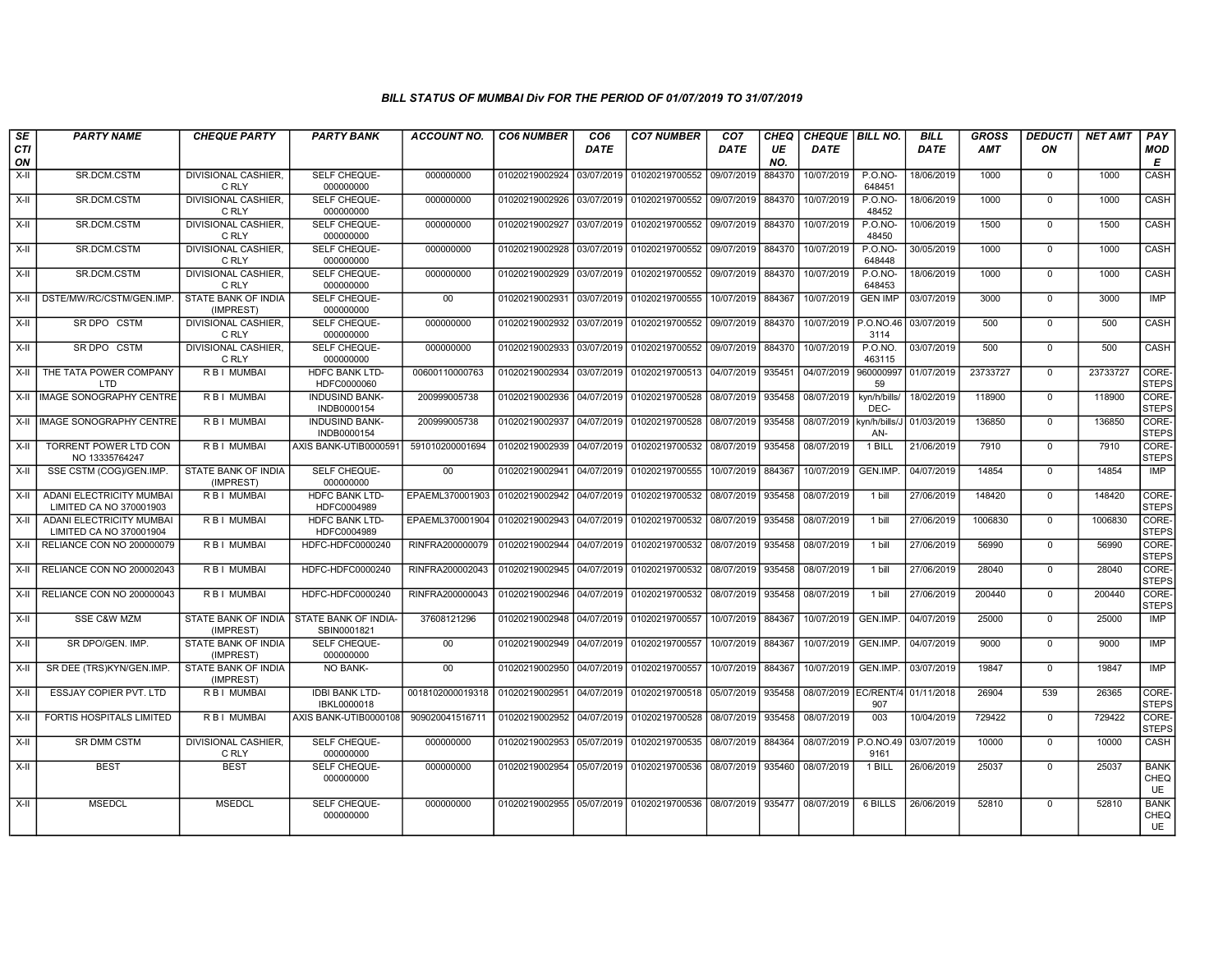| SE<br><b>CTI</b> | <b>PARTY NAME</b>                           | <b>CHEQUE PARTY</b>              | <b>PARTY BANK</b>                  | ACCOUNT NO.     | <b>CO6 NUMBER</b>                        | CO <sub>6</sub><br>DATE | <b>CO7 NUMBER</b>                                          | CO <sub>7</sub><br>DATE | <b>CHEQ</b><br>UE | <b>DATE</b> | CHEQUE   BILL NO.            | <b>BILL</b><br>DATE | GROSS<br>AMT | <b>DEDUCTI</b><br>ON | NET AMT | <b>PAY</b><br><b>MOD</b>         |
|------------------|---------------------------------------------|----------------------------------|------------------------------------|-----------------|------------------------------------------|-------------------------|------------------------------------------------------------|-------------------------|-------------------|-------------|------------------------------|---------------------|--------------|----------------------|---------|----------------------------------|
| ON               |                                             |                                  |                                    |                 |                                          |                         |                                                            |                         | NO.               |             |                              |                     |              |                      |         | Е                                |
| $X-H$            | <b>MSEDCL</b>                               | <b>MSEDCL</b>                    | SELF CHEQUE-<br>000000000          | 000000000       | 01020219002956                           | 05/07/2019              | 01020219700536                                             | 08/07/2019              | 935475            | 08/07/2019  | 3 BILLS                      | 03/07/2019          | 33590        | $\mathbf 0$          | 33590   | <b>BANK</b><br>CHEQ<br><b>UE</b> |
| $X-H$            | <b>MSEDCL</b>                               | <b>MSEDCL</b>                    | SELF CHEQUE-<br>000000000          | 000000000       |                                          |                         | 01020219002957 05/07/2019 01020219700536 08/07/2019 935474 |                         |                   | 08/07/2019  | 5 BILLS                      | 03/07/2019          | 27950        | $\overline{0}$       | 27950   | <b>BANK</b><br>CHEQ<br>UE        |
| X-II             | <b>MSEDCL</b>                               | <b>MSEDCL</b>                    | SELF CHEQUE-<br>000000000          | 000000000       |                                          |                         | 01020219002958 05/07/2019 01020219700536 08/07/2019 935476 |                         |                   | 08/07/2019  | 4 BILLS                      | 03/07/2019          | 34160        | $\mathbf 0$          | 34160   | <b>BANK</b><br>CHEQ<br><b>UE</b> |
| $X-H$            | <b>MSEDCL</b>                               | <b>MSEDCL</b>                    | <b>SELF CHEQUE-</b><br>000000000   | 000000000       | 01020219002959                           |                         | 05/07/2019 01020219700536 08/07/2019 935473                |                         |                   | 08/07/2019  | 4 BILLS                      | 21/06/2019          | 21530        | $\mathbf 0$          | 21530   | <b>BANK</b><br>CHEQ<br>UE        |
| X-II             | <b>MSEDCL</b>                               | <b>MSEDCL</b>                    | SELF CHEQUE-<br>000000000          | 000000000       |                                          |                         | 01020219002960 05/07/2019 01020219700536 08/07/2019 935470 |                         |                   | 08/07/2019  | 4 BILLS                      | 03/07/2019          | 9350         | $\mathbf 0$          | 9350    | <b>BANK</b><br>CHEQ<br>UE        |
| X-II             | <b>MSEDCL</b>                               | <b>MSEDCL</b>                    | SELF CHEQUE-<br>000000000          | 000000000       |                                          |                         | 01020219002961 05/07/2019 01020219700536 08/07/2019 935469 |                         |                   | 08/07/2019  | 2 BILLS                      | 03/07/2019          | 8440         | $\mathbf{0}$         | 8440    | <b>BANK</b><br>CHEQ<br><b>UE</b> |
| $X-H$            | <b>MSEDCL</b>                               | <b>MSEDCL</b>                    | SELF CHEQUE-<br>000000000          | 000000000       |                                          |                         | 01020219002962 05/07/2019 01020219700536 08/07/2019 935468 |                         |                   | 08/07/2019  | 2 BILLS                      | 03/07/2019          | 7630         | $\mathbf 0$          | 7630    | <b>BANK</b><br>CHEQ<br><b>UE</b> |
| $X-H$            | <b>MSEDCL</b>                               | <b>MSEDCL</b>                    | <b>SELF CHEQUE-</b><br>000000000   | 000000000       |                                          |                         | 01020219002963 05/07/2019 01020219700536 08/07/2019 935466 |                         |                   | 08/07/2019  | 1 BILL                       | 03/07/2019          | 1430         | $\overline{0}$       | 1430    | <b>BANK</b><br>CHEQ<br>UE        |
| X-II             | <b>MSEDCL</b>                               | <b>MSEDCL</b>                    | SELF CHEQUE-<br>000000000          | 000000000       |                                          |                         | 01020219002964 05/07/2019 01020219700536 08/07/2019 935464 |                         |                   | 08/07/2019  | 1 BILL                       | 03/07/2019          | 720          | $\mathbf 0$          | 720     | <b>BANK</b><br>CHEQ<br>UE        |
| $X-H$            | <b>MSEDCL</b>                               | <b>MSEDCL</b>                    | SELF CHEQUE-<br>000000000          | 000000000       |                                          |                         | 01020219002965 05/07/2019 01020219700536 08/07/2019 935471 |                         |                   | 08/07/2019  | 2 BILLS                      | 03/07/2019          | 12790        | $\mathbf 0$          | 12790   | <b>BANK</b><br>CHEQ<br><b>UE</b> |
| $X-H$            | <b>MSEDCL</b>                               | <b>MSEDCL</b>                    | SELF CHEQUE-<br>000000000          | 000000000       | 01020219002966                           |                         | 05/07/2019 01020219700536 08/07/2019 935465                |                         |                   | 08/07/2019  | 1 BILL                       | 03/07/2019          | 780          | $\overline{0}$       | 780     | <b>BANK</b><br>CHEQ<br><b>UE</b> |
| X-II             | <b>MSEDCL</b>                               | <b>MSEDCL</b>                    | SELF CHEQUE-<br>000000000          | 000000000       | 01020219002967                           |                         | 05/07/2019 01020219700536                                  | 08/07/2019 935472       |                   | 08/07/2019  | 4 BILLS                      | 03/07/2019          | 12810        | $\mathbf 0$          | 12810   | <b>BANK</b><br>CHEQ<br><b>UE</b> |
| X-II             | <b>SR DMM CSTM</b>                          | DIVISIONAL CASHIER,<br>C RLY     | SELF CHEQUE-<br>000000000          | 000000000       |                                          |                         | 01020219002973 05/07/2019 01020219700535 08/07/2019 884364 |                         |                   | 08/07/2019  | $\overline{PQ}$<br>NO.499160 | 25/06/2019          | 20000        | $\Omega$             | 20000   | CASH                             |
| X-II             | HIMANSHU INDUSTRIES I                       | R B I MUMBAI                     | AXIS BANK-UTIB0001344              | 918020022316136 |                                          |                         | 01020219002974 05/07/2019 01020219700516 05/07/2019 935455 |                         |                   | 05/07/2019  | 257905                       | 05/07/2019          | 182253       | $\mathbf 0$          | 182253  | CORE-<br><b>STEPS</b>            |
| $X-II$           | <b>HIMANSHU INDUSTRIES I</b>                | <b>RBI MUMBAI</b>                | AXIS BANK-UTIB0001344              | 918020022316136 |                                          |                         | 01020219002975 05/07/2019 01020219700516 05/07/2019 935455 |                         |                   | 05/07/2019  | 257904                       | 05/07/2019          | 243409       | $\mathbf 0$          | 243409  | CORE-<br><b>STEPS</b>            |
| X-II             | SR DPO FUEL IMP.                            | STATE BANK OF INDIA<br>(IMPREST) | SELF CHEQUE-<br>000000000          | $00\,$          | 01020219002976 05/07/2019 01020219700557 |                         |                                                            | 10/07/2019 884367       |                   |             | 10/07/2019 FUEL. IMP.        | 04/07/2019          | 5000         | $\mathbf 0$          | 5000    | IMP                              |
| X-II             | <b>DIGITAL EQUIPMENT</b><br><b>SERVICES</b> | R B I MUMBAI                     | CANARA BANK-<br>CNRB0000110        | 0110201004257   | 01020219002977 05/07/2019                |                         | 01020219700520                                             | 06/07/2019              | 935458            | 08/07/2019  | 583                          | 11/06/2019          | 7249.92      | 145.92               | 7104    | CORE-<br><b>STEPS</b>            |
| $X-H$            | <b>DIGITAL EQUIPMENT</b><br><b>SERVICES</b> | <b>RBI MUMBAI</b>                | <b>CANARA BANK-</b><br>CNRB0000110 | 0110201004257   |                                          |                         | 01020219002978 05/07/2019 01020219700520 06/07/2019        |                         | 935458            | 08/07/2019  | 584                          | 11/03/2019          | 12680        | 254                  | 12426   | CORE-<br><b>STEPS</b>            |
| $X-H$            | <b>DIGITAL EQUIPMENT</b><br><b>SERVICES</b> | <b>RBI MUMBAI</b>                | <b>CANARA BANK-</b><br>CNRB0000110 | 0110201004257   | 01020219002979 05/07/2019                |                         | 01020219700520 06/07/2019                                  |                         | 935458            | 08/07/2019  | 585                          | 11/03/2019          | 8360         | 168                  | 8192    | CORE-<br><b>STEPS</b>            |
| X-II             | <b>DIGITAL EQUIPMENT</b><br><b>SERVICES</b> | <b>RBI MUMBAI</b>                | <b>CANARA BANK-</b><br>CNRB0000110 | 0110201004257   |                                          |                         | 01020219002980 05/07/2019 01020219700520 06/07/2019        |                         | 935458            | 08/07/2019  | 586                          | 11/03/2019          | 8899.99      | 178.99               | 8721    | CORE-<br><b>STEPS</b>            |
| X-II             | <b>DIGITAL EQUIPMENT</b><br><b>SERVICES</b> | R B I MUMBAI                     | CANARA BANK-<br>CNRB0000110        | 0110201004257   |                                          |                         | 01020219002981 05/07/2019 01020219700520 06/07/2019 935458 |                         |                   | 08/07/2019  | 637                          | 18/04/2019          | 7106.32      | 142.32               | 6964    | CORE-<br><b>STEPS</b>            |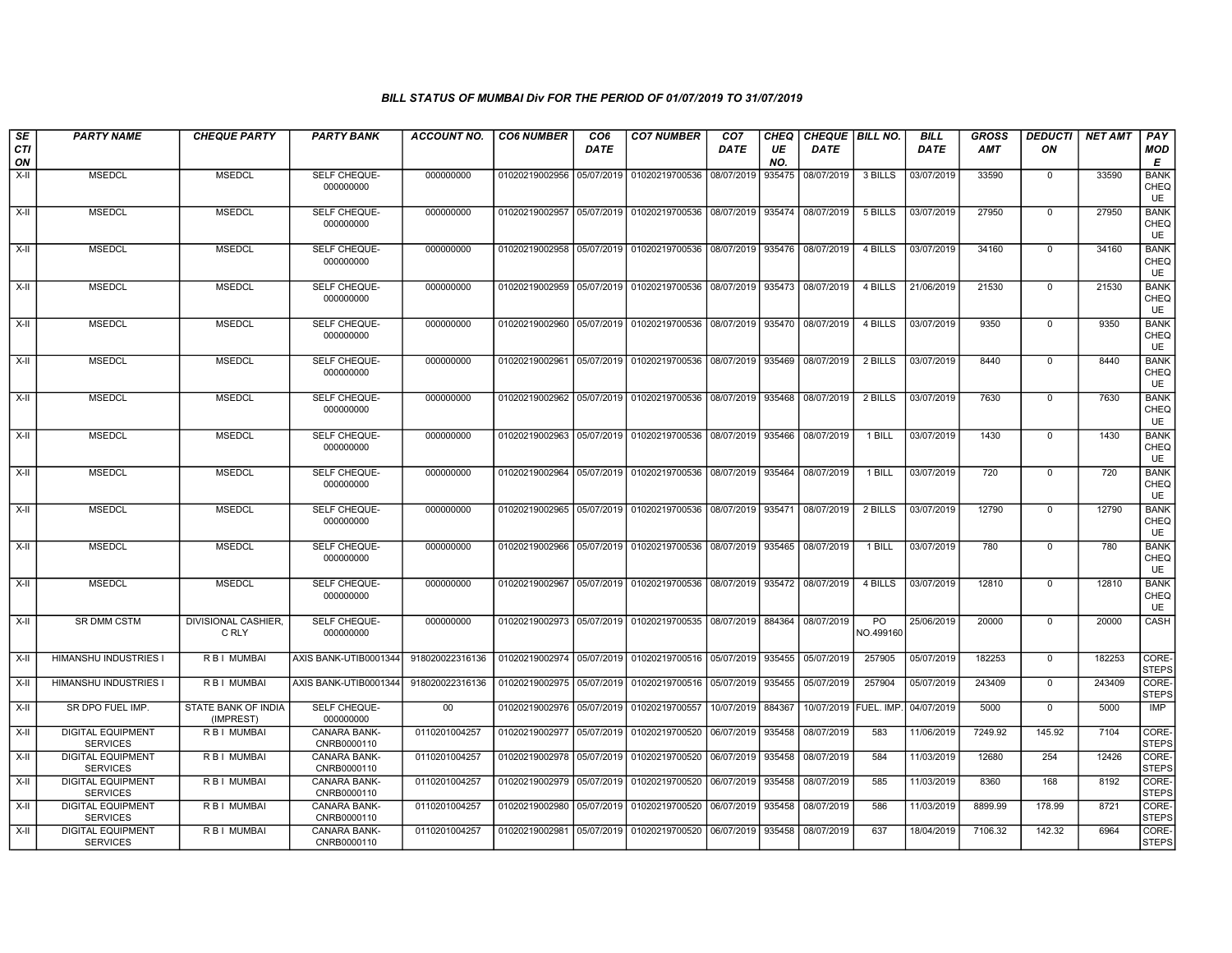| SE        | <b>PARTY NAME</b>                               | <b>CHEQUE PARTY</b>                     | <b>PARTY BANK</b>                     | ACCOUNT NO.      | <b>CO6 NUMBER</b>         | CO <sub>6</sub> | <b>CO7 NUMBER</b>                                          | CO <sub>7</sub>   | CHEQ      | CHEQUE   BILL NO.      |                          | <b>BILL</b> | <b>GROSS</b> | DEDUCTI                       | <b>NET AMT</b> | PAY                   |
|-----------|-------------------------------------------------|-----------------------------------------|---------------------------------------|------------------|---------------------------|-----------------|------------------------------------------------------------|-------------------|-----------|------------------------|--------------------------|-------------|--------------|-------------------------------|----------------|-----------------------|
| CTI<br>ON |                                                 |                                         |                                       |                  |                           | DATE            |                                                            | <b>DATE</b>       | UE<br>NO. | <b>DATE</b>            |                          | <b>DATE</b> | <b>AMT</b>   | ON                            |                | <b>MOD</b><br>Е       |
| $X-H$     | <b>DIGITAL EQUIPMENT</b><br><b>SERVICES</b>     | <b>RBI MUMBAI</b>                       | <b>CANARA BANK-</b><br>CNRB0000110    | 0110201004257    | 01020219002982            | 05/07/2019      | 01020219700520 06/07/2019                                  |                   | 935458    | 08/07/2019             | 638                      | 18/04/2019  | 12015.99     | 240.99                        | 11775          | CORE-<br><b>STEPS</b> |
| X-II      | <b>DIGITAL EQUIPMENT</b><br><b>SERVICES</b>     | R B I MUMBAI                            | <b>CANARA BANK-</b><br>CNRB0000110    | 0110201004257    | 01020219002983 05/07/2019 |                 | 01020219700520 06/07/2019                                  |                   | 935458    | 08/07/2019             | 730                      | 11/06/2019  | 10339.99     | 206.99                        | 10133          | CORE-<br><b>STEPS</b> |
| $X-II$    | <b>DIGITAL EQUIPMENT</b><br><b>SERVICES</b>     | R B I MUMBAI                            | <b>CANARA BANK-</b><br>CNRB0000110    | 0110201004257    | 01020219002984            | 05/07/2019      | 01020219700520 06/07/2019                                  |                   | 935458    | 08/07/2019             | 731                      | 11/06/2019  | 10720.3      | 214.3                         | 10506          | CORE-<br><b>STEPS</b> |
| X-II      | <b>MOTER TRAINING CENTER</b><br><b>KURLA</b>    | STATE BANK OF INDIA<br>(IMPREST)        | SELF CHEQUE-<br>000000000             | 00               | 01020219002986            | 05/07/2019      | 01020219700557                                             | 10/07/2019        | 884367    | 10/07/2019             | GEN.IMP.                 | 03/06/2019  | 5000         | $\mathbf 0$                   | 5000           | IMP                   |
| $X-II$    | SSE (E/M) PNVL/GEN.IMP.                         | STATE BANK OF INDIA<br>(IMPREST)        | NO BANK-                              | 00               | 01020219002987            | 05/07/2019      | 01020219700557                                             | 10/07/2019        | 884367    | 10/07/2019             | GEN.IMP.                 | 05/07/2019  | 9479         | $\overline{0}$                | 9479           | <b>IMP</b>            |
| X-II      | ASC RPF CSTM/GEN.IMP.                           | <b>STATE BANK OF INDIA</b><br>(IMPREST) | SELF CHEQUE-<br>000000000             | 00               | 01020219002988            | 05/07/2019      | 01020219700557                                             | 10/07/2019        | 884367    | 10/07/2019             | GEN. IMP.                | 27/06/2019  | 996          | $\mathbf 0$                   | 996            | IMP                   |
| X-II      | SR DEE (TD) KYN/GEN.IMP.                        | STATE BANK OF INDIA<br>(IMPREST)        | SELF CHEQUE-<br>000000000             | 00               | 01020219002989            | 05/07/2019      | 01020219700557                                             | 10/07/2019        | 884367    | 10/07/2019             | <b>GEN.IMP</b>           | 27/06/2019  | 5000         | $\mathbf 0$                   | 5000           | IMP                   |
| X-II      | DEE/TRD/KYN/GEN.IMP.                            | STATE BANK OF INDIA<br>(IMPREST)        | SELF CHEQUE-<br>000000000             | 0000             | 01020219002990            | 05/07/2019      | 01020219700557                                             | 10/07/2019        | 884367    | 10/07/2019             | GEN.IMP                  | 01/07/2019  | 3000         | $\mathbf 0$                   | 3000           | <b>IMP</b>            |
| $X-H$     | M/S JAGRAN ENGAGE (ADO<br>JAGRAN PRAKASHAN LTD) | <b>RBI MUMBAI</b>                       | <b>ICICI BANK LTD-</b><br>ICIC0000998 | 099805000229     | 01020219002991            | 05/07/2019      | 01020219700519 05/07/2019                                  |                   | 935458    | 08/07/2019             | 269240                   | 23/05/2019  | 9270400      | $\mathbf 0$                   | 9270400        | CORE-<br><b>STEPS</b> |
| $X-H$     | ADEE (TD)/SS/KYN                                | STATE BANK OF INDIA<br>(IMPREST)        | NO BANK-                              | 00               | 01020219002992            | 05/07/2019      | 01020219700557                                             | 10/07/2019        | 884367    | 10/07/2019             | <b>GEN.IMP</b>           | 01/07/2019  | 3000         | $\mathbf 0$                   | 3000           | <b>IMP</b>            |
| X-II      | ADEN (T) KYN/GEN.IMP.                           | STATE BANK OF INDIA<br>(IMPREST)        | NO BANK-                              | 00               | 01020219002993            | 05/07/2019      | 01020219700557                                             | 10/07/2019        | 884367    | 10/07/2019             | GEN.IMP.                 | 04/07/2019  | 14893        | $\Omega$                      | 14893          | IMP                   |
| X-II      | SR DEE(TRS O) CSTM                              | DIVISIONAL CASHIER,<br>C RLY            | SELF CHEQUE-<br>000000000             | 000000000        | 01020219002994            | 05/07/2019      | 01020219700552                                             | 09/07/2019        | 884370    | 10/07/2019             | <b>P.O.NO-</b><br>789202 | 05/07/2019  | 3000         | $\mathbf 0$                   | 3000           | CASH                  |
| X-II      | DSTE/KYN/GEN.IMP.                               | STATE BANK OF INDIA<br>(IMPREST)        | SELF CHEQUE-<br>000000000             | 00               | 01020219002995            | 05/07/2019      | 01020219700557                                             | 10/07/2019        | 884367    | 10/07/2019             | <b>GEN IMP</b>           | 03/06/0019  | 6585         | $\Omega$                      | 6585           | <b>IMP</b>            |
| $X-II$    | SSE/T/KYN/GEN.IMP.                              | STATE BANK OF INDIA<br>(IMPREST)        | NO BANK-                              | 00               | 01020219002996            | 05/07/2019      | 01020219700557                                             | 10/07/2019        | 884367    | 10/07/2019             | GEN.IMP.                 | 26/06/2019  | 2000         | $\mathbf 0$                   | 2000           | IMP                   |
| X-II      | SSE/T/IGP/GEN.IMP.                              | STATE BANK OF INDIA<br>(IMPREST)        | <b>NO BANK-</b>                       | 00               | 01020219002997            | 05/07/2019      | 01020219700557                                             | 10/07/2019        | 884367    | 10/07/2019             | GEN.IMP.                 | 30/04/2019  | 1000         | $\mathbf 0$                   | 1000           | IMP                   |
| X-II      | SSE/T/PNVL/GEN.IMP.                             | STATE BANK OF INDIA<br>(IMPREST)        | NO BANK-                              | 00               | 01020219002998            | 05/07/2019      | 01020219700557                                             | 10/07/2019 884367 |           | 10/07/2019             | GEN.IMP.                 | 07/05/2019  | 2000         | $\mathbf 0$                   | 2000           | IMP                   |
| X-II      | ADSTE/T/KYN/GEN.IMP.                            | STATE BANK OF INDIA<br>(IMPREST)        | <b>NO BANK-</b>                       | 00               | 01020219002999            | 05/07/2019      | 01020219700557                                             | 10/07/2019        | 884367    | 10/07/2019             | GEN.IMP.                 | 22/06/2019  | 1595         | $\overline{0}$                | 1595           | IMP                   |
| X-II      | SR DME D CLA                                    | DIVISIONAL CASHIER,<br>C RLY            | NO BANK-                              | 00               | 01020219003000            | 05/07/2019      | 01020219700565                                             | 10/07/2019        | 884374    | 11/07/2019             | GEN.IMP.                 | 21/06/2019  | 7309         | $\mathbf 0$                   | 7309           | CASH                  |
| X-II      | ADSTE/SE/KYN                                    | <b>DIVISIONAL CASHIER.</b><br>C RLY     | SELF CHEQUE-<br>000000000             | 000              | 01020219003001            | 05/07/2019      | 01020219700552 09/07/2019 884370                           |                   |           | 10/07/2019             | GEN.IMP.                 | 03/07/2019  | 2918         | $\mathbf 0$                   | 2918           | CASH                  |
| X-II      | ADSTE NE KYN                                    | <b>DIVISIONAL CASHIER,</b><br>C RLY     | NO BANK-                              | 000              | 01020219003002            | 05/07/2019      | 01020219700552 09/07/2019 884370                           |                   |           | 10/07/2019             | GEN.IMP.                 | 03/07/2019  | 4844         | $\mathbf 0$<br>$\overline{0}$ | 4844           | CASH                  |
| X-II      | ADEE TD SS KURLA                                | STATE BANK OF INDIA<br>(IMPREST)        | NO BANK-                              | 00               | 01020219003003 05/07/2019 |                 | 01020219700557                                             | 10/07/2019        | 884367    | 10/07/2019             | GEN.IMP.                 | 03/07/2019  | 2440         |                               | 2440           | <b>IMP</b>            |
| X-II      | DSTE (N) KYN CLENING IMP.                       | STATE BANK OF INDIA<br>(IMPREST)        | <b>SELF CHEQUE-</b><br>000000000      | 00               | 01020219003006            | 05/07/2019      | 01020219700557                                             | 10/07/2019        | 884367    | 10/07/2019             | GEN.IMP.                 | 05/07/2019  | 6000         | $\mathbf 0$                   | 6000           | IMP                   |
| X-II      | ADEE/M/KYN/FUEL.IMP.                            | STATE BANK OF INDIA<br>(IMPREST)        | SELF CHEQUE-<br>000000000             |                  | 01020219003007            | 05/07/2019      | 01020219700557                                             | 10/07/2019        | 884367    | 10/07/2019   FUEL.IMP. |                          | 01/07/2019  | 11961        | $\mathbf 0$                   | 11961          | <b>IMP</b>            |
| X-II      | ADEE (M) KYN/GEN.IMP.                           | STATE BANK OF INDIA<br>(IMPREST)        | NO BANK-                              | 00               | 01020219003008            | 05/07/2019      | 01020219700557                                             | 10/07/2019        | 884367    | 10/07/2019             | GEN.IMP.                 | 01/07/2019  | 6979         | $\mathbf 0$                   | 6979           | IMP                   |
| $X-II$    | OCS GROUP INDIA PRIVATE<br>LIMITED-THANE        | R B I MUMBAI                            | HSBC-HSBC0400002                      | 030878078001     | 01020219003012 06/07/2019 |                 | 01020219700657                                             | 23/07/2019        | 935609    | 24/07/2019             | 5148                     | 25/06/2019  | 99200        | $\overline{0}$                | 99200          | CORE-<br><b>STEPS</b> |
| X-II      | <b>VIKAS ELECTRICALS</b>                        | R B I MUMBAI                            | <b>CANARA BANK-</b><br>CNRB0000230    | 0230201000984    | 01020219003014 06/07/2019 |                 | 01020219700521 06/07/2019 935458                           |                   |           | 08/07/2019             | 0004371                  | 18/06/2019  | 100700       | $\mathbf 0$                   | 100700         | CORE-<br><b>STEPS</b> |
| X-II      | <b>DTRATHI</b>                                  | R B I MUMBAI                            | PNB-PUNB0232900                       | 2329002100014507 |                           |                 | 01020219003015 06/07/2019 01020219700521 06/07/2019 935458 |                   |           | 08/07/2019             | 0005224                  | 25/06/2019  | 35200        | $\Omega$                      | 35200          | CORE-<br><b>STEPS</b> |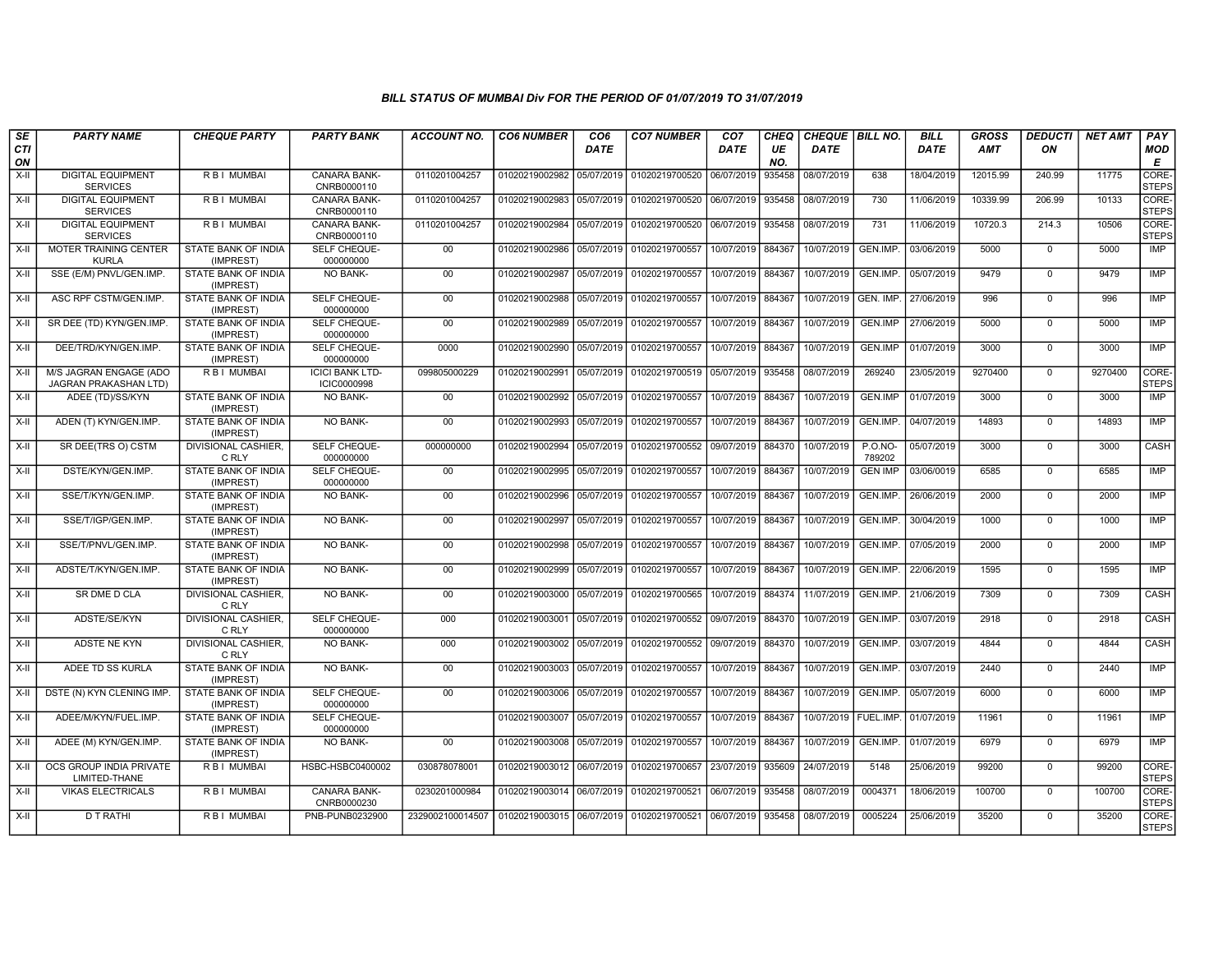| SE               | <b>PARTY NAME</b>                                          | <b>CHEQUE PARTY</b>             | <b>PARTY BANK</b>                                             | ACCOUNT NO.      | <b>CO6 NUMBER</b>         | CO <sub>6</sub> | <b>CO7 NUMBER</b>                        | CO <sub>7</sub>   | CHEQ      | <b>CHEQUE   BILL NO.</b> |                                | <b>BILL</b> | GROSS      | <b>DEDUCTI</b>  | <b>NET AMT</b> | <b>PAY</b>                |
|------------------|------------------------------------------------------------|---------------------------------|---------------------------------------------------------------|------------------|---------------------------|-----------------|------------------------------------------|-------------------|-----------|--------------------------|--------------------------------|-------------|------------|-----------------|----------------|---------------------------|
| <b>CTI</b><br>ON |                                                            |                                 |                                                               |                  |                           | <b>DATE</b>     |                                          | DATE              | UE<br>NO. | <b>DATE</b>              |                                | <b>DATE</b> | <b>AMT</b> | ON              |                | MOD<br>Е                  |
| $X-H$            | <b>HANS ENTERPRISES</b>                                    | R B I MUMBAI                    | ABHYUDAYA CO-OP<br>BANK LTD-ABHY0065006                       | 006031100000486  | 01020219003016            | 06/07/2019      | 01020219700521                           | 06/07/2019        | 935458    | 08/07/2019               | 0005228                        | 25/06/2019  | 35200      | $\mathbf{0}$    | 35200          | CORE-<br><b>STEPS</b>     |
| X-II             | KRUSHNA RAMA ZUGARE                                        | R B I MUMBAI                    | <b>BANK OF</b><br>MAHARASHTRA-<br>MAHB0000227                 | 60307981635      |                           |                 | 01020219003017 06/07/2019 01020219700521 | 06/07/2019        | 935458    | 08/07/2019               | 0005230                        | 25/06/2019  | 35200      | $\mathbf 0$     | 35200          | CORE-<br><b>STEPS</b>     |
| X-II             | <b>NES TECH</b>                                            | <b>RBI MUMBAI</b>               | KARNATAKA BANK LTD-<br>KARB0000193                            | 1932000100111401 | 01020219003018 06/07/2019 |                 | 01020219700524                           | 06/07/2019        | 935458    | 08/07/2019               | 08                             | 28/06/2019  | 31050      | $\Omega$        | 31050          | CORE-<br><b>STEPS</b>     |
| X-II             | TIKU TRANSPORT                                             | R B I MUMBAI                    | THE SHAMRAO VITHAL<br><b>CO-OPERATIVE BAN-</b><br>SVCB0000020 | 102004180001627  | 01020219003019            | 06/07/2019      | 01020219700521                           | 06/07/2019        | 935458    | 08/07/2019               | 0005231                        | 25/06/2019  | 35200      | $\mathbf 0$     | 35200          | CORE-<br><b>STEPS</b>     |
| $X-H$            | <b>GOKUL AUTO WORKS</b>                                    | <b>RBI MUMBAI</b>               | MAHANAGAR CO-OP<br>BANK LTD-MCBL0960007                       | 3244             | 01020219003020            | 06/07/2019      | 01020219700524                           | 06/07/2019        | 935458    | 08/07/2019               | `139                           | 18/06/2019  | 39500      | 670             | 38830          | CORE-<br><b>STEPS</b>     |
| $X-H$            | <b>FIBRE PLAST</b>                                         | R B I MUMBAI                    | <b>BANK OF BARODA-</b><br><b>BARBOVILEAS</b>                  | 04190200000480   | 01020219003021            | 06/07/2019      | 01020219700521                           | 06/07/2019        | 935458    | 08/07/2019               | 0002952                        | 30/05/2019  | 9870       | $\mathbf 0$     | 9870           | CORE-<br><b>STEPS</b>     |
| X-II             | <b>HUDA CONSTRUCTION</b>                                   | <b>RBI MUMBAI</b>               | <b>BANK OF</b><br>MAHARASHTRA-<br>MAHB0000227                 | 20090403979      | 01020219003023 06/07/2019 |                 | 01020219700521                           | 06/07/2019        | 935458    | 08/07/2019               | 0005226                        | 25/06/2019  | 35200      | $\mathbf{0}$    | 35200          | CORE-<br><b>STEPS</b>     |
| $X-H$            | <b>S K ENTERPRISES</b>                                     | R B I MUMBAI                    | <b>DOMBIVLI NAGARI</b><br>SAHAKARI BANK LIMIT-<br>DNSB0000003 | 003011100004099  |                           |                 | 01020219003024 06/07/2019 01020219700522 | 06/07/2019        | 935458    | 08/07/2019               | 022                            | 27/02/2019  | 3825       | 77              | 3748           | CORE-<br><b>STEPS</b>     |
| $X-II$           | <b>S K ENTERPRISES</b>                                     | R B I MUMBAI                    | <b>DOMBIVLI NAGARI</b><br>SAHAKARI BANK LIMIT-<br>DNSB0000003 | 003011100004099  | 01020219003025 06/07/2019 |                 | 01020219700522 06/07/2019                |                   | 935458    | 08/07/2019               | 023                            | 29/03/2019  | 1025       | 21              | 1004           | CORE-<br><b>STEPS</b>     |
| $X-H$            | <b>S K ENTERPRISES</b>                                     | R B I MUMBAI                    | <b>DOMBIVLI NAGARI</b><br>SAHAKARI BANK LIMIT-<br>DNSB0000003 | 003011100004099  | 01020219003026            | 06/07/2019      | 01020219700522 06/07/2019                |                   | 935458    | 08/07/2019               | 026                            | 30/04/2019  | 1025       | $\overline{21}$ | 1004           | CORE-<br><b>STEPS</b>     |
| $X-H$            | <b>S K ENTERPRISES</b>                                     | R B I MUMBAI                    | DOMBIVLI NAGARI<br>SAHAKARI BANK LIMIT-<br>DNSB0000003        | 003011100004099  | 01020219003027            |                 | 06/07/2019 01020219700522 06/07/2019     |                   | 935458    | 08/07/2019               | 025                            | 31/05/2019  | 1025       | $\overline{21}$ | 1004           | CORE-<br><b>STEPS</b>     |
| $X-H$            | COMPUTER CENTER-MUMBAI                                     | R B I MUMBAI                    | THE COSMOS CO-<br>OPERATIVE BANK LTD-<br>COSB0000036          | 03660010620      |                           |                 | 01020219003028 06/07/2019 01020219700554 | 09/07/2019 935487 |           | 11/07/2019               | 2019 MAR<br>224                | 22/03/2019  | 3679.84    | 63.84           | 3616           | CORE-<br><b>STEPS</b>     |
| $X-H$            | SMEET ENTERPRISES-THANE                                    | R B I MUMBAI                    | PUNJAB AND<br>MAHARASHTRA CO-OP<br><b>BANK L-PMCB0000020</b>  | 020110100000110  | 01020219003029            |                 | 06/07/2019 01020219700623                | 18/07/2019        | 935542    | 19/07/2019               | 4270                           | 18/06/2019  | 35800      | $\mathbf{0}$    | 35800          | CORE-<br><b>STEPS</b>     |
| $X-H$            | <b>BHARTI AIRTEL LTD</b>                                   | R B I MUMBAI                    | <b>CITIBANK NA-</b><br>CITI0000002                            | 0019954722       | 01020219003031            | 06/07/2019      | 01020219700545 08/07/2019                |                   | 935479    | 09/07/2019               | 74/2019                        | 06/06/2019  | 49451      | $\mathbf 0$     | 49451          | CORE-<br><b>STEPS</b>     |
| X-II             | BHARTI AIRTEL LTD                                          | R B I MUMBAI                    | <b>CITIBANK NA-</b><br>CITI0000002                            | 0019954722       | 01020219003032            | 06/07/2019      | 01020219700545                           | 08/07/2019        | 935479    | 09/07/2019               | <b>TELE BILL</b><br><b>CUG</b> | 06/06/2019  | 15272      | $\mathbf{0}$    | 15272          | CORE-<br><b>STEPS</b>     |
| X-II             | <b>VODAFONE IDEA LIMITED</b>                               | <b>VODAFONE IDEA</b><br>LIMITED | NO BANK-                                                      | $\mathbf 0$      | 01020219003036            | 06/07/2019      | 01020219700548                           | 08/07/2019        | 935481    | 09/07/2019               | V.81/2019                      | 01/07/2019  | 3932       | $\mathbf 0$     | 3932           | <b>BANK</b><br>CHEQ<br>UE |
| X-II             | <b>VODAFONE IDEA LIMITED</b>                               | <b>VODAFONE IDEA</b><br>LIMITED | NO BANK-                                                      | $\mathbf{0}$     | 01020219003037            |                 | 06/07/2019 01020219700547 08/07/2019     |                   | 935480    | 09/07/2019               | V.80                           | 23/06/2019  | 1029       | $\mathbf 0$     | 1029           | <b>BANK</b><br>CHEQ<br>UE |
| X-II             | SAI SATHIYA ENGINEERING<br>WORKS-CHENNAI.                  | R B I MUMBAI                    | AXIS BANK-UTIB0000016                                         | 916020045139686  | 01020219003039 07/07/2019 |                 | 01020219700613                           | 17/07/2019        | 935513    | 18/07/2019               | 4970                           | 24/06/2019  | 255500     | $\mathbf 0$     | 255500         | CORE-<br><b>STEPS</b>     |
| X-II             | ACME INDIA-NEW DELHI.                                      | R B I MUMBAI                    | <b>IDBI BANK LTD-</b><br>IBKL0000172                          | 0172102000019585 | 01020219003042 07/07/2019 |                 | 01020219700613                           | 17/07/2019        | 935513    | 18/07/2019               | 4838                           | 21/06/2019  | 460200     | $\mathbf 0$     | 460200         | CORE-<br><b>STEPS</b>     |
| X-II             | HUBER AND SUHNER<br>ELECTRONICS PVT LTD-<br><b>GURGAON</b> | R B I MUMBAI                    | HSBC-HSBC0110002                                              | 052350287001     | 01020219003044 07/07/2019 |                 | 01020219700613                           | 17/07/2019        | 935513    | 18/07/2019               | 4969                           | 24/06/2019  | 255500     | $\mathbf 0$     | 255500         | CORE-<br><b>STEPS</b>     |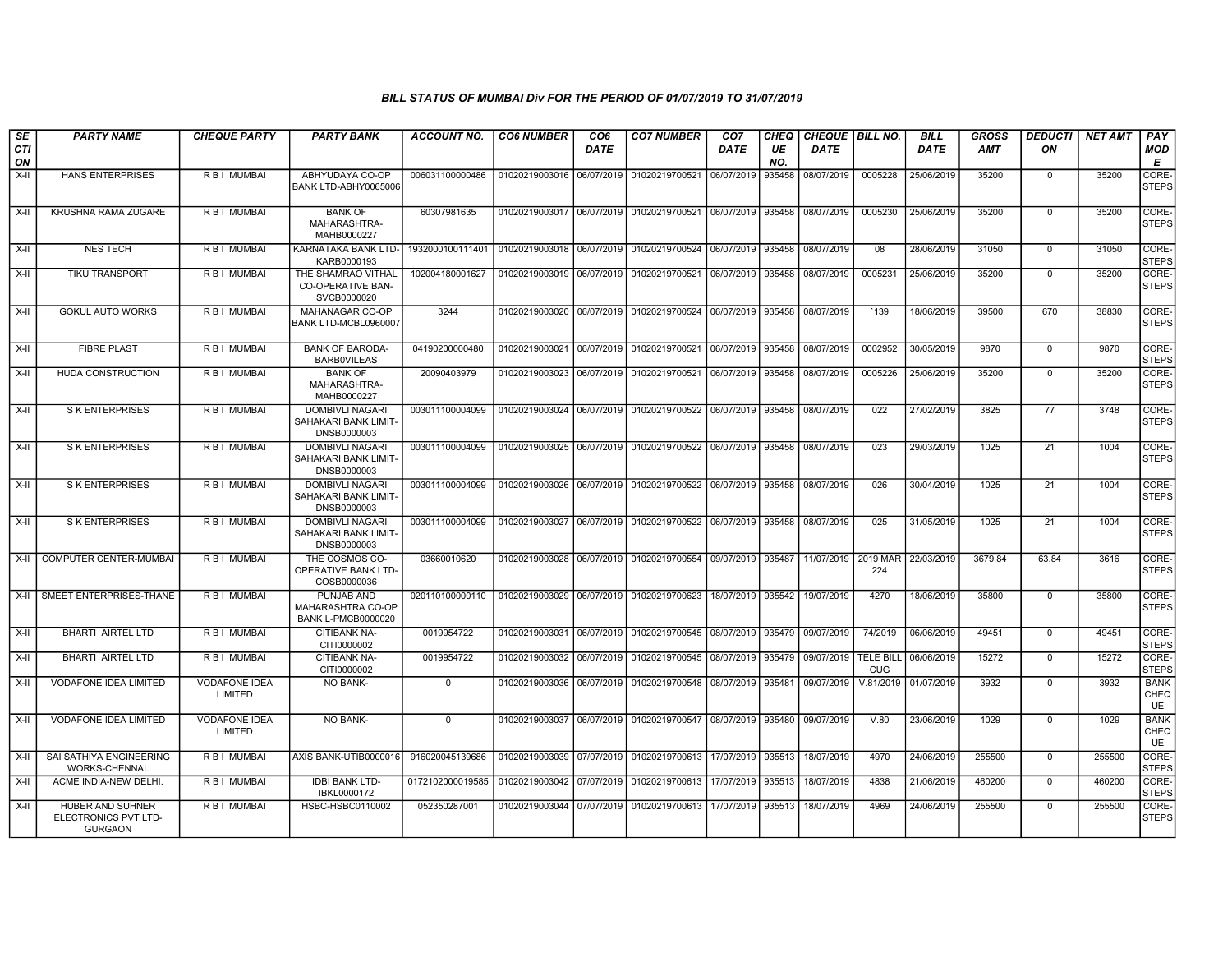| SE               | <b>PARTY NAME</b>                                                | <b>CHEQUE PARTY</b>              | <b>PARTY BANK</b>                                      | ACCOUNT NO.              | <b>CO6 NUMBER</b>         | CO6         | <b>CO7 NUMBER</b>                                   | CO7         | CHEQ      | <b>CHEQUE   BILL NO.</b>          |                         | <b>BILL</b> | <b>GROSS</b> | <b>DEDUCTI</b> | <b>NET AMT</b> | <b>PAY</b>                       |
|------------------|------------------------------------------------------------------|----------------------------------|--------------------------------------------------------|--------------------------|---------------------------|-------------|-----------------------------------------------------|-------------|-----------|-----------------------------------|-------------------------|-------------|--------------|----------------|----------------|----------------------------------|
| <b>CTI</b><br>ON |                                                                  |                                  |                                                        |                          |                           | <b>DATE</b> |                                                     | <b>DATE</b> | UE<br>NO. | <b>DATE</b>                       |                         | <b>DATE</b> | <b>AMT</b>   | ON             |                | MOD<br>Е                         |
| $X-H$            | AMBIKA IRON AND<br>ELECTRICAL WORKS-MUMBAI.                      | R B I MUMBAI                     | SBI-SBIN0004728                                        | 10003680294              | 01020219003045 07/07/2019 |             | 01020219700623                                      | 18/07/2019  | 935542    | 19/07/2019                        | 6389                    | 04/07/2019  | 45700        | $\mathbf{0}$   | 45700          | CORE-<br><b>STEPS</b>            |
|                  | X-II RAJENDRA TRADERS-MUMBAI                                     | R B I MUMBAI                     | UNION BANK OF INDIA-<br>UBIN0556432                    | 582201010050104          | 01020219003046 07/07/2019 |             | 01020219700623                                      | 18/07/2019  | 935542    | 19/07/2019                        | 6312                    | 04/07/2019  | 7300         | $\Omega$       | 7300           | CORE-<br><b>STEPS</b>            |
| $X-H$            | A 1 SOLUTIONS-NAGPUR                                             | <b>RBI MUMBAI</b>                | <b>INDIAN OVERSEAS</b><br>BANK-IOBA0003717             | 371702000000206          | 01020219003047            | 07/07/2019  | 01020219700623                                      | 18/07/2019  | 935542    | 19/07/2019                        | 6313                    | 04/07/2019  | 7300         | $\overline{0}$ | 7300           | CORE-<br><b>STEPS</b>            |
| X-II             | S.S. ENTERPRISES-NASHIK                                          | R B I MUMBAI                     | STATE BANK OF INDIA-<br>SBIN0016094                    | 37780679204              |                           |             | 01020219003048 07/07/2019 01020219700623            | 18/07/2019  | 935542    | 19/07/2019                        | 6314                    | 04/07/2019  | 7300         | $\Omega$       | 7300           | CORE-<br><b>STEPS</b>            |
| $X-II$           | KUVALA CORPORATION<br>PRIVATE LIMITED-MUMBAI                     | R B I MUMBAI                     | <b>VIJAYA BANK-</b><br>VIJB0005047                     | 504700301001416          | 01020219003049 07/07/2019 |             | 01020219700613                                      | 17/07/2019  | 935513    | 18/07/2019                        | 5845                    | 01/07/2019  | 200800       | $\Omega$       | 200800         | CORE-<br><b>STEPS</b>            |
| X-II             | SHAH ENGINEERS-THANE                                             | R B I MUMBAI                     | <b>BANK OF INDIA-</b><br>BKID0000050                   | 005020100011006          | 01020219003050            | 07/07/2019  | 01020219700613                                      | 17/07/2019  | 935513    | 18/07/2019                        | 5846                    | 01/07/2019  | 200800       | $\mathbf{0}$   | 200800         | CORE-<br><b>STEPS</b>            |
| X-II             | A. K. ASSOCIATES-NAVI<br><b>MUMBAI</b>                           | R B I MUMBAI                     | <b>VIJAYA BANK-</b><br>VIJB0005007                     | 500700300007340          | 01020219003051            | 07/07/2019  | 01020219700613                                      | 17/07/2019  | 935513    | 18/07/2019                        | 5847                    | 01/07/2019  | 200800       | $\Omega$       | 200800         | CORE-<br><b>STEPS</b>            |
|                  | X-II UMESH PRASAD-NAVI MUMBAI                                    | <b>RBI MUMBAI</b>                | <b>IDBI BANK LTD-</b><br>IBKL0000306                   | 0306102000009935         | 01020219003052 07/07/2019 |             | 01020219700613                                      | 17/07/2019  | 935513    | 18/07/2019                        | 5849                    | 01/07/2019  | 200800       | $\mathbf{0}$   | 200800         | CORE-<br><b>STEPS</b>            |
| X-II             | <b>TULSI ENTERPRISES</b>                                         | R B I MUMBAI                     | THE KALYAN JANATA<br>SAHAKARI BANK LTD-<br>KJSB0000007 | 007013200000105          | 01020219003055            | 08/07/2019  | 01020219700539                                      | 08/07/2019  | 935479    | 09/07/2019                        | 0004165                 | 17/06/2019  | 150000       | $\mathbf 0$    | 150000         | CORE-<br><b>STEPS</b>            |
| X-II             | <b>TRISTAR ASSOCIATES</b>                                        | R B I MUMBAI                     | <b>SYNDICATE BANK-</b><br>SYNB0005039                  | 50391210000972           | 01020219003056 08/07/2019 |             | 01020219700546                                      | 08/07/2019  | 935479    | 09/07/2019                        | 0004167                 | 17/06/2019  | 150000       | $\Omega$       | 150000         | CORE-<br><b>STEPS</b>            |
| X-II             | <b>BPCL E CMS</b>                                                | R B I MUMBAI                     | HDFC-HDFC0000240                                       | 3017FA2000601763         | 01020219003057            | 08/07/2019  | 01020219700531                                      | 08/07/2019  | 935458    | 08/07/2019 Fuel/Impres            |                         | 03/07/2019  | 573950       | $\Omega$       | 573950         | CORE-<br><b>STEPS</b>            |
| X-II             | MSEDCL CONS NO<br>028519011362                                   | R B I MUMBAI                     | <b>YES BANK-</b><br>YESB0CMSNOC                        | MSEDCL010285190<br>11362 | 01020219003058            | 08/07/2019  | 01020219700532                                      | 08/07/2019  | 935458    | 08/07/2019                        | 1 bill                  | 05/07/2019  | 837070       | $^{\circ}$     | 837070         | CORE-<br><b>STEPS</b>            |
| $X-II$           | CMS KALYAN(GEN. IMP<br>Rs.125000)(1)                             | STATE BANK OF INDIA<br>(IMPREST) | STATE BANK OF INDIA-<br>SBIN0001821                    | 37608121296              | 01020219003059            | 08/07/2019  | 01020219700533                                      | 08/07/2019  | 884365    | 09/07/2019                        | KYN.H.E.G<br>enl Imp    | 08/06/2019  | 121669       | $\Omega$       | 121669         | <b>IMP</b>                       |
| $X-H$            | MSEDCL CONS NO<br>181019034630                                   | R B I MUMBAI                     | <b>YES BANK-</b><br>YESB0CMSNOC                        | MSEDCL011810190<br>34630 | 01020219003060 08/07/2019 |             | 01020219700532                                      | 08/07/2019  | 935458    | 08/07/2019                        | 1 bill                  | 05/07/2019  | 275160       | $\mathbf{0}$   | 275160         | CORE-<br><b>STEPS</b>            |
| X-II             | <b>MSEDCL CON NO</b><br>050499005595                             | R B I MUMBAI                     | HDFC-HDFC0000240                                       | MSEDCL050499005<br>595   | 01020219003061            | 08/07/2019  | 01020219700532                                      | 08/07/2019  | 935458    | 08/07/2019                        | 1 bill                  | 05/07/2019  | 176320       | $\Omega$       | 176320         | CORE-<br><b>STEPS</b>            |
| X-II             | MSEDCL CON NO<br>050499005447                                    | R B I MUMBAI                     | HDFC-HDFC0000240                                       | MSEDCL050499005<br>447   | 01020219003062            | 08/07/2019  | 01020219700532                                      | 08/07/2019  | 935458    | 08/07/2019                        | 1 bill                  | 05/07/2019  | 466830       | $\mathbf{0}$   | 466830         | CORE-<br><b>STEPS</b>            |
|                  | X-II ASIAN INSTITUTE OF MEDICAL<br><b>SCIENCES AIMS HOSPITAL</b> | R B I MUMBAI                     | <b>HDFC BANK LTD-</b><br>HDFC0000175                   | 01758270000025           | 01020219003063            | 08/07/2019  | 01020219700534                                      | 08/07/2019  | 935458    | 08/07/2019                        | <b>KYN/H/E/B</b><br>lls | 19/01/2019  | 265146       | $\Omega$       | 265146         | CORE-<br><b>STEPS</b>            |
| $X-H$            | MSEDCL CONS NO<br>174229031870                                   | R B I MUMBAI                     | <b>YES BANK-</b><br>YESB0CMSNOC                        | MSEDCL011742290<br>31870 | 01020219003064            | 08/07/2019  | 01020219700532                                      | 08/07/2019  | 935458    | 08/07/2019                        | $1 \text{ bill}$        | 05/07/2019  | 145020       | $\overline{0}$ | 145020         | CORE-<br><b>STEPS</b>            |
| $X-H$            | <b>MSEDCL</b>                                                    | R B I MUMBAI                     | <b>BANK OF</b><br>MAHARASHTRA-<br>MAHB0000075          | 60094551053              | 01020219003065 08/07/2019 |             | 01020219700532 08/07/2019                           |             | 935458    | 08/07/2019                        | 3 BILLS                 | 05/07/2019  | 4290         | $\Omega$       | 4290           | CORE-<br><b>STEPS</b>            |
|                  | X-II ASIAN INSTITUTE OF MEDICAL<br><b>SCIENCES AIMS HOSPITAL</b> | R B I MUMBAI                     | <b>HDFC BANK LTD-</b><br>HDFC0000175                   | 01758270000025           | 01020219003066 08/07/2019 |             | 01020219700534                                      | 08/07/2019  | 935458    | 08/07/2019 KYN/H/E/Bi             | lls                     | 28/02/2019  | 155243       | $\mathbf{0}$   | 155243         | CORE-<br><b>STEPS</b>            |
| X-II             | CMS KALYAN(GEN, IMP<br>Rs.125000)(1)                             | STATE BANK OF INDIA<br>(IMPREST) | STATE BANK OF INDIA-<br>SBIN0001821                    | 37608121296              | 01020219003067            | 08/07/2019  | 01020219700533                                      | 08/07/2019  | 884365    | 09/07/2019   KYN.H.E.G 04/06/2019 | enl Imp                 |             | 121694       | $\mathbf{0}$   | 121694         | <b>IMP</b>                       |
| X-II             | <b>BEST</b>                                                      | <b>BEST</b>                      | SELF CHEQUE-<br>000000000                              | 000000000                | 01020219003069 08/07/2019 |             | 01020219700536                                      | 08/07/2019  | 935462    | 08/07/2019                        | 1 BILL                  | 05/07/2019  | 380001       | $\mathbf{0}$   | 380001         | <b>BANK</b><br>CHEQ<br><b>UE</b> |
| $X-H$            | <b>BEST</b>                                                      | <b>BEST</b>                      | <b>SELF CHEQUE-</b><br>000000000                       | 000000000                |                           |             | 01020219003070 08/07/2019 01020219700536 08/07/2019 |             | 935461    | 08/07/2019                        | 2 BILLS                 | 05/07/2019  | 160634       | $\mathbf{0}$   | 160634         | <b>BANK</b><br>CHEQ<br>UE        |
| $X-II$           | <b>BEST</b>                                                      | <b>BEST</b>                      | SELF CHEQUE-<br>000000000                              | 000000000                | 01020219003071 08/07/2019 |             | 01020219700536 08/07/2019                           |             | 935459    | 08/07/2019                        | 1 BILL                  | 05/07/2019  | 15600        | $\mathbf 0$    | 15600          | <b>BANK</b><br>CHEQ<br><b>UE</b> |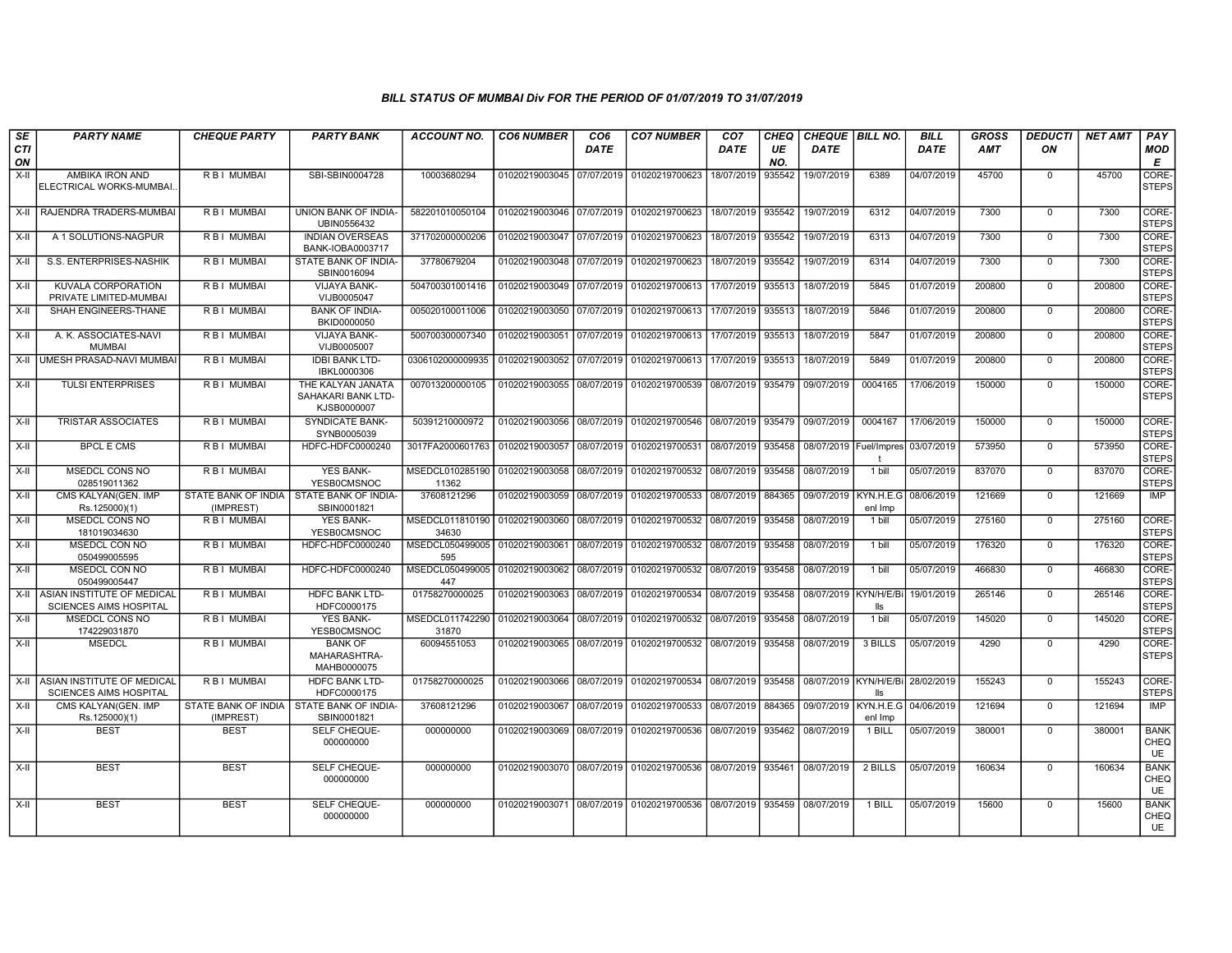| SE        | <b>PARTY NAME</b>                                           | <b>CHEQUE PARTY</b>                                     | <b>PARTY BANK</b>                                         | ACCOUNT NO.     | <b>CO6 NUMBER</b>                        | CO <sub>6</sub> | <b>CO7 NUMBER</b>                                   | CO <sub>7</sub>   | <b>CHEQ</b> | CHEQUE   BILL NO.     |                                 | <b>BILL</b> | <b>GROSS</b> | <b>DEDUCTI</b> | <b>NET AMT</b> | <b>PAY</b>                |
|-----------|-------------------------------------------------------------|---------------------------------------------------------|-----------------------------------------------------------|-----------------|------------------------------------------|-----------------|-----------------------------------------------------|-------------------|-------------|-----------------------|---------------------------------|-------------|--------------|----------------|----------------|---------------------------|
| CTI<br>ON |                                                             |                                                         |                                                           |                 |                                          | <b>DATE</b>     |                                                     | DATE              | UE<br>NO.   | <b>DATE</b>           |                                 | <b>DATE</b> | <b>AMT</b>   | ON             |                | <b>MOD</b><br>Е           |
| $X-H$     | <b>MSEDCL</b>                                               | <b>MSEDCL</b>                                           | SELF CHEQUE-<br>000000000                                 | 000000000       | 01020219003072 08/07/2019 01020219700536 |                 |                                                     | 08/07/2019        | 935467      | 08/07/2019            | 1 BILL                          | 05/07/2019  | 6210         | $\mathbf 0$    | 6210           | <b>BANK</b><br>CHEQ<br>UE |
| $X-II$    | <b>CMS KYN</b>                                              | <b>DIVISIONAL CASHIER.</b><br>C RLY                     | SELF CHEQUE-<br>000000000                                 | 000000000       | 01020219003073 08/07/2019 01020219700537 |                 |                                                     | 08/07/2019        | 884364      | 08/07/2019            | KYN/H/S/O<br><b>PC</b>          | 03/07/2019  | 40000        | $\Omega$       | 40000          | CASH                      |
| $X-H$     | UTI INFRASTRUCTURE<br><b>TECHNOLOGY AND SERVICES</b><br>LTD | <b>RBI MUMBAI</b>                                       | AXIS BANK-UTIB0000004                                     | 004010200003290 | 01020219003074 08/07/2019 01020219700541 |                 |                                                     | 08/07/2019        | 935479      | 09/07/2019            | 750368                          | 30/04/2019  | 7316         | $\Omega$       | 7316           | CORE-<br><b>STEPS</b>     |
| $X-II$    | <b>NEW ADARSH ELECTRICAL</b><br><b>WORKS</b>                | R B I MUMBAI                                            | <b>IDBI BANK LTD-</b><br>IBKL0000495                      | 49535110005028  |                                          |                 | 01020219003075 08/07/2019 01020219700539            | 08/07/2019        | 935479      | 09/07/2019            | 0004363                         | 18/06/2019  | 374000       | $\mathbf 0$    | 374000         | CORE-<br><b>STEPS</b>     |
| X-II      | ANIL C. SINGH                                               | R B I MUMBAI                                            | <b>DENA BANK-</b><br><b>BKDN0CIRCLE</b>                   | 002310002893    | 01020219003077 08/07/2019 01020219700538 |                 |                                                     | 08/07/2019 935479 |             | 09/07/2019 983/asg/20 | 19                              | 04/07/2019  | 48000        | 4800           | 43200          | CORE-<br><b>STEPS</b>     |
| X-II      | T.J.PANDIAN                                                 | R B I MUMBAI                                            | <b>SYNDICATE BANK-</b><br>SYNB0005077                     | 50772010041475  | 01020219003078 08/07/2019                |                 | 01020219700538                                      | 08/07/2019        | 935479      | 09/07/2019            | advocate<br>biill               | 26/06/2019  | 118920       | 11892          | 107028         | CORE-<br><b>STEPS</b>     |
| X-II      | RELIANCE CON NO 102059307                                   | <b>RBI MUMBAI</b>                                       | HDFC-HDFC0000240                                          | RINFRA102059307 | 01020219003079 08/07/2019                |                 | 01020219700538                                      | 08/07/2019        | 935479      | 09/07/2019            | $1$ bill                        | 27/06/2019  | 2970         | $\mathbf 0$    | 2970           | CORE-<br><b>STEPS</b>     |
| X-II      | SR DMO KURLA                                                | STATE BANK OF INDIA<br>(IMPREST)                        | STATE BANK OF INDIA<br>SBIN0001821                        | 37608121296     | 01020219003080 08/07/2019 01020219700540 |                 |                                                     | 08/07/2019        | 884365      | 09/07/2019            | CLA/HU/IN<br>P/6/19             | 07/06/2019  | 2420         | $\mathbf 0$    | 2420           | <b>IMP</b>                |
| $X-H$     | <b>FORTIS HOSPITALS LIMITED</b>                             | <b>RBI MUMBAI</b>                                       | AXIS BANK-UTIB0000108                                     | 909020041516711 | 01020219003081                           | 08/07/2019      | 01020219700543                                      | 08/07/2019        | 935479      | 09/07/2019            | Fortis<br>Mulund                | 27/02/2019  | 3220281      | $\mathbf 0$    | 3220281        | CORE-<br><b>STEPS</b>     |
| X-II      | SSE (M) IGATPURI                                            | <b>STATE BANK OF INDIA</b><br>(IMPREST)                 | <b>SELF CHEQUE-</b><br>000000000                          | 00 <sup>°</sup> |                                          |                 | 01020219003082 08/07/2019 01020219700544            | 08/07/2019        | 884365      | 09/07/2019            | FUEL.IMP.                       | 01/07/2019  | 30000        | $\Omega$       | 30000          | IMP                       |
| X-II      | <b>SS VITHALWADI</b>                                        | STATE BANK OF INDIA<br>(IMPREST)                        | NO BANK-                                                  | $00\,$          | 01020219003083 08/07/2019                |                 | 01020219700544                                      | 08/07/2019        | 884365      | 09/07/2019            | <b>IMPRES</b><br>CASH           | 05/07/2019  | 46800        | $\mathbf 0$    | 46800          | IMP                       |
| X-II      | SR DEE(G)CSTM (FUEL IMP -<br>15000                          | STATE BANK OF INDIA<br>(IMPREST)                        | <b>NO BANK-</b>                                           | 00 <sup>°</sup> | 01020219003084 08/07/2019                |                 | 01020219700544                                      | 08/07/2019        | 884365      | 09/07/2019            | <b>DSL.IMP</b>                  | 27/06/2019  | 12000        | $\Omega$       | 12000          | <b>IMP</b>                |
| X-II      | ADEN MANKHURD (FUEL IMP<br>15000)                           | STATE BANK OF INDIA<br>(IMPREST)                        | STATE BANK OF INDIA<br>SBIN0001821                        | 37608121296     | 01020219003085 08/07/2019 01020219700544 |                 |                                                     | 08/07/2019        | 884365      | 09/07/2019            | <b>FUEL IMP</b>                 | 20/06/2019  | 14980        | $\mathbf 0$    | 14980          | <b>IMP</b>                |
| $X-H$     | ADEN T TNA GEN IMP                                          | <b>STATE BANK OF INDIA</b><br>(IMPREST)                 | STATE BANK OF INDIA-<br>SBIN0001821                       | 37608121296     | 01020219003086 08/07/2019 01020219700544 |                 |                                                     | 08/07/2019        | 884365      | 09/07/2019            | TNA/1303/<br>Genl.              | 01/07/2019  | 19187        | $\Omega$       | 19187          | IMP                       |
| $X-H$     | ADEN(TRACK)KYN                                              | (IMPREST)                                               | STATE BANK OF INDIA I STATE BANK OF INDIA-<br>SBIN0001821 | 37608121296     | 01020219003087 08/07/2019 01020219700544 |                 |                                                     | 08/07/2019 884365 |             | 09/07/2019            | BB.T.KYN.<br>Petrol             | 04/07/2019  | 9900         | $\mathbf 0$    | 9900           | IMP                       |
| $X-H$     | ADEE TL CSTM (GEN IMP -<br>7000)                            | STATE BANK OF INDIA<br>(IMPREST)                        | NO BANK-                                                  | 00              | 01020219003088 08/07/2019                |                 | 01020219700544                                      | 08/07/2019        | 884365      | 09/07/2019            | Gen. Imp                        | 04/07/2019  | 6970         | $\mathbf 0$    | 6970           | IMP                       |
| X-II      | SSE(M)TNA                                                   | STATE BANK OF INDIA<br>(IMPREST)                        | STATE BANK OF INDIA<br>SBIN0001821                        | 37608121296     |                                          |                 | 01020219003089 08/07/2019 01020219700544            | 08/07/2019        | 884365      | 09/07/2019            | GEN.IMP.                        | 01/07/2019  | 5000         | $\Omega$       | 5000           | <b>IMP</b>                |
| $X-H$     | SSE (M) THANE                                               | <b>STATE BANK OF INDIA</b><br>(IMPREST)                 | SELF CHEQUE-<br>000000000                                 | 00              | 01020219003090 08/07/2019 01020219700544 |                 |                                                     | 08/07/2019        | 884365      | 09/07/2019            | <b>DSL.IMP</b>                  | 01/07/2019  | 2000         | $\mathbf 0$    | 2000           | IMP                       |
| $X-H$     | ADEN M IGP (GEN IMP)                                        | <b>STATE BANK OF INDIA</b><br>(IMPREST)                 | NO BANK-                                                  | 00              |                                          |                 | 01020219003092 08/07/2019 01020219700544 08/07/2019 |                   | 884365      | 09/07/2019            | Genral Imp                      | 18/05/2019  | 10740        | $\mathbf 0$    | 10740          | IMP                       |
| X-II      | SSE(M)BYCULLA                                               | STATE BANK OF INDIA<br>(IMPREST)                        | STATE BANK OF INDIA<br>SBIN0001821                        | 37608121296     | 01020219003093 08/07/2019 01020219700544 |                 |                                                     | 08/07/2019        | 884365      | 09/07/2019            | GEN.IMP.                        | 05/07/2019  | 5000         | $\mathbf 0$    | 5000           | <b>IMP</b>                |
| $X-II$    | <b>SSE NCC WB</b>                                           | (IMPREST)                                               | STATE BANK OF INDIA STATE BANK OF INDIA-<br>SBIN0001821   | 37608121296     |                                          |                 | 01020219003094 08/07/2019 01020219700544            | 08/07/2019        | 884365      | 09/07/2019            | gen imp                         | 28/06/2019  | 24970        | $\Omega$       | 24970          | <b>IMP</b>                |
| X-II      | ADEE/TL/AC/LTT (GEN IMP)                                    | STATE BANK OF INDIA   STATE BANK OF INDIA-<br>(IMPREST) | SBIN0001821                                               | 37608121296     | 01020219003095 08/07/2019 01020219700544 |                 |                                                     | 08/07/2019        | 884365      | 09/07/2019            | Gen. Imp                        | 05/07/2019  | 19885        | $\mathbf 0$    | 19885          | <b>IMP</b>                |
| $X-H$     | SSE P/W NERAL -MAE                                          | <b>STATE BANK OF INDIA</b><br>(IMPREST)                 | <b>SELF CHEQUE-</b><br>000000000                          | 00              | 01020219003096 08/07/2019 01020219700544 |                 |                                                     | 08/07/2019        | 884365      | 09/07/2019            | safety imp                      | 01/05/2019  | 24280        | $\mathbf 0$    | 24280          | IMP                       |
| X-II      | SSE P/W NRL                                                 | STATE BANK OF INDIA<br>(IMPREST)                        | SELF CHEQUE-<br>000000000                                 | $00\,$          | 01020219003097 08/07/2019                |                 | 01020219700544                                      | 08/07/2019        | 884365      | 09/07/2019            | safety imp                      | 01/05/2019  | 24979        | $\mathbf 0$    | 24979          | <b>IMP</b>                |
| $X-H$     | SSE P/W VVH                                                 | STATE BANK OF INDIA<br>(IMPREST)                        | SELF CHEQUE-<br>000000000                                 | 00              |                                          |                 | 01020219003098 08/07/2019 01020219700544            | 08/07/2019        | 884365      | 09/07/2019            | <b>SAFETY</b><br><b>IMPREST</b> | 01/07/2019  | 24743        | $\mathbf 0$    | 24743          | <b>IMP</b>                |
| $X-H$     | <b>SSE P/W TURBHE</b>                                       | <b>STATE BANK OF INDIA</b><br>(IMPREST)                 | SELF CHEQUE-<br>000000000                                 | 00              |                                          |                 | 01020219003099 08/07/2019 01020219700544            | 08/07/2019        | 884365      | 09/07/2019            | safety<br>imprest               | 05/07/2019  | 8212         | $\mathbf 0$    | 8212           | <b>IMP</b>                |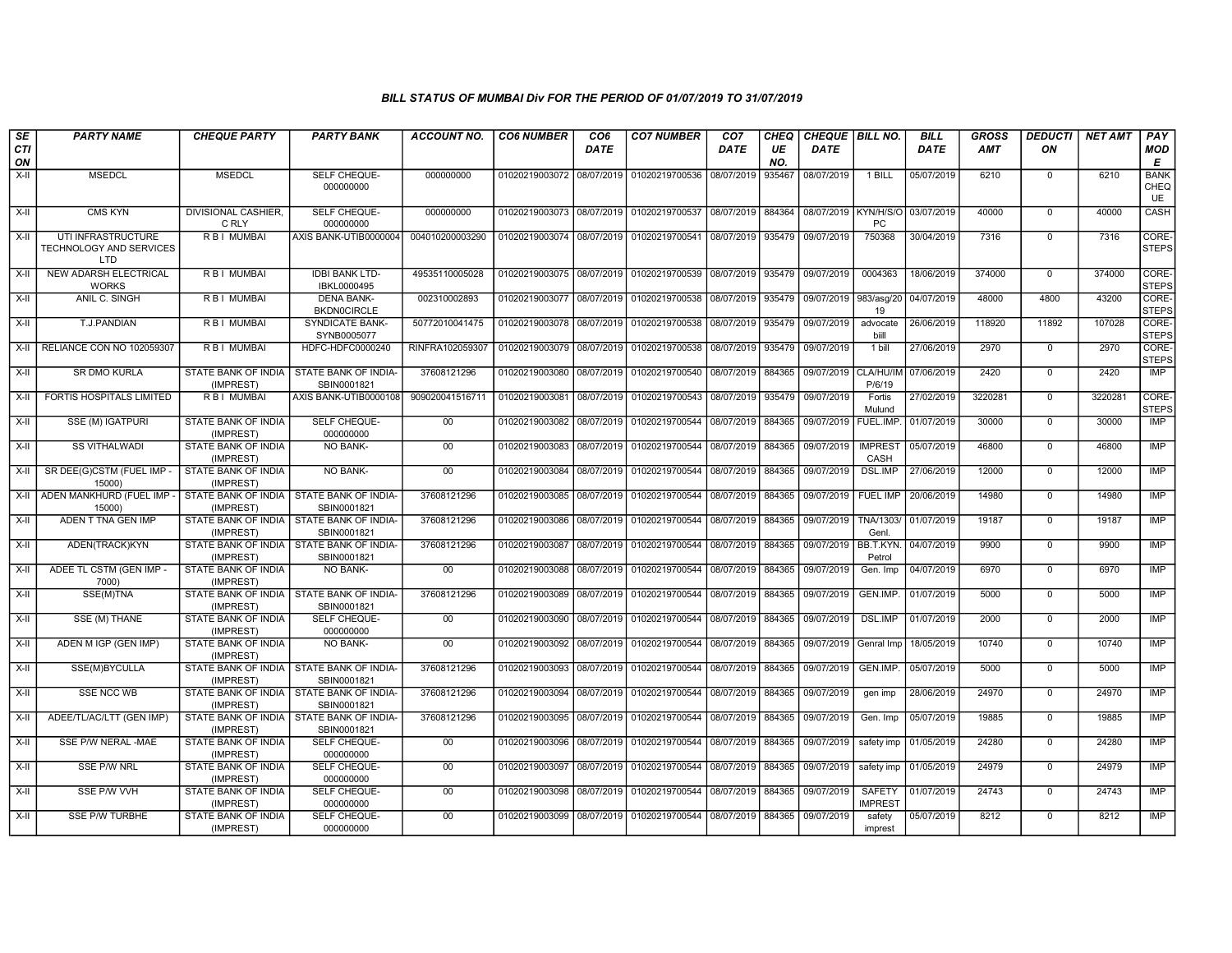| SE               | <b>PARTY NAME</b>                                         | <b>CHEQUE PARTY</b>                     | <b>PARTY BANK</b>                         | ACCOUNT NO.     | <b>CO6 NUMBER</b>         | CO <sub>6</sub> | <b>CO7 NUMBER</b>                                                  | CO <sub>7</sub>   | CHEQ      | CHEQUE   BILL NO. |                     | <b>BILL</b> | <b>GROSS</b> | <b>DEDUCTI</b>          | <b>NET AMT</b> | <b>PAY</b>            |
|------------------|-----------------------------------------------------------|-----------------------------------------|-------------------------------------------|-----------------|---------------------------|-----------------|--------------------------------------------------------------------|-------------------|-----------|-------------------|---------------------|-------------|--------------|-------------------------|----------------|-----------------------|
| <b>CTI</b><br>ON |                                                           |                                         |                                           |                 |                           | <b>DATE</b>     |                                                                    | <b>DATE</b>       | UE<br>NO. | <b>DATE</b>       |                     | <b>DATE</b> | AMT          | ON                      |                | <b>MOD</b><br>Е       |
| $X-H$            | <b>SM KALYAN</b>                                          | <b>STATE BANK OF INDIA</b><br>(IMPREST) | NO BANK-                                  | 00              | 01020219003100 08/07/2019 |                 | 01020219700544 08/07/2019                                          |                   | 884365    | 09/07/2019        | genl impr<br>sm kyn | 04/07/2019  | 22960        | $\mathbf 0$             | 22960          | <b>IMP</b>            |
| X-II             | NMICRO SYSTEM AND<br><b>SERVICES</b>                      | <b>RBI MUMBAI</b>                       | <b>BANK OF INDIA-</b><br>BKID0000023      | 002320110000626 | 01020219003101 08/07/2019 |                 | 01020219700554 09/07/2019                                          |                   | 935487    | 11/07/2019        | NM18/19-<br>001     | 08/07/2018  | 71706        | 8387                    | 63319          | CORE-<br><b>STEPS</b> |
| X-II             | <b>SHREE PHARMA</b>                                       | R B I MUMBAI                            | SBI-SBIN0003428                           | 32392260351     |                           |                 | 01020219003102 09/07/2019 01020219700550                           | 09/07/2019 935487 |           | 11/07/2019        | G/3480              | 22/02/2019  | 25402        | $\mathbf 0$             | 25402          | CORE-<br><b>STEPS</b> |
| X-II             | <b>SHREE PHARMA</b>                                       | <b>RBI MUMBAI</b>                       | SBI-SBIN0003428                           | 32392260351     | 01020219003103 09/07/2019 |                 | 01020219700550                                                     | 09/07/2019 935487 |           | 11/07/2019        | G/3583              | 24/01/2019  | 2504         | $\mathbf 0$             | 2504           | CORE-<br><b>STEPS</b> |
| X-II             | <b>SHREE PHARMA</b>                                       | <b>RBI MUMBAI</b>                       | SBI-SBIN0003428                           | 32392260351     | 01020219003104 09/07/2019 |                 | 01020219700550 09/07/2019 935487                                   |                   |           | 11/07/2019        | G/3904              | 21/02/2019  | 20039        | $\Omega$                | 20039          | CORE-<br>STEPS        |
| X-II             | <b>SHREE PHARMA</b>                                       | R B I MUMBAI                            | SBI-SBIN0003428                           | 32392260351     |                           |                 | 01020219003105   09/07/2019   01020219700550   09/07/2019   935487 |                   |           | 11/07/2019        | G/3947              | 25/02/2019  | 2890         | $\mathbf 0$             | 2890           | CORE-<br><b>STEPS</b> |
| X-II             | SHREE PHARMA                                              | <b>RBI MUMBAI</b>                       | SBI-SBIN0003428                           | 32392260351     | 01020219003106 09/07/2019 |                 | 01020219700550                                                     | 09/07/2019        | 935487    | 11/07/2019        | G/3957              | 26/02/2019  | 5378         | $\Omega$                | 5378           | CORE-<br>STEPS        |
| X-II             | <b>MSEDCL CONS NO</b><br>000019010422                     | <b>RBI MUMBAI</b>                       | <b>YES BANK-</b><br>YESB0CMSNOC           | 10422           | 01020219003107 09/07/2019 |                 | 01020219700549                                                     | 09/07/2019 935479 |           | 09/07/2019        | 201906253<br>913302 | 03/07/2019  | 518620       | $\mathbf 0$             | 518620         | CORE-<br><b>STEPS</b> |
| X-II             | SHREE PHARMA                                              | <b>RBI MUMBAI</b>                       | SBI-SBIN0003428                           | 32392260351     | 01020219003108 09/07/2019 |                 | 01020219700550 09/07/2019 935487                                   |                   |           | 11/07/2019        | G/3981              | 28/02/2019  | 1470         | $\Omega$                | 1470           | CORE-<br><b>STEPS</b> |
|                  | X-II   RELIANCE CON NO 102698731                          | R B I MUMBAI                            | HDFC-HDFC0000240                          | RINFRA102698731 | 01020219003109 09/07/2019 |                 | 01020219700549 09/07/2019 935479                                   |                   |           | 09/07/2019        | 1 BILL              | 06/07/2019  | 283660       | $\mathbf 0$             | 283660         | CORE-<br><b>STEPS</b> |
| X-II             | <b>SHREE PHARMA</b>                                       | R B I MUMBAI                            | SBI-SBIN0003428                           | 32392260351     |                           |                 | 01020219003110 09/07/2019 01020219700550                           | 09/07/2019 935487 |           | 11/07/2019        | G/4002              | 02/03/2019  | 11130        | $\Omega$                | 11130          | CORE-<br><b>STEPS</b> |
| X-II             | <b>SHREE PHARMA</b>                                       | R B I MUMBAI<br><b>RBI MUMBAL</b>       | SBI-SBIN0003428                           | 32392260351     | 01020219003111 09/07/2019 |                 | 01020219700550                                                     | 09/07/2019 935487 |           | 11/07/2019        | G/3980              | 28/02/2019  | 1792         | $\mathbf 0$<br>$\Omega$ | 1792           | CORE-<br><b>STEPS</b> |
|                  | X-II RELIANCE CON NO 102698735                            |                                         | HDFC-HDFC0000240                          | RINFRA102698735 |                           |                 | 01020219003112 09/07/2019 01020219700549 09/07/2019 935479         |                   |           | 09/07/2019        | 1 BILL              | 06/07/2019  | 30500        |                         | 30500          | CORE-<br><b>STEPS</b> |
| X-II             | SHREE PHARMA                                              | R B I MUMBAI                            | SBI-SBIN0003428                           | 32392260351     |                           |                 | 01020219003113 09/07/2019 01020219700550 09/07/2019 935487         |                   |           | 11/07/2019        | G/3992              | 28/02/2019  | 424          | $\mathbf 0$             | 424            | CORE-<br><b>STEPS</b> |
| X-II             | SHREE PHARMA                                              | R B I MUMBAI                            | SBI-SBIN0003428                           | 32392260351     | 01020219003114 09/07/2019 |                 | 01020219700550                                                     | 09/07/2019 935487 |           | 11/07/2019        | G/4137              | 15/03/2019  | 39766        | $\Omega$                | 39766          | CORE-<br><b>STEPS</b> |
| X-II             | <b>SHREE PHARMA</b>                                       | R B I MUMBAI                            | SBI-SBIN0003428                           | 32392260351     |                           |                 | 01020219003115 09/07/2019 01020219700551                           | 09/07/2019 935487 |           | 11/07/2019        | g/4142              | 16/03/2019  | 50333        | $\Omega$                | 50333          | CORE-<br><b>STEPS</b> |
| X-II             | <b>SHREE PHARMA</b>                                       | <b>RBI MUMBAI</b>                       | SBI-SBIN0003428                           | 32392260351     | 01020219003116 09/07/2019 |                 | 01020219700551                                                     | 09/07/2019 935487 |           | 11/07/2019        | G/4178              | 20/03/2019  | 22981        | $\mathbf 0$             | 22981          | CORE-<br><b>STEPS</b> |
| X-II             | <b>SHREE PHARMA</b>                                       | R B I MUMBAI                            | SBI-SBIN0003428                           | 32392260351     |                           |                 | 01020219003117 09/07/2019 01020219700551 09/07/2019 935487         |                   |           | 11/07/2019        | G/4100              | 20/03/2019  | 14941        | $\Omega$                | 14941          | CORE-<br><b>STEPS</b> |
| X-II             | SHREE PHARMA                                              | R B I MUMBAI                            | SBI-SBIN0003428                           | 32392260351     | 01020219003118 09/07/2019 |                 | 01020219700551                                                     | 09/07/2019 935487 |           | 11/07/2019        | G/4183              | 20/03/2019  | 17562        | $\Omega$                | 17562          | CORE-<br>STEPS        |
| X-II             | <b>SHREE PHARMA</b>                                       | R B I MUMBAI                            | SBI-SBIN0003428                           | 32392260351     | 01020219003119 09/07/2019 |                 | 01020219700551                                                     | 09/07/2019 935487 |           | 11/07/2019        | G/4203              | 23/03/2019  | 1149         | $\mathbf 0$             | 1149           | CORE-<br>STEPS        |
| X-II             | <b>SHREE PHARMA</b>                                       | <b>RBI MUMBAI</b>                       | SBI-SBIN0003428                           | 32392260351     | 01020219003120 09/07/2019 |                 | 01020219700551                                                     | 09/07/2019 935487 |           | 11/07/2019        | G/4205              | 23/03/2019  | 8870         | 355                     | 8515           | CORE-<br><b>STEPS</b> |
| X-II             | <b>SHREE PHARMA</b>                                       | <b>RBI MUMBAI</b>                       | SBI-SBIN0003428                           | 32392260351     | 01020219003121 09/07/2019 |                 | 01020219700551                                                     | 09/07/2019 935487 |           | 11/07/2019        | G/4208              | 23/03/2019  | 4831         | $\mathbf 0$             | 4831           | CORE-<br><b>STEPS</b> |
| X-II             | SHREE PHARMA                                              | R B I MUMBAI                            | SBI-SBIN0003428                           | 32392260351     | 01020219003122 09/07/2019 |                 | 01020219700551                                                     | 09/07/2019 935487 |           | 11/07/2019        | G/4250              | 28/03/2019  | 19040        | $\Omega$                | 19040          | CORE-<br><b>STEPS</b> |
| X-II             | IM <sub>S</sub>                                           | R B I MUMBAI                            | <b>INDUSIND BANK LTD -</b><br>INDB0000003 | 200000496901    | 01020219003123 09/07/2019 |                 | 01020219700551                                                     | 09/07/2019 935487 |           | 11/07/2019        | OM/30596            | 15/03/2019  | 18876        | $\mathbf 0$             | 18876          | CORE-<br><b>STEPS</b> |
| X-II             | <b>IMS</b>                                                | <b>RBI MUMBAI</b>                       | <b>INDUSIND BANK LTD -</b><br>INDB0000003 | 200000496901    | 01020219003124 09/07/2019 |                 | 01020219700551                                                     | 09/07/2019 935487 |           | 11/07/2019        | OM/31165            | 27/03/2019  | 18876        | $\Omega$                | 18876          | CORE-<br><b>STEPS</b> |
|                  | X-II SR.CREW CONTROLLER CSTM STATE BANK OF INDIA<br>(SUB) | (IMPREST)                               | SELF CHEQUE-<br>000000000                 | 0000            |                           |                 | 01020219003125 09/07/2019 01020219700557                           | 10/07/2019 884367 |           | 10/07/2019        | GEN.IMP.            | 24/06/2019  | 3000         | $\mathbf 0$             | 3000           | IMP                   |
| X-II             | SR DME FR OPTG                                            | STATE BANK OF INDIA<br>(IMPREST)        | <b>NO BANK-</b>                           | 00              |                           |                 | 01020219003126 09/07/2019 01020219700557 10/07/2019 884367         |                   |           | 10/07/2019        | GEN.IMP.            | 01/07/2019  | 4686         | $\Omega$                | 4686           | <b>IMP</b>            |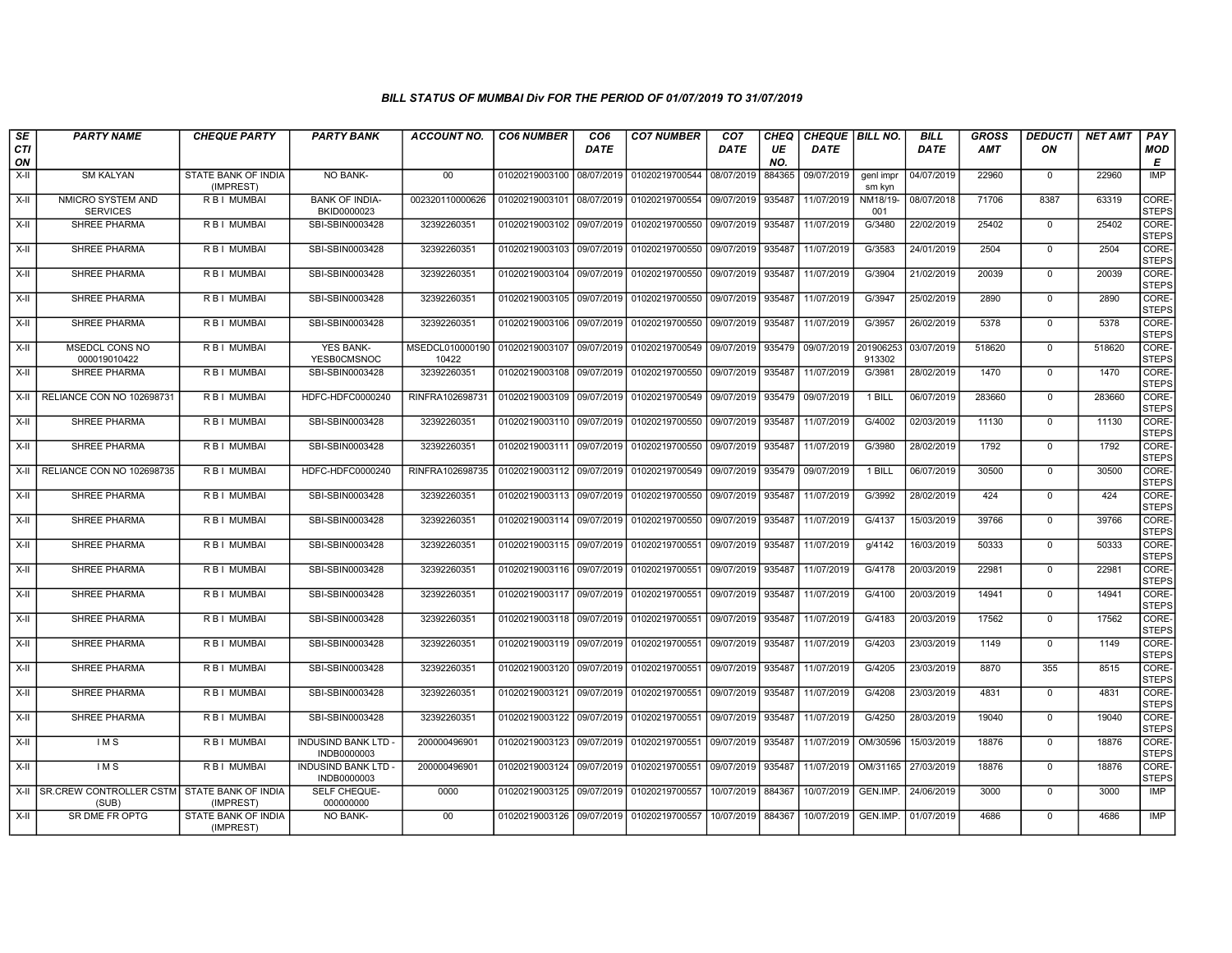| SE               | <b>PARTY NAME</b>                               | <b>CHEQUE PARTY</b>                     | <b>PARTY BANK</b>                                            | ACCOUNT NO.     | <b>CO6 NUMBER</b>         | CO <sub>6</sub> | <b>CO7 NUMBER</b>                        | CO <sub>7</sub>   | CHEQ      | CHEQUE   BILL NO.      |                    | <b>BILL</b> | <b>GROSS</b> | <i><b>DEDUCTI</b></i> | NET AMT | <b>PAY</b>            |
|------------------|-------------------------------------------------|-----------------------------------------|--------------------------------------------------------------|-----------------|---------------------------|-----------------|------------------------------------------|-------------------|-----------|------------------------|--------------------|-------------|--------------|-----------------------|---------|-----------------------|
| <b>CTI</b><br>ON |                                                 |                                         |                                                              |                 |                           | <b>DATE</b>     |                                          | DATE              | UE<br>NO. | <b>DATE</b>            |                    | <b>DATE</b> | <b>AMT</b>   | ON                    |         | <b>MOD</b><br>E       |
| $X-H$            | SM.PEN/GEN.IMP.                                 | <b>STATE BANK OF INDIA</b><br>(IMPREST) | NO BANK-                                                     | 00              | 01020219003127 09/07/2019 |                 | 01020219700557                           | 10/07/2019        | 884367    | 10/07/2019   GEN .IMP. |                    | 03/07/2019  | 13300        | $\overline{0}$        | 13300   | <b>IMP</b>            |
| $X-H$            | ADME (HQ) HERITAGE CSTM                         | STATE BANK OF INDIA<br>(IMPREST)        | <b>SELF CHEQUE-</b><br>000000000                             | 000             | 01020219003128 09/07/2019 |                 | 01020219700557                           | 10/07/2019 884367 |           | 10/07/2019             | GEN.IMP.           | 04/07/2019  | 9055         | $\mathbf 0$           | 9055    | <b>IMP</b>            |
| X-II             | CHIEF CONTROLLER<br>CLA/GEN.IMP                 | STATE BANK OF INDIA<br>(IMPREST)        | NO BANK-                                                     | $00\,$          | 01020219003129 09/07/2019 |                 | 01020219700557                           | 10/07/2019 884367 |           | 10/07/2019             | GEN.IMP.           | 03/07/2019  | 1900         | $\Omega$              | 1900    | IMP                   |
| X-II             | CLI JSLE                                        | <b>DIVISIONAL CASHIER.</b><br>C RLY     | <b>NO BANK-</b>                                              | 00              | 01020219003130 09/07/2019 |                 | 01020219700552 09/07/2019 884370         |                   |           | 10/07/2019             | GEN.IMP.           | 08/07/2019  | 4684         | $\mathbf 0$           | 4684    | CASH                  |
| X-II             | SSE ROAD ART PNVL                               | <b>STATE BANK OF INDIA</b><br>(IMPREST) | <b>NO BANK-</b>                                              | 00              | 01020219003131            | 09/07/2019      | 01020219700557                           | 10/07/2019        | 884367    | 10/07/2019             | <b>GEN IMP</b>     | 08/07/2019  | 9717         | $\Omega$              | 9717    | <b>IMP</b>            |
| $X-H$            | <b>INSPECTOR RPF LTT</b>                        | STATE BANK OF INDIA<br>(IMPREST)        | <b>NO BANK-</b>                                              | 00              | 01020219003132 09/07/2019 |                 | 01020219700557                           | 10/07/2019 884367 |           | 10/07/2019             | GEN.IMP.           | 04/07/2019  | 4885         | $\mathbf 0$           | 4885    | IMP                   |
| X-II             | SR DEE (TD) KYN                                 | <b>DIVISIONAL CASHIER.</b><br>C RLY     | SELF CHEQUE-<br>000000000                                    | 000000000       | 01020219003133 09/07/2019 |                 | 01020219700552                           | 09/07/2019        | 884370    | 10/07/2019             | P.O. No.<br>748815 | 26/06/2019  | 500          | $\mathbf 0$           | 500     | CASH                  |
| $X-II$           | SR.SSE(S&W)IGP/GEN.IMP                          | <b>STATE BANK OF INDIA</b><br>(IMPREST) | NO BANK-                                                     | 00              | 01020219003135 09/07/2019 |                 | 01020219700557                           | 10/07/2019        | 884367    | 10/07/2019             | <b>GEN.IMP</b>     | 08/07/2019  | 1500         | $\overline{0}$        | 1500    | IMP                   |
| X-II             | SR.SSE(S&W)IGP/GEN.IMP                          | STATE BANK OF INDIA<br>(IMPREST)        | <b>NO BANK-</b>                                              | 00              | 01020219003136 09/07/2019 |                 | 01020219700557                           | 10/07/2019 884367 |           | 10/07/2019             | <b>GEN.IMP</b>     | 08/07/2019  | 1000         | $\mathbf 0$           | 1000    | <b>IMP</b>            |
| $X-H$            | SR.SSE(S&W)IGP/GEN.IMP                          | <b>STATE BANK OF INDIA</b><br>(IMPREST) | <b>NO BANK-</b>                                              | 00              | 01020219003137 09/07/2019 |                 | 01020219700557                           | 10/07/2019 884367 |           | 10/07/2019             | <b>GEN.IMP</b>     | 08/07/2019  | 15240        | $\overline{0}$        | 15240   | <b>IMP</b>            |
| X-II             | INSPECTOR RPF CLA/GEN.IMP.                      | STATE BANK OF INDIA<br>(IMPREST)        | SELF CHEQUE-<br>000000000                                    | 00              | 01020219003139 09/07/2019 |                 | 01020219700557                           | 10/07/2019 884367 |           | 10/07/2019             | GEN.IMP.           | 09/07/2019  | 4880         | $\mathbf 0$           | 4880    | IMP                   |
| $X-II$           | <b>TRISTAR ASSOCIATES</b>                       | <b>RBI MUMBAI</b>                       | SYNDICATE BANK-<br>SYNB0005039                               | 50391210000972  | 01020219003140 09/07/2019 |                 | 01020219700563                           | 10/07/2019        | 935487    | 11/07/2019             | 0003093            | 03/06/2019  | 186800       | $\mathbf 0$           | 186800  | CORE-<br><b>STEPS</b> |
|                  | X-II INSPECTOR RPF/DS/FEEDING<br>CН             | <b>DIVISIONAL CASHIER.</b><br>C RLY     | SELF CHEQUE-<br>000000000                                    | 00              | 01020219003141 09/07/2019 |                 | 01020219700552 09/07/2019 884370         |                   |           | 10/07/2019             | DOG<br>FEED.IMP    | 09/07/2019  | 303613       | $\Omega$              | 303613  | <b>CASH</b>           |
| X-II             | SSE (E/M) PNVL/GEN.IMP.                         | <b>STATE BANK OF INDIA</b><br>(IMPREST) | <b>NO BANK-</b>                                              | 00              | 01020219003142 09/07/2019 |                 | 01020219700557                           | 10/07/2019 884367 |           | 10/07/2019             | GEN.IMP.           | 04/07/2019  | 10000        | $\mathbf 0$           | 10000   | <b>IMP</b>            |
| $X-II$           | <b>INSPECTOR RPF</b><br>THANA/GEN.IMP.          | <b>STATE BANK OF INDIA</b><br>(IMPREST) | NO BANK-                                                     | 00              | 01020219003143            | 09/07/2019      | 01020219700557                           | 10/07/2019        | 884367    | 10/07/2019             | GEN. IMP.          | 15/06/2019  | 4849         | $\mathbf 0$           | 4849    | IMP                   |
| X-II             | SSE/TD/PSI/TNA/GEN.IMP.                         | <b>STATE BANK OF INDIA</b><br>(IMPREST) | SELF CHEQUE-<br>000000000                                    | 00              | 01020219003144 09/07/2019 |                 | 01020219700557                           | 10/07/2019 884367 |           | 10/07/2019             | <b>GEN IMP</b>     | 26/06/2019  | 1499         | $\mathbf 0$           | 1499    | IMP                   |
| $X-H$            | <b>INSPECTOR RPSF/THK/BN</b><br>OFFICE/GEN.IMP. | STATE BANK OF INDIA<br>(IMPREST)        | SELF CHEQUE-<br>000000000                                    | 00              | 01020219003145 09/07/2019 |                 | 01020219700557                           | 10/07/2019        | 884367    | 10/07/2019             | GEN.IMP.           | 02/07/2019  | 4960         | $\overline{0}$        | 4960    | IMP                   |
| X-II             | <b>INSPECTOR RPSF THK E-</b><br>COY/GEN.IMP     | <b>STATE BANK OF INDIA</b><br>(IMPREST) | <b>NO BANK-</b>                                              | 00              | 01020219003146 09/07/2019 |                 | 01020219700557                           | 10/07/2019 884367 |           | 10/07/2019             | GEN.IMP.           | 02/07/2019  | 2160         | $\mathbf 0$           | 2160    | <b>IMP</b>            |
| X-II             | SSE (C&W) KLMG/GEN.IMP.                         | <b>STATE BANK OF INDIA</b><br>(IMPREST) | SELF CHEQUE-<br>000000000                                    | 00              | 01020219003147 09/07/2019 |                 | 01020219700557                           | 10/07/2019 884367 |           | 10/07/2019             | GEN.IMP.           | 03/07/2019  | 3905         | $\mathbf 0$           | 3905    | IMP                   |
| $X-I$            | SR DSC / RPF/CSTM                               | <b>DIVISIONAL CASHIER.</b><br>C RLY     | SILF CK-00000000000                                          | 000000000       | 01020219003148            | 09/07/2019      | 01020219700552 09/07/2019 884370         |                   |           | 10/07/2019             | PO<br>NO.628464    | 25/06/2019  | 13750        | $\overline{0}$        | 13750   | CASH                  |
| X-II             | <b>ADSTE TELE BY</b>                            | STATE BANK OF INDIA<br>(IMPREST)        | SELF CHEQUE-<br>000000000                                    | 00              | 01020219003149 09/07/2019 |                 | 01020219700557                           | 10/07/2019        | 884367    | 10/07/2019             | GEN. IMP           | 04/07/2019  | 4938         | $\Omega$              | 4938    | <b>IMP</b>            |
| $X-I$            | INSPECTOR/<br>RPSF/BARRACK/GEN. IMP.            | <b>STATE BANK OF INDIA</b><br>(IMPREST) | NO BANK-                                                     | 00              | 01020219003150 09/07/2019 |                 | 01020219700557                           | 10/07/2019 884367 |           | 10/07/2019             | GEN.IMP            | 08/07/2019  | 5000         | $\mathbf 0$           | 5000    | <b>IMP</b>            |
| $X-H$            | <b>INSPECTOR</b><br>RPSF/HQ/THK/GEN.IMP.        | STATE BANK OF INDIA<br>(IMPREST)        | <b>NO BANK-</b>                                              | 00              | 01020219003151 09/07/2019 |                 | 01020219700564                           | 10/07/2019 884371 |           | 11/07/2019             | <b>GEN.IMP</b>     | 08/07/2019  | 3000         | $\overline{0}$        | 3000    | IMP                   |
| $X-H$            | <b>RT ENTERPRISES</b>                           | R B I MUMBAI                            | PUNJAB AND<br>MAHARASHTRA CO-OP<br><b>BANK L-PMCB0000016</b> | 016140100001606 |                           |                 | 01020219003152 09/07/2019 01020219700563 | 10/07/2019 935487 |           | 11/07/2019             | 0003086            | 03/06/2019  | 186800       | $\mathbf 0$           | 186800  | CORE-<br><b>STEPS</b> |
| $X-H$            | APAR INDUSTRIES LIMITED                         | R B I MUMBAI                            | SYNDICATE BANK-<br>SYNB0005037                               | 50371250000368  | 01020219003153 09/07/2019 |                 | 01020219700558                           | 10/07/2019 935487 |           | 11/07/2019             | 0002932            | 30/05/2019  | 44860        | $\overline{0}$        | 44860   | CORE-<br>STEPS        |
| $X-H$            | <b>SIDDHI VINAYAK</b><br><b>ENTERPRISES</b>     | <b>RBI MUMBAI</b>                       | <b>CENTRAL BANK OF</b><br>INDIA-CBIN0280618                  | 1165426738      |                           |                 | 01020219003154 09/07/2019 01020219700558 | 10/07/2019 935487 |           | 11/07/2019             | 0001935            | 09/05/2019  | 19380        | $\mathbf 0$           | 19380   | CORE-<br><b>STEPS</b> |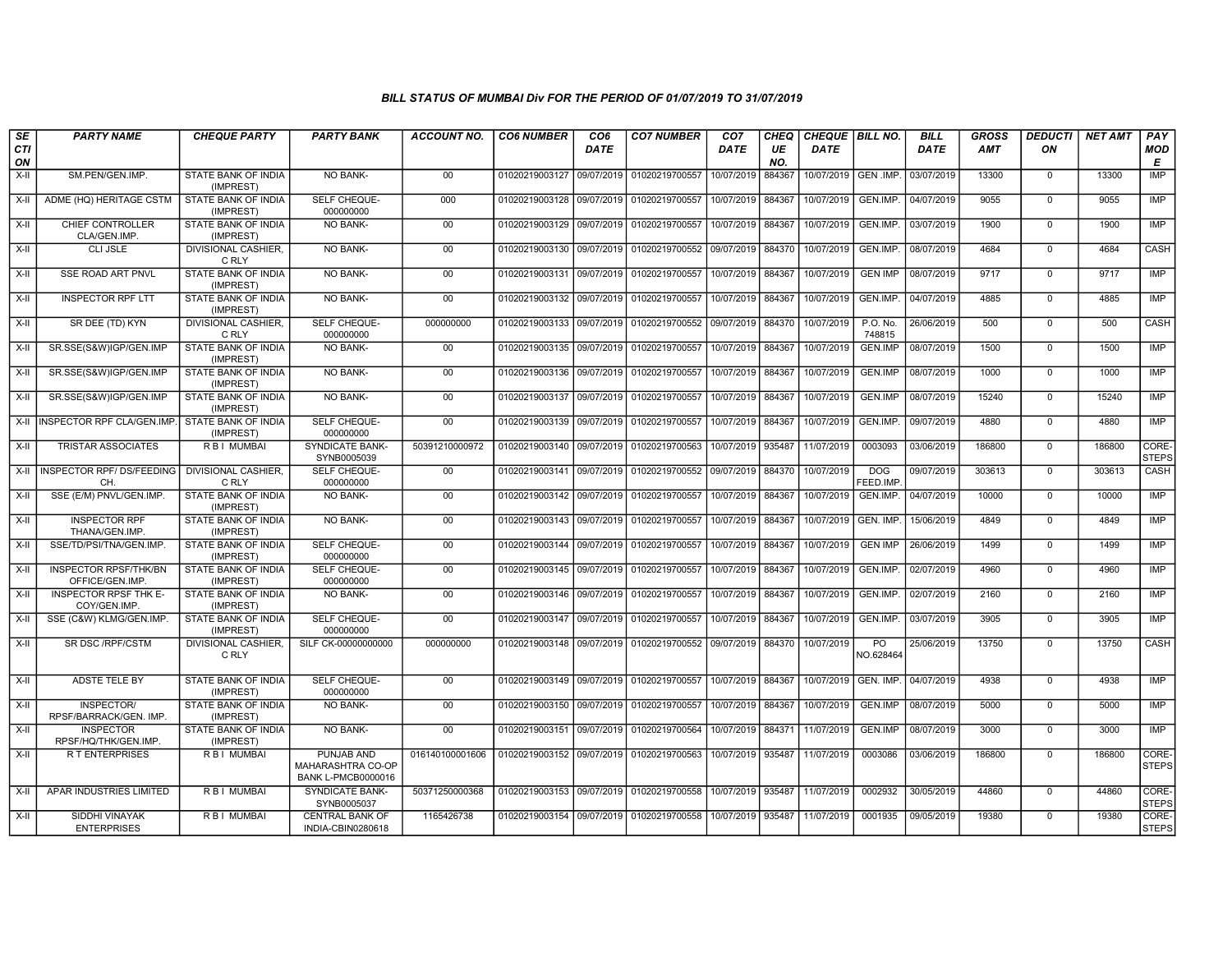| SE               | <b>PARTY NAME</b>                                                      | <b>CHEQUE PARTY</b> | <b>PARTY BANK</b>                                             | ACCOUNT NO.     | <b>CO6 NUMBER</b>         | CO6         | <b>CO7 NUMBER</b> | CO7         | CHEQ      | <b>CHEQUE   BILL NO.</b> |         | <b>BILL</b> | GROSS      | <i><b>DEDUCTI</b></i> | NET AMT | <b>PAY</b>            |
|------------------|------------------------------------------------------------------------|---------------------|---------------------------------------------------------------|-----------------|---------------------------|-------------|-------------------|-------------|-----------|--------------------------|---------|-------------|------------|-----------------------|---------|-----------------------|
| <b>CTI</b><br>ON |                                                                        |                     |                                                               |                 |                           | <b>DATE</b> |                   | <b>DATE</b> | UE<br>NO. | <b>DATE</b>              |         | <b>DATE</b> | <b>AMT</b> | ON                    |         | MOD<br>E              |
| X-II             | PRECISION ELECTRONICS<br><b>INSTRUMENTS AND</b><br><b>COMPONENTS</b>   | R B I MUMBAI        | KOTAK MAHINDRA<br><b>BANK-KKBK0000643</b>                     | 06432180000067  | 01020219003155            | 09/07/2019  | 01020219700558    | 10/07/2019  | 935487    | 11/07/2019               | 0001937 | 09/05/2019  | 82480      | 0                     | 82480   | CORE-<br><b>STEPS</b> |
| X-II             | PACKING HOUSE-MUMBAI                                                   | R B I MUMBAI        | THE SHAMRAO VITHAL<br><b>CO-OPERATIVE BAN-</b><br>SVCB0000053 | 105319940000005 | 01020219003156 09/07/2019 |             | 01020219700558    | 10/07/2019  | 935487    | 11/07/2019               | 0002927 | 30/05/2019  | 11750      | $\mathbf 0$           | 11750   | CORE-<br><b>STEPS</b> |
| X-II             | THREE STAR COMPANY                                                     | <b>RBI MUMBAI</b>   | <b>CANARA BANK-</b><br>CNRB0001389                            | 1389201003598   | 01020219003157            | 09/07/2019  | 01020219700558    | 10/07/2019  | 935487    | 11/07/2019               | 0002928 | 30/05/2019  | 14530      | $\Omega$              | 14530   | CORE-<br><b>STEPS</b> |
| X-II             | SIECHEM TECHNOLOGIES                                                   | R B I MUMBAI        | <b>BANK OF BARODA-</b><br><b>BARB0ECSTRE</b>                  | 05260500000042  | 01020219003158            | 09/07/2019  | 01020219700649    | 22/07/2019  | 935587    | 22/07/2019               | 0002930 | 30/05/2019  | 44860      | $\mathbf 0$           | 44860   | CORE-<br><b>STEPS</b> |
| $X-H$            | RADIANT - RSCC SPECIALTY<br>CABLE PRIVATE LIMITED-<br><b>HYDERABAD</b> | R B I MUMBAI        | STATE BANK OF INDIA-<br>SBIN0020076                           | 62087870846     | 01020219003160            | 09/07/2019  | 01020219700558    | 10/07/2019  | 935487    | 11/07/2019               | 0002931 | 30/05/2019  | 44860      | $\Omega$              | 44860   | CORE-<br><b>STEPS</b> |
| X-II             | APAR INDUSTRIES LIMITED                                                | R B I MUMBAI        | <b>SYNDICATE BANK-</b><br>SYNB0005037                         | 50371250000368  | 01020219003161 09/07/2019 |             | 01020219700558    | 10/07/2019  | 935487    | 11/07/2019               | 0002453 | 23/05/2019  | 44860      | $\mathbf 0$           | 44860   | CORE-<br><b>STEPS</b> |
| $X-II$           | <b>D K SINGH CONSTRUCTION</b>                                          | R B I MUMBAI        | <b>BANK OF</b><br>MAHARASHTRA-<br>MAHB0000227                 | 20090402308     | 01020219003162            | 09/07/2019  | 01020219700575    | 11/07/2019  | 935492    | 15/07/2019               | 0002614 | 27/05/2019  | 226700     | $\mathbf{0}$          | 226700  | CORE-<br><b>STEPS</b> |
| X-II             | EL TRONICS-JAIPUR                                                      | R B I MUMBAI        | <b>HDFC BANK LTD-</b><br>HDFC0000054                          | 00542210001112  | 01020219003165            | 09/07/2019  | 01020219700558    | 10/07/2019  | 935487    | 11/07/2019               | 0005494 | 27/06/2019  | 11830      | $\mathbf 0$           | 11830   | CORE-<br><b>STEPS</b> |
| $X-II$           | <b>MEHTA SURGICAL</b>                                                  | R B I MUMBAI        | <b>CANARA BANK-</b><br>CNRB0000103                            | 0103261005732   | 01020219003178            | 10/07/2019  | 01020219700559    | 10/07/2019  | 935487    | 11/07/2019               | 001385  | 05/03/2019  | 1209       | 48                    | 1161    | CORE-<br><b>STEPS</b> |
| $X-H$            | <b>MEHTA SURGICAL</b>                                                  | <b>RBI MUMBAI</b>   | CANARA BANK-<br>CNRB0000103                                   | 0103261005732   | 01020219003179            | 10/07/2019  | 01020219700559    | 10/07/2019  | 935487    | 11/07/2019               | 001387  | 05/03/2019  | 21525      | $\Omega$              | 21525   | CORE-<br><b>STEPS</b> |
| X-II             | <b>MEHTA SURGICAL</b>                                                  | R B I MUMBAI        | CANARA BANK-<br>CNRB0000103                                   | 0103261005732   | 01020219003180            | 10/07/2019  | 01020219700559    | 10/07/2019  | 935487    | 11/07/2019               | 001386  | 05/03/2019  | 29925      | $\mathbf{0}$          | 29925   | CORE-<br><b>STEPS</b> |
| X-II             | <b>MEHTA SURGICAL</b>                                                  | <b>RBI MUMBAI</b>   | <b>CANARA BANK-</b><br>CNRB0000103                            | 0103261005732   | 01020219003181            | 10/07/2019  | 01020219700559    | 10/07/2019  | 935487    | 11/07/2019               | 001392  | 07/03/2019  | 39375      | $\Omega$              | 39375   | CORE-<br><b>STEPS</b> |
| $X-II$           | <b>MEHTA SURGICAL</b>                                                  | R B I MUMBAI        | CANARA BANK-<br>CNRB0000103                                   | 0103261005732   | 01020219003182            | 10/07/2019  | 01020219700559    | 10/07/2019  | 935487    | 11/07/2019               | 001394  | 07/03/2019  | 17325      | $\mathbf 0$           | 17325   | CORE-<br><b>STEPS</b> |
| $X-H$            | <b>MEHTA SURGICAL</b>                                                  | R B I MUMBAI        | <b>CANARA BANK-</b><br>CNRB0000103                            | 0103261005732   | 01020219003183            | 10/07/2019  | 01020219700559    | 10/07/2019  | 935487    | 11/07/2019               | 001395  | 07/03/2019  | 29925      | $\mathbf 0$           | 29925   | CORE-<br><b>STEPS</b> |
| X-II             | <b>MEHTA SURGICAL</b>                                                  | <b>RBI MUMBAI</b>   | CANARA BANK-<br>CNRB0000103                                   | 0103261005732   | 01020219003184            | 10/07/2019  | 01020219700559    | 10/07/2019  | 935487    | 11/07/2019               | 001396  | 07/03/2019  | 24150      | $\mathbf 0$           | 24150   | CORE-<br><b>STEPS</b> |
| X-II             | <b>MEHTA SURGICAL</b>                                                  | <b>RBI MUMBAI</b>   | <b>CANARA BANK-</b><br>CNRB0000103                            | 0103261005732   | 01020219003185            | 10/07/2019  | 01020219700559    | 10/07/2019  | 935487    | 11/07/2019               | 001405  | 12/03/2019  | 25200      | $\mathbf{0}$          | 25200   | CORE-<br><b>STEPS</b> |
| X-II             | <b>MEHTA SURGICAL</b>                                                  | <b>RBI MUMBAI</b>   | <b>CANARA BANK-</b><br>CNRB0000103                            | 0103261005732   | 01020219003186            | 10/07/2019  | 01020219700559    | 10/07/2019  | 935487    | 11/07/2019               | 001408  | 12/03/2019  | 31080      | $\Omega$              | 31080   | CORE-<br><b>STEPS</b> |
| $X-H$            | <b>MEHTA SURGICAL</b>                                                  | R B I MUMBAI        | CANARA BANK-<br>CNRB0000103                                   | 0103261005732   | 01020219003187            | 10/07/2019  | 01020219700559    | 10/07/2019  | 935487    | 11/07/2019               | 001407  | 12/03/2019  | 36225      | $\mathbf 0$           | 36225   | CORE-<br><b>STEPS</b> |
| X-II             | <b>MEHTA SURGICAL</b>                                                  | R B I MUMBAI        | CANARA BANK-<br>CNRB0000103                                   | 0103261005732   | 01020219003188            | 10/07/2019  | 01020219700559    | 10/07/2019  | 935487    | 11/07/2019               | 001459  | 27/03/2019  | 32550      | $\mathbf{0}$          | 32550   | CORE-<br><b>STEPS</b> |
| X-II             | <b>MEHTA SURGICAL</b>                                                  | R B I MUMBAI        | <b>CANARA BANK-</b><br>CNRB0000103                            | 0103261005732   | 01020219003189            | 10/07/2019  | 01020219700559    | 10/07/2019  | 935487    | 11/07/2019               | 001460  | 27/03/2019  | 33390      | $\mathbf 0$           | 33390   | CORE-<br><b>STEPS</b> |
| X-II             | <b>MEHTA SURGICAL</b>                                                  | <b>RBI MUMBAI</b>   | <b>CANARA BANK-</b><br>CNRB0000103                            | 0103261005732   | 01020219003190            | 10/07/2019  | 01020219700559    | 10/07/2019  | 935487    | 11/07/2019               | 001461  | 27/03/2019  | 34650      | $\mathbf{0}$          | 34650   | CORE-<br><b>STEPS</b> |
| $X-H$            | <b>MEHTA SURGICAL</b>                                                  | <b>RBI MUMBAI</b>   | CANARA BANK-<br>CNRB0000103                                   | 0103261005732   | 01020219003191            | 10/07/2019  | 01020219700559    | 10/07/2019  | 935487    | 11/07/2019               | 001462  | 27/03/2019  | 31500      | $\Omega$              | 31500   | CORE-<br><b>STEPS</b> |
| $X-H$            | <b>MEHTA SURGICAL</b>                                                  | R B I MUMBAI        | CANARA BANK-<br>CNRB0000103                                   | 0103261005732   | 01020219003192            | 10/07/2019  | 01020219700559    | 10/07/2019  | 935487    | 11/07/2019               | 001463  | 27/03/2019  | 17745      | $\mathbf 0$           | 17745   | CORE-<br><b>STEPS</b> |
| X-II             | <b>MEHTA SURGICAL</b>                                                  | <b>RBI MUMBAI</b>   | <b>CANARA BANK-</b><br>CNRB0000103                            | 0103261005732   | 01020219003193            | 10/07/2019  | 01020219700559    | 10/07/2019  | 935487    | 11/07/2019               | 001464  | 27/03/2019  | 6825       | $\Omega$              | 6825    | CORE-<br><b>STEPS</b> |
| X-II             | <b>MEHTA SURGICAL</b>                                                  | R B I MUMBAI        | CANARA BANK-<br>CNRB0000103                                   | 0103261005732   | 01020219003194            | 10/07/2019  | 01020219700559    | 10/07/2019  | 935487    | 11/07/2019               | 001465  | 27/03/2019  | 32550      | $\mathbf 0$           | 32550   | CORE-<br><b>STEPS</b> |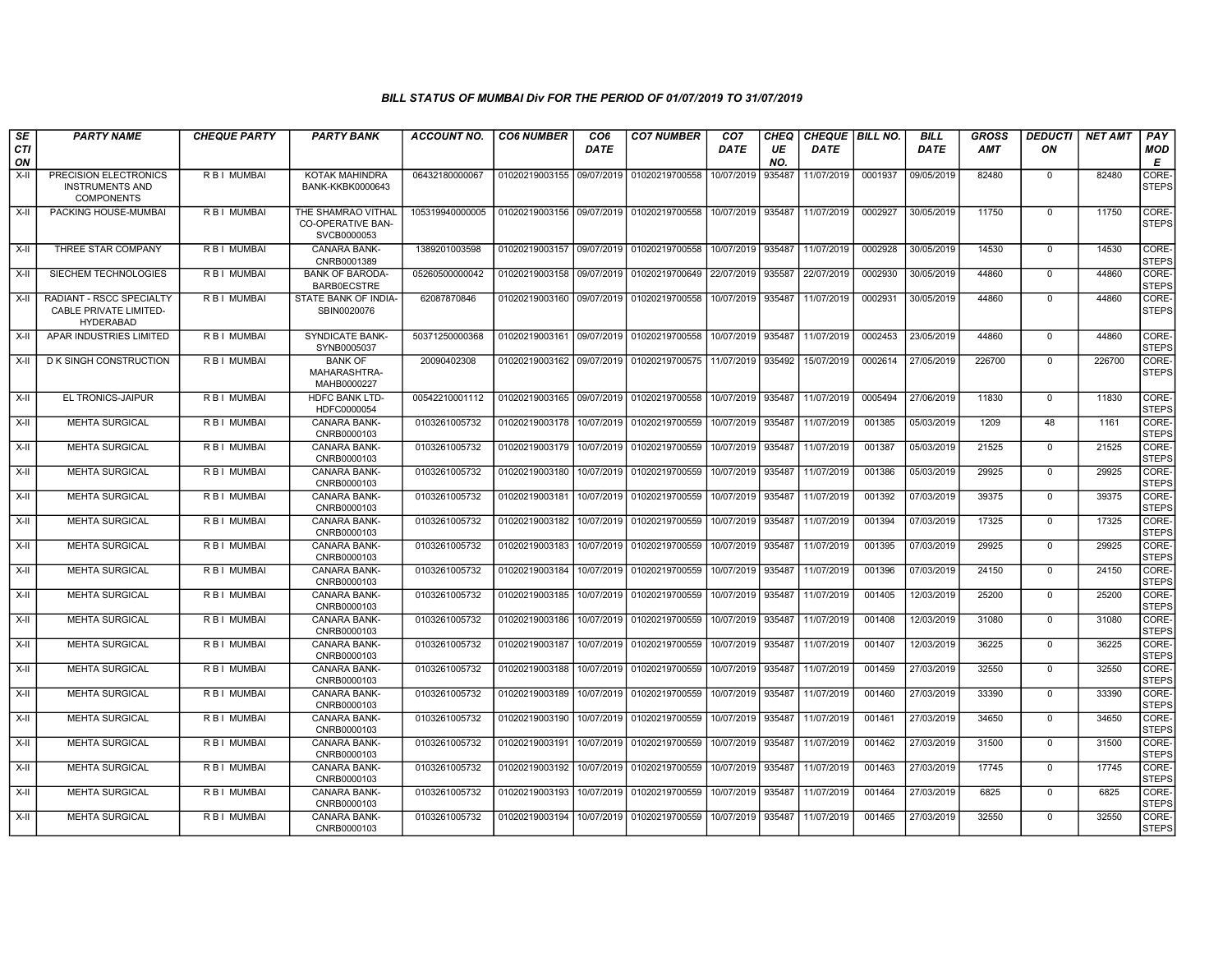| SE               | <b>PARTY NAME</b>                              | <b>CHEQUE PARTY</b>                     | <b>PARTY BANK</b>                                        | <b>ACCOUNT NO.</b>              | <b>CO6 NUMBER</b>         | CO <sub>6</sub> | <b>CO7 NUMBER</b> | CO <sub>7</sub>   | CHEQ      | <b>CHEQUE BILL NO.</b>           |                              | <b>BILL</b> | <b>GROSS</b> | <b>DEDUCTI</b> | <b>NET AMT</b> | PAY                   |
|------------------|------------------------------------------------|-----------------------------------------|----------------------------------------------------------|---------------------------------|---------------------------|-----------------|-------------------|-------------------|-----------|----------------------------------|------------------------------|-------------|--------------|----------------|----------------|-----------------------|
| <b>CTI</b><br>ON |                                                |                                         |                                                          |                                 |                           | <b>DATE</b>     |                   | DATE              | UE<br>NO. | <b>DATE</b>                      |                              | DATE        | <b>AMT</b>   | ON             |                | <b>MOD</b><br>E       |
| X-II             | <b>MEHTA SURGICAL</b>                          | <b>RBI MUMBAI</b>                       | <b>CANARA BANK-</b><br>CNRB0000103                       | 0103261005732                   | 01020219003195            | 10/07/2019      | 01020219700559    | 10/07/2019        | 935487    | 11/07/2019                       | 001466                       | 27/03/2019  | 48825        | $\mathbf 0$    | 48825          | CORE-<br><b>STEPS</b> |
| X-II             | <b>JAINAM PHARMA INDIA PVT</b><br>LTD          | <b>RBI MUMBAI</b>                       | <b>ICICI BANK LTD-</b><br>ICIC0000323                    | 032351000012                    | 01020219003196            | 10/07/2019      | 01020219700559    | 10/07/2019        | 935487    | 11/07/2019                       | SI/9670                      | 19/03/2019  | 8019         | $\mathbf 0$    | 8019           | CORE-<br><b>STEPS</b> |
| X-II             | <b>JAINAM PHARMA INDIA PVT</b><br><b>LTD</b>   | R B I MUMBAI                            | <b>ICICI BANK LTD-</b><br>ICIC0000323                    | 032351000012                    | 01020219003197            | 10/07/2019      | 01020219700559    | 10/07/2019        | 935487    | 11/07/2019                       | SI/9669                      | 19/03/2019  | 13345        | $\mathbf 0$    | 13345          | CORE-<br><b>STEPS</b> |
| X-II             | SSE/TELE/LNL/GEN.IMP.                          | STATE BANK OF INDIA<br>(IMPREST)        | NO BANK-                                                 | 00                              | 01020219003198            | 10/07/2019      | 01020219700564    |                   |           | 10/07/2019 884371 11/07/2019     | GEN.IMP.                     | 27/06/2019  | 1000         | $^{\circ}$     | 1000           | <b>IMP</b>            |
| $X-H$            | <b>INSPECTOR RPF MATUNGA</b><br><b>BARRACK</b> | <b>DIVISIONAL CASHIER.</b><br>C RLY     | <b>NO BANK-</b>                                          | 00                              | 01020219003199            | 10/07/2019      | 01020219700565    | 10/07/2019        | 884374    | 11/07/2019                       | GEN.IMP.                     | 22/06/2019  | 9973         | $\overline{0}$ | 9973           | CASH                  |
| X-II             | SR DME (D) KYN/GEN.IMP                         | <b>STATE BANK OF INDIA</b><br>(IMPREST) | <b>SELF CHEQUE-</b><br>000000000                         | 00                              | 01020219003200            | 10/07/2019      | 01020219700564    |                   |           | 10/07/2019   884371   11/07/2019 | GEN.IMP.                     | 16/04/2019  | 9760         | $\Omega$       | 9760           | <b>IMP</b>            |
| X-II             | SR.DSC RPF/CSTM GEN.IMP                        | STATE BANK OF INDIA<br>(IMPREST)        | <b>SELF CHEQUE-</b><br>000000000                         | 00                              | 01020219003201            | 10/07/2019      | 01020219700564    | 10/07/2019        | 884371    | 11/07/2019 GEN. IMP.             |                              | 09/07/2019  | 4000         | $\mathbf 0$    | 4000           | <b>IMP</b>            |
| X-II             | SSE/OHE/CLA/GEN.IMP.                           | STATE BANK OF INDIA<br>(IMPREST)        | SELF CHEQUE-<br>000000000                                | 00                              | 01020219003202            | 10/07/2019      | 01020219700564    | 10/07/2019        | 884371    | 11/07/2019                       | GEN.IMP.                     | 17/06/2019  | 1220         | $\Omega$       | 1220           | <b>IMP</b>            |
|                  | X-II RELIANCE JOI INFOCOMM LTD                 | <b>RBI MUMBAL</b>                       | <b>STANDARD</b><br><b>CHARTERED BANK-</b><br>SCBL0036084 | RJIO900590045816 01020219003215 |                           | 10/07/2019      | 01020219700560    | 10/07/2019 935487 |           | 11/07/2019                       | V.76/2019                    | 01/06/2019  | 708228.96    | 24007.96       | 684221         | CORE-<br><b>STEPS</b> |
|                  | X-II SR DEE/TRSO/CSTM/GEN.IMP.                 | STATE BANK OF INDIA<br>(IMPREST)        | SELF CHEQUE-<br>000000000                                | 00                              | 01020219003216 10/07/2019 |                 | 01020219700564    |                   |           | 10/07/2019   884371   11/07/2019 | GEN. IMP                     | 10/07/2019  | 24535        | $\Omega$       | 24535          | <b>IMP</b>            |
| $X-H$            | APO/WEL                                        | DIVISIONAL CASHIER,<br>C RLY            | SELF CHEQUE-<br>000000000                                | 000000000                       | 01020219003217            | 10/07/2019      | 01020219700565    | 10/07/2019        |           | 884374 11/07/2019                | $P. O. NO -$<br>750607       | 04/07/2019  | 50000        | $\mathbf 0$    | 50000          | CASH                  |
| X-II             | <b>ESSJAY COPIER PVT LTD</b>                   | <b>RBI MUMBAL</b>                       | <b>IDBI BANK LTD-</b><br>IBKL0000018                     | 0018102000019318                | 01020219003218            | 10/07/2019      | 01020219700561    | 10/07/2019        | 935487    | 11/07/2019 EC/RENT/6             | 239                          | 01/01/2019  | 12600.04     | 1512.04        | 11088          | CORE-<br><b>STEPS</b> |
| X-II             | SR STATION MASTER (GAZ)<br><b>CSTM</b>         | DIVISIONAL CASHIER.<br>C RLY            | SELF CHEQUE-<br>000000000                                | 000000000                       | 01020219003219            | 10/07/2019      | 01020219700562    | 10/07/2019 884374 |           | 11/07/2019                       | po no.<br>785303             | 21/06/2019  | 8500         | $\mathbf 0$    | 8500           | CASH                  |
| X-II             | APO/ WEL                                       | DIVISIONAL CASHIER.<br>C RLY            | SELF CHEQUE-<br>000000000                                | 000000000                       | 01020219003220            | 10/07/2019      | 01020219700565    | 10/07/2019        | 884374    | 11/07/2019                       | <b>P.O.NO-</b><br>750606     | 04/07/2019  | 120000       | $\mathbf 0$    | 120000         | CASH                  |
| X-II             | SSE (M) CSMT                                   | DIVISIONAL CASHIER,<br>C RLY            | <b>NO BANK-</b>                                          | 00                              | 01020219003221            | 10/07/2019      | 01020219700562    | 10/07/2019        | 884374    | 11/07/2019                       | Imprest bill                 | 09/07/2019  | 14000        | $\mathbf 0$    | 14000          | CASH                  |
| X-II             | <b>ESSJAY COPIER PVT LTD</b>                   | <b>RBI MUMBAI</b>                       | <b>IDBI BANK LTD-</b><br>IBKL0000018                     | 0018102000019318                | 01020219003222            | 10/07/2019      | 01020219700561    | 10/07/2019 935487 |           | 11/07/2019 EC/RENT/5 01/04/2019  | 42                           |             | 12600.04     | 1512.04        | 11088          | CORE-<br><b>STEPS</b> |
| X-II             | <b>SM AMBERNATH</b>                            | <b>DIVISIONAL CASHIER.</b><br>C RLY     | <b>NO BANK-</b>                                          | $00\,$                          | 01020219003223            | 10/07/2019      | 01020219700562    | 10/07/2019        | 884374    | 11/07/2019                       | <b>GEN</b><br><b>IMPREST</b> | 04/07/2019  | 41000        | $\Omega$       | 41000          | CASH                  |
| X-II             | <b>SSE TM KYN ATRT GHAT</b><br><b>SECTION</b>  | <b>DIVISIONAL CASHIER.</b><br>C RLY     | <b>NO BANK-</b>                                          | 00                              | 01020219003224            | 10/07/2019      | 01020219700562    | 10/07/2019        | 884374    | 11/07/2019                       | <b>TTM GEN</b><br><b>IMP</b> | 30/06/2019  | 47596        | $\mathbf 0$    | 47596          | CASH                  |
| X-II             | APO/WEL                                        | DIVISIONAL CASHIER,<br>C RLY            | SELF CHEQUE-<br>000000000                                | 000000000                       | 01020219003225            | 10/07/2019      | 01020219700565    | 10/07/2019 884374 |           | 11/07/2019                       | <b>P.O.NO-</b><br>750608     | 04/07/2019  | 25000        | $\Omega$       | 25000          | CASH                  |
| X-II             | APO/WEL                                        | <b>DIVISIONAL CASHIER.</b><br>C RLY     | SELF CHEQUE-<br>000000000                                | 000000000                       | 01020219003226            | 10/07/2019      | 01020219700565    | 10/07/2019 884374 |           | 11/07/2019                       | $P. O. NO -$<br>750605       | 04/07/2019  | 75000        | $\mathbf 0$    | 75000          | <b>CASH</b>           |
| X-II             | ADEN (W) CSMT                                  | <b>DIVISIONAL CASHIER,</b><br>C RLY     | DUMMY-                                                   | 000000000                       | 01020219003227            | 10/07/2019      | 01020219700562    | 10/07/2019        |           | 884374 11/07/2019                | PO NO.<br>610802             | 11/06/2019  | 213480       | $\mathbf 0$    | 213480         | CASH                  |
| X-II             | <b>STATION DIRECTOR CSMT</b>                   | <b>DIVISIONAL CASHIER.</b><br>C RLY     | <b>SELF CHEQUE-</b><br>000000000                         | $00 \,$                         | 01020219003228            | 10/07/2019      | 01020219700562    | 10/07/2019 884374 |           | 11/07/2019                       | <b>GENIMPR</b><br><b>EST</b> | 09/07/2019  | 81782        | $\Omega$       | 81782          | CASH                  |
| $X-H$            | APO L AND W                                    | <b>DIVISIONAL CASHIER.</b><br>C RLY     | SELF CHEQUE-<br>000000000                                | 0000000000                      | 01020219003229            | 10/07/2019      | 01020219700565    | 10/07/2019        | 884374    | 11/07/2019                       | $P. O. NO -$<br>750604       | 04/07/2019  | 25000        | $\overline{0}$ | 25000          | CASH                  |
| X-II             | APO/WEL                                        | <b>DIVISIONAL CASHIER.</b><br>C RLY     | <b>SELF CHEQUE-</b><br>000000000                         | 000000000                       | 01020219003231            | 10/07/2019      | 01020219700565    | 10/07/2019        | 884374    | 11/07/2019                       | <b>P.O.NO-</b><br>750609     | 04/07/2019  | 50000        | $\mathbf 0$    | 50000          | <b>CASH</b>           |
| X-II             | APO (L&W) CSTM                                 | <b>DIVISIONAL CASHIER,</b><br>C RLY     | NO BANK-                                                 | 000                             | 01020219003232            | 10/07/2019      | 01020219700565    | 10/07/2019 884374 |           | 11/07/2019                       | GEN.IMP.                     | 10/07/2019  | 10000        | $^{\circ}$     | 10000          | CASH                  |
| X-II             | NANDANA SURGICALS                              | R B I MUMBAI                            | STATE BANK OF INDIA-<br>SBIN0014914                      | 62329157391                     | 01020219003233            | 10/07/2019      | 01020219700566    | 10/07/2019        | 935487    | 11/07/2019                       | <b>NSI/0597</b>              | 20/02/2019  | 36557        | $\mathbf{0}$   | 36557          | CORE-<br><b>STEPS</b> |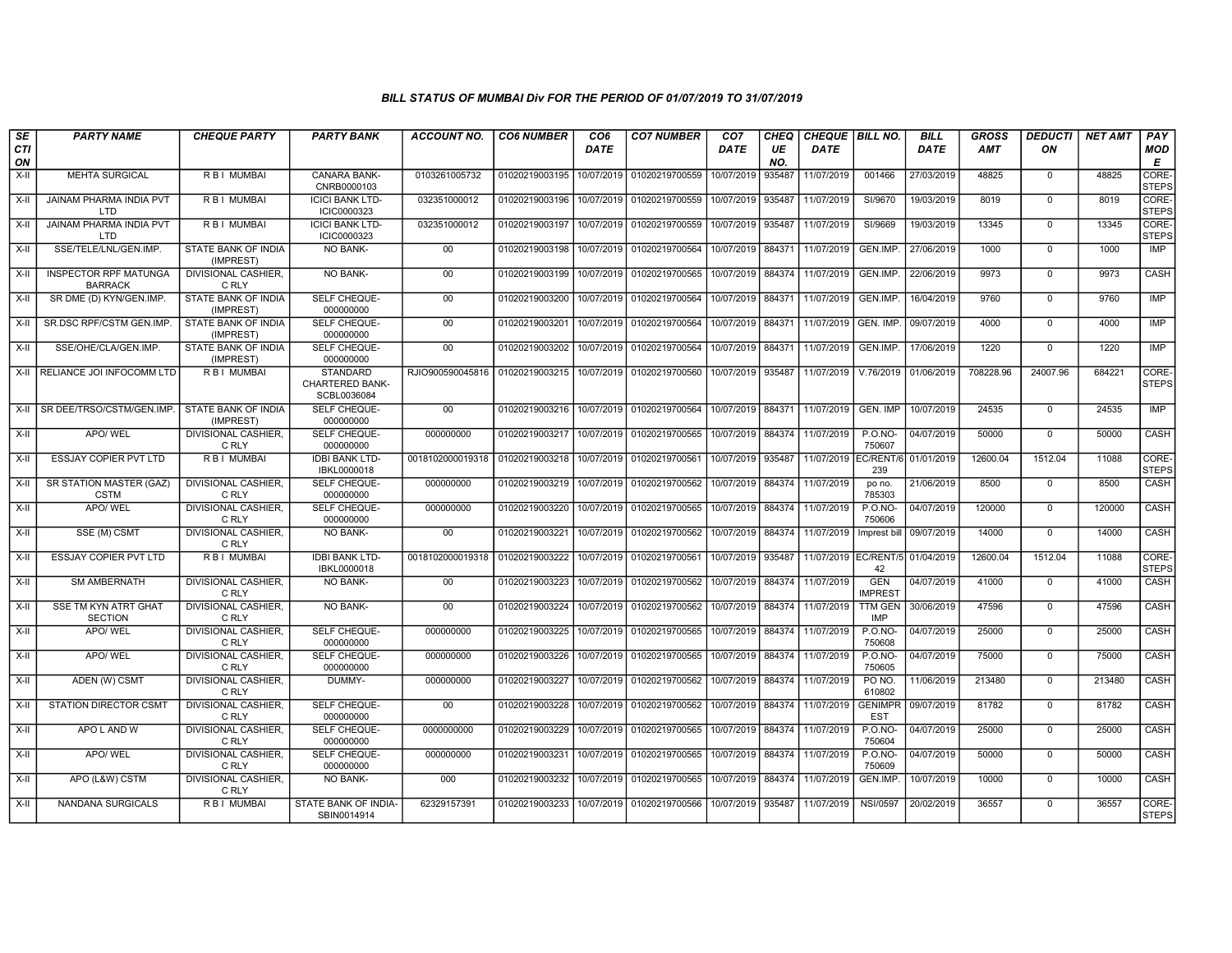| SE               | <b>PARTY NAME</b>               | <b>CHEQUE PARTY</b>              | <b>PARTY BANK</b>                   | ACCOUNT NO.     | <b>CO6 NUMBER</b> | CO6         | <b>CO7 NUMBER</b>                        | CO <sub>7</sub>   | CHEQ      | <b>CHEQUE   BILL NO.</b> |                           | BILL        | GROSS      | <b>DEDUCTI</b> | NET AMT | <b>PAY</b>            |
|------------------|---------------------------------|----------------------------------|-------------------------------------|-----------------|-------------------|-------------|------------------------------------------|-------------------|-----------|--------------------------|---------------------------|-------------|------------|----------------|---------|-----------------------|
| <b>CTI</b><br>ON |                                 |                                  |                                     |                 |                   | <b>DATE</b> |                                          | <b>DATE</b>       | UE<br>NO. | <b>DATE</b>              |                           | <b>DATE</b> | <b>AMT</b> | ON             |         | MOD<br>Е              |
| $X-H$            | NANDANA SURGICALS               | R B I MUMBAI                     | STATE BANK OF INDIA-<br>SBIN0014914 | 62329157391     | 01020219003234    | 10/07/2019  | 01020219700566                           | 10/07/2019        | 935487    | 11/07/2019               | NSI-<br>O724/2018<br>20   | 29/03/2019  | 823        | $\mathbf{0}$   | 823     | CORE-<br><b>STEPS</b> |
| X-II             | NANDANA SURGICALS               | R B I MUMBAI                     | STATE BANK OF INDIA-<br>SBIN0014914 | 62329157391     | 01020219003235    |             | 10/07/2019 01020219700566                | 10/07/2019        | 935487    | 11/07/2019               | NSI-<br>0722/2018<br>20   | 29/03/2019  | 478        | $\mathbf 0$    | 478     | CORE-<br><b>STEPS</b> |
| X-II             | NANDANA SURGICALS               | <b>RBI MUMBAI</b>                | STATE BANK OF INDIA<br>SBIN0014914  | 62329157391     | 01020219003236    | 10/07/2019  | 01020219700566                           | 10/07/2019        | 935487    | 11/07/2019               | NSI-<br>0729/2018<br>20   | 29/03/2019  | 819        | $\mathbf{0}$   | 819     | CORE-<br><b>STEPS</b> |
| $X-H$            | NANDANA SURGICALS               | R B I MUMBAI                     | STATE BANK OF INDIA-<br>SBIN0014914 | 62329157391     | 01020219003237    |             | 10/07/2019 01020219700566                | 10/07/2019        | 935487    | 11/07/2019               | $NSI-$<br>0723/2018<br>20 | 29/03/2019  | 2390       | $\mathbf 0$    | 2390    | CORE-<br><b>STEPS</b> |
| $X-II$           | NANDANA SURGICALS               | R B I MUMBAI                     | STATE BANK OF INDIA-<br>SBIN0014914 | 62329157391     | 01020219003238    | 10/07/2019  | 01020219700566                           | 10/07/2019        | 935487    | 11/07/2019               | NSI-<br>0667/2018<br>20   | 13/03/2019  | 1063       | 64             | 999     | CORE-<br><b>STEPS</b> |
| $X-II$           | NANDANA SURGICALS               | <b>RBI MUMBAI</b>                | STATE BANK OF INDIA-<br>SBIN0014914 | 62329157391     | 01020219003239    | 10/07/2019  | 01020219700566                           | 10/07/2019        | 935487    | 11/07/2019               | NSI-<br>0733/2018<br>20   | 29/03/2019  | 1097       | $\Omega$       | 1097    | CORE-<br><b>STEPS</b> |
| $X-H$            | NANDANA SURGICALS               | R B I MUMBAI                     | STATE BANK OF INDIA-<br>SBIN0014914 | 62329157391     | 01020219003240    |             | 10/07/2019 01020219700566                | 10/07/2019 935487 |           | 11/07/2019               | $NSI-$<br>0727/2018<br>20 | 29/03/2019  | 478        | 0              | 478     | CORE-<br><b>STEPS</b> |
| $X-II$           | NANDANA SURGICALS               | R B I MUMBAI                     | STATE BANK OF INDIA-<br>SBIN0014914 | 62329157391     | 01020219003241    |             | 10/07/2019 01020219700566                | 10/07/2019        | 935487    | 11/07/2019               | NSI-<br>0721/2018<br>20   | 29/03/2019  | 810        | $\mathbf 0$    | 810     | CORE-<br><b>STEPS</b> |
| X-II             | <b>NANDANA SURGICALS</b>        | <b>RBI MUMBAI</b>                | STATE BANK OF INDIA-<br>SBIN0014914 | 62329157391     | 01020219003242    |             | 10/07/2019 01020219700566                | 10/07/2019        | 935487    | 11/07/2019               | NSI-<br>0730/2018<br>19   | 29/03/2019  | 856        | $\mathbf{0}$   | 856     | CORE-<br><b>STEPS</b> |
| X-II             | NANDANA SURGICALS               | R B I MUMBAI                     | STATE BANK OF INDIA-<br>SBIN0014914 | 62329157391     | 01020219003243    |             | 10/07/2019 01020219700566                | 10/07/2019        | 935487    | 11/07/2019               | NSI-<br>0726/2018<br>20   | 29/03/2019  | 1229       | $\mathbf{0}$   | 1229    | CORE-<br><b>STEPS</b> |
| X-II             | NANDANA SURGICALS               | R B I MUMBAI                     | STATE BANK OF INDIA-<br>SBIN0014914 | 62329157391     | 01020219003244    |             | 10/07/2019 01020219700566                | 10/07/2019        | 935487    | 11/07/2019               | NSI-<br>0725/2018<br>20   | 29/03/2019  | 2185       | $\mathbf{0}$   | 2185    | CORE-<br><b>STEPS</b> |
| X-II             | <b>NANDANA SURGICALS</b>        | <b>RBI MUMBAI</b>                | STATE BANK OF INDIA-<br>SBIN0014914 | 62329157391     | 01020219003245    |             | 10/07/2019 01020219700566                | 10/07/2019        | 935487    | 11/07/2019               | NSI-<br>0731/2018<br>20   | 29/03/2019  | 14494      | $\mathbf{0}$   | 14494   | CORE-<br><b>STEPS</b> |
| X-II             | NANDANA SURGICALS               | R B I MUMBAI                     | STATE BANK OF INDIA-<br>SBIN0014914 | 62329157391     | 01020219003246    |             | 10/07/2019 01020219700566                | 10/07/2019        | 935487    | 11/07/2019               | NSI-<br>0728/2018<br>20   | 29/03/2019  | 615        | $\mathbf 0$    | 615     | CORE-<br><b>STEPS</b> |
| X-II             | <b>NANDANA SURGICALS</b>        | <b>RBI MUMBAI</b>                | STATE BANK OF INDIA-<br>SBIN0014914 | 62329157391     |                   |             | 01020219003247 10/07/2019 01020219700566 | 10/07/2019 935487 |           | 11/07/2019               | NSI-<br>003/2018-<br>201  | 05/04/2019  | 10954      | 219            | 10735   | CORE-<br><b>STEPS</b> |
| $X-H$            | <b>ACDO DADER</b>               | STATE BANK OF INDIA<br>(IMPREST) | SELF CHEQUE-<br>000000000           |                 | 01020219003249    | 10/07/2019  | 01020219700564                           | 10/07/2019        | 884371    | 11/07/2019               | GEN.IMP.                  | 02/07/2019  | 14693      | $\Omega$       | 14693   | <b>IMP</b>            |
| X-II             | <b>MEHTA SURGICAL</b>           | R B I MUMBAI                     | <b>CANARA BANK-</b><br>CNRB0000103  | 0103261005732   | 01020219003250    | 10/07/2019  | 01020219700566                           | 10/07/2019        | 935487    | 11/07/2019               | 000012                    | 04/04/2019  | 33075      | $\mathbf{0}$   | 33075   | CORE-<br><b>STEPS</b> |
| X-II             | <b>MEHTA SURGICAL</b>           | R B I MUMBAI                     | CANARA BANK-<br>CNRB0000103         | 0103261005732   | 01020219003251    | 10/07/2019  | 01020219700566                           | 10/07/2019        | 935487    | 11/07/2019               | 000018                    | 08/04/2019  | 41895      | $\mathbf{0}$   | 41895   | CORE-<br><b>STEPS</b> |
| $X-H$            | <b>MEHTA SURGICAL</b>           | R B I MUMBAI                     | CANARA BANK-<br>CNRB0000103         | 0103261005732   | 01020219003252    | 10/07/2019  | 01020219700566                           | 10/07/2019        | 935487    | 11/07/2019               | 000020                    | 08/04/2019  | 19950      | 0              | 19950   | CORE-<br><b>STEPS</b> |
| X-II             | <b>MEHTA SURGICAL</b>           | R B I MUMBAI                     | <b>CANARA BANK-</b><br>CNRB0000103  | 0103261005732   | 01020219003253    | 10/07/2019  | 01020219700566                           | 10/07/2019        | 935487    | 11/07/2019               | 000027                    | 10/04/2019  | 39060      | $\mathbf 0$    | 39060   | CORE-<br><b>STEPS</b> |
| X-II             | SSE(C&W), IOH<br>SHED.W.B.DEPOT | STATE BANK OF INDIA<br>(IMPREST) | SELF CHEQUE-<br>000000000           | 00 <sup>°</sup> | 01020219003254    | 10/07/2019  | 01020219700564                           | 10/07/2019        | 884371    | 11/07/2019               | GEN.IMP.                  | 08/07/2019  | 25000      | $\mathbf{0}$   | 25000   | <b>IMP</b>            |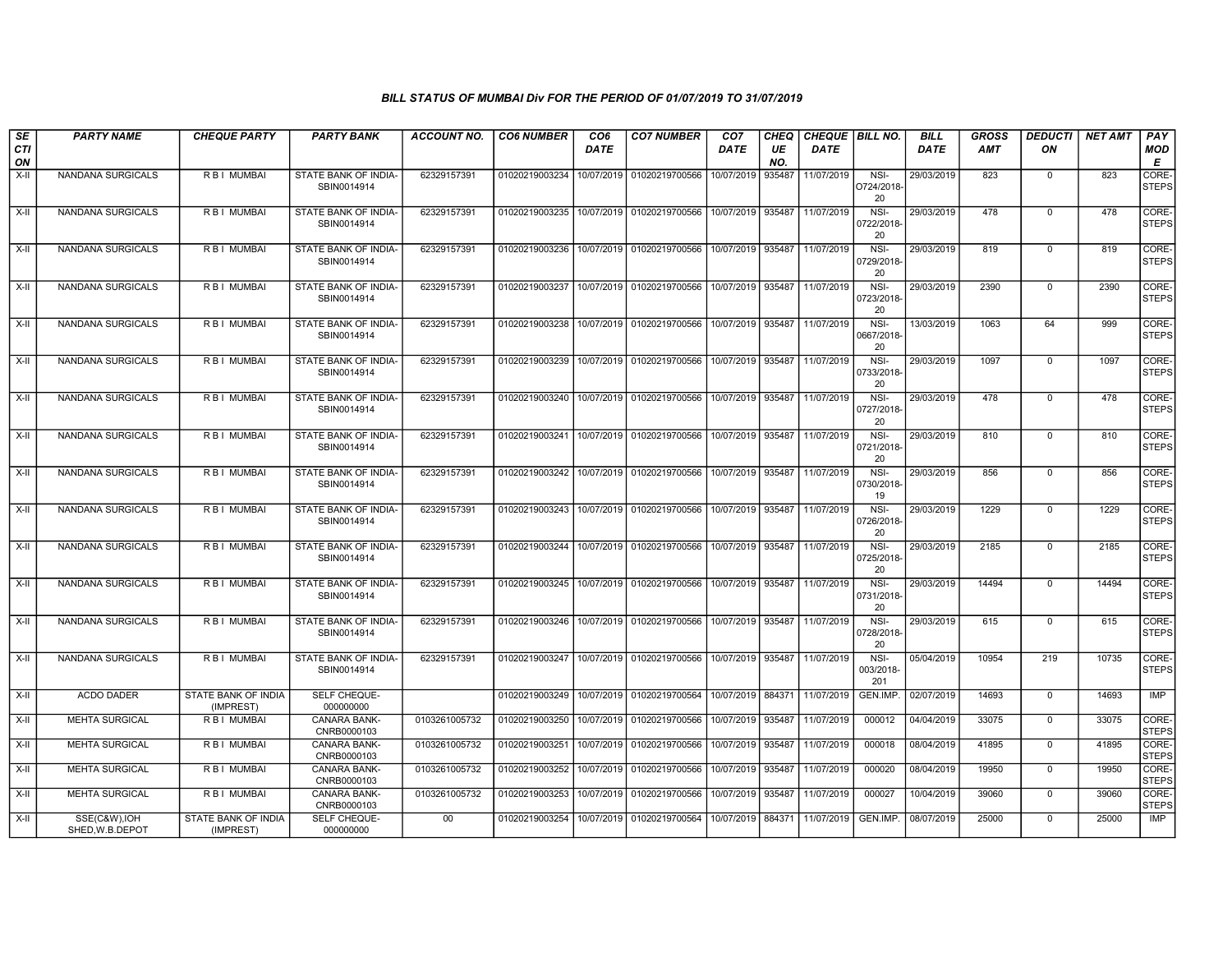| SE        | <b>PARTY NAME</b>                          | <b>CHEQUE PARTY</b>                                     | <b>PARTY BANK</b>                                         | <b>ACCOUNT NO.</b> | <b>CO6 NUMBER</b>                        | CO <sub>6</sub> | <b>CO7 NUMBER</b>                                                     | CO <sub>7</sub>   | <b>CHEQ</b> | <b>CHEQUE   BILL NO.</b>     |                              | <b>BILL</b> | <b>GROSS</b> | <i><b>DEDUCTI</b></i> | <b>NET AMT</b> | PAY                         |
|-----------|--------------------------------------------|---------------------------------------------------------|-----------------------------------------------------------|--------------------|------------------------------------------|-----------------|-----------------------------------------------------------------------|-------------------|-------------|------------------------------|------------------------------|-------------|--------------|-----------------------|----------------|-----------------------------|
| CTI<br>ON |                                            |                                                         |                                                           |                    |                                          | DATE            |                                                                       | <b>DATE</b>       | UE<br>NO.   | <b>DATE</b>                  |                              | <b>DATE</b> | <b>AMT</b>   | ON                    |                | <b>MOD</b><br>Е             |
| $X-H$     | <b>SSE LAUNDRY WB</b>                      | <b>STATE BANK OF INDIA</b><br>(IMPREST)                 | SELF CHEQUE-<br>000000000                                 | 00                 | 01020219003255                           | 10/07/2019      | 01020219700564                                                        | 10/07/2019        | 884371      | 11/07/2019                   | GEN.IMP.                     | 08/07/2019  | 9481         | $\mathbf 0$           | 9481           | IMP                         |
| X-II      | <b>NK SINGH</b>                            | <b>RBI MUMBAI</b>                                       | STATE BANK OF INDIA-<br>SBIN0003225                       | 30881485170        |                                          |                 | 01020219003257 10/07/2019 01020219700563 10/07/2019 935487            |                   |             | 11/07/2019                   | 0003091                      | 03/06/2019  | 186800       | $\mathbf 0$           | 186800         | <b>CORE</b><br><b>STEPS</b> |
| X-II      | <b>SM MANKHURD</b>                         | STATE BANK OF INDIA<br>(IMPREST)                        | <b>STATE BANK OF INDIA-</b><br>SBIN0001821                | 37608121296        | 01020219003258                           |                 | 10/07/2019 01020219700567                                             | 10/07/2019 884371 |             | 11/07/2019                   | <b>GEN</b><br><b>IMPREST</b> | 04/07/2019  | 40680        | $\mathbf 0$           | 40680          | IMP                         |
| X-II      | <b>SM TALOJA</b>                           | STATE BANK OF INDIA<br>(IMPREST)                        | <b>NO BANK-</b>                                           | $00\,$             | 01020219003259                           | 10/07/2019      | 01020219700567                                                        | 10/07/2019        | 884371      | 11/07/2019                   | <b>GEN</b><br><b>IMPREST</b> | 03/07/2019  | 30811        | $\mathbf 0$           | 30811          | IMP                         |
| X-II      | <b>SM VASIND</b>                           | STATE BANK OF INDIA<br>(IMPREST)                        | <b>NO BANK-</b>                                           | 00                 | 01020219003260                           |                 | 10/07/2019 01020219700567                                             | 10/07/2019 884371 |             | 11/07/2019                   | <b>GEN</b><br><b>IMPREST</b> | 04/07/2019  | 25840        | $\mathbf 0$           | 25840          | <b>IMP</b>                  |
| X-II      | <b>SM KASARA</b>                           | STATE BANK OF INDIA<br>(IMPREST)                        | <b>NO BANK-</b>                                           | 00                 | 01020219003261                           | 10/07/2019      | 01020219700567                                                        | 10/07/2019 884371 |             | 11/07/2019                   | <b>GEN</b><br><b>IMPREST</b> | 03/07/2019  | 59900        | $\mathbf 0$           | 59900          | <b>IMP</b>                  |
| X-II      | <b>SM ROHA</b>                             | STATE BANK OF INDIA<br>(IMPREST)                        | NO BANK-                                                  | 00                 | 01020219003262                           | 10/07/2019      | 01020219700567                                                        |                   |             | 10/07/2019 884371 11/07/2019 | <b>GEN</b><br><b>IMPREST</b> | 05/07/2019  | 49993        | $\mathbf 0$           | 49993          | <b>IMP</b>                  |
| X-II      | <b>SM ASANGAON</b>                         | STATE BANK OF INDIA<br>(IMPREST)                        | NO BANK-                                                  | 00                 | 01020219003263                           | 10/07/2019      | 01020219700567                                                        | 10/07/2019 884371 |             | 11/07/2019                   | <b>GEN</b><br><b>IMPREST</b> | 04/07/2019  | 26000        | $\mathbf 0$           | 26000          | <b>IMP</b>                  |
| $X-H$     | <b>SM VANGANI</b>                          | <b>STATE BANK OF INDIA</b><br>(IMPREST)                 | <b>NO BANK-</b>                                           | 00                 | 01020219003264                           | 10/07/2019      | 01020219700567                                                        |                   |             | 10/07/2019 884371 11/07/2019 | <b>GEN</b><br><b>IMPREST</b> | 04/07/2019  | 25350        | $\mathbf 0$           | 25350          | <b>IMP</b>                  |
| X-II      | <b>SM BADLAPUR</b>                         | <b>STATE BANK OF INDIA</b><br>(IMPREST)                 | <b>NO BANK-</b>                                           | 00                 | 01020219003265 10/07/2019 01020219700567 |                 |                                                                       | 10/07/2019 884371 |             | 11/07/2019                   | <b>GEN</b><br><b>IMPREST</b> | 04/07/2019  | 40487        | $\Omega$              | 40487          | IMP                         |
| X-II      | <b>SM KINGCIRCLE</b>                       | STATE BANK OF INDIA   STATE BANK OF INDIA-<br>(IMPREST) | SBIN0001821                                               | 37608121296        | 01020219003266                           | 10/07/2019      | 01020219700567                                                        | 10/07/2019 884371 |             | 11/07/2019                   | <b>GEN</b><br><b>IMPREST</b> | 28/06/2019  | 20000        | $\mathbf 0$           | 20000          | IMP                         |
| X-II      | <b>SM KHADAVLI</b>                         | STATE BANK OF INDIA<br>(IMPREST)                        | <b>NO BANK-</b>                                           | 00                 | 01020219003267                           | 10/07/2019      | 01020219700567                                                        | 10/07/2019 884371 |             | 11/07/2019                   | <b>GEN</b><br><b>IMPREST</b> | 28/06/2019  | 17021        | $\mathbf 0$           | 17021          | <b>IMP</b>                  |
| X-II      | <b>SS UMBARMALI</b>                        | STATE BANK OF INDIA<br>(IMPREST)                        | <b>NO BANK-</b>                                           | 00                 | 01020219003268                           | 10/07/2019      | 01020219700567                                                        | 10/07/2019 884371 |             | 11/07/2019                   | <b>GEN</b><br><b>IMPREST</b> | 03/07/2019  | 10000        | $\overline{0}$        | 10000          | <b>IMP</b>                  |
| X-II      | <b>CYM NGSM</b>                            | <b>STATE BANK OF INDIA</b><br>(IMPREST)                 | <b>NO BANK-</b>                                           | 00                 | 01020219003269                           |                 | 10/07/2019 01020219700567                                             | 10/07/2019 884371 |             | 11/07/2019                   | <b>GEN</b><br><b>IMPREST</b> | 04/07/2019  | 14562        | $\mathbf 0$           | 14562          | <b>IMP</b>                  |
| X-II      | <b>INSPECTOR RPSF/THK</b><br>/BQM/GEN.IMP. | STATE BANK OF INDIA<br>(IMPREST)                        | NO BANK-                                                  | 00                 | 01020219003270                           | 10/07/2019      | 01020219700576 11/07/2019 884375                                      |                   |             | 15/07/2019                   | <b>GEM IMP.</b>              | 10/07/2019  | 1500         | $\mathbf 0$           | 1500           | <b>IMP</b>                  |
| X-II      | <b>SM PANVEL</b>                           | STATE BANK OF INDIA<br>(IMPREST)                        | NO BANK-                                                  | 00                 | 01020219003271                           | 10/07/2019      | 01020219700567                                                        | 10/07/2019 884371 |             | 11/07/2019                   | <b>GEN</b><br><b>IMPREST</b> | 04/07/2019  | 23116        | $\mathbf 0$           | 23116          | <b>IMP</b>                  |
| X-II      | <b>SM TURBHE</b>                           | STATE BANK OF INDIA I STATE BANK OF INDIA-<br>(IMPREST) | SBIN0001821                                               | 37608121296        | 01020219003272                           | 10/07/2019      | 01020219700567                                                        | 10/07/2019 884371 |             | 11/07/2019                   | <b>GEN</b><br><b>IMPREST</b> | 04/07/2019  | 17526        | $\mathbf 0$           | 17526          | <b>IMP</b>                  |
| $X-H$     | SR SM (GAZ) CSTM                           | <b>STATE BANK OF INDIA</b><br>(IMPREST)                 | NO BANK-                                                  | 00                 | 01020219003273                           | 10/07/2019      | 01020219700567                                                        |                   |             | 10/07/2019 884371 11/07/2019 | <b>GEN IMP</b>               | 09/07/2019  | 15327        | $\overline{0}$        | 15327          | <b>IMP</b>                  |
| X-II      | <b>SM GHATKOPAR</b>                        | STATE BANK OF INDIA<br>(IMPREST)                        | <b>NO BANK-</b>                                           | $00\,$             | 01020219003274                           | 10/07/2019      | 01020219700568                                                        | 10/07/2019 884371 |             | 11/07/2019                   | <b>GEN</b><br><b>IMPREST</b> | 04/07/2019  | 3418         | $\mathbf 0$           | 3418           | IMP                         |
| X-II      | <b>SM NERUL</b>                            | STATE BANK OF INDIA   STATE BANK OF INDIA<br>(IMPREST)  | SBIN0001821                                               | 37608121296        | 01020219003275                           | 10/07/2019      | 01020219700568                                                        | 10/07/2019 884371 |             | 11/07/2019                   | <b>GEN</b><br><b>IMPREST</b> | 01/07/2019  | 19975        | $\mathbf 0$           | 19975          | IMP                         |
| X-II      | <b>SM VASHI</b>                            | STATE BANK OF INDIA STATE BANK OF INDIA-<br>(IMPREST)   | SBIN0001821                                               | 37608121296        |                                          |                 | 01020219003276 10/07/2019 01020219700568                              | 10/07/2019 884371 |             | 11/07/2019                   | <b>GEN</b><br><b>IMPREST</b> | 03/07/2019  | 19505        | $\mathbf 0$           | 19505          | <b>IMP</b>                  |
| X-II      | SM SANDHURST ROAD                          | (IMPREST)                                               | STATE BANK OF INDIA   STATE BANK OF INDIA-<br>SBIN0001821 | 37608121296        | 01020219003277                           | 10/07/2019      | 01020219700568                                                        | 10/07/2019 884371 |             | 11/07/2019                   | <b>GEN</b><br><b>IMPREST</b> | 03/07/2019  | 4347         | $\overline{0}$        | 4347           | <b>IMP</b>                  |
| X-II      | <b>NANDANA SURGICALS</b>                   | <b>RBI MUMBAI</b>                                       | STATE BANK OF INDIA-<br>SBIN0014914                       | 62329157391        | 01020219003278                           |                 | 10/07/2019 01020219700566                                             |                   |             | 10/07/2019 935487 11/07/2019 | NSI-<br>0704/2018-<br>20     | 18/03/2019  | 1049         | $\mathbf 0$           | 1049           | CORE-<br><b>STEPS</b>       |
| $X-H$     | <b>SM NAGOTHANE</b>                        | STATE BANK OF INDIA<br>(IMPREST)                        | <b>NO BANK-</b>                                           | 00                 |                                          |                 | 01020219003279 10/07/2019 01020219700568                              | 10/07/2019 884371 |             | 11/07/2019                   | <b>GEN</b><br><b>IMPREST</b> | 04/07/2019  | 18835        | $\overline{0}$        | 18835          | IMP                         |
| X-II      | <b>SM MULUND</b>                           | STATE BANK OF INDIA<br>(IMPREST)                        | <b>NO BANK-</b>                                           | 00                 | 01020219003280                           | 10/07/2019      | 01020219700568                                                        | 10/07/2019 884371 |             | 11/07/2019                   | <b>GEN</b><br><b>IMPREST</b> | 04/07/2019  | 3711         | $\mathbf 0$           | 3711           | IMP                         |
| X-II      | <b>SS DATIVALI</b>                         | <b>STATE BANK OF INDIA</b><br>(IMPREST)                 | <b>NO BANK-</b>                                           | $00\,$             | 01020219003281                           | 10/07/2019      | 01020219700568                                                        | 10/07/2019 884371 |             | 11/07/2019                   | <b>GEN</b><br><b>IMPREST</b> | 04/07/2019  | 5336         | $\Omega$              | 5336           | <b>IMP</b>                  |
| $X-H$     | <b>SM KHARBAV</b>                          | STATE BANK OF INDIA   STATE BANK OF INDIA-<br>(IMPREST) | SBIN0001821                                               | 37608121296        |                                          |                 | 01020219003282 10/07/2019 01020219700568 10/07/2019 884371 11/07/2019 |                   |             |                              | <b>GEN</b><br><b>IMPREST</b> | 04/07/2019  | 10000        | $\mathbf 0$           | 10000          | IMP                         |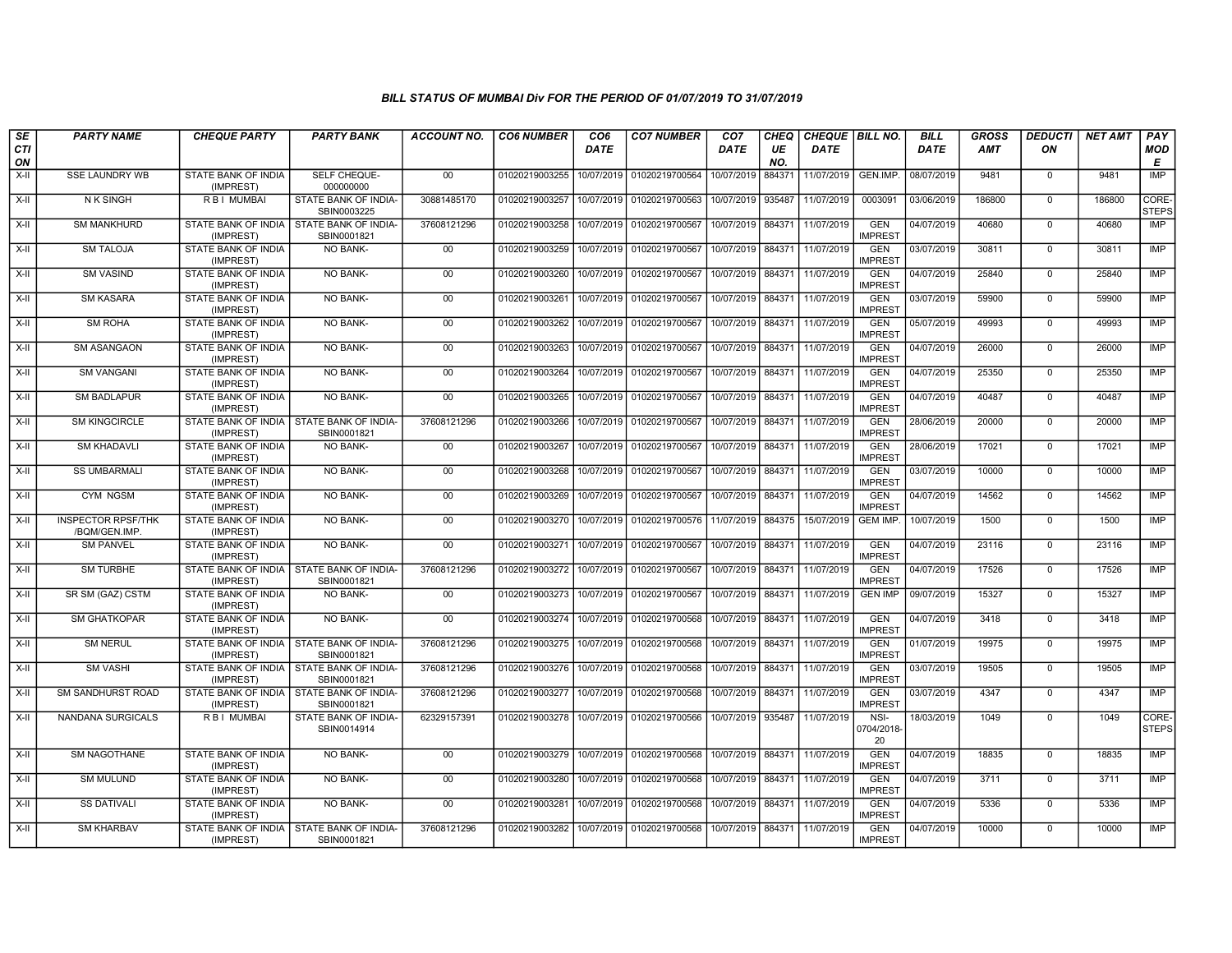| SE        | <b>PARTY NAME</b>                               | <b>CHEQUE PARTY</b>                                     | <b>PARTY BANK</b>                                      | ACCOUNT NO.     | <b>CO6 NUMBER</b>         | CO <sub>6</sub> | <b>CO7 NUMBER</b>         | CO <sub>7</sub> | CHEQ      | <b>CHEQUE   BILL NO.</b> |                                           | <b>BILL</b> | GROSS  | <b>DEDUCTI</b> | <b>NET AMT</b> | <b>PAY</b>                |
|-----------|-------------------------------------------------|---------------------------------------------------------|--------------------------------------------------------|-----------------|---------------------------|-----------------|---------------------------|-----------------|-----------|--------------------------|-------------------------------------------|-------------|--------|----------------|----------------|---------------------------|
| CTI<br>ON |                                                 |                                                         |                                                        |                 |                           | DATE            |                           | DATE            | UE<br>NO. | DATE                     |                                           | DATE        | AMT    | ON             |                | <b>MOD</b><br>Е           |
| X-II      | <b>SM DADAR</b>                                 | STATE BANK OF INDIA<br>(IMPREST)                        | NO BANK-                                               | $00\,$          | 01020219003283            | 10/07/2019      | 01020219700568            | 10/07/2019      | 884371    | 11/07/2019               | <b>GEN</b><br><b>IMPREST</b>              | 03/07/2019  | 14535  | $\mathbf 0$    | 14535          | <b>IMP</b>                |
| $X-H$     | <b>SM ATGAON</b>                                | STATE BANK OF INDIA<br>(IMPREST)                        | NO BANK-                                               | 00              | 01020219003284            | 10/07/2019      | 01020219700568            | 10/07/2019      | 884371    | 11/07/2019               | <b>GEN</b><br><b>IMPREST</b>              | 05/07/2019  | 10020  | $\mathbf 0$    | 10020          | <b>IMP</b>                |
| X-II      | <b>SM KAMAN ROAD</b>                            | STATE BANK OF INDIA<br>(IMPREST)                        | <b>STATE BANK OF INDIA-</b><br>SBIN0001821             | 37608121296     | 01020219003285            | 10/07/2019      | 01020219700568            | 10/07/2019      | 884371    | 11/07/2019               | <b>GEN</b><br><b>IMPREST</b>              | 05/07/2019  | 10000  | $\mathbf 0$    | 10000          | <b>IMP</b>                |
| $X-II$    | <b>SM KURLA</b>                                 | STATE BANK OF INDIA STATE BANK OF INDIA-<br>(IMPREST)   | SBIN0001821                                            | 37608121296     | 01020219003286            | 10/07/2019      | 01020219700568            | 10/07/2019      | 884371    | 11/07/2019               | <b>GEN</b><br><b>IMPREST</b>              | 05/07/2019  | 20000  | $\Omega$       | 20000          | <b>IMP</b>                |
| X-II      | <b>SM APTA</b>                                  | STATE BANK OF INDIA<br>(IMPREST)                        | NO BANK-                                               | 00              | 01020219003287            | 10/07/2019      | 01020219700568            | 10/07/2019      | 884371    | 11/07/2019               | <b>GEN</b><br><b>IMPREST</b>              | 05/07/2019  | 19995  | $\mathsf{O}$   | 19995          | <b>IMP</b>                |
| $X-H$     | <b>SM BYCULLA</b>                               | STATE BANK OF INDIA   STATE BANK OF INDIA-<br>(IMPREST) | SBIN0001821                                            | 37608121296     | 01020219003288            | 10/07/2019      | 01020219700568            | 10/07/2019      | 884371    | 11/07/2019               | <b>GEN</b><br><b>IMPREST</b>              | 05/07/2019  | 2697   | $\mathbf 0$    | 2697           | <b>IMP</b>                |
| X-II      | <b>SM IGATPURI</b>                              | STATE BANK OF INDIA<br>(IMPREST)                        | <b>NO BANK-</b>                                        | $00\,$          | 01020219003289            | 10/07/2019      | 01020219700568            | 10/07/2019      | 884371    | 11/07/2019               | <b>GEN</b><br><b>IMPREST</b>              | 05/07/2019  | 3736   | $\mathbf{0}$   | 3736           | IMP                       |
| X-II      | SM KOPARKHAIRANE                                | STATE BANK OF INDIA<br>(IMPREST)                        | NO BANK-                                               | 00              | 01020219003290            | 10/07/2019      | 01020219700568            | 10/07/2019      | 884371    | 11/07/2019               | <b>GEN</b><br><b>IMPREST</b>              | 05/07/2019  | 5616   | $\mathbf 0$    | 5616           | <b>IMP</b>                |
| $X-H$     | SM BHIVPURI ROAD                                | <b>STATE BANK OF INDIA</b><br>(IMPREST)                 | <b>NO BANK-</b>                                        | 00              | 01020219003291            | 10/07/2019      | 01020219700568            | 10/07/2019      | 884371    | 11/07/2019               | <b>GEN</b><br><b>IMPREST</b>              | 04/07/2019  | 19776  | $\mathbf 0$    | 19776          | <b>IMP</b>                |
| X-II      | DIRECTOR G.P.O. MUMBAI                          | DIRECTOR G.P.O.<br><b>MUMBAI</b>                        | SELF CHEQUE-<br>000000000                              | 000000000       | 01020219003292            | 10/07/2019      | 01020219700577            | 11/07/2019      | 935488    | 11/07/2019 P.O.NO749     | 334                                       | 10/07/2019  | 24210  | $\mathbf{0}$   | 24210          | <b>BANK</b><br>CHEQ<br>UE |
| X-II      | <b>MS GENIUS INFOTECH</b><br><b>KOKATTA</b>     | R B I MUMBAI                                            | STATE BANK OF INDIA-<br>SBIN0003496                    | 30760906786     | 01020219003293            | 10/07/2019      | 01020219700575            | 11/07/2019      | 935492    | 15/07/2019               | 0004968                                   | 24/06/2019  | 320600 | $\mathbf 0$    | 320600         | CORE-<br><b>STEPS</b>     |
| $X-H$     | <b>SR DSC/RPF/CSTM</b>                          | DIVISIONAL CASHIER,<br>C RLY                            | SILF CK-00000000000                                    | 000000000       | 01020219003294            | 10/07/2019      | 01020219700577            | 11/07/2019      | 884374    | 11/07/2019               | <b>P.O.NO-</b><br>628472                  | 10/07/2019  | 20000  | $\mathbf 0$    | 20000          | CASH                      |
| $X-H$     | SR DOM/GEN.IMP.                                 | STATE BANK OF INDIA<br>(IMPREST)                        | <b>NO BANK-</b>                                        | 00              | 01020219003295            | 10/07/2019      | 01020219700576            | 11/07/2019      | 884375    | 15/07/2019               | <b>GEN</b><br><b>IMPREST</b>              | 03/07/2019  | 5847   | $\Omega$       | 5847           | IMP                       |
| $X-II$    | SR DOM/VEHICLE IMP.                             | STATE BANK OF INDIA<br>(IMPREST)                        | SELF CHEQUE-<br>000000000                              | $00\,$          | 01020219003296            | 10/07/2019      | 01020219700576            | 11/07/2019      | 884375    | 15/07/2019               | VEH. IMP                                  | 03/07/2019  | 1000   | $\mathbf 0$    | 1000           | <b>IMP</b>                |
| $X-II$    | <b>SR DOM/FUEL</b>                              | STATE BANK OF INDIA<br>(IMPREST)                        | NO BANK-                                               | 00              | 01020219003297            | 10/07/2019      | 01020219700576 11/07/2019 |                 | 884375    | 15/07/2019               | <b>FUEL IMP</b>                           | 08/07/2019  | 6000   | $\mathbf 0$    | 6000           | <b>IMP</b>                |
| $X-H$     | INSPECTOR RPSF/D COY<br>12BN/RPSF/THK/GEN.IMP.  | STATE BANK OF INDIA<br>(IMPREST)                        | NO BANK-                                               | 00              | 01020219003298            | 10/07/2019      | 01020219700576            | 11/07/2019      | 884375    | 15/07/2019               | GEN.IMP.                                  | 05/07/2019  | 3000   | $\mathbf 0$    | 3000           | <b>IMP</b>                |
| X-II      | SR DSTE (CO) CSTM/GEN.IMP                       | STATE BANK OF INDIA<br>(IMPREST)                        | <b>NO BANK-</b>                                        | 00              | 01020219003299            | 10/07/2019      | 01020219700576            | 11/07/2019      | 884375    | 15/07/2019               | <b>GEN IMP.</b>                           | 09/07/2019  | 15000  | $\mathbf 0$    | 15000          | <b>IMP</b>                |
| X-II      | SR DSTE (CO) CSTM/FUEL.IMP                      | STATE BANK OF INDIA<br>(IMPREST)                        | SELF CHEQUE-<br>000000000                              | 00              | 01020219003301            | 10/07/2019      | 01020219700576            | 11/07/2019      | 884375    | 15/07/2019   FUEL IMP.   |                                           | 10/07/2019  | 10000  | $\mathbf 0$    | 10000          | <b>IMP</b>                |
| $X-II$    | INSPECTOR/RPSF/C-<br>COY/GEN.IMP                | STATE BANK OF INDIA<br>(IMPREST)                        | NO BANK-                                               | 00              | 01020219003302            | 10/07/2019      | 01020219700576            | 11/07/2019      | 884375    | 15/07/2019               | GEN.IMP.                                  | 06/07/2019  | 3000   | $\mathbf 0$    | 3000           | <b>IMP</b>                |
| $X-H$     | <b>RMS ENTERPRISES</b>                          | <b>RBI MUMBAI</b>                                       | DOMBIVLI NAGARI<br>SAHAKARI BANK LIMIT-<br>DNSB0000011 | 011011100000855 | 01020219003305            | 10/07/2019      | 01020219700575            | 11/07/2019      | 935492    | 15/07/2019               | 0005726                                   | 28/06/2019  | 128300 | $\mathbf{0}$   | 128300         | CORE-<br><b>STEPS</b>     |
| $X-II$    | A K ASSOCIATES                                  | <b>RBI MUMBAI</b>                                       | <b>VIJAYA BANK-</b><br>VIJB0005007                     | 500700300007340 | 01020219003306            | 10/07/2019      | 01020219700575            | 11/07/2019      | 935492    | 15/07/2019               | 0005722                                   | 28/06/2019  | 128300 | $\Omega$       | 128300         | CORE-<br><b>STEPS</b>     |
| $X-H$     | <b>TRISTAR ASSOCIATES</b>                       | R B I MUMBAI                                            | <b>SYNDICATE BANK-</b><br>SYNB0005039                  | 50391210000972  | 01020219003307            | 10/07/2019      | 01020219700575            | 11/07/2019      | 935492    | 15/07/2019               | 0005732                                   | 28/06/2019  | 128300 | $\mathsf{O}$   | 128300         | CORE-<br><b>STEPS</b>     |
| $X-H$     | <b>SHREE ENTERPRISES</b>                        | R B I MUMBAI                                            | <b>CORPORATION BANK-</b><br>CORP0001467                | 510101000913961 | 01020219003308            | 10/07/2019      | 01020219700575 11/07/2019 |                 | 935492    | 15/07/2019               | 265432                                    | 18/05/2019  | 13600  | $\mathbf 0$    | 13600          | CORE-<br><b>STEPS</b>     |
|           | X-II SHREE SOMNATH TRANSPORT<br><b>SERVICES</b> | R B I MUMBAI                                            | <b>BANK OF</b><br>MAHARASHTRA-<br>MAHB0000088          | 60021913769     | 01020219003309            | 10/07/2019      | 01020219700575            | 11/07/2019      | 935492    | 15/07/2019               | 0006178                                   | 03/07/2019  | 52700  | $\mathbf{0}$   | 52700          | CORE-<br><b>STEPS</b>     |
| $X-H$     | AJIT SCANNING AND<br><b>DIAGNOSTIC CENTRE</b>   | R B I MUMBAI                                            | SBI-SBIN0000399                                        | 30680326252     | 01020219003311            | 11/07/2019      | 01020219700569            | 11/07/2019      | 935501    | 16/07/2019               | 07                                        | 02/04/2019  | 53320  | $\mathbf 0$    | 53320          | CORE-<br><b>STEPS</b>     |
| $X-II$    | PIONEER HOSPITAL                                | R B I MUMBAI                                            | <b>CORPORATION BANK-</b><br>CORP0001406                | 510101002189177 | 01020219003312 11/07/2019 |                 | 01020219700569            | 11/07/2019      | 935501    |                          | 16/07/2019   KYN/H/S/Bi 20/04/2019<br>lls |             | 70566  | $\mathbf 0$    | 70566          | CORE-<br><b>STEPS</b>     |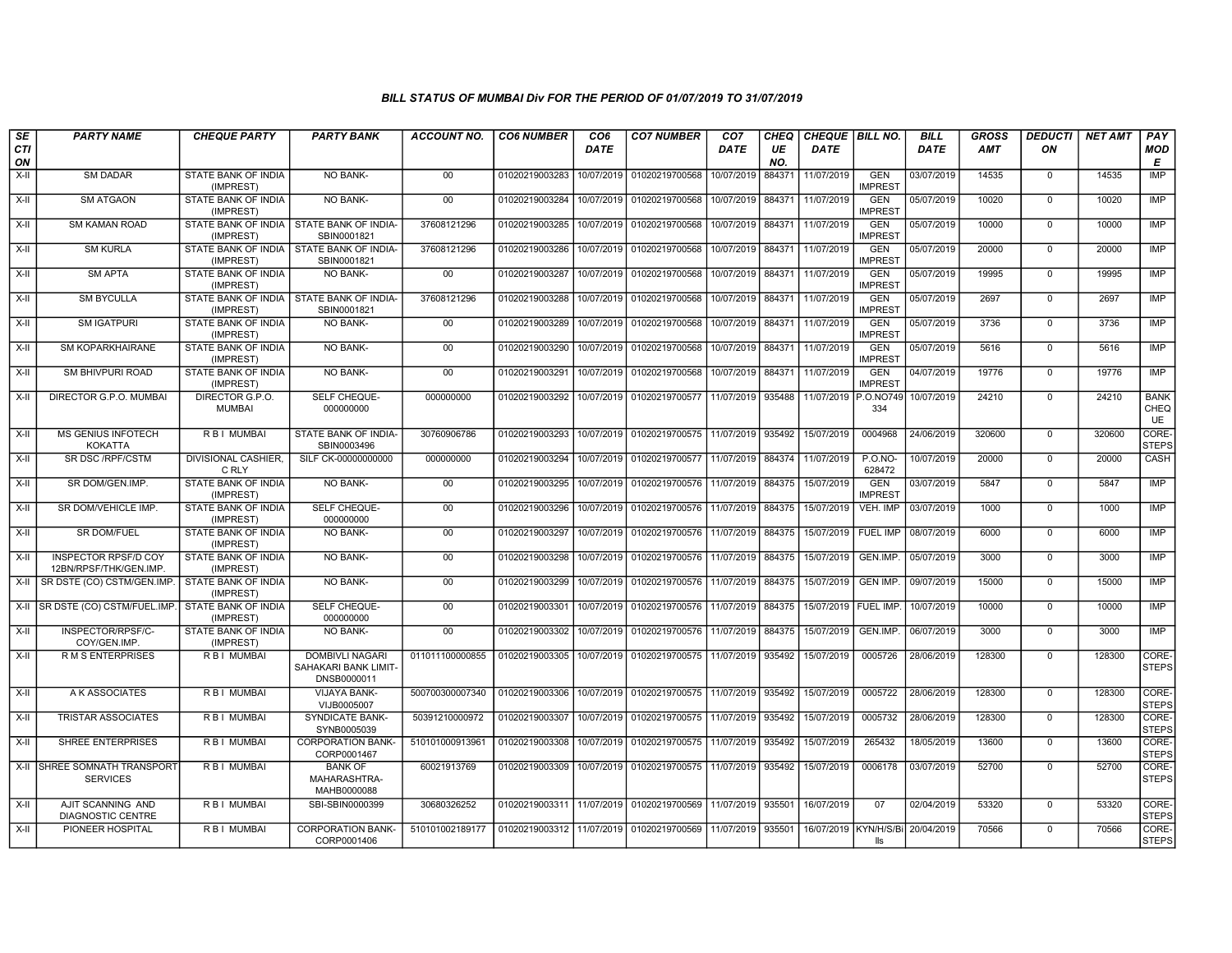| SE        | <b>PARTY NAME</b>                              | <b>CHEQUE PARTY</b>                 | <b>PARTY BANK</b>                      | ACCOUNT NO.                                        | <b>CO6 NUMBER</b>         | CO <sub>6</sub> | <b>CO7 NUMBER</b>                            | CO <sub>7</sub> | CHEQ      | <b>CHEQUE   BILL NO.</b> |                          | <b>BILL</b> | <b>GROSS</b> | <b>DEDUCTI</b> | NET AMT | <b>PAY</b>            |
|-----------|------------------------------------------------|-------------------------------------|----------------------------------------|----------------------------------------------------|---------------------------|-----------------|----------------------------------------------|-----------------|-----------|--------------------------|--------------------------|-------------|--------------|----------------|---------|-----------------------|
| CTI<br>ON |                                                |                                     |                                        |                                                    |                           | <b>DATE</b>     |                                              | DATE            | UE<br>NO. | <b>DATE</b>              |                          | <b>DATE</b> | <b>AMT</b>   | ON             |         | <b>MOD</b><br>E       |
| $X-H$     | <b>MSEDCL CONS NO</b><br>020029012467          | R B I MUMBAI                        | <b>YES BANK-</b><br>YESB0CMSNOC        | MSEDCL010200290 01020219003313 11/07/2019<br>12467 |                           |                 | 01020219700574                               | 11/07/2019      | 935487    | 11/07/2019               | 1 BILL                   | 08/07/2019  | 195360       | $\mathbf 0$    | 195360  | CORE-<br><b>STEPS</b> |
| X-II      | MSEDCL CONS NO<br>020029023430                 | R B I MUMBAI                        | <b>YES BANK-</b><br>YESB0CMSNOC        | MSEDCL010200290 01020219003314<br>23430            |                           | 11/07/2019      | 01020219700574                               | 11/07/2019      | 935487    | 11/07/2019               | 1 BILL                   | 08/07/2019  | 414030       | $\mathbf 0$    | 414030  | CORE-<br><b>STEPS</b> |
| $X-II$    | MSEDCL CONS NO<br>020029056180                 | R B I MUMBAI                        | <b>YES BANK-</b><br>YESB0CMSNOC        | MSEDCL010200290<br>56180                           | 01020219003315            | 11/07/2019      | 01020219700574                               | 11/07/2019      | 935487    | 11/07/2019               | 1 BILL                   | 08/07/2019  | 221860       | $\mathbf 0$    | 221860  | CORE-<br><b>STEPS</b> |
| X-II      | MSEDCL CONS NO<br>000189008601                 | R B I MUMBAI                        | <b>YES BANK-</b><br>YESB0CMSNOC        | MSEDCL010001890<br>08601                           | 01020219003316            | 11/07/2019      | 01020219700574                               | 11/07/2019      | 935487    | 11/07/2019               | 1 BILL                   | 08/07/2019  | 535730       | $\mathbf 0$    | 535730  | CORE-<br><b>STEPS</b> |
| $X-II$    | <b>MSEDCL CONS NO</b><br>000019001971          | R B I MUMBAI                        | <b>YES BANK-</b><br>YESB0CMSNOC        | MSEDCL010000190 01020219003317<br>01971            |                           | 11/07/2019      | 01020219700574 11/07/2019                    |                 | 935487    | 11/07/2019               | 1 BILL                   | 08/07/2019  | 194780       | $\overline{0}$ | 194780  | CORE-<br><b>STEPS</b> |
| $X-H$     | <b>INSPECTOR RPSF/THK/B</b><br>COY/GEN.IMP.    | STATE BANK OF INDIA<br>(IMPREST)    | <b>NO BANK-</b>                        | 00                                                 | 01020219003318 11/07/2019 |                 | 01020219700576   11/07/2019                  |                 | 884375    | 15/07/2019               | <b>GEN.IMP</b>           | 10/07/2019  | 2996         | $\mathbf 0$    | 2996    | IMP                   |
| X-II      | MSEDCL CONS NO<br>000019024610                 | R B I MUMBAI                        | <b>YES BANK-</b><br>YESB0CMSNOC        | MSEDCL010000190<br>24610                           | 01020219003319            | 11/07/2019      | 01020219700574                               | 11/07/2019      | 935487    | 11/07/2019               | 1 BILL                   | 08/07/2019  | 1023710      | $\mathbf 0$    | 1023710 | CORE-<br><b>STEPS</b> |
| X-II      | <b>MSEDCL CONS NO</b><br>020029012564          | <b>RBI MUMBAI</b>                   | <b>YES BANK-</b><br>YESB0CMSNOC        | MSEDCL010200290<br>12564                           | 01020219003320            | 11/07/2019      | 01020219700574                               | 11/07/2019      | 935487    | 11/07/2019               | 1 BILL                   | 08/07/2019  | 1036950      | $\mathbf 0$    | 1036950 | CORE-<br><b>STEPS</b> |
| X-II      | ADEE/TD/PNVL/GEN.IMP.                          | STATE BANK OF INDIA<br>(IMPREST)    | <b>NO BANK-</b>                        | 00                                                 | 01020219003323            | 11/07/2019      | 01020219700576 11/07/2019                    |                 | 884375    | 15/07/2019               | GEN.IMP                  | 10/07/2019  | 4950         | $\overline{0}$ | 4950    | IMP                   |
| $X-H$     | <b>MSEDCL CONS NO</b><br>025559015621          | R B I MUMBAI                        | YES BANK-<br>YESB0CMSNOC               | MSEDCL010255590<br>15621                           | 01020219003324            | 11/07/2019      | 01020219700574 11/07/2019                    |                 | 935487    | 11/07/2019               | 1 BILL                   | 08/07/2019  | 169510       | $\mathbf 0$    | 169510  | CORE-<br><b>STEPS</b> |
| X-II      | MSEDCL CONS NO<br>020029010928                 | R B I MUMBAI                        | <b>YES BANK-</b><br><b>YESB0CMSNOC</b> | MSEDCL010200290<br>10928                           | 01020219003325            | 11/07/2019      | 01020219700574                               | 11/07/2019      | 935487    | 11/07/2019               | 1 BILL                   | 08/07/2019  | 352790       | $\Omega$       | 352790  | CORE-<br><b>STEPS</b> |
| X-II      | MSEDCL CON NO<br>050499005340                  | R B I MUMBAI                        | HDFC-HDFC0000240                       | MSEDCL050499005<br>340                             | 01020219003327            | 11/07/2019      | 01020219700574                               | 11/07/2019      | 935487    | 11/07/2019               | 1BILL                    | 08/07/2019  | 94430        | $\mathbf 0$    | 94430   | CORE-<br><b>STEPS</b> |
| $X-H$     | MSEDCL CON NO<br>026539012249                  | <b>RBI MUMBAI</b>                   | <b>YES BANK-</b><br>YESB0CMSNOC        | MSEDCL010265390<br>12249                           | 01020219003328            | 11/07/2019      | 01020219700574 11/07/2019                    |                 | 935487    | 11/07/2019               | $1$ BILL                 | 08/07/2019  | 119600       | $\Omega$       | 119600  | CORE-<br><b>STEPS</b> |
| X-II      | MSEDCL CONS NO<br>020029010961                 | R B I MUMBAI                        | <b>YES BANK-</b><br>YESB0CMSNOC        | MSEDCL010200290   01020219003329<br>10961          |                           | 11/07/2019      | 01020219700574 11/07/2019                    |                 | 935487    | 11/07/2019               | 1 bill                   | 08/07/2019  | 411250       | $\mathbf 0$    | 411250  | CORE-<br><b>STEPS</b> |
| $X-II$    | <b>SUB INS RPF MUMBRA</b>                      | <b>DIVISIONAL CASHIER.</b><br>C RLY | <b>NO BANK-</b>                        | 00                                                 | 01020219003330            | 11/07/2019      | 01020219700577                               | 11/07/2019      | 884374    | 11/07/2019               | GEN.IMP.                 | 24/03/2019  | 2991         | $\Omega$       | 2991    | CASH                  |
| X-II      | MSEDCL CONS NO<br>028659011371                 | R B I MUMBAI                        | YES BANK-<br>YESB0CMSNOC               | MSEDCL010286590<br>11371                           | 01020219003331            | 11/07/2019      | 01020219700574                               | 11/07/2019      | 935487    | 11/07/2019               | 1 BILL                   | 08/07/2019  | 198290       | $\Omega$       | 198290  | CORE-<br><b>STEPS</b> |
| $X-H$     | MSEDCL CONS NO<br>028519033500                 | R B   MUMBAI                        | <b>YES BANK-</b><br>YESB0CMSNOC        | MSEDCL010285190 01020219003332<br>33500            |                           | 11/07/2019      | 01020219700574                               | 11/07/2019      | 935487    | 11/07/2019               | 1 BILL                   | 08/07/2019  | 402600       | $\mathbf 0$    | 402600  | CORE-<br><b>STEPS</b> |
| X-II      | TORRENT POWER LTD CON<br>NO 13011663481        | R B I MUMBAI                        | AXIS BANK-UTIB0000591                  | 591010200001694                                    | 01020219003333            | 11/07/2019      | 01020219700574                               | 11/07/2019      | 935487    | 11/07/2019               | 1 BILL                   | 08/07/2019  | 8240         | $\mathbf 0$    | 8240    | CORE-<br><b>STEPS</b> |
| $X-II$    | <b>TORRENT POWER LTD CON</b><br>NO 13832770773 | R B I MUMBAI                        | AXIS BANK-UTIB0000591                  | 591010200001694                                    | 01020219003334            | 11/07/2019      | 01020219700574                               | 11/07/2019      | 935487    | 11/07/2019               | 1 BILL                   | 08/07/2019  | 460          | $\mathbf 0$    | 460     | CORE-<br><b>STEPS</b> |
| X-II      | SR.DSO CSTM/GEN.IMP.                           | STATE BANK OF INDIA<br>(IMPREST)    | SELF CHEQUE-<br>000000000              | $00\,$                                             | 01020219003335            | 11/07/2019      | 01020219700576                               | 11/07/2019      | 884375    | 15/07/2019               | GEN.IMP                  | 08/07/2019  | 996          | $\mathbf 0$    | 996     | <b>IMP</b>            |
| X-II      | SR DOM (G) CSTM/GEN.IMP.                       | STATE BANK OF INDIA<br>(IMPREST)    | <b>NO BANK-</b>                        | 00                                                 | 01020219003336            | 11/07/2019      | 01020219700576 11/07/2019                    |                 | 884375    | 15/07/2019               | GEN.IMP.                 | 10/07/2019  | 4998         | $\mathbf 0$    | 4998    | <b>IMP</b>            |
|           | X-II I INSPECTOR RPF ADMN CSTM                 | STATE BANK OF INDIA<br>(IMPREST)    | NO BANK-                               | $00\,$                                             | 01020219003337            | 11/07/2019      | 01020219700576                               | 11/07/2019      | 884375    | 15/07/2019               | GEN.IMP.                 | 10/07/2019  | 4627         | $\mathbf 0$    | 4627    | IMP                   |
| X-II      | <b>INSPECTOR</b><br>RPF/NGSM/GEN.IMP.          | STATE BANK OF INDIA<br>(IMPREST)    | NO BANK-                               | 00                                                 | 01020219003338            | 11/07/2019      | 01020219700576 11/07/2019                    |                 | 884375    | 15/07/2019               | GEN.IMP.                 | 05/07/2019  | 4712         | $\mathbf 0$    | 4712    | <b>IMP</b>            |
| X-II      | <b>GENERAL AUTO ELECTRIC</b><br>CORPORATION    | R B I MUMBAI                        | <b>BANK OF INDIA-</b><br>BKID0000038   | 003830100000580                                    | 01020219003339            | 11/07/2019      | 01020219700575                               | 11/07/2019      | 935492    | 15/07/2019               | 0005878                  | 01/07/2019  | 17200        | $\mathbf 0$    | 17200   | CORE-<br><b>STEPS</b> |
| X-II      | SR.DCM.CSTM                                    | DIVISIONAL CASHIER,<br>C RLY        | SELF CHEQUE-<br>000000000              | 000000000                                          | 01020219003341            | 11/07/2019      | 01020219700577                               | 11/07/2019      | 884374    | 11/07/2019               | <b>P.O.NO-</b><br>414179 | 11/07/2019  | 25000        | $\Omega$       | 25000   | CASH                  |
| X-II      | <b>ONYX TECHNO</b><br>SYSTEMSmumbai            | R B I MUMBAI                        | PNB-PUNB0006000                        | 0060002100064720                                   | 01020219003342            | 11/07/2019      | 01020219700575                               | 11/07/2019      | 935492    | 15/07/2019               | 0005879                  | 01/07/2019  | 15714        | $\mathbf 0$    | 15714   | CORE-<br><b>STEPS</b> |
| X-II      | TRIP SHED CSTM                                 | STATE BANK OF INDIA<br>(IMPREST)    | SELF CHEQUE-<br>000000000              | 0000                                               | 01020219003343 11/07/2019 |                 | 01020219700576 111/07/2019 884375 15/07/2019 |                 |           |                          | <b>GEN IMP</b>           | 11/07/2019  | 5000         | $\Omega$       | 5000    | IMP                   |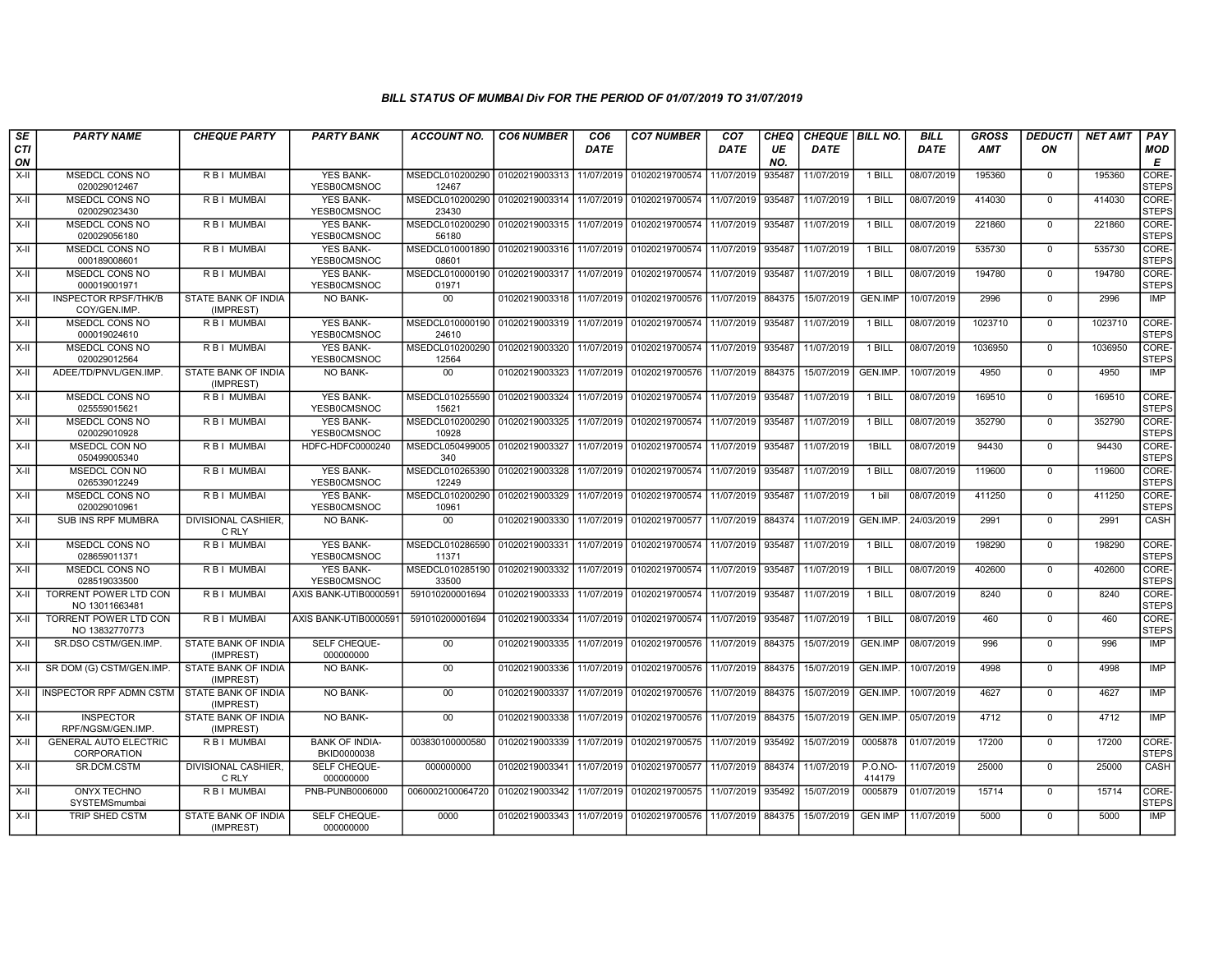| SE        | <b>PARTY NAME</b>                                             | <b>CHEQUE PARTY</b>                                                  | <b>PARTY BANK</b>                                         | <b>ACCOUNT NO.</b>       | <b>CO6 NUMBER</b>                        | CO <sub>6</sub> | <b>CO7 NUMBER</b>                        | CO <sub>7</sub> | CHEQ      | CHEQUE   BILL NO.      |                                                                      | <b>BILL</b> | <b>GROSS</b> | <b>DEDUCTI</b> | <b>NET AMT</b> | <b>PAY</b>                       |
|-----------|---------------------------------------------------------------|----------------------------------------------------------------------|-----------------------------------------------------------|--------------------------|------------------------------------------|-----------------|------------------------------------------|-----------------|-----------|------------------------|----------------------------------------------------------------------|-------------|--------------|----------------|----------------|----------------------------------|
| CTI<br>ON |                                                               |                                                                      |                                                           |                          |                                          | <b>DATE</b>     |                                          | <b>DATE</b>     | UE<br>NO. | <b>DATE</b>            |                                                                      | <b>DATE</b> | <b>AMT</b>   | ON             |                | MOD<br>E                         |
| $X-H$     | <b>M S IGATPURI</b>                                           | <b>DIVISIONAL CASHIER,</b><br>C RLY                                  | SELF CHEQUE-<br>000000000                                 | 00                       | 01020219003344                           | 11/07/2019      | 01020219700572                           | 11/07/2019      | 884377    | 15/07/2019             | 172372                                                               | 01/07/2019  | 6966         | $\mathbf 0$    | 6966           | CASH                             |
| $X-H$     | <b>SR DCM</b>                                                 | (IMPREST)                                                            | STATE BANK OF INDIA I STATE BANK OF INDIA-<br>SBIN0001821 | 37608121296              | 01020219003345 11/07/2019                |                 | 01020219700576                           | 11/07/2019      | 884375    | 15/07/2019   FUEL.IMP. |                                                                      | 11/07/2019  | 16000        | $\overline{0}$ | 16000          | IMP                              |
| X-II      | MSEDCL CON NO<br>026539016856                                 | <b>RBI MUMBAI</b>                                                    | <b>YES BANK-</b><br>YESB0CMSNOC                           | MSEDCL010265390<br>16856 | 01020219003346 11/07/2019 01020219700574 |                 |                                          | 11/07/2019      | 935487    | 11/07/2019             | 1 BILL                                                               | 08/07/2019  | 313470       | $\mathbf 0$    | 313470         | CORE-<br><b>STEPS</b>            |
| $X-H$     | MSEDCL CON NO<br>036249014979                                 | R B I MUMBAI                                                         | <b>YES BANK-</b><br>YESB0CMSNOC                           | MSEDCL010362490<br>14979 | 01020219003347 11/07/2019                |                 | 01020219700574                           | 11/07/2019      | 935487    | 11/07/2019             | 1 BILL                                                               | 08/07/2019  | 225780       | $\overline{0}$ | 225780         | CORE-<br><b>STEPS</b>            |
| $X-H$     | <b>INSPECTOR</b><br>RPF/KARJET/GEN.IMP.                       | (IMPREST)                                                            | STATE BANK OF INDIA   STATE BANK OF INDIA-<br>SBIN0001821 | 37608121296              | 01020219003348                           | 11/07/2019      | 01020219700576                           | 11/07/2019      | 884375    | 15/07/2019             | GEN. IMP.                                                            | 06/07/2019  | 4979         | $\overline{0}$ | 4979           | IMP                              |
| $X-H$     | <b>SM KALYAN STN CLEANING</b>                                 | <b>DIVISIONAL CASHIER.</b><br>C RLY                                  | NO BANK-                                                  | $\overline{0}$           |                                          |                 | 01020219003349 11/07/2019 01020219700578 | 11/07/2019      | 884374    | 11/07/2019             | special<br>imprest                                                   | 21/06/2019  | 462711       | $\mathbf 0$    | 462711         | <b>CASH</b>                      |
| $X-H$     | ADEN EAST PNVL                                                | DIVISIONAL CASHIER,<br>C RLY                                         | NO BANK-                                                  | 00                       | 01020219003350                           | 11/07/2019      | 01020219700578                           | 11/07/2019      | 884374    | 11/07/2019             | SAFETY<br><b>IMP</b>                                                 | 11/07/2019  | 250560       | $\mathbf 0$    | 250560         | CASH                             |
| $X-II$    | SSE (M) LIFT                                                  | DIVISIONAL CASHIER.<br>C RLY                                         | <b>NO BANK-</b>                                           | 00                       | 01020219003351                           | 11/07/2019      | 01020219700578                           | 11/07/2019      | 884374    | 11/07/2019             | GEN.IMP                                                              | 09/07/2019  | 7000         | $\mathbf 0$    | 7000           | <b>CASH</b>                      |
| X-II      | EXE.ENGINEER MIDC DIV.II<br><b>THANE</b>                      | <b>EXE.ENGINEER MIDC</b><br><b>DIV.II THANE</b>                      | SELF CHEQUE-<br>000000000                                 | 000000000                | 01020219003352                           | 11/07/2019      | 01020219700580                           | 11/07/2019      | 935493    | 15/07/2019             | <b>WATER</b><br><b>BILLS/W/R</b><br><b>EV/F/44</b><br>OF 2019-<br>20 | 04/07/2019  | 112105       | $\mathbf 0$    | 112105         | <b>BANK</b><br>CHEQ<br><b>UE</b> |
| $X-H$     | SSE (M) TITWALA                                               | STATE BANK OF INDIA<br>(IMPREST)                                     | <b>SELF CHEQUE-</b><br>000000000                          | 00                       | 01020219003353 11/07/2019 01020219700581 |                 |                                          | 11/07/2019      | 884379    | 16/07/2019             | 70042<br>Fuel.Imp                                                    | 06/07/2019  | 44952        | $\overline{0}$ | 44952          | IMP                              |
| $X-H$     | ADEN(W)BY S                                                   | (IMPREST)                                                            | STATE BANK OF INDIA   STATE BANK OF INDIA-<br>SBIN0001821 | 37608121296              | 01020219003355 11/07/2019 01020219700581 |                 |                                          | 11/07/2019      | 884379    | 16/07/2019             | <b>GEN</b><br><b>IMPREST</b>                                         | 05/07/2019  | 35000        | $\mathbf 0$    | 35000          | <b>IMP</b>                       |
| X-II      | SSE/TM/KYN ATRT MACHINE                                       | STATE BANK OF INDIA   STATE BANK OF INDIA-<br>(IMPREST)              | SBIN0001821                                               | 37608121296              | 01020219003356                           | 11/07/2019      | 01020219700581                           | 11/07/2019      | 884379    | 16/07/2019             | <b>TTM GEN</b><br>IMP                                                | 05/07/2019  | 39340        | $\mathbf 0$    | 39340          | <b>IMP</b>                       |
| X-II      | ADEN(W)BY N                                                   | (IMPREST)                                                            | STATE BANK OF INDIA   STATE BANK OF INDIA-<br>SBIN0001821 | 37608121296              | 01020219003357                           | 11/07/2019      | 01020219700581                           | 11/07/2019      | 884379    | 16/07/2019             | <b>GEN</b><br><b>IMPREST</b>                                         | 05/07/2019  | 25000        | $\mathbf 0$    | 25000          | <b>IMP</b>                       |
| X-II      | SSE P/W PNVL (W)                                              | STATE BANK OF INDIA<br>(IMPREST)                                     | SELF CHEQUE-<br>000000000                                 | 00                       | 01020219003359                           | 11/07/2019      | 01020219700581                           | 11/07/2019      | 884379    | 16/07/2019             | <b>GEN IMP</b>                                                       | 30/06/2019  | 24973        | $\mathbf 0$    | 24973          | <b>IMP</b>                       |
| $X-H$     | ADEN W PNVL (GEN IMP-10000)                                   | STATE BANK OF INDIA I STATE BANK OF INDIA-<br>(IMPREST)              | SBIN0001821                                               | 37608121296              | 01020219003360                           | 11/07/2019      | 01020219700581                           | 11/07/2019      | 884379    | 16/07/2019             | <b>GEN IMP</b>                                                       | 30/06/2019  | 9996         | $\overline{0}$ | 9996           | IMP                              |
| X-II      | <b>EXE.ENGINER MIDC, DIV II</b><br><b>MAHAPE</b>              | <b>EXE.ENGINER MIDC.DIV</b><br><b>II MAHAPE</b>                      | NO BANK-                                                  |                          | 01020219003361                           |                 | 11/07/2019 01020219700580                | 11/07/2019      | 935494    | 15/07/2019             | WATER<br>BILL/W/Re<br>$v$ ./F/2 of<br>2019-20                        | 14/05/2019  | 138130       | $\mathbf{0}$   | 138130         | <b>BANK</b><br>CHEQ<br><b>UE</b> |
| $X-H$     | ADEN MANKHURD(GEN IMP-<br>20000)                              | (IMPREST)                                                            | STATE BANK OF INDIA STATE BANK OF INDIA-<br>SBIN0001821   | 37608121296              | 01020219003362                           |                 | 11/07/2019 01020219700581                | 11/07/2019      | 884379    | 16/07/2019             | <b>BB/M/MNK</b><br>D/Imp                                             | 30/06/2019  | 19985        | $\overline{0}$ | 19985          | <b>IMP</b>                       |
| X-II      | <b>SM MANSAROVAR</b>                                          | STATE BANK OF INDIA<br>(IMPREST)                                     | <b>NO BANK-</b>                                           | 00                       | 01020219003363                           | 11/07/2019      | 01020219700581                           | 11/07/2019      | 884379    | 16/07/2019             | Stn imp                                                              | 18/06/2019  | 5460         | $\mathbf 0$    | 5460           | <b>IMP</b>                       |
| $X-II$    | <b>SM KHANDESHWAR</b>                                         | (IMPREST)                                                            | STATE BANK OF INDIA   STATE BANK OF INDIA-<br>SBIN0001821 | 37608121296              | 01020219003364                           | 11/07/2019      | 01020219700581                           | 11/07/2019      | 884379    | 16/07/2019             | stn imp                                                              | 18/06/2019  | 3790         | $\mathsf 0$    | 3790           | <b>IMP</b>                       |
| $X-II$    | <b>VASHI RAILWAY STATION</b><br>COMMERCIAL COMPLEX<br>LIMITED | <b>VASHI RAILWAY</b><br>STATION COMMERCIAL<br><b>COMPLEX LIMITED</b> | AXIS BANK-UTIB0000641                                     | 641010200003360          | 01020219003365 11/07/2019 01020219700580 |                 |                                          | 11/07/2019      | 935499    | 15/07/2019             | <b>WATER</b><br>BILL-<br>W/Rev./F/3<br>6 of 2019-<br>20              | 01/06/2019  | 35280        | $\mathbf{0}$   | 35280          | <b>BANK</b><br>CHEQ<br><b>UE</b> |
| $X-H$     | SUNDARAM POWER LAUNDRY                                        | R B I MUMBAI                                                         | <b>BANK OF INDIA-</b><br>BKID0000126                      | 012620110000422          | 01020219003366                           |                 | 11/07/2019 01020219700582 11/07/2019     |                 | 935492    | 15/07/2019             | 012                                                                  | 01/06/2019  | 37161        | 743            | 36418          | CORE-<br><b>STEPS</b>            |
| $X-H$     | SUNDARAM POWER LAUNDRY                                        | <b>RBI MUMBAI</b>                                                    | <b>BANK OF INDIA-</b><br>BKID0000126                      | 012620110000422          | 01020219003367                           |                 | 11/07/2019 01020219700582                | 11/07/2019      | 935492    | 15/07/2019             | 013                                                                  | 03/07/2019  | 35385        | 708            | 34677          | CORE-<br><b>STEPS</b>            |
| $X-H$     | <b>AGASTI MILK AGENCY</b>                                     | <b>RBI MUMBAL</b>                                                    | <b>YES BANK-</b><br>YESB0NBL002                           | 008001100002410          | 01020219003368                           |                 | 11/07/2019 01020219700582                | 11/07/2019      | 935492    | 15/07/2019             | 015                                                                  | 31/05/2019  | 55860        | $\mathbf 0$    | 55860          | CORE-<br><b>STEPS</b>            |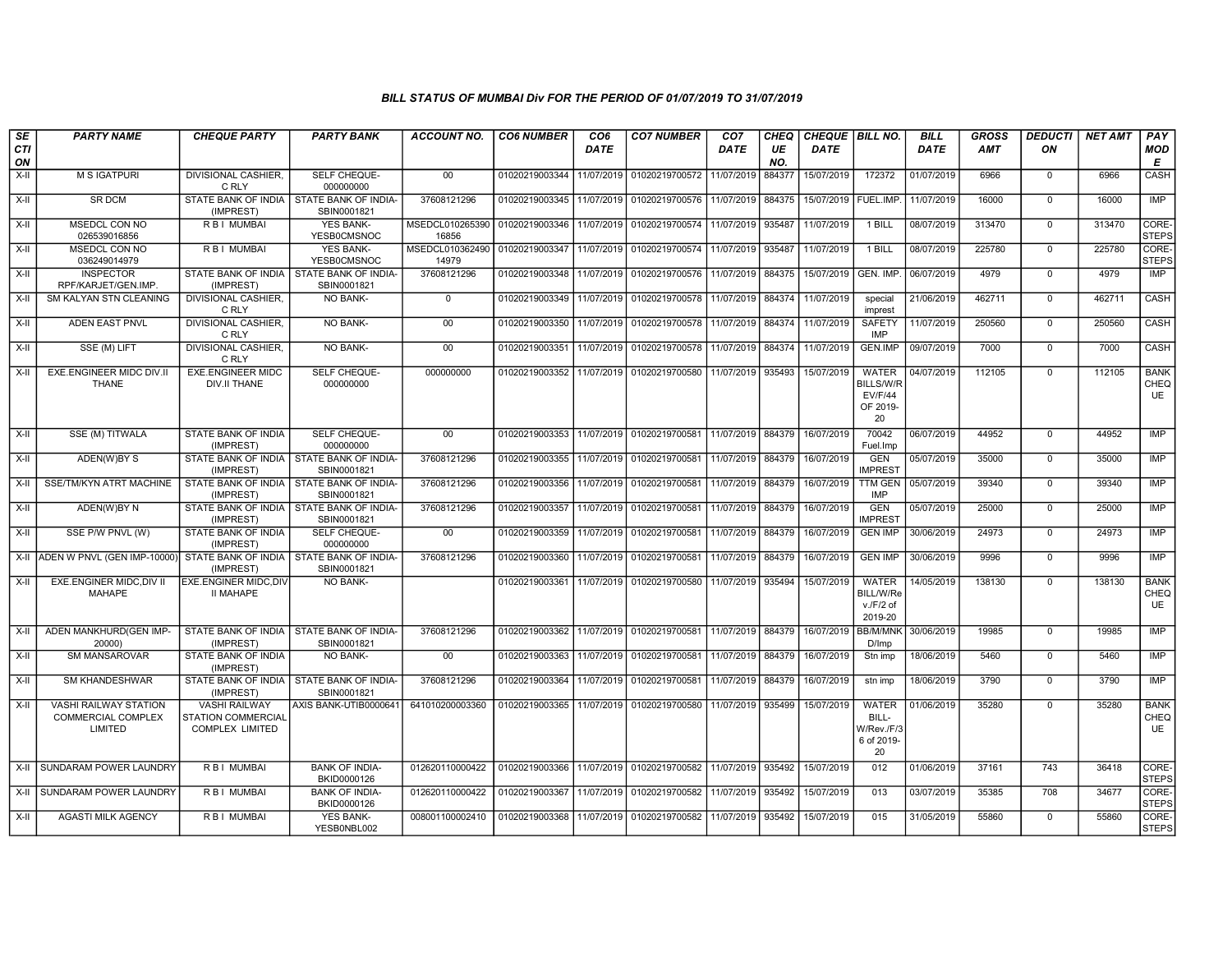| SE        | <b>PARTY NAME</b>                          | <b>CHEQUE PARTY</b> | <b>PARTY BANK</b>                                      | ACCOUNT NO.     | <b>CO6 NUMBER</b>                        | CO6         | <b>CO7 NUMBER</b>                        | CO7         | CHEQ      | <b>CHEQUE   BILL NO.</b> |                              | BILL        | GROSS      | <i><b>DEDUCTI</b></i> | NET AMT | <b>PAY</b>            |
|-----------|--------------------------------------------|---------------------|--------------------------------------------------------|-----------------|------------------------------------------|-------------|------------------------------------------|-------------|-----------|--------------------------|------------------------------|-------------|------------|-----------------------|---------|-----------------------|
| CTI<br>ON |                                            |                     |                                                        |                 |                                          | <b>DATE</b> |                                          | <b>DATE</b> | UE<br>NO. | <b>DATE</b>              |                              | <b>DATE</b> | <b>AMT</b> | ON                    |         | MOD<br>E              |
| X-II      | <b>AGASTI MILK AGENCY</b>                  | R B I MUMBAI        | <b>YES BANK-</b><br>YESB0NBL002                        | 008001100002410 | 01020219003369                           | 11/07/2019  | 01020219700582                           | 11/07/2019  | 935492    | 15/07/2019               | 016                          | 01/07/2019  | 50872      | $\mathbf 0$           | 50872   | CORE-<br><b>STEPS</b> |
| X-II      | <b>RADHAKRISHAN</b><br>CONSTRUCTION CO     | R B I MUMBAI        | YES BANK LTD-<br>YESB0000134                           | 013484600000582 | 01020219003371                           | 11/07/2019  | 01020219700588                           | 12/07/2019  | 935492    | 15/07/2019               | 271874                       | 05/07/2019  | 283290     | $\mathbf 0$           | 283290  | CORE-<br><b>STEPS</b> |
| X-II      | ZEENAT CONSTRUCTION                        | R B I MUMBAI        | ABHYUDAYA CO-OP<br>BANK LTD-ABHY0065016                | 016021100116733 | 01020219003372                           | 11/07/2019  | 01020219700592                           | 13/07/2019  | 935501    | 16/07/2019               | 0006418                      | 04/07/2019  | 185800     | $\mathbf{0}$          | 185800  | CORE-<br><b>STEPS</b> |
| X-II      | <b>SK AGENCIES</b>                         | <b>RBI MUMBAI</b>   | <b>HDFC BANK-</b><br>HDFC0009111                       | 50200031807090  |                                          |             | 01020219003374 11/07/2019 01020219700582 | 11/07/2019  | 935492    | 15/07/2019               | SKA/339/1<br>$9 - 20$        | 30/06/2019  | 25846.24   | .24                   | 25846   | CORE-<br><b>STEPS</b> |
| $X-H$     | SIDDHI SALES CORPORATION                   | R B I MUMBAI        | <b>BANK OF INDIA-</b><br>BKID0000126                   | 012620110000244 | 01020219003375                           | 11/07/2019  | 01020219700588                           | 12/07/2019  | 935492    | 15/07/2019               | PO<br>No.254380              | 13/05/2019  | 5610       | $\Omega$              | 5610    | CORE-<br><b>STEPS</b> |
| X-II      | SHIVA ENTERPRISES                          | R B I MUMBAI        | ABHYUDAYA CO-OP<br>BANK LTD-ABHY0065067                | 108031100000004 | 01020219003376 11/07/2019 01020219700592 |             |                                          | 13/07/2019  | 935501    | 16/07/2019               | 0004812                      | 21/06/2019  | 242800     | $\mathbf{0}$          | 242800  | CORE-<br><b>STEPS</b> |
| $X-II$    | <b>MEHTA CONSTRUCTION</b>                  | R B I MUMBAI        | <b>BANK OF</b><br>MAHARASHTRA-<br>MAHB0000067          | 60056966119     | 01020219003377                           |             | 11/07/2019 01020219700588                | 12/07/2019  | 935492    | 15/07/2019               | 271868                       | 19/06/2019  | 425000     | $\mathbf{0}$          | 425000  | CORE-<br><b>STEPS</b> |
| X-II      | JAI CONSTRUCTION CO                        | R B I MUMBAI        | CANARA BANK-<br>CNRB0000266                            | 0266257052590   | 01020219003378                           | 11/07/2019  | 01020219700588                           | 12/07/2019  | 935492    | 15/07/2019               | 271870                       | 24/06/2019  | 295600     | $\mathbf 0$           | 295600  | CORE-<br><b>STEPS</b> |
| $X-II$    | M S MISTRY AND CO                          | R B I MUMBAI        | <b>DENA BANK-</b><br>BKDN0460209                       | 020911001462    | 01020219003379 11/07/2019                |             | 01020219700588                           | 12/07/2019  | 935492    | 15/07/2019               | 260381                       | 18/06/2019  | 216800     | $\mathbf{0}$          | 216800  | CORE-<br><b>STEPS</b> |
| X-II      | <b>SWASTIK RENEWABLE-</b><br><b>MUMBAI</b> | R B I MUMBAI        | <b>ICICI BANK LIMITED-</b><br>ICIC0001963              | 196305500115    | 01020219003380                           | 11/07/2019  | 01020219700592                           | 13/07/2019  | 935501    | 16/07/2019               | 0006482                      | 05/07/2019  | 6280       | $\Omega$              | 6280    | CORE-<br><b>STEPS</b> |
| $X-H$     | <b>EXCEL ENGINEERING</b>                   | <b>RBI MUMBAI</b>   | <b>IDBI BANK LTD-</b><br>IBKL0000455                   | 455651100000426 | 01020219003381                           | 11/07/2019  | 01020219700588                           | 12/07/2019  | 935492    | 15/07/2019               | $\overline{PQ}$<br>No.254403 | 03/07/2019  | 9970       | $\mathbf 0$           | 9970    | CORE-<br><b>STEPS</b> |
| $X-H$     | <b>M S MISTRY AND CO</b>                   | <b>RBI MUMBAI</b>   | <b>DENA BANK-</b><br>BKDN0460209                       | 020911001462    | 01020219003382                           | 11/07/2019  | 01020219700652                           | 22/07/2019  | 935593    | 23/07/2019               | 260378                       | 18/06/2019  | 243990     | $\mathbf 0$           | 243990  | CORE-<br><b>STEPS</b> |
| X-II      | SIDDHI VINAYAK<br>ENTERPRISES-MUMBAI       | R B I MUMBAI        | <b>CENTRAL BANK OF</b><br>INDIA-CBIN0280618            | 1165426738      | 01020219003383                           | 11/07/2019  | 01020219700592                           | 13/07/2019  | 935501    | 16/07/2019               | 0005705                      | 28/06/2019  | 10363      | $\mathbf{0}$          | 10363   | CORE-<br><b>STEPS</b> |
| X-II      | <b>BAJRANG CONSTRUCTION</b>                | R B I MUMBAI        | THE SARASWAT CO-<br>OPERATIVE BANK LTD-<br>SRCB0000099 | 099100100005742 | 01020219003384                           | 11/07/2019  | 01020219700588                           | 12/07/2019  | 935492    | 15/07/2019               | 271866                       | 10/05/2019  | 283430     | $\mathbf 0$           | 283430  | CORE-<br><b>STEPS</b> |
| $X-H$     | <b>ALTOS ELECTRONICS</b>                   | R B I MUMBAI        | <b>ICICI BANK LTD-</b><br>ICIC0000337                  | 033705000463    | 01020219003385                           | 11/07/2019  | 01020219700592                           | 13/07/2019  | 935501    | 16/07/2019               | 0006467                      | 05/07/2019  | 23300      | $\mathbf 0$           | 23300   | CORE-<br><b>STEPS</b> |
| $X-H$     | <b>EXCEL ENGINEERING</b>                   | R B I MUMBAI        | <b>IDBI BANK LTD-</b><br>IBKL0000455                   | 455651100000426 | 01020219003386                           | 11/07/2019  | 01020219700588                           | 12/07/2019  | 935492    | 15/07/2019               | PO<br>No.254407              | 03/07/2019  | 2600       | $\Omega$              | 2600    | CORE-<br><b>STEPS</b> |
| X-II      | <b>EXCEL ENGINEERING</b>                   | R B I MUMBAI        | <b>IDBI BANK LTD-</b><br>IBKL0000455                   | 455651100000426 | 01020219003387                           |             | 11/07/2019 01020219700588                | 12/07/2019  | 935492    | 15/07/2019               | PO<br>No.254405              | 03/07/2019  | 10580      | $\Omega$              | 10580   | CORE-<br><b>STEPS</b> |
| $X-II$    | <b>STANLEY TRANSPORT</b>                   | R B I MUMBAI        | <b>CANARA BANK-</b><br>CNRB0000218                     | 0218201006170   | 01020219003388                           |             | 12/07/2019 01020219700583                | 12/07/2019  | 935492    | 15/07/2019               | 8H/KYN/C<br>ONS/CONT         | 01/07/2019  | 58410      | 7009                  | 51401   | CORE-<br><b>STEPS</b> |
| X-II      | S.S.PHARMA AGENCY                          | R B I MUMBAI        | <b>BANK OF BARODA-</b><br><b>BARBOMANBOM</b>           | 04040500000064  | 01020219003389                           | 12/07/2019  | 01020219700584                           | 12/07/2019  | 935501    | 16/07/2019               | T/1041                       | 04/03/2019  | 9811       | $\mathbf 0$           | 9811    | CORE-<br><b>STEPS</b> |
| $X-II$    | S.S.PHARMA AGENCY                          | R B I MUMBAI        | <b>BANK OF BARODA</b><br><b>BARB0MANBOM</b>            | 04040500000064  | 01020219003390                           | 12/07/2019  | 01020219700584                           | 12/07/2019  | 935501    | 16/07/2019               | T/1069                       | 22/03/2019  | 7540       | 0                     | 7540    | CORE-<br><b>STEPS</b> |
| X-II      | S.S.PHARMA AGENCY                          | R B I MUMBAI        | <b>BANK OF BARODA-</b><br><b>BARBOMANBOM</b>           | 04040500000064  | 01020219003391                           | 12/07/2019  | 01020219700584                           | 12/07/2019  | 935501    | 16/07/2019               | U/2                          | 09/04/2019  | 21293      | $\mathbf{0}$          | 21293   | CORE-<br><b>STEPS</b> |
| X-II      | S.S.PHARMA AGENCY                          | R B I MUMBAI        | <b>BANK OF BARODA-</b><br><b>BARB0MANBOM</b>           | 04040500000064  | 01020219003392                           | 12/07/2019  | 01020219700584                           | 12/07/2019  | 935501    | 16/07/2019               | u/8                          | 09/04/2019  | 12560      | 251                   | 12309   | CORE-<br><b>STEPS</b> |
| X-II      | S.S.PHARMA AGENCY                          | R B I MUMBAI        | <b>BANK OF BARODA-</b><br><b>BARBOMANBOM</b>           | 04040500000064  | 01020219003393                           | 12/07/2019  | 01020219700584                           | 12/07/2019  | 935501    | 16/07/2019               | U/3                          | 09/04/2019  | 14123      | 282                   | 13841   | CORE-<br><b>STEPS</b> |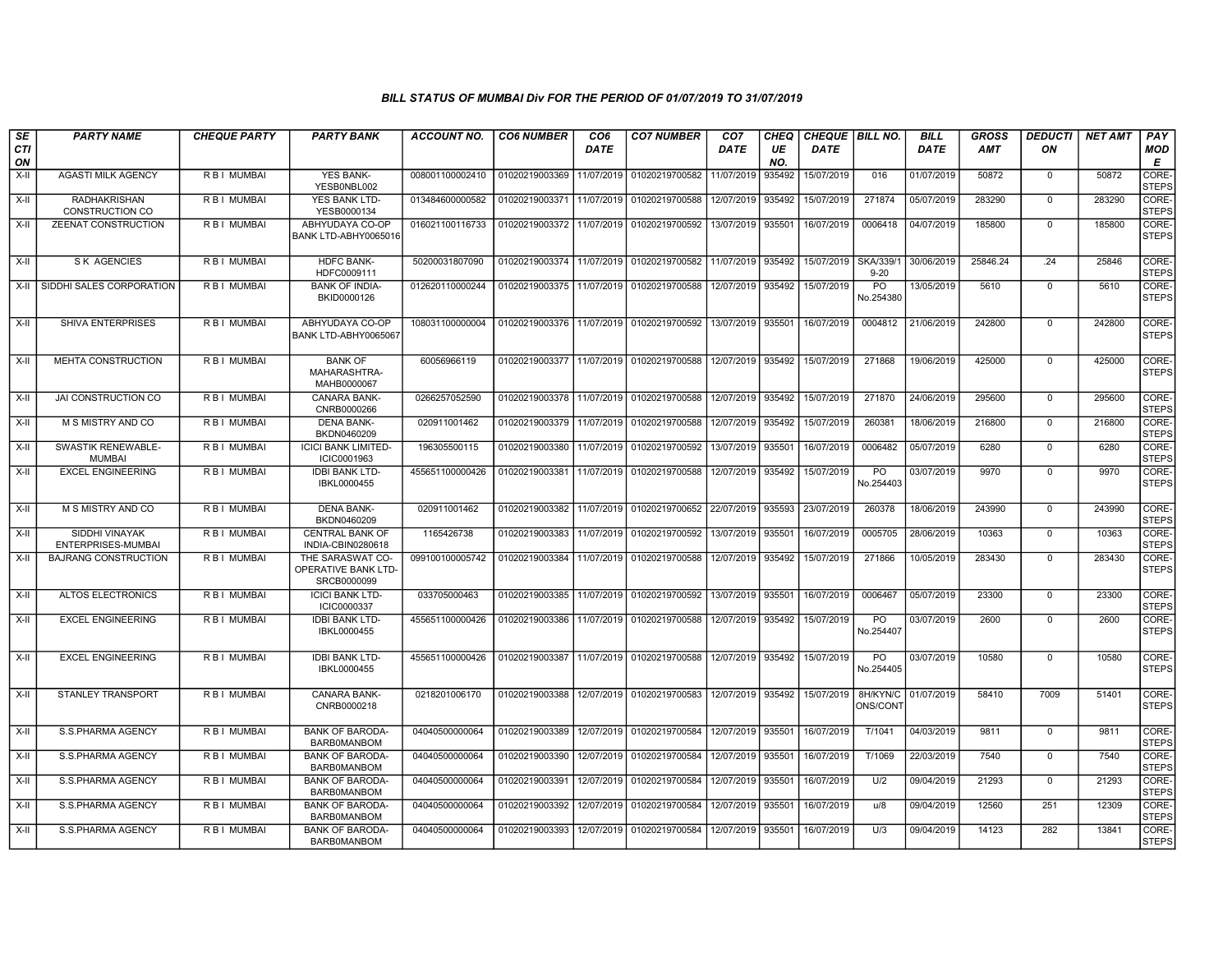| SE               | <b>PARTY NAME</b>                                                      | <b>CHEQUE PARTY</b>                                     | <b>PARTY BANK</b>                                         | ACCOUNT NO.                                                                          | <b>CO6 NUMBER</b>                            | CO6         | <b>CO7 NUMBER</b>                            | CO <sub>7</sub>   | <b>CHEQ</b> | <b>CHEQUE   BILL NO.</b> |                              | BILL        | <b>GROSS</b> | <b>DEDUCTI</b> | NET AMT | <b>PAY</b>            |
|------------------|------------------------------------------------------------------------|---------------------------------------------------------|-----------------------------------------------------------|--------------------------------------------------------------------------------------|----------------------------------------------|-------------|----------------------------------------------|-------------------|-------------|--------------------------|------------------------------|-------------|--------------|----------------|---------|-----------------------|
| <b>CTI</b><br>ON |                                                                        |                                                         |                                                           |                                                                                      |                                              | <b>DATE</b> |                                              | <b>DATE</b>       | UE<br>NO.   | <b>DATE</b>              |                              | <b>DATE</b> | <b>AMT</b>   | ON             |         | <b>MOD</b><br>Е       |
| $X-H$            | S.S.PHARMA AGENCY                                                      | <b>RBI MUMBAI</b>                                       | <b>BANK OF BARODA-</b><br>BARB0MANBOM                     | 04040500000064                                                                       | 01020219003394 12/07/2019 01020219700584     |             |                                              | 12/07/2019        | 935501      | 16/07/2019               | U/6                          | 09/04/2019  | 3279         | 66             | 3213    | CORE-<br><b>STEPS</b> |
| X-II             | RISHABH TRADING CO                                                     | R B I MUMBAI                                            | <b>BANK OF INDIA-</b><br>BKID0000132                      | 013230110000041                                                                      | 01020219003395                               | 12/07/2019  | 01020219700584                               | 12/07/2019        | 935501      | 16/07/2019               | <b>RTC/18-</b><br>19/773     | 30/03/2019  | 24192        | 968            | 23224   | CORE-<br><b>STEPS</b> |
| X-II             | <b>KEPS MEDICARE</b>                                                   | R B I MUMBAI                                            | <b>HDFC BANK LTD-</b><br>HDFC0000143                      | 50200013903422                                                                       | 01020219003396                               | 12/07/2019  | 01020219700584                               | 12/07/2019        | 935501      | 16/07/2019               | <b>INS/1254</b>              | 19/03/2019  | 11076        | $\mathbf 0$    | 11076   | CORE-<br><b>STEPS</b> |
| $X-II$           | <b>KEPS MEDICARE</b>                                                   | <b>RBI MUMBAI</b>                                       | <b>HDFC BANK LTD-</b><br>HDFC0000143                      | 50200013903422                                                                       | 01020219003397                               | 12/07/2019  | 01020219700584                               | 12/07/2019 935501 |             | 16/07/2019               | ilNS/1324                    | 05/04/2019  | 7862         | $\Omega$       | 7862    | CORE-<br><b>STEPS</b> |
| $X-H$            | <b>KEPS MEDICARE</b>                                                   | <b>RBI MUMBAI</b>                                       | <b>HDFC BANK LTD-</b><br>HDFC0000143                      | 50200013903422                                                                       | 01020219003398                               |             | 12/07/2019 01020219700584                    | 12/07/2019 935501 |             | 16/07/2019               | <b>INS/1253</b>              | 19/03/2019  | 21251        | $\Omega$       | 21251   | CORE-<br><b>STEPS</b> |
| $X-H$            | <b>KEPS MEDICARE</b>                                                   | <b>RBI MUMBAI</b>                                       | <b>HDFC BANK LTD-</b><br>HDFC0000143                      | 50200013903422                                                                       | 01020219003399 12/07/2019                    |             | 01020219700584                               | 12/07/2019        | 935501      | 16/07/2019               | ins/1111                     | 13/02/2019  | 3527         | $\overline{0}$ | 3527    | CORE-<br><b>STEPS</b> |
| X-II             | <b>KEPS MEDICARE</b>                                                   | R B I MUMBAI                                            | <b>HDFC BANK LTD</b><br>HDFC0000143                       | 50200013903422                                                                       | 01020219003400                               |             | 12/07/2019 01020219700584                    | 12/07/2019        | 935501      | 16/07/2019               | <b>INS/1251</b>              | 19/03/2019  | 22981        | $\mathbf 0$    | 22981   | CORE-<br><b>STEPS</b> |
| X-II             | <b>KEPS MEDICARE</b>                                                   | <b>RBI MUMBAI</b>                                       | <b>HDFC BANK LTD-</b><br>HDFC0000143                      | 50200013903422                                                                       | 01020219003401                               | 12/07/2019  | 01020219700584                               | 12/07/2019        | 935501      | 16/07/2019               | <b>INS/853</b>               | 27/12/2018  | 39106        | $\mathbf 0$    | 39106   | CORE-<br><b>STEPS</b> |
| $X-H$            | <b>KEPS MEDICARE</b>                                                   | <b>RBI MUMBAI</b>                                       | <b>HDFC BANK LTD-</b><br>HDFC0000143                      | 50200013903422                                                                       | 01020219003402                               | 12/07/2019  | 01020219700584                               | 12/07/2019        | 935501      | 16/07/2019               | ins/1093                     | 08/02/2019  | 12922        | $\mathbf 0$    | 12922   | CORE-<br><b>STEPS</b> |
| $X-H$            | SNEHAL PHARMA AND<br>SURGICALS PVT LTD                                 | <b>RBI MUMBAI</b>                                       | <b>NAGPUR NAGRIK</b><br>SAHAKARI BANK LTD-<br>NGSB0000012 | 012011100001757                                                                      | 01020219003403                               |             | 12/07/2019 01020219700584                    | 12/07/2019 935501 |             | 16/07/2019               | M-00044                      | 10/05/2018  | 7571         | 454            | 7117    | CORE-<br><b>STEPS</b> |
|                  | X-II I GLENMARK PHARMACEUTICAL<br>LIMITED                              | <b>RBI MUMBAI</b>                                       | <b>BANK OF INDIA-</b><br>BKID0000002                      | 000230110000016   01020219003404   12/07/2019   01020219700584   12/07/2019   935501 |                                              |             |                                              |                   |             | 16/07/2019 200953087     | $\overline{2}$               | 08/12/2017  | 13468        | $\mathbf 0$    | 13468   | CORE-<br><b>STEPS</b> |
| $X-H$            | <b>RISHABH TRADING CO</b>                                              | <b>RBI MUMBAL</b>                                       | <b>BANK OF INDIA-</b><br>BKID0000132                      | 013230110000041                                                                      | 01020219003405 12/07/2019                    |             | 01020219700584                               | 12/07/2019 935501 |             | 16/07/2019               | RTC/18-<br>19/772            | 30/03/2019  | 23365        | 467            | 22898   | CORE-<br><b>STEPS</b> |
| X-II             | SSE/T/BY                                                               | DIVISIONAL CASHIER.<br>C RLY                            | <b>NO BANK-</b>                                           | $00\,$                                                                               | 01020219003406                               |             | 12/07/2019 01020219700586                    | 12/07/2019        | 884377      | 15/07/2019               | GEN.IMP.                     | 10/06/2019  | 2500         | $\mathbf 0$    | 2500    | CASH                  |
| $X-I$            | SSE/TD/OHE/DI/FUEL.IMP.                                                | STATE BANK OF INDIA<br>(IMPREST)                        | NO BANK-                                                  | 00 <sup>1</sup>                                                                      | 01020219003407                               | 12/07/2019  | 01020219700585                               | 12/07/2019 884375 |             | 15/07/2019               | Fuel Imp.                    | 11/07/2019  | 5000         | $\mathbf 0$    | 5000    | IMP                   |
| $X-H$            | SR DEE (TRS)CLA /GEN.IMP                                               | <b>STATE BANK OF INDIA</b><br>(IMPREST)                 | <b>SELF CHEQUE-</b><br>000000000                          | 00                                                                                   | 01020219003409                               |             | 12/07/2019 01020219700585                    | 12/07/2019 884375 |             | 15/07/2019               | GEN.IMP.                     | 08/07/2019  | 6000         | $\overline{0}$ | 6000    | <b>IMP</b>            |
| X-II             | SSE (C&W)NRL/GEN.IMP.                                                  | STATE BANK OF INDIA<br>(IMPREST)                        | NO BANK-                                                  | 00                                                                                   | 01020219003410 12/07/2019                    |             | 01020219700585                               | 12/07/2019        | 884375      | 15/07/2019               | <b>GEN.IMP</b>               | 16/06/2019  | 4903         | $\mathbf 0$    | 4903    | IMP                   |
| $X-II$           | <b>SR.CREW CONTROLLER KYN</b><br>UP YARD                               | STATE BANK OF INDIA<br>(IMPREST)                        | SELF CHEQUE-<br>000000000                                 | 0000                                                                                 | 01020219003411                               |             | 12/07/2019 01020219700585                    | 12/07/2019        | 884375      | 15/07/2019               | GEN. IMP                     | 11/07/2019  | 3000         | $\mathbf 0$    | 3000    | <b>IMP</b>            |
| X-II             | SR DEE (TRS O)<br>CSTM/GEN.IMP                                         | STATE BANK OF INDIA<br>(IMPREST)                        | <b>NO BANK-</b>                                           | $00\,$                                                                               | 01020219003412                               | 12/07/2019  | 01020219700585                               | 12/07/2019        | 884375      | 15/07/2019               | GEN. IMP                     | 11/07/2019  | 4994         | $\mathbf 0$    | 4994    | <b>IMP</b>            |
| $X-II$           | ADSTE/PNVL/GEN.IMP.                                                    | STATE BANK OF INDIA<br>(IMPREST)                        | <b>NO BANK-</b>                                           | 00                                                                                   | 01020219003413 12/07/2019                    |             | 01020219700585                               | 12/07/2019 884375 |             | 15/07/2019               | GEN.IMP.                     | 10/07/2019  | 2000         | $\Omega$       | 2000    | <b>IMP</b>            |
| $X-H$            | <b>IPFRPFSANPD</b>                                                     | <b>DIVISIONAL CASHIER,</b><br>C RLY                     | NO BANK-                                                  | 00                                                                                   | 01020219003414   12/07/2019   01020219700586 |             |                                              | 12/07/2019 884377 |             | 15/07/2019               | GEN.IMP                      | 25/05/2019  | 4785         | $\mathbf 0$    | 4785    | <b>CASH</b>           |
| $X-H$            | <b>SR.DSTE EAST CSTM</b>                                               | <b>STATE BANK OF INDIA</b><br>(IMPREST)                 | NO BANK-                                                  | 00                                                                                   |                                              |             | 01020219003415   12/07/2019   01020219700585 | 12/07/2019 884375 |             | 15/07/2019               | GEN.IMP.                     | 10/07/2019  | 8000         | $\overline{0}$ | 8000    | IMP                   |
| X-II             | ADEN (N) KYN VEH.NO-MH-01-<br>BA-50                                    | STATE BANK OF INDIA<br>(IMPREST)                        | SELF CHEQUE-<br>000000000                                 | 000                                                                                  | 01020219003416 12/07/2019                    |             | 01020219700585                               | 12/07/2019 884375 |             | 15/07/2019   FUEL.IMP.   |                              | 08/07/2019  | 6500         | $\mathbf 0$    | 6500    | <b>IMP</b>            |
| X-II             | SSE (C&W) KYN/312/GEN.IMP.                                             | STATE BANK OF INDIA<br>(IMPREST)                        | SELF CHEQUE-<br>000000000                                 | 00                                                                                   | 01020219003417                               | 12/07/2019  | 01020219700585                               | 12/07/2019        | 884375      | 15/07/2019               | <b>GEN.IMP</b>               | 12/07/2019  | 8899         | $\mathbf 0$    | 8899    | <b>IMP</b>            |
| X-II             | ADEN (NE) KYN/FUEL.IMP.                                                | STATE BANK OF INDIA I STATE BANK OF INDIA-<br>(IMPREST) | SBIN0001821                                               | 37608121296                                                                          | 01020219003418 12/07/2019                    |             | 01020219700585                               | 12/07/2019        | 884375      | 15/07/2019   FUEL.IMP.   |                              | 08/07/2019  | 8000         | $\Omega$       | 8000    | IMP                   |
| X-II             | INSPECTOR/RPSF/THK/MTO/G<br>EN.IMP.                                    | <b>DIVISIONAL CASHIER.</b><br>C RLY                     | SELF CHEQUE-<br>000000000                                 | 00                                                                                   | 01020219003419 12/07/2019 01020219700586     |             |                                              | 12/07/2019 884377 |             | 15/07/2019               | GEN.IMP                      | 11/07/2019  | 4900         | $\mathbf 0$    | 4900    | CASH                  |
|                  | X-II SSE/TD/OHE/IGP/DEPOT/GEN.<br>MP                                   | STATE BANK OF INDIA<br>(IMPREST)                        | NO BANK-                                                  | $00\,$                                                                               | 01020219003420                               |             | 12/07/2019 01020219700585                    | 12/07/2019 884375 |             | 15/07/2019               | GEN.IMP.                     | 11/07/2019  | 1500         | $\mathbf 0$    | 1500    | IMP                   |
|                  | X-II DRM W CSTM TRACK MACHINE STATE BANK OF INDIA STATE BANK OF INDIA- | (IMPREST)                                               | SBIN0001821                                               | 37608121296                                                                          |                                              |             | 01020219003421 12/07/2019 01020219700589     | 12/07/2019 884379 |             | 16/07/2019               | <b>TTM GEN</b><br><b>IMP</b> | 08/07/2019  | 29676        | $\overline{0}$ | 29676   | <b>IMP</b>            |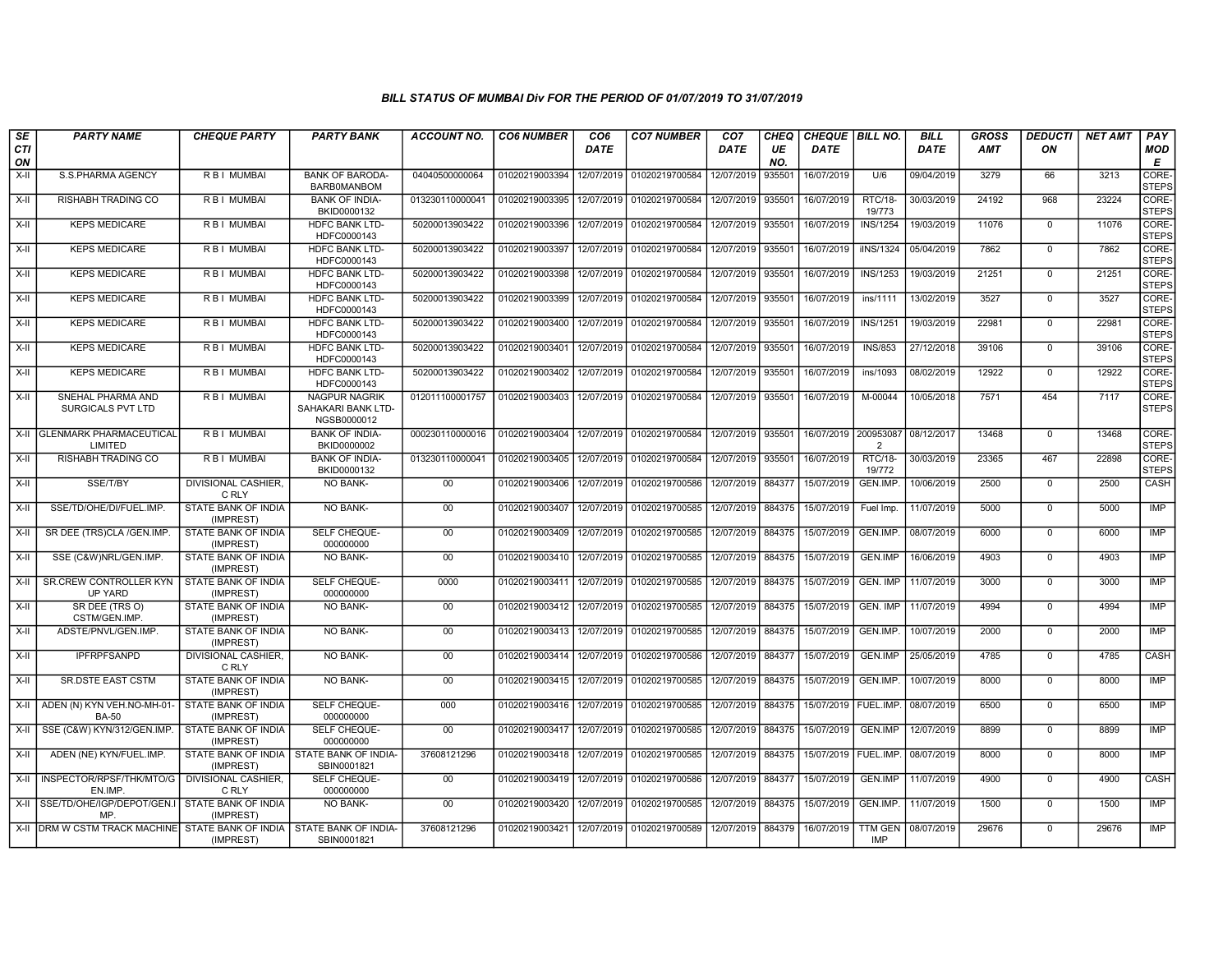| SE        | <b>PARTY NAME</b>                                          | <b>CHEQUE PARTY</b>                     | <b>PARTY BANK</b>                                         | ACCOUNT NO.                     | <b>CO6 NUMBER</b> | CO <sub>6</sub> | <b>CO7 NUMBER</b>                | CO <sub>7</sub>   | <b>CHEQ</b> | CHEQUE BILL NO. |                              | <b>BILL</b> | <b>GROSS</b> | <b>DEDUCTI</b> | <b>NET AMT</b> | <b>PAY</b>            |
|-----------|------------------------------------------------------------|-----------------------------------------|-----------------------------------------------------------|---------------------------------|-------------------|-----------------|----------------------------------|-------------------|-------------|-----------------|------------------------------|-------------|--------------|----------------|----------------|-----------------------|
| CTI<br>ON |                                                            |                                         |                                                           |                                 |                   | DATE            |                                  | DATE              | UE<br>NO.   | DATE            |                              | <b>DATE</b> | <b>AMT</b>   | ΟN             |                | <b>MOD</b><br>E       |
| X-II      | SM BHIWANDI ROAD                                           | STATE BANK OF INDIA<br>(IMPREST)        | NO BANK-                                                  | 00                              | 01020219003422    | 12/07/2019      | 01020219700589                   | 12/07/2019        | 884379      | 16/07/2019      | <b>GEN</b><br><b>IMPREST</b> | 08/07/2019  | 31000        | $\mathbf 0$    | 31000          | IMP                   |
| $X-H$     | <b>SM KARJAT</b>                                           | <b>STATE BANK OF INDIA</b><br>(IMPREST) | <b>NO BANK-</b>                                           | 00                              | 01020219003423    | 12/07/2019      | 01020219700589                   | 12/07/2019 884379 |             | 16/07/2019      | <b>GEN</b><br><b>IMPREST</b> | 08/07/2019  | 61000        | $\mathbf 0$    | 61000          | IMP                   |
| $X-II$    | <b>SM TITWALA</b>                                          | STATE BANK OF INDIA<br>(IMPREST)        | <b>NO BANK-</b>                                           | 00                              | 01020219003424    | 12/07/2019      | 01020219700589                   | 12/07/2019 884379 |             | 16/07/2019      | <b>GEN</b><br><b>IMPREST</b> | 09/07/2019  | 48595        | $\Omega$       | 48595          | <b>IMP</b>            |
| $X-H$     | <b>SM SEWRI</b>                                            | (IMPREST)                               | STATE BANK OF INDIA   STATE BANK OF INDIA-<br>SBIN0001821 | 37608121296                     | 01020219003425    | 12/07/2019      | 01020219700589                   | 12/07/2019 884379 |             | 16/07/2019      | <b>GEN</b><br><b>IMPREST</b> | 08/07/2019  | 30844        | $\overline{0}$ | 30844          | <b>IMP</b>            |
| $X-H$     | <b>ADEN W CSTM</b>                                         | STATE BANK OF INDIA<br>(IMPREST)        | STATE BANK OF INDIA-<br>SBIN0001821                       | 37608121296                     | 01020219003426    | 12/07/2019      | 01020219700589                   | 12/07/2019 884379 |             | 16/07/2019      | <b>GEN IMP</b>               | 04/04/2019  | 74499        | $\mathbf 0$    | 74499          | <b>IMP</b>            |
| X-II      | <b>DEN LM CSTM</b>                                         | STATE BANK OF INDIA<br>(IMPREST)        | STATE BANK OF INDIA-<br>SBIN0001821                       | 37608121296                     | 01020219003427    | 12/07/2019      | 01020219700589                   | 12/07/2019        | 884379      | 16/07/2019      | General<br>Imprest           | 10/07/2019  | 4935         | $\mathbf 0$    | 4935           | IMP                   |
| X-II      | <b>SSE P/W KASARA</b>                                      | STATE BANK OF INDIA<br>(IMPREST)        | SELF CHEQUE-<br>000000000                                 | $00\,$                          | 01020219003428    | 12/07/2019      | 01020219700589                   | 12/07/2019 884379 |             | 16/07/2019      | <b>GEN IMP</b>               | 12/07/2019  | 24961        | $\Omega$       | 24961          | IMP                   |
| $X-II$    | SSE/AC/STY/CSTM                                            | (IMPREST)                               | STATE BANK OF INDIA STATE BANK OF INDIA-<br>SBIN0001821   | 37608121296                     | 01020219003429    | 12/07/2019      | 01020219700589                   | 12/07/2019 884379 |             | 16/07/2019      | genimp02                     | 09/07/2019  | 10000        | $\mathbf 0$    | 10000          | <b>IMP</b>            |
| $X-H$     | SR DEE(G)CSTM (GEN IMP)                                    | <b>STATE BANK OF INDIA</b><br>(IMPREST) | <b>NO BANK-</b>                                           | 00                              | 01020219003430    | 12/07/2019      | 01020219700589                   | 12/07/2019 884379 |             | 16/07/2019      | <b>GEN.IMP</b>               | 09/07/2019  | 7000         | $\mathbf 0$    | 7000           | <b>IMP</b>            |
| $X-H$     | <b>SSE P/W PEN</b>                                         | <b>STATE BANK OF INDIA</b><br>(IMPREST) | SELF CHEQUE-<br>000000000                                 | 00                              | 01020219003431    | 12/07/2019      | 01020219700589                   | 12/07/2019 884379 |             | 16/07/2019      | SSE/PWA<br>Y/PEN/IMP         | 04/07/2019  | 24612        | $\mathbf 0$    | 24612          | IMP                   |
| X-II      | SSE P/W PNVL (PORT)                                        | <b>STATE BANK OF INDIA</b><br>(IMPREST) | SELF CHEQUE-<br>000000000                                 | $00\,$                          | 01020219003432    | 12/07/2019      | 01020219700589                   | 12/07/2019        | 884379      | 16/07/2019      | <b>GEN IMP</b>               | 04/07/2019  | 23338        | $\mathbf 0$    | 23338          | <b>IMP</b>            |
| $X-II$    | SSE/EM/WB                                                  | STATE BANK OF INDIA<br>(IMPREST)        | STATE BANK OF INDIA-<br>SBIN0001821                       | 37608121296                     | 01020219003433    | 12/07/2019      | 01020219700589                   | 12/07/2019 884379 |             | 16/07/2019      | 051                          | 17/06/2019  | 7000         | $\mathbf 0$    | 7000           | <b>IMP</b>            |
| $X-H$     | <b>CYM CST YARD</b>                                        | <b>STATE BANK OF INDIA</b><br>(IMPREST) | SELF CHEQUE-<br>000000000                                 | $00\,$                          | 01020219003434    | 12/07/2019      | 01020219700589                   | 12/07/2019        | 884379      | 16/07/2019      | <b>GEN</b><br><b>IMPREST</b> | 08/07/2019  | 14893        | $\mathbf 0$    | 14893          | <b>IMP</b>            |
| $X-H$     | <b>SM KASU</b>                                             | <b>STATE BANK OF INDIA</b><br>(IMPREST) | <b>NO BANK-</b>                                           | 00                              | 01020219003436    | 12/07/2019      | 01020219700589                   | 12/07/2019 884379 |             | 16/07/2019      | <b>GEN</b><br><b>IMPREST</b> | 08/07/2019  | 19650        | $\Omega$       | 19650          | <b>IMP</b>            |
| X-II      | <b>SM KHARDI</b>                                           | STATE BANK OF INDIA<br>(IMPREST)        | <b>NO BANK-</b>                                           | $00\,$                          | 01020219003437    | 12/07/2019      | 01020219700589                   | 12/07/2019 884379 |             | 16/07/2019      | <b>GEN</b><br><b>IMPREST</b> | 10/07/2019  | 8473         | $\mathbf 0$    | 8473           | <b>IMP</b>            |
| X-II      | <b>SS KHOPOLI</b>                                          | STATE BANK OF INDIA<br>(IMPREST)        | NO BANK-                                                  | 00                              | 01020219003438    | 12/07/2019      | 01020219700589                   | 12/07/2019 884379 |             | 16/07/2019      | <b>GEN</b><br><b>IMPREST</b> | 10/07/2019  | 20482        | $\Omega$       | 20482          | <b>IMP</b>            |
| X-II      | <b>RAJAL ENTERPRISES</b>                                   | <b>RBI MUMBAI</b>                       | VIJAYA BANK-<br>VIJB0005084                               | 508400301000555                 | 01020219003439    | 12/07/2019      | 01020219700587                   | 12/07/2019 935501 |             | 16/07/2019      | S0000087                     | 15/05/2018  | 12600        | 1512           | 11088          | CORE-<br><b>STEPS</b> |
| $X-H$     | <b>RAJAL ENTERPRISES</b>                                   | R B I MUMBAI                            | <b>VIJAYA BANK-</b><br>VIJB0005084                        | 508400301000555                 | 01020219003440    | 12/07/2019      | 01020219700587                   | 12/07/2019 935501 |             | 16/07/2019      | S0000089                     | 15/08/2018  | 12600        | 1512           | 11088          | CORE-<br><b>STEPS</b> |
| $X-H$     | <b>RAJAL ENTERPRISES</b>                                   | R B I MUMBAI                            | VIJAYA BANK-<br>VIJB0005084                               | 508400301000555                 | 01020219003441    | 12/07/2019      | 01020219700587                   | 12/07/2019 935501 |             | 16/07/2019      | S0000092                     | 15/11/2018  | 12600        | 1512           | 11088          | CORE-<br><b>STEPS</b> |
| $X-II$    | <b>RAJAL ENTERPRISES</b>                                   | R B I MUMBAI                            | VIJAYA BANK-<br>VIJB0005084                               | 508400301000555                 | 01020219003442    | 12/07/2019      | 01020219700587                   | 12/07/2019        | 935501      | 16/07/2019      | S0000095                     | 15/02/2019  | 12600        | 252            | 12348          | CORE-<br><b>STEPS</b> |
| $X-H$     | <b>RAJAL ENTERPRISES</b>                                   | R B I MUMBAI                            | VIJAYA BANK-<br>VIJB0005084                               | 508400301000555                 | 01020219003443    | 12/07/2019      | 01020219700587                   | 12/07/2019 935501 |             | 16/07/2019      | S0000095                     | 15/02/2019  | 12600        | 252            | 12348          | CORE-<br><b>STEPS</b> |
| X-II      | <b>SM NERAL</b>                                            | STATE BANK OF INDIA<br>(IMPREST)        | <b>NO BANK-</b>                                           | $00\,$                          | 01020219003444    | 12/07/2019      | 01020219700589                   | 12/07/2019        | 884379      | 16/07/2019      | <b>GEN</b><br><b>IMPREST</b> | 08/07/2018  | 41000        | $\mathbf 0$    | 41000          | IMP                   |
| X-II      | M 1 INFRASTRUCTURE<br>SERVICES-MUMBAI                      | R B I MUMBAI                            | SBI-SBIN0009054                                           | 38436041779                     | 01020219003446    | 12/07/2019      | 01020219700604                   | 16/07/2019 935503 |             | 17/07/2019      | 6683                         | 08/07/2019  | 39600        | $\Omega$       | 39600          | CORE-<br><b>STEPS</b> |
| $X-II$    | THE MAHARASHTRA<br>ELECTRICAL INDUSTRIES-<br><b>MUMBAI</b> | R B I MUMBAI                            | ORIENTAL BANK OF<br>COMMERCE-<br>ORBC0101366              | 08811010002500                  | 01020219003447    | 12/07/2019      | 01020219700604                   | 16/07/2019 935503 |             | 17/07/2019      | 6681                         | 08/07/2019  | 39600        | $\Omega$       | 39600          | CORE-<br><b>STEPS</b> |
| $X-H$     | RAJENDRA TRADERS-MUMBAI                                    | R B I MUMBAI                            | <b>UNION BANK OF INDIA-</b><br>UBIN0556432                | 582201010050104                 | 01020219003448    | 12/07/2019      | 01020219700604 16/07/2019 935503 |                   |             | 17/07/2019      | 6680                         | 08/07/2019  | 39600        | $\mathbf 0$    | 39600          | CORE-<br><b>STEPS</b> |
| X-II      | <b>TRISTAR ASSOCIATES</b>                                  | R B I MUMBAI                            | <b>SYNDICATE BANK-</b><br>SYNB0005039                     | 50391210000972                  | 01020219003449    | 12/07/2019      | 01020219700592                   | 13/07/2019 935501 |             | 16/07/2019      | 0006179                      | 03/07/2019  | 29400        | $\Omega$       | 29400          | CORE-<br><b>STEPS</b> |
| $X-II$    | S K CONSTRUCTION                                           | R B I MUMBAI                            | IDBI BANK-IBKL0001609                                     | 1609102000001885 01020219003450 |                   |                 | 12/07/2019 01020219700592        | 13/07/2019 935501 |             | 16/07/2019      | 0006180                      | 03/07/2019  | 29400        | $\mathbf 0$    | 29400          | CORE-<br><b>STEPS</b> |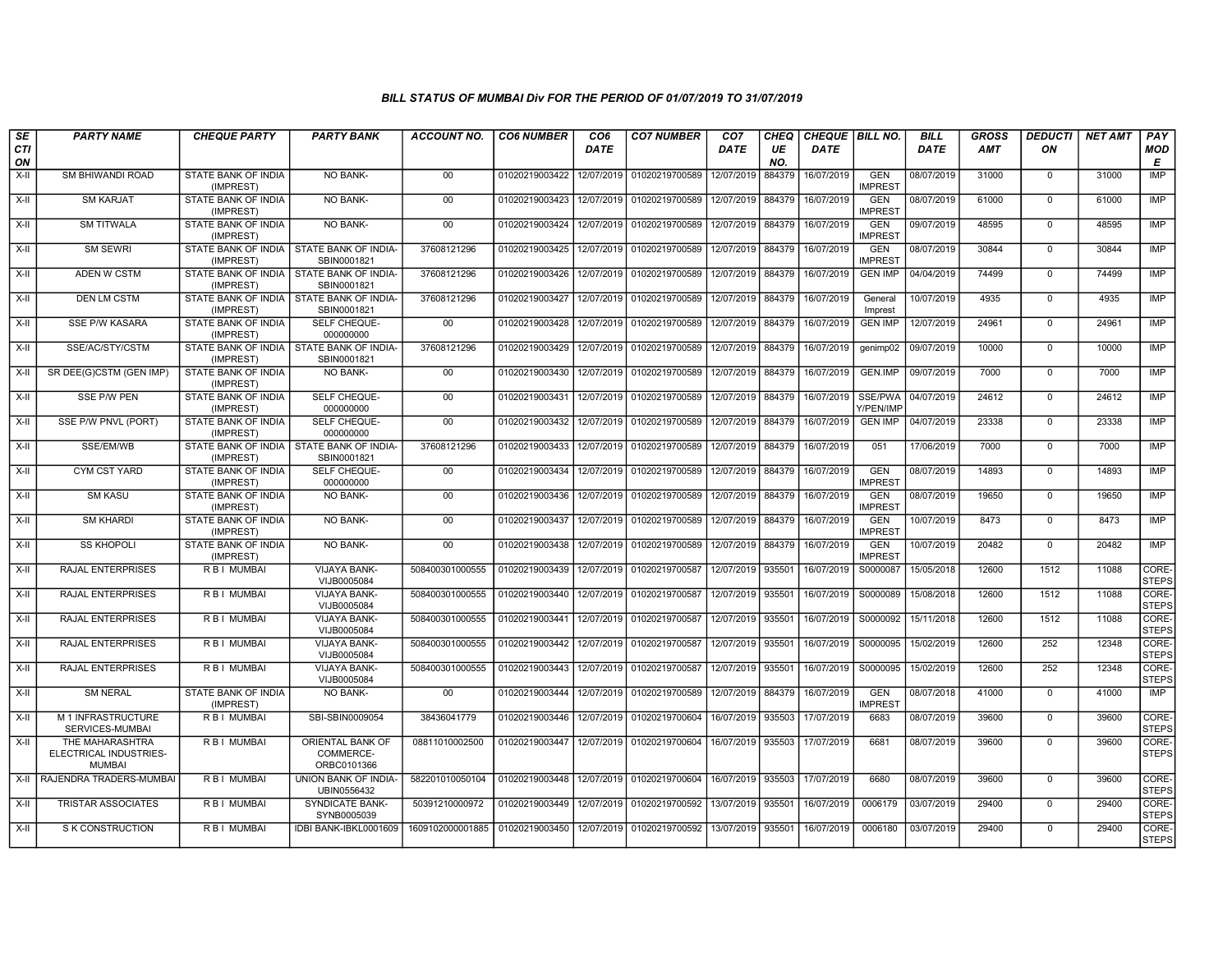| SE               | <b>PARTY NAME</b>                                           | <b>CHEQUE PARTY</b>              | <b>PARTY BANK</b>                                            | ACCOUNT NO.      | <b>CO6 NUMBER</b> | CO <sub>6</sub> | <b>CO7 NUMBER</b>         | CO <sub>7</sub> | CHEQ      | <b>CHEQUE   BILL NO.</b> |                   | <b>BILL</b> | GROSS      | <b>DEDUCTI</b> | <b>NET AMT</b> | <b>PAY</b>            |
|------------------|-------------------------------------------------------------|----------------------------------|--------------------------------------------------------------|------------------|-------------------|-----------------|---------------------------|-----------------|-----------|--------------------------|-------------------|-------------|------------|----------------|----------------|-----------------------|
| <b>CTI</b><br>ON |                                                             |                                  |                                                              |                  |                   | <b>DATE</b>     |                           | <b>DATE</b>     | UE<br>NO. | <b>DATE</b>              |                   | <b>DATE</b> | <b>AMT</b> | ON             |                | MOD<br>E              |
| $X-H$            | <b>BERGER PAINTS I LIMITED</b>                              | R B I MUMBAI                     | <b>ICICI BANK LTD-</b><br>ICIC0000035                        | 003505009205     | 01020219003451    | 12/07/2019      | 01020219700592            | 13/07/2019      | 935501    | 16/07/2019               | 0004839           | 21/06/2019  | 460200     | $\mathbf 0$    | 460200         | CORE-<br><b>STEPS</b> |
| X-II             | <b>SMEET ENTERPRISES</b>                                    | <b>RBI MUMBAI</b>                | PUNJAB AND<br>MAHARASHTRA CO-OP<br><b>BANK L-PMCB0000020</b> | 020110100000110  | 01020219003452    | 12/07/2019      | 01020219700592 13/07/2019 |                 | 935501    | 16/07/2019               | 272922            | 26/06/2019  | 57850      | $\mathbf 0$    | 57850          | CORE-<br><b>STEPS</b> |
| $X-H$            | <b>MEHTA SURGICAL</b>                                       | <b>RBI MUMBAI</b>                | <b>CANARA BANK-</b><br>CNRB0000103                           | 0103261005732    | 01020219003453    | 12/07/2019      | 01020219700591            | 12/07/2019      | 935501    | 16/07/2019               | 000055            | 19/04/2019  | 25200      | $\mathbf 0$    | 25200          | CORE-<br><b>STEPS</b> |
| X-II             | <b>MEHTA SURGICAL</b>                                       | R B I MUMBAI                     | CANARA BANK-<br>CNRB0000103                                  | 0103261005732    | 01020219003454    | 12/07/2019      | 01020219700591            | 12/07/2019      | 935501    | 16/07/2019               | 000054            | 19/04/2019  | 26775      | $\mathbf{0}$   | 26775          | CORE-<br><b>STEPS</b> |
| X-II             | SHREE PHARMA                                                | R B I MUMBAI                     | SBI-SBIN0003428                                              | 32392260351      | 01020219003455    | 12/07/2019      | 01020219700591            | 12/07/2019      | 935501    | 16/07/2019               | G/4302            | 30/03/2019  | 526        | $\mathbf 0$    | 526            | CORE-<br><b>STEPS</b> |
| X-II             | <b>SHREE PHARMA</b>                                         | <b>RBI MUMBAI</b>                | SBI-SBIN0003428                                              | 32392260351      | 01020219003456    | 12/07/2019      | 01020219700591            | 12/07/2019      | 935501    | 16/07/2019               | G/4304            | 31/03/2019  | 526        | $\mathbf 0$    | 526            | CORE-<br><b>STEPS</b> |
| X-II             | SHREE PHARMA                                                | R B I MUMBAI                     | SBI-SBIN0003428                                              | 32392260351      | 01020219003457    | 12/07/2019      | 01020219700591            | 12/07/2019      | 935501    | 16/07/2019               | H/167             | 19/04/2019  | 18413      | $\mathbf 0$    | 18413          | CORE-<br><b>STEPS</b> |
| $X-H$            | <b>SHREE PHARMA</b>                                         | <b>RBI MUMBAI</b>                | SBI-SBIN0003428                                              | 32392260351      | 01020219003458    | 12/07/2019      | 01020219700591            | 12/07/2019      | 935501    | 16/07/2019               | H/153             | 18/04/2019  | 9498       | $\mathbf 0$    | 9498           | CORE-<br><b>STEPS</b> |
| X-II             | SHREE PHARMA                                                | R B I MUMBAI                     | SBI-SBIN0003428                                              | 32392260351      | 01020219003459    | 12/07/2019      | 01020219700591            | 12/07/2019      | 935501    | 16/07/2019               | H/152             | 18/04/2019  | 18995      | $\mathbf 0$    | 18995          | CORE-<br><b>STEPS</b> |
| X-II             | JAINAM PHARMA INDIA PVT<br>LTD                              | R B I MUMBAI                     | <b>ICICI BANK LTD-</b><br>ICIC0000323                        | 032351000012     | 01020219003460    | 12/07/2019      | 01020219700591            | 12/07/2019      | 935501    | 16/07/2019               | SI/250            | 11/04/2019  | 7887       | $\mathbf{0}$   | 7887           | CORE-<br><b>STEPS</b> |
| X-II             | ASIAN INSTITUTE OF MEDICAL<br><b>SCIENCES AIMS HOSPITAL</b> | <b>RBI MUMBAI</b>                | <b>HDFC BANK LTD-</b><br>HDFC0000175                         | 01758270000025   | 01020219003462    | 12/07/2019      | 01020219700590            | 12/07/2019      | 935492    | 15/07/2019 KYN/H/E/Bi    | lls               | 17/05/2019  | 185190     | $\mathbf{0}$   | 185190         | CORE-<br><b>STEPS</b> |
| X-II             | ACMS THANE(GEN. IMP. 1000/-)                                | STATE BANK OF INDIA<br>(IMPREST) | STATE BANK OF INDIA-<br>SBIN0001821                          | 37608121296      | 01020219003464    | 12/07/2019      | 01020219700597            | 15/07/2019      | 884379    | 16/07/2019               | gen imp           | 01/07/2019  | 666        | $\mathbf 0$    | 666            | <b>IMP</b>            |
| $X-H$            | FORTIS HOSPITALS LIMITED                                    | R B I MUMBAI                     | AXIS BANK-UTIB0000108                                        | 909020041516711  | 01020219003465    | 12/07/2019      | 01020219700590            | 12/07/2019      | 935492    | 15/07/2019               | KYN/H/E/Bi<br>lls | 13/05/2019  | 2599008    | $\mathbf 0$    | 2599008        | CORE-<br><b>STEPS</b> |
| X-II             | <b>MS OMKAR ENGINEERS</b><br><b>CONTRATORS</b>              | R B I MUMBAI                     | VIJAYA BANK-<br>VIJB0005009                                  | 500906010000229  | 01020219003466    | 13/07/2019      | 01020219700593            | 13/07/2019      | 935501    | 16/07/2019               | 0006318           | 04/07/2019  | 258310     | $\mathbf 0$    | 258310         | CORE-<br><b>STEPS</b> |
| X-II             | R B CONSTRUCTION                                            | R B I MUMBAI                     | STATE BANK OF INDIA-<br>SBIN0013377                          | 35184979039      | 01020219003467    | 13/07/2019      | 01020219700593            | 13/07/2019      | 935501    | 16/07/2019               | 260385            | 24/06/2019  | 79480      | $\mathbf{0}$   | 79480          | CORE-<br><b>STEPS</b> |
| X-II             | <b>SWASTIK RENEWABLE-</b><br><b>MUMBAI</b>                  | <b>RBI MUMBAI</b>                | <b>ICICI BANK LIMITED-</b><br>ICIC0001963                    | 196305500115     | 01020219003468    | 13/07/2019      | 01020219700593            | 13/07/2019      | 935501    | 16/07/2019               | 0005470           | 27/06/2019  | 5300       | $\Omega$       | 5300           | CORE-<br><b>STEPS</b> |
| X-II             | R B CONSTRUCTION                                            | R B I MUMBAI                     | STATE BANK OF INDIA-<br>SBIN0013377                          | 35184979039      | 01020219003469    | 13/07/2019      | 01020219700593            | 13/07/2019      | 935501    | 16/07/2019               | 0006272           | 04/07/2019  | 66660      | $\mathbf 0$    | 66660          | CORE-<br><b>STEPS</b> |
| X-II             | M/S. SHIV NARAYAN<br><b>ENTERPRISES</b>                     | R B I MUMBAI                     | <b>IDBI BANK LTD-</b><br>IBKL0000457                         | 0457102000002998 | 01020219003470    | 13/07/2019      | 01020219700593            | 13/07/2019      | 935501    | 16/07/2019               | 0006967           | 10/07/2019  | 37300      | $\mathbf{0}$   | 37300          | CORE-<br><b>STEPS</b> |
| X-II             | <b>HARI OM ENTERPRISES</b>                                  | R B I MUMBAI                     | KARNATAKA BANK LTD-<br>KARB0000427                           | 4272000100090501 | 01020219003471    | 13/07/2019      | 01020219700593            | 13/07/2019      | 935501    | 16/07/2019               | 0006966           | 10/07/2019  | 37300      | $\Omega$       | 37300          | CORE-<br><b>STEPS</b> |
| X-II             | KRUSHNA RAMA ZUGARE                                         | R B I MUMBAI                     | <b>BANK OF</b><br>MAHARASHTRA-<br>MAHB0000227                | 60307981635      | 01020219003472    | 13/07/2019      | 01020219700593            | 13/07/2019      | 935501    | 16/07/2019               | 0006965           | 10/07/2019  | 37300      | $\mathbf{0}$   | 37300          | CORE-<br><b>STEPS</b> |
| X-II             | HUDA CONSTRUCTION                                           | R B I MUMBAI                     | <b>BANK OF</b><br>MAHARASHTRA-<br>MAHB0000227                | 20090403979      | 01020219003473    | 13/07/2019      | 01020219700593            | 13/07/2019      | 935501    | 16/07/2019               | 0006964           | 10/07/2019  | 37300      | $\mathbf 0$    | 37300          | CORE-<br><b>STEPS</b> |
| X-II             | UTTAM CONSTRUCTION                                          | R B I MUMBAI                     | UNION BANK OF INDIA-<br>UBIN0562637                          | 626301010050403  | 01020219003474    | 13/07/2019      | 01020219700593            | 13/07/2019      | 935501    | 16/07/2019               | 0006962           | 10/07/2019  | 37300      | $\mathbf 0$    | 37300          | CORE-<br><b>STEPS</b> |
| X-II             | SHIVA ENTERPRISES                                           | R B I MUMBAI                     | ABHYUDAYA CO-OP<br>BANK LTD-ABHY0065067                      | 108031100000004  | 01020219003475    | 13/07/2019      | 01020219700593            | 13/07/2019      | 935501    | 16/07/2019               | 0006961           | 10/07/2019  | 37300      | $\mathbf{0}$   | 37300          | CORE-<br><b>STEPS</b> |
| X-II             | <b>AARTI ENTERPRISES</b>                                    | <b>RBI MUMBAI</b>                | <b>BANK OF INDIA-</b><br>BKID0000025                         | 002527110000059  | 01020219003476    | 13/07/2019      | 01020219700593            | 13/07/2019      | 935501    | 16/07/2019               | 0006960           | 10/07/2019  | 37300      | $\Omega$       | 37300          | CORE-<br><b>STEPS</b> |
| X-II             | S D CONSTRUCTION                                            | R B I MUMBAI                     | KARNATAKA BANK LTD-<br>KARB0000427                           | 4272000100087001 | 01020219003477    | 13/07/2019      | 01020219700593            | 13/07/2019      | 935501    | 16/07/2019               | 0006959           | 10/07/2019  | 37300      | $\mathbf{0}$   | 37300          | CORE-<br><b>STEPS</b> |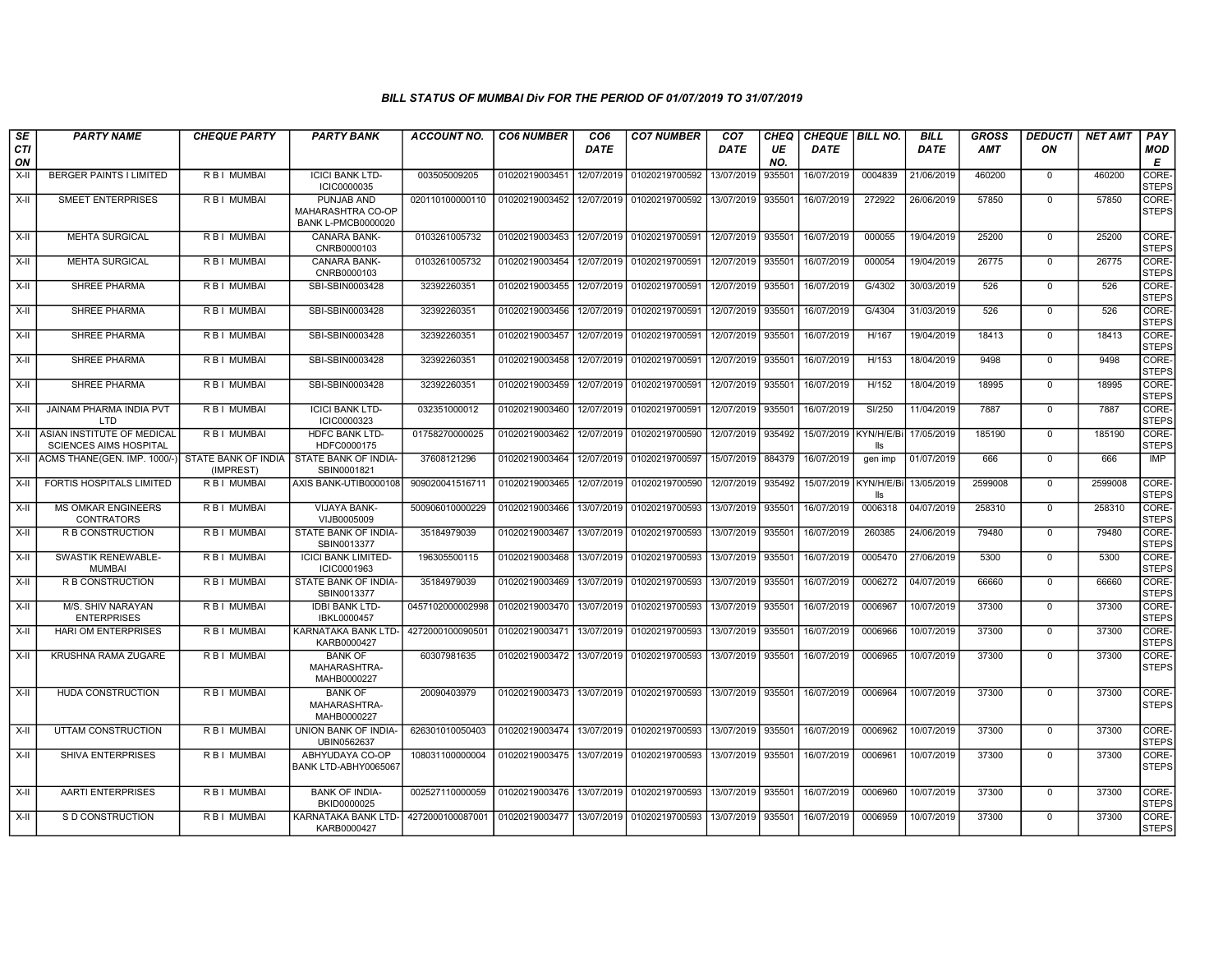| SE        | <b>PARTY NAME</b>                                         | <b>CHEQUE PARTY</b>                           | <b>PARTY BANK</b>                       | <b>ACCOUNT NO.</b> | <b>CO6 NUMBER</b>         | CO <sub>6</sub> | <b>CO7 NUMBER</b>                                                               | CO <sub>7</sub>   | CHEQ      | <b>CHEQUE   BILL NO.</b> |                   | <b>BILL</b> | <b>GROSS</b> | <i><b>DEDUCTI</b></i> | NET AMT | PAY                              |
|-----------|-----------------------------------------------------------|-----------------------------------------------|-----------------------------------------|--------------------|---------------------------|-----------------|---------------------------------------------------------------------------------|-------------------|-----------|--------------------------|-------------------|-------------|--------------|-----------------------|---------|----------------------------------|
| CTI<br>ON |                                                           |                                               |                                         |                    |                           | DATE            |                                                                                 | DATE              | UE<br>NO. | <b>DATE</b>              |                   | <b>DATE</b> | <b>AMT</b>   | ON                    |         | <b>MOD</b><br>E                  |
| $X-H$     | R B CONSTRUCTION                                          | R B I MUMBAI                                  | STATE BANK OF INDIA-<br>SBIN0013377     | 35184979039        | 01020219003478            | 13/07/2019      | 01020219700593                                                                  | 13/07/2019        | 935501    | 16/07/2019               | 0006957           | 10/07/2019  | 37300        | $\mathbf 0$           | 37300   | CORE-<br><b>STEPS</b>            |
| $X-H$     | <b>SETON ELECTRICAL</b><br><b>PRODUCTS</b>                | R B   MUMBAI                                  | SBI-SBIN0000562                         | 32989953042        | 01020219003479 13/07/2019 |                 | 01020219700593                                                                  | 13/07/2019        | 935501    | 16/07/2019               | 0002248           | 17/05/2019  | 22960        | $\mathbf 0$           | 22960   | CORE-<br><b>STEPS</b>            |
| X-II      | <b>CMS KYN</b>                                            | <b>DIVISIONAL CASHIER.</b><br>C RLY           | SELF CHEQUE-<br>000000000               | 000000000          | 01020219003480            | 15/07/2019      | 01020219700594                                                                  | 15/07/2019        | 884380    | 16/07/2019               | 473324            | 09/07/2019  | 1500         | $\Omega$              | 1500    | CASH                             |
| $X-H$     | PIONEER HOSPITAL                                          | R B I MUMBAI                                  | <b>CORPORATION BANK-</b><br>CORP0001406 | 510101002189177    | 01020219003482            | 15/07/2019      | 01020219700595                                                                  | 15/07/2019        | 935501    | 16/07/2019               | 21/19             | 17/05/2019  | 11264        | $\overline{0}$        | 11264   | <b>CORE</b><br><b>STEPS</b>      |
| $X-H$     | <b>PIONEER HOSPITAL</b>                                   | R B I MUMBAI                                  | <b>CORPORATION BANK-</b><br>CORP0001406 | 510101002189177    | 01020219003483            | 15/07/2019      | 01020219700595                                                                  | 15/07/2019        | 935501    | 16/07/2019               | 23/19             | 17/05/2019  | 51845        | $\overline{0}$        | 51845   | CORE-<br><b>STEPS</b>            |
| X-II      | <b>MS SHIVSHAKTI TEMPO</b><br>SERVICE PUNE                | R B I MUMBAI                                  | <b>VIJAYA BANK-</b><br>VIJB0005040      | 504000301000452    | 01020219003484            | 15/07/2019      | 01020219700693                                                                  | 26/07/2019        | 935634    | 30/07/2019               | 0005369           | 26/06/2019  | 9300         | $\mathbf 0$           | 9300    | CORE-<br><b>STEPS</b>            |
| $X-H$     | INS.RPF TAPG VEH NO MH-01-<br>CY-9336                     | DIVISIONAL CASHIER.<br>C RLY                  | NO BANK-                                | 00                 | 01020219003486            | 15/07/2019      | 01020219700601                                                                  | 16/07/2019        | 884380    | 16/07/2019               | FUE.IMP.          | 15/07/2019  | 2160         | $\mathbf 0$           | 2160    | CASH                             |
| $X-II$    | <b>INSPECTOR RPF</b><br>MANKHURD/GEN.IMP.                 | STATE BANK OF INDIA<br>(IMPREST)              | <b>NO BANK-</b>                         | 00                 | 01020219003487            | 15/07/2019      | 01020219700600                                                                  | 16/07/2019        | 884379    | 16/07/2019               | GEN.IMP           | 15/07/2019  | 5000         | $\overline{0}$        | 5000    | <b>IMP</b>                       |
| $X-H$     | <b>INSPECTOR RPF</b><br>TURBHE/GEN.IMP.                   | <b>STATE BANK OF INDIA</b><br>(IMPREST)       | NO BANK-                                | 00                 | 01020219003488            | 15/07/2019      | 01020219700600                                                                  | 16/07/2019        | 884379    | 16/07/2019 GEN. IMP.     |                   | 13/07/2019  | 4965         | $\overline{0}$        | 4965    | IMP                              |
| $X-H$     | <b>SR DSTE WKS CSTM</b>                                   | <b>STATE BANK OF INDIA</b><br>(IMPREST)       | <b>NO BANK-</b>                         | 00                 | 01020219003489            | 15/07/2019      | 01020219700600                                                                  | 16/07/2019 884379 |           | 16/07/2019 GEN. IMP.     |                   | 10/07/2019  | 3000         | $\mathbf 0$           | 3000    | IMP                              |
| X-II      | INS.RPF LNL VEH NO MH-01-CY DIVISIONAL CASHIER,<br>9318   | C RLY                                         | NO BANK-                                | $00\,$             | 01020219003490            | 15/07/2019      | 01020219700601                                                                  | 16/07/2019        | 884380    | 16/07/2019               | FUEL.IMP          | 11/07/2019  | 2030         | $\mathbf 0$           | 2030    | CASH                             |
| X-II      | INS.RPF MBQ VEH NO MH-01-<br>CY-9312                      | DIVISIONAL CASHIER.<br>C RLY                  | <b>NO BANK-</b>                         | 00                 | 01020219003491            | 15/07/2019      | 01020219700601                                                                  | 16/07/2019        | 884380    | 16/07/2019   FUEL.IMP.   |                   | 20/06/2019  | 3897         | $\mathbf 0$           | 3897    | CASH                             |
| $X-H$     | SR DPO CSTM                                               | <b>DIVISIONAL CASHIER.</b><br>C RLY           | SELF CHEQUE-<br>000000000               | 000000000          | 01020219003492            | 15/07/2019      | 01020219700601                                                                  | 16/07/2019        | 884380    | 16/07/2019               | P.0.NO<br>749482  | 11/07/2019  | 10850        | $\Omega$              | 10850   | <b>CASH</b>                      |
| $X-H$     | SSE/TD/OHE/KYN/PSI/DEPOT/G STATE BANK OF INDIA<br>EN.IMP. | (IMPREST)                                     | <b>NO BANK-</b>                         | 00                 | 01020219003493            | 15/07/2019      | 01020219700600                                                                  | 16/07/2019 884379 |           | 16/07/2019               | GEN.IMP.          | 17/06/2019  | 956          | $\mathbf 0$           | 956     | <b>IMP</b>                       |
| X-II      | DEE (TD) KYN/FUEL.IMP.                                    | STATE BANK OF INDIA<br>(IMPREST)              | NO BANK-                                | $00\,$             | 01020219003494            | 15/07/2019      | 01020219700600                                                                  | 16/07/2019        | 884379    | 16/07/2019   FUEL.IMP    |                   | 01/07/2019  | 30000        | $\mathbf 0$           | 30000   | IMP                              |
| $X-II$    | ADEN (W) KYN/GEN.IMP.                                     | STATE BANK OF INDIA<br>(IMPREST)              | NO BANK-                                | 00                 | 01020219003495            | 15/07/2019      | 01020219700600                                                                  | 16/07/2019        | 884379    | 16/07/2019               | GEN.IMP.          | 08/07/2019  | 10000        | $\mathbf 0$           | 10000   | IMP                              |
| $X-H$     | <b>ACS SERVICES</b>                                       | <b>RBI MUMBAI</b>                             | <b>SYNDICATE BANK-</b><br>SYNB0005542   | 55421010002373     | 01020219003496            | 15/07/2019      | 01020219700598                                                                  | 15/07/2019        | 935503    | 17/07/2019               | ACS/19-<br>20/002 | 07/05/2019  | 4200         | 84                    | 4116    | CORE-<br><b>STEPS</b>            |
| $X-H$     | SR DME D CLA                                              | STATE BANK OF INDIA<br>(IMPREST)              | NO BANK-                                | 00                 | 01020219003497            | 15/07/2019      | 01020219700600                                                                  | 16/07/2019 884379 |           | 16/07/2019               | GEN.IMP.          | 11/07/2019  | 7500         | $\mathbf 0$           | 7500    | <b>IMP</b>                       |
| $X-H$     | SR CDO LTT /MISS                                          | STATE BANK OF INDIA<br>(IMPREST)              | STATE BANK OF INDIA-<br>SBIN0001821     | 37608121296        | 01020219003498            | 15/07/2019      | 01020219700600                                                                  | 16/07/2019        | 884379    | 16/07/2019               | <b>MISS IMP</b>   | 12/07/2019  | 73313        | $\mathsf 0$           | 73313   | IMP                              |
| $X-II$    | SR CDO. LTT                                               | <b>DIVISIONAL CASHIER.</b><br>C RLY           | SELF CHEQUE-<br>000000000               | 000000000          | 01020219003499            | 15/07/2019      | 01020219700601                                                                  | 16/07/2019        | 884380    | 16/07/2019               | PO NO<br>614483   | 10/07/2019  | 3000         | $\overline{0}$        | 3000    | CASH                             |
| $X-H$     | ADEN W KYN FUEL.IMP.                                      | DIVISIONAL CASHIER.<br>C RLY                  | <b>NO BANK-</b>                         | 000                | 01020219003500            | 15/07/2019      | 01020219700601                                                                  | 16/07/2019 884380 |           | 16/07/2019               | <b>FUEL.IMP</b>   | 15/07/2019  | 12100        | $\mathbf 0$           | 12100   | CASH                             |
|           | X-II SSE/TD/OHE/CLA/SOUTH/GEN.I<br>MP.                    | STATE BANK OF INDIA<br>(IMPREST)              | SELF CHEQUE-<br>000000000               | 00                 | 01020219003501            | 15/07/2019      | 01020219700600                                                                  | 16/07/2019 884379 |           | 16/07/2019               | GEN.IMP           | 15/07/2019  | 1500         | $\Omega$              | 1500    | IMP                              |
| $X-H$     | SSE/TD/CABLE/DEPOT/VVH/GE STATE BANK OF INDIA<br>N.IMP.   | (IMPREST)                                     | SELF CHEQUE-<br>000000000               | $00\,$             | 01020219003502            | 15/07/2019      | 01020219700600                                                                  | 16/07/2019        | 884379    | 16/07/2019               | <b>GEN IMP</b>    | 15/07/2019  | 1500         | $\mathbf 0$           | 1500    | <b>IMP</b>                       |
| X-II      | SR.CO. 12BN/RPSF/THK                                      | DIVISIONAL CASHIER,<br>C RLY                  | SELF CHEQUE-<br>000000000               | 000000000          | 01020219003503            | 15/07/2019      | 01020219700601                                                                  | 16/07/2019        | 884380    | 16/07/2019               | P.O<br>NO.753707  | 05/07/2019  | 2192         | $\mathbf 0$           | 2192    | CASH                             |
| X-II      | ACCOUNTS OFFICER, CASH.<br><b>BSNL RAIGAD</b>             | <b>ACCOUNTS OFFICER.</b><br>CASH, BSNL RAIGAD | SELF CHEQUE-<br>000000000               | 000000000          |                           |                 | 01020219003504 15/07/2019 01020219700599 15/07/2019 935504 17/07/2019 V.83/2019 |                   |           |                          |                   | 10/07/2019  | 10286        | $\Omega$              | 10286   | <b>BANK</b><br>CHEQ<br>UE        |
| $X-H$     | <b>ACCOUNTS OFFICER. BSNL</b><br><b>NASIK</b>             | ACCOUNTS OFFICER,<br><b>BSNL NASIK</b>        | SELF CHEQUE-<br>000000000               | 000000000          | 01020219003505 15/07/2019 |                 | 01020219700599 15/07/2019 769781 17/07/2019 V.84/2019 06/07/2019                |                   |           |                          |                   |             | 5478         | $\mathbf 0$           | 5478    | <b>BANK</b><br>CHEQ<br><b>UE</b> |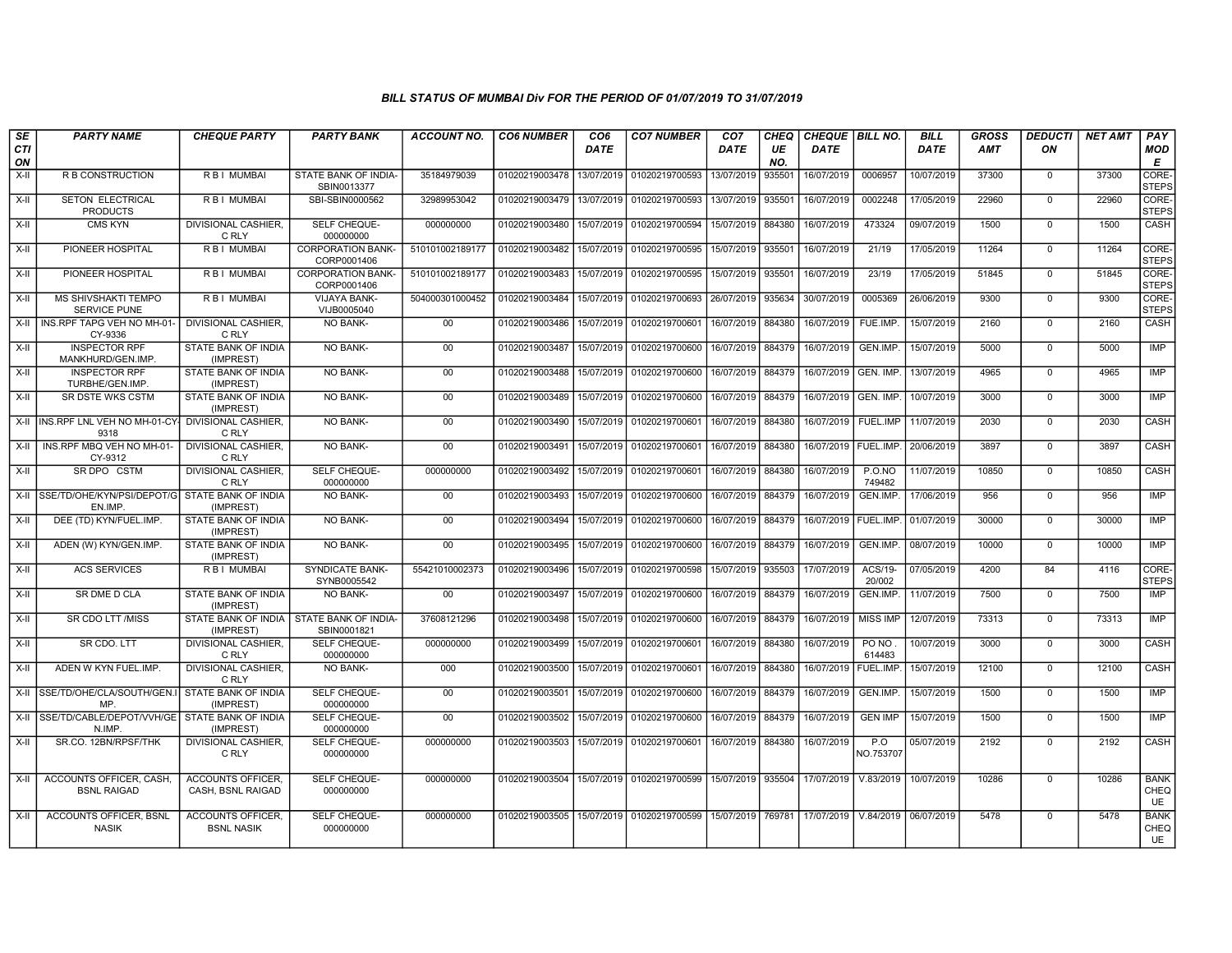| SE               | <b>PARTY NAME</b>                             | <b>CHEQUE PARTY</b>             | <b>PARTY BANK</b>                             | ACCOUNT NO.                     | <b>CO6 NUMBER</b>         | CO6         | <b>CO7 NUMBER</b>                    | CO7               | CHEQ      | CHEQUE   BILL NO. |                       | BILL                  | GROSS      | <i><b>DEDUCTI</b></i> | NET AMT | <b>PAY</b>                |
|------------------|-----------------------------------------------|---------------------------------|-----------------------------------------------|---------------------------------|---------------------------|-------------|--------------------------------------|-------------------|-----------|-------------------|-----------------------|-----------------------|------------|-----------------------|---------|---------------------------|
| <b>CTI</b><br>ON |                                               |                                 |                                               |                                 |                           | <b>DATE</b> |                                      | <b>DATE</b>       | UE<br>NO. | <b>DATE</b>       |                       | <b>DATE</b>           | <b>AMT</b> | ΟN                    |         | <b>MOD</b><br>E           |
| $X-H$            | VODAFONE IDEA LIMITED                         | <b>VODAFONE IDEA</b><br>LIMITED | <b>NO BANK-</b>                               | $\Omega$                        | 01020219003506            | 15/07/2019  | 01020219700599                       | 15/07/2019        | 93551     | 17/07/2019        | V.82/2019             | 09/07/2019            | 4587       | $\mathbf 0$           | 4587    | <b>BANK</b><br>CHEQ<br>UE |
| $X-H$            | <b>SWIFT SERVICE</b>                          | <b>RBI MUMBAI</b>               | PNB-PUNB0053000                               | 0530005700000015 01020219003507 |                           |             | 15/07/2019 01020219700598            | 15/07/2019 935503 |           | 17/07/2019        | 2390                  | 18/01/2018            | 8085       | 308                   | 7777    | CORE-<br><b>STEPS</b>     |
| $X-H$            | A V ENTERPRISES                               | R B I MUMBAI                    | UNION BANK OF INDIA-<br>UBIN0567205           | 672001010050478                 | 01020219003508            | 15/07/2019  | 01020219700598                       | 15/07/2019        | 935503    | 17/07/2019        | <b>AVE/07</b>         | 15/05/2019            | 25999.68   | 3064.68               | 22935   | CORE-<br><b>STEPS</b>     |
| X-II             | TAYALTECH-.BILASPUR                           | R B I MUMBAI                    | <b>HDFC BANK LTD-</b><br>HDFC0000771          | 07712560000492                  | 01020219003509            |             | 15/07/2019 01020219700598            | 15/07/2019 935503 |           | 17/07/2019        | GST/2018-<br>19/437   | 23/01/2019            | 70800      | 1200                  | 69600   | CORE-<br><b>STEPS</b>     |
| X-II             | TANYA ELECTRICALS-THANE                       | R B I MUMBAI                    | <b>BANK OF</b><br>MAHARASHTRA-<br>MAHB0000164 | 60296168809                     | 01020219003510 15/07/2019 |             | 01020219700604                       | 16/07/2019        | 935503    | 17/07/2019        | 6978                  | 10/07/2019            | 87200      | $\mathbf 0$           | 87200   | CORE-<br><b>STEPS</b>     |
|                  | X-II LAB MEDICA HEALTHCARE LLP                | R B I MUMBAI                    | <b>BANK OF BARODA-</b><br><b>BARB0INTMUM</b>  | 26110200001103                  | 01020219003512            | 16/07/2019  | 01020219700603                       | 16/07/2019        | 935503    | 17/07/2019        | LMH/18-<br>19/M9844   | 18/02/2019            | 4312       | $\mathbf 0$           | 4312    | CORE-<br>STEPS            |
|                  | X-II LAB MEDICA HEALTHCARE LLP                | R B I MUMBAI                    | <b>BANK OF BARODA</b><br><b>BARB0INTMUM</b>   | 26110200001103                  | 01020219003513            | 16/07/2019  | 01020219700603                       | 16/07/2019        | 935503    | 17/07/2019        | LMH/18-<br>19/M9843   | 18/02/2019            | 1473       | $\mathbf 0$           | 1473    | CORE-<br><b>STEPS</b>     |
|                  | X-II LAB MEDICA HEALTHCARE LLP                | R B I MUMBAI                    | <b>BANK OF BARODA-</b><br><b>BARB0INTMUM</b>  | 26110200001103                  | 01020219003514            | 16/07/2019  | 01020219700603                       | 16/07/2019        | 935503    | 17/07/2019        | LMH/18-<br>19/M9845   | 18/02/2019            | 422        | $\mathbf 0$           | 422     | CORE-<br><b>STEPS</b>     |
|                  | X-II LAB MEDICA HEALTHCARE LLP                | R B I MUMBAI                    | <b>BANK OF BARODA-</b><br><b>BARB0INTMUM</b>  | 26110200001103                  | 01020219003515            | 16/07/2019  | 01020219700603                       | 16/07/2019        | 935503    | 17/07/2019        | LMH/18-<br>19/M9849   | 18/02/2019            | 6776       | $\mathbf 0$           | 6776    | CORE-<br><b>STEPS</b>     |
|                  | X-II LAB MEDICA HEALTHCARE LLP                | R B I MUMBAI                    | <b>BANK OF BARODA-</b><br><b>BARB0INTMUM</b>  | 26110200001103                  | 01020219003516            | 16/07/2019  | 01020219700603                       | 16/07/2019        | 935503    | 17/07/2019        | LMH/18-<br>19/M9850   | 18/02/2019            | 3505       | $\mathbf{0}$          | 3505    | CORE-<br><b>STEPS</b>     |
|                  | X-II LAB MEDICA HEALTHCARE LLP                | R B I MUMBAI                    | <b>BANK OF BARODA</b><br><b>BARB0INTMUM</b>   | 26110200001103                  | 01020219003517            | 16/07/2019  | 01020219700603                       | 16/07/2019        | 935503    | 17/07/2019        | LMH/18-<br>19/M9842   | 18/02/2019            | 1947       | $\mathbf 0$           | 1947    | CORE-<br><b>STEPS</b>     |
|                  | X-II LAB MEDICA HEALTHCARE LLP                | <b>RBI MUMBAI</b>               | <b>BANK OF BARODA</b><br><b>BARB0INTMUM</b>   | 26110200001103                  | 01020219003518            | 16/07/2019  | 01020219700603                       | 16/07/2019        | 935503    | 17/07/2019        | LMH/18-<br>19/M9852   | 18/02/2019            | 5841       | $\Omega$              | 5841    | CORE-<br><b>STEPS</b>     |
|                  | X-II LAB MEDICA HEALTHCARE LLP                | <b>RBI MUMBAI</b>               | <b>BANK OF BARODA-</b><br><b>BARB0INTMUM</b>  | 26110200001103                  | 01020219003519            | 16/07/2019  | 01020219700603                       | 16/07/2019        | 935503    | 17/07/2019        | LMH/18-<br>19/M9853   | 18/02/2019            | 3245       | $\mathbf 0$           | 3245    | CORE-<br><b>STEPS</b>     |
|                  | X-II LAB MEDICA HEALTHCARE LLP                | R B I MUMBAI                    | <b>BANK OF BARODA-</b><br><b>BARB0INTMUM</b>  | 26110200001103                  | 01020219003520            | 16/07/2019  | 01020219700603                       | 16/07/2019        | 935503    | 17/07/2019        | Imh/18-<br>19/m9851   | 18/02/2019            | 5841       | $\mathbf 0$           | 5841    | CORE-<br><b>STEPS</b>     |
|                  | X-II LAB MEDICA HEALTHCARE LLP                | R B I MUMBAI                    | <b>BANK OF BARODA-</b><br><b>BARB0INTMUM</b>  | 26110200001103                  | 01020219003521            |             | 16/07/2019 01020219700603            | 16/07/2019 935503 |           | 17/07/2019        | $Imh/18-$<br>19/m9848 | 18/02/2019            | 1168       | $\Omega$              | 1168    | CORE-<br><b>STEPS</b>     |
|                  | X-II LAB MEDICA HEALTHCARE LLP                | R B I MUMBAI                    | <b>BANK OF BARODA-</b><br><b>BARB0INTMUM</b>  | 26110200001103                  | 01020219003522            | 16/07/2019  | 01020219700603                       | 16/07/2019        | 935503    | 17/07/2019        | Imh/18-<br>19/m9846   | 18/02/2019            | 2336       | $\mathbf 0$           | 2336    | CORE-<br><b>STEPS</b>     |
|                  | X-II LAB MEDICA HEALTHCARE LLP                | <b>RBI MUMBAI</b>               | <b>BANK OF BARODA</b><br><b>BARB0INTMUM</b>   | 26110200001103                  | 01020219003523            | 16/07/2019  | 01020219700603                       | 16/07/2019        | 935503    | 17/07/2019        | LMH/18-<br>19/M9903   | 23/02/2019            | 2788       | $\Omega$              | 2788    | CORE-<br><b>STEPS</b>     |
| X-II             | <b>KRUSH ENTERPRISES</b>                      | R B I MUMBAI                    | <b>DENA BANK-</b><br>BKDN0460131              | 013111011133                    | 01020219003524            | 16/07/2019  | 01020219700603                       | 16/07/2019        | 935503    | 17/07/2019        | S/139                 | 07/12/2017            | 4032       | 81                    | 3951    | CORE-<br><b>STEPS</b>     |
| $X-H$            | <b>MEHTA SURGICAL</b>                         | <b>RBI MUMBAI</b>               | <b>CANARA BANK-</b><br>CNRB0000103            | 0103261005732                   | 01020219003525            | 16/07/2019  | 01020219700603                       | 16/07/2019        | 935503    | 17/07/2019        | 001311                | 18/02/2019            | 19530      | $\overline{0}$        | 19530   | CORE-<br><b>STEPS</b>     |
| X-II             | <b>MEHTA SURGICAL</b>                         | R B I MUMBAI                    | CANARA BANK-<br>CNRB0000103                   | 0103261005732                   | 01020219003526            |             | 16/07/2019 01020219700603            | 16/07/2019        | 935503    | 17/07/2019        | 001312                | 18/02/2019            | 6825       | $\mathbf 0$           | 6825    | CORE-<br><b>STEPS</b>     |
| $X-H$            | <b>MEHTA SURGICAL</b>                         | R B I MUMBAI                    | CANARA BANK-<br>CNRB0000103                   | 0103261005732                   | 01020219003527            | 16/07/2019  | 01020219700603                       | 16/07/2019        | 935503    | 17/07/2019        | 001313                | 18/02/2019            | 13440      | $\overline{0}$        | 13440   | CORE-<br><b>STEPS</b>     |
| X-II             | <b>MEHTA SURGICAL</b>                         | R B I MUMBAI                    | <b>CANARA BANK-</b><br>CNRB0000103            | 0103261005732                   | 01020219003528            |             | 16/07/2019 01020219700603            | 16/07/2019        | 935503    | 17/07/2019        | 001314                | 18/02/2019            | 25200      | $\mathbf 0$           | 25200   | CORE-<br><b>STEPS</b>     |
| $X-H$            | <b>MEHTA SURGICAL</b>                         | <b>RBI MUMBAI</b>               | <b>CANARA BANK-</b><br>CNRB0000103            | 0103261005732                   | 01020219003529            | 16/07/2019  | 01020219700603                       | 16/07/2019        | 935503    | 17/07/2019        | 001327                | 20/02/2019            | 5443       | 109                   | 5334    | CORE-<br>STEPS            |
| $X-I$            | <b>FLORA MARKETING AND</b><br>SERVICES-MUMBAI | R B I MUMBAI                    | <b>CENTRAL BANK OF</b><br>INDIA-CBIN0282521   | 1015501083                      | 01020219003530            | 16/07/2019  | 01020219700603                       | 16/07/2019        | 935503    | 17/07/2019        |                       | 1085/18-19 28/02/2019 | 19824      | 83                    | 19741   | CORE-<br><b>STEPS</b>     |
| $X-II$           | FLORA MARKETING AND<br>SERVICES-MUMBAI        | R B I MUMBAI                    | <b>CENTRAL BANK OF</b><br>INDIA-CBIN0282521   | 1015501083                      | 01020219003531            |             | 16/07/2019 01020219700603            | 16/07/2019 935503 |           | 17/07/2019        | 1090/18-19 01/03/2019 |                       | 5544       | $\Omega$              | 5544    | CORE-<br><b>STEPS</b>     |
| X-II             | JYOTI UMESH PANWALKAR                         | R B I MUMBAI                    | STATE BANK OF INDIA-<br>SBIN0016878           | 33440347946                     | 01020219003532            |             | 16/07/2019 01020219700614 17/07/2019 |                   | 935503    | 17/07/2019        | advocate<br>bill      | 26/06/2019            | 9500       | 950                   | 8550    | CORE-<br><b>STEPS</b>     |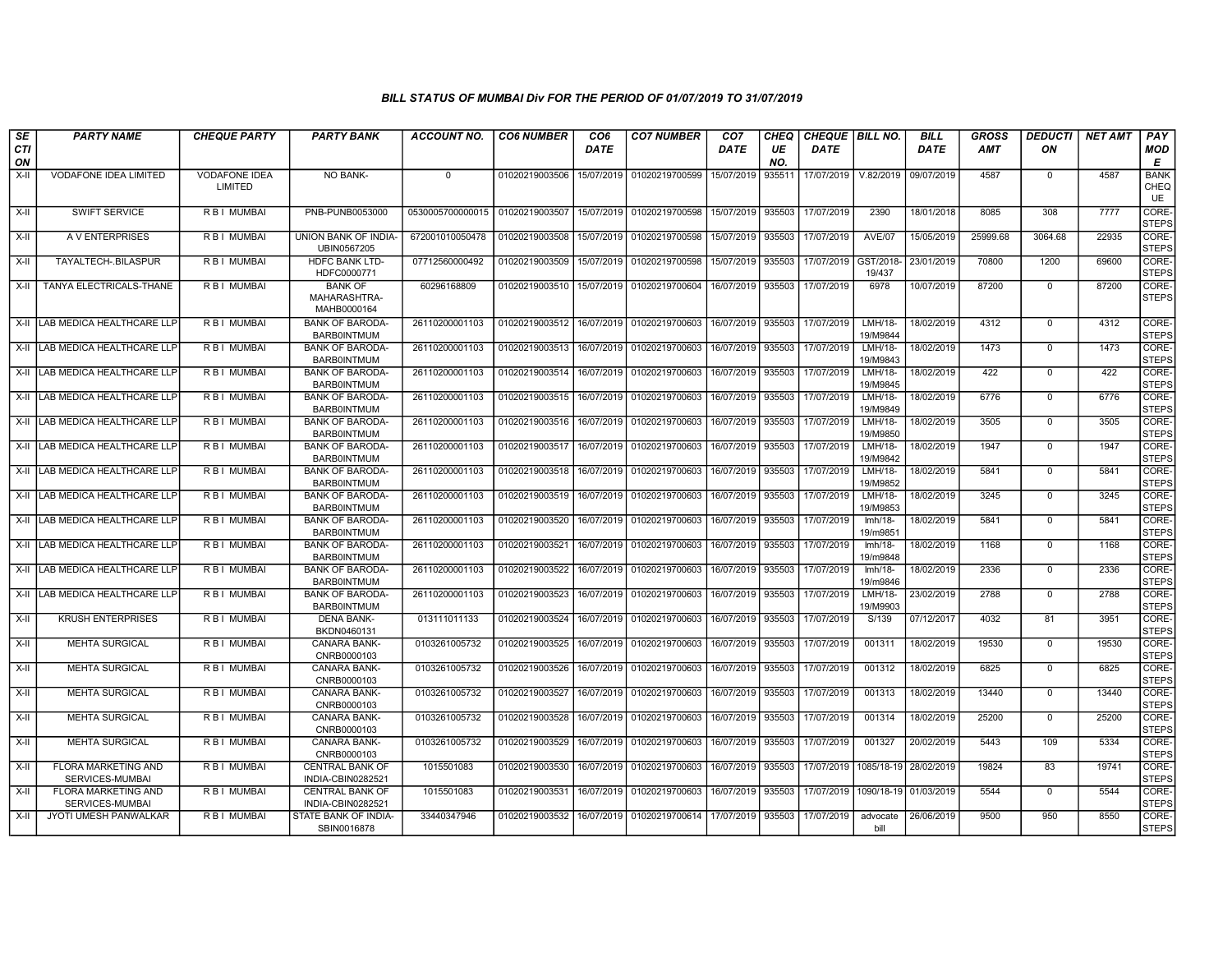| SE        | <b>PARTY NAME</b>                               | <b>CHEQUE PARTY</b>                 | <b>PARTY BANK</b>                                             | ACCOUNT NO.                             | <b>CO6 NUMBER</b> | CO6         | <b>CO7 NUMBER</b>                            | CO7         | CHEQ      | CHEQUE   BILL NO. |                               | BILL        | GROSS      | <i><b>DEDUCTI</b></i> | NET AMT | <b>PAY</b>            |
|-----------|-------------------------------------------------|-------------------------------------|---------------------------------------------------------------|-----------------------------------------|-------------------|-------------|----------------------------------------------|-------------|-----------|-------------------|-------------------------------|-------------|------------|-----------------------|---------|-----------------------|
| CTI<br>ON |                                                 |                                     |                                                               |                                         |                   | <b>DATE</b> |                                              | <b>DATE</b> | UE<br>NO. | <b>DATE</b>       |                               | <b>DATE</b> | <b>AMT</b> | ON                    |         | MOD<br>E              |
| $X-H$     | <b>MSEDCL CONS NO</b><br>181019032730           | R B I MUMBAI                        | <b>YES BANK-</b><br><b>YESB0CMSNOC</b>                        | MSEDCL011810190<br>32730                | 01020219003533    | 16/07/2019  | 01020219700614                               | 17/07/2019  | 935503    | 17/07/2019        | 1 bill                        | 11/07/2019  | 90430      | $\mathbf 0$           | 90430   | CORE-<br><b>STEPS</b> |
| $X-H$     | <b>MSEDCL CONS NO</b><br>181019002505           | R B I MUMBAI                        | <b>YES BANK-</b><br>YESB0CMSNOC                               | MSEDCL011810190 01020219003534<br>02505 |                   | 16/07/2019  | 01020219700614                               | 17/07/2019  | 935503    | 17/07/2019        | 1 bill                        | 11/07/2019  | 96530      | $\mathbf 0$           | 96530   | CORE-<br><b>STEPS</b> |
| X-II      | ADANI ELECTRICITY MUMBAI<br>LTD CA NO 152544442 | R B I MUMBAI                        | HDFC BANK LTD-<br>HDFC0004989                                 | EPAEML152544442                         | 01020219003535    | 16/07/2019  | 01020219700614                               | 17/07/2019  | 935503    | 17/07/2019        | 1 bill                        | 11/07/2019  | 23320      | $\mathbf 0$           | 23320   | CORE-<br><b>STEPS</b> |
| $X-II$    | TORRENT POWER LTD CON<br>NO 14830728997         | R B I MUMBAI                        | AXIS BANK-UTIB0000591                                         | 591010200001694                         | 01020219003538    | 16/07/2019  | 01020219700614                               | 17/07/2019  | 935503    | 17/07/2019        | 1 bill                        | 11/07/2019  | 51970      | $\mathbf 0$           | 51970   | CORE-<br><b>STEPS</b> |
| X-II      | <b>TORRENT POWER LTD CON</b><br>NO 13330536718  | R B I MUMBAI                        | AXIS BANK-UTIB0000591                                         | 591010200001694                         | 01020219003539    | 16/07/2019  | 01020219700614                               | 17/07/2019  | 935503    | 17/07/2019        | 1 bill                        | 11/07/2019  | 210100     | $^{\circ}$            | 210100  | CORE-<br><b>STEPS</b> |
| $X-H$     | <b>MSEDCL IGATPURI</b>                          | R B I MUMBAI                        | SBI-SBIN0000386                                               | 00000011542132042 01020219003540        |                   | 16/07/2019  | 01020219700614                               | 17/07/2019  | 935503    | 17/07/2019        | 5 Bills                       | 11/07/2019  | 35010      | $\mathbf 0$           | 35010   | CORE-<br><b>STEPS</b> |
| X-II      | <b>MSEDCL</b>                                   | R B I MUMBAI                        | <b>BANK OF</b><br>MAHARASHTRA-<br>MAHB0000075                 | 60094551053                             | 01020219003541    | 16/07/2019  | 01020219700614                               | 17/07/2019  | 935503    | 17/07/2019        | 2 BILLS                       | 11/07/2019  | 29670      | $\mathbf{0}$          | 29670   | CORE-<br><b>STEPS</b> |
| $X-H$     | <b>MSEDCL KHALAPUR</b>                          | R B I MUMBAI                        | <b>BANK OF INDIA-</b><br>BKID0001201                          | 120120110000013                         | 01020219003542    | 16/07/2019  | 01020219700614                               | 17/07/2019  | 935503    | 17/07/2019        | 2 BILLS                       | 11/07/2019  | 3740       | $\Omega$              | 3740    | CORE-<br><b>STEPS</b> |
| X-II      | MS A S CONSTRUCTION-PUNE                        | <b>RBI MUMBAI</b>                   | STATE BANK OF INDIA-<br>SBIN0017878                           | 35156289448                             | 01020219003543    | 16/07/2019  | 01020219700620                               | 18/07/2019  | 935542    | 19/07/2019        | 4302                          | 18/06/2019  | 317600     | $\Omega$              | 317600  | CORE-<br><b>STEPS</b> |
| X-II      | H. H. ENGINEERS-PUNE                            | R B I MUMBAI                        | PUNJAB AND SIND<br><b>BANK-PSIB0000324</b>                    | 03241300031696                          | 01020219003544    | 16/07/2019  | 01020219700620                               | 18/07/2019  | 935542    | 19/07/2019        | 4301                          | 18/06/2019  | 317600     | $\mathbf{0}$          | 317600  | CORE-<br><b>STEPS</b> |
| $X-H$     | SHOBHA ENTERPRISES-<br><b>MUMBAI</b>            | R B I MUMBAI                        | <b>DENA BANK-</b><br>BKDN0460799                              | 079911023962                            | 01020219003545    | 16/07/2019  | 01020219700604                               | 16/07/2019  | 935503    | 17/07/2019        | 5336                          | 26/06/2019  | 60600      | $\Omega$              | 60600   | CORE-<br><b>STEPS</b> |
| X-II      | <b>GRIP ENTERPRISES-THANE</b>                   | R B I MUMBAI                        | UNION BANK OF INDIA-<br>UBIN0531570                           | 315705010051064                         | 01020219003546    | 16/07/2019  | 01020219700604                               | 16/07/2019  | 935503    | 17/07/2019        | 4691                          | 20/06/2019  | 60600      | $\mathbf 0$           | 60600   | CORE-<br><b>STEPS</b> |
| $X-H$     | HARI OM ENTERPRISES-<br>THANE.                  | R B I MUMBAI                        | KARNATAKA BANK LTD-<br>KARB0000427                            | 427200010009050                         | 01020219003547    | 16/07/2019  | 01020219700604                               | 16/07/2019  | 935503    | 17/07/2019        | 5338                          | 26/06/2019  | 60600      | $\mathbf 0$           | 60600   | CORE-<br><b>STEPS</b> |
| X-II      | TIKU TRANSPORT-MUMBAI                           | R B I MUMBAI                        | THE SHAMRAO VITHAL<br><b>CO-OPERATIVE BAN-</b><br>SVCB0000020 | 102004180001627                         | 01020219003548    | 16/07/2019  | 01020219700604                               | 16/07/2019  | 935503    | 17/07/2019        | 5337                          | 26/06/2019  | 60600      | $\Omega$              | 60600   | CORE-<br><b>STEPS</b> |
| X-II      | H. H. ENGINEERS-PUNE                            | R B I MUMBAI                        | PUNJAB AND SIND<br><b>BANK-PSIB0000324</b>                    | 03241300031696                          |                   |             | 01020219003549   16/07/2019   01020219700604 | 16/07/2019  | 935503    | 17/07/2019        | 5340                          | 26/06/2019  | 137400     | $\mathbf{0}$          | 137400  | CORE-<br><b>STEPS</b> |
| $X-H$     | TULSI ENTERPRISES-<br>ULHASNAGAR                | R B I MUMBAI                        | THE KALYAN JANATA<br>SAHAKARI BANK LTD-<br>KJSB0000007        | 007013200000105                         | 01020219003550    | 16/07/2019  | 01020219700604                               | 16/07/2019  | 935503    | 17/07/2019        | 5341                          | 26/06/2019  | 137400     | $\mathbf 0$           | 137400  | CORE-<br><b>STEPS</b> |
| $X-H$     | KRISHNA CONSTRUCTION CO-<br><b>ULHASNAGAR</b>   | R B I MUMBAI                        | <b>DENA BANK-</b><br>BKDN0470913                              | 091311023803                            | 01020219003551    | 16/07/2019  | 01020219700604                               | 16/07/2019  | 935503    | 17/07/2019        | 5342                          | 26/06/2019  | 137400     | $\Omega$              | 137400  | CORE-<br><b>STEPS</b> |
| X-II      | R M S ENTERPRISES-MUMBAI                        | R B I MUMBAI                        | <b>DOMBIVLI NAGARI</b><br>SAHAKARI BANK LIMIT-<br>DNSB0000011 | 011011100000855                         | 01020219003552    | 16/07/2019  | 01020219700604                               | 16/07/2019  | 935503    | 17/07/2019        | 5343                          | 26/06/2019  | 137400     | $\mathbf{0}$          | 137400  | CORE-<br><b>STEPS</b> |
| X-II      | . A.K. CONSTRUCTION CO-<br><b>KALYAN</b>        | R B I MUMBAI                        | <b>CANARA BANK-</b><br>CNRB0000209                            | 0209256054165                           | 01020219003553    | 16/07/2019  | 01020219700604                               | 16/07/2019  | 935503    | 17/07/2019        | 5344                          | 26/06/2019  | 137400     | $\mathbf{0}$          | 137400  | CORE-<br><b>STEPS</b> |
| $X-II$    | OM CONSTRUCTIONS-THANE                          | <b>RBI MUMBAI</b>                   | SBI-SBIN0007452                                               | 36279525571                             | 01020219003554    | 16/07/2019  | 01020219700604                               | 16/07/2019  | 935503    | 17/07/2019        | 5345                          | 26/06/2019  | 137400     | $^{\circ}$            | 137400  | CORE-<br><b>STEPS</b> |
| X-II      | DINESH EKNATH CHAUDHARY-<br><b>JALGAON</b>      | R B I MUMBAI                        | PUNJAB NATIONAL<br>BANK-PUNB0007900                           | 0079000103164788 01020219003555         |                   | 16/07/2019  | 01020219700604                               | 16/07/2019  | 935503    | 17/07/2019        | 5346                          | 26/06/2019  | 137400     | $\mathbf{0}$          | 137400  | CORE-<br><b>STEPS</b> |
| X-II      | SR DSTE (N) CSTM/FUEL.IMP.                      | STATE BANK OF INDIA<br>(IMPREST)    | NO BANK-                                                      | 00                                      | 01020219003556    | 16/07/2019  | 01020219700606                               | 16/07/2019  | 884381    | 17/07/2019        | FUEL.IMP.                     | 15/07/2019  | 8000       | $\mathbf 0$           | 8000    | <b>IMP</b>            |
| $X-H$     | <b>SR DCM WKS</b>                               | <b>DIVISIONAL CASHIER,</b><br>C RLY | <b>NO BANK-</b>                                               | 00                                      | 01020219003557    | 16/07/2019  | 01020219700605                               | 16/07/2019  | 884382    | 17/07/2019        | <b>GENL</b><br><b>IMPREST</b> | 12/07/2019  | 61033      | $\mathbf{0}$          | 61033   | CASH                  |
| X-II      | STATION DIRECTOR KALYAN                         | DIVISIONAL CASHIER,<br>C RLY        | SELF CHEQUE-<br>000000000                                     | $00\,$                                  | 01020219003558    | 16/07/2019  | 01020219700605                               | 16/07/2019  | 884382    | 17/07/2019        | <b>GENL</b><br><b>IMPRST</b>  | 15/07/2019  | 49171      | 0                     | 49171   | CASH                  |
| X-II      | SSE(TL/AC)WB                                    | <b>DIVISIONAL CASHIER.</b><br>C RLY | SELF CHEQUE-<br>000000000                                     | 00 <sup>°</sup>                         | 01020219003559    | 16/07/2019  | 01020219700605                               | 16/07/2019  | 884382    | 17/07/2019        | Gen. Imp                      | 12/07/2019  | 8840       | $\mathbf{0}$          | 8840    | CASH                  |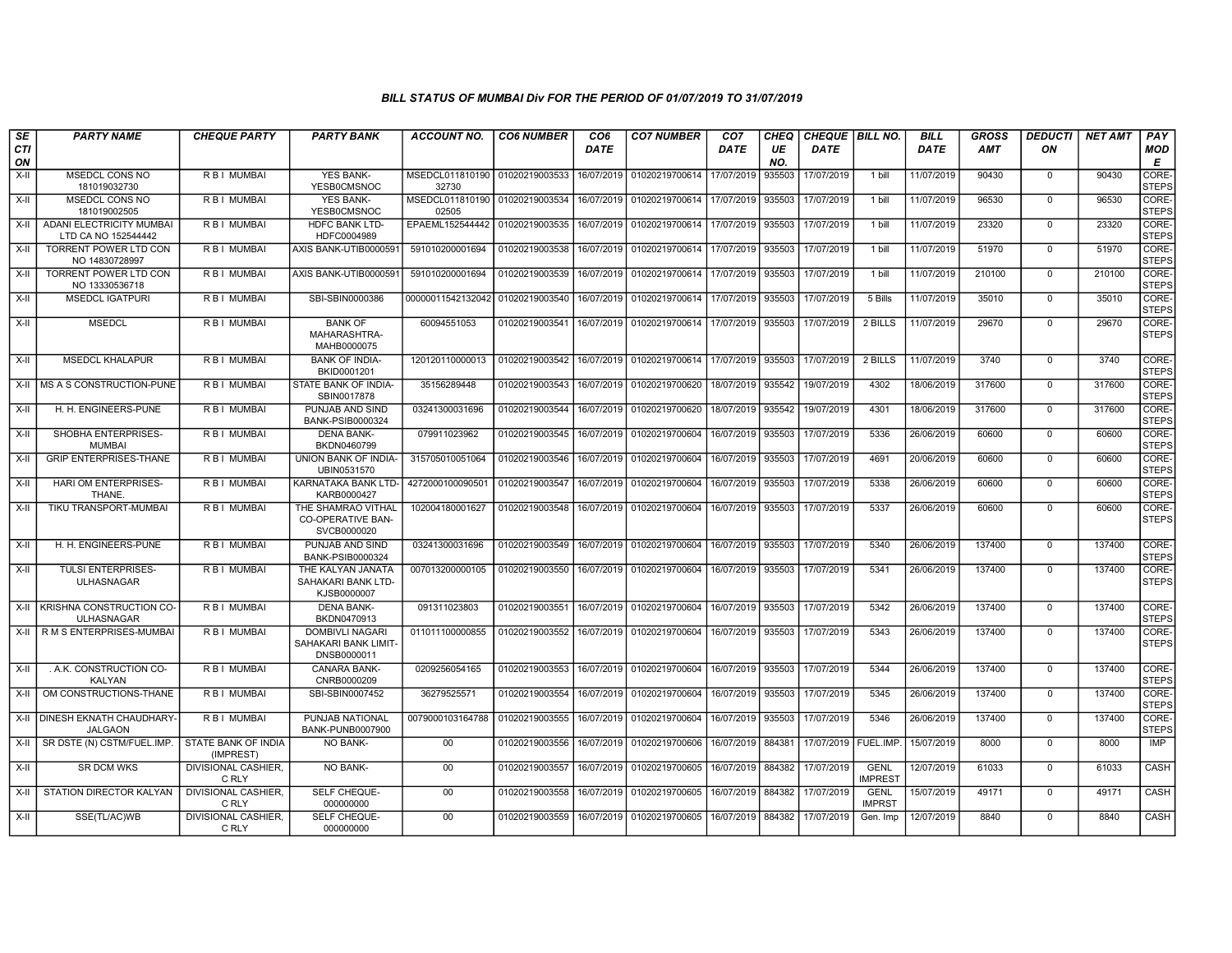| SE        | <b>PARTY NAME</b>                             | <b>CHEQUE PARTY</b>                                     | <b>PARTY BANK</b>                                         | ACCOUNT NO.      | <b>CO6 NUMBER</b> | CO6         | <b>CO7 NUMBER</b>                                 | CO <sub>7</sub>   | CHEQ      | <b>CHEQUE BILL NO.</b>       |                              | BILL        | <b>GROSS</b> | <b>DEDUCTI</b> | <b>NET AMT</b> | <b>PAY</b>                       |
|-----------|-----------------------------------------------|---------------------------------------------------------|-----------------------------------------------------------|------------------|-------------------|-------------|---------------------------------------------------|-------------------|-----------|------------------------------|------------------------------|-------------|--------------|----------------|----------------|----------------------------------|
| CTI<br>ON |                                               |                                                         |                                                           |                  |                   | <b>DATE</b> |                                                   | <b>DATE</b>       | UE<br>NO. | <b>DATE</b>                  |                              | <b>DATE</b> | <b>AMT</b>   | ON             |                | <b>MOD</b><br>E                  |
| $X-H$     | SR DEE (TD) CSTM/GEN.IMP.                     | STATE BANK OF INDIA<br>(IMPREST)                        | <b>NO BANK-</b>                                           | $00\,$           | 01020219003560    | 16/07/2019  | 01020219700606                                    | 16/07/2019        | 884381    | 17/07/2019                   | <b>GEN IMP</b>               | 15/07/2019  | 6399         | $\mathbf 0$    | 6399           | IMP                              |
| $X-I$     | CINTERAL RLY SCHOOL KYN                       | STATE BANK OF INDIA<br>(IMPREST)                        | <b>NO BANK-</b>                                           | 00               | 01020219003561    | 16/07/2019  | 01020219700606                                    | 16/07/2019        | 884381    | 17/07/2019                   | GEN.IMP.                     | 10/07/2019  | 750          | $\mathbf 0$    | 750            | <b>IMP</b>                       |
| $X-H$     | SR DEE (TRS) KYN/ART.IMP                      | STATE BANK OF INDIA<br>(IMPREST)                        | <b>NO BANK-</b>                                           | 00               | 01020219003562    | 16/07/2019  | 01020219700606                                    | 16/07/2019 884381 |           | 17/07/2019                   | GEN.IMP.                     | 12/07/2019  | 24664        | $\mathbf 0$    | 24664          | <b>IMP</b>                       |
| X-II      | SBI E TAX ACCOUNT                             | SBI E TAX ACCOUNT                                       | STATE BANK OF INDIA<br>SBIN0001821                        | 37608121296      | 01020219003563    | 16/07/2019  | 01020219700607                                    | 16/07/2019 935508 |           | 17/07/2019                   | <b>P.O.NO-</b><br>774737     | 15/07/2019  | 1800         | $\mathbf 0$    | 1800           | <b>BANK</b><br>CHEQ<br>UE        |
| $X-H$     | SBI E TAX ACCOUNT                             | SBI E TAX ACCOUNT                                       | STATE BANK OF INDIA-<br>SBIN0001821                       | 37608121296      | 01020219003564    | 16/07/2019  | 01020219700607                                    | 16/07/2019 935506 |           | 17/07/2019                   | <b>P.O.NO-</b><br>774738     | 15/07/2019  | 900          | $\Omega$       | 900            | <b>BANK</b><br>CHEQ<br><b>UE</b> |
| X-II      | SBI E TAX ACCOUNT                             | SBI E TAX ACCOUNT                                       | STATE BANK OF INDIA-<br>SBIN0001821                       | 37608121296      | 01020219003565    | 16/07/2019  | 01020219700607                                    | 16/07/2019 935507 |           | 17/07/2019                   | <b>P.O.NO-</b><br>774739     | 15/07/2019  | 900          | $\Omega$       | 900            | <b>BANK</b><br>CHEQ<br>UE        |
| X-II      | SBI E TAX ACCOUNT                             | SBI E TAX ACCOUNT                                       | STATE BANK OF INDIA-<br>SBIN0001821                       | 37608121296      | 01020219003567    | 16/07/2019  | 01020219700607                                    | 16/07/2019 935509 |           | 17/07/2019                   | <b>P.O.NO-</b><br>774740     | 15/07/2019  | 2000         | $\Omega$       | 2000           | <b>BANK</b><br>CHEQ<br><b>UE</b> |
| X-II      | SBI E TAX ACCOUNT                             | SBI E TAX ACCOUNT                                       | STATE BANK OF INDIA-<br>SBIN0001821                       | 37608121296      | 01020219003568    |             | 16/07/2019 01020219700607                         |                   |           | 16/07/2019 935510 17/07/2019 | 774741                       | 15/07/2019  | 2700         | $\mathbf 0$    | 2700           | <b>BANK</b><br>CHEQ<br>UE        |
| X-II      | SSE/C&W/IGP/GEN.IMP.                          | STATE BANK OF INDIA<br>(IMPREST)                        | NO BANK-                                                  | 00               | 01020219003569    |             | 16/07/2019   01020219700606   16/07/2019   884381 |                   |           | 17/07/2019                   | GEN.IMP.                     | 15/07/2019  | 1909         | $\mathbf 0$    | 1909           | <b>IMP</b>                       |
| X-II      | SR DEE (TRS) SNPD/GEN.IMP                     | STATE BANK OF INDIA<br>(IMPREST)                        | NO BANK-                                                  | 00               | 01020219003570    | 16/07/2019  | 01020219700606                                    | 16/07/2019        | 884381    | 17/07/2019                   | GEN.IMP.                     | 16/07/2019  | 12702        | $\mathbf 0$    | 12702          | IMP                              |
| X-II      | SSE/TD/OHE/IGP/PSI/DEPOT/G<br>EN.IMP.         | STATE BANK OF INDIA<br>(IMPREST)                        | SELF CHEQUE-<br>000000000                                 | 00               | 01020219003571    | 16/07/2019  | 01020219700606                                    | 16/07/2019 884381 |           | 17/07/2019                   | GEN.IMP.                     | 16/07/2019  | 970          | $\mathbf 0$    | 970            | <b>IMP</b>                       |
| X-II      | SSE/TD/OHE/KSRA/DEPOT/GE<br>N.IMP             | STATE BANK OF INDIA<br>(IMPREST)                        | <b>NO BANK-</b>                                           | 00               | 01020219003572    | 16/07/2019  | 01020219700606                                    | 16/07/2019        | 884381    | 17/07/2019                   | GEN.IMP.                     | 16/07/2019  | 998          | $\mathbf 0$    | 998            | <b>IMP</b>                       |
| $X-II$    | <b>EXCEL STATIONER AND</b><br><b>PRINTERS</b> | <b>RBI MUMBAI</b>                                       | AXIS BANK-UTIB0000653                                     | 917020042003169  | 01020219003573    | 16/07/2019  | 01020219700608                                    | 16/07/2019 935513 |           | 18/07/2019                   | <b>EPS/19-</b><br>20/007     | 27/05/2019  | 54409.8      | 1088.8         | 53321          | CORE-<br><b>STEPS</b>            |
| X-II      | ADEE (TD)/SS/IGP/GEN.IMP.                     | STATE BANK OF INDIA<br>(IMPREST)                        | NO BANK-                                                  | $00\,$           | 01020219003574    | 16/07/2019  | 01020219700606                                    | 16/07/2019        | 884381    | 17/07/2019                   | GEN.IMP.                     | 16/07/2019  | 3000         | $\mathbf 0$    | 3000           | IMP                              |
| X-II      | <b>FAXONICS TECHNOLOGIES</b><br>PVT LTD       | R B I MUMBAI                                            | ABHYUDAYA CO-OP<br>BANK LTD-ABHY0065006                   | 006031100000517  | 01020219003575    | 16/07/2019  | 01020219700609                                    | 16/07/2019 935503 |           | 17/07/2019                   | REPC1920<br>8226             | 27/06/2019  | 20700        | 414            | 20286          | CORE-<br><b>STEPS</b>            |
| X-II      | NIKHIL AUTOMOBILES LTD.                       | R B I MUMBAI                                            | <b>HDFC BANK LTD-</b><br>HDFC0000829                      | 08292020000211   | 01020219003576    | 16/07/2019  | 01020219700609                                    | 16/07/2019        | 935503    | 17/07/2019 001JTI/190        | 01147                        | 11/07/2019  | 34084.38     | 554.38         | 33530          | CORE-<br><b>STEPS</b>            |
| X-II      | C. D. INFOWARE                                | R B I MUMBAI                                            | <b>HDFC BANK LTD-</b><br>HDFC0000542                      | 05422020002392   | 01020219003578    | 16/07/2019  | 01020219700609                                    | 16/07/2019        | 935503    | 17/07/2019                   | 0419046-O                    | 15/04/2019  | 5419.74      | 108.74         | 5311           | CORE-<br><b>STEPS</b>            |
| $X-I$     | DIRECTOR G.P.O. MUMBAI                        | DIRECTOR G.P.O.<br><b>MUMBAI</b>                        | SELF CHEQUE-<br>000000000                                 | 000000000        | 01020219003579    | 16/07/2019  | 01020219700607                                    | 16/07/2019        | 935505    | 17/07/2019                   | <b>P.O.NO-</b><br>745723     | 18/06/2019  | 250          | $\mathbf 0$    | 250            | <b>BANK</b><br>CHEQ<br><b>UE</b> |
| X-II      | <b>INSPECTOR RPF</b><br>WADIBUNDER/GEN.IMP.   | STATE BANK OF INDIA<br>(IMPREST)                        | SELF CHEQUE-<br>000000000                                 | $00\,$           | 01020219003580    | 16/07/2019  | 01020219700606                                    | 16/07/2019 884381 |           | 17/07/2019                   | GEN.IMP.                     | 16/07/2019  | 5000         | $\mathbf 0$    | 5000           | IMP                              |
| X-II      | UMESH PRASAD-NAVI MUMBAI                      | R B I MUMBAI                                            | <b>IDBI BANK LTD-</b><br>IBKL0000306                      | 0306102000009935 | 01020219003581    | 16/07/2019  | 01020219700661 23/07/2019                         |                   | 935609    | 24/07/2019                   | 5728                         | 28/06/2019  | 128300       | $\overline{0}$ | 128300         | CORE-<br><b>STEPS</b>            |
| X-II      | <b>SS AMBIVLI</b>                             | STATE BANK OF INDIA<br>(IMPREST)                        | NO BANK-                                                  | $00\,$           | 01020219003582    | 16/07/2019  | 01020219700611                                    | 17/07/2019        | 884381    | 17/07/2019                   | imprest<br>cash              | 11/07/2019  | 39810        | $\mathbf 0$    | 39810          | <b>IMP</b>                       |
| X-II      | <b>ADEN HORT CSTM</b>                         | STATE BANK OF INDIA I STATE BANK OF INDIA-<br>(IMPREST) | SBIN0001821                                               | 37608121296      | 01020219003583    | 16/07/2019  | 01020219700611 17/07/2019                         |                   | 884381    | 17/07/2019                   | <b>GEN IMP</b>               | 12/07/2019  | 39835        | $\mathbf 0$    | 39835          | IMP                              |
| X-II      | <b>SM MATHERAN</b>                            | (IMPREST)                                               | STATE BANK OF INDIA I STATE BANK OF INDIA-<br>SBIN0001821 | 37608121296      | 01020219003584    | 16/07/2019  | 01020219700611 17/07/2019                         |                   | 884381    | 17/07/2019                   | <b>GEN</b><br><b>IMPREST</b> | 11/07/2019  | 29988        | $\mathbf 0$    | 29988          | <b>IMP</b>                       |
| $X-II$    | <b>SM GTBN</b>                                | STATE BANK OF INDIA<br>(IMPREST)                        | NO BANK-                                                  | 00               | 01020219003585    | 16/07/2019  | 01020219700611 17/07/2019                         |                   | 884381    | 17/07/2019                   | imprest<br>cash              | 10/07/2019  | 47473        | $\mathbf 0$    | 47473          | IMP                              |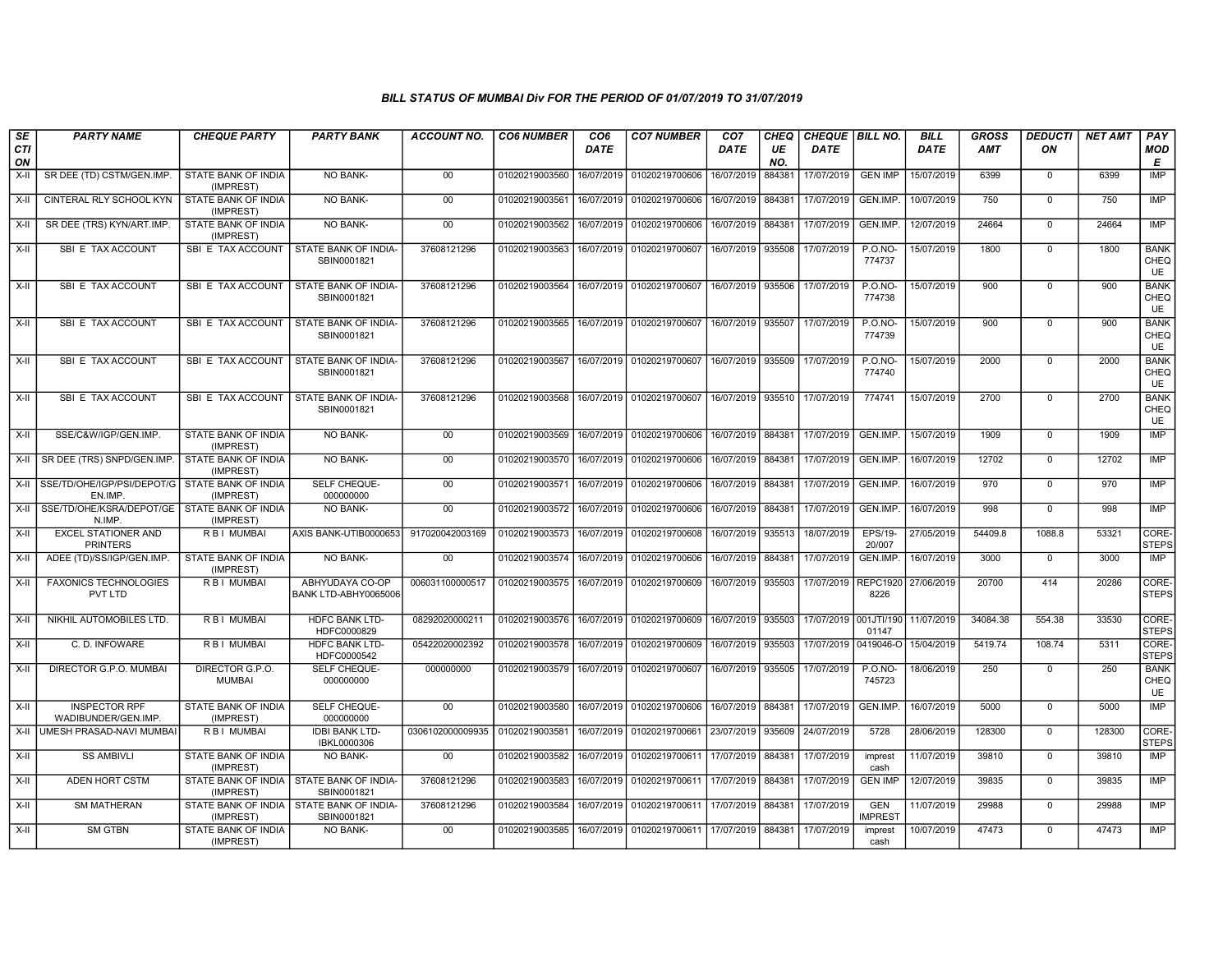| SE               | <b>PARTY NAME</b>                                                | <b>CHEQUE PARTY</b>                                     | <b>PARTY BANK</b>                                         | ACCOUNT NO.      | <b>CO6 NUMBER</b> | CO <sub>6</sub> | <b>CO7 NUMBER</b>                                                                            | CO <sub>7</sub>   | CHEQ      | CHEQUE   BILL NO.     |                              | <b>BILL</b> | <b>GROSS</b> | <i><b>DEDUCTI</b></i> | NET AMT | <b>PAY</b>            |
|------------------|------------------------------------------------------------------|---------------------------------------------------------|-----------------------------------------------------------|------------------|-------------------|-----------------|----------------------------------------------------------------------------------------------|-------------------|-----------|-----------------------|------------------------------|-------------|--------------|-----------------------|---------|-----------------------|
| <b>CTI</b><br>ON |                                                                  |                                                         |                                                           |                  |                   | <b>DATE</b>     |                                                                                              | DATE              | UE<br>NO. | <b>DATE</b>           |                              | <b>DATE</b> | <b>AMT</b>   | ON                    |         | <b>MOD</b><br>E       |
| $X-H$            | <b>SS SHAHAD</b>                                                 | STATE BANK OF INDIA   STATE BANK OF INDIA-<br>(IMPREST) | SBIN0001821                                               | 37608121296      | 01020219003586    | 16/07/2019      | 01020219700611                                                                               | 17/07/2019        | 884381    | 17/07/2019            | imprest<br>cash              | 10/07/2019  | 35780        | $\mathbf 0$           | 35780   | <b>IMP</b>            |
| X-II             | OSD(S)BB                                                         | (IMPREST)                                               | STATE BANK OF INDIA   STATE BANK OF INDIA-<br>SBIN0001821 | 37608121296      | 01020219003587    | 16/07/2019      | 01020219700611 17/07/2019 884381                                                             |                   |           | 17/07/2019            | diesel<br>imprest            | 16/07/2019  | 8000         | $\mathbf 0$           | 8000    | <b>IMP</b>            |
| $X-II$           | SSE/EM/LNL GEN IMP                                               | (IMPREST)                                               | STATE BANK OF INDIA STATE BANK OF INDIA-<br>SBIN0001821   | 37608121296      | 01020219003588    | 16/07/2019      | 01020219700611                                                                               | 17/07/2019 884381 |           | 17/07/2019            | <b>GEN IMP</b>               | 15/06/2019  | 6492         | $\Omega$              | 6492    | IMP                   |
| X-II             | SSE (M) LONAVALA                                                 | STATE BANK OF INDIA<br>(IMPREST)                        | SELF CHEQUE-<br>000000000                                 | 00               | 01020219003589    | 16/07/2019      | 01020219700611 17/07/2019                                                                    |                   | 884381    | 17/07/2019            | DSL.IMP                      | 12/07/2019  | 10000        | $\mathbf 0$           | 10000   | <b>IMP</b>            |
| $X-H$            | ADEN T BY (GEN IMP)                                              | <b>STATE BANK OF INDIA</b><br>(IMPREST)                 | <b>NO BANK-</b>                                           | 00               | 01020219003590    | 16/07/2019      | 01020219700611 17/07/2019 884381                                                             |                   |           | 17/07/2019            | <b>GENERAL</b><br><b>IMP</b> | 08/07/2019  | 10449        | $\mathbf 0$           | 10449   | <b>IMP</b>            |
| X-II             | ADEN M PNVL (DIESEL IMP<br>6500)                                 | STATE BANK OF INDIA I STATE BANK OF INDIA-<br>(IMPREST) | SBIN0001821                                               | 37608121296      | 01020219003591    | 16/07/2019      | 01020219700611 17/07/2019 884381                                                             |                   |           | 17/07/2019            | <b>DIESLE</b><br>IMP         | 11/07/2019  | 6500         | $^{\circ}$            | 6500    | IMP                   |
| X-II             | ADEN T TNA FUEL IMP                                              | STATE BANK OF INDIA I STATE BANK OF INDIA-<br>(IMPREST) | SBIN0001821                                               | 37608121296      | 01020219003592    | 16/07/2019      | 01020219700611 17/07/2019                                                                    |                   | 884381    | 17/07/2019            | TNA/1303<br>Petrol           | 03/07/2019  | 9180         | $\mathbf 0$           | 9180    | IMP                   |
| $X-H$            | SSE P/W SION                                                     | STATE BANK OF INDIA<br>(IMPREST)                        | SELF CHEQUE-<br>000000000                                 | 00               | 01020219003593    | 16/07/2019      | 01020219700611                                                                               | 17/07/2019 884381 |           | 17/07/2019            | General<br>Imprest           | 05/07/2019  | 22995        | $\mathbf 0$           | 22995   | <b>IMP</b>            |
| $X-H$            | <b>SM DAPOLI</b>                                                 | STATE BANK OF INDIA<br>(IMPREST)                        | <b>NO BANK-</b>                                           | 00               | 01020219003594    | 16/07/2019      | 01020219700611 17/07/2019 884381                                                             |                   |           | 17/07/2019            | <b>GEN</b><br><b>IMPREST</b> | 11/07/2019  | 9990         | $\mathbf 0$           | 9990    | <b>IMP</b>            |
| $X-H$            | <b>SM BELAPUR</b>                                                | (IMPREST)                                               | STATE BANK OF INDIA   STATE BANK OF INDIA-<br>SBIN0001821 | 37608121296      | 01020219003595    | 16/07/2019      | 01020219700611 17/07/2019 884381                                                             |                   |           | 17/07/2019            | <b>GEN</b><br><b>IMPREST</b> | 11/07/2019  | 12200        | $\mathbf 0$           | 12200   | <b>IMP</b>            |
| X-II             | CYM KALYAN YARD                                                  | STATE BANK OF INDIA<br>(IMPREST)                        | <b>SELF CHEQUE-</b><br>000000000                          | $00\,$           | 01020219003596    | 16/07/2019      | 01020219700611 17/07/2019                                                                    |                   | 884381    | 17/07/2019            | <b>GEN</b><br><b>IMPREST</b> | 11/07/2019  | 3100         | $\Omega$              | 3100    | IMP                   |
| $X-H$            | <b>SM JITE</b>                                                   | STATE BANK OF INDIA<br>(IMPREST)                        | <b>NO BANK-</b>                                           | 00               | 01020219003597    | 16/07/2019      | 01020219700611 17/07/2019 884381                                                             |                   |           | 17/07/2019            | <b>GEN</b><br><b>IMPREST</b> | 08/07/2019  | 20588        | $\mathbf 0$           | 20588   | <b>IMP</b>            |
| X-II             | <b>SM DIVA</b>                                                   | STATE BANK OF INDIA<br>(IMPREST)                        | <b>NO BANK-</b>                                           | 00               | 01020219003598    | 16/07/2019      | 01020219700611 17/07/2019 884381                                                             |                   |           | 17/07/2019            | <b>GEN</b><br><b>IMPREST</b> | 04/07/2019  | 4038         | $\Omega$              | 4038    | <b>IMP</b>            |
| X-II             | <b>SM LONAVALA</b>                                               | STATE BANK OF INDIA   STATE BANK OF INDIA-<br>(IMPREST) | SBIN0001821                                               | 37608121296      | 01020219003599    | 16/07/2019      | 01020219700611 17/07/2019 884381                                                             |                   |           | 17/07/2019            | <b>GEN</b><br><b>IMPREST</b> | 11/07/2019  | 6595         | $\mathbf 0$           | 6595    | <b>IMP</b>            |
| $X-I$            | <b>SM SOMATNE</b>                                                | STATE BANK OF INDIA<br>(IMPREST)                        | <b>NO BANK-</b>                                           | 00               | 01020219003600    | 16/07/2019      | 01020219700611                                                                               | 17/07/2019 884381 |           | 17/07/2019            | <b>GEN</b><br><b>IMPREST</b> | 11/07/2019  | 10000        | $\Omega$              | 10000   | IMP                   |
| X-II             | <b>SM DOMBIVLI</b>                                               | STATE BANK OF INDIA<br>(IMPREST)                        | NO BANK-                                                  | 00               | 01020219003601    | 16/07/2019      | 01020219700611 17/07/2019                                                                    |                   | 884381    | 17/07/2019            | <b>GEN</b><br><b>IMPREST</b> | 11/07/2019  | 20000        | $\mathbf 0$           | 20000   | <b>IMP</b>            |
| $X-H$            | H. H. ENGINEERS-PUNE                                             | <b>RBI MUMBAI</b>                                       | PUNJAB AND SIND<br>BANK-PSIB0000324                       | 03241300031696   | 01020219003602    | 16/07/2019      | 01020219700613 17/07/2019                                                                    |                   | 935513    | 18/07/2019            | 2403                         | 22/05/2019  | 764000       | $\Omega$              | 764000  | CORE-<br><b>STEPS</b> |
| X-II             | <b>SS AIRAVALI</b>                                               | STATE BANK OF INDIA<br>(IMPREST)                        | NO BANK-                                                  | 00               | 01020219003603    | 16/07/2019      | 01020219700611 17/07/2019 884381                                                             |                   |           | 17/07/2019            | imprest<br>cash              | 10/07/2019  | 19612        | $\mathbf 0$           | 19612   | IMP                   |
| X-II             | <b>SM KANJURMARG</b>                                             | STATE BANK OF INDIA<br>(IMPREST)                        | <b>NO BANK-</b>                                           | $00\,$           | 01020219003604    | 16/07/2019      | 01020219700611                                                                               | 17/07/2019 884381 |           | 17/07/2019            | imprest<br>cash              | 11/07/2019  | 2400         | $\Omega$              | 2400    | IMP                   |
| X-II             | <b>SM DADAR</b>                                                  | STATE BANK OF INDIA<br>(IMPREST)                        | NO BANK-                                                  | 00 <sup>°</sup>  | 01020219003605    | 16/07/2019      | 01020219700611 17/07/2019 884381                                                             |                   |           | 17/07/2019            | <b>GEN</b><br><b>IMPREST</b> | 12/07/2019  | 10018        | $\mathbf 0$           | 10018   | IMP                   |
| $X-II$           | <b>SM TVSG RCF THAL</b>                                          | <b>STATE BANK OF INDIA</b><br>(IMPREST)                 | SELF CHEQUE-<br>000000000                                 | 00               | 01020219003606    | 16/07/2019      | 01020219700611 17/07/2019                                                                    |                   | 884381    | 17/07/2019            | <b>GEN</b><br><b>IMPREST</b> | 12/07/2019  | 5311         | $\mathbf 0$           | 5311    | <b>IMP</b>            |
| X-II             | <b>SM AMAN LODGE</b>                                             | STATE BANK OF INDIA I STATE BANK OF INDIA-<br>(IMPREST) | SBIN0001821                                               | 37608121296      | 01020219003607    | 16/07/2019      | 01020219700611 17/07/2019 884381                                                             |                   |           | 17/07/2019            | <b>GEN</b><br><b>IMPREST</b> | 11/07/2019  | 14950        | $\mathbf 0$           | 14950   | <b>IMP</b>            |
| X-II             | SM REAY ROAD                                                     | STATE BANK OF INDIA<br>(IMPREST)                        | NO BANK-                                                  | 00               | 01020219003608    | 16/07/2019      | 01020219700611                                                                               | 17/07/2019        | 884381    | 17/07/2019            | <b>GEN</b><br><b>IMPREST</b> | 12/07/2019  | 20862        | $\mathbf 0$           | 20862   | <b>IMP</b>            |
|                  | X-II ASIAN INSTITUTE OF MEDICAL<br><b>SCIENCES AIMS HOSPITAL</b> | <b>RBI MUMBAI</b>                                       | <b>HDFC BANK LTD-</b><br>HDFC0000175                      | 01758270000025   | 01020219003609    | 16/07/2019      | 01020219700610                                                                               | 16/07/2019        | 935513    | 18/07/2019 KYN/H/E/Bi | lls                          | 10/07/2019  | 34061        | $\mathbf 0$           | 34061   | CORE-<br><b>STEPS</b> |
| $X-H$            | AJIT SCANNING AND<br><b>DIAGNOSTIC CENTRE</b>                    | <b>RBI MUMBAI</b>                                       | SBI-SBIN0000399                                           | 30680326252      | 01020219003610    | 16/07/2019      | 01020219700610                                                                               | 16/07/2019 935513 |           | 18/07/2019 KYN/H/S/Bi | $\mathsf{lls}$               | 17/05/2019  | 62780        | $\Omega$              | 62780   | CORE-<br><b>STEPS</b> |
| X-II             | <b>HOLY CROSS HOSPITAL</b>                                       | R B I MUMBAI                                            | SOUTH INDIAN BANK-<br>SIBL0000467                         | 0467053000000394 | 01020219003611    | 16/07/2019      | 01020219700610 16/07/2019 935513                                                             |                   |           | 18/07/2019 KYN/H/S/Bi | lls                          | 10/05/2019  | 195990       | $\mathbf 0$           | 195990  | CORE-<br><b>STEPS</b> |
| X-II             | LIFE LINE HOSPITAL                                               | R B I MUMBAI                                            | <b>HDFC BANK LTD-</b><br>HDFC0000256                      | 02568260000012   |                   |                 | 01020219003612   16/07/2019   01020219700610   16/07/2019   935513   18/07/2019   KYN/H/S/Bi |                   |           |                       |                              | 13/12/2018  | 65648        | $\Omega$              | 65648   | CORE-<br><b>STEPS</b> |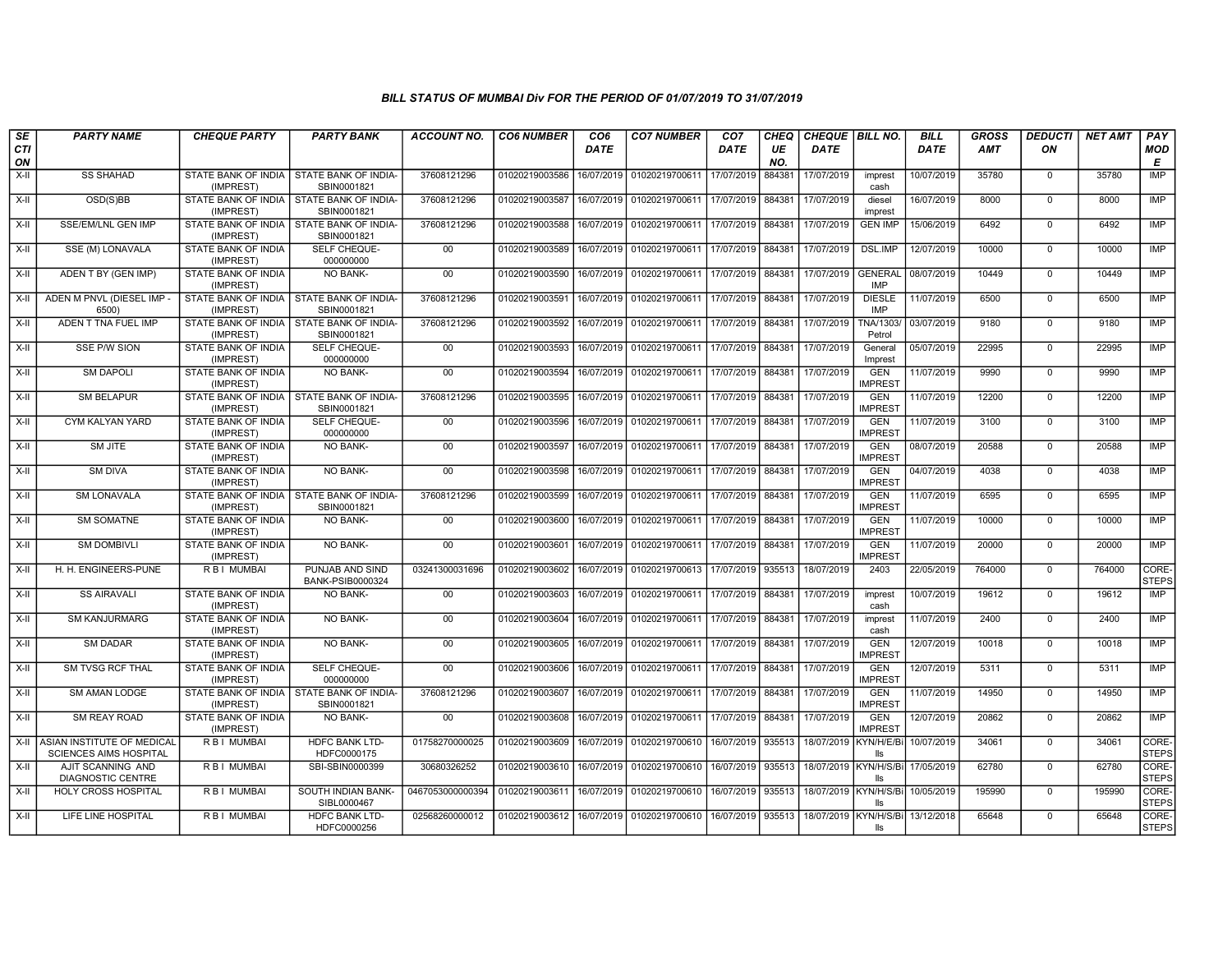| <b>SE</b>        | <b>PARTY NAME</b>                                                               | <b>CHEQUE PARTY</b>                 | <b>PARTY BANK</b>                                      | <b>ACCOUNT NO.</b> | <b>CO6 NUMBER</b>                        | CO <sub>6</sub> | <b>CO7 NUMBER</b>         | CO <sub>7</sub> | CHEQ      | CHEQUE BILL NO.       |                             | <b>BILL</b> | <b>GROSS</b> | <b>DEDUCTI</b> | <b>NET AMT</b> | PAY                   |
|------------------|---------------------------------------------------------------------------------|-------------------------------------|--------------------------------------------------------|--------------------|------------------------------------------|-----------------|---------------------------|-----------------|-----------|-----------------------|-----------------------------|-------------|--------------|----------------|----------------|-----------------------|
| <b>CTI</b><br>ON |                                                                                 |                                     |                                                        |                    |                                          | <b>DATE</b>     |                           | DATE            | UE<br>NO. | <b>DATE</b>           |                             | <b>DATE</b> | <b>AMT</b>   | ON             |                | MOD<br>E              |
| $X-H$            | LIFE LINE HOSPITAL                                                              | R B I MUMBAI                        | <b>HDFC BANK LTD-</b><br>HDFC0000256                   | 02568260000012     | 01020219003613                           | 16/07/2019      | 01020219700610            | 16/07/2019      | 935513    | 18/07/2019 KYN/H/S/Bi | lle                         | 28/11/2018  | 89779        | $\mathbf{0}$   | 89779          | CORE-<br><b>STEPS</b> |
| $X-H$            | <b>CMS KYN</b>                                                                  | <b>DIVISIONAL CASHIER.</b><br>C RLY | SELF CHEQUE-<br>000000000                              | 000000000          | 01020219003615                           | 17/07/2019      | 01020219700612            | 17/07/2019      | 884382    | 17/07/2019            | 473213                      | 12/07/2019  | 420          | $\mathbf 0$    | 420            | CASH                  |
| X-II             | <b>CMS KYN</b>                                                                  | <b>DIVISIONAL CASHIER,</b><br>C RLY | SELF CHEQUE-<br>000000000                              | 000000000          | 01020219003616                           | 17/07/2019      | 01020219700612            | 17/07/2019      | 884382    | 17/07/2019            | KYN/H/S/C<br><b>PC</b>      | 15/07/2019  | 40000        | $\Omega$       | 40000          | CASH                  |
| $X-II$           | <b>BPCL E CMS</b>                                                               | R B I MUMBAI                        | HDFC-HDFC0000240                                       | 3017FA2000601763   | 01020219003618 17/07/2019                |                 | 01020219700615            | 17/07/2019      | 935503    | 17/07/2019            | 81/15                       | 16/07/2019  | 601096       | $\mathbf 0$    | 601096         | CORE-<br><b>STEPS</b> |
| X-II             | ADITI ENTERPRISES-PUNE                                                          | <b>RBI MUMBAI</b>                   | <b>SYNDICATE BANK-</b><br>SYNB0005326                  | 53263070007708     | 01020219003619                           | 17/07/2019      | 01020219700623            | 18/07/2019      | 935542    | 19/07/2019            | 6969                        | 10/07/2019  | 37300        | $\Omega$       | 37300          | CORE-<br><b>STEPS</b> |
| $X-H$            | ADITI ENTERPRISES-PUNE                                                          | <b>RBI MUMBAI</b>                   | <b>SYNDICATE BANK-</b><br>SYNB0005326                  | 53263070007708     | 01020219003620                           | 17/07/2019      | 01020219700657            | 23/07/2019      | 935609    | 24/07/2019            | 6904                        | 09/07/2019  | 19500        | $\Omega$       | 19500          | CORE-<br><b>STEPS</b> |
| X-II             | <b>TULSI ENTERPRISES-</b><br><b>ULHASNAGAR</b>                                  | R B I MUMBAI                        | THE KALYAN JANATA<br>SAHAKARI BANK LTD-<br>KJSB0000007 | 007013200000105    | 01020219003621                           | 17/07/2019      | 01020219700620            | 18/07/2019      | 935542    | 19/07/2019            | 6902                        | 09/07/2019  | 19500        | $\mathbf 0$    | 19500          | CORE-<br><b>STEPS</b> |
| $X-H$            | <b>NALBAND ENTERPRISES-</b><br><b>BIJAPUR</b>                                   | R B I MUMBAI                        | STATE BANK OF INDIA-<br>SBIN0000819                    | 37277027773        | 01020219003622                           | 17/07/2019      | 01020219700620            | 18/07/2019      | 935542    | 19/07/2019            | 5707                        | 28/06/2019  | 32400        | $\mathbf 0$    | 32400          | CORE-<br><b>STEPS</b> |
| $X-II$           | NALBAND ENTERPRISES-<br><b>BIJAPUR</b>                                          | R B I MUMBAI                        | STATE BANK OF INDIA-<br>SBIN0000819                    | 37277027773        | 01020219003623                           | 17/07/2019      | 01020219700620            | 18/07/2019      | 935542    | 19/07/2019            | 5708                        | 28/06/2019  | 59227        | $\mathbf 0$    | 59227          | CORE-<br><b>STEPS</b> |
| $X-H$            | D K SINGH CONSTRUCTION-<br><b>MUMBAI</b>                                        | R B I MUMBAI                        | <b>BANK OF</b><br>MAHARASHTRA-<br>MAHB0000227          | 20090402308        | 01020219003624                           | 17/07/2019      | 01020219700693            | 26/07/2019      | 935634    | 30/07/2019            | 6392                        | 04/07/2019  | 197900       | $\Omega$       | 197900         | CORE-<br><b>STEPS</b> |
| $X-H$            | AKANCHHA CONSTRUCTION-<br><b>MUMBAI</b>                                         | R B I MUMBAI                        | <b>BANK OF</b><br>MAHARASHTRA-<br>MAHB0000227          | 20090403913        | 01020219003625                           |                 | 17/07/2019 01020219700620 | 18/07/2019      | 935542    | 19/07/2019            | 6394                        | 04/07/2019  | 197900       | $\Omega$       | 197900         | CORE-<br><b>STEPS</b> |
| $X-H$            | SR.DCM.CSTM                                                                     | <b>DIVISIONAL CASHIER.</b><br>C RLY | SELF CHEQUE-<br>000000000                              | 000000000          | 01020219003627                           |                 | 17/07/2019 01020219700629 | 18/07/2019      | 884386    | 19/07/2019            | 271391                      | 15/07/2019  | 7800         | $\mathbf{0}$   | 7800           | <b>CASH</b>           |
| X-II             | SR.DCM.CSTM                                                                     | DIVISIONAL CASHIER.<br>C RLY        | SELF CHEQUE-<br>000000000                              | 000000000          | 01020219003628                           | 17/07/2019      | 01020219700629            | 18/07/2019      | 884386    | 19/07/2019            | 271932                      | 15/07/2019  | 5625         | $\mathbf 0$    | 5625           | CASH                  |
| X-II             | ADEN EAST PNVL                                                                  | DIVISIONAL CASHIER,<br>C RLY        | NO BANK-                                               | 00                 | 01020219003629                           | 17/07/2019      | 01020219700622            | 18/07/2019      | 884383    | 18/07/2019            | <b>SAFETY</b><br><b>IMP</b> | 15/07/2019  | 250560       | $\mathbf{0}$   | 250560         | CASH                  |
| $X-II$           | OMKAR ENGINEERS AND<br>CONTRACTORS-MUMBAI                                       | <b>RBI MUMBAI</b>                   | <b>VIJAYA BANK-</b><br>VIJB0005009                     | 500906010000229    | 01020219003630                           | 17/07/2019      | 01020219700620            | 18/07/2019      | 935542    | 19/07/2019            | 6431                        | 04/07/2019  | 282400       | $\Omega$       | 282400         | CORE-<br><b>STEPS</b> |
| X-II             | <b>ENCEE RAIL ENGINEERS AND</b><br><b>FABRICATORS PVT LTD-</b><br><b>MUMBAI</b> | R B I MUMBAI                        | <b>NKGSB CO-OP BANK</b><br>LTD-NKGS0000024             | 024130100000027    | 01020219003631                           | 17/07/2019      | 01020219700620            | 18/07/2019      | 935542    | 19/07/2019            | 6422                        | 04/07/2019  | 282400       | $\mathbf 0$    | 282400         | CORE-<br><b>STEPS</b> |
| X-II             | RAHAT ENTERPRISES-THANE                                                         | R B I MUMBAI                        | PARSIK JANATA<br>SAHAKARI BANK LTD-<br>PJSB0000003     | 001011300008800    | 01020219003632                           |                 | 17/07/2019 01020219700620 | 18/07/2019      | 935542    | 19/07/2019            | 6425                        | 04/07/2019  | 282400       | $\mathbf 0$    | 282400         | CORE-<br><b>STEPS</b> |
| X-II             | SHAH ENGINEERS-THANE                                                            | R B I MUMBAI                        | <b>BANK OF INDIA-</b><br>BKID0000050                   | 005020100011006    | 01020219003633                           | 17/07/2019      | 01020219700620            | 18/07/2019      | 935542    | 19/07/2019            | 6423                        | 04/07/2019  | 282400       | $\mathbf 0$    | 282400         | CORE-<br><b>STEPS</b> |
| X-II             | N K SINGH-MUMBAI                                                                | R B I MUMBAI                        | STATE BANK OF INDIA-<br>SBIN0003225                    | 30881485170        | 01020219003634                           | 17/07/2019      | 01020219700620            | 18/07/2019      | 935542    | 19/07/2019            | 6428                        | 04/07/2019  | 282400       | $\mathbf 0$    | 282400         | CORE-<br><b>STEPS</b> |
| $X-H$            | SHIVA ENTERPRISES-MUMBAI                                                        | <b>RBI MUMBAI</b>                   | ABHYUDAYA CO-OP<br>BANK LTD-ABHY0065067                | 108031100000004    | 01020219003635                           | 17/07/2019      | 01020219700620            | 18/07/2019      | 935542    | 19/07/2019            | 6430                        | 04/07/2019  | 282400       | $\mathbf 0$    | 282400         | CORE-<br><b>STEPS</b> |
| $X-H$            | UMESH PRASAD-NAVI MUMBAI                                                        | R B I MUMBAI                        | <b>IDBI BANK LTD-</b><br>IBKL0000306                   | 0306102000009935   | 01020219003636                           | 17/07/2019      | 01020219700620            | 18/07/2019      | 935542    | 19/07/2019            | 6427                        | 04/07/2019  | 282400       | $\mathbf 0$    | 282400         | CORE-<br><b>STEPS</b> |
| X-II             | D K SINGH CONSTRUCTION-<br><b>MUMBAI</b>                                        | R B I MUMBAI                        | <b>BANK OF</b><br>MAHARASHTRA-<br>MAHB0000227          | 20090402308        | 01020219003637                           |                 | 17/07/2019 01020219700715 | 31/07/2019      | 935718    | 01/08/2019            | 6378                        | 04/07/2019  | 212800       | $\mathbf{0}$   | 212800         | CORE-<br><b>STEPS</b> |
| X-II             | A. K. ASSOCIATES-NAVI<br><b>MUMBAI</b>                                          | R B I MUMBAI                        | VIJAYA BANK-<br>VIJB0005007                            | 500700300007340    | 01020219003638 17/07/2019 01020219700620 |                 |                           | 18/07/2019      | 935542    | 19/07/2019            | 6380                        | 04/07/2019  | 212800       | $\mathbf{0}$   | 212800         | CORE-<br><b>STEPS</b> |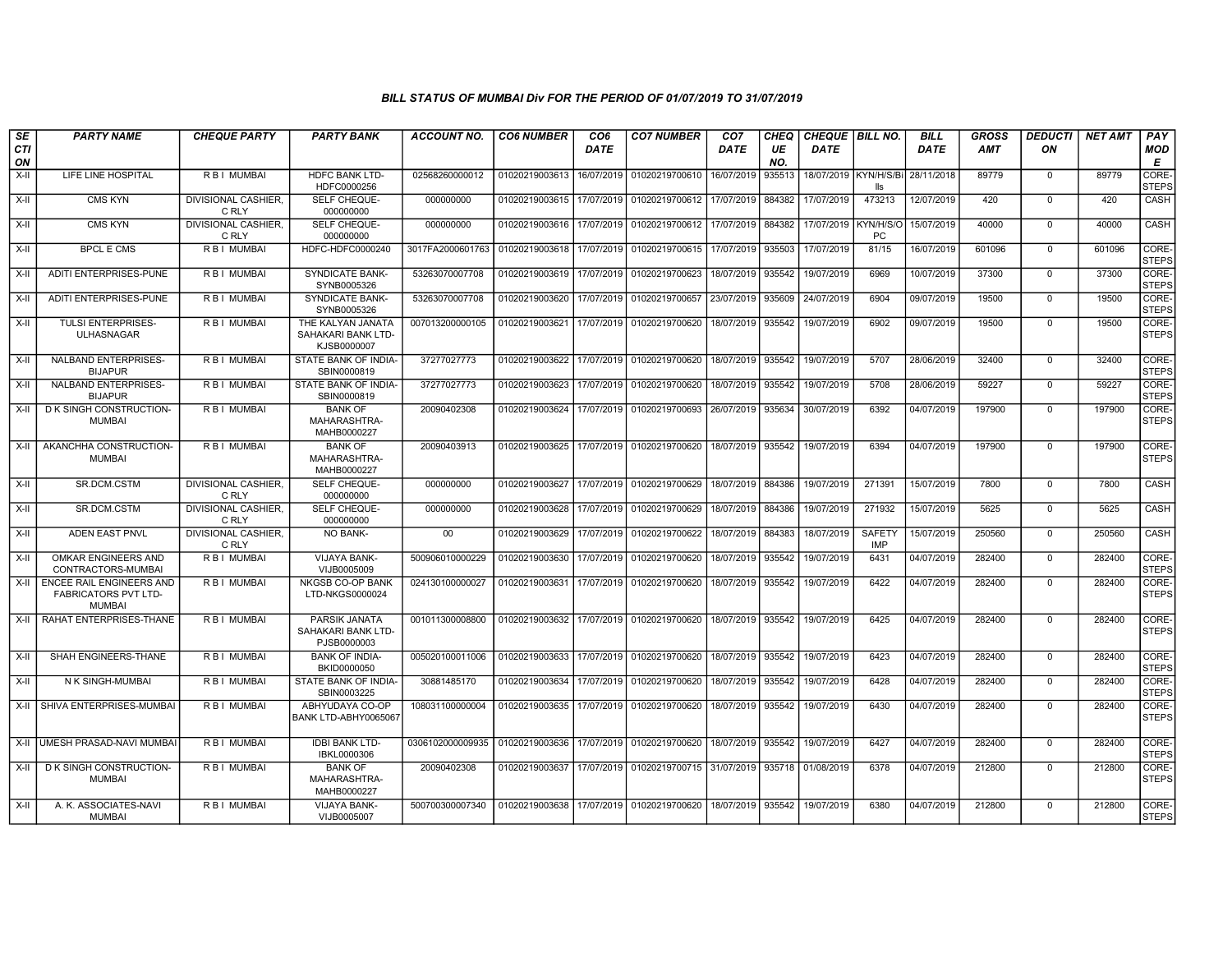| SE<br><b>CTI</b> | <b>PARTY NAME</b>                             | <b>CHEQUE PARTY</b>                                      | <b>PARTY BANK</b>                             | <b>ACCOUNT NO.</b> | <b>CO6 NUMBER</b> | CO <sub>6</sub><br>DATE | <b>CO7 NUMBER</b>                                 | CO <sub>7</sub><br><b>DATE</b> | CHEQ<br>UE    | <b>CHEQUE   BILL NO.</b><br><b>DATE</b> |                                              | <b>BILL</b><br><b>DATE</b> | <b>GROSS</b><br><b>AMT</b> | <b>DEDUCTI</b><br>ON | <b>NET AMT</b> | <b>PAY</b><br>MOD                |
|------------------|-----------------------------------------------|----------------------------------------------------------|-----------------------------------------------|--------------------|-------------------|-------------------------|---------------------------------------------------|--------------------------------|---------------|-----------------------------------------|----------------------------------------------|----------------------------|----------------------------|----------------------|----------------|----------------------------------|
| ON<br>X-II       | SHIVA ENTERPRISES-MUMBAI                      | <b>RBI MUMBAI</b>                                        | ABHYUDAYA CO-OP<br>BANK LTD-ABHY0065067       | 108031100000004    | 01020219003639    | 17/07/2019              | 01020219700620                                    | 18/07/2019                     | NO.<br>935542 | 19/07/2019                              | 6382                                         | 04/07/2019                 | 212800                     | 0                    | 212800         | Е<br>CORE-<br><b>STEPS</b>       |
| X-II             | <b>REALTECH SOLUTION</b>                      | <b>RBI MUMBAI</b>                                        | STATE BANK OF INDIA-<br>SBIN0015250           | 32706046298        | 01020219003641    | 17/07/2019              | 01020219700619                                    | 17/07/2019                     | 935513        | 18/07/2019                              | 020319                                       | 26/03/2019                 | 16459.06                   | 2204.06              | 14255          | CORE-<br><b>STEPS</b>            |
| X-II             | <b>REALTECH SOLUTION</b>                      | R B I MUMBAI                                             | STATE BANK OF INDIA-<br>SBIN0015250           | 32706046298        | 01020219003642    | 17/07/2019              | 01020219700619                                    | 17/07/2019                     | 935513        | 18/07/2019                              | 030419                                       | 22/04/2019                 | 16459.06                   | 2204.06              | 14255          | CORE-<br><b>STEPS</b>            |
| X-II             | <b>REALTECH SOLUTION</b>                      | R B I MUMBAI                                             | STATE BANK OF INDIA-<br>SBIN0015250           | 32706046298        | 01020219003643    | 17/07/2019              | 01020219700619                                    | 17/07/2019                     | 935513        | 18/07/2019                              | 050419                                       | 20/05/2019                 | 16459.06                   | 2204.06              | 14255          | CORE-<br><b>STEPS</b>            |
| X-II             | <b>REALTECH SOLUTION</b>                      | R B I MUMBAI                                             | STATE BANK OF INDIA-<br>SBIN0015250           | 32706046298        | 01020219003644    | 17/07/2019              | 01020219700619                                    | 17/07/2019                     | 935513        | 18/07/2019                              | 050619                                       | 23/06/2019                 | 16459.06                   | 2204.06              | 14255          | CORE-<br><b>STEPS</b>            |
| X-II             | ADITYA CONSTRUCTION-<br>KALYAN                | R B I MUMBAI                                             | <b>BANK OF</b><br>MAHARASHTRA-<br>MAHB0000575 | 60147519793        | 01020219003645    | 17/07/2019              | 01020219700623                                    | 18/07/2019                     | 935542        | 19/07/2019                              | 6421                                         | 04/07/2019                 | 282400                     | $\mathbf{0}$         | 282400         | CORE-<br><b>STEPS</b>            |
| X-II             | VISHAL CONSTRUCTION-<br><b>THANE</b>          | R B I MUMBAI                                             | <b>CORPORATION BANK-</b><br>CORP0000437       | 510101003121088    | 01020219003646    | 17/07/2019              | 01020219700623                                    | 18/07/2019                     | 935542        | 19/07/2019                              | 5900                                         | 01/07/2019                 | 162000                     | $\mathbf{0}$         | 162000         | CORE-<br><b>STEPS</b>            |
| X-II             | <b>EXE.ENGINEER MIDC ALIBAG</b>               | <b>EXE.ENGINEER MIDC</b><br>ALIBAG                       | SELF CHEQUE-<br>000000000                     | 000000000          | 01020219003647    | 17/07/2019              | 01020219700618                                    | 17/07/2019                     | 935520        | 18/07/2019                              | <b>WATER</b><br><b>BILLS</b>                 | 17/07/2019                 | 41280                      | 0                    | 41280          | <b>BANK</b><br>CHEQ<br><b>UE</b> |
| X-II             | NMMC.WATER SUPPLY                             | NMMC.WATER SUPPLY                                        | SELF CHEQUE-<br>000000000                     | 000000000          | 01020219003648    |                         | 17/07/2019   01020219700618   17/07/2019   935539 |                                |               | 18/07/2019   W/Ref./D/7                 | of 2019-20                                   | 10/04/2019                 | 4110                       | $\mathbf 0$          | 4110           | <b>BANK</b><br>CHEQ<br>UE        |
|                  | X-II KALYAN DOMBIVLI MUNICIPAL<br>CORPORATION | <b>KALYAN DOMBIVL</b><br><b>MUNICIPAL</b><br>CORPORATION | SELF CHEQUE-<br>000000000                     | 000000000          | 01020219003649    | 17/07/2019              | 01020219700659                                    | 23/07/2019                     | 935605        | 23/07/2019                              | W1904000<br>003510706<br>704,703,70<br>5,707 | 12/07/2019                 | 294854                     | $\Omega$             | 294854         | <b>BANK</b><br>CHEQ<br>UE        |
| X-II             | NMMC.WATER SUPPLY                             | NMMC.WATER SUPPLY                                        | SELF CHEQUE-<br>000000000                     | 000000000          | 01020219003650    | 17/07/2019              | 01020219700618 17/07/2019 935540                  |                                |               |                                         | 18/07/2019 200320303                         | 25/04/2019                 | 35046                      | $\mathbf{0}$         | 35046          | <b>BANK</b><br>CHEQ<br>UE        |
| X-II             | <b>BEST</b>                                   | <b>BEST</b>                                              | SELF CHEQUE-<br>000000000                     | 000000000          | 01020219003653    | 17/07/2019              | 01020219700621                                    | 18/07/2019                     | 935519        | 18/07/2019                              | 1 NO                                         | 12/07/2019                 | 446303                     | $\mathbf{0}$         | 446303         | <b>BANK</b><br>CHEQ<br>UE        |
| X-II             | <b>BEST</b>                                   | <b>BEST</b>                                              | <b>SELF CHEQUE-</b><br>000000000              | 000000000          | 01020219003654    | 17/07/2019              | 01020219700621 18/07/2019                         |                                | 935518        | 18/07/2019                              | 1 NO                                         | 12/07/2019                 | 134075                     | $\mathbf{0}$         | 134075         | <b>BANK</b><br>CHEQ<br>UE        |
| $X-H$            | <b>MSEDCL</b>                                 | <b>MSEDCL</b>                                            | SELF CHEQUE-<br>000000000                     | 000000000          | 01020219003655    | 17/07/2019              | 01020219700621                                    | 18/07/2019                     | 935538        | 18/07/2019                              | 1 bill                                       | 12/07/2019                 | 656190                     | $\Omega$             | 656190         | <b>BANK</b><br>CHEQ<br>UE        |
| X-II             | <b>MSEDCL</b>                                 | <b>MSEDCL</b>                                            | SELF CHEQUE-<br>000000000                     | 000000000          | 01020219003656    | 17/07/2019              | 01020219700621                                    | 18/07/2019                     | 935525        | 18/07/2019                              | 2 bills                                      | 12/07/2019                 | 161150                     | $\Omega$             | 161150         | <b>BANK</b><br>CHEQ<br>UE        |
| $X-H$            | <b>MSEDCL</b>                                 | <b>MSEDCL</b>                                            | SELF CHEQUE-<br>000000000                     | 000000000          | 01020219003657    | 17/07/2019              | 01020219700621                                    | 18/07/2019                     | 935531        | 18/07/2019                              | 2 Bills                                      | 11/07/2019                 | 239710                     | $\mathbf 0$          | 239710         | <b>BANK</b><br>CHEQ<br>UE        |
| $X-H$            | <b>MSEDCL</b>                                 | <b>MSEDCL</b>                                            | SELF CHEQUE-<br>000000000                     | 000000000          | 01020219003658    | 17/07/2019              | 01020219700621                                    | 18/07/2019                     | 935526        | 18/07/2019                              | 1 Bill                                       | 11/07/2019                 | 183540                     | $\Omega$             | 183540         | <b>BANK</b><br>CHEQ<br>UE        |
| X-II             | <b>MSEDCL</b>                                 | <b>MSEDCL</b>                                            | SELF CHEQUE-<br>000000000                     | 000000000          | 01020219003659    | 17/07/2019              | 01020219700621                                    | 18/07/2019                     | 935536        | 18/07/2019                              | 4 Bills                                      | 12/07/2019                 | 534540                     | $\mathbf 0$          | 534540         | <b>BANK</b><br>CHEQ<br>UE        |
| X-II             | <b>MSEDCL</b>                                 | <b>MSEDCL</b>                                            | SELF CHEQUE-<br>000000000                     | 000000000          | 01020219003660    | 17/07/2019              | 01020219700621                                    | 18/07/2019                     | 935522        | 18/07/2019                              | 5 bills                                      | 12/07/2019                 | 66470                      | 0                    | 66470          | <b>BANK</b><br>CHEQ<br>UE        |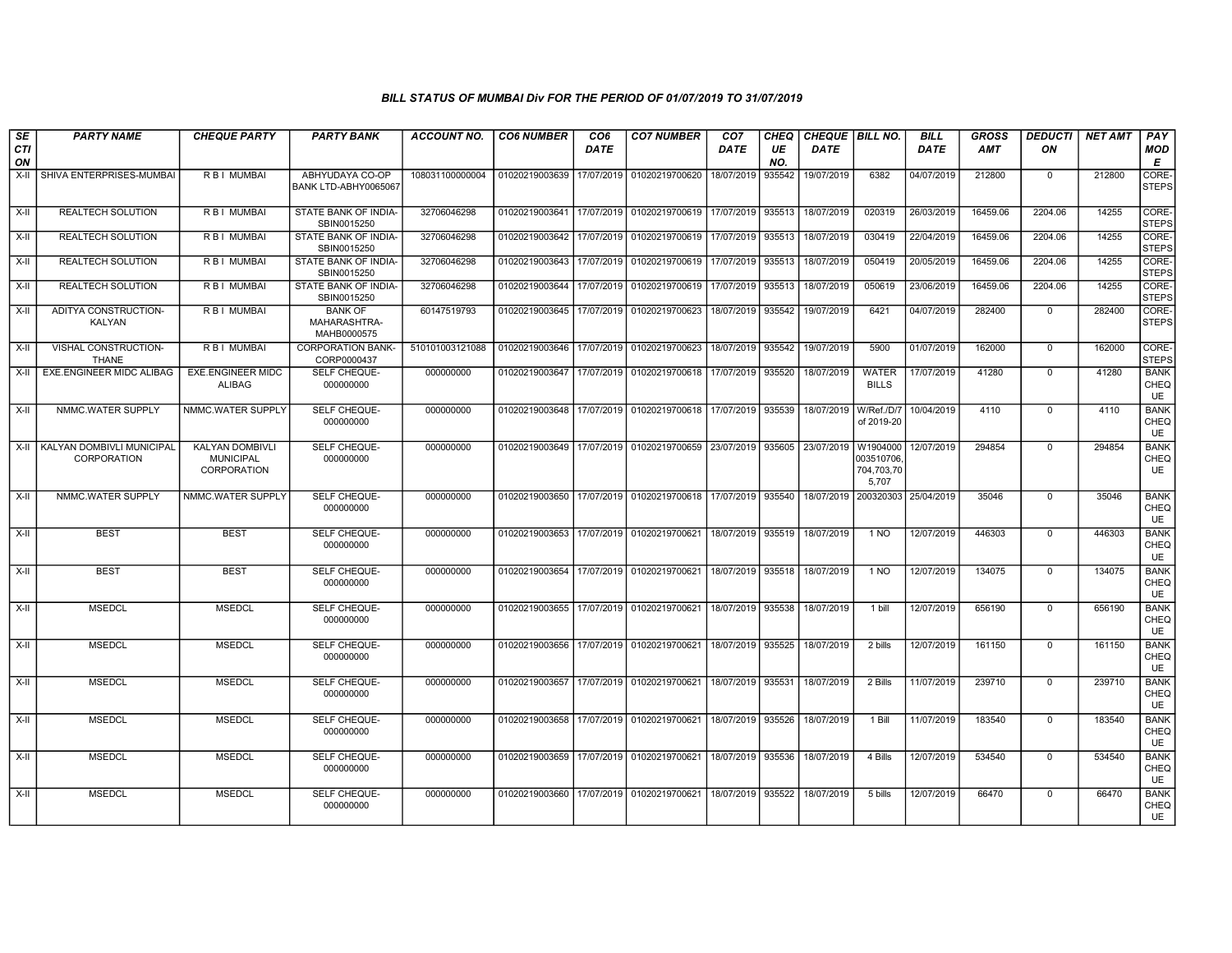| SE<br>CTI<br>ON | <b>PARTY NAME</b>                                         | <b>CHEQUE PARTY</b>              | <b>PARTY BANK</b>                                | ACCOUNT NO.     | <b>CO6 NUMBER</b>                            | CO <sub>6</sub><br><b>DATE</b> | <b>CO7 NUMBER</b>                                          | CO <sub>7</sub><br><b>DATE</b> | <b>CHEQ</b><br>UE<br>NO. | CHEQUE   BILL NO.<br><b>DATE</b> |          | <b>BILL</b><br><b>DATE</b> | <b>GROSS</b><br><b>AMT</b> | <b>DEDUCTI   NET AMT</b><br>ON |        | <b>PAY</b><br><b>MOD</b><br>E    |
|-----------------|-----------------------------------------------------------|----------------------------------|--------------------------------------------------|-----------------|----------------------------------------------|--------------------------------|------------------------------------------------------------|--------------------------------|--------------------------|----------------------------------|----------|----------------------------|----------------------------|--------------------------------|--------|----------------------------------|
| $X-H$           | <b>MSEDCL</b>                                             | <b>MSEDCL</b>                    | SELF CHEQUE-<br>000000000                        | 000000000       | 01020219003661                               |                                | 17/07/2019 01020219700621                                  | 18/07/2019                     | 935530                   | 18/07/2019                       | 3 bills  | 12/07/2019                 | 213340                     | $\mathbf 0$                    | 213340 | <b>BANK</b><br>CHEQ<br>UE        |
| X-II            | <b>MSEDCL</b>                                             | <b>MSEDCL</b>                    | SELF CHEQUE-<br>000000000                        | 000000000       | 01020219003662 17/07/2019 01020219700621     |                                |                                                            | 18/07/2019 935524              |                          | 18/07/2019                       | 5 Bills  | 12/07/2019                 | 146070                     | $\mathbf 0$                    | 146070 | <b>BANK</b><br>CHEQ<br>UE        |
| X-II            | <b>MSEDCL</b>                                             | <b>MSEDCL</b>                    | SELF CHEQUE-<br>000000000                        | 000000000       | 01020219003663                               |                                | 17/07/2019 01020219700621                                  | 18/07/2019 935527              |                          | 18/07/2019                       | 2 Bills  | 11/07/2019                 | 191180                     | $\mathbf{0}$                   | 191180 | <b>BANK</b><br>CHEQ<br><b>UE</b> |
| $X-H$           | <b>MSEDCL</b>                                             | <b>MSEDCL</b>                    | SELF CHEQUE-<br>000000000                        | 000000000       | 01020219003664                               |                                | 17/07/2019 01020219700621                                  | 18/07/2019 935523              |                          | 18/07/2019                       | 2 Bills  | 11/07/2019                 | 115530                     | $\overline{0}$                 | 115530 | <b>BANK</b><br>CHEQ<br>UE        |
| $X-H$           | <b>MSEDCL</b>                                             | <b>MSEDCL</b>                    | SELF CHEQUE-<br>000000000                        | 000000000       | 01020219003665 17/07/2019 01020219700621     |                                |                                                            | 18/07/2019 935532              |                          | 18/07/2019                       | 2 Bills  | 12/07/2019                 | 391570                     | $\overline{0}$                 | 391570 | <b>BANK</b><br>CHEQ<br>UE        |
| $X-II$          | <b>MSEDCL</b>                                             | <b>MSEDCL</b>                    | SELF CHEQUE-<br>000000000                        | 000000000       | 01020219003666                               |                                | 17/07/2019 01020219700621                                  | 18/07/2019 935529              |                          | 18/07/2019                       | 1 Bill   | 11/07/2019                 | 213200                     | $\mathbf 0$                    | 213200 | <b>BANK</b><br>CHEQ<br><b>UE</b> |
| $X-H$           | <b>MSEDCL</b>                                             | <b>MSEDCL</b>                    | SELF CHEQUE-<br>000000000                        | 000000000       | 01020219003667                               |                                | 17/07/2019 01020219700621                                  | 18/07/2019 935535              |                          | 18/07/2019                       | $1$ Bill | 12/07/2019                 | 511410                     | $\overline{0}$                 | 511410 | <b>BANK</b><br>CHEQ<br><b>UE</b> |
| $X-H$           | <b>MSEDCL</b>                                             | <b>MSEDCL</b>                    | SELF CHEQUE-<br>000000000                        | 000000000       |                                              |                                | 01020219003668 17/07/2019 01020219700621                   | 18/07/2019 935533              |                          | 18/07/2019                       | 1 Bill   | 11/07/2019                 | 446590                     | $\overline{0}$                 | 446590 | <b>BANK</b><br>CHEQ<br><b>UE</b> |
| X-II            | <b>MSEDCL</b>                                             | <b>MSEDCL</b>                    | SELF CHEQUE-<br>000000000                        | 000000000       | 01020219003669 17/07/2019 01020219700621     |                                |                                                            | 18/07/2019 935534              |                          | 18/07/2019                       | 2 Bills  | 11/07/2019                 | 461920                     | $\mathbf 0$                    | 461920 | <b>BANK</b><br>CHEQ<br><b>UE</b> |
| X-II            | <b>MSEDCL</b>                                             | <b>MSEDCL</b>                    | SELF CHEQUE-<br>000000000                        | 000000000       | 01020219003670 17/07/2019 01020219700621     |                                |                                                            | 18/07/2019 935528              |                          | 18/07/2019                       | 1 Bill   | 11/07/2019                 | 202780                     | $\mathbf 0$                    | 202780 | <b>BANK</b><br>CHEQ<br>UE        |
| X-II            | <b>MSEDCL</b>                                             | <b>MSEDCL</b>                    | SELF CHEQUE-<br>000000000                        | 000000000       |                                              |                                | 01020219003671 17/07/2019 01020219700621                   | 18/07/2019 935537              |                          | 18/07/2019                       | 3 Bills  | 12/07/2019                 | 557000                     | $\mathbf 0$                    | 557000 | <b>BANK</b><br>CHEQ<br>UE        |
| X-II            | <b>MSEDCL</b>                                             | <b>MSEDCL</b>                    | SELF CHEQUE-<br>000000000                        | 000000000       | 01020219003672 17/07/2019 01020219700621     |                                |                                                            | 18/07/2019 935521              |                          | 18/07/2019                       | 1 Bill   | 11/07/2019                 | 650                        | $\mathbf 0$                    | 650    | <b>BANK</b><br>CHEQ<br>UE        |
| X-II            | <b>BEST</b>                                               | <b>BEST</b>                      | SELF CHEQUE-<br>000000000                        | 000000000       | 01020219003673 17/07/2019 01020219700621     |                                |                                                            | 18/07/2019 935514              |                          | 18/07/2019                       | 4 Bills  | 12/07/2019                 | 388                        | $\mathbf 0$                    | 388    | <b>BANK</b><br>CHEQ<br>UE        |
| X-II            | <b>BEST</b>                                               | <b>BEST</b>                      | SELF CHEQUE-<br>000000000                        | 000000000       |                                              |                                | 01020219003674 17/07/2019 01020219700621                   |                                |                          | 18/07/2019 935516 18/07/2019     | 4 bills  | 12/07/2019                 | 796                        | $\mathbf 0$                    | 796    | <b>BANK</b><br>CHEQ<br>UE        |
| $X-II$          | <b>BEST</b>                                               | <b>BEST</b>                      | SELF CHEQUE-<br>000000000                        | 000000000       |                                              |                                | 01020219003675 17/07/2019 01020219700621                   | 18/07/2019 935515              |                          | 18/07/2019                       | 4 bills  | 12/07/2019                 | 510                        | $\mathbf{0}$                   | 510    | <b>BANK</b><br>CHEQ<br>UE        |
| X-II            | <b>BEST</b>                                               | <b>BEST</b>                      | SELF CHEQUE-<br>000000000                        | 000000000       |                                              |                                | 01020219003676 17/07/2019 01020219700621                   | 18/07/2019 935517              |                          | 18/07/2019                       | 3 bills  | 12/07/2019                 | 1167                       | $\overline{0}$                 | 1167   | <b>BANK</b><br><b>CHEQ</b><br>UE |
| X-II            | DARE INFOTECH PVT LTD                                     | R B I MUMBAI                     | <b>ICICI BANK LIMITED-</b><br><b>ICIC00KDCBL</b> | 700010020000474 |                                              |                                | 01020219003677 17/07/2019 01020219700619 17/07/2019 935513 |                                |                          | 18/07/2019 DIPL/INV/1            | 819/65   | 19/11/2018                 | 368689.82                  | 49367.82                       | 319322 | CORE-<br>STEPS                   |
| X-II            | SSE/TD/OHE/LNL/PSI/DEPOT/G STATE BANK OF INDIA<br>EN.IMP. | (IMPREST)                        | NO BANK-                                         | 00              | 01020219003678   18/07/2019   01020219700631 |                                |                                                            | 18/07/2019 884384              |                          | 19/07/2019                       | GEN.IMP. | 20/06/2019                 | 1000                       | $\mathbf{0}$                   | 1000   | IMP                              |
| X-II            | SR.CC/VVH                                                 | STATE BANK OF INDIA<br>(IMPREST) | SELF CHEQUE-<br>000000000                        | 0000            |                                              |                                | 01020219003679   18/07/2019   01020219700631               | 18/07/2019 884384              |                          | 19/07/2019                       | GEN.IMP. | 31/05/2019                 | 3000                       | $\mathbf 0$                    | 3000   | IMP                              |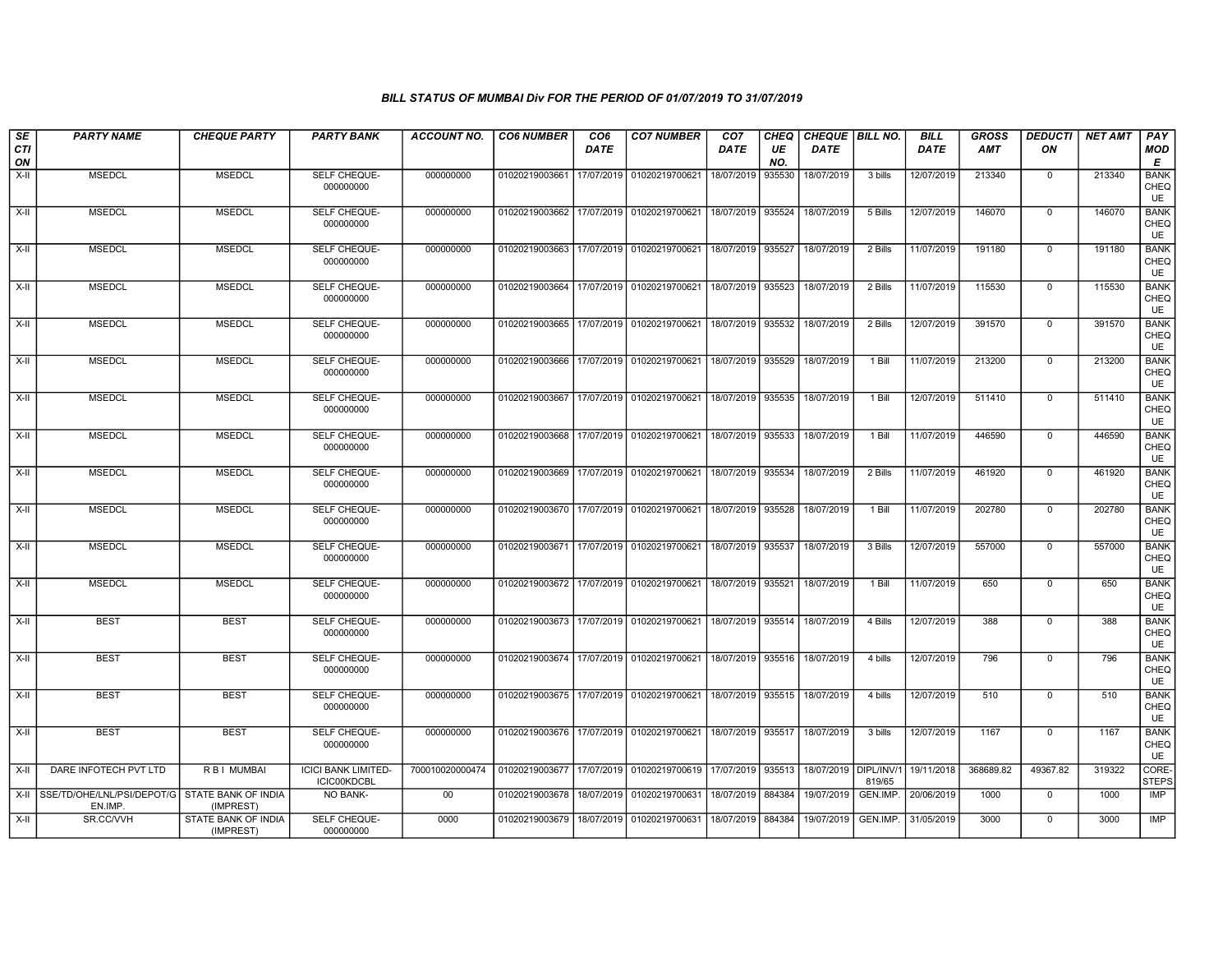| SE        | <b>PARTY NAME</b>                                                                    | <b>CHEQUE PARTY</b>                       | <b>PARTY BANK</b>                             | <b>ACCOUNT NO.</b> | <b>CO6 NUMBER</b>         | CO <sub>6</sub> | <b>CO7 NUMBER</b>                            | CO <sub>7</sub> | CHEQ      | <b>CHEQUE BILL NO.</b> |                                  | <b>BILL</b> | GROSS   | <b>DEDUCTI</b> | <b>NET AMT</b> | <b>PAY</b>                       |
|-----------|--------------------------------------------------------------------------------------|-------------------------------------------|-----------------------------------------------|--------------------|---------------------------|-----------------|----------------------------------------------|-----------------|-----------|------------------------|----------------------------------|-------------|---------|----------------|----------------|----------------------------------|
| CTI<br>ON |                                                                                      |                                           |                                               |                    |                           | <b>DATE</b>     |                                              | DATE            | UE<br>NO. | DATE                   |                                  | DATE        | AMT     | ON             |                | <b>MOD</b><br>Е                  |
| $X-II$    | <b>INSPECTOR RPF</b><br>DOMBIVALI/GEN.IMP.                                           | STATE BANK OF INDIA<br>(IMPREST)          | NO BANK-                                      | 00                 | 01020219003680            | 18/07/2019      | 01020219700631                               | 18/07/2019      | 884384    | 19/07/2019             | <b>GEN IMP</b>                   | 16/07/2019  | 4998    | $^{\circ}$     | 4998           | <b>IMP</b>                       |
| X-II      | <b>AARUSH TRAVELS</b>                                                                | <b>RBI MUMBAI</b>                         | <b>BANK OF</b><br>MAHARASHTRA-<br>MAHB0000318 | 60270019786        | 01020219003683            | 18/07/2019      | 01020219700625                               | 18/07/2019      | 935513    |                        | 18/07/2019 2019/AT/99 01/07/2019 |             | 38799.6 | 4435.6         | 34364          | CORE-<br><b>STEPS</b>            |
| X-II      | <b>AARUSH TRAVELS</b>                                                                | R B I MUMBAI                              | <b>BANK OF</b><br>MAHARASHTRA-<br>MAHB0000318 | 60270019786        | 01020219003684            |                 | 18/07/2019 01020219700625                    | 18/07/2019      | 935513    | 18/07/2019 2019/AT/98  |                                  | 01/07/2019  | 38799.6 | 4435.6         | 34364          | CORE-<br><b>STEPS</b>            |
| X-II      | ZUBER MECHANICAL WORKS-<br><b>MUMBAI</b>                                             | R B I MUMBAI                              | PNB-PUNB0006000                               | 0060002100066524   | 01020219003685            | 18/07/2019      | 01020219700623                               | 18/07/2019      | 935542    | 19/07/2019             | 5711                             | 28/06/2019  | 164900  | $\mathbf 0$    | 164900         | CORE-<br><b>STEPS</b>            |
| X-II      | ZUBER MECHANICAL WORKS-<br><b>MUMBAI</b>                                             | <b>RBI MUMBAI</b>                         | PNB-PUNB0006000                               | 0060002100066524   | 01020219003686            | 18/07/2019      | 01020219700649                               | 22/07/2019      | 935587    | 22/07/2019             | 3997                             | 14/06/2019  | 48500   | $\Omega$       | 48500          | CORE-<br><b>STEPS</b>            |
| X-II      | SSE (C&W) LNL/GEN.IMP.                                                               | <b>STATE BANK OF INDIA</b><br>(IMPREST)   | NO BANK-                                      | 00                 | 01020219003687            | 18/07/2019      | 01020219700631                               | 18/07/2019      | 884384    | 19/07/2019             | <b>GEN.IMP</b>                   | 15/06/2019  | 2630    | $\mathbf 0$    | 2630           | <b>IMP</b>                       |
| X-II      | <b>ACDO DADER</b>                                                                    | DIVISIONAL CASHIER,<br>C RLY              | SELF CHEQUE-<br>000000000                     |                    | 01020219003688            | 18/07/2019      | 01020219700630                               | 18/07/2019      | 884386    | 19/07/2019             | GEN.IMP.                         | 16/07/2019  | 15000   | $\mathbf 0$    | 15000          | CASH                             |
| $X-II$    | RAJAL ENTERPRISES                                                                    | R B I MUMBAI                              | VIJAYA BANK-<br>VIJB0005084                   | 508400301000555    | 01020219003689            | 18/07/2019      | 01020219700625                               | 18/07/2019      | 935513    | 18/07/2019             | S0000144                         | 28/02/2019  | 31161   | 623            | 30538          | CORE-<br><b>STEPS</b>            |
| $X-H$     | SR DPO FUEL IMP.                                                                     | STATE BANK OF INDIA<br>(IMPREST)          | <b>SELF CHEQUE-</b><br>000000000              | 00                 | 01020219003691            | 18/07/2019      | 01020219700631                               | 18/07/2019      | 884384    | 19/07/2019             | <b>FUEL IMP</b>                  | 18/07/2019  | 5000    | $\Omega$       | 5000           | <b>IMP</b>                       |
| $X-H$     | INS.RPF ROHA/GEN.IMP.                                                                | <b>STATE BANK OF INDIA</b><br>(IMPREST)   | <b>SELF CHEQUE-</b><br>000000000              | 00                 | 01020219003692 18/07/2019 |                 | 01020219700631                               | 18/07/2019      | 884384    | 19/07/2019             | GEN.IMP.                         | 29/06/2019  | 3619    | $\mathbf 0$    | 3619           | IMP                              |
| X-II      | INS.RPF ROHA VEH NO MH-01<br>CY-9307                                                 | DIVISIONAL CASHIER,<br>C RLY              | NO BANK-                                      | 00                 | 01020219003693            | 18/07/2019      | 01020219700630                               | 18/07/2019      | 884386    | 19/07/2019   FUEL IMP. |                                  | 12/07/2019  | 4000    | $\Omega$       | 4000           | CASH                             |
| X-II      | INS.RPF PEN VEH NO MH-01-<br>CY-9340                                                 | DIVISIONAL CASHIER.<br>C RLY              | <b>NO BANK-</b>                               | 00 <sup>1</sup>    | 01020219003694            | 18/07/2019      | 01020219700630                               | 18/07/2019      | 884386    | 19/07/2019   FUEL IMP. |                                  | 11/07/2019  | 4000    | $\mathbf 0$    | 4000           | CASH                             |
| $X-H$     | ASC/RPF/PNVL/GEN.IMP.                                                                | STATE BANK OF INDIA<br>(IMPREST)          | <b>NO BANK-</b>                               | 00                 | 01020219003695            | 18/07/2019      | 01020219700631                               | 18/07/2019      | 884384    | 19/07/2019             | <b>GEN.IMP</b>                   | 16/07/2019  | 3964    | $\mathbf 0$    | 3964           | <b>IMP</b>                       |
| X-II      | SSE (C&W) KYN/GEN.IMP.                                                               | STATE BANK OF INDIA<br>(IMPREST)          | <b>NO BANK-</b>                               | 00                 | 01020219003701            | 18/07/2019      | 01020219700631                               | 18/07/2019      | 884384    | 19/07/2019             | <b>GEN IMP</b>                   | 18/07/2019  | 1995    | $\mathbf 0$    | 1995           | <b>IMP</b>                       |
| X-II      | ADITYA CONSTRUCTION-<br>KALYAN                                                       | R B I MUMBAI                              | <b>BANK OF</b><br>MAHARASHTRA-<br>MAHB0000575 | 60147519793        |                           |                 | 01020219003705   18/07/2019   01020219700628 | 18/07/2019      | 935587    | 22/07/2019             | 6436                             | 04/07/2019  | 289300  | $\Omega$       | 289300         | CORE-<br><b>STEPS</b>            |
| X-II      | PILCON ENGINEERING-<br><b>NAGPUR</b>                                                 | R B I MUMBAI                              | KARNATAKA BANK LTD-<br>KARB0000541            | 5417000100033101   | 01020219003706            | 18/07/2019      | 01020219700649                               | 22/07/2019      | 935587    | 22/07/2019             | 6437                             | 04/07/2019  | 289300  | $\mathbf 0$    | 289300         | CORE-<br><b>STEPS</b>            |
| X-II      | <b>SHREE KRISHNA</b><br>CONSTRUCTION-MUMBAI                                          | <b>RBI MUMBAI</b>                         | <b>BANK OF</b><br>MAHARASHTRA-<br>MAHB0000227 | 20090403877        | 01020219003707            | 18/07/2019      | 01020219700649                               | 22/07/2019      | 935587    | 22/07/2019             | 6438                             | 04/07/2019  | 289300  | $\mathbf{0}$   | 289300         | CORE-<br><b>STEPS</b>            |
| X-II      | EXE.ENGINER MIDC, DIV II<br><b>MAHAPE</b>                                            | EXE.ENGINER MIDC, DIV<br><b>II MAHAPE</b> | <b>NO BANK-</b>                               |                    | 01020219003708            | 18/07/2019      | 01020219700635                               | 19/07/2019      | 935553    | 19/07/2019             | SI1901089<br>699                 | 18/07/2019  | 1474550 | $\Omega$       | 1474550        | <b>BANK</b><br>CHEQ<br><b>UE</b> |
|           | X-II IMS A S CONSTRUCTION-PUNE                                                       | R B   MUMBAI                              | <b>STATE BANK OF INDIA-</b><br>SBIN0017878    | 35156289448        | 01020219003710            | 18/07/2019      | 01020219700649                               | 22/07/2019      | 935587    | 22/07/2019             | 6439                             | 04/07/2019  | 289300  | $\mathbf 0$    | 289300         | CORE-<br><b>STEPS</b>            |
| $X-II$    | VIJAYA INFRA PROJECT PVT<br>LTD-MUMBAI                                               | R B I MUMBAI                              | <b>CANARA BANK-</b><br>CNRB0000117            | 0117201005707      | 01020219003711 18/07/2019 |                 | 01020219700649                               | 22/07/2019      | 935587    | 22/07/2019             | 6440                             | 04/07/2019  | 289300  | $\Omega$       | 289300         | CORE-<br><b>STEPS</b>            |
| X-II      | PRASHANT ENTERPRISES-<br><b>THANE</b>                                                | <b>RBI MUMBAI</b>                         | <b>VIJAYA BANK-</b><br>VIJB0005124            | 512406211000004    | 01020219003712 18/07/2019 |                 | 01020219700649                               | 22/07/2019      | 935587    | 22/07/2019             | 6385                             | 04/07/2019  | 90100   | $\mathbf 0$    | 90100          | CORE-<br><b>STEPS</b>            |
| X-II      | INSPECTOR/RPF/THANA/PNVL/ STATE BANK OF INDIA STATE BANK OF INDIA-<br><b>GEN.IMP</b> | (IMPREST)                                 | SBIN0001821                                   | 37608121296        | 01020219003713            | 18/07/2019      | 01020219700631                               | 18/07/2019      | 884384    | 19/07/2019             | GEN.IMP.                         | 27/06/2019  | 4973    | $\mathbf 0$    | 4973           | <b>IMP</b>                       |
| X-II      | ADEN (NE) KYN/GEN.IMP.                                                               | STATE BANK OF INDIA<br>(IMPREST)          | <b>NO BANK-</b>                               | 00                 | 01020219003714            | 18/07/2019      | 01020219700631                               | 18/07/2019      | 884384    | 19/07/2019             | GEN.IMP.                         | 16/07/2019  | 3200    | $\mathbf 0$    | 3200           | IMP                              |
| X-II      | SSE (M) LIFT                                                                         | DIVISIONAL CASHIER.<br>C RLY              | <b>NO BANK-</b>                               | 00                 | 01020219003715            | 18/07/2019      | 01020219700629                               | 18/07/2019      | 884386    | 19/07/2019             | <b>GEN.IMP</b>                   | 09/07/2019  | 7000    | $\Omega$       | 7000           | CASH                             |
| $X-H$     | SSE(TL/AC)MZN                                                                        | <b>DIVISIONAL CASHIER,</b><br>C RLY       | SELF CHEQUE-<br>000000000                     | 00                 |                           |                 | 01020219003716 18/07/2019 01020219700629     | 18/07/2019      | 884386    | 19/07/2019             | Gem Imp                          | 15/07/2019  | 14365   | $\mathbf 0$    | 14365          | <b>CASH</b>                      |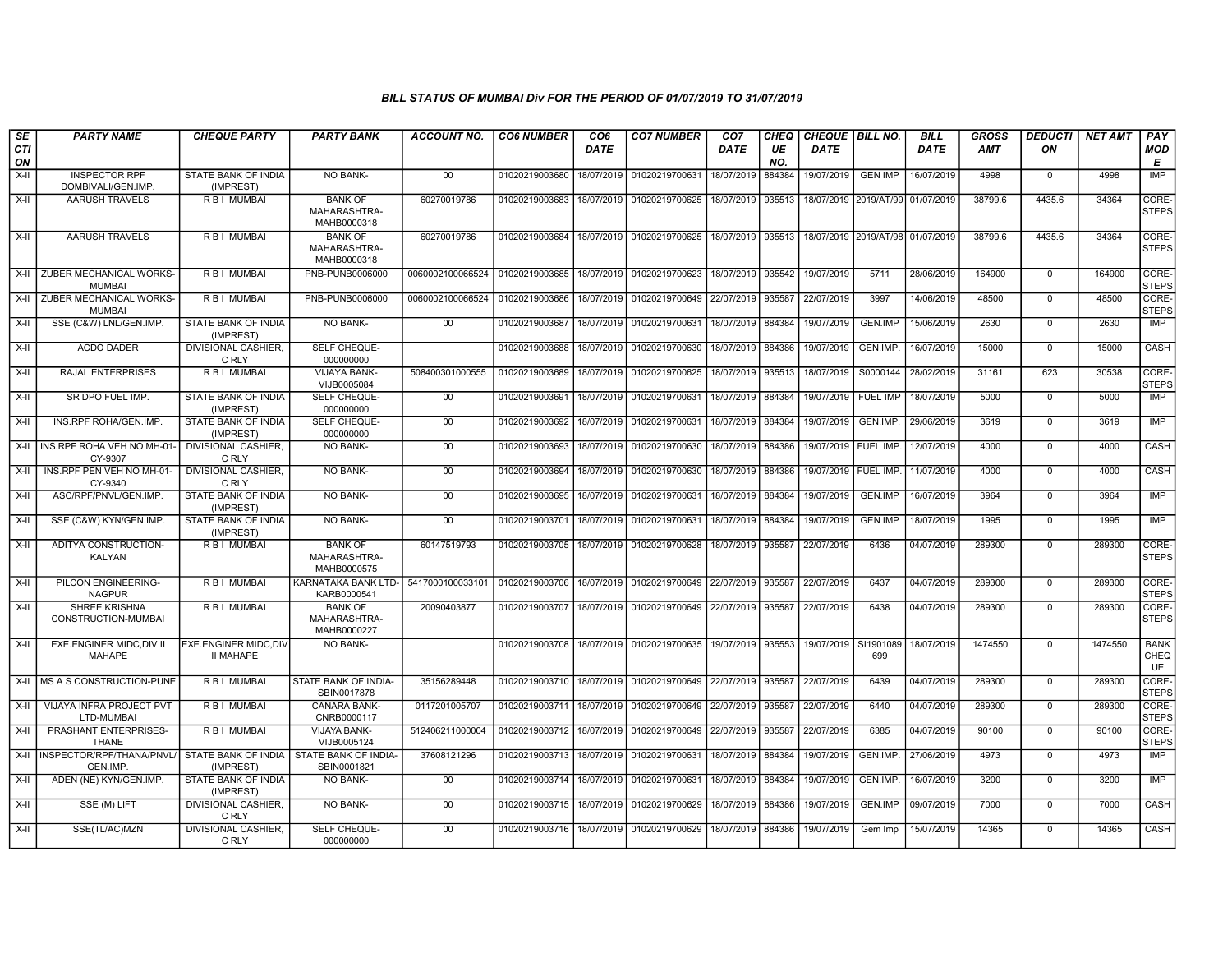| SE               | <b>PARTY NAME</b>                               | <b>CHEQUE PARTY</b>                                     | <b>PARTY BANK</b>                | ACCOUNT NO.                                                                 | <b>CO6 NUMBER</b>         | CO <sub>6</sub> | <b>CO7 NUMBER</b>                            | CO <sub>7</sub>   | <b>CHEQ</b> | CHEQUE   BILL NO. |                                | <b>BILL</b> | GROSS      | <b>DEDUCTI</b> | NET AMT | PAY                   |
|------------------|-------------------------------------------------|---------------------------------------------------------|----------------------------------|-----------------------------------------------------------------------------|---------------------------|-----------------|----------------------------------------------|-------------------|-------------|-------------------|--------------------------------|-------------|------------|----------------|---------|-----------------------|
| <b>CTI</b><br>ON |                                                 |                                                         |                                  |                                                                             |                           | DATE            |                                              | DATE              | UE<br>NO.   | <b>DATE</b>       |                                | <b>DATE</b> | <b>AMT</b> | ON             |         | <b>MOD</b><br>E       |
| $X-H$            | <b>SM TILAK NAGAR</b>                           | STATE BANK OF INDIA<br>(IMPREST)                        | NO BANK-                         | 00                                                                          | 01020219003717 18/07/2019 |                 | 01020219700633                               | 18/07/2019        | 884384      | 19/07/2019        | imprest<br>cash                | 16/07/2019  | 45956      | $\mathbf 0$    | 45956   | IMP                   |
| X-II             | <b>SM GOVANDI</b>                               | STATE BANK OF INDIA   STATE BANK OF INDIA-<br>(IMPREST) | SBIN0001821                      | 37608121296                                                                 | 01020219003718 18/07/2019 |                 | 01020219700633                               | 18/07/2019        | 884384      | 19/07/2019        | imprest<br>cash                | 16/07/2019  | 42805      | $\mathbf 0$    | 42805   | IMP                   |
| $X-II$           | <b>CNC SHELU</b>                                | STATE BANK OF INDIA<br>(IMPREST)                        | SELF CHEQUE-<br>000000000        | 00                                                                          |                           |                 | 01020219003719 18/07/2019 01020219700633     | 18/07/2019        | 884384      | 19/07/2019        | imp cash                       | 05/07/2019  | 30702      | $\Omega$       | 30702   | IMP                   |
| X-II             | <b>SM PEN</b>                                   | STATE BANK OF INDIA<br>(IMPREST)                        | <b>NO BANK-</b>                  | 00                                                                          | 01020219003720            |                 | 18/07/2019 01020219700633                    | 18/07/2019        | 884384      | 19/07/2019        | <b>GEN</b><br><b>IMPREST</b>   | 03/07/2019  | 29900      | $\mathbf 0$    | 29900   | <b>IMP</b>            |
| $X-H$            | SR DFM CSTM (GEN IMP)                           | <b>STATE BANK OF INDIA</b><br>(IMPREST)                 | <b>NO BANK-</b>                  | 00                                                                          | 01020219003721            | 18/07/2019      | 01020219700633                               | 18/07/2019        | 884384      | 19/07/2019        | <b>GENL. IMP</b>               | 16/07/2019  | 14519      | $\overline{0}$ | 14519   | IMP                   |
| X-II             | <b>SSE P/W MNKD</b>                             | <b>STATE BANK OF INDIA</b><br>(IMPREST)                 | SELF CHEQUE-<br>000000000        | 00                                                                          |                           |                 | 01020219003722 18/07/2019 01020219700633     | 18/07/2019 884384 |             | 19/07/2019        | Safety<br>Imprest              | 30/06/2019  | 24308      | $\mathbf 0$    | 24308   | IMP                   |
| X-II             | SSE(M)CLA                                       | STATE BANK OF INDIA I STATE BANK OF INDIA<br>(IMPREST)  | SBIN0001821                      | 37608121296                                                                 | 01020219003723            | 18/07/2019      | 01020219700633                               | 18/07/2019        | 884384      | 19/07/2019        | <b>GEN.IMP</b>                 | 15/07/2019  | 5000       | $\Omega$       | 5000    | IMP                   |
| $X-H$            | SSE P/W WB                                      | STATE BANK OF INDIA<br>(IMPREST)                        | SELF CHEQUE-<br>000000000        | 00                                                                          | 01020219003724            |                 | 18/07/2019 01020219700633                    | 18/07/2019        | 884384      | 19/07/2019        | <b>SAFTY</b><br><b>IMPREST</b> | 16/07/2019  | 24729      | $\mathbf 0$    | 24729   | <b>IMP</b>            |
| $X-H$            | ADEN (W & E) PNVL SMALL<br>TTM FUEL IMP - 40000 | STATE BANK OF INDIA I STATE BANK OF INDIA-<br>(IMPREST) | SBIN0001821                      | 37608121296                                                                 |                           |                 | 01020219003725 18/07/2019 01020219700633     | 18/07/2019 884384 |             | 19/07/2019        | <b>GENRAL</b><br><b>IMP</b>    | 16/07/2019  | 23250      | $\overline{0}$ | 23250   | <b>IMP</b>            |
| $X-H$            | SSE(M)LTT                                       | STATE BANK OF INDIA   STATE BANK OF INDIA-<br>(IMPREST) | SBIN0001821                      | 37608121296                                                                 | 01020219003726            | 18/07/2019      | 01020219700633                               | 18/07/2019 884384 |             | 19/07/2019        | GEN.IMP                        | 15/07/2019  | 4451       | $\mathbf 0$    | 4451    | <b>IMP</b>            |
| X-II             | DRM(W)CSTM GEN IMP                              | <b>STATE BANK OF INDIA</b><br>(IMPREST)                 | NO BANK-                         | 00                                                                          | 01020219003727            |                 | 18/07/2019 01020219700633                    | 18/07/2019 884384 |             | 19/07/2019        | <b>GENERAL</b><br>/IMPREST     | 16/07/2019  | 15000      | $\Omega$       | 15000   | IMP                   |
| $X-II$           | ADEN E PNVL (GEN-IMP)                           | STATE BANK OF INDIA<br>(IMPREST)                        | NO BANK-                         | 00                                                                          | 01020219003728 18/07/2019 |                 | 01020219700633                               | 18/07/2019        | 884384      | 19/07/2019        | <b>GEN.IMP</b>                 | 17/07/2019  | 11980      | $\mathbf 0$    | 11980   | <b>IMP</b>            |
| X-II             | <b>SSE P/W LONAVALA</b>                         | <b>STATE BANK OF INDIA</b><br>(IMPREST)                 | <b>SELF CHEQUE-</b><br>000000000 | 00                                                                          |                           |                 | 01020219003729 18/07/2019 01020219700633     | 18/07/2019 884384 |             | 19/07/2019        | <b>GEN IMP</b>                 | 09/07/2019  | 24222      | $\Omega$       | 24222   | <b>IMP</b>            |
| X-II             | ADEN M IGP                                      | STATE BANK OF INDIA   STATE BANK OF INDIA-<br>(IMPREST) | SBIN0001821                      | 37608121296                                                                 | 01020219003730            |                 | 18/07/2019 01020219700633                    | 18/07/2019 884384 |             | 19/07/2019        | <b>FUEL IMP</b>                | 06/07/2019  | 8000       | $\mathbf 0$    | 8000    | IMP                   |
| $X-H$            | CYM WB MZN                                      | STATE BANK OF INDIA<br>(IMPREST)                        | <b>SELF CHEQUE-</b><br>000000000 | $00\,$                                                                      | 01020219003731            | 18/07/2019      | 01020219700633                               | 18/07/2019        | 884384      | 19/07/2019        | <b>GEN</b><br><b>IMPREST</b>   | 17/07/2019  | 14999      | $\Omega$       | 14999   | <b>IMP</b>            |
| X-II             | <b>SSE (M) THAKURLI</b>                         | STATE BANK OF INDIA<br>(IMPREST)                        | SELF CHEQUE-<br>000000000        | 00                                                                          | 01020219003732            |                 | 18/07/2019 01020219700633                    | 18/07/2019 884384 |             | 19/07/2019        | <b>DIESEL</b><br><b>IMP</b>    | 29/06/2019  | 13511      | $\mathbf 0$    | 13511   | <b>IMP</b>            |
| $X-H$            | ADEN T BY (PETROL IMP)                          | STATE BANK OF INDIA I STATE BANK OF INDIA-<br>(IMPREST) | SBIN0001821                      | 37608121296                                                                 | 01020219003733            |                 | 18/07/2019 01020219700633                    | 18/07/2019        | 884384      | 19/07/2019        | PETROL<br><b>IMP</b>           | 05/07/2019  | 14850      | $\overline{0}$ | 14850   | IMP                   |
| X-II             | <b>SM SEAWOODS DARAVE</b>                       | STATE BANK OF INDIA   STATE BANK OF INDIA-<br>(IMPREST) | SBIN0001821                      | 37608121296                                                                 |                           |                 | 01020219003734 18/07/2019 01020219700633     | 18/07/2019 884384 |             | 19/07/2019        | imprest<br>cash                | 16/07/2019  | 11440      | $\mathbf 0$    | 11440   | IMP                   |
| X-II             | SR DME (COG)                                    | <b>DIVISIONAL CASHIER.</b><br>C RLY                     | <b>SELF CHEQUE-</b><br>000000000 | 000000000                                                                   | 01020219003735            |                 | 18/07/2019 01020219700654                    | 22/07/2019 884393 |             | 23/07/2019        | P.O.NO-<br>775122              | 11/07/2019  | 4850       | $\Omega$       | 4850    | CASH                  |
| X-II             | <b>SM JUI NAGAR</b>                             | STATE BANK OF INDIA   STATE BANK OF INDIA-<br>(IMPREST) | SBIN0001821                      | 37608121296                                                                 | 01020219003736            | 18/07/2019      | 01020219700633                               | 18/07/2019        | 884384      | 19/07/2019        | <b>GEN</b><br><b>IMPREST</b>   | 15/07/2019  | 8489       | $\mathbf 0$    | 8489    | <b>IMP</b>            |
| $X-II$           | <b>SM MATUNGA</b>                               | STATE BANK OF INDIA<br>(IMPREST)                        | <b>NO BANK-</b>                  | 00                                                                          | 01020219003737            |                 | 18/07/2019 01020219700633                    | 18/07/2019        | 884384      | 19/07/2019        | <b>GEN</b><br><b>IMPREST</b>   | 19/06/2019  | 1405       | $\overline{0}$ | 1405    | <b>IMP</b>            |
| X-II             | <b>SM MANSAROVAR</b>                            | STATE BANK OF INDIA<br>(IMPREST)                        | <b>NO BANK-</b>                  | 00                                                                          |                           |                 | 01020219003738   18/07/2019   01020219700633 | 18/07/2019 884384 |             | 19/07/2019        | imprtest<br>cash               | 16/07/2019  | 5583       | $\mathbf 0$    | 5583    | IMP                   |
| X-II             | ADEN N LNL (GEN IMP-15000)                      | STATE BANK OF INDIA<br>(IMPREST)                        | NO BANK-                         | $00\,$                                                                      | 01020219003739            | 18/07/2019      | 01020219700633                               | 18/07/2019        | 884384      | 19/07/2019        | gen imp                        | 12/07/2019  | 15000      | $\mathbf 0$    | 15000   | <b>IMP</b>            |
| X-II             | CMS KALYAN(GEN. IMP<br>Rs.125000)(1)            | STATE BANK OF INDIA   STATE BANK OF INDIA-<br>(IMPREST) | SBIN0001821                      | 37608121296                                                                 | 01020219003741            |                 | 18/07/2019 01020219700634                    | 19/07/2019 884392 |             | 23/07/2019        | KYN/H/E/G<br>EN IMP            | 16/07/2019  | 121528     | $\mathbf 0$    | 121528  | <b>IMP</b>            |
| $X-II$           | <b>CLI CSMT</b>                                 | DIVISIONAL CASHIER,<br>C RLY                            | <b>NO BANK-</b>                  | 00                                                                          | 01020219003743            | 18/07/2019      | 01020219700654                               | 22/07/2019        | 884393      | 23/07/2019        | Gen. Imp                       | 18/07/2019  | 4541       | $\overline{0}$ | 4541    | <b>CASH</b>           |
| X-II             | DRM BB (PETROL IMP)                             | STATE BANK OF INDIA   STATE BANK OF INDIA-<br>(IMPREST) | SBIN0001821                      | 37608121296                                                                 |                           |                 | 01020219003745   18/07/2019   01020219700633 | 18/07/2019 884384 |             | 19/07/2019        | petrol<br>imprest d            | 18/07/2019  | 11200      | $\mathbf 0$    | 11200   | <b>IMP</b>            |
| X-II             | <b>VELOCITY VENTURES</b>                        | <b>RBI MUMBAI</b>                                       | KARUR VYSYA BANK-<br>KVBL0002106 | 2106135000003626 01020219003746 18/07/2019 01020219700685 25/07/2019 935700 |                           |                 |                                              |                   |             | 31/07/2019        | VV/02/2019-<br>20              | 01/06/2019  | 293548.6   | 29830.6        | 263718  | CORE-<br><b>STEPS</b> |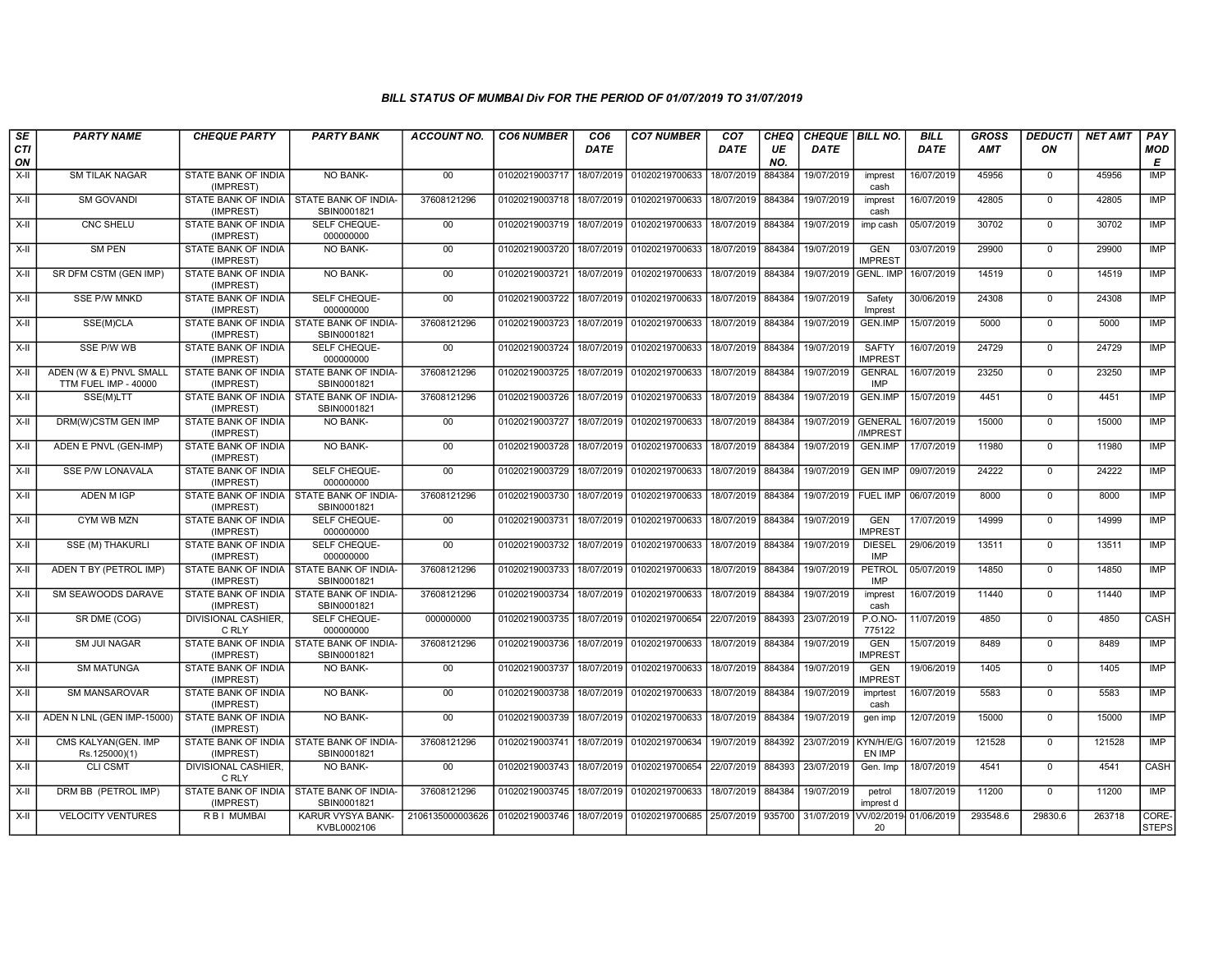| SE        | <b>PARTY NAME</b>                        | <b>CHEQUE PARTY</b>              | <b>PARTY BANK</b>                                             | ACCOUNT NO.      | <b>CO6 NUMBER</b> | CO <sub>6</sub> | <b>CO7 NUMBER</b>                        | CO <sub>7</sub>   | CHEQ      | <b>CHEQUE   BILL NO.</b> |                            | <b>BILL</b> | GROSS      | <b>DEDUCTI</b> | <b>NET AMT</b> | <b>PAY</b>                       |
|-----------|------------------------------------------|----------------------------------|---------------------------------------------------------------|------------------|-------------------|-----------------|------------------------------------------|-------------------|-----------|--------------------------|----------------------------|-------------|------------|----------------|----------------|----------------------------------|
| CTI<br>ON |                                          |                                  |                                                               |                  |                   | DATE            |                                          | DATE              | UE<br>NO. | DATE                     |                            | DATE        | <b>AMT</b> | ON             |                | <b>MOD</b><br>E                  |
| X-II      | NANDANA SURGICALS                        | R B I MUMBAI                     | STATE BANK OF INDIA-<br>SBIN0014914                           | 62329157391      | 01020219003747    | 18/07/2019      | 01020219700643                           | 19/07/2019        | 935587    | 22/07/2019   nsi/0732/20 | 18-20                      | 29/03/2019  | 22103      | 884            | 21219          | CORE-<br><b>STEPS</b>            |
| $X-H$     | <b>APEX DIAGNOSTICS</b>                  | R B I MUMBAI                     | <b>ICICI BANK LTD-</b><br>ICIC0006235                         | 623505374989     | 01020219003748    | 18/07/2019      | 01020219700643                           | 19/07/2019        | 935587    | 22/07/2019               | 09                         | 15/04/2019  | 5242       | 105            | 5137           | CORE-<br><b>STEPS</b>            |
| $X-H$     | FLORA MARKETING AND<br><b>SERVICES</b>   | R B I MUMBAI                     | CENTRAL BANK OF<br>INDIA-CBIN0282521                          | 1015501083       | 01020219003749    | 18/07/2019      | 01020219700643                           | 19/07/2019        | 935587    | 22/07/2019               | $9/19 - 20$                | 04/04/2019  | 3836       | $\Omega$       | 3836           | CORE-<br><b>STEPS</b>            |
| $X-H$     | ARK DIAGNOSTICS PVT LTD                  | R B I MUMBAI                     | THE SHAMRAO VITHAL<br><b>CO-OPERATIVE BAN-</b><br>SVCB0000017 | 20               | 01020219003750    | 18/07/2019      | 01020219700643                           | 19/07/2019        | 935587    | 22/07/2019               | ARK/GST-<br>$\overline{a}$ | 10/04/2019  | 6300       | 378            | 5922           | CORE-<br><b>STEPS</b>            |
| $X-H$     | <b>KRUSH ENTERPRISES</b>                 | R B I MUMBAI                     | <b>DENA BANK-</b><br>BKDN0460131                              | 013111011133     | 01020219003751    | 18/07/2019      | 01020219700643                           | 19/07/2019        | 935587    | 22/07/2019               | S/581                      | 31/03/2019  | 8803       | 176            | 8627           | CORE-<br><b>STEPS</b>            |
| $X-II$    | <b>KEPS MEDICARE</b>                     | R B I MUMBAI                     | <b>HDFC BANK LTD-</b><br>HDFC0000143                          | 50200013903422   | 01020219003752    | 18/07/2019      | 01020219700643                           | 19/07/2019        | 935587    | 22/07/2019               | ins/1304                   | 01/04/2019  | 9139       | $\mathbf 0$    | 9139           | CORE-<br><b>STEPS</b>            |
| $X-H$     | <b>KEPS MEDICARE</b>                     | <b>RBI MUMBAI</b>                | <b>HDFC BANK LTD-</b><br>HDFC0000143                          | 50200013903422   | 01020219003753    | 18/07/2019      | 01020219700643                           | 19/07/2019        | 935587    | 22/07/2019               | <b>INS/1309</b>            | 02/04/2019  | 1505       | $\mathbf 0$    | 1505           | CORE-<br><b>STEPS</b>            |
| X-II      | <b>KEPS MEDICARE</b>                     | R B I MUMBAI                     | <b>HDFC BANK LTD-</b><br>HDFC0000143                          | 50200013903422   | 01020219003754    | 18/07/2019      | 01020219700643                           | 19/07/2019        | 935587    | 22/07/2019               | <b>INS/1305</b>            | 01/04/2019  | 12880      | $\mathbf{0}$   | 12880          | CORE-<br><b>STEPS</b>            |
| X-II      | <b>KEPS MEDICARE</b>                     | R B I MUMBAI                     | <b>HDFC BANK LTD-</b><br>HDFC0000143                          | 50200013903422   | 01020219003755    | 18/07/2019      | 01020219700643                           | 19/07/2019        | 935587    | 22/07/2019               | ins/1288                   | 30/03/2019  | 19040      | $\mathbf{0}$   | 19040          | CORE-<br><b>STEPS</b>            |
| $X-H$     | <b>KEPS MEDICARE</b>                     | R B I MUMBAI                     | <b>HDFC BANK LTD-</b><br>HDFC0000143                          | 50200013903422   | 01020219003756    | 18/07/2019      | 01020219700643                           | 19/07/2019        | 935587    | 22/07/2019               | ins/1342                   | 12/04/2019  | 1982       | $\Omega$       | 1982           | CORE-<br><b>STEPS</b>            |
| X-II      | <b>KEPS MEDICARE</b>                     | R B I MUMBAI                     | <b>HDFC BANK LTD-</b><br>HDFC0000143                          | 50200013903422   | 01020219003757    | 18/07/2019      | 01020219700643                           | 19/07/2019        | 935587    | 22/07/2019               | ins/1344                   | 15/04/2019  | 1165       | $\mathbf 0$    | 1165           | CORE-<br><b>STEPS</b>            |
| $X-H$     | <b>KEPS MEDICARE</b>                     | <b>RBI MUMBAI</b>                | <b>HDFC BANK LTD-</b><br>HDFC0000143                          | 50200013903422   | 01020219003758    | 18/07/2019      | 01020219700643                           | 19/07/2019        | 935587    | 22/07/2019               | <b>INS/1345</b>            | 15/04/2019  | 14000      | $\overline{0}$ | 14000          | CORE-<br><b>STEPS</b>            |
| X-II      | <b>KEPS MEDICARE</b>                     | R B I MUMBAI                     | <b>HDFC BANK LTD-</b><br>HDFC0000143                          | 50200013903422   | 01020219003759    | 18/07/2019      | 01020219700643                           | 19/07/2019        | 935587    | 22/07/2019               | <b>INS/1346</b>            | 15/04/2019  | 13300      | $\mathbf 0$    | 13300          | CORE-<br><b>STEPS</b>            |
| X-II      | <b>KEPS MEDICARE</b>                     | R B I MUMBAI                     | <b>HDFC BANK LTD-</b><br>HDFC0000143                          | 50200013903422   | 01020219003760    | 18/07/2019      | 01020219700643                           | 19/07/2019        | 935587    | 22/07/2019               | <b>INS/1351</b>            | 17/04/2019  | 17629      | $\Omega$       | 17629          | CORE-<br><b>STEPS</b>            |
| X-II      | M H MEDICUS PVT LTD                      | R B I MUMBAI                     | <b>IDBI BANK LTD-</b><br>IBKL0000552                          | 0552102000014252 | 01020219003761    | 18/07/2019      | 01020219700643                           | 19/07/2019        | 935587    | 22/07/2019               | MH/018                     | 20/04/2019  | 426419.84  | 7614.84        | 418805         | CORE-<br><b>STEPS</b>            |
| $X-H$     | <b>K ENTERPRISES</b>                     | <b>RBI MUMBAI</b>                | THE SHAMRAO VITHAL<br><b>CO-OPERATIVE BAN-</b><br>SVCB0000010 | 101019940000004  | 01020219003762    | 18/07/2019      | 01020219700643                           | 19/07/2019        | 935587    | 22/07/2019               | KE/16829                   | 28/02/2019  | 95088      | $\Omega$       | 95088          | CORE-<br><b>STEPS</b>            |
| $X-I$     | <b>SPAN ENTERPRISES</b>                  | R B I MUMBAI                     | AXIS BANK-UTIB0000219                                         | 917030024355041  | 01020219003763    | 18/07/2019      | 01020219700643                           | 19/07/2019        | 935587    | 22/07/2019               | SA/3539                    | 11/03/2019  | 6552       | $\Omega$       | 6552           | CORE-<br><b>STEPS</b>            |
| X-II      | JAINAM PHARMA INDIA PVT<br>LTD.          | <b>RBI MUMBAI</b>                | <b>ICICI BANK LTD-</b><br>ICIC0000323                         | 032351000012     | 01020219003764    | 18/07/2019      | 01020219700643                           | 19/07/2019        | 935587    | 22/07/2019               | SI/9408                    | 09/03/2019  | 65061      | $\mathbf 0$    | 65061          | CORE-<br><b>STEPS</b>            |
| $X-H$     | <b>BEST</b>                              | <b>BEST</b>                      | SELF CHEQUE-<br>000000000                                     | 000000000        | 01020219003770    | 19/07/2019      | 01020219700637                           | 19/07/2019        | 935545    | 19/07/2019               | 2 BILLS                    | 12/07/2019  | 1376310    | $\mathbf 0$    | 1376310        | <b>BANK</b><br>CHEQ<br><b>UE</b> |
| $X-H$     | <b>CHIEF CONTROLLER</b><br>CSTM/GEN.IMP. | STATE BANK OF INDIA<br>(IMPREST) | SELF CHEQUE-<br>000000000                                     | 00               | 01020219003771    | 19/07/2019      | 01020219700653 22/07/2019                |                   | 884395    | 24/07/2019               | <b>GEN. IMP</b>            | 19/07/2019  | 3940       | $\mathbf 0$    | 3940           | IMP                              |
| $X-H$     | <b>MSEDCL</b>                            | <b>MSEDCL</b>                    | SELF CHEQUE-<br>000000000                                     | 000000000        | 01020219003772    | 19/07/2019      | 01020219700637                           | 19/07/2019        | 935579    | 19/07/2019               | 3 Bills                    | 12/07/2019  | 111170     | $\mathbf 0$    | 111170         | <b>BANK</b><br>CHEQ<br><b>UE</b> |
| $X-II$    | <b>MSEDCL</b>                            | <b>MSEDCL</b>                    | SELF CHEQUE-<br>000000000                                     | 000000000        |                   |                 | 01020219003773 19/07/2019 01020219700637 | 19/07/2019        | 935572    | 19/07/2019               | 1 BILL                     | 17/07/2019  | 34170      | $\mathbf{0}$   | 34170          | <b>BANK</b><br>CHEQ<br><b>UE</b> |
| $X-H$     | <b>MSEDCL</b>                            | <b>MSEDCL</b>                    | SELF CHEQUE-<br>000000000                                     | 000000000        |                   |                 | 01020219003774 19/07/2019 01020219700637 | 19/07/2019 935576 |           | 19/07/2019               | 1 BILL                     | 17/07/2019  | 55550      | $\Omega$       | 55550          | <b>BANK</b><br>CHEQ<br><b>UE</b> |
| X-II      | <b>MSEDCL</b>                            | <b>MSEDCL</b>                    | SELF CHEQUE-<br>000000000                                     | 000000000        |                   |                 | 01020219003775 19/07/2019 01020219700637 | 19/07/2019        | 935583    | 19/07/2019               | 1 BILL                     | 17/07/2019  | 199120     | $\mathbf 0$    | 199120         | <b>BANK</b><br>CHEQ<br><b>UE</b> |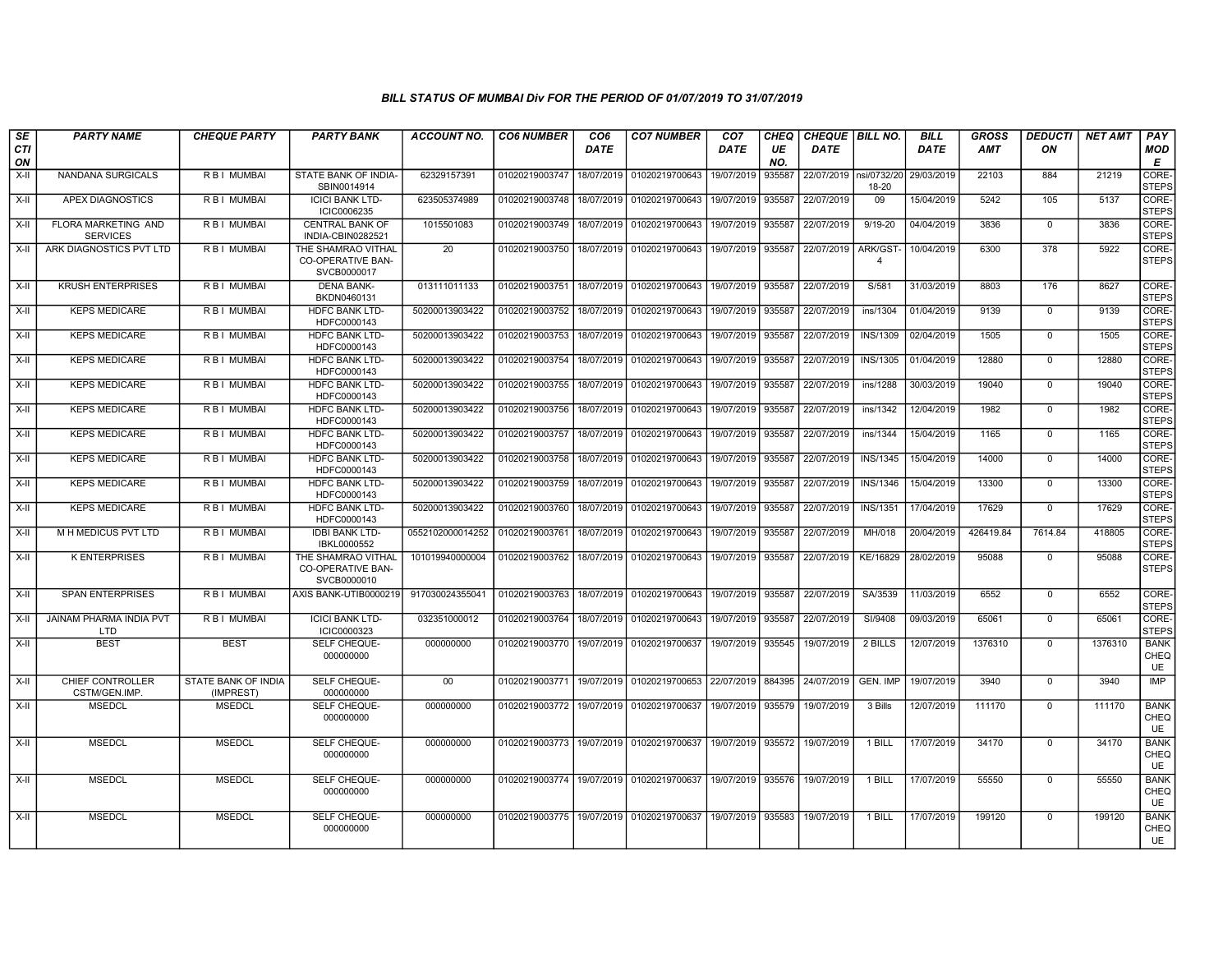| <b>SE</b>        | <b>PARTY NAME</b>                 | <b>CHEQUE PARTY</b>                      | <b>PARTY BANK</b>                | <b>ACCOUNT NO.</b> | <b>CO6 NUMBER</b>         | CO <sub>6</sub> | <b>CO7 NUMBER</b>                        | CO <sub>7</sub>   | CHEQ      | CHEQUE BILL NO. |                              | <b>BILL</b> | <b>GROSS</b> | <b>DEDUCTI</b> | <b>NET AMT</b> | PAY                              |
|------------------|-----------------------------------|------------------------------------------|----------------------------------|--------------------|---------------------------|-----------------|------------------------------------------|-------------------|-----------|-----------------|------------------------------|-------------|--------------|----------------|----------------|----------------------------------|
| <b>CTI</b><br>ON |                                   |                                          |                                  |                    |                           | DATE            |                                          | DATE              | UE<br>NO. | DATE            |                              | DATE        | <b>AMT</b>   | ON             |                | <b>MOD</b><br>E                  |
| $X-H$            | <b>MSEDCL</b>                     | <b>MSEDCL</b>                            | SELF CHEQUE-<br>000000000        | 000000000          | 01020219003776            | 19/07/2019      | 01020219700637                           | 19/07/2019        | 935578    | 19/07/2019      | 1 BILL                       | 17/07/2019  | 103740       | $\mathbf 0$    | 103740         | <b>BANK</b><br>CHEQ<br><b>UE</b> |
| X-II             | <b>MSEDCL</b>                     | <b>MSEDCL</b>                            | SELF CHEQUE-<br>000000000        | 000000000          | 01020219003777            | 19/07/2019      | 01020219700637                           | 19/07/2019        | 935582    | 19/07/2019      | 1 BILL                       | 17/07/2019  | 136310       | $\mathbf 0$    | 136310         | <b>BANK</b><br>CHEQ<br><b>UE</b> |
| X-II             | <b>MSEDCL</b>                     | <b>MSEDCL</b>                            | SELF CHEQUE-<br>000000000        | 000000000          | 01020219003778            | 19/07/2019      | 01020219700637                           | 19/07/2019        | 935574    | 19/07/2019      | 1 BILL                       | 17/07/2019  | 39260        | $\mathbf 0$    | 39260          | <b>BANK</b><br>CHEQ<br>UE        |
| $X-H$            | <b>MSEDCL</b>                     | <b>MSEDCL</b>                            | <b>SELF CHEQUE-</b><br>000000000 | 000000000          | 01020219003779            |                 | 19/07/2019 01020219700637                | 19/07/2019        | 935584    | 19/07/2019      | 1 BILL                       | 17/07/2019  | 220330       | $\mathbf 0$    | 220330         | <b>BANK</b><br>CHEQ<br>UE        |
| $X-II$           | <b>MSEDCL</b>                     | <b>MSEDCL</b>                            | SELF CHEQUE-<br>000000000        | 000000000          | 01020219003780            | 19/07/2019      | 01020219700637                           | 19/07/2019        | 935580    | 19/07/2019      | 3 BILLS                      | 17/07/2019  | 111700       | $\mathbf 0$    | 111700         | <b>BANK</b><br>CHEQ<br>UE        |
| X-II             | <b>MSEDCL</b>                     | <b>MSEDCL</b>                            | SELF CHEQUE-<br>000000000        | 000000000          | 01020219003781            | 19/07/2019      | 01020219700637                           | 19/07/2019        | 935573    | 19/07/2019      | 1 bill                       | 17/07/2019  | 34620        | $\mathbf 0$    | 34620          | <b>BANK</b><br>CHEQ<br><b>UE</b> |
| $X-H$            | APO (W/L)CSTM                     | DIVISIONAL CASHIER,<br>C RLY             | SELF CHEQUE-<br>000000000        |                    | 01020219003782            | 19/07/2019      | 01020219700654                           | 22/07/2019        | 884393    | 23/07/2019      | 750610                       | 18/07/2019  | 40000        | $\mathbf 0$    | 40000          | <b>CASH</b>                      |
| X-II             | <b>MSEDCL</b>                     | <b>MSEDCL</b>                            | SELF CHEQUE-<br>000000000        | 000000000          | 01020219003783            | 19/07/2019      | 01020219700637                           | 19/07/2019        | 935581    | 19/07/2019      | 1 bill                       | 17/07/2019  | 133580       | 0              | 133580         | <b>BANK</b><br>CHEQ<br>UE        |
| $X-H$            | BRIHAN MUMBAI MAHANAGAR<br>PALIKA | <b>BRIHAN MUMBAI</b><br>MAHANAGAR PALIKA | SELF CHEQUE-<br>000000000        | 000000000          | 01020219003784            |                 | 19/07/2019 01020219700638                | 19/07/2019 935546 |           | 19/07/2019      | <b>WATER</b><br><b>BILLS</b> | 13/07/2019  | 2244         | $\mathbf 0$    | 2244           | <b>BANK</b><br>CHEQ<br><b>UE</b> |
| $X-II$           | <b>MSEDCL</b>                     | <b>MSEDCL</b>                            | SELF CHEQUE-<br>000000000        | 000000000          |                           |                 | 01020219003785 19/07/2019 01020219700637 | 19/07/2019 935575 |           | 19/07/2019      | 1 bill                       | 17/07/2019  | 40050        | $\overline{0}$ | 40050          | <b>BANK</b><br>CHEQ<br>UE        |
| X-II             | <b>MSEDCL</b>                     | <b>MSEDCL</b>                            | SELF CHEQUE-<br>000000000        | 000000000          | 01020219003786            | 19/07/2019      | 01020219700637                           | 19/07/2019        | 935577    | 19/07/2019      | 1 bill                       | 17/07/2019  | 62060        | $\mathbf 0$    | 62060          | <b>BANK</b><br>CHEQ<br><b>UE</b> |
| $X-H$            | <b>MSEDCL</b>                     | <b>MSEDCL</b>                            | SELF CHEQUE-<br>000000000        | 000000000          | 01020219003787            |                 | 19/07/2019 01020219700637                | 19/07/2019 935585 |           | 19/07/2019      | 1 bill                       | 17/07/2019  | 274650       | $\mathbf 0$    | 274650         | <b>BANK</b><br>CHEQ<br><b>UE</b> |
| $X-II$           | <b>MSEDCL</b>                     | <b>MSEDCL</b>                            | SELF CHEQUE-<br>000000000        | 000000000          | 01020219003788            | 19/07/2019      | 01020219700637                           | 19/07/2019        | 935570    | 19/07/2019      | 1 BILL                       | 17/07/2019  | 20000        | $\mathbf 0$    | 20000          | <b>BANK</b><br>CHEQ<br>UE        |
| X-II             | <b>MSEDCL</b>                     | <b>MSEDCL</b>                            | SELF CHEQUE-<br>000000000        | 000000000          | 01020219003789            | 19/07/2019      | 01020219700637                           | 19/07/2019        | 935568    | 19/07/2019      | 1 BILL                       | 17/07/2019  | 14570        | $\mathbf 0$    | 14570          | <b>BANK</b><br>CHEQ<br>UE        |
| $X-H$            | <b>MSEDCL</b>                     | <b>MSEDCL</b>                            | SELF CHEQUE-<br>000000000        | 000000000          | 01020219003790            |                 | 19/07/2019 01020219700637                | 19/07/2019        | 935561    | 19/07/2019      | $1$ BILL                     | 17/07/2019  | 5130         | $\mathbf 0$    | 5130           | <b>BANK</b><br>CHEQ<br>UE        |
| $X-II$           | <b>MSEDCL</b>                     | <b>MSEDCL</b>                            | SELF CHEQUE-<br>000000000        | 000000000          | 01020219003791            | 19/07/2019      | 01020219700637                           | 19/07/2019        | 935566    | 19/07/2019      | 1 BILL                       | 17/07/2019  | 9900         | 0              | 9900           | <b>BANK</b><br>CHEQ<br>UE        |
| X-II             | <b>MSEDCL</b>                     | <b>MSEDCL</b>                            | SELF CHEQUE-<br>000000000        | 000000000          | 01020219003792 19/07/2019 |                 | 01020219700637                           | 19/07/2019        | 935569    | 19/07/2019      | 1 BILL                       | 17/07/2019  | 16770        | $\mathbf 0$    | 16770          | <b>BANK</b><br>CHEQ<br>UE        |
| $X-H$            | <b>MSEDCL</b>                     | <b>MSEDCL</b>                            | SELF CHEQUE-<br>000000000        | 000000000          | 01020219003793            | 19/07/2019      | 01020219700637                           | 19/07/2019        | 935562    | 19/07/2019      | 1 BILL                       | 17/07/2019  | 6220         | 0              | 6220           | <b>BANK</b><br>CHEQ<br>UE        |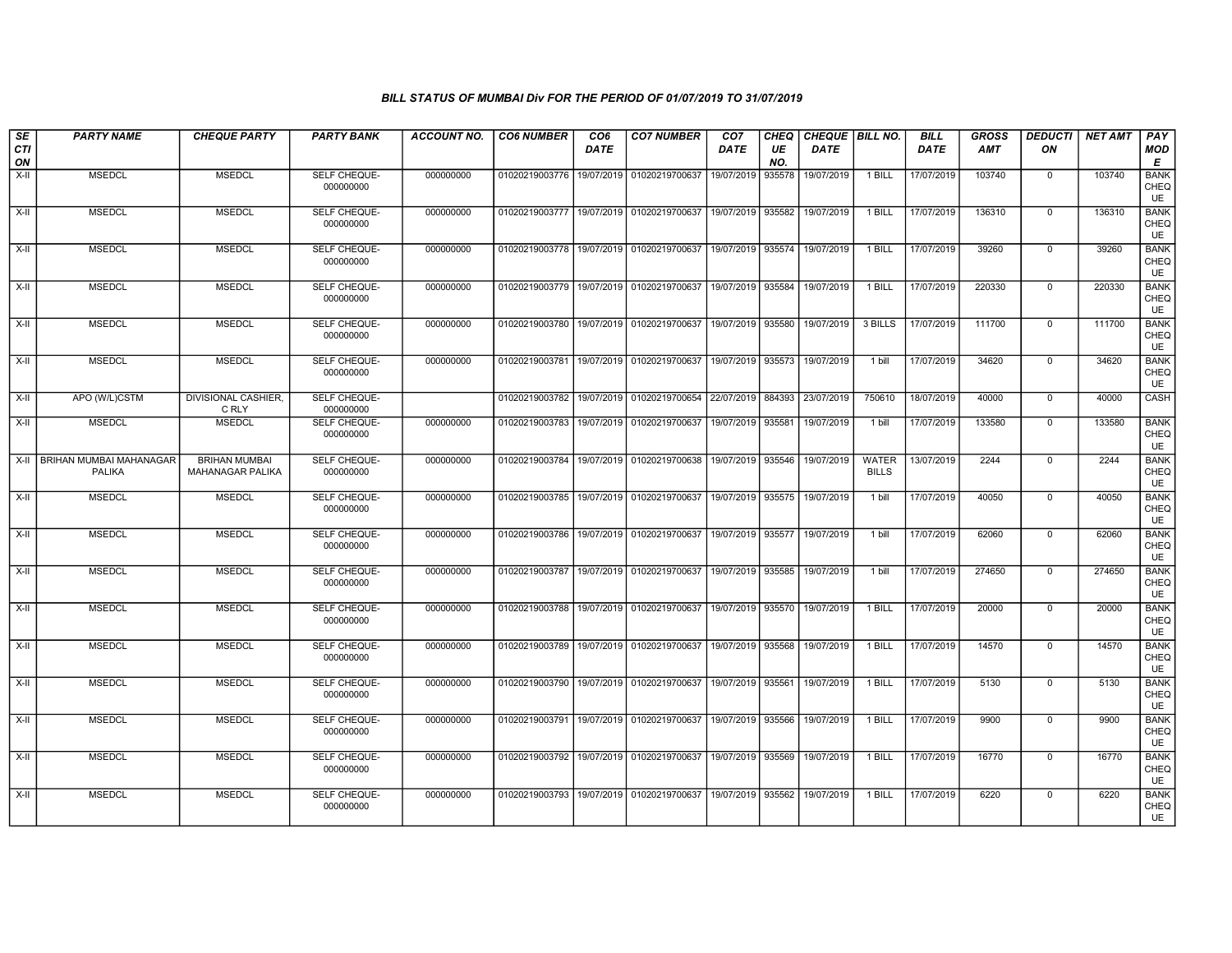| SE<br><b>CTI</b> | <b>PARTY NAME</b>                               | <b>CHEQUE PARTY</b>                             | <b>PARTY BANK</b>                | <b>ACCOUNT NO.</b> | <b>CO6 NUMBER</b>                        | CO <sub>6</sub><br><b>DATE</b> | <b>CO7 NUMBER</b>                        | CO <sub>7</sub><br><b>DATE</b> | CHEQ<br>UE | <b>CHEQUE   BILL NO.</b><br><b>DATE</b> |                              | <b>BILL</b><br><b>DATE</b> | <b>GROSS</b><br>AMT | <b>DEDUCTI</b><br>ON | NET AMT | <b>PAY</b><br><b>MOD</b>         |
|------------------|-------------------------------------------------|-------------------------------------------------|----------------------------------|--------------------|------------------------------------------|--------------------------------|------------------------------------------|--------------------------------|------------|-----------------------------------------|------------------------------|----------------------------|---------------------|----------------------|---------|----------------------------------|
| ON               |                                                 |                                                 |                                  |                    |                                          |                                |                                          |                                | NO.        |                                         |                              |                            |                     |                      |         | Е                                |
| X-II             | <b>MSEDCL</b>                                   | <b>MSEDCL</b>                                   | <b>SELF CHEQUE-</b><br>000000000 | 000000000          | 01020219003794 19/07/2019 01020219700637 |                                |                                          | 19/07/2019                     | 935555     | 19/07/2019                              | 3 BILLS                      | 17/07/2019                 | 1690                | $^{\circ}$           | 1690    | <b>BANK</b><br>CHEQ<br><b>UE</b> |
| X-II             | <b>MSEDCL</b>                                   | <b>MSEDCL</b>                                   | SELF CHEQUE-<br>000000000        | 000000000          | 01020219003795                           |                                | 19/07/2019 01020219700637                | 19/07/2019                     | 935565     | 19/07/2019                              | 2 BILLS                      | 17/07/2019                 | 7960                | $\mathbf 0$          | 7960    | <b>BANK</b><br>CHEQ<br><b>UE</b> |
|                  | X-II   BRIHAN MUMBAI MAHANAGAR<br><b>PALIKA</b> | <b>BRIHAN MUMBAI</b><br><b>MAHANAGAR PALIKA</b> | SELF CHEQUE-<br>000000000        | 000000000          | 01020219003796                           |                                | 19/07/2019 01020219700638                | 19/07/2019                     | 935549     | 19/07/2019                              | <b>WATER</b><br><b>BILLS</b> | 28/06/2019                 | 47869               | $\mathbf 0$          | 47869   | <b>BANK</b><br>CHEQ<br>UE        |
| $X-H$            | <b>MSEDCL</b>                                   | <b>MSEDCL</b>                                   | SELF CHEQUE-<br>000000000        | 000000000          | 01020219003797                           |                                | 19/07/2019 01020219700637                | 19/07/2019                     | 935563     | 19/07/2019                              | 1 BILL                       | 17/07/2019                 | 6590                | $\overline{0}$       | 6590    | <b>BANK</b><br>CHEQ<br>UE        |
| X-II             | <b>MSEDCL</b>                                   | <b>MSEDCL</b>                                   | SELF CHEQUE-<br>000000000        | 000000000          | 01020219003798                           | 19/07/2019                     | 01020219700637                           | 19/07/2019                     | 935556     | 19/07/2019                              | 2 BILLS                      | 17/07/2019                 | 2200                | $\mathbf 0$          | 2200    | <b>BANK</b><br>CHEQ<br>UE        |
|                  | X-II BRIHAN MUMBAI MAHANAGAR<br><b>PALIKA</b>   | <b>BRIHAN MUMBAI</b><br>MAHANAGAR PALIKA        | SELF CHEQUE-<br>000000000        | 000000000          | 01020219003799                           | 19/07/2019                     | 01020219700638                           | 19/07/2019                     | 935550     | 19/07/2019                              | WATER<br><b>BILLS</b>        | 28/06/2019                 | 76434               | $\mathbf 0$          | 76434   | <b>BANK</b><br>CHEQ<br><b>UE</b> |
| X-II             | <b>MSEDCL</b>                                   | <b>MSEDCL</b>                                   | SELF CHEQUE-<br>000000000        | 000000000          | 01020219003800                           |                                | 19/07/2019 01020219700637                | 19/07/2019                     | 935567     | 19/07/2019                              | 4 BILLS                      | 17/07/2019                 | 13710               | $\mathbf 0$          | 13710   | <b>BANK</b><br>CHEQ<br>UE        |
| $X-H$            | <b>MSEDCL</b>                                   | <b>MSEDCL</b>                                   | SELF CHEQUE-<br>000000000        | 000000000          | 01020219003801                           |                                | 19/07/2019 01020219700637                | 19/07/2019 935554              |            | 19/07/2019                              | 3 BILLS                      | 17/07/2019                 | 1090                | 0                    | 1090    | <b>BANK</b><br>CHEQ<br><b>UE</b> |
| X-II             | <b>MSEDCL</b>                                   | <b>MSEDCL</b>                                   | SELF CHEQUE-<br>000000000        | 000000000          | 01020219003802                           |                                | 19/07/2019 01020219700637                | 19/07/2019                     | 935557     | 19/07/2019                              | 2 BILLS                      | 17/07/2019                 | 2950                | 0                    | 2950    | <b>BANK</b><br>CHEQ<br><b>UE</b> |
|                  | X-II   BRIHAN MUMBAI MAHANAGAR<br><b>PALIKA</b> | <b>BRIHAN MUMBAI</b><br>MAHANAGAR PALIKA        | SELF CHEQUE-<br>000000000        | 000000000          | 01020219003803                           |                                | 19/07/2019 01020219700638                | 19/07/2019 935548              |            | 19/07/2019                              | WATER<br><b>BILLS</b>        | 01/07/2019                 | 36611               | $\mathbf 0$          | 36611   | <b>BANK</b><br>CHEQ<br>UE        |
| X-II             | <b>MSEDCL</b>                                   | <b>MSEDCL</b>                                   | SELF CHEQUE-<br>000000000        | 000000000          |                                          |                                | 01020219003804 19/07/2019 01020219700637 | 19/07/2019                     | 935560     | 19/07/2019                              | 4 BILLS                      | 17/07/2019                 | 3700                | 0                    | 3700    | <b>BANK</b><br>CHEQ<br>UE        |
| X-II             | <b>MSEDCL</b>                                   | <b>MSEDCL</b>                                   | SELF CHEQUE-<br>000000000        | 000000000          |                                          |                                | 01020219003805 19/07/2019 01020219700637 | 19/07/2019                     | 935558     | 19/07/2019                              | 1 bill                       | 17/07/2019                 | 3510                | $\mathbf 0$          | 3510    | <b>BANK</b><br>CHEQ<br><b>UE</b> |
| X-II             | <b>MSEDCL</b>                                   | <b>MSEDCL</b>                                   | SELF CHEQUE-<br>000000000        | 000000000          |                                          |                                | 01020219003806 19/07/2019 01020219700637 | 19/07/2019 884387              |            | 19/07/2019                              | 1 bill                       | 17/07/2019                 | 1090                | 0                    | 1090    | <b>BANK</b><br>CHEQ<br><b>UE</b> |
| $X-H$            | EXE.ENGINEER MIDC ALIBAG                        | <b>EXE.ENGINEER MIDC</b><br>ALIBAG              | SELF CHEQUE-<br>000000000        | 000000000          | 01020219003807                           |                                | 19/07/2019 01020219700638                | 19/07/2019                     | 935551     | 19/07/2019                              | <b>WATER</b><br><b>BILL</b>  | 17/07/2019                 | 43620               | 0                    | 43620   | <b>BANK</b><br>CHEQ<br><b>UE</b> |
| X-II             | <b>MSEDCL</b>                                   | <b>MSEDCL</b>                                   | SELF CHEQUE-<br>000000000        | 000000000          | 01020219003808                           |                                | 19/07/2019 01020219700637                | 19/07/2019                     | 935559     | 19/07/2019                              | 1 bill                       | 17/07/2019                 | 3610                | $\mathbf 0$          | 3610    | <b>BANK</b><br>CHEQ<br>UE        |
| X-II             | <b>MSEDCL</b>                                   | <b>MSEDCL</b>                                   | SELF CHEQUE-<br>000000000        | 000000000          |                                          |                                | 01020219003809 19/07/2019 01020219700637 | 19/07/2019 935564              |            | 19/07/2019                              | 1 bill                       | 17/07/2019                 | 7430                | $\mathbf 0$          | 7430    | <b>BANK</b><br>CHEQ<br><b>UE</b> |
|                  | X-II EXE.ENGINEER MIDC ALIBAG                   | <b>EXE.ENGINEER MIDC</b><br><b>ALIBAG</b>       | <b>SELF CHEQUE-</b><br>000000000 | 000000000          |                                          |                                | 01020219003810 19/07/2019 01020219700638 | 19/07/2019                     | 935552     | 19/07/2019                              | <b>Water Bill</b>            | 17/07/2019                 | 46680               | $\mathbf 0$          | 46680   | <b>BANK</b><br>CHEQ<br><b>UE</b> |
| X-II             | <b>MSEDCL</b>                                   | <b>MSEDCL</b>                                   | SELF CHEQUE-<br>000000000        | 000000000          | 01020219003811                           |                                | 19/07/2019 01020219700637                | 19/07/2019                     | 935571     | 19/07/2019                              | 2 BILLS                      | 17/07/2019                 | 20660               | 0                    | 20660   | <b>BANK</b><br>CHEQ<br>UE        |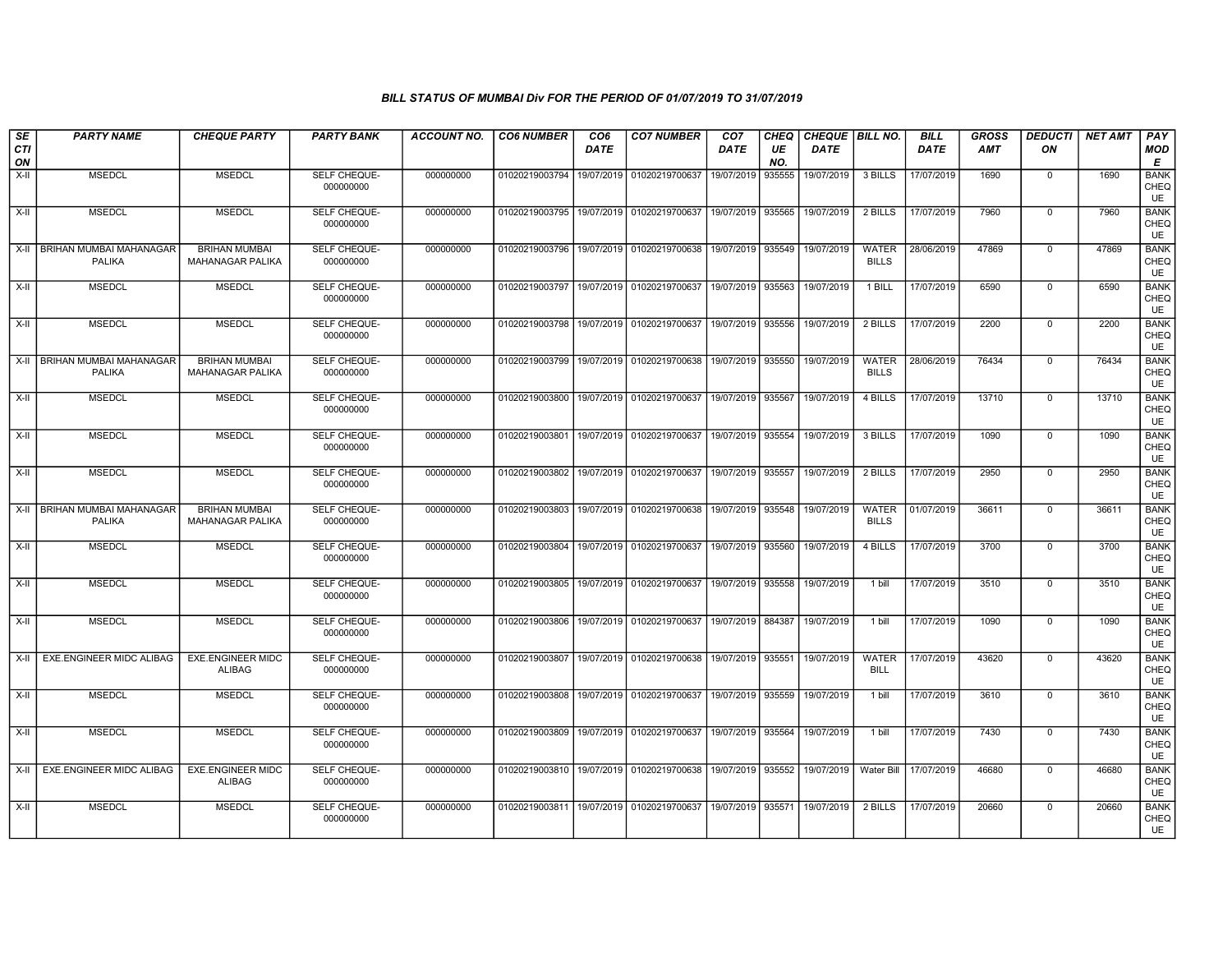| SE        | <b>PARTY NAME</b>                                                        | <b>CHEQUE PARTY</b>                                                         | <b>PARTY BANK</b>                                         | ACCOUNT NO.      | <b>CO6 NUMBER</b>         | CO <sub>6</sub> | <b>CO7 NUMBER</b> | CO <sub>7</sub> | CHEQ      | <b>CHEQUE   BILL NO.</b> |                                  | <b>BILL</b> | GROSS      | <i><b>DEDUCTI</b></i> | NET AMT | <b>PAY</b>                  |
|-----------|--------------------------------------------------------------------------|-----------------------------------------------------------------------------|-----------------------------------------------------------|------------------|---------------------------|-----------------|-------------------|-----------------|-----------|--------------------------|----------------------------------|-------------|------------|-----------------------|---------|-----------------------------|
| CTI<br>ON |                                                                          |                                                                             |                                                           |                  |                           | DATE            |                   | DATE            | UE<br>NO. | <b>DATE</b>              |                                  | <b>DATE</b> | <b>AMT</b> | ON                    |         | <b>MOD</b><br>E             |
| X-II      | <b>BEST</b>                                                              | <b>BEST</b>                                                                 | SELF CHEQUE-<br>000000000                                 | 000000000        | 01020219003812            | 19/07/2019      | 01020219700637    | 19/07/2019      | 935543    | 19/07/2019               | 4 BILLS                          | 17/07/2019  | 2744       | $^{\circ}$            | 2744    | <b>BANK</b><br>CHEQ<br>UE   |
| X-II      | <b>BEST</b>                                                              | <b>BEST</b>                                                                 | SELF CHEQUE-<br>000000000                                 | 000000000        | 01020219003813            | 19/07/2019      | 01020219700637    | 19/07/2019      | 935544    | 19/07/2019               | 4 BILLS                          | 17/07/2019  | 10917      | $\mathbf 0$           | 10917   | <b>BANK</b><br>CHEQ<br>UE   |
| $X-II$    | SSE (S)LNL/GEN/GEN.IMP.                                                  | STATE BANK OF INDIA<br>(IMPREST)                                            | <b>NO BANK-</b>                                           | $00\,$           | 01020219003814            | 19/07/2019      | 01020219700653    | 22/07/2019      | 884395    | 24/07/2019               | GEN.IMP.                         | 18/07/2019  | 1998       | $\mathbf 0$           | 1998    | IMP                         |
| X-II      | ARROWHEAD SERVICES                                                       | R B I MUMBAI                                                                | <b>BANK OF INDIA-</b><br>BKID0001212                      | 121227110000013  | 01020219003815            | 19/07/2019      | 01020219700636    | 19/07/2019      | 935587    | 22/07/2019               | <b>JANUARY</b><br>2019           | 11/07/2019  | 89886      | $\overline{0}$        | 89886   | CORE-<br><b>STEPS</b>       |
| X-II      | SUB INSPECTOR RPF CHOWKI<br>AMBERNATH/GEN.IMP.                           | STATE BANK OF INDIA<br>(IMPREST)                                            | <b>SELF CHEQUE-</b><br>000000000                          | 00               | 01020219003816            | 19/07/2019      | 01020219700653    | 22/07/2019      | 884395    | 24/07/2019               | GEN.IMP.                         | 19/07/2019  | 3000       | $\mathbf 0$           | 3000    | IMP                         |
|           | X-II   BRIHAN MUMBAI MAHANAGAR<br><b>PALIKA</b>                          | <b>BRIHAN MUMBAI</b><br>MAHANAGAR PALIKA                                    | SELF CHEQUE-<br>000000000                                 | 000000000        | 01020219003817            | 19/07/2019      | 01020219700638    | 19/07/2019      | 935547    | 19/07/2019               | <b>WATER</b><br><b>BILLS</b>     | 28/06/2019  | 25444      | $\mathbf 0$           | 25444   | <b>BANK</b><br>CHEQ<br>UE   |
| X-II      | <b>INSPECTOR RPF</b><br>CSTM/GEN.IMP.                                    | STATE BANK OF INDIA<br>(IMPREST)                                            | SELF CHEQUE-<br>000000000                                 | $00\,$           | 01020219003818            | 19/07/2019      | 01020219700666    | 23/07/2019      | 884395    | 24/07/2019               | GEN.IMP.                         | 15/07/2019  | 4779       | $^{\circ}$            | 4779    | IMP                         |
| X-II      | SR DME D KYN /FUEL.IMP.                                                  | STATE BANK OF INDIA<br>(IMPREST)                                            | <b>SELF CHEQUE-</b><br>000000000                          | 00               | 01020219003819            | 19/07/2019      | 01020219700653    | 22/07/2019      | 884395    | 24/07/2019   FUEL.IMP    |                                  | 29/05/2019  | 6026       | $\Omega$              | 6026    | IMP                         |
| $X-H$     | <b>HOLY CROSS HOSPITAL</b>                                               | <b>RBI MUMBAI</b>                                                           | SOUTH INDIAN BANK-<br>SIBL0000467                         | 0467053000000394 | 01020219003820            | 19/07/2019      | 01020219700639    | 19/07/2019      | 935587    | 22/07/2019               | Nil                              | 29/05/2019  | 173750     | $\mathbf 0$           | 173750  | CORE-<br><b>STEPS</b>       |
| X-II      | HOLY CROSS HOSPITAL                                                      | R B I MUMBAI                                                                | SOUTH INDIAN BANK-<br>SIBL0000467                         | 0467053000000394 | 01020219003821            | 19/07/2019      | 01020219700639    | 19/07/2019      | 935587    | 22/07/2019               | 004                              | 10/05/2019  | 393370     | $\mathbf 0$           | 393370  | CORE-<br><b>STEPS</b>       |
| X-II      | <b>COMMISSIONER FOR</b><br><b>EMPLOYEES COMPENSATION</b><br><b>THANE</b> | <b>COMMISSIONER FOR</b><br><b>EMPLOYEES</b><br>COMPENSATION<br><b>THANE</b> | SBI-SBIN0004319                                           | 35067858780      | 01020219003822            | 19/07/2019      | 01020219700640    | 19/07/2019      | 935610    | 24/07/2019               | 749832                           | 12/06/2019  | 612360     | $\mathbf 0$           | 612360  | <b>BANK</b><br>CHEQ<br>UE   |
| X-II      | BAFNA MOTORS MUMBAI PVT<br>LTD                                           | R B I MUMBAI                                                                | <b>BANK OF BARODA-</b><br>BARBOMAJIWA                     | 04270200000044   | 01020219003823            | 19/07/2019      | 01020219700641    | 19/07/2019      | 935587    | 22/07/2019 BM/01/201-    | 20                               | 13/07/2019  | 32067      | 534                   | 31533   | CORE-<br>STEPS              |
|           | X-II ADEN (WKS)BY(S) BABASAHEB<br>AMBEDKAR HOSPITAL BY                   | STATE BANK OF INDIA<br>(IMPREST)                                            | STATE BANK OF INDIA-<br>SBIN0001821                       | 37608121296      | 01020219003826            | 19/07/2019      | 01020219700642    | 19/07/2019      | 884392    | 23/07/2019               | <b>IMPREST</b><br>BILL           | 15/07/2019  | 30000      | $\overline{0}$        | 30000   | IMP                         |
| X-II      | ADEN(W)BY S                                                              | (IMPREST)                                                                   | STATE BANK OF INDIA I STATE BANK OF INDIA-<br>SBIN0001821 | 37608121296      | 01020219003827            | 19/07/2019      | 01020219700642    | 19/07/2019      | 884392    | 23/07/2019               | <b>IMPREST</b><br><b>BILL</b>    | 15/07/2019  | 35000      | $\mathbf 0$           | 35000   | IMP                         |
| X-II      | <b>SS NAHUR</b>                                                          | STATE BANK OF INDIA<br>(IMPREST)                                            | <b>NO BANK-</b>                                           | 00               | 01020219003828            | 19/07/2019      | 01020219700642    | 19/07/2019      | 884392    | 23/07/2019               | imprest<br>cash                  | 16/07/2019  | 36277      | $\mathbf 0$           | 36277   | <b>IMP</b>                  |
| X-II      | SSE/EM/WB                                                                | (IMPREST)                                                                   | STATE BANK OF INDIA   STATE BANK OF INDIA-<br>SBIN0001821 | 37608121296      | 01020219003829            | 19/07/2019      | 01020219700642    | 19/07/2019      | 884392    | 23/07/2019               | gen imp                          | 18/07/2019  | 7000       | $\mathbf 0$           | 7000    | IMP                         |
| $X-H$     | SSE P/W PNVL (E)                                                         | <b>STATE BANK OF INDIA</b><br>(IMPREST)                                     | <b>SELF CHEQUE-</b><br>000000000                          | 00               | 01020219003830            | 19/07/2019      | 01020219700642    | 19/07/2019      | 884392    | 23/07/2019               | <b>GENERAL</b><br><b>IMPREST</b> | 04/07/2019  | 19879      | $\mathbf 0$           | 19879   | <b>IMP</b>                  |
| X-II      | SR DEE COAG                                                              | STATE BANK OF INDIA<br>(IMPREST)                                            | <b>NO BANK-</b>                                           | $00\,$           | 01020219003831            | 19/07/2019      | 01020219700642    | 19/07/2019      | 884392    | 23/07/2019               | gen. imp                         | 16/07/2019  | 14941      | $\mathbf 0$           | 14941   | IMP                         |
| X-II      | SSE(M)DADAR                                                              | (IMPREST)                                                                   | STATE BANK OF INDIA   STATE BANK OF INDIA-<br>SBIN0001821 | 37608121296      | 01020219003832            | 19/07/2019      | 01020219700642    | 19/07/2019      | 884392    | 23/07/2019               | GEN.IMP.                         | 18/07/2019  | 5000       | $\overline{0}$        | 5000    | IMP                         |
| X-II      | <b>DEN LM (LAND)</b>                                                     | STATE BANK OF INDIA<br>(IMPREST)                                            | <b>NO BANK-</b>                                           | 00               | 01020219003833            | 19/07/2019      | 01020219700642    | 19/07/2019      | 884392    | 23/07/2019               | gen imp                          | 30/06/2019  | 24140      | $\mathbf 0$           | 24140   | IMP                         |
| X-II      | SSE (M) TITWALA                                                          | STATE BANK OF INDIA<br>(IMPREST)                                            | SELF CHEQUE-<br>000000000                                 | 00               | 01020219003834            | 19/07/2019      | 01020219700642    | 19/07/2019      | 884392    | 23/07/2019               | 70042                            | 19/07/2019  | 44890      | $\mathbf 0$           | 44890   | IMP                         |
| X-II      | AJIT SCANNING AND<br><b>DIAGNOSTIC CENTRE</b>                            | <b>RBI MUMBAI</b>                                                           | SBI-SBIN0000399                                           | 30680326252      | 01020219003835            | 20/07/2019      | 01020219700644    | 20/07/2019      | 935587    | 22/07/2019 KYN/H/S/Bi    | lls                              | 27/06/2019  | 47300      | $\mathbf 0$           | 47300   | <b>CORE</b><br><b>STEPS</b> |
| $X-H$     | AJIT SCANNING AND<br><b>DIAGNOSTIC CENTRE</b>                            | R B I MUMBAI                                                                | SBI-SBIN0000399                                           | 30680326252      | 01020219003836 20/07/2019 |                 | 01020219700644    | 20/07/2019      | 935587    | 22/07/2019               | february-<br>2019 bi             | 19/03/2019  | 252640     | $\mathbf 0$           | 252640  | CORE-<br><b>STEPS</b>       |
| X-II      | SMARTEST CONSULTANTS                                                     | R B I MUMBAI                                                                | STATE BANK OF INDIA-<br>SBIN0017265                       | 33933939490      | 01020219003837            | 20/07/2019      | 01020219700655    | 22/07/2019      | 935593    | 23/07/2019               | $L-265$                          | 23/01/2019  | 47577.6    | 806.6                 | 46771   | CORE-<br><b>STEPS</b>       |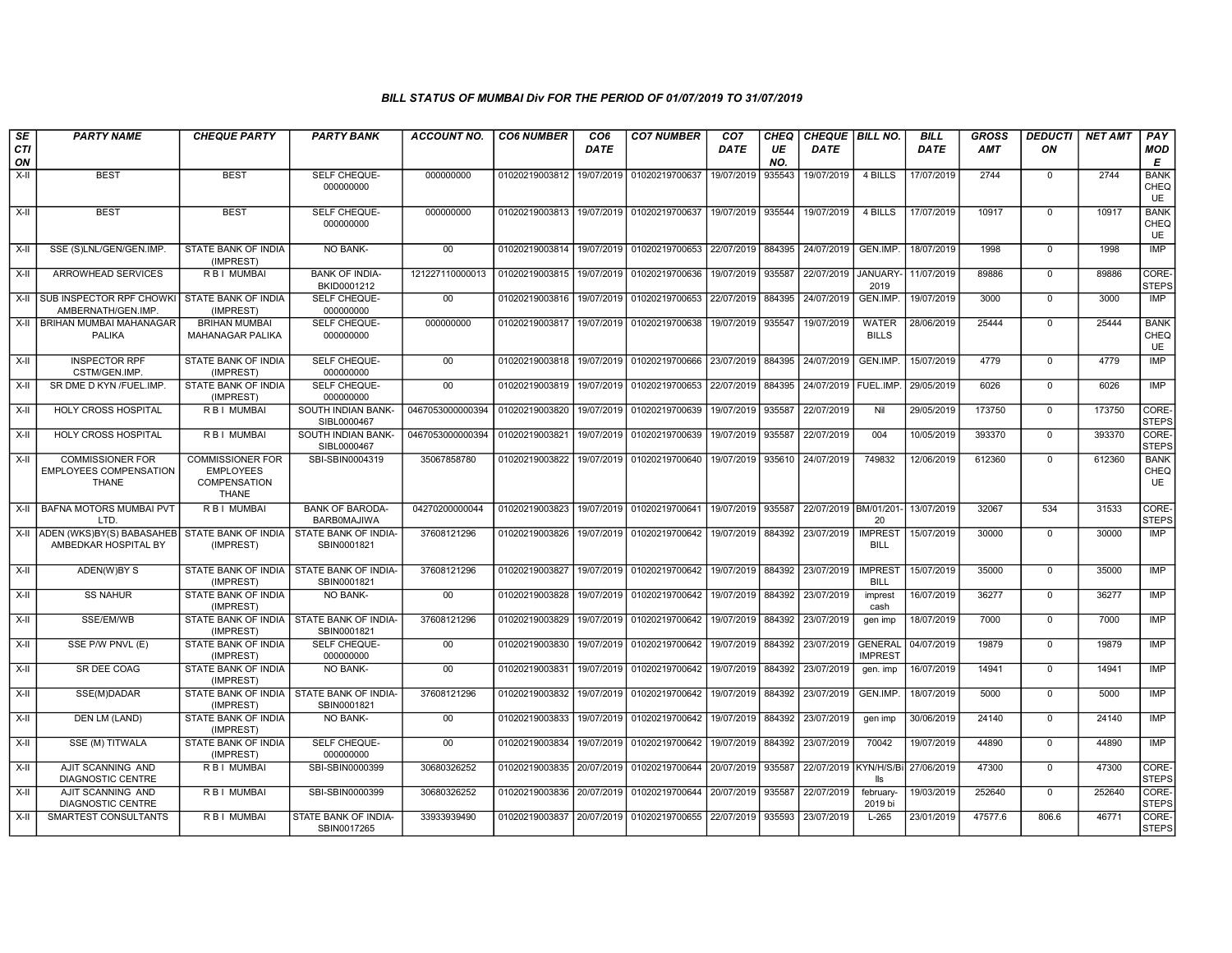| SE        | <b>PARTY NAME</b>         | <b>CHEQUE PARTY</b> | <b>PARTY BANK</b>                                             | ACCOUNT NO.      | <b>CO6 NUMBER</b> | CO6         | <b>CO7 NUMBER</b>                                              | CO <sub>7</sub>   | <b>CHEQ</b> | CHEQUE   BILL NO.     |                       | <b>BILL</b> | <b>GROSS</b> | <b>DEDUCTI</b> | NET AMT | <b>PAY</b>            |
|-----------|---------------------------|---------------------|---------------------------------------------------------------|------------------|-------------------|-------------|----------------------------------------------------------------|-------------------|-------------|-----------------------|-----------------------|-------------|--------------|----------------|---------|-----------------------|
| CTI<br>ON |                           |                     |                                                               |                  |                   | <b>DATE</b> |                                                                | DATE              | UE<br>NO.   | <b>DATE</b>           |                       | <b>DATE</b> | <b>AMT</b>   | ON             |         | <b>MOD</b><br>E       |
| $X-II$    | <b>RATHOD ENTERPRISES</b> | R B I MUMBAI        | THE COSMOS CO-<br>OPERATIVE BANK LTD-<br>COSB0000034          | 034100107511     | 01020219003838    |             | 20/07/2019 01020219700655                                      | 22/07/2019        | 935593      | 23/07/2019            | 154                   | 01/04/2019  | 12600        | 1474           | 11126   | CORE-<br><b>STEPS</b> |
| X-II      | <b>VINDHYA INFOTECH</b>   | R B I MUMBAI        | <b>NKGSB CO-OP BANK</b><br>LTD-NKGS0000014                    | 014110100001821  | 01020219003839    |             | 20/07/2019 01020219700655                                      | 22/07/2019 935593 |             | 23/07/2019 03/2019/20 |                       | 21/06/2019  | 26813.85     | 536.85         | 26277   | CORE-<br><b>STEPS</b> |
| X-II      | <b>SHREE PHARMA</b>       | R B I MUMBAI        | SBI-SBIN0003428                                               | 32392260351      | 01020219003840    | 20/07/2019  | 01020219700648                                                 | 22/07/2019        | 935587      | 22/07/2019            | G/4263                | 29/03/2019  | 10534        | $\mathbf 0$    | 10534   | CORE-<br><b>STEPS</b> |
| X-II      | SHREE PHARMA              | R B I MUMBAI        | SBI-SBIN0003428                                               | 32392260351      | 01020219003841    | 20/07/2019  | 01020219700648                                                 | 22/07/2019        | 935587      | 22/07/2019            | H/126                 | 13/04/2019  | 10105        | $\mathbf 0$    | 10105   | CORE-<br><b>STEPS</b> |
| $X-II$    | <b>SHREE PHARMA</b>       | R B I MUMBAI        | SBI-SBIN0003428                                               | 32392260351      | 01020219003842    | 20/07/2019  | 01020219700648                                                 | 22/07/2019        | 935587      | 22/07/2019            | G/3997                | 01/03/2019  | 49190        | $\Omega$       | 49190   | CORE-<br><b>STEPS</b> |
| X-II      | <b>KEPS PHARMA</b>        | R B I MUMBAI        | <b>YES BANK-</b><br>YESB0000458                               | 045884600000077  | 01020219003843    |             | 20/07/2019 01020219700648                                      | 22/07/2019 935587 |             | 22/07/2019            | JSI//10366            | 06/03/2019  | 50568        | $\mathbf 0$    | 50568   | CORE-<br><b>STEPS</b> |
| X-II      | <b>KEPS PHARMA</b>        | <b>RBI MUMBAI</b>   | <b>YES BANK-</b><br>YESB0000458                               | 045884600000077  | 01020219003844    |             | 20/07/2019 01020219700648                                      | 22/07/2019 935587 |             |                       | 22/07/2019 JSI//10406 | 08/03/2019  | 21140        | $\overline{0}$ | 21140   | CORE-<br><b>STEPS</b> |
| X-II      | <b>KEPS PHARMA</b>        | R B I MUMBAI        | <b>YES BANK-</b><br>YESB0000458                               | 045884600000077  |                   |             | 01020219003845 20/07/2019 01020219700648                       | 22/07/2019 935587 |             | 22/07/2019            | JSI//10693 27/03/2019 |             | 6149         | $\mathbf 0$    | 6149    | CORE-<br><b>STEPS</b> |
| X-II      | <b>KEPS PHARMA</b>        | R B I MUMBAI        | <b>YES BANK-</b><br>YESB0000458                               | 045884600000077  | 01020219003846    |             | 20/07/2019 01020219700648 22/07/2019                           |                   | 935587      | 22/07/2019            | JSI//10743            | 30/03/2019  | 448          | 9              | 439     | CORE-<br><b>STEPS</b> |
| X-II      | <b>KEPS PHARMA</b>        | R B I MUMBAI        | <b>YES BANK-</b><br>YESB0000458                               | 045884600000077  | 01020219003847    |             | 20/07/2019 01020219700648                                      | 22/07/2019        | 935587      | 22/07/2019            | <b>JSI//22</b>        | 04/04/2019  | 1982         | $\Omega$       | 1982    | CORE-<br><b>STEPS</b> |
| X-II      | <b>KEPS PHARMA</b>        | R B I MUMBAI        | <b>YES BANK-</b><br>YESB0000458                               | 045884600000077  | 01020219003848    |             | 20/07/2019 01020219700648                                      | 22/07/2019        | 935587      | 22/07/2019            | <b>JSI//40</b>        | 08/04/2019  | 8960         | 538            | 8422    | CORE-<br><b>STEPS</b> |
| $X-H$     | <b>KEPS PHARMA</b>        | <b>RBI MUMBAI</b>   | <b>YES BANK-</b><br>YESB0000458                               | 045884600000077  | 01020219003849    |             | 20/07/2019 01020219700648                                      | 22/07/2019 935587 |             | 22/07/2019            | JSI//53               | 12/04/2019  | 4298         | $\mathbf 0$    | 4298    | CORE-<br><b>STEPS</b> |
| $X-II$    | <b>KEPS PHARMA</b>        | R B I MUMBAI        | <b>YES BANK-</b><br>YESB0000458                               | 045884600000077  | 01020219003850    |             | 20/07/2019 01020219700648                                      | 22/07/2019        | 935587      | 22/07/2019            | <b>JSI//73</b>        | 12/04/2019  | 4883         | $^{\circ}$     | 4883    | CORE-<br><b>STEPS</b> |
| X-II      | <b>GAGAN PHARMA</b>       | R B I MUMBAI        | THE SARASWAT CO-<br>OPERATIVE BANK LTD-<br>SRCB0000152        | 0152500100080020 | 01020219003851    |             | 20/07/2019 01020219700648                                      | 22/07/2019 935587 |             | 22/07/2019            | G/407                 | 20/02/2019  | 31441        | $\mathbf 0$    | 31441   | CORE-<br><b>STEPS</b> |
| X-II      | <b>GAGAN PHARMA</b>       | R B I MUMBAI        | THE SARASWAT CO-<br>OPERATIVE BANK LTD-<br>SRCB0000152        | 0152500100080020 |                   |             | 01020219003852 20/07/2019   01020219700648 22/07/2019   935587 |                   |             | 22/07/2019            | G/1                   | 03/04/2019  | 41431        | $\mathbf 0$    | 41431   | CORE-<br><b>STEPS</b> |
| $X-H$     | APPASAMY ASSOCIATES       | <b>RBI MUMBAI</b>   | <b>INDIAN BANK-</b><br><b>IDIB000A132</b>                     | 790343661        | 01020219003853    |             | 20/07/2019 01020219700648 22/07/2019 935587                    |                   |             | 22/07/2019            | EMUM-<br>1920-113     | 16/04/2019  | 12320        | $\mathbf 0$    | 12320   | CORE-<br><b>STEPS</b> |
| X-II      | M H MEDICUS PVT LTD       | R B I MUMBAI        | <b>IDBI BANK LTD-</b><br>IBKL0000552                          | 0552102000014252 | 01020219003854    |             | 20/07/2019 01020219700648                                      | 22/07/2019        | 935587      | 22/07/2019            | MH/001                | 04/04/2019  | 3808         | $^{\circ}$     | 3808    | CORE-<br><b>STEPS</b> |
| X-II      | <b>K ENTERPRISES</b>      | R B I MUMBAI        | THE SHAMRAO VITHAL<br>CO-OPERATIVE BAN-<br>SVCB0000010        | 101019940000004  | 01020219003855    | 20/07/2019  | 01020219700648                                                 | 22/07/2019        | 935587      | 22/07/2019            | KE/17391              | 12/03/2019  | 4200         | $\mathbf 0$    | 4200    | CORE-<br><b>STEPS</b> |
| X-II      | <b>K ENTERPRISES</b>      | R B I MUMBAI        | THE SHAMRAO VITHAL<br>CO-OPERATIVE BAN-<br>SVCB0000010        | 101019940000004  | 01020219003856    |             | 20/07/2019   01020219700648   22/07/2019   935587              |                   |             | 22/07/2019            | KE/17457              | 13/03/2019  | 40051        | 1602           | 38449   | CORE-<br><b>STEPS</b> |
| X-II      | <b>K ENTERPRISES</b>      | R B I MUMBAI        | THE SHAMRAO VITHAL<br>CO-OPERATIVE BAN-<br>SVCB0000010        | 101019940000004  | 01020219003857    |             | 20/07/2019 01020219700648                                      | 22/07/2019 935587 |             | 22/07/2019            | <b>KE/478</b>         | 09/04/2019  | 29120        | 0              | 29120   | CORE-<br><b>STEPS</b> |
| X-II      | <b>K ENTERPRISES</b>      | R B I MUMBAI        | THE SHAMRAO VITHAL<br><b>CO-OPERATIVE BAN-</b><br>SVCB0000010 | 101019940000004  |                   |             | 01020219003858 20/07/2019 01020219700648 22/07/2019 935587     |                   |             | 22/07/2019            | <b>KE/738</b>         | 13/04/2019  | 15658        | $\mathbf 0$    | 15658   | CORE-<br><b>STEPS</b> |
| $X-H$     | <b>K ENTERPRISES</b>      | R B I MUMBAI        | THE SHAMRAO VITHAL<br><b>CO-OPERATIVE BAN-</b><br>SVCB0000010 | 101019940000004  | 01020219003859    |             | 20/07/2019 01020219700648                                      | 22/07/2019 935587 |             | 22/07/2019            | <b>KE/675</b>         | 12/04/2019  | 9364         | $\mathbf 0$    | 9364    | CORE-<br><b>STEPS</b> |
| X-II      | <b>K ENTERPRISES</b>      | R B I MUMBAI        | THE SHAMRAO VITHAL<br>CO-OPERATIVE BAN-<br>SVCB0000010        | 101019940000004  | 01020219003860    |             | 20/07/2019 01020219700648 22/07/2019 935587                    |                   |             | 22/07/2019            | <b>KE/831</b>         | 15/04/2019  | 57522        | $\mathbf 0$    | 57522   | CORE-<br><b>STEPS</b> |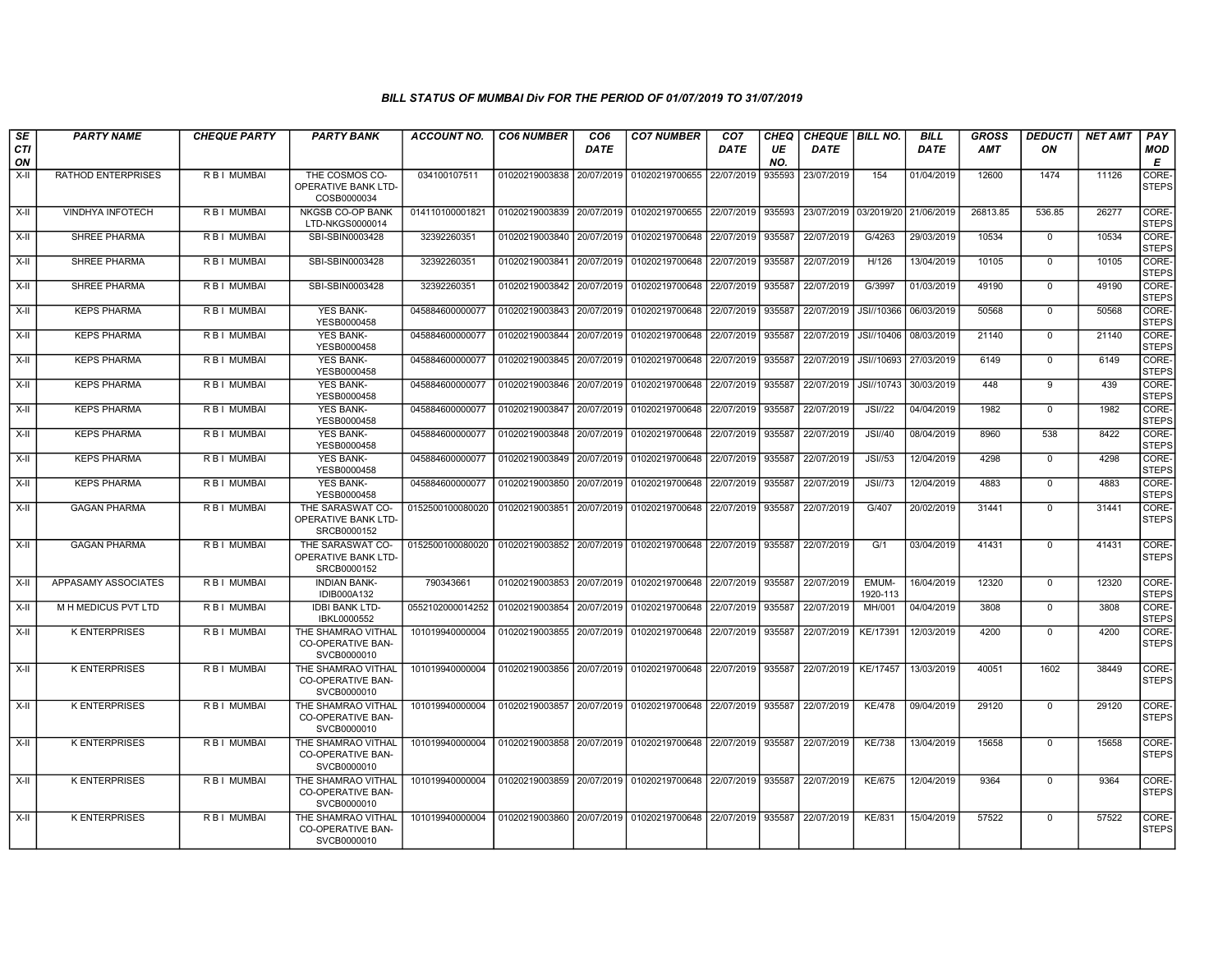| SE        | <b>PARTY NAME</b>                                                        | <b>CHEQUE PARTY</b> | <b>PARTY BANK</b>                             | <b>ACCOUNT NO.</b> | <b>CO6 NUMBER</b> | CO <sub>6</sub> | <b>CO7 NUMBER</b>         | CO <sub>7</sub> | CHEQ      | <b>CHEQUE   BILL NO.</b> |        | <b>BILL</b> | <b>GROSS</b> | <i><b>DEDUCTI</b></i> | <b>NET AMT</b> | <b>PAY</b>            |
|-----------|--------------------------------------------------------------------------|---------------------|-----------------------------------------------|--------------------|-------------------|-----------------|---------------------------|-----------------|-----------|--------------------------|--------|-------------|--------------|-----------------------|----------------|-----------------------|
| CTI<br>ON |                                                                          |                     |                                               |                    |                   | <b>DATE</b>     |                           | <b>DATE</b>     | UE<br>NO. | <b>DATE</b>              |        | <b>DATE</b> | AMT          | ON                    |                | <b>MOD</b><br>Е       |
| $X-H$     | S.S.PHARMA AGENCY                                                        | R B I MUMBAI        | <b>BANK OF BARODA-</b><br><b>BARBOMANBOM</b>  | 04040500000064     | 01020219003861    | 20/07/2019      | 01020219700648            | 22/07/2019      | 935587    | 22/07/2019               | U/5    | 09/04/2019  | 12037        | 241                   | 11796          | CORE-<br><b>STEPS</b> |
| $X-H$     | S D HARPALE-PUNE                                                         | R B I MUMBAI        | <b>CORPORATION BANK-</b><br>CORP0001022       | 565101000029870    | 01020219003862    | 20/07/2019      | 01020219700680            | 25/07/2019      | 935612    | 25/07/2019               | 5687   | 28/06/2019  | 80700        | $\Omega$              | 80700          | CORE-<br>STEPS        |
| X-II      | <b>JAYBEE ENGINEERING</b><br>ENTERPRISE-MUMBAI                           | R B I MUMBAI        | <b>DENA BANK-</b><br>BKDN0460016              | 001611021169       | 01020219003863    | 20/07/2019      | 01020219700657            | 23/07/2019      | 935609    | 24/07/2019               | 5569   | 27/06/2019  | 5360         | $\mathbf 0$           | 5360           | CORE-<br><b>STEPS</b> |
| X-II      | S D CONSTRUCTION-THANE                                                   | R B I MUMBAI        | KARNATAKA BANK LTD-<br>KARB0000427            | 4272000100087001   | 01020219003864    | 20/07/2019      | 01020219700657            | 23/07/2019      | 935609    | 24/07/2019               | 6925   | 09/07/2019  | 141000       | $\Omega$              | 141000         | CORE-<br><b>STEPS</b> |
| $X-H$     | D K SINGH CONSTRUCTION-<br><b>MUMBAI</b>                                 | R B I MUMBAI        | <b>BANK OF</b><br>MAHARASHTRA-<br>MAHB0000227 | 20090402308        | 01020219003865    | 20/07/2019      | 01020219700693            | 26/07/2019      | 935634    | 30/07/2019               | 6924   | 09/07/2019  | 141000       | $\mathbf 0$           | 141000         | CORE-<br><b>STEPS</b> |
| $X-H$     | ZAVERI REALTORIUM-MUMBAI                                                 | R B I MUMBAI        | <b>HDFC BANK LTD-</b><br>HDFC0000398          | 50200035041407     | 01020219003866    | 20/07/2019      | 01020219700657            | 23/07/2019      | 935609    | 24/07/2019               | 2276   | 20/05/2019  | 75900        | $\Omega$              | 75900          | CORE-<br><b>STEPS</b> |
| $X-II$    | <b>RANGIRAMANI INFRA PRIVATE</b><br>LIMITED-THANE                        | RBI MUMBAI          | <b>CANARA BANK-</b><br>CNRB0002485            | 2485201001019      | 01020219003867    | 20/07/2019      | 01020219700657            | 23/07/2019      | 935609    | 24/07/2019               | 7448   | 12/07/2019  | 31400        | $\mathbf 0$           | 31400          | CORE-<br><b>STEPS</b> |
| $X-H$     | <b>HARE RAMA KRISHNA</b><br>ENTERPRISES-BANGALORE                        | R B I MUMBAI        | STATE BANK OF INDIA-<br>SBIN0070835           | 37189972148        | 01020219003868    | 20/07/2019      | 01020219700657 23/07/2019 |                 | 935609    | 24/07/2019               | 7449   | 12/07/2019  | 31400        | $\mathbf 0$           | 31400          | CORE-<br><b>STEPS</b> |
| X-II      | <b>EXCEL ENTERPRISES-MUMBAI</b>                                          | R B I MUMBAI        | <b>BANK OF INDIA-</b><br>BKID0000017          | 001720110000917    | 01020219003869    | 20/07/2019      | 01020219700657            | 23/07/2019      | 935609    | 24/07/2019               | 2937   | 30/05/2019  | 11020        | $\mathbf 0$           | 11020          | CORE-<br><b>STEPS</b> |
| $X-H$     | PARK AND COMPANY-MUMBAI                                                  | R B I MUMBAI        | CANARA BANK-<br>CNRB0000236                   | 0236201002725      | 01020219003870    | 20/07/2019      | 01020219700657            | 23/07/2019      | 935609    | 24/07/2019               | 1936   | 09/05/2019  | 19380        | $\Omega$              | 19380          | CORE-<br><b>STEPS</b> |
| X-II      | EXCEL ENGINEERS-MUMBAI                                                   | R B I MUMBAI        | <b>BANK OF BARODA</b><br><b>BARB0AKURLI</b>   | 20040200000468     | 01020219003871    | 20/07/2019      | 01020219700657            | 23/07/2019      | 935609    | 24/07/2019               | 2938   | 30/05/2019  | 14230        | $\mathbf 0$           | 14230          | CORE-<br><b>STEPS</b> |
| $X-H$     | S.M.SHAH AND CO-MUMBAI                                                   | R B I MUMBAI        | <b>IDBI BANK LTD-</b><br>IBKL0000173          | 173102000001205    | 01020219003872    | 20/07/2019      | 01020219700657            | 23/07/2019      | 935609    | 24/07/2019               | 3361   | 06/06/2019  | 11750        | $\mathbf 0$           | 11750          | CORE-<br><b>STEPS</b> |
| X-II      | ZUBER MECHANICAL WORKS-<br><b>MUMBAI</b>                                 | R B I MUMBAI        | PNB-PUNB0006000                               | 0060002100066524   | 01020219003873    | 20/07/2019      | 01020219700657            | 23/07/2019      | 935609    | 24/07/2019               | 7152   | 10/07/2019  | 34400        | $\Omega$              | 34400          | CORE-<br><b>STEPS</b> |
| X-II      | UMESH PRASAD-NAVI MUMBAI                                                 | R B I MUMBAI        | <b>IDBI BANK LTD-</b><br>IBKL0000306          | 0306102000009935   | 01020219003874    | 20/07/2019      | 01020219700657            | 23/07/2019      | 935609    | 24/07/2019               | 3090   | 03/06/2019  | 186800       | $\mathbf 0$           | 186800         | CORE-<br><b>STEPS</b> |
| $X-H$     | VIBHUTI CONSTRUCTION CO-<br><b>THANA</b>                                 | R B I MUMBAI        | <b>BANK OF INDIA-</b><br>BKID0000025          | 002530110000028    | 01020219003875    | 20/07/2019      | 01020219700657            | 23/07/2019      | 935609    | 24/07/2019               | 7307   | 11/07/2019  | 262100       | $\Omega$              | 262100         | CORE-<br><b>STEPS</b> |
| X-II      | OM CONSTRUCTIONS-THANE                                                   | R B I MUMBAI        | SBI-SBIN0007452                               | 36279525571        | 01020219003876    | 20/07/2019      | 01020219700657            | 23/07/2019      | 935609    | 24/07/2019               | 7309   | 11/07/2019  | 262100       | $\Omega$              | 262100         | CORE-<br><b>STEPS</b> |
| $X-H$     | . A.K. CONSTRUCTION CO-<br>KALYAN                                        | R B I MUMBAI        | <b>CANARA BANK-</b><br>CNRB0000209            | 0209256054165      | 01020219003877    | 20/07/2019      | 01020219700657            | 23/07/2019      | 935609    | 24/07/2019               | 7308   | 11/07/2019  | 262100       | $\Omega$              | 262100         | CORE-<br><b>STEPS</b> |
| $X-H$     | <b>DAS OFFSHORE ENGINEERING</b><br>PRIVATE LIMITED-NAVI<br><b>MUMBAI</b> | R B I MUMBAI        | <b>HDFC BANK LTD-</b><br>HDFC0000685          | 06858640000033     | 01020219003878    | 20/07/2019      | 01020219700657            | 23/07/2019      | 935609    | 24/07/2019               | 7972   | 16/07/2019  | 253400       | $\mathbf 0$           | 253400         | CORE-<br><b>STEPS</b> |
| $X-H$     | <b>JAYANTI ENTERPRISE-</b><br><b>KANPUR</b>                              | R B I MUMBAI        | SBI-SBIN0001397                               | 37549932083        | 01020219003879    | 20/07/2019      | 01020219700657 23/07/2019 |                 | 935609    | 24/07/2019               | 1937   | 09/05/2019  | 27420        | $\mathbf 0$           | 27420          | CORE-<br><b>STEPS</b> |
| X-II      | E TEC ENGINEERING<br>SERVICES-MUMBAI                                     | R B I MUMBAI        | <b>CORPORATION BANK-</b><br>CORP0000282       | 565101000038748    | 01020219003881    | 20/07/2019      | 01020219700661            | 23/07/2019      | 935609    | 24/07/2019               | 6871   | 09/07/2019  | 90900        | $\mathbf 0$           | 90900          | CORE-<br>STEPS        |
| $X-II$    | S.M.SHAH AND CO-MUMBAI                                                   | R B I MUMBAI        | <b>IDBI BANK LTD-</b><br>IBKL0000173          | 173102000001205    | 01020219003882    | 20/07/2019      | 01020219700661            | 23/07/2019      | 935609    | 24/07/2019               | 2954   | 30/05/2019  | 10420        | $\mathbf 0$           | 10420          | CORE-<br><b>STEPS</b> |
| X-II      | S.M.SHAH AND CO-MUMBAI                                                   | R B I MUMBAI        | <b>IDBI BANK LTD-</b><br>IBKL0000173          | 173102000001205    | 01020219003883    | 20/07/2019      | 01020219700661            | 23/07/2019      | 935609    | 24/07/2019               | 2956   | 30/05/2019  | 11210        | $\mathbf 0$           | 11210          | CORE-<br><b>STEPS</b> |
| X-II      | MUNA ENTERPRISES-VIRAR<br><b>EAST</b>                                    | R B I MUMBAI        | <b>IDBI BANK LTD-</b><br>IBKL0000656          | 0656102000012281   | 01020219003884    | 20/07/2019      | 01020219700660            | 23/07/2019      | 935609    | 24/07/2019               | 5730   | 28/06/2019  | 128300       | $\mathbf 0$           | 128300         | CORE-<br><b>STEPS</b> |
| X-II      | ELEGANT EXPRESS COURIER                                                  | R B I MUMBAI        | <b>HDFC BANK LTD-</b><br>HDFC0000113          | 01132020002383     | 01020219003885    | 20/07/2019      | 01020219700660            | 23/07/2019      | 935609    | 24/07/2019               | 269411 | 03/06/2019  | 100000       | $\mathbf 0$           | 100000         | CORE-<br><b>STEPS</b> |
| $X-H$     | MONOPOLY EXPRESS CARGO<br>PVT. LTD.                                      | R B I MUMBAI        | <b>HDFC BANK LTD-</b><br>HDFC0000212          | 02128970000083     | 01020219003886    | 20/07/2019      | 01020219700660 23/07/2019 |                 | 935609    | 24/07/2019               | 269412 | 03/06/2019  | 100000       | $\mathbf 0$           | 100000         | CORE-<br>STEPS        |
| X-II      | <b>GOOD FAST RAIL CARGO</b><br><b>MOVERS</b>                             | R B I MUMBAI        | <b>VIJAYA BANK-</b><br>VIJB0005022            | 502200301000228    | 01020219003887    | 20/07/2019      | 01020219700660            | 23/07/2019      | 935609    | 24/07/2019               | 269413 | 03/06/2019  | 100000       | $\mathbf 0$           | 100000         | CORE-<br>STEPS        |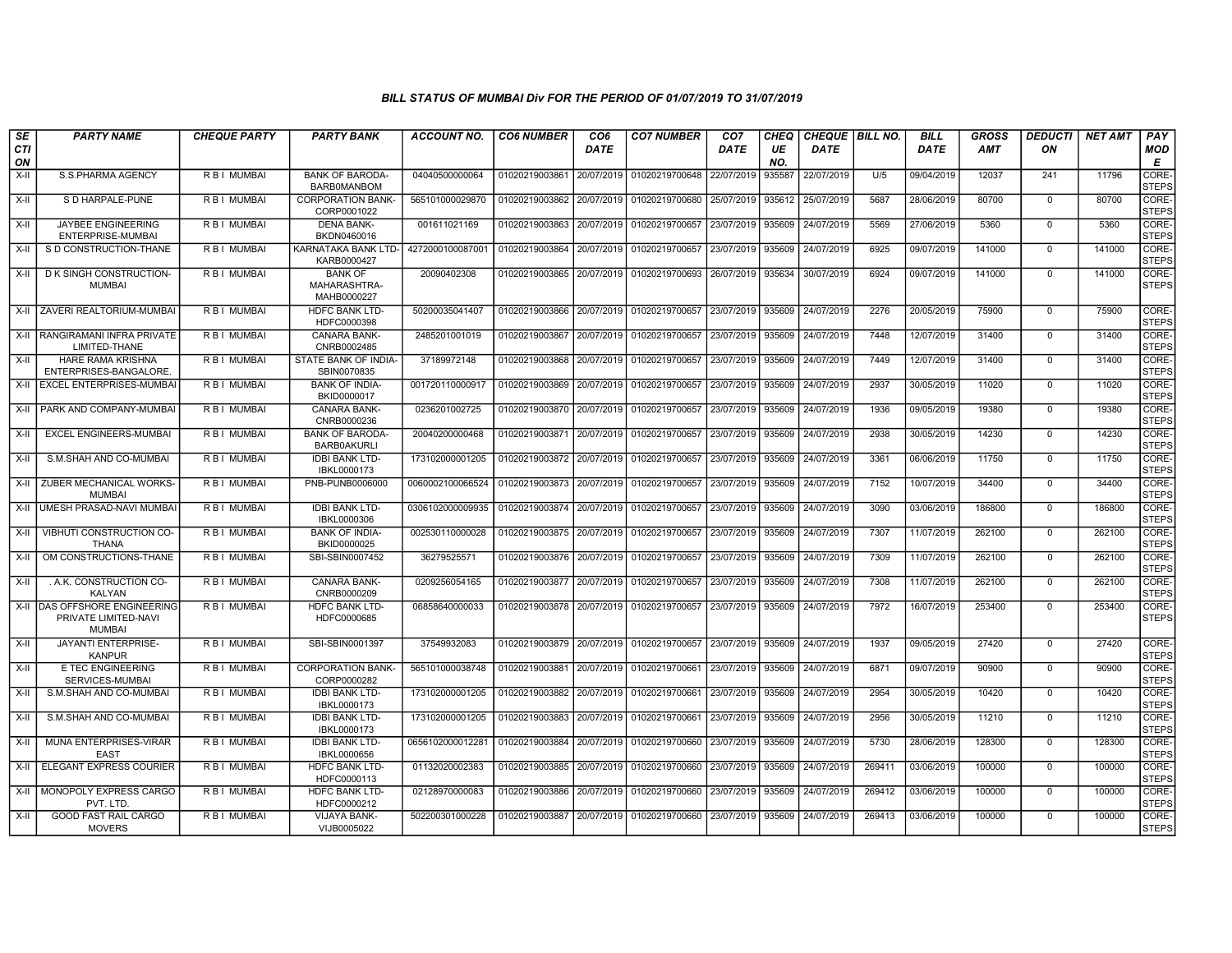| SE               | <b>PARTY NAME</b>                               | <b>CHEQUE PARTY</b>                 | <b>PARTY BANK</b>                                      | ACCOUNT NO.                                 | <b>CO6 NUMBER</b>         | CO <sub>6</sub> | <b>CO7 NUMBER</b>         | CO <sub>7</sub> | CHEQ      | <b>CHEQUE   BILL NO.</b> |                   | <b>BILL</b> | GROSS      | <b>DEDUCTI</b> | <b>NET AMT</b> | <b>PAY</b>            |
|------------------|-------------------------------------------------|-------------------------------------|--------------------------------------------------------|---------------------------------------------|---------------------------|-----------------|---------------------------|-----------------|-----------|--------------------------|-------------------|-------------|------------|----------------|----------------|-----------------------|
| <b>CTI</b><br>ON |                                                 |                                     |                                                        |                                             |                           | DATE            |                           | DATE            | UE<br>NO. | <b>DATE</b>              |                   | <b>DATE</b> | <b>AMT</b> | ON             |                | MOD<br>E              |
| $X-H$            | QUICK COURIERS AND<br><b>LOGISTICS PVT LTD</b>  | R B I MUMBAI                        | <b>BANK OF BARODA-</b><br><b>BARBOMANDVI</b>           | 04030200001516                              | 01020219003888            | 20/07/2019      | 01020219700660            | 23/07/2019      | 935609    | 24/07/2019               | 269414            | 03/06/2019  | 100000     | $\mathbf 0$    | 100000         | CORE-<br><b>STEPS</b> |
| $X-H$            | <b>GREEN EXPRESSES</b>                          | <b>RBI MUMBAI</b>                   | KALYAN JANATA<br>SAHAKARI BANK-<br>KJSB0000501         | 501011100000648                             | 01020219003889 20/07/2019 |                 | 01020219700660            | 23/07/2019      | 935609    | 24/07/2019               | 269417            | 27/06/2019  | 12000      | $\Omega$       | 12000          | CORE-<br><b>STEPS</b> |
| $X-H$            | <b>GREEN EXPRESSES</b>                          | <b>RBI MUMBAI</b>                   | <b>KALYAN JANATA</b><br>SAHAKARI BANK-<br>KJSB0000501  | 501011100000648                             | 01020219003890            | 20/07/2019      | 01020219700660            | 23/07/2019      | 935609    | 24/07/2019               | 269418            | 27/06/2019  | 28000      | $\Omega$       | 28000          | CORE-<br><b>STEPS</b> |
| $X-II$           | <b>GREEN EXPRESSES</b>                          | R B I MUMBAI                        | <b>KALYAN JANATA</b><br>SAHAKARI BANK-<br>KJSB0000501  | 501011100000648                             | 01020219003891            | 20/07/2019      | 01020219700660            | 23/07/2019      | 935609    | 24/07/2019               | 269419            | 27/06/2019  | 60000      | $\overline{0}$ | 60000          | CORE-<br><b>STEPS</b> |
| X-II             | <b>MS PRAKASH EXPRESS</b><br>CARGO              | R B I MUMBAI                        | <b>CORPORATION BANK-</b><br>CORP0000455                | 560321000024832                             | 01020219003892            | 20/07/2019      | 01020219700660            | 23/07/2019      | 935609    | 24/07/2019               | 269430            | 27/06/2019  | 100000     | $\mathbf 0$    | 100000         | CORE-<br><b>STEPS</b> |
| X-II             | SHIVAM RAIL LOGISTIC                            | R B I MUMBAI                        | <b>ICICI BANK LTD-</b><br>ICIC0001276                  | 127605001448                                | 01020219003893            | 20/07/2019      | 01020219700660            | 23/07/2019      | 935609    | 24/07/2019               | 269431            | 27/06/2019  | 100000     | $\mathbf 0$    | 100000         | CORE-<br><b>STEPS</b> |
| $X-H$            | <b>GREEN EXPRESSES</b>                          | <b>RBI MUMBAI</b>                   | KALYAN JANATA<br>SAHAKARI BANK-<br>KJSB0000501         | 501011100000648                             | 01020219003894            | 20/07/2019      | 01020219700660            | 23/07/2019      | 935609    | 24/07/2019               | 269432            | 27/06/2019  | 100000     | $\mathbf 0$    | 100000         | CORE-<br><b>STEPS</b> |
| $X-H$            | QUICK COURIERS AND<br><b>LOGISTICS PVT LTD</b>  | R B I MUMBAI                        | <b>BANK OF BARODA-</b><br><b>BARBOMANDVI</b>           | 04030200001516                              | 01020219003895            | 20/07/2019      | 01020219700660            | 23/07/2019      | 935609    | 24/07/2019               | 269434            | 09/07/2019  | 100000     | $\mathbf 0$    | 100000         | CORE-<br><b>STEPS</b> |
| $X-H$            | SR MOVING TALKIES PRIVATE<br>LIMITED-NEW DELHI. | R B I MUMBAI                        | <b>KOTAK MAHINDRA</b><br>BANK-KKBK0000221              | 0911760352                                  | 01020219003896            | 21/07/2019      | 01020219700657            | 23/07/2019      | 935609    | 24/07/2019               | 2929              | 30/05/2019  | 45310      | $\Omega$       | 45310          | CORE-<br><b>STEPS</b> |
| $X-H$            | <b>GAGAN PHARMA</b>                             | <b>RBI MUMBAI</b>                   | THE SARASWAT CO-<br>OPERATIVE BANK LTD-<br>SRCB0000152 | 0152500100080020                            | 01020219003897 22/07/2019 |                 | 01020219700648 22/07/2019 |                 | 935587    | 22/07/2019               | G/497             | 31/03/2019  | 2401       | 48             | 2353           | CORE-<br><b>STEPS</b> |
| $X-II$           | <b>BPCL E CMS</b>                               | R B I MUMBAI                        | HDFC-HDFC0000240                                       | 3017FA2000601763                            | 01020219003898            | 22/07/2019      | 01020219700646            | 22/07/2019      | 935587    | 22/07/2019               | 81/15             | 19/07/2019  | 36262      | $\overline{0}$ | 36262          | CORE-<br><b>STEPS</b> |
| X-II             | <b>MSEDCL</b>                                   | R B I MUMBAI                        | <b>BANK OF</b><br>MAHARASHTRA-<br>MAHB0000075          | 60094551053                                 | 01020219003899            | 22/07/2019      | 01020219700646            | 22/07/2019      | 935587    | 22/07/2019               | 2 BILLS           | 17/07/2019  | 66980      | $\mathbf{0}$   | 66980          | CORE-<br><b>STEPS</b> |
| $X-II$           | <b>MSEDCL IGATPURI</b>                          | R B I MUMBAI                        | SBI-SBIN0000386                                        | 00000011542132042 01020219003900 22/07/2019 |                           |                 | 01020219700646            | 22/07/2019      | 935587    | 22/07/2019               | 3 BILLS           | 17/07/2019  | 54290      | $\mathbf 0$    | 54290          | CORE-<br><b>STEPS</b> |
| $X-II$           | <b>MSEDCL IGATPURI</b>                          | R B I MUMBAI                        | SBI-SBIN0000386                                        | 00000011542132042                           | 01020219003901            | 22/07/2019      | 01020219700646            | 22/07/2019      | 935587    | 22/07/2019               | 4 BILLS           | 17/07/2019  | 13340      | $\mathbf{0}$   | 13340          | CORE-<br><b>STEPS</b> |
| $X-H$            | <b>MSEDCL</b>                                   | <b>RBI MUMBAI</b>                   | <b>BANK OF</b><br>MAHARASHTRA-<br>MAHB0000075          | 60094551053                                 | 01020219003902            | 22/07/2019      | 01020219700646            | 22/07/2019      | 935587    | 22/07/2019               | 3 BILLS           | 17/07/2019  | 1920       | $\Omega$       | 1920           | CORE-<br><b>STEPS</b> |
| $X-H$            | <b>MSEDCL</b>                                   | <b>RBI MUMBAI</b>                   | <b>BANK OF</b><br>MAHARASHTRA-<br>MAHB0000075          | 60094551053                                 | 01020219003903            |                 | 22/07/2019 01020219700646 | 22/07/2019      | 935587    | 22/07/2019               | 4 BILLS           | 17/07/2019  | 1910       | $\Omega$       | 1910           | CORE-<br><b>STEPS</b> |
| X-II             | <b>MSEDCL</b>                                   | R B I MUMBAI                        | <b>BANK OF</b><br>MAHARASHTRA-<br>MAHB0000075          | 60094551053                                 | 01020219003904            | 22/07/2019      | 01020219700646            | 22/07/2019      | 935587    | 22/07/2019               | 4 BILLS           | 17/07/2019  | 4210       | $\mathbf 0$    | 4210           | CORE-<br><b>STEPS</b> |
| $X-H$            | <b>TORRENT POWER LTD CON</b><br>NO 13335764247  | R B I MUMBAI                        | AXIS BANK-UTIB0000591                                  | 591010200001694                             | 01020219003905 22/07/2019 |                 | 01020219700646 22/07/2019 |                 | 935587    | 22/07/2019               | 1 bill            | 17/07/2019  | 5550       | $\Omega$       | 5550           | CORE-<br><b>STEPS</b> |
| X-II             | SSE/TD/OHE/AC/DI/GEN.IMP                        | STATE BANK OF INDIA<br>(IMPREST)    | NO BANK-                                               | $00\,$                                      | 01020219003906            | 22/07/2019      | 01020219700653            | 22/07/2019      | 884395    | 24/07/2019               | GEN.IMP.          | 18/07/2019  | 1500       | $\mathbf 0$    | 1500           | <b>IMP</b>            |
| X-II             | SR DEE(TRS O) CSTM                              | DIVISIONAL CASHIER,<br>C RLY        | SELF CHEQUE-<br>000000000                              | 000000000                                   | 01020219003907            | 22/07/2019      | 01020219700654            | 22/07/2019      | 884393    | 23/07/2019               | P.O.NO-<br>789203 | 19/07/2019  | 500        | $\Omega$       | 500            | CASH                  |
| X-II             | <b>SR DMM CSTM</b>                              | DIVISIONAL CASHIER,<br>C RLY        | SELF CHEQUE-<br>000000000                              | 000000000                                   | 01020219003908            | 22/07/2019      | 01020219700650            | 22/07/2019      | 884389    | 22/07/2019               | 499163            | 18/07/2019  | 10000      | $\mathbf 0$    | 10000          | <b>CASH</b>           |
| $X-H$            | ADEN (NORTH) LNL                                | <b>DIVISIONAL CASHIER.</b><br>C RLY | SELF CHEQUE-<br>000000000                              | 000000000                                   | 01020219003909            | 22/07/2019      | 01020219700650            | 22/07/2019      | 884389    | 22/07/2019               | PO<br>NO.275650   | 16/07/2019  | 14796      | $\mathbf 0$    | 14796          | <b>CASH</b>           |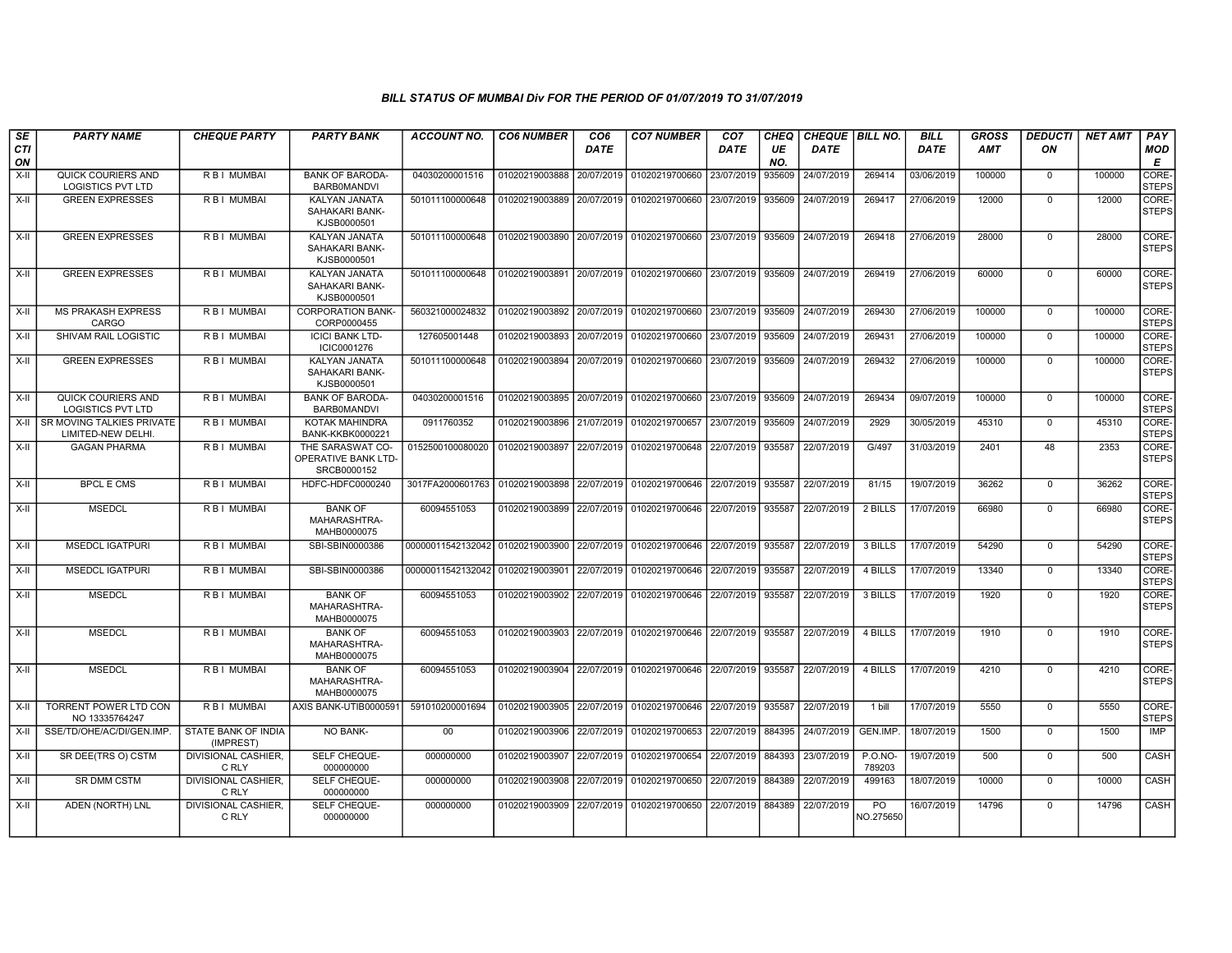| SE               | <b>PARTY NAME</b>                              | <b>CHEQUE PARTY</b>                     | <b>PARTY BANK</b>                     | ACCOUNT NO.     | <b>CO6 NUMBER</b>         | CO <sub>6</sub> | <b>CO7 NUMBER</b>                                          | CO <sub>7</sub>     | CHEQ      | CHEQUE   BILL NO.               |                     | <b>BILL</b> | <b>GROSS</b> | <b>DEDUCTI</b> | NET AMT | PAY                       |
|------------------|------------------------------------------------|-----------------------------------------|---------------------------------------|-----------------|---------------------------|-----------------|------------------------------------------------------------|---------------------|-----------|---------------------------------|---------------------|-------------|--------------|----------------|---------|---------------------------|
| <b>CTI</b><br>ON |                                                |                                         |                                       |                 |                           | <b>DATE</b>     |                                                            | DATE                | UE<br>NO. | <b>DATE</b>                     |                     | <b>DATE</b> | <b>AMT</b>   | ON             |         | <b>MOD</b><br>E           |
| $X-H$            | <b>SR DOM/FUEL</b>                             | <b>STATE BANK OF INDIA</b><br>(IMPREST) | NO BANK-                              | 00              | 01020219003910 22/07/2019 |                 | 01020219700653                                             | 22/07/2019          | 884395    | 24/07/2019   FUEL IMP           |                     | 19/07/2019  | 6000         | $\overline{0}$ | 6000    | IMP                       |
| $X-H$            | <b>SM KALYAN STN CLEANING</b>                  | <b>DIVISIONAL CASHIER.</b><br>C RLY     | <b>NO BANK-</b>                       | $\mathbf{0}$    | 01020219003911 22/07/2019 |                 | 01020219700650 22/07/2019 884389                           |                     |           | 22/07/2019 S01020150            | $\overline{7}$      | 19/07/2019  | 451407       | $\Omega$       | 451407  | CASH                      |
| X-II             | SSE/W/NRL/GEN.IMP.                             | STATE BANK OF INDIA<br>(IMPREST)        | SELF CHEQUE-<br>000000000             | $00\,$          | 01020219003912 22/07/2019 |                 | 01020219700653 22/07/2019 884395                           |                     |           | 24/07/2019                      | FUEL.IMP.           | 15/07/2019  | 49941        | $\mathbf 0$    | 49941   | IMP                       |
| X-II             | <b>MSEDCL</b>                                  | <b>MSEDCL</b>                           | SELF CHEQUE-<br>000000000             | 000000000       | 01020219003913 22/07/2019 |                 | 01020219700650                                             | 22/07/2019 884390   |           | 22/07/2019                      | 1 bill              | 18/07/2019  | 155960       | $\mathbf 0$    | 155960  | <b>BANK</b><br>CHEQ<br>UE |
| X-II             | <b>MSEDCL</b>                                  | <b>MSEDCL</b>                           | SELF CHEQUE-<br>000000000             | 000000000       |                           |                 | 01020219003914 22/07/2019 01020219700650 22/07/2019 935589 |                     |           | 22/07/2019                      | 4 BILLS             | 17/07/2019  | 61630        | $\mathbf 0$    | 61630   | <b>BANK</b><br>CHEQ<br>UE |
| $X-H$            | <b>MSEDCL</b>                                  | <b>MSEDCL</b>                           | SELF CHEQUE-<br>000000000             | 000000000       | 01020219003915 22/07/2019 |                 | 01020219700650 22/07/2019 935588                           |                     |           | 22/07/2019                      | 3 BILLS             | 17/07/2019  | 7420         | $\mathbf 0$    | 7420    | <b>BANK</b><br>CHEQ<br>UE |
| $X-II$           | SR DMO KURLA                                   | STATE BANK OF INDIA<br>(IMPREST)        | STATE BANK OF INDIA-<br>SBIN0001821   | 37608121296     | 01020219003916 22/07/2019 |                 | 01020219700651 22/07/2019 884392                           |                     |           | 23/07/2019 CLA/HU/IM 02/07/2019 | P/7/19              |             | 2487         | $\mathbf 0$    | 2487    | <b>IMP</b>                |
| $X-H$            | SSE CSTM (COG)/GEN.IMP.                        | <b>STATE BANK OF INDIA</b><br>(IMPREST) | <b>SELF CHEQUE-</b><br>000000000      | 00              | 01020219003918 22/07/2019 |                 | 01020219700653 22/07/2019 884395                           |                     |           | 24/07/2019                      | GEN.IMP.            | 17/07/2019  | 14931        | $\overline{0}$ | 14931   | IMP                       |
| X-II             | SR DSTE (CO) CSTM/GEN.IMP.                     | STATE BANK OF INDIA<br>(IMPREST)        | <b>NO BANK-</b>                       | 00              | 01020219003919 22/07/2019 |                 | 01020219700653                                             | 22/07/2019 884395   |           | 24/07/2019                      | TEN.IMP.            | 19/07/2019  | 15000        | $\mathbf 0$    | 15000   | <b>IMP</b>                |
| $X-II$           | SR DEE (TRS)<br>KYN/VEHICL.IMP.                | STATE BANK OF INDIA<br>(IMPREST)        | NO BANK-                              | 00              | 01020219003920            | 22/07/2019      | 01020219700653                                             | 22/07/2019 884395   |           | 24/07/2019                      | GEN.IMP.            | 19/07/2019  | 24910        | $\Omega$       | 24910   | IMP                       |
| $X-II$           | ASC/RPF/KYN/GEN.IMP.                           | STATE BANK OF INDIA<br>(IMPREST)        | <b>NO BANK-</b>                       | 00              | 01020219003921            | 22/07/2019      | 01020219700653                                             | 22/07/2019 884395   |           | 24/07/2019                      | <b>GEN.IMP</b>      | 19/07/2019  | 3990         | $\mathbf 0$    | 3990    | <b>IMP</b>                |
| $X-H$            | INSPECTOR RPF LNL/GEN.IMP.                     | <b>STATE BANK OF INDIA</b><br>(IMPREST) | <b>NO BANK-</b>                       | 00              | 01020219003922 22/07/2019 |                 | 01020219700653 22/07/2019 884395                           |                     |           | 24/07/2019                      | <b>GEN. IMP</b>     | 08/06/2019  | 4601         | $\overline{0}$ | 4601    | <b>IMP</b>                |
| $X-H$            | <b>MASTER ELECTRICALS</b>                      | <b>RBI MUMBAI</b>                       | AXIS BANK-UTIB0000771                 | 913020024626665 | 01020219003923 22/07/2019 |                 | 01020219700652 22/07/2019 935593                           |                     |           | 23/07/2019                      | Pay Order<br>No.254 | 28/06/2019  | 62970        | $\mathbf 0$    | 62970   | CORE-<br><b>STEPS</b>     |
| X-II             | ASC RPF CSTM/GEN.IMP.                          | STATE BANK OF INDIA<br>(IMPREST)        | SELF CHEQUE-<br>000000000             | $00\,$          | 01020219003924            | 22/07/2019      | 01020219700653                                             | 22/07/2019 884395   |           | 24/07/2019                      | <b>GEN. IMP</b>     | 20/07/2019  | 977          | $\mathbf 0$    | 977     | <b>IMP</b>                |
| $X-II$           | KUMUDINI BHATNAGAR                             | R B I MUMBAI                            | <b>ICICI BANK LTD-</b><br>ICIC0000022 | 002201008883    | 01020219003927            | 22/07/2019      | 01020219700652                                             | 22/07/2019          | 935593    | 23/07/2019                      | 269322              | 19/03/2019  | 10000        | $\overline{0}$ | 10000   | CORE-<br><b>STEPS</b>     |
| X-II             | SR DME (D) CLA/ART IMP.                        | STATE BANK OF INDIA<br>(IMPREST)        | <b>NO BANK-</b>                       | 00              | 01020219003928            | 22/07/2019      | 01020219700653 22/07/2019 884395                           |                     |           | 24/07/2019                      | GEN.IMP.            | 18/07/2019  | 24024        | $\mathbf 0$    | 24024   | IMP                       |
| $X-H$            | <b>INSPECTOR RPSF/THK/BN</b><br>OFFICE/GEN.IMP | <b>STATE BANK OF INDIA</b><br>(IMPREST) | <b>SELF CHEQUE-</b><br>000000000      | 00              | 01020219003929            | 22/07/2019      | 01020219700653                                             | 22/07/2019          | 884395    | 24/07/2019                      | GEN.IMP.            | 16/07/2019  | 4997         | $\overline{0}$ | 4997    | IMP                       |
| X-II             | SSE/PSI/SION/GEN.IMP.                          | STATE BANK OF INDIA<br>(IMPREST)        | SELF CHEQUE-<br>000000000             | $00\,$          | 01020219003930            | 22/07/2019      | 01020219700666                                             | 23/07/2019   884395 |           | 24/07/2019                      | IMP. BILL           | 22/07/2019  | 1500         | $\mathbf 0$    | 1500    | IMP                       |
| $X-II$           | INS.RPF ASO VEH NO MH-01<br>CY-9317            | DIVISIONAL CASHIER,<br>C RLY            | NO BANK-                              | 00              | 01020219003931            | 22/07/2019      | 01020219700667                                             | 23/07/2019 884397   |           | 24/07/2019   FUEL IMP.          |                     | 19/07/2019  | 3900         | $\overline{0}$ | 3900    | CASH                      |
| $X-H$            | SUBINSRPF ASANGAON                             | <b>DIVISIONAL CASHIER,</b><br>C RLY     | <b>NO BANK-</b>                       | 00              | 01020219003932            | 22/07/2019      | 01020219700667                                             | 23/07/2019 884397   |           | 24/07/2019 GEN.IMP.B            | ILL                 | 19/07/2019  | 2900         | $\mathbf 0$    | 2900    | <b>CASH</b>               |
| $X-H$            | <b>MANASREKHA ENTERPRISES</b>                  | <b>RBI MUMBAI</b>                       | <b>SYNDICATE BANK-</b><br>SYNB0005006 | 50061010009171  | 01020219003933 22/07/2019 |                 | 01020219700655 22/07/2019 935593                           |                     |           | 23/07/2019                      | CR/RPF/1/<br>19-20  | 15/06/2019  | 184375       | 24688          | 159687  | CORE-<br><b>STEPS</b>     |
| X-II             | SR DSC/RPF/CSTM/VEHICLE<br>MH 01 CW 0014       | STATE BANK OF INDIA<br>(IMPREST)        | SELF CHEQUE-<br>000000000             | $00\,$          | 01020219003934            | 22/07/2019      | 01020219700666                                             | 23/07/2019          | 884395    | 24/07/2019                      | FULE IMP.           | 22/07/2019  | 2900         | $\mathbf 0$    | 2900    | <b>IMP</b>                |
| X-II             | SR DPO/PNM                                     | <b>STATE BANK OF INDIA</b><br>(IMPREST) | <b>NO BANK-</b>                       | $00\,$          | 01020219003935            | 22/07/2019      | 01020219700666                                             | 23/07/2019   884395 |           | 24/07/2019 BB/P/G/PN            | M IMP               | 19/07/2019  | 6970<br>6000 | $\mathbf 0$    | 6970    | IMP                       |
| $X-II$           | SR DME (D) KYN                                 | <b>DIVISIONAL CASHIER.</b><br>C RLY     | SELF CHEQUE-<br>000000000             | 000000000       | 01020219003936            | 22/07/2019      | 01020219700667                                             | 23/07/2019 884397   |           | 24/07/2019                      | P.O<br>NO.750878    | 19/07/2019  |              | $\Omega$       | 6000    | CASH                      |
| $X-II$           | <b>INSPECTOR RPF LTT</b>                       | STATE BANK OF INDIA<br>(IMPREST)        | <b>NO BANK-</b>                       | 00              |                           |                 | 01020219003937 22/07/2019 01020219700666 23/07/2019 884395 |                     |           | 24/07/2019                      | GEN.IMP.            | 19/07/2019  | 4915         | $\Omega$       | 4915    | <b>IMP</b>                |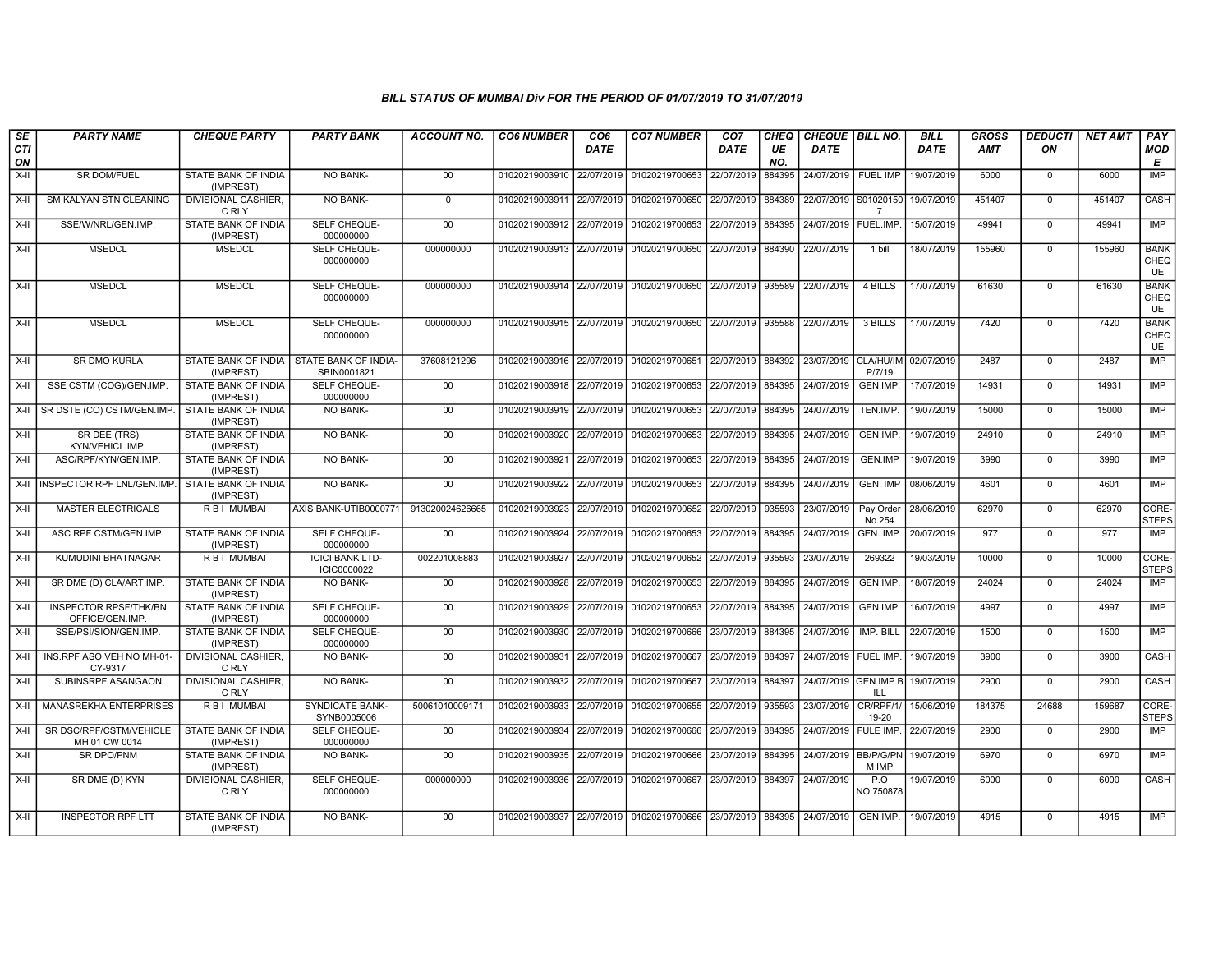| SE        | <b>PARTY NAME</b>                               | <b>CHEQUE PARTY</b>                                              | <b>PARTY BANK</b>                          | ACCOUNT NO.     | <b>CO6 NUMBER</b>         | CO <sub>6</sub> | <b>CO7 NUMBER</b>                                          | CO <sub>7</sub> | CHEQ      | <b>CHEQUE   BILL NO.</b>         |                                           | <b>BILL</b> | GROSS   | <b>DEDUCTI</b> | <b>NET AMT</b> | <b>PAY</b>                       |
|-----------|-------------------------------------------------|------------------------------------------------------------------|--------------------------------------------|-----------------|---------------------------|-----------------|------------------------------------------------------------|-----------------|-----------|----------------------------------|-------------------------------------------|-------------|---------|----------------|----------------|----------------------------------|
| CTI<br>ON |                                                 |                                                                  |                                            |                 |                           | DATE            |                                                            | DATE            | UE<br>NO. | DATE                             |                                           | DATE        | AMT     | ON             |                | <b>MOD</b><br>Е                  |
| $X-II$    | FORTIS HOSPITALS LIMITED                        | R B I MUMBAI                                                     | AXIS BANK-UTIB0000108                      | 909020041516711 | 01020219003938            | 23/07/2019      | 01020219700658                                             | 23/07/2019      | 935609    | 24/07/2019 KYN/H/S/Bi            | lls                                       | 12/07/2019  | 1432348 | $\mathbf 0$    | 1432348        | <b>CORE</b><br><b>STEPS</b>      |
| $X-H$     | <b>FORTIS HOSPITALS LIMITED</b>                 | <b>RBI MUMBAI</b>                                                | AXIS BANK-UTIB0000108                      | 909020041516711 | 01020219003939            | 23/07/2019      | 01020219700658                                             | 23/07/2019      | 935609    |                                  | 24/07/2019   KYN/H/S/Bi 24/04/2019<br>lls |             | 2428871 | $\mathbf 0$    | 2428871        | CORE-<br><b>STEPS</b>            |
| $X-H$     | FORTIS HOSPITAL LIMITED                         | R B I MUMBAI                                                     | AXIS BANK-UTIB0000574                      | 909020041515242 | 01020219003940            | 23/07/2019      | 01020219700658                                             | 23/07/2019      | 935609    | 24/07/2019                       | 007                                       | 03/05/2019  | 1405033 | $\mathbf 0$    | 1405033        | CORE-<br><b>STEPS</b>            |
| $X-II$    | KALYAN DOMBIVLI MUNICIPAL<br><b>CORPORATION</b> | KALYAN DOMBIVLI<br><b>MUNICIPAL</b><br>CORPORATION               | SELF CHEQUE-<br>000000000                  | 000000000       | 01020219003941            | 23/07/2019      | 01020219700659                                             | 23/07/2019      | 935607    | 23/07/2019                       | W1906000<br>003581597                     | 12/07/2019  | 5944356 | 0              | 5944356        | <b>BANK</b><br>CHEQ<br>UE        |
| X-II      | KALYAN DOMBIVLI MUNICIPAL<br><b>CORPORATION</b> | <b>KALYAN DOMBIVLI</b><br><b>MUNICIPAL</b><br><b>CORPORATION</b> | SELF CHEQUE-<br>000000000                  | 000000000       | 01020219003942            | 23/07/2019      | 01020219700659                                             | 23/07/2019      | 935606    | 23/07/2019                       | W1906000<br>003581598                     | 12/07/2019  | 472856  | $\mathbf 0$    | 472856         | <b>BANK</b><br>CHEQ<br><b>UE</b> |
| $X-H$     | <b>MSEDCL</b>                                   | <b>MSEDCL</b>                                                    | SELF CHEQUE-<br>000000000                  | 000000000       |                           |                 | 01020219003943 23/07/2019 01020219700662                   | 23/07/2019      | 935604    | 23/07/2019                       | 5 BILLS                                   | 22/07/2019  | 88240   | $\mathbf{0}$   | 88240          | <b>BANK</b><br>CHEQ<br><b>UE</b> |
| $X-II$    | <b>MSEDCL</b>                                   | <b>MSEDCL</b>                                                    | SELF CHEQUE-<br>000000000                  | 000000000       |                           |                 | 01020219003944 23/07/2019 01020219700662 23/07/2019 935603 |                 |           | 23/07/2019                       | 5 BILLS                                   | 22/07/2019  | 32450   | $\mathbf 0$    | 32450          | <b>BANK</b><br>CHEQ<br><b>UE</b> |
| X-II      | <b>MSEDCL</b>                                   | <b>MSEDCL</b>                                                    | SELF CHEQUE-<br>000000000                  | 000000000       |                           |                 | 01020219003945 23/07/2019 01020219700662                   | 23/07/2019      | 935601    | 23/07/2019                       | 5 BILLS                                   | 22/07/2019  | 21840   | $\mathbf{0}$   | 21840          | <b>BANK</b><br>CHEQ<br><b>UE</b> |
| X-II      | <b>MSEDCL</b>                                   | <b>MSEDCL</b>                                                    | SELF CHEQUE-<br>000000000                  | 000000000       |                           |                 | 01020219003946 23/07/2019 01020219700662 23/07/2019 935602 |                 |           | 23/07/2019                       | 5 BILLS                                   | 19/07/2019  | 24100   | $\mathbf{0}$   | 24100          | <b>BANK</b><br>CHEQ<br><b>UE</b> |
| $X-II$    | <b>MSEDCL</b>                                   | <b>MSEDCL</b>                                                    | SELF CHEQUE-<br>000000000                  | 000000000       | 01020219003947            | 23/07/2019      | 01020219700662                                             | 23/07/2019      | 935599    | 23/07/2019                       | 5 BILLS                                   | 19/07/2019  | 5230    | $\mathbf 0$    | 5230           | <b>BANK</b><br>CHEQ<br>UE        |
| $X-II$    | <b>MSEDCL</b>                                   | <b>MSEDCL</b>                                                    | SELF CHEQUE-<br>000000000                  | 000000000       | 01020219003948            | 23/07/2019      | 01020219700662                                             | 23/07/2019      | 935597    | 23/07/2019                       | 5 BILLS                                   | 19/07/2019  | 3420    | $\Omega$       | 3420           | <b>BANK</b><br>CHEQ<br>UE        |
| $X-H$     | <b>MSEDCL</b>                                   | <b>MSEDCL</b>                                                    | SELF CHEQUE-<br>000000000                  | 000000000       |                           |                 | 01020219003949 23/07/2019 01020219700662                   | 23/07/2019      | 935598    | 23/07/2019                       | 5 BILLS                                   | 19/07/2019  | 4450    | $\mathbf 0$    | 4450           | <b>BANK</b><br>CHEQ<br>UE        |
| X-II      | <b>MSEDCL</b>                                   | <b>MSEDCL</b>                                                    | SELF CHEQUE-<br>000000000                  | 000000000       | 01020219003950            |                 | 23/07/2019 01020219700662                                  | 23/07/2019      | 935594    | 23/07/2019                       | 1 BILL                                    | 19/07/2019  | 3070    | $\mathsf{O}$   | 3070           | <b>BANK</b><br>CHEQ<br>UE        |
| X-II      | <b>MSEDCL</b>                                   | <b>MSEDCL</b>                                                    | SELF CHEQUE-<br>000000000                  | 000000000       | 01020219003951            |                 | 23/07/2019 01020219700662                                  | 23/07/2019      | 935596    | 23/07/2019                       | 4 BILLS                                   | 19/07/2019  | 3260    | $\mathbf{0}$   | 3260           | <b>BANK</b><br>CHEQ<br>UE        |
| X-II      | <b>MSEDCL</b>                                   | <b>MSEDCL</b>                                                    | SELF CHEQUE-<br>000000000                  | 000000000       | 01020219003952            |                 | 23/07/2019 01020219700662                                  | 23/07/2019      | 935595    | 23/07/2019                       | 4 BILLS                                   | 19/07/2019  | 3200    | $\mathbf 0$    | 3200           | <b>BANK</b><br>CHEQ<br><b>UE</b> |
| $X-H$     | <b>MSEDCL</b>                                   | <b>MSEDCL</b>                                                    | SELF CHEQUE-<br>000000000                  | 000000000       | 01020219003953            |                 | 23/07/2019 01020219700662                                  | 23/07/2019      | 935600    | 23/07/2019                       | 1 BILL                                    | 19/07/2019  | 21210   | $\overline{0}$ | 21210          | <b>BANK</b><br>CHEQ<br>UE        |
| X-II      | FORTIS HOSPITALS LIMITED                        | R B I MUMBAI                                                     | AXIS BANK-UTIB0000108                      | 909020041516711 | 01020219003954            | 23/07/2019      | 01020219700663                                             | 23/07/2019      | 935609    | 24/07/2019 KYN/H/S/Bi 17/06/2019 | lle                                       |             | 2430468 | $\mathbf 0$    | 2430468        | CORE-<br><b>STEPS</b>            |
| X-II      | FORTIS HOSPITALS LIMITED                        | R B I MUMBAI                                                     | AXIS BANK-UTIB0000108                      | 909020041516711 | 01020219003955            | 23/07/2019      | 01020219700663                                             | 23/07/2019      | 935609    | 24/07/2019 KYN/H/S/Bi            | lls                                       | 12/07/2019  | 1331813 | $\mathbf 0$    | 1331813        | CORE-<br><b>STEPS</b>            |
| $X-H$     | <b>SM COTTON GREEN</b>                          | STATE BANK OF INDIA<br>(IMPREST)                                 | <b>STATE BANK OF INDIA-</b><br>SBIN0001821 | 37608121296     | 01020219003956            | 23/07/2019      | 01020219700665                                             | 23/07/2019      | 884395    | 24/07/2019                       | imprest<br>cash                           | 18/07/2019  | 45596   | $\mathbf 0$    | 45596          | <b>IMP</b>                       |
| X-II      | <b>SS NAHUR</b>                                 | STATE BANK OF INDIA<br>(IMPREST)                                 | <b>NO BANK-</b>                            | $00\,$          | 01020219003957            | 23/07/2019      | 01020219700689                                             | 25/07/2019      | 884403    | 29/07/2019                       | imprest<br>cash                           | 16/07/2019  | 35185   | $\mathbf{0}$   | 35185          | IMP                              |
| X-II      | <b>CNC CHINCHPOKLI</b>                          | STATE BANK OF INDIA<br>(IMPREST)                                 | <b>NO BANK-</b>                            | $00\,$          | 01020219003958 23/07/2019 |                 | 01020219700665                                             | 23/07/2019      | 884395    | 24/07/2019                       | imprest<br>cash                           | 18/07/2019  | 26899   | $\Omega$       | 26899          | IMP                              |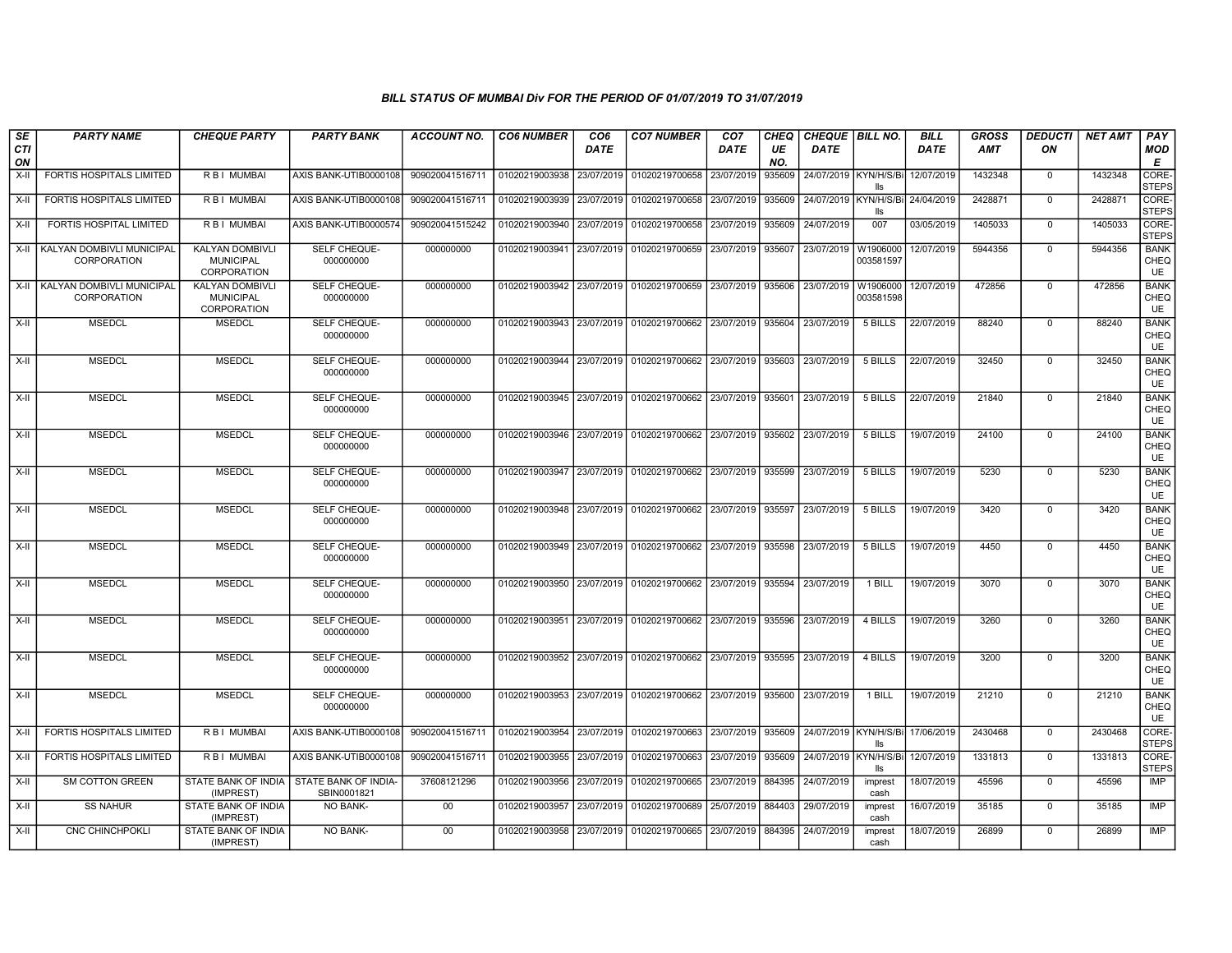| SE        | <b>PARTY NAME</b>                                                | <b>CHEQUE PARTY</b>                     | <b>PARTY BANK</b>                                           | <b>ACCOUNT NO.</b> | <b>CO6 NUMBER</b>         | CO <sub>6</sub> | <b>CO7 NUMBER</b>                                      | CO <sub>7</sub> | <b>CHEQ</b> | CHEQUE   BILL NO.          |                              | <b>BILL</b> | <b>GROSS</b> | <b>DEDUCTI</b> | <b>NET AMT</b> | <b>PAY</b>                       |
|-----------|------------------------------------------------------------------|-----------------------------------------|-------------------------------------------------------------|--------------------|---------------------------|-----------------|--------------------------------------------------------|-----------------|-------------|----------------------------|------------------------------|-------------|--------------|----------------|----------------|----------------------------------|
| CTI<br>ON |                                                                  |                                         |                                                             |                    |                           | <b>DATE</b>     |                                                        | <b>DATE</b>     | UE<br>NO.   | <b>DATE</b>                |                              | <b>DATE</b> | <b>AMT</b>   | ON             |                | <b>MOD</b><br>Е                  |
| $X-I$     | SR DEE(G)CSTM (GEN IMP)                                          | STATE BANK OF INDIA<br>(IMPREST)        | NO BANK-                                                    | 00                 | 01020219003959            | 23/07/2019      | 01020219700665                                         | 23/07/2019      | 884395      | 24/07/2019                 | <b>GEN.IMP</b>               | 22/07/2019  | 7000         | $\mathbf 0$    | 7000           | IMP                              |
| X-II      | ADRM BB (DIESEL IMP)                                             | (IMPREST)                               | STATE BANK OF INDIA I STATE BANK OF INDIA-<br>SBIN0001821   | 37608121296        | 01020219003960            | 23/07/2019      | 01020219700665 23/07/2019                              |                 | 884395      | l 24/07/2019 I adrm diesel | imp                          | 22/07/2019  | 8000         | $\mathbf 0$    | 8000           | IMP                              |
| X-II      | <b>SM KHANDESHWAR</b>                                            | (IMPREST)                               | STATE BANK OF INDIA   STATE BANK OF INDIA-<br>SBIN0001821   | 37608121296        | 01020219003961            | 23/07/2019      | 01020219700665 23/07/2019                              |                 | 884395      | 24/07/2019                 | imprest<br>cash              | 18/07/2019  | 5070         | $\mathbf 0$    | 5070           | <b>IMP</b>                       |
| X-II      | <b>SR HINDI OFFICER</b>                                          | STATE BANK OF INDIA<br>(IMPREST)        | NO BANK-                                                    | $00\,$             | 01020219003962            | 23/07/2019      | 01020219700665 23/07/2019                              |                 | 884395      | 24/07/2019                 | <b>GEN IMP</b>               | 22/07/2019  | 1877         | $\mathbf 0$    | 1877           | IMP                              |
| $X-H$     | MONOPOLY EXPRESS CARGO<br>PVT. LTD                               | <b>RBI MUMBAI</b>                       | <b>HDFC BANK LTD-</b><br>HDFC0000212                        | 02128970000083     | 01020219003963            | 23/07/2019      | 01020219700680                                         | 25/07/2019      | 935612      | 25/07/2019                 | 269433                       | 27/06/2019  | 100000       | $\mathbf 0$    | 100000         | CORE-<br><b>STEPS</b>            |
| X-II      | <b>D T RATHI-THANE</b>                                           | R B I MUMBAI                            | PNB-PUNB0232900                                             | 2329002100014507   | 01020219003964            | 23/07/2019      | 01020219700693                                         | 26/07/2019      | 935634      | 30/07/2019                 | 5328                         | 26/06/2019  | 184300       | $^{\circ}$     | 184300         | CORE-<br><b>STEPS</b>            |
|           | X-II OM CONSTRUCTION COMPANY<br><b>THANE</b>                     | R B I MUMBAI                            | <b>CANARA BANK-</b><br>CNRB0000209                          | 0209256054294      | 01020219003965            | 23/07/2019      | 01020219700693                                         | 26/07/2019      | 935634      | 30/07/2019                 | 5327                         | 26/06/2019  | 184300       | $\mathbf 0$    | 184300         | CORE-<br><b>STEPS</b>            |
| $X-II$    | D K SINGH CONSTRUCTION-<br><b>MUMBAI</b>                         | R B I MUMBAI                            | <b>BANK OF</b><br>MAHARASHTRA-<br>MAHB0000227               | 20090402308        | 01020219003966            | 23/07/2019      | 01020219700693                                         | 26/07/2019      | 935634      | 30/07/2019                 | 5325                         | 26/06/2019  | 184300       | $\mathbf 0$    | 184300         | CORE-<br><b>STEPS</b>            |
| X-II      | <b>CYM KALAMBOLI</b>                                             | STATE BANK OF INDIA<br>(IMPREST)        | <b>NO BANK-</b>                                             | 00                 | 01020219003968            | 23/07/2019      | 01020219700665 23/07/2019 884395                       |                 |             | 24/07/2019                 | <b>GEN</b><br><b>IMPREST</b> | 23/07/2019  | 21000        | $\mathbf 0$    | 21000          | <b>IMP</b>                       |
| X-II      | <b>SM KHADAVLI</b>                                               | STATE BANK OF INDIA<br>(IMPREST)        | <b>NO BANK-</b>                                             | 00                 | 01020219003969            | 23/07/2019      | 01020219700665                                         | 23/07/2019      | 884395      | 24/07/2019                 | <b>GEN</b><br><b>IMPREST</b> | 23/07/2019  | 14240        | $\mathbf 0$    | 14240          | IMP                              |
| X-II      | <b>COMPUTER CENTER</b>                                           | R B I MUMBAI                            | THE COSMOS CO-<br><b>OPERATIVE BANK LTD-</b><br>COSB0000036 | 03660010620        | 01020219003970            | 23/07/2019      | 01020219700668                                         | 23/07/2019      | 935612      | 25/07/2019 2019/JUN/1      | 84                           | 20/06/2019  | 14974.04     | .04            | 14974          | CORE-<br><b>STEPS</b>            |
| X-II      | <b>COMPUTER CENTER</b>                                           | R B I MUMBAI                            | THE COSMOS CO-<br>OPERATIVE BANK LTD-<br>COSB0000036        | 03660010620        | 01020219003971 23/07/2019 |                 | 01020219700668 23/07/2019 935612 25/07/2019 2019/JUL/1 |                 |             |                            | 57                           | 16/07/2019  | 14974.4      | $\mathcal{A}$  | 14974          | CORE-<br><b>STEPS</b>            |
| $X-H$     | <b>MANOJ STONE CRUSHING</b><br>COMPANY-THANE.                    | R B I MUMBAI                            | ABHYUDAYA CO-OP<br>BANK LTD-ABHY0065040                     | 040031100020029    | 01020219003973 23/07/2019 |                 | 01020219700693 26/07/2019 935634                       |                 |             | 30/07/2019                 | 5907                         | 01/07/2019  | 318800       | $\Omega$       | 318800         | CORE-<br><b>STEPS</b>            |
| $X-H$     | <b>APPLIED ENTERPRISES</b><br>PRIVATE LIMITED-CHENNAI            | R B I MUMBAI                            | <b>ICICI BANK LTD-</b><br>ICIC0001685                       | 168505000073       | 01020219003974            | 23/07/2019      | 01020219700693                                         | 26/07/2019      | 935634      | 30/07/2019                 | 5706                         | 28/06/2019  | 19777        | $\mathbf 0$    | 19777          | CORE-<br><b>STEPS</b>            |
| $X-H$     | PACIFIC MARKETING-NASIK                                          | <b>RBI MUMBAI</b>                       | <b>IDBI BANK LTD-</b><br>IBKL0000103                        | 67512010000135     | 01020219003975 23/07/2019 |                 | 01020219700693 26/07/2019                              |                 | 935634      | 30/07/2019                 | 3656                         | 11/06/2019  | 205040       | $\mathbf 0$    | 205040         | CORE-<br><b>STEPS</b>            |
| X-II      | MOHITE TRANSPORT-MUMBAI                                          | R B I MUMBAI                            | <b>DENA BANK-</b><br>BKDN0460126                            | 012610001554       | 01020219003976            | 23/07/2019      | 01020219700693                                         | 26/07/2019      | 935634      | 30/07/2019                 | 4847                         | 21/06/2019  | 18700        | $\mathbf 0$    | 18700          | CORE-<br><b>STEPS</b>            |
| X-II      | STATE BANK OF INDIA                                              | STATE BANK OF INDIA                     | STATE BANK OF INDIA-<br>SBIN0001821                         | 37608121296        | 01020219003977            | 23/07/2019      | 01020219700664                                         | 23/07/2019      | 884394      | 23/07/2019                 | $p.o.no-$<br>585464          | 18/07/2019  | 1680         | $\Omega$       | 1680           | <b>BANK</b><br>CHEQ<br><b>UE</b> |
| $X-H$     | <b>RAM ENTERPRISE</b>                                            | <b>RBI MUMBAI</b>                       | <b>UNITED BANK OF</b><br>INDIA-UTBI0BDUM15                  | 1874050000833      | 01020219003979            | 23/07/2019      | 01020219700668                                         | 23/07/2019      | 935612      | 25/07/2019                 | CR/RPF/2/<br>19-20           | 15/07/2019  | 232222.01    | 31782.01       | 200440         | CORE-<br><b>STEPS</b>            |
| X-II      | <b>SM WATERPIPE</b>                                              | <b>STATE BANK OF INDIA</b><br>(IMPREST) | STATE BANK OF INDIA-<br>SBIN0001821                         | 37608121296        | 01020219003980            | 23/07/2019      | 01020219700665 23/07/2019                              |                 | 884395      | 24/07/2019                 | <b>GEN</b><br><b>IMPREST</b> | 08/07/2019  | 8940         | $\mathbf 0$    | 8940           | <b>IMP</b>                       |
| X-II      | <b>SM JUMMAPATTI</b>                                             | (IMPREST)                               | STATE BANK OF INDIA STATE BANK OF INDIA-<br>SBIN0001821     | 37608121296        | 01020219003981            | 23/07/2019      | 01020219700665 23/07/2019                              |                 | 884395      | 24/07/2019                 | <b>GEN</b><br><b>IMPREST</b> | 10/07/2019  | 8940         | $\Omega$       | 8940           | <b>IMP</b>                       |
|           | X-II   INS.DS/CONTOL/RPF/CSTM/GE   STATE BANK OF INDIA<br>N.IMP. | (IMPREST)                               | SELF CHEQUE-<br>000000000                                   | 00                 | 01020219003982            | 23/07/2019      | 01020219700666 23/07/2019                              |                 | 884395      | 24/07/2019                 | GEN.IMP.                     | 23/07/2019  | 3000         | $\overline{0}$ | 3000           | <b>IMP</b>                       |
| X-II      | SR DME (F/OP) VEHICLE IMP                                        | STATE BANK OF INDIA<br>(IMPREST)        | SELF CHEQUE-<br>000000000                                   | 00                 | 01020219003983            | 23/07/2019      | 01020219700666 23/07/2019                              |                 | 884395      | 24/07/2019                 | VEH.IMP                      | 23/07/2019  | 2174         | $\mathbf 0$    | 2174           | IMP                              |
| X-II      | SR DEE/TRSO/NEWS PAPER<br>IMP                                    | STATE BANK OF INDIA<br>(IMPREST)        | <b>NO BANK-</b>                                             | 00                 | 01020219003984            | 23/07/2019      | 01020219700666                                         | 23/07/2019      | 884395      | 24/07/2019                 | GEN.IMP.                     | 23/07/2019  | 2620         | $\mathbf 0$    | 2620           | <b>IMP</b>                       |
| X-II      | SR.DEE/TRSO/CSTM/GEN.IMP                                         | STATE BANK OF INDIA<br>(IMPREST)        | NO BANK-                                                    | 00                 | 01020219003985            | 23/07/2019      | 01020219700666                                         | 23/07/2019      | 884395      | 24/07/2019                 | GAS.IMP.                     | 23/07/2019  | 27637        | $\mathbf 0$    | 27637          | <b>IMP</b>                       |
| X-II      | ASC/RPF/WADIBUNDER/GEN.<br>MP.                                   | STATE BANK OF INDIA<br>(IMPREST)        | NO BANK-                                                    | 00                 | 01020219003986            | 23/07/2019      | 01020219700666 23/07/2019                              |                 | 884395      | 24/07/2019                 | 4365                         | 18/04/2019  | 992          | $\mathbf 0$    | 992            | <b>IMP</b>                       |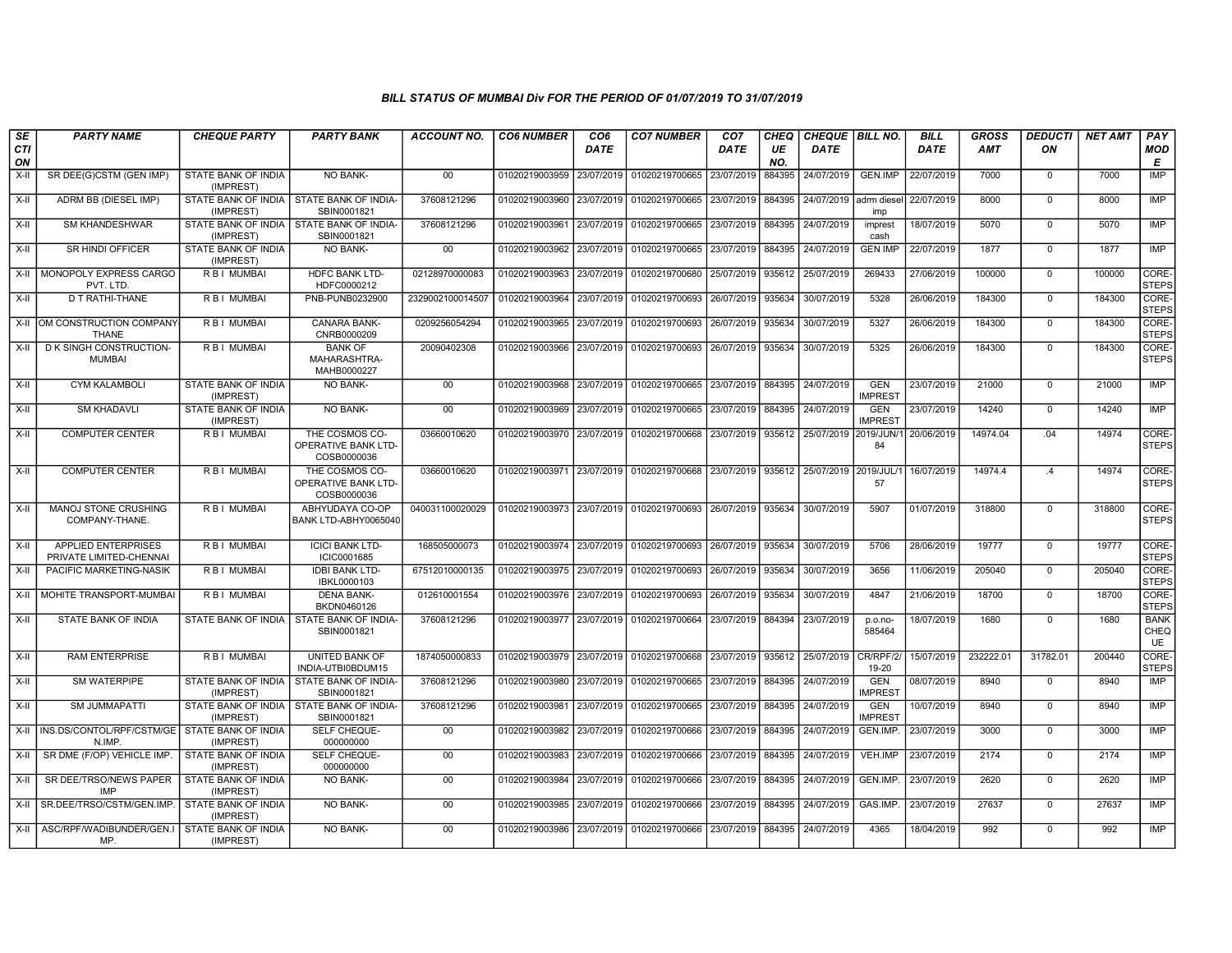| SE        | <b>PARTY NAME</b>                                         | <b>CHEQUE PARTY</b>                 | <b>PARTY BANK</b>                          | <b>ACCOUNT NO.</b>              | <b>CO6 NUMBER</b> | CO <sub>6</sub> | <b>CO7 NUMBER</b>                           | CO <sub>7</sub> | CHEQ      | <b>CHEQUE   BILL NO.</b> |                    | <b>BILL</b> | <b>GROSS</b> | <b>DEDUCTI</b> | <b>NET AMT</b> | PAY                              |
|-----------|-----------------------------------------------------------|-------------------------------------|--------------------------------------------|---------------------------------|-------------------|-----------------|---------------------------------------------|-----------------|-----------|--------------------------|--------------------|-------------|--------------|----------------|----------------|----------------------------------|
| CTI<br>ON |                                                           |                                     |                                            |                                 |                   | <b>DATE</b>     |                                             | <b>DATE</b>     | UE<br>NO. | <b>DATE</b>              |                    | <b>DATE</b> | <b>AMT</b>   | ON             |                | <b>MOD</b><br>E                  |
| X-II      | SENIOR CREW CONTROLLER<br>CSTM/GEN.IMP.                   | STATE BANK OF INDIA<br>(IMPREST)    | <b>SELF CHEQUE-</b><br>000000000           | 00                              | 01020219003987    | 23/07/2019      | 01020219700666                              | 23/07/2019      | 884395    | 24/07/2019               | GEN. IMP           | 22/07/2019  | 5000         | $\mathbf 0$    | 5000           | IMP                              |
| X-II      | <b>INSPECTOR RPF DADER</b>                                | STATE BANK OF INDIA<br>(IMPREST)    | <b>SELF CHEQUE-</b><br>000000000           | 00                              | 01020219003988    | 23/07/2019      | 01020219700666 23/07/2019                   |                 | 884395    | 24/07/2019               | GEN.IMP.           | 06/07/2019  | 4715         | $\Omega$       | 4715           | IMP                              |
| X-II      | ASC KYN/FUEL.IMP.                                         | STATE BANK OF INDIA<br>(IMPREST)    | SELF CHEQUE-<br>000000000                  | $00\,$                          | 01020219003989    | 23/07/2019      | 01020219700666                              | 23/07/2019      | 884395    | 24/07/2019               | FUEL.IMP.          | 19/07/2019  | 4500         | $\mathbf 0$    | 4500           | <b>IMP</b>                       |
|           | X-II INS.RPF TLA VEH NO MH-01-CY<br>9309                  | DIVISIONAL CASHIER,<br>C RLY        | NO BANK-                                   | 00                              | 01020219003990    | 23/07/2019      | 01020219700667                              | 23/07/2019      | 884397    | 24/07/2019               | <b>FUEL IMP</b>    | 19/07/2019  | 3900         | $\overline{0}$ | 3900           | CASH                             |
| $X-H$     | <b>HEMAL ENTERPRISES</b>                                  | <b>RBI MUMBAI</b>                   | <b>INDIAN BANK-</b><br>IDIB000M013         | 970096082                       | 01020219003991    | 23/07/2019      | 01020219700668                              | 23/07/2019      | 935612    | 25/07/2019               | <b>HE/03</b>       | 21/06/2019  | 102542       | 2051           | 100491         | CORE-<br><b>STEPS</b>            |
| X-II      | SR DME(FR OPS)CSTM                                        | <b>DIVISIONAL CASHIER.</b><br>C RLY | STATE BANK OF INDIA-<br>SBIN0001821        | 37608121296                     | 01020219003992    | 23/07/2019      | 01020219700667 23/07/2019 884397            |                 |           | 24/07/2019               | P. O. No<br>774742 | 22/07/2019  | 16000        | $\mathbf 0$    | 16000          | CASH                             |
| X-II      | SR RAJBHASHA ADHIKARI<br><b>MUMBAI</b>                    | DIVISIONAL CASHIER,<br>C RLY        |                                            | 000000000                       | 01020219003993    | 23/07/2019      | 01020219700667                              | 23/07/2019      | 884397    | 24/07/2019               | P.O.NO-<br>555700  | 23/07/2019  | 1600         | $\mathbf 0$    | 1600           | CASH                             |
| X-II      | ADME (Mech) CSTM Genl Imp                                 | STATE BANK OF INDIA<br>(IMPREST)    | SELF CHEQUE-<br>000000000                  | 000                             | 01020219003994    | 23/07/2019      | 01020219700666                              | 23/07/2019      | 884395    | 24/07/2019               | GEN.IMP.           | 23/07/2019  | 15000        | $\mathbf 0$    | 15000          | IMP                              |
| X-II      | <b>TRENDY CREATION</b>                                    | R B I MUMBAI                        | UNION BANK OF INDIA-<br>UBIN0555037        | 550301010050222                 | 01020219003995    | 24/07/2019      | 01020219700672 24/07/2019                   |                 | 935612    | 25/07/2019               | 278                | 08/07/2019  | 6039.24      | .24            | 6039           | CORE-<br><b>STEPS</b>            |
| $X-H$     | <b>TRENDY CREATION</b>                                    | <b>RBI MUMBAI</b>                   | <b>UNION BANK OF INDIA-</b><br>UBIN0555037 | 550301010050222                 | 01020219003996    | 24/07/2019      | 01020219700672 24/07/2019                   |                 | 935612    | 25/07/2019               | 264                | 01/07/2019  | 75595.52     | 1281.52        | 74314          | CORE-<br><b>STEPS</b>            |
| X-II      | <b>GOKUL AUTO WORKS</b>                                   | R B I MUMBAI                        | MAHANAGAR CO-OP<br>BANK LTD-MCBL0960007    | 007011200003244                 | 01020219003997    | 24/07/2019      | 01020219700672 24/07/2019                   |                 | 935612    | 25/07/2019               | 140                | 01/07/2019  | 25650.01     | 435.01         | 25215          | CORE-<br><b>STEPS</b>            |
| X-II      | <b>GOKUL AUTO WORKS</b>                                   | R B I MUMBAI                        | MAHANAGAR CO-OP<br>BANK LTD-MCBL0960007    | 007011200003244                 | 01020219003998    | 24/07/2019      | 01020219700672 24/07/2019 935612 25/07/2019 |                 |           |                          | 143                | 04/07/2019  | 6249.99      | .99            | 6249           | CORE-<br><b>STEPS</b>            |
| $X-H$     | A V ENTERPRISES                                           | R B I MUMBAI                        | UNION BANK OF INDIA-<br>UBIN0567205        | 672001010050478                 | 01020219003999    | 24/07/2019      | 01020219700672 24/07/2019                   |                 | 935612    | 25/07/2019               | 08                 | 05/07/2019  | 38797.22     | 4538.22        | 34259          | CORE-<br><b>STEPS</b>            |
| $X-H$     | <b>MTNL MUMBAI</b>                                        | <b>MTNL MUMBAI</b>                  | SELF CHEQUE-<br>000000000                  | 000000000                       | 01020219004000    | 24/07/2019      | 01020219700670 24/07/2019 935614            |                 |           | 25/07/2019               | 89/2019            | 07/07/2019  | 10583        | $\overline{0}$ | 10583          | <b>BANK</b><br>CHEQ<br><b>UE</b> |
| $X-H$     | <b>MTNL MUMBAI</b>                                        | <b>MTNL MUMBAI</b>                  | SELF CHEQUE-<br>000000000                  | 000000000                       | 01020219004001    | 24/07/2019      | 01020219700669 24/07/2019 935615            |                 |           | 25/07/2019               | V.90/2019          | 07/07/2019  | 216635       | $\overline{0}$ | 216635         | <b>BANK</b><br>CHEQ<br><b>UE</b> |
| X-II      | <b>EXPRESS SOLUTIONS</b>                                  | R B I MUMBAI                        | <b>ICICI BANK LTD-</b><br>ICIC0000585      | 058505000560                    | 01020219004002    | 24/07/2019      | 01020219700680                              | 25/07/2019      | 935612    | 25/07/2019               | 269259             | 03/07/2019  | 291000       | $\Omega$       | 291000         | CORE-<br><b>STEPS</b>            |
| $X-H$     | VISHAL CONSTRUCTION-<br><b>THANE</b>                      | R B I MUMBAI                        | <b>CORPORATION BANK-</b><br>CORP0000437    | 510101003121088                 | 01020219004003    | 24/07/2019      | 01020219700693                              | 26/07/2019      | 935634    | 30/07/2019               | 5326               | 26/06/2019  | 184300       | $\mathbf 0$    | 184300         | CORE-<br><b>STEPS</b>            |
| $X-H$     | SUSTAIN TECHNOLOGY-<br><b>RAIGARH</b>                     | R B I MUMBAI                        | <b>HDFC BANK LTD-</b><br>HDFC0000025       | 50200013594800                  | 01020219004004    | 24/07/2019      | 01020219700680 25/07/2019                   |                 | 935612    | 25/07/2019               | 7441               | 12/07/2019  | 15833        | $\overline{0}$ | 15833          | CORE-<br><b>STEPS</b>            |
| $X-II$    | PACIFIC MARKETING-NASIK                                   | <b>RBI MUMBAI</b>                   | <b>IDBI BANK LTD-</b><br>IBKL0000103       | 67512010000135                  | 01020219004005    | 24/07/2019      | 01020219700680                              | 25/07/2019      | 935612    | 25/07/2019               | 3648               | 11/06/2019  | 170110       | $\mathbf 0$    | 170110         | CORE-<br><b>STEPS</b>            |
| X-II      | SSE/PSI/CHG/GEN.IMP.                                      | STATE BANK OF INDIA<br>(IMPREST)    | SELF CHEQUE-<br>000000000                  | 00                              | 01020219004006    | 24/07/2019      | 01020219700683                              | 25/07/2019      | 884400    | 26/07/2019               | GEN.IMP.           | 24/07/2019  | 1469         | $\mathbf 0$    | 1469           | IMP                              |
| X-II      | <b>BPCL E CMS</b>                                         | R B I MUMBAI                        | HDFC-HDFC0000240                           | 3017FA2000601763 01020219004007 |                   | 24/07/2019      | 01020219700671 24/07/2019                   |                 | 935609    | 24/07/2019               | 56/06              | 23/07/2019  | 742984       | $\mathbf 0$    | 742984         | CORE-<br><b>STEPS</b>            |
| X-II      | ELECTRONIC AND<br><b>ENGINEERING SERVICES PVT</b><br>LTD. | R B I MUMBAI                        | <b>BANK OF INDIA-</b><br>BKID0000061       | 006120100004463                 | 01020219004008    | 24/07/2019      | 01020219700672 24/07/2019                   |                 | 935612    | 25/07/2019               | D 204              | 27/04/2018  | 14160        | 1440           | 12720          | CORE-<br><b>STEPS</b>            |
| X-II      | INSPECTOR/RPF/VDLR/GEN.IM<br>P                            | STATE BANK OF INDIA<br>(IMPREST)    | SELF CHEQUE-<br>000000000                  | $00\,$                          | 01020219004009    | 24/07/2019      | 01020219700683                              | 25/07/2019      | 884400    | 26/07/2019               | GEN.IMP.           | 23/07/2019  | 5000         | $\mathbf 0$    | 5000           | <b>IMP</b>                       |
| X-II      | ELECTRONIC AND<br><b>ENGINEERING SERVICES PVT</b><br>LTD. | R B I MUMBAI                        | <b>BANK OF INDIA-</b><br>BKID0000061       | 006120100004463                 | 01020219004010    | 24/07/2019      | 01020219700672 24/07/2019                   |                 | 935612    | 25/07/2019               | D 1622             | 30/10/2018  | 14160        | 1440           | 12720          | CORE-<br><b>STEPS</b>            |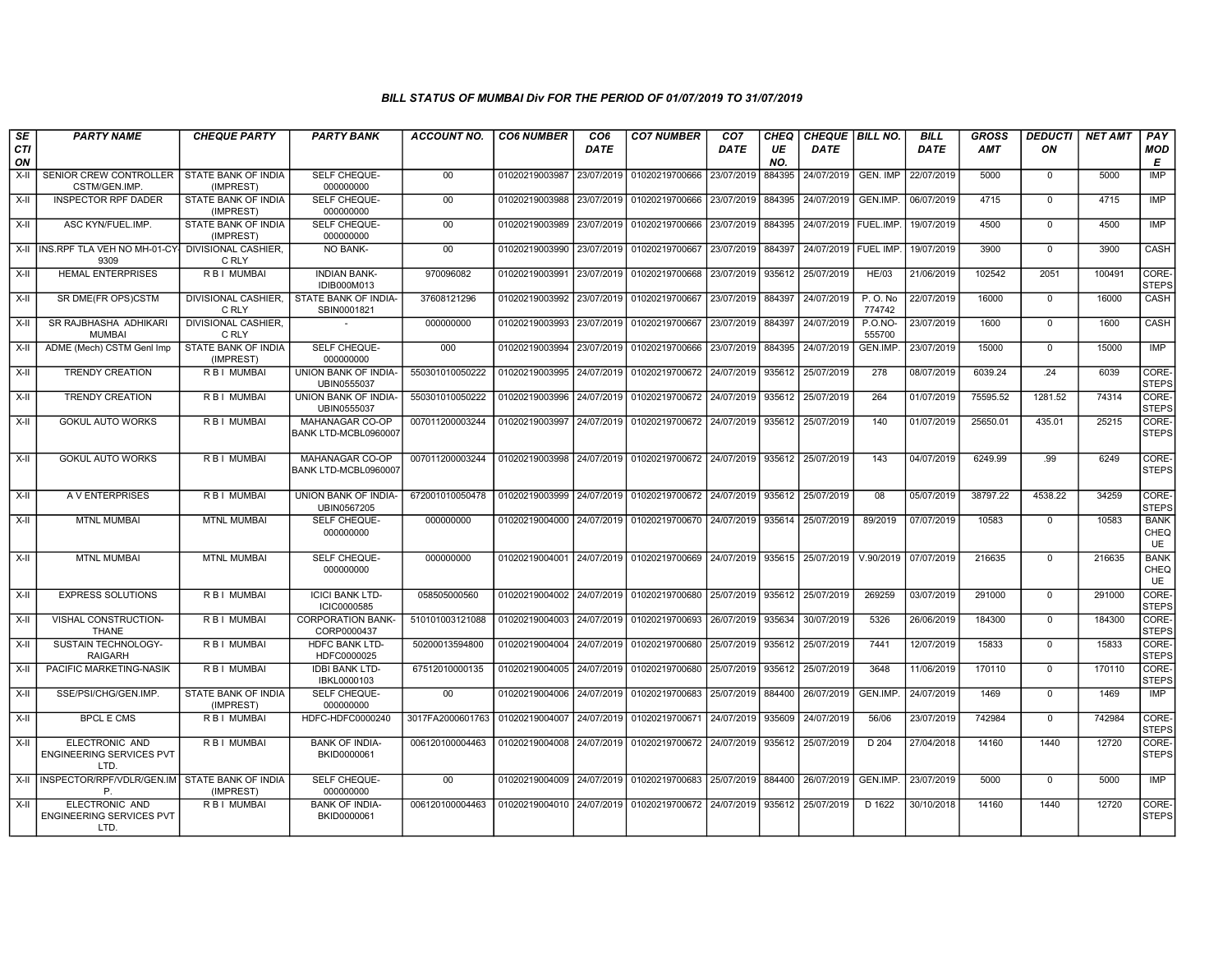| SE               | <b>PARTY NAME</b>                                  | <b>CHEQUE PARTY</b> | <b>PARTY BANK</b>                                             | ACCOUNT NO.      | <b>CO6 NUMBER</b>         | CO6         | <b>CO7 NUMBER</b>         | CO <sub>7</sub> | CHEQ      | <b>CHEQUE   BILL NO.</b> |        | BILL        | GROSS      | <b>DEDUCTI</b> | <b>NET AMT</b> | <b>PAY</b>            |
|------------------|----------------------------------------------------|---------------------|---------------------------------------------------------------|------------------|---------------------------|-------------|---------------------------|-----------------|-----------|--------------------------|--------|-------------|------------|----------------|----------------|-----------------------|
| <b>CTI</b><br>ON |                                                    |                     |                                                               |                  |                           | <b>DATE</b> |                           | <b>DATE</b>     | UE<br>NO. | <b>DATE</b>              |        | <b>DATE</b> | <b>AMT</b> | ON             |                | MOD<br>E              |
| $X-H$            | ELECTRONIC AND<br>ENGINEERING SERVICES PVT<br>LTD. | R B I MUMBAI        | <b>BANK OF INDIA-</b><br>BKID0000061                          | 006120100004463  | 01020219004011            | 24/07/2019  | 01020219700672            | 24/07/2019      | 935612    | 25/07/2019               | D 237  | 04/05/2019  | 14160      | 1440           | 12720          | CORE-<br><b>STEPS</b> |
| X-II             | ACME INDIA-NEW DELHI                               | R B I MUMBAI        | <b>IDBI BANK LTD-</b><br>IBKL0000172                          | 0172102000019442 | 01020219004013            | 24/07/2019  | 01020219700693            | 26/07/2019      | 935634    | 30/07/2019               | 1681   | 02/05/2019  | 9320       | $\mathbf{0}$   | 9320           | CORE-<br><b>STEPS</b> |
| $X-H$            | <b>KRUSHNA RAMA ZUGARE</b>                         | <b>RBI MUMBAI</b>   | <b>BANK OF</b><br>MAHARASHTRA-<br>MAHB0000227                 | 60307981635      | 01020219004016            | 24/07/2019  | 01020219700681            | 25/07/2019      | 935618    | 26/07/2019               | 269776 | 16/07/2019  | 56300      | $\Omega$       | 56300          | CORE-<br><b>STEPS</b> |
| $X-II$           | M/S. D.T.RATHI                                     | R B I MUMBAI        | PNB-PUNB0232900                                               | 2329002100014507 | 01020219004017            | 24/07/2019  | 01020219700681            | 25/07/2019      | 935618    | 26/07/2019               | 269777 | 16/07/2019  | 56300      | $\mathbf 0$    | 56300          | CORE-<br><b>STEPS</b> |
| $X-II$           | <b>TIKU TRANSPORT</b>                              | R B I MUMBAI        | THE SHAMRAO VITHAL<br><b>CO-OPERATIVE BAN-</b><br>SVCB0000020 | 102004180001627  | 01020219004018 24/07/2019 |             | 01020219700681            | 25/07/2019      | 935618    | 26/07/2019               | 269778 | 16/07/2019  | 56300      | $\Omega$       | 56300          | CORE-<br><b>STEPS</b> |
| X-II             | HARI OM ENTERPRISES                                | R B I MUMBAI        | KARNATAKA BANK LTD-<br>KARB0000427                            | 4272000100090501 | 01020219004019 24/07/2019 |             | 01020219700681            | 25/07/2019      | 935618    | 26/07/2019               | 269779 | 16/07/2019  | 56300      | $\mathbf{0}$   | 56300          | CORE-<br><b>STEPS</b> |
| $X-II$           | <b>SUMITRA ENTERPRISES</b>                         | <b>RBI MUMBAI</b>   | <b>BANK OF BARODA-</b><br><b>BARB0CHEBOM</b>                  | 18470200000623   | 01020219004020            | 24/07/2019  | 01020219700673 24/07/2019 |                 | 935612    | 25/07/2019 SE/12/2018    | 19     | 12/03/2019  | 53100      | 2253           | 50847          | CORE-<br><b>STEPS</b> |
| X-II             | TRIDEV EXPRESS CARGO                               | R B I MUMBAI        | <b>HDFC BANK LTD-</b><br>HDFC0001926                          | 50200004289638   | 01020219004021            | 24/07/2019  | 01020219700681            | 25/07/2019      | 935618    | 26/07/2019               | 269420 | 27/06/2019  | 100000     | $\mathbf 0$    | 100000         | CORE-<br><b>STEPS</b> |
| X-II             | SHIVAM RAIL LOGISTIC                               | R B I MUMBAI        | <b>ICICI BANK LTD-</b><br>ICIC0001276                         | 127605001448     | 01020219004022            | 24/07/2019  | 01020219700681            | 25/07/2019      | 935618    | 26/07/2019               | 269421 | 27/06/2019  | 100000     | $\mathbf{0}$   | 100000         | CORE-<br><b>STEPS</b> |
| X-II             | <b>MS PRAKASH EXPRESS</b><br>CARGO                 | R B I MUMBAI        | <b>CORPORATION BANK-</b><br>CORP0000455                       | 560321000024832  | 01020219004023            | 24/07/2019  | 01020219700681            | 25/07/2019      | 935618    | 26/07/2019               | 269422 | 27/06/2019  | 100000     | $\mathbf 0$    | 100000         | CORE-<br><b>STEPS</b> |
| X-II             | M/S.S K RAIL LOGISTICS                             | R B I MUMBAI        | AXIS BANK-UTIB0001929                                         | 917020008548581  | 01020219004024            | 24/07/2019  | 01020219700681            | 25/07/2019      | 935618    | 26/07/2019               | 269423 | 27/06/2019  | 100000     | $^{\circ}$     | 100000         | CORE-<br><b>STEPS</b> |
| $X-H$            | M/S.S K RAIL LOGISTICS                             | R B I MUMBAI        | AXIS BANK-UTIB0001929                                         | 917020008548581  | 01020219004025            | 24/07/2019  | 01020219700681            | 25/07/2019      | 935618    | 26/07/2019               | 269424 | 27/06/2019  | 100000     | $\mathbf 0$    | 100000         | CORE-<br><b>STEPS</b> |
| X-II             | <b>SHIVAM RAIL LOGISTIC</b>                        | R B I MUMBAI        | <b>ICICI BANK LTD-</b><br>ICIC0001276                         | 127605001448     | 01020219004026            | 24/07/2019  | 01020219700681            | 25/07/2019      | 935618    | 26/07/2019               | 269425 | 27/06/2019  | 100000     | $\Omega$       | 100000         | CORE-<br><b>STEPS</b> |
| X-II             | <b>GOOD FAST RAIL CARGO</b><br><b>MOVERS</b>       | <b>RBI MUMBAI</b>   | <b>VIJAYA BANK-</b><br>VIJB0005022                            | 502200301000228  | 01020219004027            | 24/07/2019  | 01020219700681            | 25/07/2019      | 935618    | 26/07/2019               | 269427 | 27/06/2019  | 60000      | $\mathbf{0}$   | 60000          | CORE-<br><b>STEPS</b> |
| $X-II$           | <b>GOOD FAST RAIL CARGO</b><br><b>MOVERS</b>       | R B I MUMBAI        | <b>VIJAYA BANK-</b><br>VIJB0005022                            | 502200301000228  | 01020219004028            | 24/07/2019  | 01020219700681            | 25/07/2019      | 935618    | 26/07/2019               | 269428 | 27/06/2019  | 40000      | $\Omega$       | 40000          | CORE-<br><b>STEPS</b> |
| X-II             | M/S.S K RAIL LOGISTICS                             | R B I MUMBAI        | AXIS BANK-UTIB0001929                                         | 917020008548581  | 01020219004029            | 24/07/2019  | 01020219700681            | 25/07/2019      | 935618    | 26/07/2019               | 269429 | 27/06/2019  | 100000     | $^{\circ}$     | 100000         | CORE-<br><b>STEPS</b> |
| X-II             | <b>SHIVAM RAIL LOGISTIC</b>                        | R B I MUMBAI        | <b>ICICI BANK LTD-</b><br>ICIC0001276                         | 127605001448     | 01020219004030            | 24/07/2019  | 01020219700681            | 25/07/2019      | 935618    | 26/07/2019               | 269435 | 09/07/2019  | 100000     | $\mathbf{0}$   | 100000         | CORE-<br><b>STEPS</b> |
| X-II             | <b>RMS ENTERPRISES</b>                             | R B I MUMBAI        | <b>DOMBIVLI NAGARI</b><br>SAHAKARI BANK LIMIT-<br>DNSB0000011 | 011011100000855  | 01020219004031            | 24/07/2019  | 01020219700693            | 26/07/2019      | 935634    | 30/07/2019               | 269775 | 03/07/2019  | 193360     | $\mathbf{0}$   | 193360         | CORE-<br><b>STEPS</b> |
| X-II             | M/S.S K RAIL LOGISTICS                             | R B I MUMBAI        | AXIS BANK-UTIB0001929                                         | 917020008548581  | 01020219004032 24/07/2019 |             | 01020219700715 31/07/2019 |                 | 935718    | 01/08/2019               | 269436 | 09/07/2019  | 100000     | $\Omega$       | 100000         | CORE-<br><b>STEPS</b> |
| X-II             | SHIVAM RAIL LOGISTIC                               | R B I MUMBAI        | <b>ICICI BANK LTD-</b><br>ICIC0001276                         | 127605001448     | 01020219004033            | 24/07/2019  | 01020219700681            | 25/07/2019      | 935618    | 26/07/2019               | 269437 | 09/07/2019  | 100000     | $\mathbf{0}$   | 100000         | CORE-<br><b>STEPS</b> |
| X-II             | <b>M/S.S K RAIL LOGISTICS</b>                      | R B I MUMBAI        | AXIS BANK-UTIB0001929                                         | 91702000854858   | 01020219004034            | 24/07/2019  | 01020219700681            | 25/07/2019      | 935618    | 26/07/2019               | 269438 | 09/07/2019  | 100000     | $\mathbf 0$    | 100000         | CORE-<br><b>STEPS</b> |
| X-II             | <b>MS PRAKASH EXPRESS</b><br>CARGO                 | R B I MUMBAI        | <b>CORPORATION BANK-</b><br>CORP0000455                       | 560321000024832  | 01020219004035            | 24/07/2019  | 01020219700681            | 25/07/2019      | 935618    | 26/07/2019               | 269439 | 09/07/2019  | 100000     | $\Omega$       | 100000         | CORE-<br><b>STEPS</b> |
| $X-H$            | DAVIDRAJ TRAIN LOGISTIC                            | R B I MUMBAI        | <b>ICICI BANK LTD-</b><br>ICIC0006235                         | 623505387759     | 01020219004036            | 24/07/2019  | 01020219700681            | 25/07/2019      | 935618    | 26/07/2019               | 269440 | 10/07/2019  | 100000     | $\mathbf{0}$   | 100000         | CORE-<br><b>STEPS</b> |
| X-II             | <b>DECENT TRANSPORT</b>                            | R B I MUMBAI        | <b>ICICI BANK LTD-</b><br>ICIC0000261                         | 026105500716     | 01020219004037            | 24/07/2019  | 01020219700681            | 25/07/2019      | 935618    | 26/07/2019               | 269442 | 10/07/2019  | 100000     | $\Omega$       | 100000         | CORE-<br><b>STEPS</b> |
| X-II             | VAISHNAVI CARGO AND<br><b>MOVERS</b>               | R B I MUMBAI        | <b>ICICI BANK LTD-</b><br>ICIC0001214                         | 121405000111     | 01020219004038            | 24/07/2019  | 01020219700681            | 25/07/2019      | 935618    | 26/07/2019               | 269443 | 10/07/2019  | 100000     | $\mathbf{0}$   | 100000         | CORE-<br><b>STEPS</b> |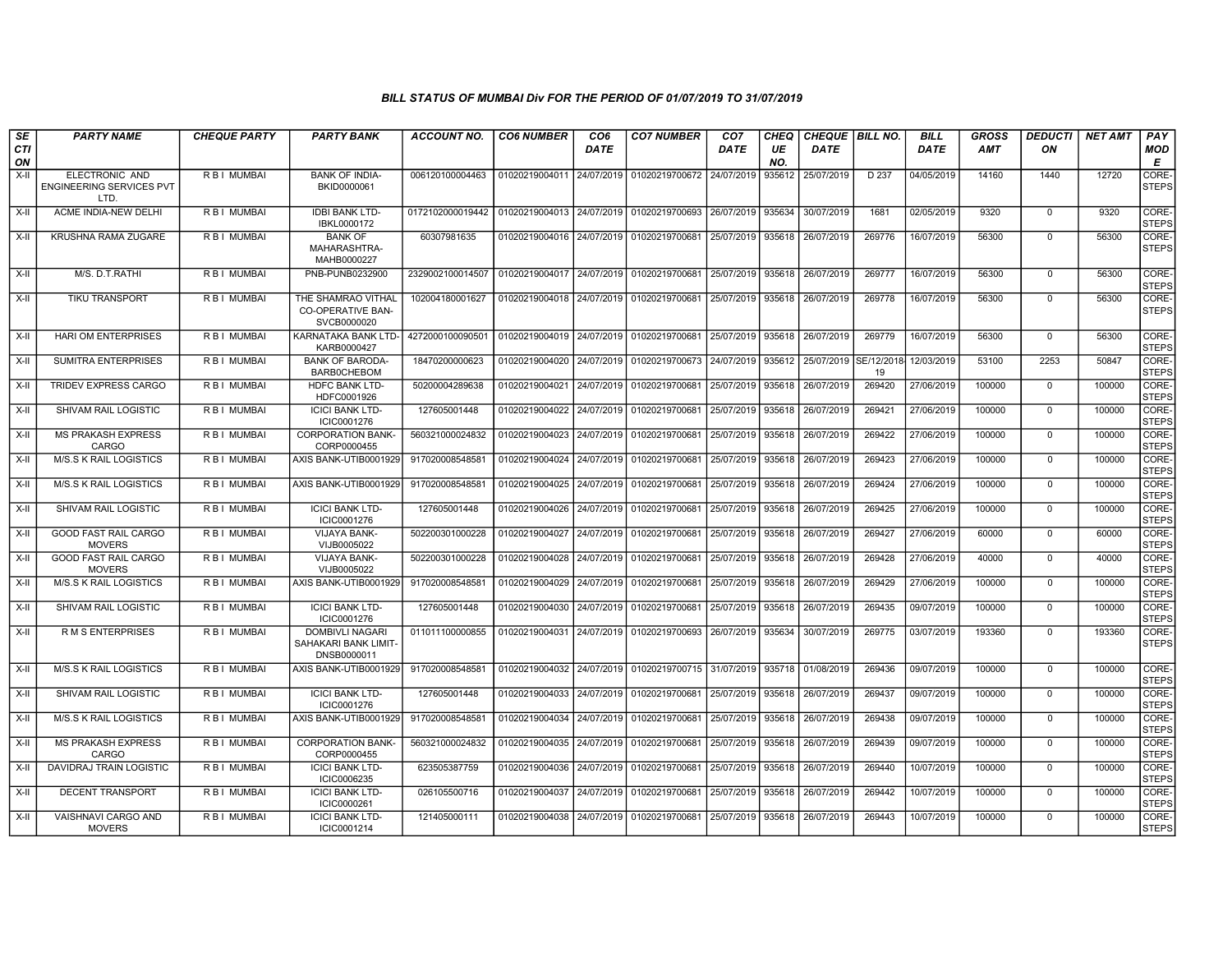| SE        | <b>PARTY NAME</b>                                                                             | <b>CHEQUE PARTY</b>                                                                                     | <b>PARTY BANK</b>                                             | <b>ACCOUNT NO.</b>                                                          | <b>CO6 NUMBER</b>         | CO <sub>6</sub> | <b>CO7 NUMBER</b>                                                                           | CO <sub>7</sub> | CHEQ      | <b>CHEQUE   BILL NO.</b> |                          | <b>BILL</b> | <b>GROSS</b> | <b>DEDUCTI</b> | <b>NET AMT</b> | PAY                              |
|-----------|-----------------------------------------------------------------------------------------------|---------------------------------------------------------------------------------------------------------|---------------------------------------------------------------|-----------------------------------------------------------------------------|---------------------------|-----------------|---------------------------------------------------------------------------------------------|-----------------|-----------|--------------------------|--------------------------|-------------|--------------|----------------|----------------|----------------------------------|
| CTI<br>ON |                                                                                               |                                                                                                         |                                                               |                                                                             |                           | <b>DATE</b>     |                                                                                             | <b>DATE</b>     | UE<br>NO. | <b>DATE</b>              |                          | <b>DATE</b> | AMT          | ON             |                | MOD<br>E                         |
| X-II      | M/S.S K RAIL LOGISTICS                                                                        | R B I MUMBAI                                                                                            | AXIS BANK-UTIB0001929                                         | 917020008548581                                                             | 01020219004039 24/07/2019 |                 | 01020219700681                                                                              | 25/07/2019      | 935618    | 26/07/2019               | 269444                   | 10/07/2019  | 100000       | $\mathbf{0}$   | 100000         | CORE-<br><b>STEPS</b>            |
| X-II      | MONOPOLY EXPRESS CARGO<br>PVT. LTD                                                            | R B   MUMBAI                                                                                            | <b>HDFC BANK LTD-</b><br>HDFC0000212                          | 02128970000083                                                              | 01020219004040 24/07/2019 |                 | 01020219700681                                                                              | 25/07/2019      | 935618    | 26/07/2019               | 269445                   | 10/07/2019  | 100000       | $\Omega$       | 100000         | CORE-<br><b>STEPS</b>            |
| X-II      | UNITY CONSTRUCTION-<br><b>MUMBAI</b>                                                          | R B I MUMBAI                                                                                            | <b>INDIAN BANK-</b><br><b>IDIB000S010</b>                     | 6301531674                                                                  | 01020219004041 24/07/2019 |                 | 01020219700680                                                                              | 25/07/2019      | 935612    | 25/07/2019               | 9029                     | 22/07/2019  | 238700       | $\mathbf{0}$   | 238700         | CORE-<br><b>STEPS</b>            |
| $X-II$    | KRISHNA CONSTRUCTION CO-<br>ULHASNAGAR                                                        | R B I MUMBAI                                                                                            | <b>DENA BANK-</b><br>BKDN0470913                              | 091311023803                                                                | 01020219004042 24/07/2019 |                 | 01020219700680                                                                              | 25/07/2019      | 935612    | 25/07/2019               | 9030                     | 22/07/2019  | 238700       | $\Omega$       | 238700         | CORE-<br><b>STEPS</b>            |
| $X-H$     | <b>PUSHPAK RAIL</b><br><b>CONSTRUCTION PRIVATE</b><br>LIMITED-ULHASNAGAR                      | <b>RBI MUMBAI</b>                                                                                       | <b>CANARA BANK-</b><br>CNRB0000209                            | 0209256054297                                                               | 01020219004043 24/07/2019 |                 | 01020219700680                                                                              | 25/07/2019      | 935612    | 25/07/2019               | 9034                     | 22/07/2019  | 328000       | $\mathbf 0$    | 328000         | CORE-<br><b>STEPS</b>            |
| $X-H$     | RELIANCE JOI INFOCOMM LTD                                                                     | R B I MUMBAI                                                                                            | <b>STANDARD</b><br><b>CHARTERED BANK-</b><br>SCBL0036084      | RJIO900590045816 01020219004044 24/07/2019 01020219700676 24/07/2019 935612 |                           |                 |                                                                                             |                 |           | 25/07/2019               | V.88/2019                | 01/07/2019  | 696887.94    | 23623.94       | 673264         | CORE-<br><b>STEPS</b>            |
| $X-II$    | ACCOUNTS OFFICER, BSNL<br><b>KALYAN</b>                                                       | <b>ACCOUNTS OFFICER.</b><br><b>BSNL KALYAN</b>                                                          | SELF CHEQUE-<br>000000000                                     | 000000000                                                                   |                           |                 | 01020219004045 24/07/2019 01020219700675 24/07/2019                                         |                 | 935613    | 25/07/2019               | V.85/2019                | 06/07/2019  | 30714        | $\mathbf{0}$   | 30714          | <b>BANK</b><br>CHEQ<br><b>UE</b> |
| $X-II$    | <b>BHARAT SANCHAR NIGAM</b><br>LIMITED, PUNE                                                  | <b>RBI MUMBAI</b>                                                                                       | <b>ICICI BANK LTD-</b><br>ICIC0000039                         | 003905003534                                                                |                           |                 | 01020219004046 24/07/2019 01020219700674                                                    | 24/07/2019      | 935612    | 25/07/2019               | V.86/2019                | 06/07/2019  | 8685         | $\mathbf 0$    | 8685           | CORE-<br><b>STEPS</b>            |
| $X-H$     | TULSI ENTERPRISES-<br><b>ULHASNAGAR</b>                                                       | R B I MUMBAI                                                                                            | THE KALYAN JANATA<br>SAHAKARI BANK LTD-<br>KJSB0000007        | 007013200000105                                                             |                           |                 | 01020219004047 24/07/2019 01020219700680                                                    | 25/07/2019      | 935612    | 25/07/2019               | 9035                     | 22/07/2019  | 328000       | $\Omega$       | 328000         | CORE-<br><b>STEPS</b>            |
| X-II      | <b>KRISHNA CONSTRUCTION CO-</b><br><b>ULHASNAGAR</b>                                          | <b>RBI MUMBAI</b>                                                                                       | <b>DENA BANK-</b><br>BKDN0470913                              | 091311023803                                                                |                           |                 | 01020219004048 24/07/2019 01020219700680                                                    | 25/07/2019      | 935612    | 25/07/2019               | 9036                     | 22/07/2019  | 328000       | $\mathbf 0$    | 328000         | CORE-<br><b>STEPS</b>            |
| X-II      | KUVALA CORPORATION<br>PRIVATE LIMITED-MUMBAI                                                  | R B I MUMBAI                                                                                            | <b>VIJAYA BANK-</b><br>VIJB0005047                            | 504700301001416                                                             | 01020219004049 24/07/2019 |                 | 01020219700680                                                                              | 25/07/2019      | 935612    | 25/07/2019               | 9037                     | 22/07/2019  | 328000       | $\mathbf{0}$   | 328000         | CORE-<br><b>STEPS</b>            |
| $X-I$     | SHAH ENGINEERS-THANE                                                                          | R B I MUMBAI                                                                                            | <b>BANK OF INDIA-</b><br>BKID0000050                          | 005020100011006                                                             | 01020219004050            | 24/07/2019      | 01020219700680                                                                              | 25/07/2019      | 935612    | 25/07/2019               | 9038                     | 22/07/2019  | 328000       | $\Omega$       | 328000         | CORE-<br><b>STEPS</b>            |
|           | X-II   M S MISTRY AND CO.-MUMBAI                                                              | <b>RBI MUMBAI</b>                                                                                       | <b>DENA BANK-</b><br>BKDN0460209                              | 020911001462                                                                | 01020219004051            | 24/07/2019      | 01020219700680                                                                              | 25/07/2019      | 935612    | 25/07/2019               | 9039                     | 22/07/2019  | 328000       | $\mathbf 0$    | 328000         | CORE-<br><b>STEPS</b>            |
| X-II      | <b>MTNL MUMBAI</b>                                                                            | DIVISIONAL CASHIER,<br>C RLY                                                                            | SELF CHEQUE-<br>000000000                                     | 000000000                                                                   |                           |                 | 01020219004052 24/07/2019 01020219700677                                                    | 24/07/2019      | 884399    | 25/07/2019               | 555002                   | 23/07/2019  | 20812        | $\mathbf 0$    | 20812          | <b>CASH</b>                      |
| X-II      | N M INDUSTRIES                                                                                | R B I MUMBAI                                                                                            | THE SHAMRAO VITHAL<br><b>CO-OPERATIVE BAN-</b><br>SVCB0000015 | 101504180002566                                                             | 01020219004053            | 24/07/2019      | 01020219700688                                                                              | 25/07/2019      | 935618    | 26/07/2019               | 078                      | 15/05/2019  | 17110        | 2001           | 15109          | CORE-<br>STEPS                   |
| X-II      | <b>M S IGATPURI</b>                                                                           | <b>DIVISIONAL CASHIER.</b><br>C RLY                                                                     | SELF CHEQUE-<br>000000000                                     | 00                                                                          | 01020219004054            | 24/07/2019      | 01020219700678                                                                              | 24/07/2019      | 884399    | 25/07/2019               | 172373                   | 11/07/2019  | 17730        | $\mathbf 0$    | 17730          | <b>CASH</b>                      |
| $X-H$     | CMS KALYAN(GEN. IMP<br>Rs.125000)(1)                                                          | (IMPREST)                                                                                               | STATE BANK OF INDIA   STATE BANK OF INDIA-<br>SBIN0001821     | 37608121296                                                                 | 01020219004055            | 25/07/2019      | 01020219700679                                                                              | 25/07/2019      | 884400    | 26/07/2019 KYN.H.E.G     | enl Imp                  | 22/07/2019  | 121626       | $\mathbf 0$    | 121626         | <b>IMP</b>                       |
| X-II      | <b>EXE.ENGINEER</b><br>MAHARASHTRA JEEVAN<br>PRADHIKARAN WATER<br><b>MANGMT DIVN NEW PNVL</b> | <b>EXE.ENGINEER</b><br>MAHARASHTRA<br>JEEVAN PRADHIKARAN<br>WATER MANGMT DIVN<br><b>NEW PNVL</b>        | SELF CHEQUE-<br>000000000                                     | 000000000                                                                   | 01020219004057            | 25/07/2019      | 01020219700682                                                                              | 25/07/2019      | 935621    | 26/07/2019               | 000681,000<br>682,000683 | 14/05/2019  | 15652        | $\mathbf 0$    | 15652          | <b>BANK</b><br>CHEQ<br><b>UE</b> |
| X-II      | <b>EXE.ENGINEER</b><br>MAHARASHTRA JEEVAN<br>PRADHIKARAN WATER<br>MANGMT DIVN NEW PNVL        | <b>EXE.ENGINEER</b><br><b>MAHARASHTRA</b><br>JEEVAN PRADHIKARAN<br>WATER MANGMT DIVN<br><b>NEW PNVL</b> | SELF CHEQUE-<br>000000000                                     | 000000000                                                                   |                           |                 | 01020219004058 25/07/2019 01020219700682 25/07/2019                                         |                 | 935622    | 26/07/2019 00710/0007    | 11/000849                | 14/05/2019  | 76620        | $\mathbf{0}$   | 76620          | <b>BANK</b><br>CHEQ<br>UE        |
|           | X-II SARPANCH GRAM PANCHAYAT<br><b>NERAL</b>                                                  | <b>SARPANCH GRAM</b><br>PANCHAYAT NERAL                                                                 | SELF CHEQUE-<br>000000000                                     | 000000000                                                                   |                           |                 | 01020219004059 25/07/2019 01020219700682 25/07/2019 935628 26/07/2019 000551/000 25/06/2019 |                 |           |                          | 557/000562               |             | 261908       | $\mathbf{0}$   | 261908         | <b>BANK</b><br><b>CHEQ</b><br>UE |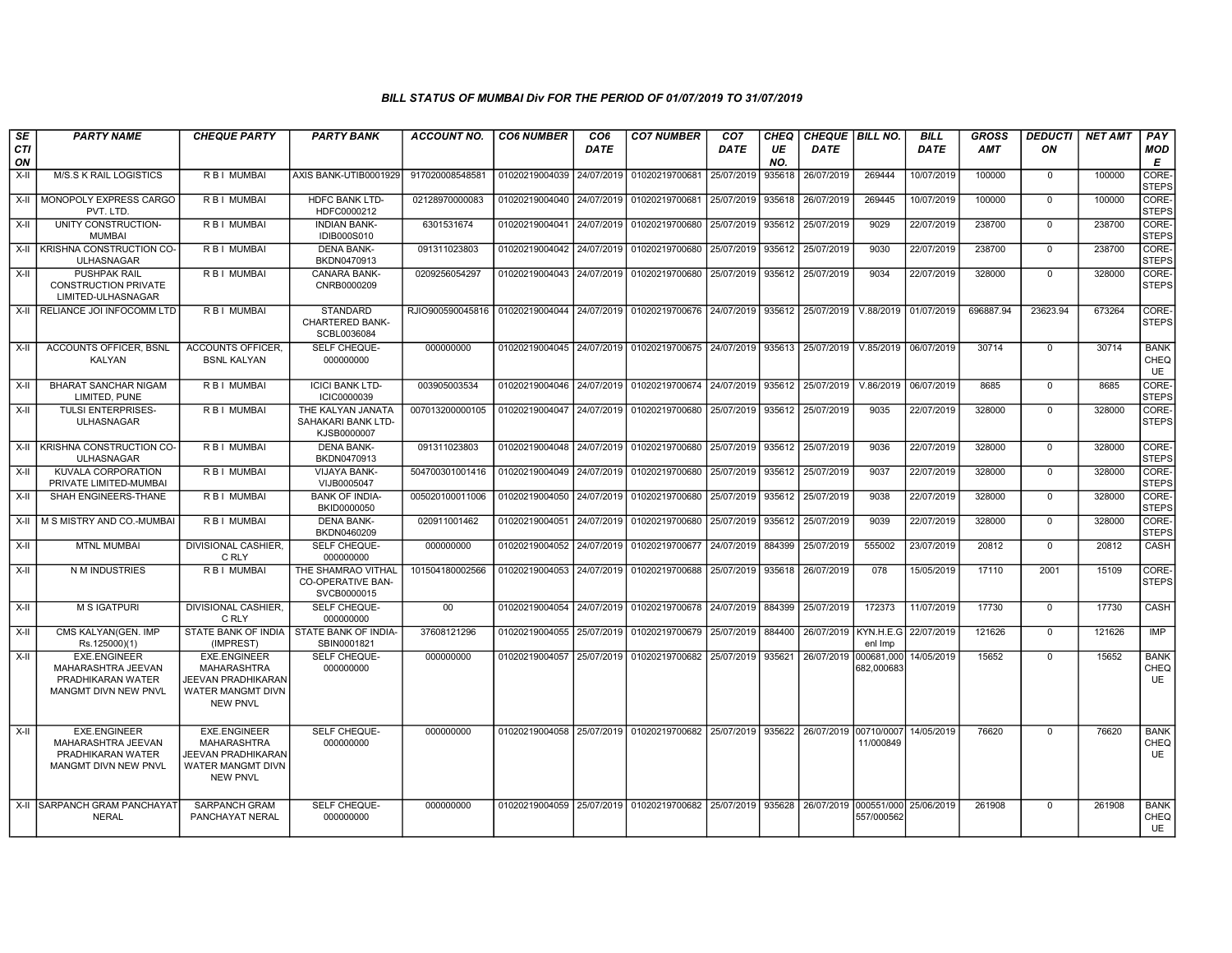| SE        | <b>PARTY NAME</b>                                    | <b>CHEQUE PARTY</b>                     | <b>PARTY BANK</b>                             | <b>ACCOUNT NO.</b> | <b>CO6 NUMBER</b>         | CO <sub>6</sub> | <b>CO7 NUMBER</b>                                                     | CO <sub>7</sub>     | CHEQ      | CHEQUE   BILL NO. |                       | <b>BILL</b> | GROSS      | <b>DEDUCTI</b> | NET AMT | <b>PAY</b>                       |
|-----------|------------------------------------------------------|-----------------------------------------|-----------------------------------------------|--------------------|---------------------------|-----------------|-----------------------------------------------------------------------|---------------------|-----------|-------------------|-----------------------|-------------|------------|----------------|---------|----------------------------------|
| CTI<br>ON |                                                      |                                         |                                               |                    |                           | <b>DATE</b>     |                                                                       | DATE                | UE<br>NO. | <b>DATE</b>       |                       | <b>DATE</b> | <b>AMT</b> | ON             |         | <b>MOD</b><br>E                  |
| X-II      | SARPANCH GRAM PANCHAYAT<br><b>NERAL</b>              | <b>SARPANCH GRAM</b><br>PANCHAYAT NERAL | SELF CHEQUE-<br>000000000                     | 000000000          | 01020219004060            |                 | 25/07/2019 01020219700682                                             | 25/07/2019          | 935627    | 26/07/2019        | Rev/F/67<br>of19-20   | 25/06/2019  | 20459      | $\mathbf 0$    | 20459   | <b>BANK</b><br>CHEQ<br><b>UE</b> |
| X-II      | SSE (M) CSMT                                         | DIVISIONAL CASHIER,<br>C RLY            | NO BANK-                                      | $00\,$             |                           |                 | 01020219004063 25/07/2019 01020219700686 25/07/2019 884402            |                     |           | 26/07/2019        | Imprest bil           | 22/07/2019  | 14000      | $\mathbf{0}$   | 14000   | <b>CASH</b>                      |
| $X-H$     | AREA TRAINING CENTER KYN<br>/GEN.IMP                 | STATE BANK OF INDIA<br>(IMPREST)        | <b>STATE BANK OF INDIA-</b><br>SBIN0001821    | 37608121296        | 01020219004083            | 25/07/2019      | 01020219700683                                                        | 25/07/2019 884400   |           | 26/07/2019        | GEN.IMP.              | 24/07/2019  | 2000       | $\overline{0}$ | 2000    | <b>IMP</b>                       |
| X-II      | <b>MOTORMEN TRAINING</b><br>CENTER KYN/GEN.IMP.      | STATE BANK OF INDIA<br>(IMPREST)        | <b>NO BANK-</b>                               | 00 <sup>°</sup>    |                           |                 | 01020219004084 25/07/2019 01020219700683 25/07/2019 884400            |                     |           | 26/07/2019        | GEN.IMP.              | 24/07/2019  | 4992       | $\mathbf 0$    | 4992    | IMP                              |
| X-II      | <b>INSPECTOR RPSF/A COY</b><br>12BN/RPSF/THK/GEN.IMP | STATE BANK OF INDIA<br>(IMPREST)        | NO BANK-                                      | $00\,$             | 01020219004085 25/07/2019 |                 | 01020219700683                                                        | 25/07/2019          | 884400    | 26/07/2019        | <b>GEN.IMP</b>        | 10/07/2019  | 3000       | $\mathbf 0$    | 3000    | IMP                              |
| X-II      | SR DPO CSTM                                          | DIVISIONAL CASHIER.<br>C RLY            | SELF CHEQUE-<br>000000000                     | 000000000          |                           |                 | 01020219004086 25/07/2019 01020219700684                              | 25/07/2019   884402 |           | 26/07/2019        | P.O. NO.<br>749483    | 24/07/2019  | 160200     | $\Omega$       | 160200  | CASH                             |
| X-II      | SR DPO CSTM                                          | <b>DIVISIONAL CASHIER</b><br>C RLY      | SELF CHEQUE-<br>000000000                     | 000000000          | 01020219004087 25/07/2019 |                 | 01020219700684                                                        | 25/07/2019 884402   |           | 26/07/2019        | <b>PONO</b><br>749484 | 24/07/2019  | 2150       | $\mathbf{0}$   | 2150    | <b>CASH</b>                      |
| X-II      | SSE/T/CLA                                            | <b>DIVISIONAL CASHIER,</b><br>C RLY     | NO BANK-                                      | $00\,$             | 01020219004088 25/07/2019 |                 | 01020219700684 25/07/2019 884402                                      |                     |           | 26/07/2019        | GEN.IMP               | 29/06/2019  | 2141       | $\mathbf{0}$   | 2141    | <b>CASH</b>                      |
| X-II      | PAT AND COMPANY                                      | R B I MUMBAI                            | <b>BANK OF</b><br>MAHARASHTRA-<br>MAHB0000310 | 20106692946        |                           |                 | 01020219004089 25/07/2019 01020219700687                              | 25/07/2019   935632 |           | 29/07/2019        | 1920/020              | 15/07/2019  | 1273975.2  | 21593.2        | 1252382 | CORE-<br><b>STEPS</b>            |
| $X-H$     | PAT AND COMPANY                                      | <b>RBI MUMBAL</b>                       | <b>BANK OF</b><br>MAHARASHTRA-<br>MAHB0000310 | 20106692946        |                           |                 | 01020219004090 25/07/2019 01020219700687 25/07/2019 935632            |                     |           | 29/07/2019        | 1920/19               | 15/07/2019  | 1446945.5  | 24524.5        | 1422421 | CORE-<br><b>STEPS</b>            |
| $X-II$    | <b>BEST</b>                                          | <b>BEST</b>                             | SELF CHEQUE-<br>000000000                     | 000000000          |                           |                 | 01020219004091 25/07/2019 01020219700686                              | 25/07/2019 935620   |           | 26/07/2019        | 1 BILL                | 19/07/2019  | 378100     | $\mathbf{0}$   | 378100  | <b>BANK</b><br>CHEQ<br>UE        |
| X-II      | <b>BEST</b>                                          | <b>BEST</b>                             | SELF CHEQUE-<br>000000000                     | 000000000          |                           |                 | 01020219004092 25/07/2019 01020219700686 25/07/2019 935619 26/07/2019 |                     |           |                   | 1 BILL                | 19/07/2019  | 29660      | $\Omega$       | 29660   | <b>BANK</b><br>CHEQ<br><b>UE</b> |
| X-II      | <b>MSEDCL</b>                                        | <b>MSEDCL</b>                           | <b>SELF CHEQUE-</b><br>000000000              | 000000000          |                           |                 | 01020219004093 25/07/2019 01020219700686                              | 25/07/2019 935625   |           | 26/07/2019        | 2 BILLS               | 19/07/2019  | 168170     | $\Omega$       | 168170  | <b>BANK</b><br>CHEQ<br>UE        |
| $X-II$    | <b>MSEDCL</b>                                        | <b>MSEDCL</b>                           | SELF CHEQUE-<br>000000000                     | 000000000          |                           |                 | 01020219004095 25/07/2019 01020219700686 25/07/2019 935624            |                     |           | 26/07/2019        | 1 BILL                | 19/07/2019  | 16570      | $\overline{0}$ | 16570   | <b>BANK</b><br>CHEQ<br>UE        |
| X-II      | <b>MSEDCL</b>                                        | <b>MSEDCL</b>                           | SELF CHEQUE-<br>000000000                     | 000000000          |                           |                 | 01020219004096 25/07/2019 01020219700686 25/07/2019 935623            |                     |           | 26/07/2019        | 2 BILLS               | 24/07/2019  | 13620      | $\Omega$       | 13620   | <b>BANK</b><br>CHEQ<br><b>UE</b> |
|           | X-II AISHABI ABDUL KARIM SHAIKH                      | <b>RBI MUMBAI</b>                       | <b>DENA BANK-</b><br>BKDN0520447              | 044710005079       |                           |                 | 01020219004097 25/07/2019 01020219700688 25/07/2019 935618            |                     |           | 26/07/2019        | 116                   | 16/07/2019  | 2968       | 1175           | 1793    | CORE-<br><b>STEPS</b>            |
| X-II      | <b>AISHABI ABDUL KARIM SHAIKH</b>                    | R B I MUMBAI                            | <b>DENA BANK-</b><br>BKDN0520447              | 044710005079       |                           |                 | 01020219004098 25/07/2019 01020219700688                              | 25/07/2019          | 935618    | 26/07/2019        | 118                   | 16/07/2019  | 2184       | 44             | 2140    | CORE-<br><b>STEPS</b>            |
| X-II      | <b>AISHABI ABDUL KARIM SHAIKH</b>                    | R B I MUMBAI                            | <b>DENA BANK-</b><br>BKDN0520447              | 044710005079       | 01020219004099 25/07/2019 |                 | 01020219700688                                                        | 25/07/2019          | 935618    | 26/07/2019        | 120                   | 16/07/2019  | 2931       | 59             | 2872    | CORE-<br><b>STEPS</b>            |
| X-II      | <b>GOKUL AUTO WORKS</b>                              | <b>RBI MUMBAI</b>                       | MAHANAGAR CO-OP<br>BANK LTD-MCBL0960007       | 007011200003244    |                           |                 | 01020219004100 25/07/2019 01020219700688 25/07/2019 935618 26/07/2019 |                     |           |                   | 145                   | 05/07/2019  | 38300.01   | 650.01         | 37650   | CORE-<br><b>STEPS</b>            |
| X-II      | <b>GOKUL AUTO WORKS</b>                              | R B I MUMBAI                            | MAHANAGAR CO-OP<br>BANK LTD-MCBL0960007       | 007011200003244    |                           |                 | 01020219004101 25/07/2019 01020219700688 25/07/2019 935618 26/07/2019 |                     |           |                   | 146                   | 08/07/2019  | 37800      | 641            | 37159   | CORE-<br><b>STEPS</b>            |
| X-II      | ADEN M IGP (GEN IMP)                                 | <b>STATE BANK OF INDIA</b><br>(IMPREST) | <b>NO BANK-</b>                               | 00                 |                           |                 | 01020219004102 25/07/2019 01020219700689 25/07/2019 884403            |                     |           | 29/07/2019        | <b>GEN IMP</b>        | 20/05/2019  | 10227      | $\Omega$       | 10227   | IMP                              |
| X-II      | ADEE/TL/AC/LTT (GEN IMP)                             | STATE BANK OF INDIA<br>(IMPREST)        | STATE BANK OF INDIA-<br>SBIN0001821           | 37608121296        |                           |                 | 01020219004103   25/07/2019   01020219700689   25/07/2019   884403    |                     |           | 29/07/2019        | GEN.IMP.              | 25/07/2019  | 19883      | $\mathbf{0}$   | 19883   | <b>IMP</b>                       |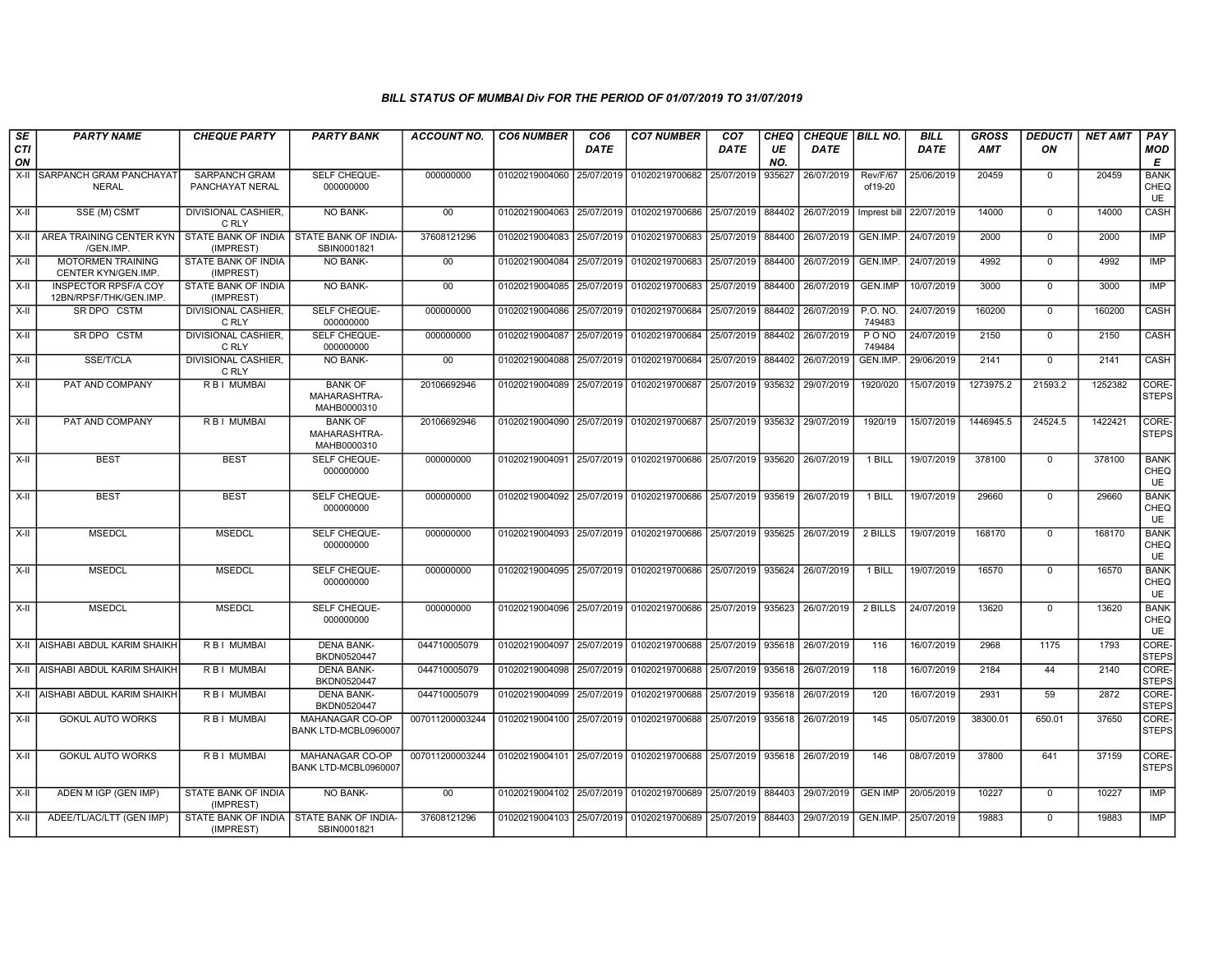| SE<br><b>CTI</b> | <b>PARTY NAME</b>                                 | <b>CHEQUE PARTY</b>                     | <b>PARTY BANK</b>                             | ACCOUNT NO.                                                | <b>CO6 NUMBER</b>                        | CO <sub>6</sub><br><b>DATE</b> | <b>CO7 NUMBER</b>                                                               | CO <sub>7</sub><br>DATE | <b>CHEQ</b><br>UE | CHEQUE   BILL NO.<br><b>DATE</b> |                       | <b>BILL</b><br><b>DATE</b> | <b>GROSS</b><br><b>AMT</b> | <b>DEDUCTI</b><br>ON | <b>NET AMT</b> | <b>PAY</b><br><b>MOD</b>  |
|------------------|---------------------------------------------------|-----------------------------------------|-----------------------------------------------|------------------------------------------------------------|------------------------------------------|--------------------------------|---------------------------------------------------------------------------------|-------------------------|-------------------|----------------------------------|-----------------------|----------------------------|----------------------------|----------------------|----------------|---------------------------|
| ON               |                                                   |                                         |                                               |                                                            |                                          |                                |                                                                                 |                         | NO.               |                                  |                       |                            |                            |                      |                | Е                         |
| $X-H$            | <b>SSE P/W VASIND</b>                             | <b>STATE BANK OF INDIA</b><br>(IMPREST) | SELF CHEQUE-<br>000000000                     | 00                                                         |                                          |                                | 01020219004104 25/07/2019 01020219700689                                        | 25/07/2019              | 884403            | 29/07/2019                       | <b>GEN IMP</b>        | 10/07/2019                 | 15740                      | $\mathbf 0$          | 15740          | IMP                       |
| $X-H$            | DRM(W)CSTM GEN IMP                                | <b>STATE BANK OF INDIA</b><br>(IMPREST) | <b>NO BANK-</b>                               | 00                                                         | 01020219004105 25/07/2019                |                                | 01020219700689                                                                  | 25/07/2019              | 884403            | 29/07/2019                       | Genl.<br>Imprest      | 24/07/2019                 | 15000                      | $\Omega$             | 15000          | IMP                       |
| X-II             | ADEN N LNL (FUEL IMP -9000)                       | STATE BANK OF INDIA<br>(IMPREST)        | NO BANK-                                      | $00\,$                                                     | 01020219004106 25/07/2019                |                                | 01020219700689                                                                  | 25/07/2019              | 884403            | 29/07/2019                       | <b>FUEL IMP</b>       | 20/07/2019                 | 9000                       | $\mathbf 0$          | 9000           | IMP                       |
| X-II             | <b>SSE P/W KARJAT</b>                             | <b>STATE BANK OF INDIA</b><br>(IMPREST) | SELF CHEQUE-<br>000000000                     | 00                                                         |                                          |                                | 01020219004107 25/07/2019 01020219700689                                        | 25/07/2019              | 884403            | 29/07/2019                       | gen imP               | 12/07/2019                 | 24172                      | $\Omega$             | 24172          | <b>IMP</b>                |
| X-II             | ADEN M IGP (FUEL-10000)                           | STATE BANK OF INDIA<br>(IMPREST)        | NO BANK-                                      | 00                                                         | 01020219004108 25/07/2019                |                                | 01020219700689                                                                  | 25/07/2019              | 884403            | 29/07/2019                       | diesel imp            | 20/06/2019                 | 10000                      | $\Omega$             | 10000          | IMP                       |
| $X-H$            | CHETAAN INC.-THANE                                | <b>RBI MUMBAI</b>                       | SBI-SBIN0001863                               | 32184755793                                                |                                          |                                | 01020219004109 25/07/2019 01020219700715                                        | 31/07/2019 935718       |                   | 01/08/2019                       | 9672                  | 25/07/2019                 | 17490                      | $\Omega$             | 17490          | CORE-<br><b>STEPS</b>     |
| X-II             | <b>VODAFONE IDEA LIMITED</b>                      | <b>VODAFONE IDEA</b><br>LIMITED         | NO BANK-                                      | $\mathbf 0$                                                |                                          |                                | 01020219004110 26/07/2019 01020219700690                                        | 26/07/2019 935629       |                   | 26/07/2019                       | V.91/2019             | 23/07/2019                 | 1097                       | $\Omega$             | 1097           | <b>BANK</b><br>CHEQ<br>UE |
| $X-H$            | <b>MTNL MUMBAI</b>                                | <b>MTNL MUMBAI</b>                      | <b>SELF CHEQUE-</b><br>000000000              | 000000000                                                  |                                          |                                | 01020219004111 26/07/2019 01020219700691 26/07/2019 935626 26/07/2019 V.87/2019 |                         |                   |                                  |                       | 17/07/2019                 | 2667                       | $\Omega$             | 2667           | <b>BANK</b><br>CHEQ<br>UE |
| $X-H$            | <b>HARI OM ENTERPRISES</b>                        | R B I MUMBAI                            | KARNATAKA BANK LTD-<br>KARB0000427            | 4272000100090501                                           | 01020219004112 26/07/2019 01020219700693 |                                |                                                                                 | 26/07/2019 935634       |                   | 30/07/2019                       | 260228                | 19/06/2018                 | 71120                      | $\mathbf 0$          | 71120          | CORE-<br><b>STEPS</b>     |
| X-II             | <b>HARI OM ENTERPRISES</b>                        | R B I MUMBAI                            | <b>KARNATAKA BANK LTD-</b><br>KARB0000427     | 4272000100090501 01020219004113 26/07/2019 01020219700693  |                                          |                                |                                                                                 | 26/07/2019              | 935634            | 30/07/2019                       | 260232                | 19/06/2018                 | 38030                      | $\Omega$             | 38030          | CORE-<br><b>STEPS</b>     |
| X-II             | ESSJAY COUPIER PVT LTD                            | R B I MUMBAI                            | <b>IDBI BANK LTD-</b><br>IBKL0000018          | 0018102000019318                                           | 01020219004114 26/07/2019 01020219700692 |                                |                                                                                 | 26/07/2019              | 935618            | 26/07/2019 EC/RENT/1             | 997                   | 03/06/2019                 | 26550                      | 2700                 | 23850          | CORE-<br><b>STEPS</b>     |
| $X-II$           | H D SALES CORPORATION                             | R B I MUMBAI                            | <b>DENA BANK-</b><br>BKDN0450146              | 014611024377                                               |                                          |                                | 01020219004115 26/07/2019 01020219700692                                        | 26/07/2019              | 935618            | 26/07/2019                       | <b>AMC 010</b>        | 18/07/2019                 | 61867.4                    | 6292.4               | 55575          | CORE-<br><b>STEPS</b>     |
| X-II             | <b>MSEDCL IGATPURI</b>                            | R B I MUMBAI                            | SBI-SBIN0000386                               | 00000011542132042 01020219004116 26/07/2019 01020219700695 |                                          |                                |                                                                                 | 26/07/2019              | 935632            | 29/07/2019                       | 4 BILLS               | 24/07/2019                 | 10400                      | $\mathbf 0$          | 10400          | CORE-<br><b>STEPS</b>     |
| $X-H$            | <b>MSEDCL</b>                                     | <b>MSEDCL</b>                           | <b>SELF CHEQUE-</b><br>000000000              | 000000000                                                  |                                          |                                | 01020219004117 26/07/2019 01020219700696                                        | 26/07/2019 935631       |                   | 29/07/2019                       | 2 BILLS               | 19/07/2019                 | 291540                     | $\Omega$             | 291540         | <b>BANK</b><br>CHEQ<br>UE |
| $X-II$           | <b>INSPECTOR RPF BYCULLA</b>                      | STATE BANK OF INDIA<br>(IMPREST)        | <b>NO BANK-</b>                               | 00                                                         |                                          |                                | 01020219004119 26/07/2019 01020219700698                                        | 26/07/2019              | 884403            | 29/07/2019                       | GEN.IMP               | 25/07/2019                 | 4962                       | $\Omega$             | 4962           | <b>IMP</b>                |
| $X-H$            | <b>INSPECTOR RPF</b><br>DOG/306/VICINATION/YEARLY | <b>STATE BANK OF INDIA</b><br>(IMPREST) | SELF CHEQUE-<br>000000000                     | 00                                                         |                                          |                                | 01020219004120 26/07/2019 01020219700698                                        | 26/07/2019 884403       |                   | 29/07/2019                       | <b>DOG</b><br>VEC.IMP | 26/07/2019                 | 39250                      | $\mathbf 0$          | 39250          | <b>IMP</b>                |
| $X-H$            | AKANCHHA CONSTRUCTION-<br><b>MUMBAI</b>           | <b>RBI MUMBAI</b>                       | <b>BANK OF</b><br>MAHARASHTRA-<br>MAHB0000227 | 20090403913                                                |                                          |                                | 01020219004121 26/07/2019 01020219700693                                        | 26/07/2019              | 935634            | 30/07/2019                       | 6983                  | 10/07/2019                 | 134900                     | $\Omega$             | 134900         | CORE-<br><b>STEPS</b>     |
| $X-H$            | SSE/OHE/WORK<br>SHOP/KURLA/GEN.IMP.               | <b>STATE BANK OF INDIA</b><br>(IMPREST) | SELF CHEQUE-<br>000000000                     |                                                            |                                          |                                | 01020219004122 26/07/2019 01020219700698 26/07/2019 884403                      |                         |                   | 29/07/2019                       | GEN.IMP.              | 25/07/2019                 | 15000                      | $\Omega$             | 15000          | IMP                       |
|                  | X-II SSE/TD/OHE/W.SHOP/CLA/GEN<br>.IMP.           | STATE BANK OF INDIA<br>(IMPREST)        | SELF CHEQUE-<br>000000000                     | 00                                                         |                                          |                                | 01020219004123 26/07/2019 01020219700698                                        | 26/07/2019              | 884403            | 29/07/2019                       | GEN.IMP.              | 25/07/2019                 | 3000                       | $\mathbf 0$          | 3000           | IMP                       |
|                  | X-II SSE/TD/OHE/CLA/SOUTH/GEN.I<br>MP.            | STATE BANK OF INDIA<br>(IMPREST)        | SELF CHEQUE-<br>000000000                     | 00                                                         |                                          |                                | 01020219004124 26/07/2019 01020219700698                                        | 26/07/2019              | 884403            | 29/07/2019                       | GEN.IMP.              | 25/07/2019                 | 1500                       | $\Omega$             | 1500           | <b>IMP</b>                |
| X-II             | <b>INSPECTOR RPF</b><br>THANA/GEN.IMP.            | STATE BANK OF INDIA<br>(IMPREST)        | NO BANK-                                      | $00\,$                                                     | 01020219004125 26/07/2019                |                                | 01020219700698                                                                  | 26/07/2019              | 884403            | 29/07/2019                       | <b>GEN.IMP</b>        | 17/07/2019                 | 4900                       | $\Omega$             | 4900           | IMP                       |
|                  | X-II INSPECTOR RPF IGP/GEN.IMP.                   | <b>STATE BANK OF INDIA</b><br>(IMPREST) | NO BANK-                                      | 00                                                         |                                          |                                | 01020219004126 26/07/2019 01020219700698                                        | 26/07/2019              | 884403            | 29/07/2019                       | GEN.IMP               | 26/07/2019                 | 4900                       | $\Omega$             | 4900           | IMP                       |
| $X-H$            | <b>ASST SUB INSPECTORT</b><br>DS/KYN/GAS.IMP      | STATE BANK OF INDIA<br>(IMPREST)        | <b>SELF CHEQUE-</b><br>000000000              | 00                                                         |                                          |                                | 01020219004127 26/07/2019 01020219700698 26/07/2019 884403                      |                         |                   | 29/07/2019                       | GAS.IMP.              | 26/07/2019                 | 710                        | $\mathbf 0$          | 710            | <b>IMP</b>                |
| X-II             | INS./RPF/DOG SEQ/GAS/LTT                          | STATE BANK OF INDIA<br>(IMPREST)        | SELF CHEQUE-<br>000000000                     | 00                                                         |                                          |                                | 01020219004128 26/07/2019 01020219700698                                        | 26/07/2019              | 884403            | 29/07/2019                       | GEN.IMP.              | 26/07/2019                 | 709                        | $\mathbf 0$          | 709            | IMP                       |
| X-II             | SUB INSPECTOR RPF KYN                             | STATE BANK OF INDIA<br>(IMPREST)        | SELF CHEQUE-<br>000000000                     | 00                                                         |                                          |                                | 01020219004129 26/07/2019 01020219700698                                        | 26/07/2019              | 884403            | 29/07/2019                       | GEN.IMP.              | 26/07/2019                 | 880                        | $\Omega$             | 880            | <b>IMP</b>                |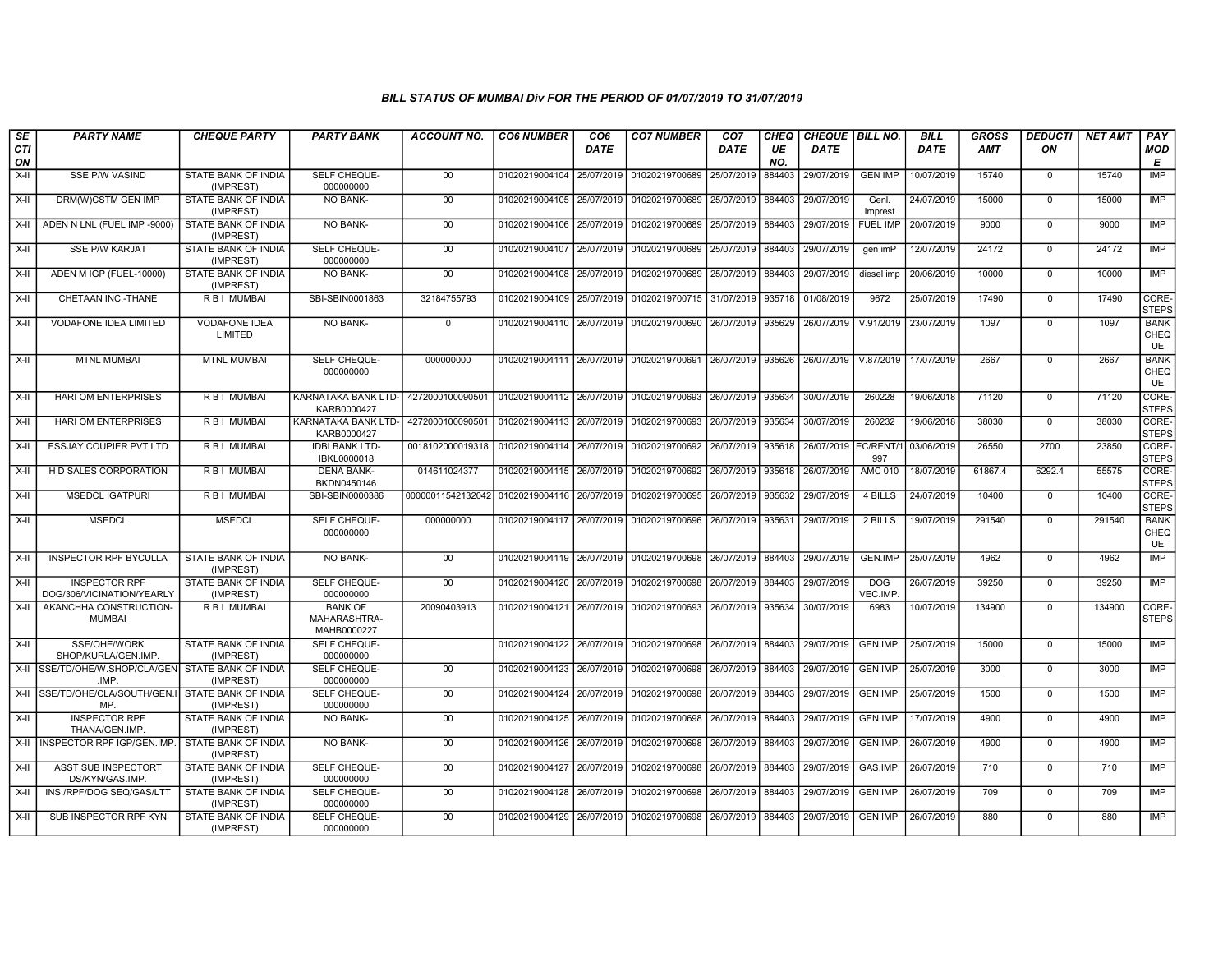| SE        | <b>PARTY NAME</b>                               | <b>CHEQUE PARTY</b>                     | <b>PARTY BANK</b>                                         | <b>ACCOUNT NO.</b> | <b>CO6 NUMBER</b>         | CO <sub>6</sub> | <b>CO7 NUMBER</b>                                                     | CO <sub>7</sub>   | CHEQ      | CHEQUE   BILL NO.      |                              | <b>BILL</b> | <b>GROSS</b> | <b>DEDUCTI</b> | <b>NET AMT</b> | PAY                       |
|-----------|-------------------------------------------------|-----------------------------------------|-----------------------------------------------------------|--------------------|---------------------------|-----------------|-----------------------------------------------------------------------|-------------------|-----------|------------------------|------------------------------|-------------|--------------|----------------|----------------|---------------------------|
| CTI<br>ON |                                                 |                                         |                                                           |                    |                           | DATE            |                                                                       | <b>DATE</b>       | UE<br>NO. | <b>DATE</b>            |                              | <b>DATE</b> | <b>AMT</b>   | ON             |                | <b>MOD</b><br>E           |
| X-II      | <b>INSPECTOR RPF/DS/MEDICAL</b><br>EXP./GEN.IMP | STATE BANK OF INDIA<br>(IMPREST)        | NO BANK-                                                  | 00                 | 01020219004130 26/07/2019 |                 | 01020219700698                                                        | 26/07/2019        | 884403    | 29/07/2019             | <b>DOG</b><br>MED.IMP.       | 26/07/2019  | 26865        | $\mathbf 0$    | 26865          | IMP                       |
| X-II      | <b>INSPECTOR RPF DSCR CSTM</b>                  | <b>STATE BANK OF INDIA</b><br>(IMPREST) | <b>SELF CHEQUE-</b><br>000000000                          | 00                 | 01020219004131 26/07/2019 |                 | 01020219700698 26/07/2019                                             |                   | 884403    | 29/07/2019             | GEN.IMP.                     | 26/07/2019  | 2795         | $\mathbf 0$    | 2795           | IMP                       |
| $X-H$     | SUB.INS.GOD.SEQ.KYN<br>PETROL IMP               | STATE BANK OF INDIA<br>(IMPREST)        | SELF CHEQUE-<br>000000000                                 | 000                | 01020219004132 26/07/2019 |                 | 01020219700698 26/07/2019                                             |                   | 884403    | 29/07/2019   FUEL.IMP. |                              | 26/07/2019  | 3000         | $\mathbf 0$    | 3000           | <b>IMP</b>                |
| X-II      | <b>SR CDO LTT /MISS</b>                         | (IMPREST)                               | STATE BANK OF INDIA   STATE BANK OF INDIA-<br>SBIN0001821 | 37608121296        | 01020219004133            | 26/07/2019      | 01020219700698 26/07/2019                                             |                   | 884403    | 29/07/2019             | MISS.IMP.                    | 25/07/2019  | 74930        | $\mathbf 0$    | 74930          | <b>IMP</b>                |
| X-II      | SR CDO. LTT                                     | <b>DIVISIONAL CASHIER.</b><br>C RLY     | <b>SELF CHEQUE-</b><br>000000000                          | 000000000          | 01020219004134            | 26/07/2019      | 01020219700697 26/07/2019 884406                                      |                   |           | 29/07/2019             | PO NO:<br>614484             | 20/07/2019  | 2500         | $\mathbf 0$    | 2500           | CASH                      |
| X-II      | SSE (C&W)NRL/GEN.IMP.                           | STATE BANK OF INDIA<br>(IMPREST)        | NO BANK-                                                  | 00                 | 01020219004135            | 26/07/2019      | 01020219700698                                                        | 26/07/2019        | 884403    | 29/07/2019             | GEN.IMP.                     | 25/07/2019  | 4966         | $\mathbf 0$    | 4966           | <b>IMP</b>                |
| X-II      | SR DEE (TD) KYN                                 | DIVISIONAL CASHIER,<br>C RLY            | SELF CHEQUE-<br>000000000                                 | 000000000          | 01020219004136            | 26/07/2019      | 01020219700697 26/07/2019                                             |                   | 884406    | 29/07/2019             | PO No.<br>748816             | 13/07/2019  | 6000         | $\mathbf 0$    | 6000           | CASH                      |
| $X-I$     | SHREE SADGURU TRADERS                           | R B I MUMBAI                            | CANARA BANK-<br>CNRB0000117                               | 0117201006124      | 01020219004137            | 26/07/2019      | 01020219700694                                                        | 26/07/2019        | 935632    | 29/07/2019             | 80                           | 15/05/2019  | 14514        | 291            | 14223          | CORE-<br><b>STEPS</b>     |
| $X-II$    | PUBLIC PROSECUTOR RPF<br>KYN/GEN.IMP.           | STATE BANK OF INDIA<br>(IMPREST)        | NO BANK-                                                  | 00                 | 01020219004143 26/07/2019 |                 | 01020219700698                                                        | 26/07/2019 884403 |           | 29/07/2019             | GEN.IMP.                     | 20/07/2019  | 950          | $\mathbf 0$    | 950            | IMP                       |
| $X-II$    | ADME /HQ/CSTM/GEN.IMP.                          | STATE BANK OF INDIA<br>(IMPREST)        | <b>SELF CHEQUE-</b><br>000000000                          | 00                 | 01020219004147 26/07/2019 |                 | 01020219700698                                                        | 26/07/2019 884403 |           | 29/07/2019             | GEN.IMP.                     | 24/07/2019  | 2000         | $\mathbf 0$    | 2000           | IMP                       |
| X-II      | FORTIS HOSPITALS LIMITED                        | R B I MUMBAI                            | AXIS BANK-UTIB0000108                                     | 909020041516711    | 01020219004160            | 29/07/2019      | 01020219700699                                                        | 29/07/2019        | 935632    | 29/07/2019 KYN/H/S/B   | lls                          | 16/07/2019  | 1723370      | $\mathbf 0$    | 1723370        | CORE-<br><b>STEPS</b>     |
| $X-I$     | <b>FORTIS HOSPITAL LIMITED</b>                  | <b>RBI MUMBAI</b>                       | AXIS BANK-UTIB0000574                                     | 909020041515242    | 01020219004161            | 29/07/2019      | 01020219700699 29/07/2019 935632                                      |                   |           | 29/07/2019 KYN/H/S/Bi  | lls                          | 18/07/2019  | 1934296      | $\mathbf 0$    | 1934296        | CORE-<br><b>STEPS</b>     |
| X-II      | DIRECTOR G.P.O. MUMBAI                          | DIRECTOR G.P.O.<br><b>MUMBAI</b>        | SELF CHEQUE-<br>000000000                                 | 000000000          | 01020219004162 29/07/2019 |                 | 01020219700701 29/07/2019                                             |                   | 935635    | 30/07/2019             | P.O.NO-<br>755017            | 17/07/2019  | 5000         | $\mathbf 0$    | 5000           | <b>BANK</b><br>CHEQ<br>UE |
| $X-H$     | SR DME (D) KYN/GEN.IMP.                         | STATE BANK OF INDIA<br>(IMPREST)        | SELF CHEQUE-<br>000000000                                 | 00                 | 01020219004163 29/07/2019 |                 | 01020219700702 29/07/2019 884411 31/07/2019                           |                   |           |                        | GEN.IMP.                     | 26/07/2019  | 9899         | $\mathbf 0$    | 9899           | <b>IMP</b>                |
| $X-H$     | DEE/TD/KURLA/GEN.IMP.                           | STATE BANK OF INDIA<br>(IMPREST)        | <b>NO BANK-</b>                                           | 00                 | 01020219004164 29/07/2019 |                 | 01020219700702 29/07/2019 884411 31/07/2019                           |                   |           |                        | GEN.IMP.                     | 26/07/2019  | 4906         | $\Omega$       | 4906           | <b>IMP</b>                |
| X-II      | <b>SR CREW CONTROLLER</b><br>(SUB)PNVL/GEN.IMP. | STATE BANK OF INDIA<br>(IMPREST)        | NO BANK-                                                  | $\overline{00}$    | 01020219004165 29/07/2019 |                 | 01020219700702 29/07/2019                                             |                   | 884411    | 31/07/2019             | GEN.IMP.                     | 22/07/2019  | 3000         | $\overline{0}$ | 3000           | <b>IMP</b>                |
| X-II      | ADEN T BY (PETROL IMP)                          | STATE BANK OF INDIA<br>(IMPREST)        | STATE BANK OF INDIA-<br>SBIN0001821                       | 37608121296        | 01020219004166            | 29/07/2019      | 01020219700700 29/07/2019                                             |                   | 884407    | 30/07/2019             | 150094                       | 17/07/2019  | 5000         | $\mathbf 0$    | 5000           | <b>IMP</b>                |
| X-II      | <b>SM CHEMBUR</b>                               | STATE BANK OF INDIA<br>(IMPREST)        | <b>NO BANK-</b>                                           | 00                 | 01020219004167            | 29/07/2019      | 01020219700700 29/07/2019 884407                                      |                   |           | 30/07/2019             | <b>GEN</b><br><b>IMPREST</b> | 26/07/2019  | 40923        | $\mathbf 0$    | 40923          | IMP                       |
| $X-H$     | SSE (M) AMBARNATH                               | (IMPREST)                               | STATE BANK OF INDIA   STATE BANK OF INDIA-<br>SBIN0001821 | 37608121296        | 01020219004168            | 29/07/2019      | 01020219700700 29/07/2019                                             |                   | 884407    | 30/07/2019             | <b>DIESEL</b><br><b>IMP</b>  | 24/07/2019  | 49684        | $\Omega$       | 49684          | <b>IMP</b>                |
| $X-H$     | AREA MANAGER JNPT                               | (IMPREST)                               | STATE BANK OF INDIA   STATE BANK OF INDIA-<br>SBIN0001821 | 37608121296        | 01020219004169            | 29/07/2019      | 01020219700700 29/07/2019 884407                                      |                   |           | 30/07/2019             | gen imp                      | 18/07/2019  | 2996         | $\overline{0}$ | 2996           | IMP                       |
| $X-H$     | SR.CDO.LTT/GEN.IMP.                             | (IMPREST)                               | STATE BANK OF INDIA   STATE BANK OF INDIA-<br>SBIN0001821 | 37608121296        | 01020219004177 29/07/2019 |                 | 01020219700702 29/07/2019 884411 31/07/2019                           |                   |           |                        | GEN. IMP.                    | 25/07/2019  | 2207         | $\mathbf 0$    | 2207           | IMP                       |
| X-II      | APO/WEL                                         | DIVISIONAL CASHIER.<br>C RLY            | SELF CHEQUE-<br>000000000                                 | 000000000          | 01020219004179 29/07/2019 |                 | 01020219700701 29/07/2019 884410                                      |                   |           | 30/07/2019             | <b>P.O.NO-</b><br>750612     | 29/07/2019  | 1000         | $\Omega$       | 1000           | CASH                      |
| X-II      | SR.DCM.CSTM                                     | DIVISIONAL CASHIER,<br>C RLY            | SELF CHEQUE-<br>000000000                                 | 000000000          | 01020219004180            | 29/07/2019      | 01020219700701 29/07/2019                                             |                   | 884410    | 30/07/2019             | <b>P.O.NO-</b><br>414180     | 29/07/2019  | 40206        | $\overline{0}$ | 40206          | CASH                      |
| X-II      | SR DCM/VEHICLE IMP.                             | (IMPREST)                               | STATE BANK OF INDIA   STATE BANK OF INDIA-<br>SBIN0001821 | 37608121296        | 01020219004181 29/07/2019 |                 | 01020219700702 29/07/2019                                             |                   |           | 884411 31/07/2019      | GEN.IMP.                     | 29/07/2019  | 1500         | $\overline{0}$ | 1500           | IMP                       |
| X-II      | <b>ADEN HORT CSTM</b>                           | C RLY                                   | DIVISIONAL CASHIER. STATE BANK OF INDIA-<br>SBIN0001821   | 37608121296        | 01020219004183 29/07/2019 |                 | 01020219700703 29/07/2019 884410                                      |                   |           | 30/07/2019             | <b>GEN IMP</b>               | 25/07/2019  | 212628       | $\mathbf 0$    | 212628         | CASH                      |
| $X-H$     | ADEN E PNVL (GEN-IMP)                           | STATE BANK OF INDIA<br>(IMPREST)        | <b>NO BANK-</b>                                           | 00                 | 01020219004187            | 29/07/2019      | 01020219700705 29/07/2019                                             |                   |           | 884411 31/07/2019      | General<br>Imprest           | 29/07/2019  | 11860        | $\Omega$       | 11860          | <b>IMP</b>                |
| $X-II$    | <b>SM VADALA ROAD</b>                           | STATE BANK OF INDIA<br>(IMPREST)        | NO BANK-                                                  | 00                 |                           |                 | 01020219004188 29/07/2019 01020219700705 29/07/2019 884411 31/07/2019 |                   |           |                        | <b>GEN</b><br><b>IMPREST</b> | 29/07/2019  | 49947        | $\mathbf 0$    | 49947          | <b>IMP</b>                |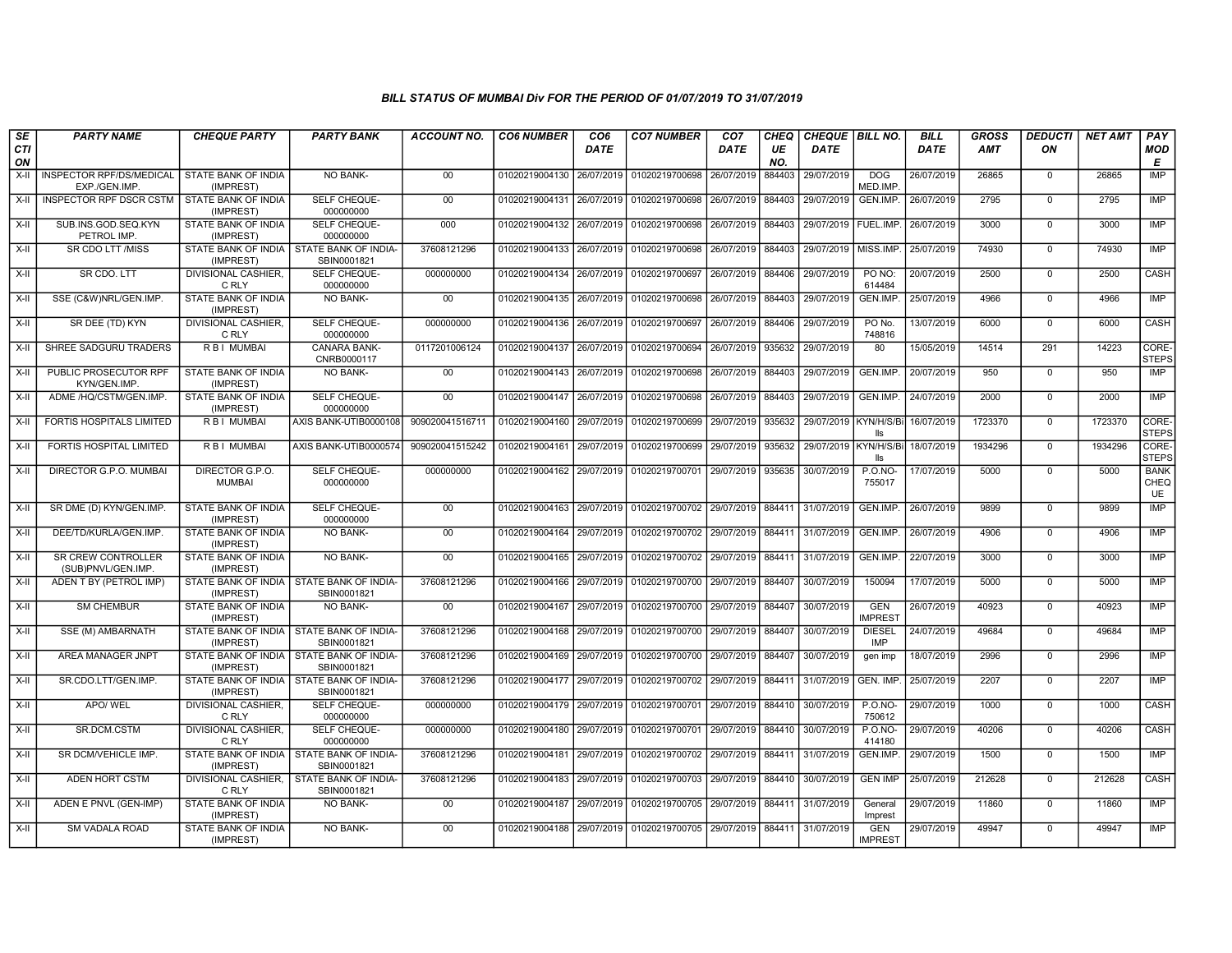| $\overline{\mathsf{SE}}$<br><b>CTI</b> | <b>PARTY NAME</b>                               | <b>CHEQUE PARTY</b>                             | <b>PARTY BANK</b>                                         | <b>ACCOUNT NO.</b> | <b>CO6 NUMBER</b>         | CO <sub>6</sub><br><b>DATE</b> | <b>CO7 NUMBER</b>                                                     | CO <sub>7</sub><br><b>DATE</b> | CHEQ<br>UE    | CHEQUE   BILL NO.<br><b>DATE</b> |                                                                               | <b>BILL</b><br><b>DATE</b> | <b>GROSS</b><br><b>AMT</b> | <b>DEDUCTI</b><br>ON | <b>NET AMT</b> | PAY<br>MOD                       |
|----------------------------------------|-------------------------------------------------|-------------------------------------------------|-----------------------------------------------------------|--------------------|---------------------------|--------------------------------|-----------------------------------------------------------------------|--------------------------------|---------------|----------------------------------|-------------------------------------------------------------------------------|----------------------------|----------------------------|----------------------|----------------|----------------------------------|
| ON<br>X-II                             | ADEN M PNVL (DIESEL IMP -                       |                                                 | STATE BANK OF INDIA   STATE BANK OF INDIA-                | 37608121296        | 01020219004189            | 29/07/2019                     | 01020219700705 29/07/2019                                             |                                | NO.<br>884411 | 31/07/2019                       | <b>Diesel</b>                                                                 | 29/07/2019                 | 6500                       | $\mathbf 0$          | 6500           | E<br><b>IMP</b>                  |
|                                        | 6500)                                           | (IMPREST)                                       | SBIN0001821                                               |                    |                           |                                |                                                                       |                                |               |                                  | Imprest                                                                       |                            |                            |                      |                |                                  |
| X-II                                   | <b>SSE NCC WB</b>                               | (IMPREST)                                       | STATE BANK OF INDIA I STATE BANK OF INDIA-<br>SBIN0001821 | 37608121296        |                           |                                | 01020219004190 29/07/2019 01020219700705 29/07/2019                   |                                | 884411        | 31/07/2019                       | <b>SSE/C&amp;W/</b><br>NCC/04                                                 | 26/07/2019                 | 24872                      | $\Omega$             | 24872          | IMP                              |
| X-II                                   | <b>SM THANE</b>                                 | STATE BANK OF INDIA<br>(IMPREST)                | <b>NO BANK-</b>                                           | 37608121296        | 01020219004191            | 29/07/2019                     | 01020219700738 02/08/2019                                             |                                | 884428        | 02/08/2019                       | <b>GEN</b><br><b>IMPREST</b>                                                  | 29/07/2019                 | 24945                      | $\mathbf{0}$         | 24945          | <b>IMP</b>                       |
| X-II                                   | <b>SM KINGCIRCLE</b>                            | (IMPREST)                                       | STATE BANK OF INDIA   STATE BANK OF INDIA-<br>SBIN0001821 | 37608121296        | 01020219004192            | 29/07/2019                     | 01020219700705                                                        | 29/07/2019                     | 884411        | 31/07/2019                       | GEN<br><b>IMPREST</b>                                                         | 24/07/2019                 | 19989                      | $\mathbf{0}$         | 19989          | <b>IMP</b>                       |
| X-II                                   | <b>GOKUL AUTO WORKS</b>                         | <b>RBI MUMBAI</b>                               | MAHANAGAR CO-OP<br>BANK LTD-MCBL0960007                   | 007011200003244    | 01020219004193 30/07/2019 |                                | 01020219700706 30/07/2019                                             |                                | 935634        | 30/07/2019                       | 142                                                                           | 02/07/2019                 | 24250.01                   | 411.01               | 23839          | CORE-<br><b>STEPS</b>            |
| X-II                                   | <b>GOKUL AUTO WORKS</b>                         | R B I MUMBAI                                    | MAHANAGAR CO-OP<br>BANK LTD-MCBL0960007                   | 007011200003244    |                           |                                | 01020219004194 30/07/2019 01020219700706 30/07/2019 935634            |                                |               | 30/07/2019                       | 141                                                                           | 02/07/2019                 | 17269.99                   | 293.99               | 16976          | CORE-<br><b>STEPS</b>            |
| X-II                                   | CHIEF OFFICER ROHA NAGAR<br>PARISHAD            | CHIEF OFFICER ROHA<br>NAGAR PARISHAD            | SELF CHEQUE-<br>000000000                                 | 000000000          | 01020219004196 30/07/2019 |                                | 01020219700724 31/07/2019                                             |                                | 935733        | 01/08/2019                       | <b>WB26</b>                                                                   | 25/07/2019                 | 223440                     | $\mathbf 0$          | 223440         | <b>BANK</b><br>CHEQ<br>UE        |
|                                        | X-II   EXE.ENGINEER MIDC ALIBAG                 | <b>EXE.ENGINEER MIDC</b><br><b>ALIBAG</b>       | SELF CHEQUE-<br>000000000                                 | 000000000          |                           |                                | 01020219004197 30/07/2019 01020219700724 31/07/2019 935734 01/08/2019 |                                |               |                                  | SI1901307<br>449/7451                                                         | 25/07/2019                 | 41420                      | $^{\circ}$           | 41420          | <b>BANK</b><br>CHEQ<br><b>UE</b> |
|                                        | X-II   BRIHAN MUMBAI MAHANAGAR<br>PALIKA        | <b>BRIHAN MUMBAI</b><br>MAHANAGAR PALIKA        | SELF CHEQUE-<br>000000000                                 | 000000000          |                           |                                | 01020219004199 30/07/2019 01020219700724 31/07/2019 935720            |                                |               | 01/08/2019                       | 1819HEW1<br>454301/192<br>0HEW0047<br>696/1920H<br>EW014750<br>8              | 25/07/2019                 | 22032                      | $\Omega$             | 22032          | <b>BANK</b><br>CHEQ<br><b>UE</b> |
|                                        | X-II BRIHAN MUMBAI MAHANAGAR<br><b>PALIKA</b>   | <b>BRIHAN MUMBAI</b><br>MAHANAGAR PALIKA        | SELF CHEQUE-<br>000000000                                 | 000000000          |                           |                                | 01020219004200 30/07/2019 01020219700724 31/07/2019 935725 01/08/2019 |                                |               |                                  | 1819HEW1<br>453930                                                            | 25/07/2019                 | 41302                      | $\mathbf{0}$         | 41302          | <b>BANK</b><br>CHEQ<br>UE        |
|                                        | X-II   BRIHAN MUMBAI MAHANAGAR<br><b>PALIKA</b> | <b>BRIHAN MUMBAI</b><br>MAHANAGAR PALIKA        | SELF CHEQUE-<br>000000000                                 | 000000000          | 01020219004201            |                                | 30/07/2019 01020219700724 31/07/2019 935724                           |                                |               | 01/08/2019                       | WATER<br><b>BILLS</b>                                                         | 25/07/2019                 | 35780                      | $\Omega$             | 35780          | <b>BANK</b><br>CHEQ<br><b>UE</b> |
|                                        | X-II BRIHAN MUMBAI MAHANAGAR<br><b>PALIKA</b>   | <b>BRIHAN MUMBAI</b><br>MAHANAGAR PALIKA        | SELF CHEQUE-<br>000000000                                 | 000000000          | 01020219004202            | 30/07/2019                     | 01020219700724 31/07/2019 935731                                      |                                |               | 01/08/2019                       | 1920HEW0<br>046772/192<br>0HEW0048<br>282/1920H<br>EW014789<br>$\overline{4}$ | 25/07/2019                 | 323173                     | $\Omega$             | 323173         | <b>BANK</b><br>CHEQ<br><b>UE</b> |
|                                        | X-II BRIHAN MUMBAI MAHANAGAR<br><b>PALIKA</b>   | <b>BRIHAN MUMBAI</b><br>MAHANAGAR PALIKA        | <b>SELF CHEQUE-</b><br>000000000                          | 000000000          |                           |                                | 01020219004203 30/07/2019 01020219700724 31/07/2019 935726            |                                |               | 01/08/2019                       | <b>WATER</b><br><b>BILLS</b>                                                  | 25/07/2019                 | 51920                      | $\mathbf{0}$         | 51920          | <b>BANK</b><br>CHEQ<br>UE        |
|                                        | X-II BRIHAN MUMBAI MAHANAGAR<br><b>PALIKA</b>   | <b>BRIHAN MUMBAI</b><br>MAHANAGAR PALIKA        | <b>SELF CHEQUE-</b><br>000000000                          | 000000000          |                           |                                | 01020219004204 30/07/2019 01020219700724 31/07/2019                   |                                | 935727        | 01/08/2019                       | <b>WATER</b><br><b>BILLS</b>                                                  | 25/07/2019                 | 60220                      | $\Omega$             | 60220          | <b>BANK</b><br>CHEQ<br>UE        |
|                                        | X-II   BRIHAN MUMBAI MAHANAGAR<br><b>PALIKA</b> | <b>BRIHAN MUMBAI</b><br><b>MAHANAGAR PALIKA</b> | SELF CHEQUE-<br>000000000                                 | 000000000          | 01020219004205            | 30/07/2019                     | 01020219700724 31/07/2019                                             |                                | 935722        | 01/08/2019                       | 1819/HEW<br>1454376,19<br>20HEW004<br>7755,1920<br><b>HEW01504</b><br>65      | 25/07/2019                 | 27336                      | $\Omega$             | 27336          | <b>BANK</b><br>CHEQ<br>UE        |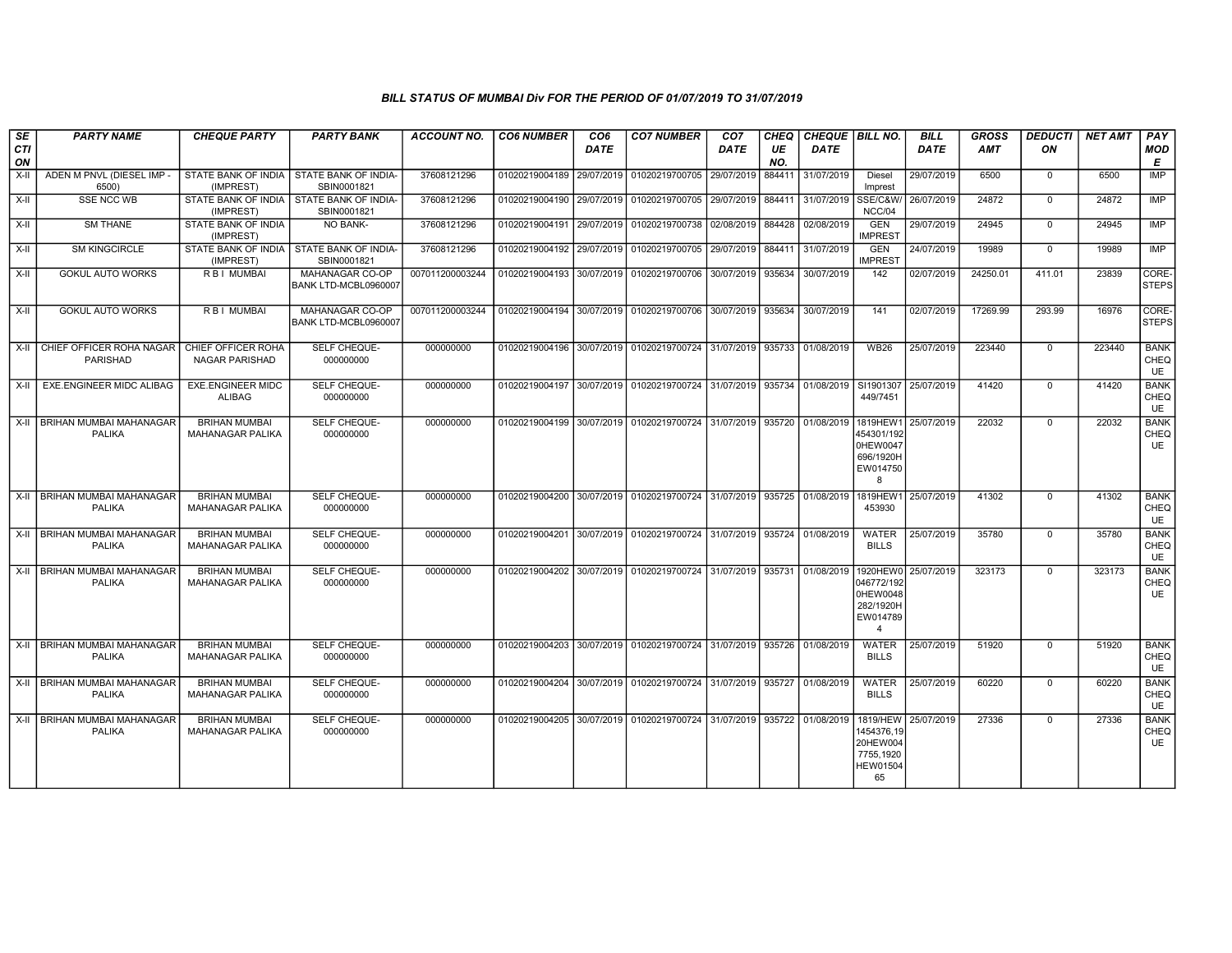| SE        | <b>PARTY NAME</b>                                                               | <b>CHEQUE PARTY</b>                             | <b>PARTY BANK</b>                             | <b>ACCOUNT NO.</b>                                        | <b>CO6 NUMBER</b>                        | CO <sub>6</sub> | <b>CO7 NUMBER</b>                                                     | CO <sub>7</sub> | CHEQ      | <b>CHEQUE   BILL NO.</b> |                                                                            | <b>BILL</b> | <b>GROSS</b> | <b>DEDUCTI</b> | NET AMT | <b>PAY</b>                |
|-----------|---------------------------------------------------------------------------------|-------------------------------------------------|-----------------------------------------------|-----------------------------------------------------------|------------------------------------------|-----------------|-----------------------------------------------------------------------|-----------------|-----------|--------------------------|----------------------------------------------------------------------------|-------------|--------------|----------------|---------|---------------------------|
| CTI<br>ON |                                                                                 |                                                 |                                               |                                                           |                                          | <b>DATE</b>     |                                                                       | DATE            | UE<br>NO. | <b>DATE</b>              |                                                                            | <b>DATE</b> | <b>AMT</b>   | ON             |         | <b>MOD</b><br>Е           |
| $X-II$    | <b>BRIHAN MUMBAI MAHANAGAR</b><br>PALIKA                                        | <b>BRIHAN MUMBAI</b><br>MAHANAGAR PALIKA        | SELF CHEQUE-<br>000000000                     | 000000000                                                 |                                          |                 | 01020219004207 30/07/2019 01020219700724                              | 31/07/2019      | 935723    | 01/08/2019               | 1819HEW0<br>904268,18<br>9HEW1454<br>352/1920H<br>EW004774<br>2            | 25/07/2019  | 31862        | $\mathbf 0$    | 31862   | <b>BANK</b><br>CHEQ<br>UE |
|           | X-II   BRIHAN MUMBAI MAHANAGAR<br>PALIKA                                        | <b>BRIHAN MUMBAI</b><br><b>MAHANAGAR PALIKA</b> | SELF CHEQUE-<br>000000000                     | 000000000                                                 | 01020219004208                           |                 | 30/07/2019 01020219700724 31/07/2019                                  |                 | 935721    | 01/08/2019               | 1819HEW1<br>454315/192<br>0HEW0047<br>711/1920H<br>EW014751<br>9           | 25/07/2019  | 26486        | $\Omega$       | 26486   | <b>BANK</b><br>CHEQ<br>UE |
| X-II      | <b>KWALITY SEEDS AND</b><br><b>NURSERY</b>                                      | R B I MUMBAI                                    | <b>BANK OF</b><br>MAHARASHTRA-<br>MAHB0000429 | 20187571460                                               | 01020219004209                           |                 | 30/07/2019 01020219700707 30/07/2019                                  |                 | 935634    | 30/07/2019               | 260383                                                                     | 24/06/2019  | 193570       | $\Omega$       | 193570  | CORE-<br><b>STEPS</b>     |
|           | X-II BRIHAN MUMBAI MAHANAGAR<br>PALIKA                                          | <b>BRIHAN MUMBAI</b><br>MAHANAGAR PALIKA        | SELF CHEQUE-<br>000000000                     | 000000000                                                 |                                          |                 | 01020219004210 30/07/2019 01020219700724 31/07/2019 935728 01/08/2019 |                 |           |                          | 1819HEW1<br>338864/18<br>9HEW1344<br>346/1819H<br>EW143973<br>2            | 26/07/2019  | 63279        | $\Omega$       | 63279   | <b>BANK</b><br>CHEQ<br>UE |
|           | X-II BRIHAN MUMBAI MAHANAGAR<br>PALIKA                                          | <b>BRIHAN MUMBAI</b><br>MAHANAGAR PALIKA        | SELF CHEQUE-<br>000000000                     | 000000000                                                 |                                          |                 | 01020219004211 30/07/2019 01020219700724 31/07/2019 935729 01/08/2019 |                 |           |                          | 1819HEW0<br>889529/18<br>9HEW0892<br>285/1819H<br>EW089280<br>$\mathbf{1}$ | 26/07/2019  | 76332        | $\mathbf{0}$   | 76332   | <b>BANK</b><br>CHEQ<br>UE |
|           | X-II BRIHAN MUMBAI MAHANAGAR<br><b>PALIKA</b>                                   | <b>BRIHAN MUMBAI</b><br>MAHANAGAR PALIKA        | <b>SELF CHEQUE-</b><br>000000000              | 000000000                                                 |                                          |                 | 01020219004212 30/07/2019 01020219700724 31/07/2019                   |                 | 935730    | 01/08/2019               | <b>WATER</b><br><b>BILLS</b>                                               | 26/07/2019  | 80054        | $\Omega$       | 80054   | <b>BANK</b><br>CHEQ<br>UE |
|           | X-II BRIHAN MUMBAI MAHANAGAR<br><b>PALIKA</b>                                   | <b>BRIHAN MUMBAI</b><br><b>MAHANAGAR PALIKA</b> | SELF CHEQUE-<br>000000000                     | 000000000                                                 |                                          |                 | 01020219004213 30/07/2019 01020219700724 31/07/2019 935732 01/08/2019 |                 |           |                          | <b>WATER</b><br><b>BILLS</b>                                               | 26/07/2019  | 478686       | $\Omega$       | 478686  | <b>BANK</b><br>CHEQ<br>UE |
| $X-II$    | ARA ENGINEERING CO-<br><b>MUMBAI</b>                                            | R B I MUMBAI                                    | <b>SYNDICATE BANK-</b><br>SYNB0005041         | 50411010011321                                            |                                          |                 | 01020219004215 30/07/2019 01020219700708                              | 30/07/2019      | 935634    | 30/07/2019               | AEC/2019/<br><b>KLVA</b>                                                   | 05/04/2019  | 24899.98     | 2912.98        | 21987   | CORE-<br><b>STEPS</b>     |
| X-II      | <b>BPCL E CMS</b>                                                               | R B I MUMBAI                                    | HDFC-HDFC0000240                              | 3017FA2000601763 01020219004216 30/07/2019 01020219700709 |                                          |                 |                                                                       | 30/07/2019      | 935634    | 30/07/2019               | 101/17                                                                     | 29/07/2019  | 657124       | $\mathbf 0$    | 657124  | CORE-<br><b>STEPS</b>     |
| X-II      | T.J.PANDIAN                                                                     | R B I MUMBAI                                    | SYNDICATE BANK-<br>SYNB0005077                | 50772010041475                                            | 01020219004217 30/07/2019 01020219700709 |                 |                                                                       | 30/07/2019      | 935634    | 30/07/2019 BB.W.LEG.     | ADV.BIL                                                                    | 25/07/2019  | 3800         | 380            | 3420    | CORE-<br><b>STEPS</b>     |
| X-II      | <b>UMESH PRASAD</b>                                                             | R B I MUMBAI                                    | <b>BANK OF BARODA-</b><br><b>BARBONERULX</b>  | 27410200000359                                            |                                          |                 | 01020219004219 30/07/2019 01020219700715                              | 31/07/2019      | 935718    | 01/08/2019               | 272012                                                                     | 05/07/2019  | 170560       | $^{\circ}$     | 170560  | CORE-<br><b>STEPS</b>     |
| X-II      | <b>MAHAKALI ENGINEERS</b>                                                       | R B I MUMBAI                                    | TAMILNAD MERCANTILE<br>BANK LTD-TMBL0000168   | 168150050801005                                           |                                          |                 | 01020219004220 30/07/2019 01020219700715 31/07/2019                   |                 | 935718    | 01/08/2019               | 260185                                                                     | 04/07/2019  | 154190       | $\mathbf 0$    | 154190  | CORE-<br><b>STEPS</b>     |
| $X-H$     | SURYA AGENCY-SURAT                                                              | R B I MUMBAI                                    | <b>INDIAN BANK-</b><br><b>IDIB000S039</b>     | 721931724                                                 | 01020219004221                           |                 | 30/07/2019 01020219700715 31/07/2019                                  |                 | 935718    | 01/08/2019               | 9249                                                                       | 23/07/2019  | 44800        | $\mathbf 0$    | 44800   | CORE-<br><b>STEPS</b>     |
| X-II      | <b>JMD RAILTECH PRIVATE</b><br>LIMITED-NOIDA                                    | R B I MUMBAI                                    | ICICI-ICIC0000816                             | 081605005479                                              |                                          |                 | 01020219004222 30/07/2019 01020219700715                              | 31/07/2019      | 935718    | 01/08/2019               | 9246                                                                       | 23/07/2019  | 151400       | $^{\circ}$     | 151400  | CORE-<br><b>STEPS</b>     |
|           | X-II VSCG DISTRIBUTION PRIVATE<br>LIMITED-PUNE                                  | R B I MUMBAI                                    | AXIS BANK-UTIB0000338                         | 912020062335807                                           | 01020219004223 30/07/2019                |                 | 01020219700715 31/07/2019                                             |                 | 935718    | 01/08/2019               | 7631                                                                       | 15/07/2019  | 26800        | $\mathbf 0$    | 26800   | CORE-<br><b>STEPS</b>     |
| X-II      | <b>VSCG DISTRIBUTION PRIVATE</b><br>LIMITED-PUNE                                | R B I MUMBAI                                    | AXIS BANK-UTIB0000338                         | 912020062335807                                           |                                          |                 | 01020219004224 30/07/2019 01020219700715 31/07/2019                   |                 | 935718    | 01/08/2019               | 7628                                                                       | 15/07/2019  | 75500        | $\mathbf 0$    | 75500   | CORE-<br><b>STEPS</b>     |
|           | X-II AVELI GLOBAL ENGINEERING<br>SOLUTIONS PRIVATE LIMITED-<br><b>NEW DELHI</b> | R B I MUMBAI                                    | STATE BANK OF INDIA-<br>SBIN0020063           | 37301661615                                               |                                          |                 | 01020219004225 30/07/2019 01020219700715 31/07/2019                   |                 | 935718    | 01/08/2019               | 9251                                                                       | 23/07/2019  | 44800        | $\mathbf{0}$   | 44800   | CORE-<br><b>STEPS</b>     |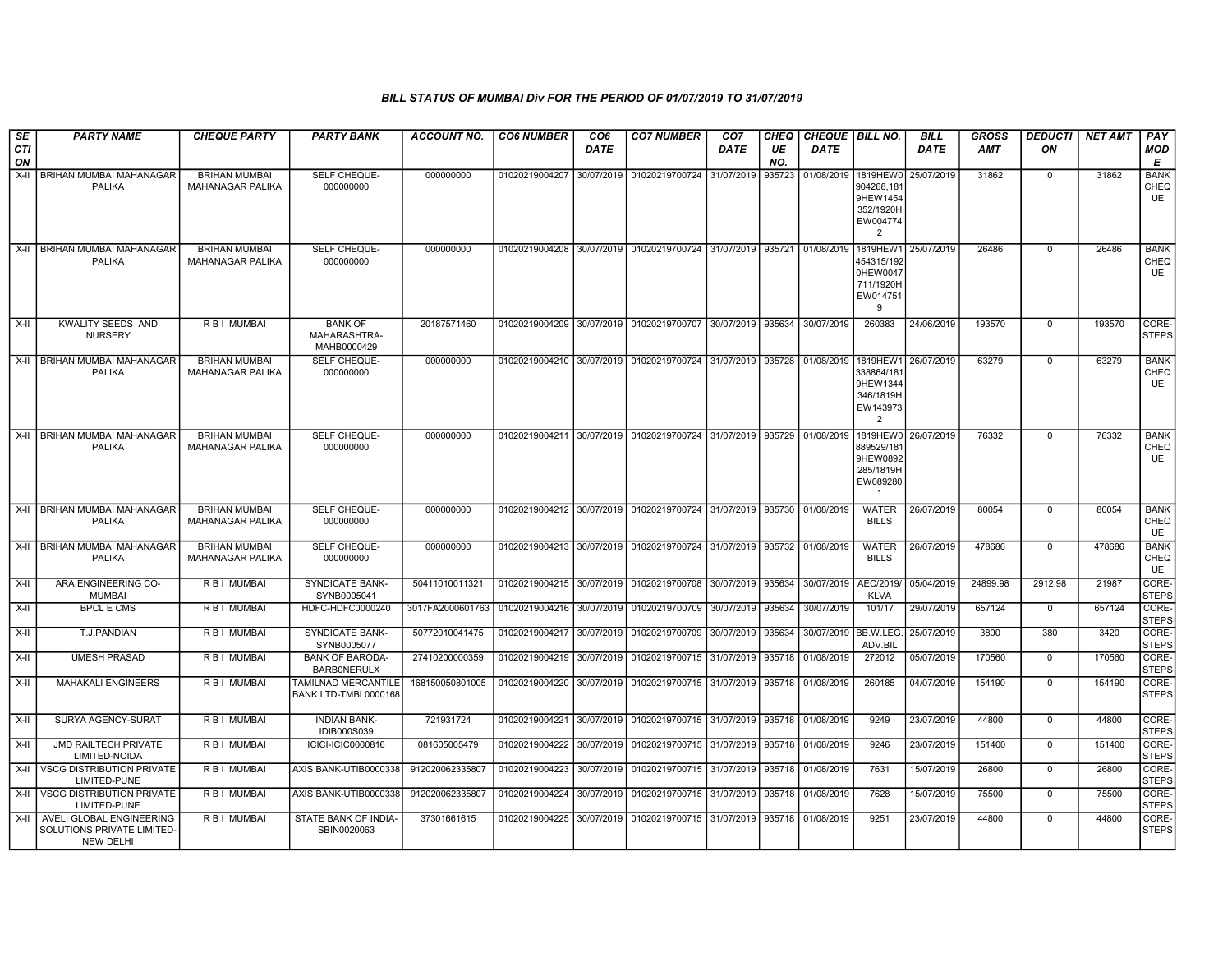| SE        | <b>PARTY NAME</b>                        | <b>CHEQUE PARTY</b>                 | <b>PARTY BANK</b>                                         | ACCOUNT NO.     | <b>CO6 NUMBER</b>         | CO <sub>6</sub> | <b>CO7 NUMBER</b>                           | CO <sub>7</sub> | CHEQ      | CHEQUE BILL NO.      |                             | <b>BILL</b> | <b>GROSS</b> | <b>DEDUCTI</b> | NET AMT | PAY                   |
|-----------|------------------------------------------|-------------------------------------|-----------------------------------------------------------|-----------------|---------------------------|-----------------|---------------------------------------------|-----------------|-----------|----------------------|-----------------------------|-------------|--------------|----------------|---------|-----------------------|
| CTI<br>ON |                                          |                                     |                                                           |                 |                           | DATE            |                                             | DATE            | UE<br>NO. | <b>DATE</b>          |                             | <b>DATE</b> | <b>AMT</b>   | ON             |         | <b>MOD</b><br>E       |
| X-II      | <b>MS PRAKASH EXPRESS</b><br>CARGO       | R B I MUMBAI                        | <b>CORPORATION BANK-</b><br>CORP0000455                   | 560321000024832 | 01020219004226            | 30/07/2019      | 01020219700715 31/07/2019                   |                 | 935718    | 01/08/2019           | 269426                      | 27/06/2019  | 100000       | $\mathbf 0$    | 100000  | CORE-<br><b>STEPS</b> |
| X-II      | <b>SR DCM BB</b>                         | DIVISIONAL CASHIER,<br>C RLY        | NO BANK-                                                  | 00              | 01020219004227            | 30/07/2019      | 01020219700710 30/07/2019 884419 31/07/2019 |                 |           |                      | P <sub>O</sub><br>NO.271235 | 26/07/2019  | 43650        | $\mathbf 0$    | 43650   | CASH                  |
|           | X-II MANISH ENTERPRISES-THANE            | <b>RBI MUMBAI</b>                   | <b>CANARA BANK-</b><br>CNRB0006713                        | 6713201000067   | 01020219004228            | 30/07/2019      | 01020219700715 31/07/2019 335718 01/08/2019 |                 |           |                      | 9401                        | 24/07/2019  | 66800        | $\Omega$       | 66800   | CORE-<br><b>STEPS</b> |
| X-II      | <b>M S IGATPURI</b>                      | <b>DIVISIONAL CASHIER.</b><br>C RLY | SELF CHEQUE-<br>000000000                                 | 00              | 01020219004229            | 30/07/2019      | 01020219700712 30/07/2019                   |                 | 884419    | 31/07/2019           | 172374                      | 24/07/2019  | 35460        | $\Omega$       | 35460   | <b>CASH</b>           |
| $X-H$     | NIKHIL MEDICO GASES                      | R B I MUMBAI                        | <b>ANDHRA BANK-</b><br>ANDB0001137                        | 113711100000849 | 01020219004230            | 30/07/2019      | 01020219700711 30/07/2019 935700            |                 |           | 31/07/2019           | <b>NMG/19-</b><br>20/529    | 10/07/2019  | 586.88       | .88            | 586     | CORE-<br><b>STEPS</b> |
| X-II      | ASHISH CONSTRUCTION<br>COMPANY-RATNAGIRI | <b>RBI MUMBAI</b>                   | <b>BANK OF</b><br>MAHARASHTRA-<br>MAHB0000390             | 60036204042     | 01020219004231            | 30/07/2019      | 01020219700715 31/07/2019 935718            |                 |           | 01/08/2019           | 9325                        | 23/07/2019  | 243200       | $\mathbf 0$    | 243200  | CORE-<br><b>STEPS</b> |
| $X-II$    | CMS KALYAN(GEN. IMP<br>Rs.125000)(1)     | STATE BANK OF INDIA<br>(IMPREST)    | STATE BANK OF INDIA-<br>SBIN0001821                       | 37608121296     | 01020219004233            | 30/07/2019      | 01020219700713 30/07/2019                   |                 | 884424    | 01/08/2019           | KYN.H.E.G<br>enl Imp        | 27/07/2019  | 121694       | $\mathbf 0$    | 121694  | <b>IMP</b>            |
| X-II      | <b>S K ASSOCIATES</b>                    | R B I MUMBAI                        | KARNATAKA BANK LTD-<br>KARB0000523                        | 523700060000230 | 01020219004234            | 31/07/2019      | 01020219700715 31/07/2019                   |                 | 935718    | 01/08/2019           | 260189                      | 04/07/2019  | 242430       | $\overline{0}$ | 242430  | CORE-<br><b>STEPS</b> |
| $X-H$     | C. D. INFOWARE                           | R B I MUMBAI                        | <b>HDFC BANK LTD-</b><br>HDFC0000542                      | 05422020002392  | 01020219004235 31/07/2019 |                 | 01020219700729 01/08/2019 935737            |                 |           | 02/08/2019           | 0719009                     | 01/07/2019  | 67071.2      | 6820.2         | 60251   | CORE-<br><b>STEPS</b> |
| X-II      | ADEN W CSTM                              | (IMPREST)                           | STATE BANK OF INDIA   STATE BANK OF INDIA-<br>SBIN0001821 | 37608121296     | 01020219004237 31/07/2019 |                 | 01020219700723 31/07/2019                   |                 | 884424    | 01/08/2019           | <b>GEN IMP</b>              | 12/04/2019  | 74500        | $\mathbf 0$    | 74500   | IMP                   |
| X-II      | DRM BB (GEN IMP)                         | STATE BANK OF INDIA<br>(IMPREST)    | STATE BANK OF INDIA-<br>SBIN0001821                       | 37608121296     | 01020219004238            | 31/07/2019      | 01020219700723 31/07/2019                   |                 | 884424    | 01/08/2019           | genl imp of<br>drm          | 30/07/2019  | 6862         | $\mathbf 0$    | 6862    | <b>IMP</b>            |
| $X-H$     | ADEE TL CSTM (GEN IMP -<br>7000)         | STATE BANK OF INDIA<br>(IMPREST)    | <b>NO BANK-</b>                                           | 00              | 01020219004239            | 31/07/2019      | 01020219700723 31/07/2019                   |                 | 884424    | 01/08/2019           | Gen<br>Imprest              | 30/07/2019  | 6963         | $\mathbf 0$    | 6963    | <b>IMP</b>            |
| X-II      | AREA MANAGER JNPT                        | (IMPREST)                           | STATE BANK OF INDIA   STATE BANK OF INDIA-<br>SBIN0001821 | 37608121296     | 01020219004240 31/07/2019 |                 | 01020219700723 31/07/2019 884424            |                 |           | 01/08/2019           | gen imp                     | 30/06/2019  | 2950         | $\mathbf 0$    | 2950    | <b>IMP</b>            |
| $X-H$     | A.R.ENTERPRISES                          | <b>RBI MUMBAI</b>                   | <b>CENTRAL BANK OF</b><br>INDIA-CBIN0280624               | 3084715657      | 01020219004241 31/07/2019 |                 | 01020219700716 31/07/2019                   |                 | 935718    | 01/08/2019           | <b>PONO</b><br>257906       | 26/07/2019  | 210600       | $\overline{0}$ | 210600  | CORE-<br><b>STEPS</b> |
| X-II      | SR DCM BB                                | DIVISIONAL CASHIER,<br>C RLY        | NO BANK-                                                  | 00              | 01020219004254            | 31/07/2019      | 01020219700717 31/07/2019                   |                 |           | 884419 31/07/2019    | 271234                      | 26/07/2019  | 10500        | $\mathbf 0$    | 10500   | CASH                  |
| X-II      | SR DCM BB                                | DIVISIONAL CASHIER.<br>C RLY        | NO BANK-                                                  | 00              | 01020219004255 31/07/2019 |                 | 01020219700717 31/07/2019 884419            |                 |           | 31/07/2019           | PO NO.<br>271233            | 26/07/2019  | 6000         | $\mathbf 0$    | 6000    | CASH                  |
| $X-H$     | SR RAJBHASHA ADHIKARI<br><b>MUMBAI</b>   | <b>DIVISIONAL CASHIER.</b><br>C RLY |                                                           | 000000000       | 01020219004260 31/07/2019 |                 | 01020219700725 31/07/2019 884422 31/07/2019 |                 |           |                      | <b>P.O.NO-</b><br>794702    | 31/07/2019  | 95600        | $\Omega$       | 95600   | CASH                  |
| $X-II$    | SR RAJBHASHA ADHIKARI<br><b>MUMBAI</b>   | <b>DIVISIONAL CASHIER,</b><br>C RLY |                                                           | 000000000       | 01020219004261            | 31/07/2019      | 01020219700725 31/07/2019                   |                 | 884422    | 31/07/2019           | <b>P.O.NO-</b><br>794701    | 31/07/2019  | 5600         | $\mathbf 0$    | 5600    | CASH                  |
| X-II      | SR.DPO,CSTM                              | <b>DIVISIONAL CASHIER,</b><br>C RLY | SELF CHEQUE-<br>000000000                                 | 000000000       | 01020219004262 31/07/2019 |                 | 01020219700725 31/07/2019 884422            |                 |           | 31/07/2019           | P.O.<br><b>VO.749578</b>    | 31/07/2019  | 5000         | $\overline{0}$ | 5000    | CASH                  |
| $X-H$     | <b>SR DSTE WKS CSTM</b>                  | STATE BANK OF INDIA<br>(IMPREST)    | <b>NO BANK-</b>                                           | 00              | 01020219004263 31/07/2019 |                 | 01020219700722 31/07/2019 884424 01/08/2019 |                 |           |                      | GEN. IMP.                   | 29/07/2019  | 3000         | $\mathbf 0$    | 3000    | IMP                   |
| X-II      | APO L AND W                              | <b>DIVISIONAL CASHIER,</b><br>C RLY | SELF CHEQUE-<br>000000000                                 | 0000000000      | 01020219004264 31/07/2019 |                 | 01020219700725 31/07/2019 884422            |                 |           | 31/07/2019           | <b>P.O.NO-</b><br>750616    | 29/07/2019  | 25000        | $\Omega$       | 25000   | CASH                  |
| X-II      | APO L AND W                              | <b>DIVISIONAL CASHIER.</b><br>C RLY | SELF CHEQUE-<br>000000000                                 | 0000000000      | 01020219004265 31/07/2019 |                 | 01020219700725 31/07/2019                   |                 | 884422    | 31/07/2019           | 750613                      | 29/07/2019  | 22500        | $\mathbf 0$    | 22500   | CASH                  |
| X-II      | ASC/RPF/MULUND                           | STATE BANK OF INDIA<br>(IMPREST)    | <b>NO BANK-</b>                                           | 00              | 01020219004266            | 31/07/2019      | 01020219700722 31/07/2019                   |                 | 884424    | 01/08/2019           | GEN. IMP                    | 26/07/2019  | 3799         | $\mathbf 0$    | 3799    | IMP                   |
| X-II      | INS.RPF BUD VEH NO MH-01<br>CY-9332      | DIVISIONAL CASHIER.<br>C RLY        | NO BANK-                                                  | 00              | 01020219004267 31/07/2019 |                 | 01020219700725 31/07/2019 884422            |                 |           | 31/07/2019 FUEL.IMP. |                             | 31/07/2019  | 4000         | $\mathbf 0$    | 4000    | CASH                  |
| X-II      | INS.RPF BADALAPUR/GEN.IMP                | STATE BANK OF INDIA<br>(IMPREST)    | SELF CHEQUE-<br>000000000                                 | 00              | 01020219004268            | 31/07/2019      | 01020219700722 31/07/2019                   |                 |           | 884424 01/08/2019    | GEN.IMP.                    | 31/07/2019  | 5000         | $\Omega$       | 5000    | <b>IMP</b>            |
| X-II      | <b>CLI PNVL</b>                          | <b>DIVISIONAL CASHIER,</b><br>C RLY | NO BANK-                                                  | 00              | 01020219004269 31/07/2019 |                 | 01020219700725 31/07/2019 884422 31/07/2019 |                 |           |                      | GEN.IMP.                    | 31/07/2019  | 4995         | $\mathbf 0$    | 4995    | CASH                  |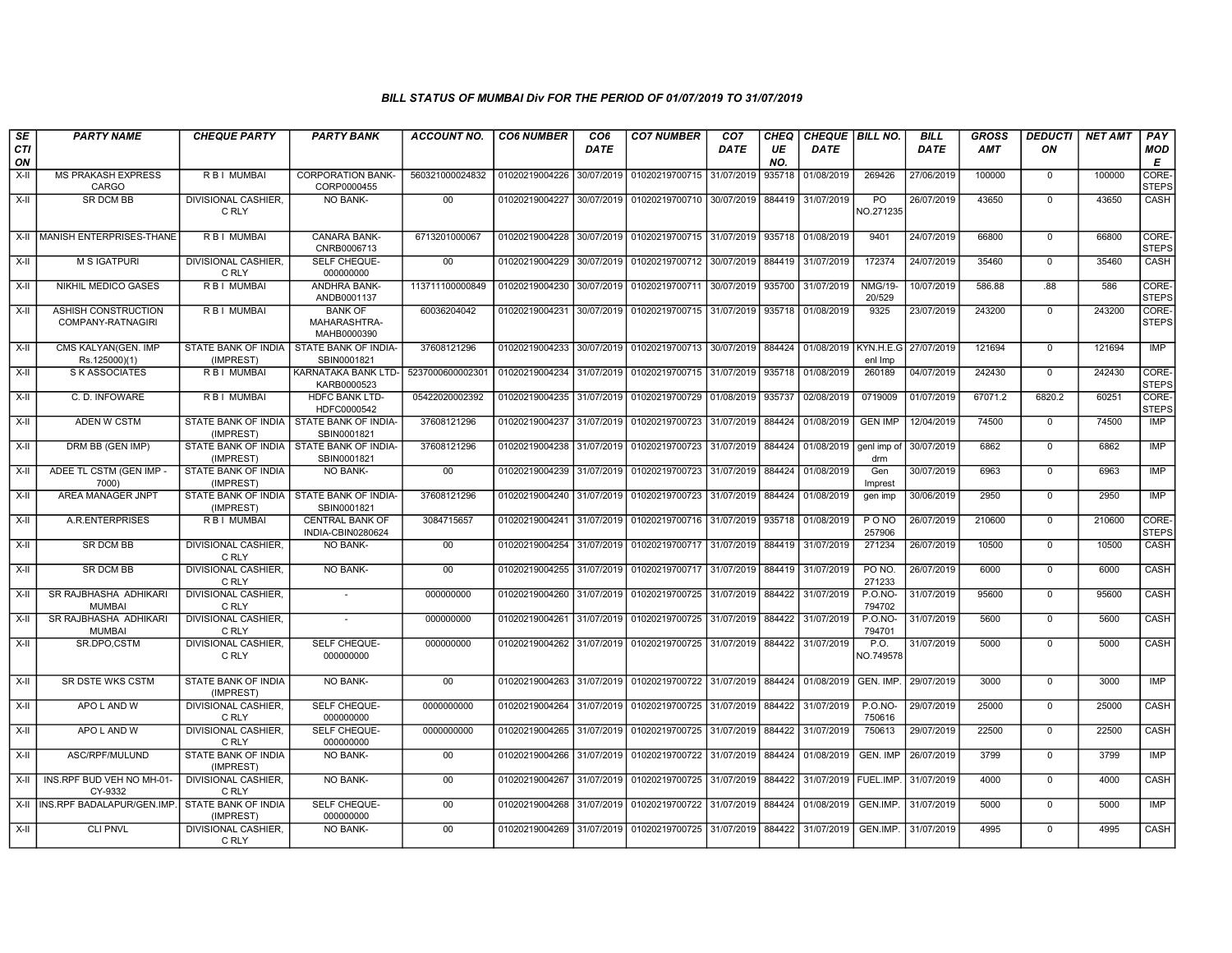| SE        | <b>PARTY NAME</b>                                               | <b>CHEQUE PARTY</b>                 | <b>PARTY BANK</b>         | ACCOUNT NO. | <b>CO6 NUMBER</b> | CO <sub>6</sub> | <b>CO7 NUMBER</b>                                          | CO <sub>7</sub> | <b>CHEQ</b> | <b>CHEQUE   BILL NO.</b> |          | <b>BILL</b> | <b>GROSS</b> | <b>DEDUCTI</b> | <b>NET AMT</b> | <b>PAY</b>                       |
|-----------|-----------------------------------------------------------------|-------------------------------------|---------------------------|-------------|-------------------|-----------------|------------------------------------------------------------|-----------------|-------------|--------------------------|----------|-------------|--------------|----------------|----------------|----------------------------------|
| CTI<br>ON |                                                                 |                                     |                           |             |                   | <b>DATE</b>     |                                                            | DATE            | UE<br>NO.   | DATE                     |          | <b>DATE</b> | <b>AMT</b>   | ON             |                | MOD<br>E                         |
| $X-II$    | H P HORTICULTURAL<br>PRODUCE MKTG PRO CORP<br>LTD.              | R B I MUMBAI                        | SBI-SBIN0003736           | 11191740716 |                   |                 | 01020219004270 31/07/2019 01020219700721                   | 31/07/2019      | 935737      | 02/08/2019               | 015363   | 19/07/2019  | 92774        | $\mathbf 0$    | 92774          | CORE-<br><b>STEPS</b>            |
| X-II      | SR DSTE (CO) CSTM                                               | <b>DIVISIONAL CASHIER.</b><br>C RLY | SELF CHEQUE-<br>000000000 | 000000000   |                   |                 | 01020219004271 31/07/2019 01020219700718 31/07/2019        |                 | 884419      | 31/07/2019               | 555003   | 29/07/2019  | 453120       | $^{\circ}$     | 453120         | CASH                             |
| X-II      | <b>H P HORTICULTURAL</b><br>PRODUCE MKTG PRO CORP<br>LTD        | <b>RBI MUMBAI</b>                   | SBI-SBIN0003736           | 11191740716 |                   |                 | 01020219004273 31/07/2019 01020219700721                   | 31/07/2019      | 935737      | 02/08/2019               | 0153372  | 22/07/2019  | 124308       | $\Omega$       | 124308         | CORE-<br><b>STEPS</b>            |
| X-II      | <b>H P HORTICULTURAL</b><br>PRODUCE MKTG PRO CORP<br>LTD        | R B I MUMBAI                        | SBI-SBIN0003736           | 11191740716 |                   |                 | 01020219004274 31/07/2019 01020219700721 31/07/2019        |                 | 935737      | 02/08/2019               | 015364   | 22/07/2019  | 119597       | $\mathbf 0$    | 119597         | CORE-<br><b>STEPS</b>            |
| X-II      | <b>H P HORTICULTURAL</b><br>PRODUCE MKTG PRO CORP<br><b>LTD</b> | R B I MUMBAI                        | SBI-SBIN0003736           | 11191740716 |                   |                 | 01020219004275 31/07/2019 01020219700721                   | 31/07/2019      | 935737      | 02/08/2019               | 015371   | 22/07/2019  | 133443       | $\Omega$       | 133443         | CORE-<br><b>STEPS</b>            |
| X-II      | <b>HP HORTICULTURAL</b><br>PRODUCE MKTG PRO CORP<br>LTD.        | <b>RBI MUMBAI</b>                   | SBI-SBIN0003736           | 11191740716 |                   |                 | 01020219004276 31/07/2019 01020219700721                   | 31/07/2019      | 935737      | 02/08/2019               | 015374   | 22/07/2019  | 74460        | $\mathbf 0$    | 74460          | CORE-<br><b>STEPS</b>            |
| X-II      | <b>H P HORTICULTURAL</b><br>PRODUCE MKTG PRO CORP<br>LTD        | R B I MUMBAI                        | SBI-SBIN0003736           | 11191740716 |                   |                 | 01020219004277 31/07/2019 01020219700721                   | 31/07/2019      | 935737      | 02/08/2019               | 015375   | 25/07/2019  | 94534        | $\mathbf 0$    | 94534          | CORE-<br><b>STEPS</b>            |
| X-II      | <b>MSEDCL</b>                                                   | <b>MSEDCL</b>                       | SELF CHEQUE-<br>000000000 | 000000000   |                   |                 | 01020219004279 31/07/2019 01020219700720 31/07/2019        |                 | 935706      | 31/07/2019               | 2 BILLS  | 27/07/2019  | 10290        | $\Omega$       | 10290          | <b>BANK</b><br>CHEQ<br><b>UE</b> |
| X-II      | H P HORTICULTURAL<br>PRODUCE MKTG PRO CORP<br><b>LTD</b>        | R B I MUMBAI                        | SBI-SBIN0003736           | 11191740716 |                   |                 | 01020219004280 31/07/2019 01020219700721 31/07/2019        |                 | 935737      | 02/08/2019               | 015376   | 25/07/2019  | 114593       | $\mathbf 0$    | 114593         | CORE-<br><b>STEPS</b>            |
| X-II      | <b>MSEDCL</b>                                                   | <b>MSEDCL</b>                       | SELF CHEQUE-<br>000000000 | 000000000   |                   |                 | 01020219004281 31/07/2019 01020219700720 31/07/2019        |                 | 935701      | 31/07/2019               | 1 bill   | 27/07/2019  | 400          | $\mathbf{0}$   | 400            | <b>BANK</b><br>CHEQ<br><b>UE</b> |
| X-II      | <b>MSEDCL</b>                                                   | <b>MSEDCL</b>                       | SELF CHEQUE-<br>000000000 | 000000000   |                   |                 | 01020219004282 31/07/2019 01020219700720 31/07/2019        |                 | 935708      | 31/07/2019               | 1 bill   | 27/07/2019  | 15840        | $\mathbf 0$    | 15840          | <b>BANK</b><br>CHEQ<br><b>UE</b> |
| X-II      | <b>H P HORTICULTURAL</b><br>PRODUCE MKTG PRO CORP<br><b>LTD</b> | R B I MUMBAI                        | SBI-SBIN0003736           | 11191740716 |                   |                 | 01020219004283 31/07/2019 01020219700721 31/07/2019 935737 |                 |             | 02/08/2019               | 015377   | 25/07/2019  | 202704       | $^{\circ}$     | 202704         | CORE-<br><b>STEPS</b>            |
| X-II      | <b>MSEDCL</b>                                                   | <b>MSEDCL</b>                       | SELF CHEQUE-<br>000000000 | 000000000   | 01020219004284    |                 | 31/07/2019 01020219700720                                  | 31/07/2019      | 935703      | 31/07/2019               | 1 bill   | 27/07/2019  | 980          | $\mathbf{0}$   | 980            | <b>BANK</b><br>CHEQ<br>UE.       |
| X-II      | <b>MSEDCL</b>                                                   | <b>MSEDCL</b>                       | SELF CHEQUE-<br>000000000 | 000000000   |                   |                 | 01020219004286 31/07/2019 01020219700720 31/07/2019        |                 | 935702      | 31/07/2019               | 1 bill   | 27/07/2019  | 970          | $\mathbf 0$    | 970            | <b>BANK</b><br>CHEQ<br><b>UE</b> |
| $X-H$     | <b>MSEDCL</b>                                                   | <b>MSEDCL</b>                       | SELF CHEQUE-<br>000000000 | 000000000   |                   |                 | 01020219004287 31/07/2019 01020219700720 31/07/2019        |                 | 935705      | 31/07/2019               | 5 BILLS  | 27/07/2019  | 9930         | $\overline{0}$ | 9930           | <b>BANK</b><br>CHEQ<br><b>UE</b> |
| $X-II$    | <b>MSEDCL</b>                                                   | <b>MSEDCL</b>                       | SELF CHEQUE-<br>000000000 | 000000000   | 01020219004288    |                 | 31/07/2019 01020219700720 31/07/2019                       |                 | 935707      | 31/07/2019               | 5 BILLS  | 27/07/2019  | 13050        | $\overline{0}$ | 13050          | <b>BANK</b><br>CHEQ<br>UE.       |
| X-II      | <b>MSEDCL</b>                                                   | <b>MSEDCL</b>                       | SELF CHEQUE-<br>000000000 | 000000000   |                   |                 | 01020219004289 31/07/2019 01020219700720 31/07/2019        |                 | 935704      | 31/07/2019               | 2 BILLS  | 27/07/2019  | 3130         | $\mathbf{0}$   | 3130           | <b>BANK</b><br>CHEQ<br>UE.       |
| X-II      | H P HORTICULTURAL<br>PRODUCE MKTG PRO CORP<br>LTD               | R B I MUMBAI                        | SBI-SBIN0003736           | 11191740716 |                   |                 | 01020219004290 31/07/2019 01020219700721 31/07/2019        |                 | 935737      | 02/08/2019               | 165559   | 25/07/2019  | 165559       | $\mathbf 0$    | 165559         | CORE-<br><b>STEPS</b>            |
| X-II      | DSTE/MW/CSTM/GEN.IMP.                                           | STATE BANK OF INDIA<br>(IMPREST)    | SELF CHEQUE-<br>000000000 | 00          |                   |                 | 01020219004291 31/07/2019 01020219700722 31/07/2019        |                 | 884424      | 01/08/2019               | GEN.IMP. | 31/07/2019  | 2251         | $\mathbf{0}$   | 2251           | IMP                              |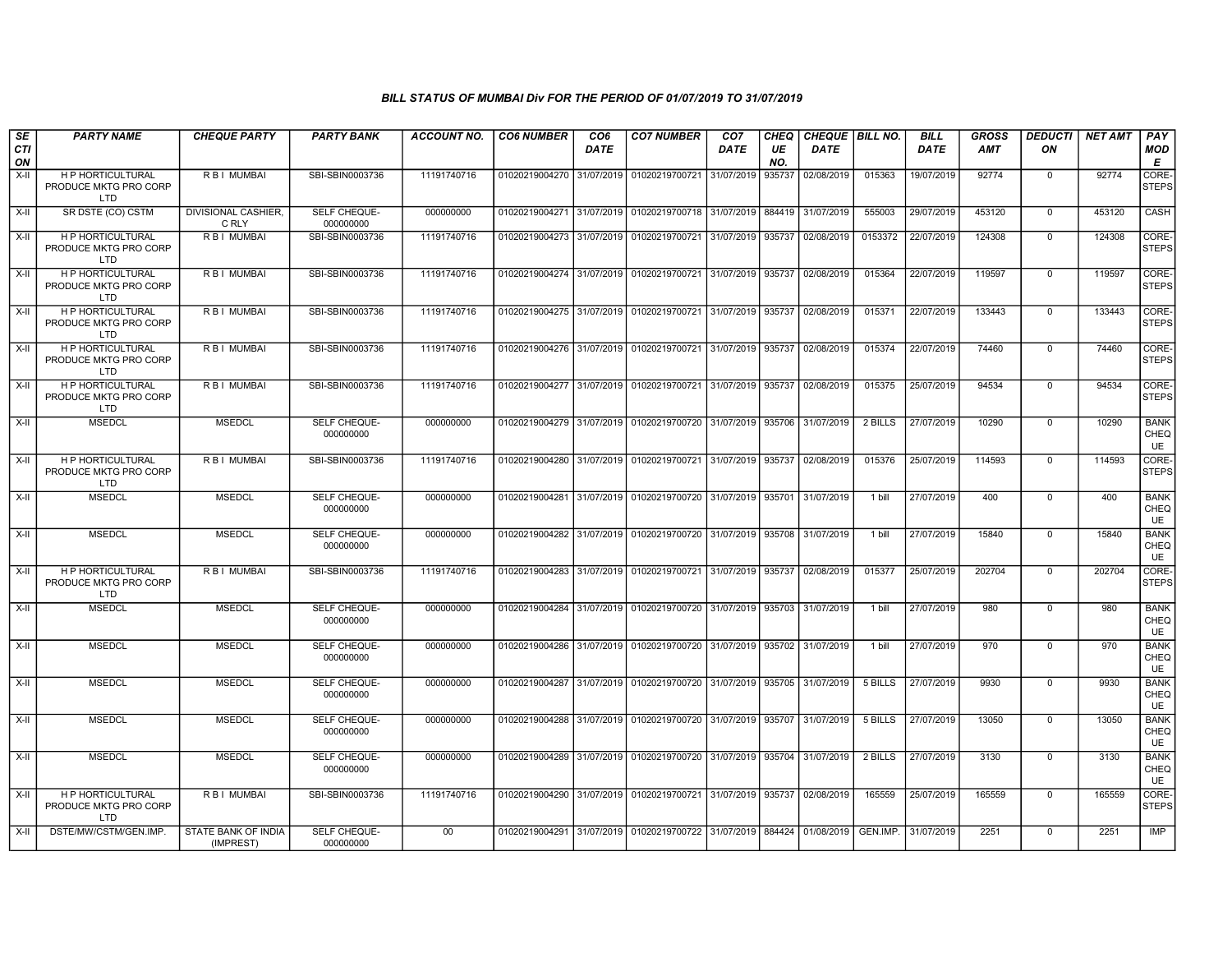| SE                         | <b>PARTY NAME</b>                                                | <b>CHEQUE PARTY</b>                     | <b>PARTY BANK</b>                                      | ACCOUNT NO.     | <b>CO6 NUMBER</b>         | CO <sub>6</sub> | <b>CO7 NUMBER</b>                                   | CO <sub>7</sub> | CHEQ      | <b>CHEQUE   BILL NO.</b> |                                  | <b>BILL</b> | GROSS      | <b>DEDUCTI</b> | <b>NET AMT</b> | <b>PAY</b>            |
|----------------------------|------------------------------------------------------------------|-----------------------------------------|--------------------------------------------------------|-----------------|---------------------------|-----------------|-----------------------------------------------------|-----------------|-----------|--------------------------|----------------------------------|-------------|------------|----------------|----------------|-----------------------|
| <b>CTI</b><br>ON           |                                                                  |                                         |                                                        |                 |                           | <b>DATE</b>     |                                                     | DATE            | UE<br>NO. | <b>DATE</b>              |                                  | <b>DATE</b> | <b>AMT</b> | ON             |                | MOD<br>E              |
| $X-H$                      | <b>HP HORTICULTURAL</b><br>PRODUCE MKTG PRO CORP<br><b>LTD</b>   | R B I MUMBAI                            | SBI-SBIN0003736                                        | 11191740716     | 01020219004293            | 31/07/2019      | 01020219700721                                      | 31/07/2019      | 935737    | 02/08/2019               | 015362                           | 19/07/2019  | 78989      | $\mathbf 0$    | 78989          | CORE-<br><b>STEPS</b> |
| $X-II$                     | SSE (M) IGATPURI                                                 | STATE BANK OF INDIA<br>(IMPREST)        | SELF CHEQUE-<br>000000000                              | 00              | 01020219004294            | 31/07/2019      | 01020219700723                                      | 31/07/2019      | 884424    | 01/08/2019               | IMP.FUEL                         | 31/07/2019  | 30900      | $\mathbf 0$    | 30900          | <b>IMP</b>            |
|                            | X-II DRM W CSTM TRACK MACHINE STATE BANK OF INDIA                | (IMPREST)                               | <b>STATE BANK OF INDIA-</b><br>SBIN0001821             | 37608121296     | 01020219004295            | 31/07/2019      | 01020219700723                                      | 31/07/2019      | 884424    | 01/08/2019               | <b>TTM GEN</b><br><b>IMP</b>     | 29/07/2019  | 28653      | $\mathbf 0$    | 28653          | <b>IMP</b>            |
| $X-H$                      | <b>SS VITHALWADI</b>                                             | <b>STATE BANK OF INDIA</b><br>(IMPREST) | NO BANK-                                               | 00              | 01020219004296            | 31/07/2019      | 01020219700723                                      | 31/07/2019      | 884424    | 01/08/2019               | <b>IMPREST</b><br>CASH           | 30/07/2019  | 49920      | $\mathbf 0$    | 49920          | <b>IMP</b>            |
| X-II                       | <b>SSE (M) THAKURL</b>                                           | STATE BANK OF INDIA<br>(IMPREST)        | SELF CHEQUE-<br>000000000                              | $00\,$          | 01020219004297            | 31/07/2019      | 01020219700723                                      | 31/07/2019      | 884424    | 01/08/2019               | <b>DIESEL</b><br><b>IMP</b>      | 30/07/2019  | 14005      | $\mathbf 0$    | 14005          | <b>IMP</b>            |
| X-II                       | ADEN HORT CSTM                                                   | STATE BANK OF INDIA<br>(IMPREST)        | STATE BANK OF INDIA-<br>SBIN0001821                    | 37608121296     | 01020219004298            | 31/07/2019      | 01020219700723                                      | 31/07/2019      | 884424    | 01/08/2019               | <b>GEN IMP</b>                   | 31/07/2019  | 39879      | $^{\circ}$     | 39879          | <b>IMP</b>            |
| $X-H$                      | <b>CNC CHINCHPOKLI</b>                                           | <b>STATE BANK OF INDIA</b><br>(IMPREST) | <b>NO BANK-</b>                                        | $00\,$          | 01020219004299            | 31/07/2019      | 01020219700723                                      | 31/07/2019      | 884424    | 01/08/2019               | <b>IMPREST</b><br>CASH           | 30/07/2019  | 31662      | $\mathbf 0$    | 31662          | <b>IMP</b>            |
| $X-H$                      | <b>SS RABADA</b>                                                 | STATE BANK OF INDIA<br>(IMPREST)        | <b>NO BANK-</b>                                        | 00              | 01020219004300 31/07/2019 |                 | 01020219700723                                      | 31/07/2019      | 884424    | 01/08/2019               | <b>IMPREST</b><br><b>CASH</b>    | 30/07/2019  | 7912       | $\mathbf{0}$   | 7912           | <b>IMP</b>            |
| X-II                       | CNC ULHASNAGAR                                                   | STATE BANK OF INDIA<br>(IMPREST)        | <b>NO BANK-</b>                                        | 00              | 01020219004302            | 31/07/2019      | 01020219700723                                      | 31/07/2019      | 884424    | 01/08/2019               | <b>IMPREST</b><br>CASH           | 30/07/2019  | 22200      | $\mathbf 0$    | 22200          | <b>IMP</b>            |
| $X-II$                     | <b>MSEDCL</b>                                                    | R B I MUMBAI                            | <b>BANK OF</b><br>MAHARASHTRA-<br>MAHB0000075          | 60094551053     | 01020219004303 31/07/2019 |                 | 01020219700726                                      | 31/07/2019      | 935718    | 01/08/2019               | 4 BILLS                          | 27/07/2019  | 36620      | $\mathbf{0}$   | 36620          | CORE-<br><b>STEPS</b> |
| X-II                       | <b>MSEDCL</b>                                                    | R B I MUMBAI                            | <b>BANK OF</b><br>MAHARASHTRA-<br>MAHB0000075          | 60094551053     |                           |                 | 01020219004304 31/07/2019 01020219700726 31/07/2019 |                 | 935718    | 01/08/2019               | 4 BILLS                          | 27/07/2019  | 74040      | $\mathbf{0}$   | 74040          | CORE-<br><b>STEPS</b> |
| $X-H$                      | SR.DCM.CSTM                                                      | <b>DIVISIONAL CASHIER,</b><br>C RLY     | SELF CHEQUE-<br>000000000                              | 000000000       | 01020219004305 31/07/2019 |                 | 01020219700732 01/08/2019                           |                 | 884426    | 02/08/2019               | <b>P.O.NO-</b><br>648844         | 31/07/2019  | 3750       | $\mathbf 0$    | 3750           | <b>CASH</b>           |
| $X-H$                      | SR DME (COG)                                                     | <b>DIVISIONAL CASHIER.</b><br>C RLY     | <b>SELF CHEQUE-</b><br>000000000                       | 000000000       | 01020219004306            | 31/07/2019      | 01020219700732                                      | 01/08/2019      | 884426    | 02/08/2019               | 775123                           | 30/07/2019  | 3000       | $\mathbf 0$    | 3000           | <b>CASH</b>           |
| <b>SBS</b>                 | NICOLUX ENGINEERING<br>COMPANY-MUMBAI                            | R B I MUMBAI                            | <b>DENA BANK-</b><br><b>BKDN0CIRCLE</b>                | 000111023848    | 01020319000003            | 29/07/2019      | 01020319700001                                      | 30/07/2019      | 935700    | 31/07/2019               | 1155                             | 18/03/2019  | 7552       | 604            | 6948           | CORE-<br><b>STEPS</b> |
| <b>SBN</b><br>S            | PRINCEP SUPPLY AGENCY-<br><b>KOLKATA</b>                         | <b>RBI MUMBAI</b>                       | ORIENTAL BANK OF<br>COMMERCE-<br>ORBC0100145           | 01451010000140  | 01020419000752            | 03/07/2019      | 01020419700118                                      | 03/07/2019      | 935451    | 04/07/2019               | PSA/50108<br>$/18 - 19$          | 01/01/2019  | 143724     | $\mathbf 0$    | 143724         | CORE-<br><b>STEPS</b> |
| SBN<br><sub>S</sub>        | FILTECH (INDIA)                                                  | R B I MUMBAI                            | ALLAHABAD BANK-<br>ALLA0210029                         | 20809472079     | 01020419000753            | 03/07/2019      | 01020419700126                                      | 05/07/2019      | 935483    | 10/07/2019               | fi/2018-<br>19/178               | 31/12/2018  | 378000     | 7200           | 370800         | CORE-<br><b>STEPS</b> |
| <b>SBN</b><br><sub>S</sub> | PANKAJ ELECTRONICS-NOIDA                                         | R B I MUMBAI                            | <b>ICICI BANK LTD-</b><br>ICIC0000031                  | 003105000744    | 01020419000755            | 03/07/2019      | 01020419700126                                      | 05/07/2019      | 935483    | 10/07/2019               | 01307                            | 20/01/2018  | 62079.8    | 6208.8         | 55871          | CORE-<br><b>STEPS</b> |
| <b>SBN</b><br>S.           | <b>SETON ELECTRICAL</b><br>PRODUCTS-MUMBAI                       | R B I MUMBAI                            | SBI-SBIN0000562                                        | 32989953042     | 01020419000756            | 03/07/2019      | 01020419700126 05/07/2019                           |                 | 935483    | 10/07/2019               | 047/18-19                        | 14/03/2019  | 11044.8    | 221.8          | 10823          | CORE-<br><b>STEPS</b> |
| <b>SBN</b><br>S.           | TRINITY HOUSE (INDIA) PVT.<br>LTD.-MUMBAI                        | R B I MUMBAI                            | THE SARASWAT CO-<br>OPERATIVE BANK LTD-<br>SRCB0000019 | 019502100051788 | 01020419000757            | 03/07/2019      | 01020419700126                                      | 05/07/2019      | 935483    |                          | 10/07/2019 CLA/18/643 07/03/2019 |             | 77703      | $\mathbf{0}$   | 77703          | CORE-<br><b>STEPS</b> |
| <b>SBN</b><br><sub>S</sub> | PANKAJ ELECTRONICS-NOIDA                                         | R B I MUMBAI                            | <b>ICICI BANK LTD-</b><br>ICIC0000031                  | 003105000744    | 01020419000758            | 03/07/2019      | 01020419700126                                      | 05/07/2019      | 935483    | 10/07/2019               | 01202                            | 13/01/2018  | 94311.5    | 9431.5         | 84880          | CORE-<br><b>STEPS</b> |
| <b>SBN</b><br><sub>S</sub> | <b>RAJESH ART</b>                                                | <b>RBI MUMBAL</b>                       | <b>CENTRAL BANK OF</b><br>INDIA-CBIN0280628            | 1122111434      | 01020419000759 03/07/2019 |                 | 01020419700118 03/07/2019                           |                 | 935451    | 04/07/2019               | 2268                             | 14/05/2019  | 109740     | $\mathbf 0$    | 109740         | CORE-<br><b>STEPS</b> |
| <b>SBN</b><br><sub>S</sub> | <b>RAJESH ART</b>                                                | R B I MUMBAI                            | <b>CENTRAL BANK OF</b><br>INDIA-CBIN0280628            | 1122111434      | 01020419000760 03/07/2019 |                 | 01020419700118 03/07/2019                           |                 | 935451    | 04/07/2019               | 2269                             | 10/06/2019  | 495600     | 8400           | 487200         | CORE-<br><b>STEPS</b> |
| SBN<br>S                   | <b>MARVEL ELECTRIC</b><br><b>EQUIPMENT PVT LTD.</b>              | R B I MUMBAI                            | KOTAK MAHINDRA<br><b>BANK-KKBK0000646</b>              | 7411219854      | 01020419000761            | 03/07/2019      | 01020419700126                                      | 05/07/2019      | 935483    | 10/07/2019               | MEEPL/18<br>19/0264              | 10/01/2019  | 89600      | $\mathbf 0$    | 89600          | CORE-<br><b>STEPS</b> |
| <b>SBN</b><br><sub>S</sub> | <b>BHASIN PACKARD</b><br>ELECTRONICS PVT. LTD.-<br><b>MOHALI</b> | RBI MUMBAI                              | <b>BANK OF INDIA-</b><br>BKID0006200                   | 620030100010207 | 01020419000762            | 03/07/2019      | 01020419700126                                      | 05/07/2019      | 935483    | 10/07/2019               | 00283                            | 27/12/2018  | 247800     | $\mathbf{0}$   | 247800         | CORE-<br><b>STEPS</b> |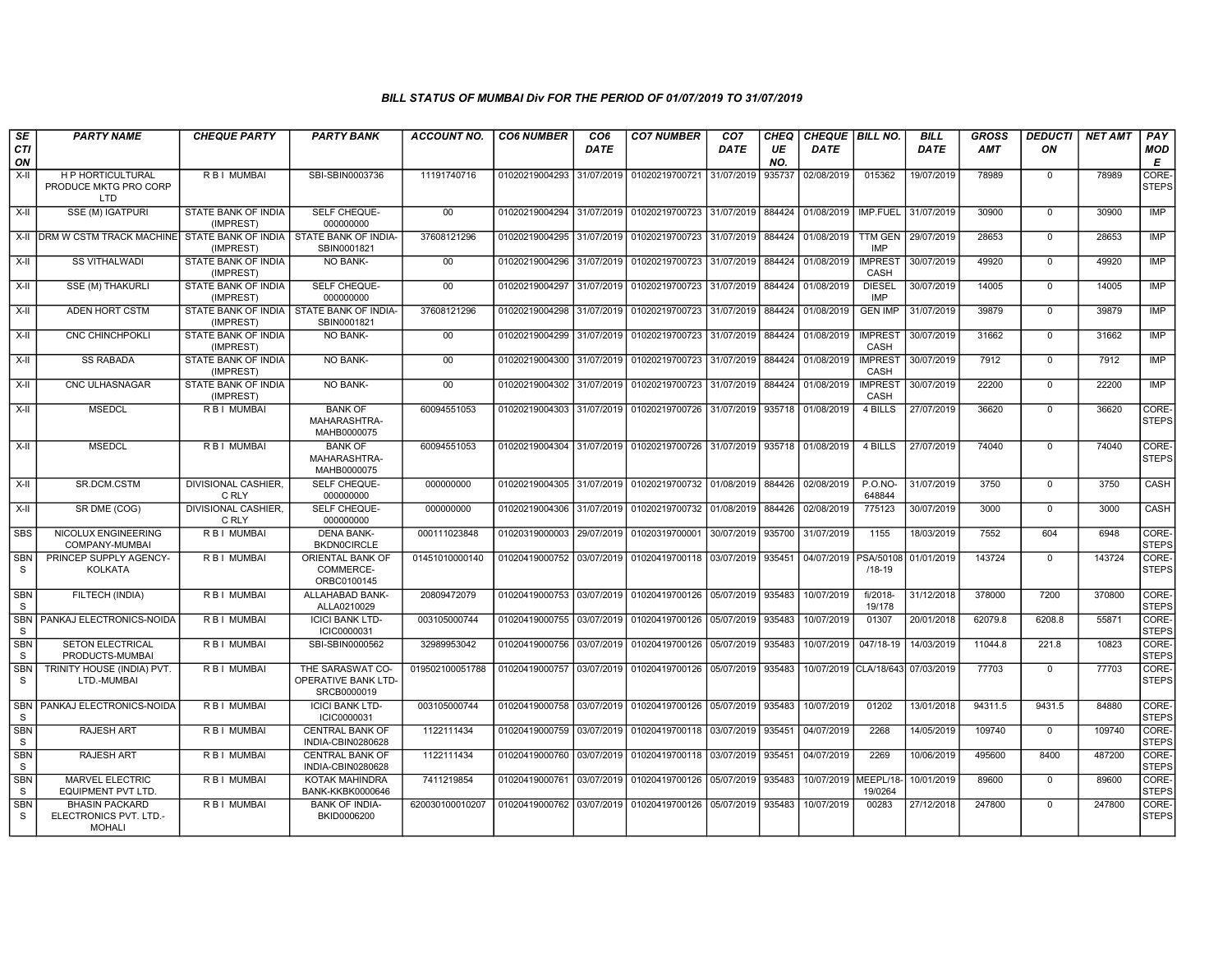| SE                         | <b>PARTY NAME</b>                                   | <b>CHEQUE PARTY</b> | <b>PARTY BANK</b>                                             | ACCOUNT NO.      | <b>CO6 NUMBER</b>         | CO <sub>6</sub> | <b>CO7 NUMBER</b>                                                  | CO <sub>7</sub> | CHEQ      | CHEQUE   BILL NO. |                            | <b>BILL</b> | <b>GROSS</b> | <b>DEDUCTI</b> | <b>NET AMT</b> | <b>PAY</b>            |
|----------------------------|-----------------------------------------------------|---------------------|---------------------------------------------------------------|------------------|---------------------------|-----------------|--------------------------------------------------------------------|-----------------|-----------|-------------------|----------------------------|-------------|--------------|----------------|----------------|-----------------------|
| CTI<br>ON                  |                                                     |                     |                                                               |                  |                           | <b>DATE</b>     |                                                                    | DATE            | UE<br>NO. | <b>DATE</b>       |                            | <b>DATE</b> | <b>AMT</b>   | ON             |                | MOD<br>E              |
| <b>SBN</b><br>S            | SHREE JAGDAMBA<br><b>ENGINEERING-NEW DELHI</b>      | <b>RBI MUMBAI</b>   | <b>HDFC BANK LTD-</b><br>HDFC0002040                          | 20402020000567   | 01020419000763            | 03/07/2019      | 01020419700126                                                     | 05/07/2019      | 935483    | 10/07/2019        | <b>SJE/D/417</b><br>542/18 | 14/12/2018  | 165672       | 3313           | 162359         | CORE-<br><b>STEPS</b> |
| <b>SBN</b><br><sub>S</sub> | <b>ASHISH SALES CORP</b><br><b>SOLAPUR</b>          | <b>RBI MUMBAI</b>   | SBI-SBIN0012485                                               | 33334488380      | 01020419000764            | 03/07/2019      | 01020419700121                                                     | 03/07/2019      | 935451    | 04/07/2019        | 198                        | 27/11/2018  | 8378         | $\mathbf{0}$   | 8378           | CORE-<br><b>STEPS</b> |
| <b>SBN</b><br>-S           | RAILWAY EQUIPMENTS-<br><b>HOWRAH</b>                | R B I MUMBAI        | STATE BANK OF INDIA-<br>SBIN0030146                           | 36279230724      | 01020419000765 03/07/2019 |                 | 01020419700121                                                     | 03/07/2019      | 935451    | 04/07/2019        | 65/2018-<br>2019           | 19/09/2018  | 9450         | 567            | 8883           | CORE-<br><b>STEPS</b> |
| <b>SBN</b><br><sub>S</sub> | SUPRIYO INDUSTRIES-DIST<br><b>HOOGHLY</b>           | R B I MUMBAI        | UNITED BANK OF INDIA-<br>UTBI0HKL017                          | 0542050012661    | 01020419000767            | 03/07/2019      | 01020419700121                                                     | 03/07/2019      | 935451    | 04/07/2019        | 06                         | 23/11/2018  | 19425        | 1166           | 18259          | CORE-<br><b>STEPS</b> |
| <b>SBN</b><br>S            | <b>TRIMURTI ENTERPRISES-</b><br><b>THANE</b>        | R B I MUMBAI        | Maharashtra Gramin Bank-<br>MAHG0005630                       | 80006390804      | 01020419000768            | 03/07/2019      | 01020419700121                                                     | 03/07/2019      | 935451    | 04/07/2019        | GST/038                    | 12/12/2018  | 3421         | $\mathbf{0}$   | 3421           | CORE-<br><b>STEPS</b> |
| <b>SBN</b><br>S            | <b>SANJAY ELECTRONICS</b><br>CORPORATION-MUMBAI     | R B I MUMBAI        | <b>UNION BANK OF INDIA-</b><br>UBIN0539848                    | 398404010029186  | 01020419000770            | 04/07/2019      | 01020419700126                                                     | 05/07/2019      | 935483    | 10/07/2019        | 02/GST/20<br>19-20         | 31/05/2019  | 37170        | $\Omega$       | 37170          | CORE-<br><b>STEPS</b> |
| SBN<br><sub>S</sub>        | <b>HEM ENTERPRISES-MUMBAI</b>                       | R B I MUMBAI        | <b>INDIAN OVERSEAS</b><br>BANK-IOBA0000584                    | 058402000002453  | 01020419000772 04/07/2019 |                 | 01020419700126                                                     | 05/07/2019      | 935483    | 10/07/2019        | 2563                       | 23/02/2019  | 72688        | $\Omega$       | 72688          | CORE-<br><b>STEPS</b> |
| <b>SBN</b><br><sub>S</sub> | INTRA ELECTRONICS-PUNE                              | <b>RBI MUMBAI</b>   | THE COSMOS CO-<br>OPERATIVE BANK LTD-<br>COSB0000009          | 009204301960040  | 01020419000773 04/07/2019 |                 | 01020419700126                                                     | 05/07/2019      | 935483    | 10/07/2019        | 5508/18-19                 | 07/03/2019  | 32928        | 659            | 32269          | CORE-<br><b>STEPS</b> |
| <b>SBN</b><br>S            | POWER EQUIPMENT CO.                                 | R B I MUMBAI        | THE FEDERAL BANK<br>LTD-FDRL0001196                           | 11965500002127   | 01020419000774 04/07/2019 |                 | 01020419700126                                                     | 05/07/2019      | 935483    | 10/07/2019        | PEC/174/2<br>018-19        | 12/02/2019  | 174640       | 10478          | 164162         | CORE-<br><b>STEPS</b> |
| <b>SBN</b><br>S            | POWER ELECTRONICS-<br><b>MUMBAI</b>                 | R B I MUMBAI        | <b>DENA BANK-</b><br>BKDN0471108                              | 110811024329     | 01020419000775 04/07/2019 |                 | 01020419700126                                                     | 05/07/2019      | 935483    | 10/07/2019        | 050                        | 28/02/2019  | 260544       | 4416           | 256128         | CORE-<br><b>STEPS</b> |
| <b>SBN</b><br>S            | POWER ELECTRONICS-<br><b>MUMBAI</b>                 | R B I MUMBAI        | <b>DENA BANK-</b><br>BKDN0471108                              | 110811024329     | 01020419000776            | 04/07/2019      | 01020419700126                                                     | 05/07/2019      | 935483    | 10/07/2019        | 051                        | 28/02/2019  | 244260       | $\mathbf{0}$   | 244260         | CORE-<br><b>STEPS</b> |
| <b>SBN</b><br><sub>S</sub> | <b>INTEG ELECTRONICS-NEW</b><br>DELHI               | R B I MUMBAI        | AXIS BANK-UTIB0001103                                         | 917020036389905  | 01020419000777 04/07/2019 |                 | 01020419700126                                                     | 05/07/2019      | 935483    | 10/07/2019        | IE/294/201<br>$8 - 19$     | 03/12/2018  | 158995.2     | 15896.2        | 143099         | CORE-<br><b>STEPS</b> |
| SBN<br>S.                  | INTEG ELECTRONICS-NEW<br>DELHI                      | R B I MUMBAI        | AXIS BANK-UTIB0001103                                         | 917020036389905  | 01020419000778 04/07/2019 |                 | 01020419700126                                                     | 05/07/2019      | 935483    | 10/07/2019        | IE/178/201<br>$8 - 19$     | 16/08/2018  | 158995.2     | 6360.2         | 152635         | CORE-<br><b>STEPS</b> |
| <b>SBN</b><br>S            | <b>SARIA INDUSTRIES</b><br>CORPORATION              | R B I MUMBAI        | UNION BANK OF INDIA-<br>UBIN0530166                           | 301601010930072  | 01020419000779            | 04/07/2019      | 01020419700126                                                     | 05/07/2019      | 935483    | 10/07/2019        | SIC/156/18-<br>19          | 29/03/2019  | 230780.27    | .27            | 230780         | CORE-<br><b>STEPS</b> |
| <b>SBN</b><br>S            | <b>MERSEN INDIA PRIVATE</b><br>LIMITED-BANGALORE    | R B I MUMBAI        | <b>BNP PARIBAS-</b><br>BNPA0009067                            | 0906701101100120 | 01020419000780            | 04/07/2019      | 01020419700126                                                     | 05/07/2019      | 935483    | 10/07/2019        | $71 - R1 -$<br>19100529    | 09/05/2019  | 2661750      | 210405         | 2451345        | CORE-<br><b>STEPS</b> |
| <b>SBN</b><br><sub>S</sub> | <b>HEM ENTERPRISES</b>                              | R B I MUMBAI        | <b>INDIAN OVERSEAS</b><br>BANK-IOBA0000584                    | 058402000002453  | 01020419000781            | 04/07/2019      | 01020419700126                                                     | 05/07/2019      | 935483    | 10/07/2019        | <b>HEM-2591</b>            | 23/05/2019  | 26231.4      | .4             | 26231          | CORE-<br><b>STEPS</b> |
| SBN<br><sub>S</sub>        | AKSHAR MARKETING-VASAI<br>(WEST)                    | R B I MUMBAI        | VIJAYA BANK-<br>VIJB0005080                                   | 508000301000322  | 01020419000782            | 04/07/2019      | 01020419700122                                                     | 04/07/2019      | 935455    | 05/07/2019        | 011/may/20<br>19           | 31/05/2019  | 252000       | 4500           | 247500         | CORE-<br><b>STEPS</b> |
| <b>SBN</b><br><sub>S</sub> | MAHAJATI ENGINEERING<br><b>WORKS</b>                | R B I MUMBAI        | STATE BANK OF INDIA-<br>SBIN0000091                           | 11030674814      | 01020419000783            | 04/07/2019      | 01020419700122                                                     | 04/07/2019      | 935455    | 05/07/2019        | MJ/2018-<br>19/54          | 25/01/2019  | 26040        | $\mathbf{0}$   | 26040          | CORE-<br><b>STEPS</b> |
| <b>SBN</b><br>S            | AAKASH ENTERPRIZES-<br><b>MUMBAI</b>                | R B I MUMBAI        | UNION BANK OF INDIA-<br>UBIN0531740                           | 317401010042553  | 01020419000784            | 04/07/2019      | 01020419700122                                                     | 04/07/2019      | 935455    | 05/07/2019        | 08/2019-20                 | 14/05/2019  | 123900       | $\mathbf{0}$   | 123900         | CORE-<br><b>STEPS</b> |
| <b>SBN</b><br><sub>S</sub> | <b>BLACK LOTUS NANO</b><br>TECHNOLOGIES-NAVI MUMBAI | R B I MUMBAI        | <b>IDBI BANK LTD-</b><br>IBKL0000367                          | 0367651100000240 | 01020419000785            | 04/07/2019      | 01020419700122                                                     | 04/07/2019      | 935455    | 05/07/2019        | <b>BLN/19-</b><br>20/005   | 08/04/2019  | 239304       | $\Omega$       | 239304         | CORE-<br><b>STEPS</b> |
| <b>SBN</b><br><sub>S</sub> | <b>RAJESH ART</b>                                   | R B I MUMBAI        | <b>CENTRAL BANK OF</b><br>INDIA-CBIN0280628                   | 1122111434       | 01020419000787            | 04/07/2019      | 01020419700122                                                     | 04/07/2019      | 935455    | 05/07/2019        | 2270                       | 21/06/2019  | 487872       | 8712           | 479160         | CORE-<br><b>STEPS</b> |
| <b>SBN</b><br><sub>S</sub> | <b>VIKAS AGENCIES-BHOPAL</b>                        | R B I MUMBAI        | <b>DENA BANK-</b><br>BKDN0810625                              | 062513000014     | 01020419000788            | 04/07/2019      | 01020419700123                                                     | 05/07/2019      | 935483    | 10/07/2019        | <b>IGST-140</b>            | 05/02/2019  | 176705       | 3534           | 173171         | CORE-<br><b>STEPS</b> |
| <b>SBN</b><br>S.           | <b>RAJESH ART</b>                                   | R B I MUMBAI        | <b>CENTRAL BANK OF</b><br>INDIA-CBIN0280628                   | 1122111434       | 01020419000789            | 04/07/2019      | 01020419700122                                                     | 04/07/2019      | 935455    | 05/07/2019        | 2272                       | 21/06/2019  | 471744       | 8424           | 463320         | CORE-<br><b>STEPS</b> |
| <b>SBN</b><br><sub>S</sub> | <b>RAJESH ART</b>                                   | <b>RBI MUMBAI</b>   | <b>CENTRAL BANK OF</b><br>INDIA-CBIN0280628                   | 1122111434       | 01020419000790            | 04/07/2019      | 01020419700122                                                     | 04/07/2019      | 935455    | 05/07/2019        | 2271                       | 21/06/2019  | 466480       | 8330           | 458150         | CORE-<br><b>STEPS</b> |
| <b>SBN</b><br>S.           | MAXIMUS SOLUTIONS-THANE                             | R B I MUMBAI        | THE SHAMRAO VITHAL<br>COOPERATIVE BANK-<br>SVCB0000081        | 108104180000170  | 01020419000791            | 05/07/2019      | 01020419700125 05/07/2019                                          |                 | 935483    | 10/07/2019        | <b>MS/048</b>              | 17/01/2019  | 169826       | $\overline{0}$ | 169826         | CORE-<br><b>STEPS</b> |
| S.                         | SBN   ROHAN MACHINERY SPARES-<br>Kalyan             | R B I MUMBAI        | <b>DOMBIVLI NAGARI</b><br>SAHAKARI BANK LIMIT-<br>DNSB0000003 | 003011100003801  |                           |                 | 01020419000792   05/07/2019   01020419700125   05/07/2019   935483 |                 |           | 10/07/2019        | <b>RMS/139</b>             | 20/02/2019  | 240720       | $\Omega$       | 240720         | CORE-<br><b>STEPS</b> |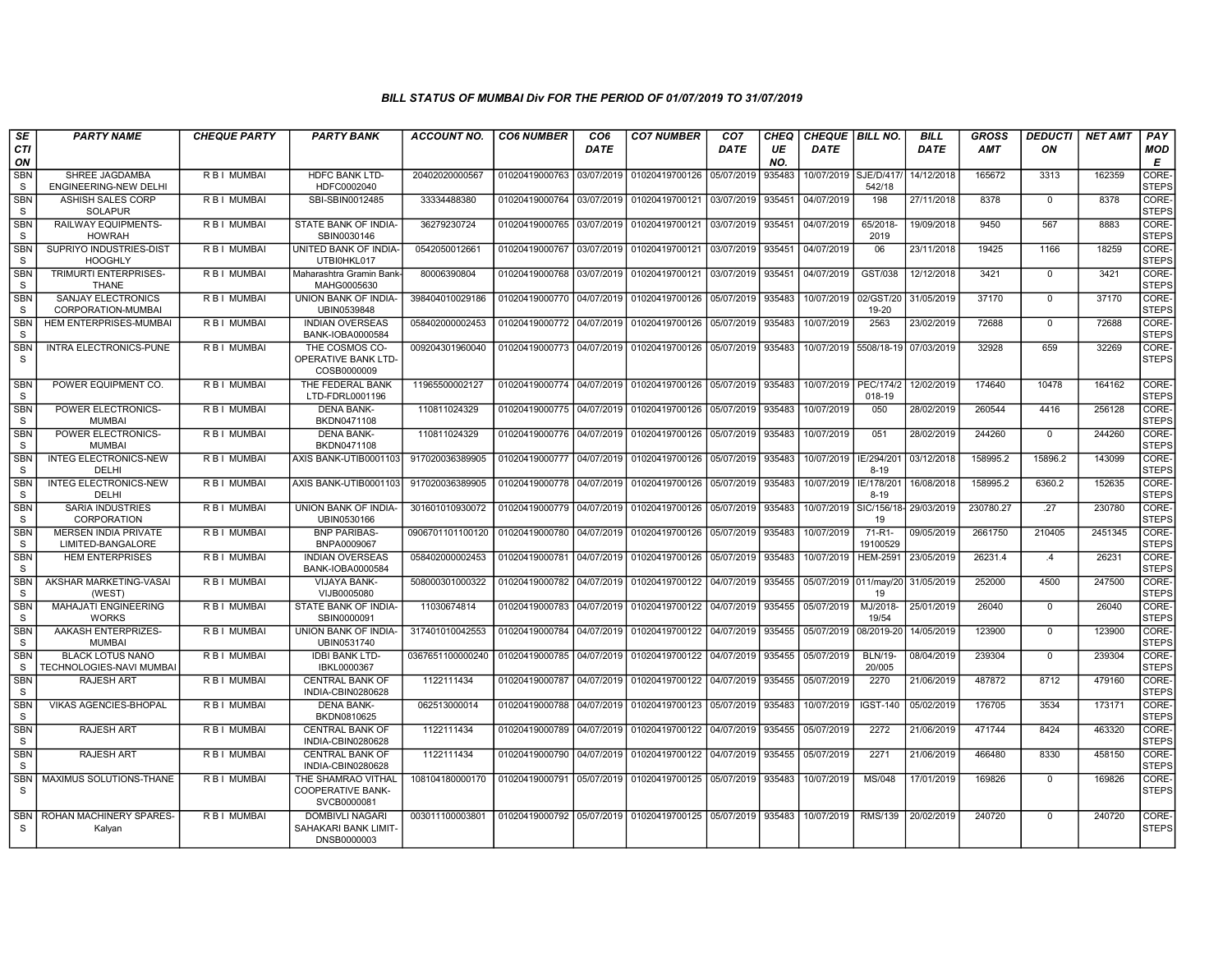| SE                         | <b>PARTY NAME</b>                 | <b>CHEQUE PARTY</b> | <b>PARTY BANK</b>                                             | ACCOUNT NO.     | <b>CO6 NUMBER</b>         | CO6         | <b>CO7 NUMBER</b>                                   | CO7         | <b>CHEQ</b> | <b>CHEQUE   BILL NO.</b> |                                 | <b>BILL</b> | <b>GROSS</b> | <b>DEDUCTI</b> | NET AMT | <b>PAY</b>                  |
|----------------------------|-----------------------------------|---------------------|---------------------------------------------------------------|-----------------|---------------------------|-------------|-----------------------------------------------------|-------------|-------------|--------------------------|---------------------------------|-------------|--------------|----------------|---------|-----------------------------|
| CTI<br>ON                  |                                   |                     |                                                               |                 |                           | <b>DATE</b> |                                                     | <b>DATE</b> | UE<br>NO.   | <b>DATE</b>              |                                 | <b>DATE</b> | <b>AMT</b>   | ON             |         | MOD<br>Е                    |
| <b>SBN</b><br>S            | <b>LAXMI ENTERPRISES-THANE</b>    | R B I MUMBAI        | <b>DOMBIVLI NAGARI</b><br>SAHAKARI BANK LIMIT-<br>DNSB0000003 | 003013500000010 | 01020419000793 05/07/2019 |             | 01020419700125                                      | 05/07/2019  | 935483      | 10/07/2019               | LE/151                          | 18/02/2019  | 139240       | $\mathbf{0}$   | 139240  | CORE-<br><b>STEPS</b>       |
| <b>SBN</b><br>S            | <b>LAXMI ENTERPRISES-THANE</b>    | R B I MUMBAI        | <b>DOMBIVLI NAGARI</b><br>SAHAKARI BANK LIMIT-<br>DNSB0000003 | 003013500000010 | 01020419000794 05/07/2019 |             | 01020419700125                                      | 05/07/2019  | 935483      | 10/07/2019               | E/148/201<br>$8 - 19$           | 13/02/2019  | 123157       | $\mathbf 0$    | 123157  | CORE-<br><b>STEPS</b>       |
| SBN<br>-S                  | <b>LAXMI ENTERPRISES-THANE</b>    | R B I MUMBAI        | <b>DOMBIVLI NAGARI</b><br>SAHAKARI BANK LIMIT-<br>DNSB0000003 | 003013500000010 | 01020419000795 05/07/2019 |             | 01020419700125                                      | 05/07/2019  | 935483      | 10/07/2019               | E/156/201<br>$8 - 19$           | 08/03/2019  | 173460       | $\mathbf 0$    | 173460  | CORE-<br><b>STEPS</b>       |
| <b>SBN</b><br>S.           | <b>LAXMI ENTERPRISES-THANE</b>    | R B I MUMBAI        | <b>DOMBIVLI NAGARI</b><br>SAHAKARI BANK LIMIT-<br>DNSB0000003 | 003013500000010 | 01020419000796            | 05/07/2019  | 01020419700125                                      | 05/07/2019  | 935483      | 10/07/2019               | LE/142/201<br>$8 - 19$          | 31/01/2019  | 159241       | $\mathbf{0}$   | 159241  | CORE-<br><b>STEPS</b>       |
| <b>SBN</b><br>S.           | <b>LAXMI ENTERPRISES-THANE</b>    | <b>RBI MUMBAI</b>   | <b>DOMBIVLI NAGARI</b><br>SAHAKARI BANK LIMIT-<br>DNSB0000003 | 003013500000010 | 01020419000797 05/07/2019 |             | 01020419700125                                      | 05/07/2019  | 935483      | 10/07/2019               | LE/158/201<br>$8 - 19$          | 11/03/2019  | 173460       | $\mathbf{0}$   | 173460  | CORE-<br><b>STEPS</b>       |
| SBN<br>-S                  | LAXMI ENTERPRISES-THANE           | R B I MUMBAI        | <b>DOMBIVLI NAGARI</b><br>SAHAKARI BANK LIMIT-<br>DNSB0000003 | 003013500000010 |                           |             | 01020419000798 05/07/2019 01020419700125 05/07/2019 |             | 935483      | 10/07/2019               | LE/155/201<br>$8 - 19$          | 06/03/2019  | 249039       | $\mathbf 0$    | 249039  | <b>CORE</b><br><b>STEPS</b> |
| <b>SBN</b><br>S.           | <b>ROHAN MACHINERY SPARES</b>     | R B I MUMBAI        | <b>DOMBIVLI NAGARI</b><br>SAHAKARI BANK LIMIT-<br>DNSB0000003 | 3801            |                           |             | 01020419000799 05/07/2019 01020419700125 05/07/2019 |             | 935483      | 10/07/2019               | RMS/143                         | 01/03/2019  | 216742.4     | .4             | 216742  | CORE-<br><b>STEPS</b>       |
| <b>SBN</b><br>-S           | ROHAN MACHINERY SPARES-<br>Kalyan | R B I MUMBAI        | <b>DOMBIVLI NAGARI</b><br>SAHAKARI BANK LIMIT-<br>DNSB0000003 | 003011100003801 |                           |             | 01020419000800 05/07/2019 01020419700125 05/07/2019 |             | 935483      | 10/07/2019               | <b>RMS/146</b>                  | 11/03/2019  | 217946       | $\Omega$       | 217946  | CORE-<br><b>STEPS</b>       |
| <b>SBN</b><br>S.           | ROHAN MACHINERY SPARES-<br>Kalyan | R B I MUMBAI        | <b>DOMBIVLI NAGARI</b><br>SAHAKARI BANK LIMIT-<br>DNSB0000003 | 003011100003801 | 01020419000801            |             | 05/07/2019 01020419700125                           | 05/07/2019  | 935483      | 10/07/2019               | <b>RMS/145</b>                  | 08/03/2019  | 217946       | $\Omega$       | 217946  | CORE-<br><b>STEPS</b>       |
| <b>SBN</b><br><sub>S</sub> | ROHAN MACHINERY SPARES-<br>Kalyan | R B I MUMBAI        | <b>DOMBIVLI NAGARI</b><br>SAHAKARI BANK LIMIT-<br>DNSB0000003 | 003011100003801 | 01020419000802 05/07/2019 |             | 01020419700125 05/07/2019                           |             | 935483      | 10/07/2019               | <b>RMS/144</b>                  | 06/03/2019  | 241053       | 4821           | 236232  | CORE-<br><b>STEPS</b>       |
| <b>SBN</b><br><sub>S</sub> | VIKAS AGENCIES-BHOPAL             | R B I MUMBAI        | <b>DENA BANK-</b><br>BKDN0810625                              | 062513000014    | 01020419000803            | 05/07/2019  | 01020419700124                                      | 05/07/2019  | 935483      | 10/07/2019               | IGST-92                         | 11/12/2018  | 97350        | $\mathbf{0}$   | 97350   | CORE-<br><b>STEPS</b>       |
| <b>SBN</b><br><sub>S</sub> | SHREYA TRADING CO.                | R B I MUMBAI        | <b>DOMBIVLI NAGARI</b><br>SAHAKARI BANK LIMIT-<br>DNSB0000003 | 011013100000074 |                           |             | 01020419000804 05/07/2019 01020419700127            | 08/07/2019  | 935483      | 10/07/2019               | 590                             | 02/03/2019  | 41772        | 835            | 40937   | CORE-<br><b>STEPS</b>       |
| <b>SBN</b><br>-S           | SHREYA TRADING CO.                | R B I MUMBAI        | <b>DOMBIVLI NAGARI</b><br>SAHAKARI BANK LIMIT-<br>DNSB0000003 | 011013100000074 |                           |             | 01020419000805 05/07/2019 01020419700127 08/07/2019 |             | 935483      | 10/07/2019               | 591                             | 02/03/2019  | 27187        | 1631           | 25556   | CORE-<br><b>STEPS</b>       |
| <b>SBN</b><br>S            | ROHAN MACHINERY SPARES-<br>Kalyan | R B I MUMBAI        | <b>DOMBIVLI NAGARI</b><br>SAHAKARI BANK LIMIT-<br>DNSB0000003 | 003011100003801 |                           |             | 01020419000806 05/07/2019 01020419700127            | 08/07/2019  | 935483      |                          | 10/07/2019 RMS121-A             | 10/01/2019  | 497222.5     | 8427.5         | 488795  | CORE-<br><b>STEPS</b>       |
| <b>SBN</b><br>S.           | ROHAN MACHINERY SPARES-<br>Kalyan | R B I MUMBAI        | <b>DOMBIVLI NAGARI</b><br>SAHAKARI BANK LIMIT-<br>DNSB0000003 | 003011100003801 | 01020419000807 05/07/2019 |             | 01020419700127 08/07/2019                           |             | 935483      |                          | 10/07/2019 RMS/140-A 26/02/2019 |             | 233050       | $\Omega$       | 233050  | CORE-<br><b>STEPS</b>       |
| <b>SBN</b><br><sub>S</sub> | ROHAN MACHINERY SPARES-<br>Kalyan | R B I MUMBAI        | DOMBIVLI NAGARI<br>SAHAKARI BANK LIMIT-<br>DNSB0000003        | 003011100003801 | 01020419000808            | 05/07/2019  | 01020419700127 08/07/2019                           |             | 935483      |                          | 10/07/2019 RMS/141-A 26/02/2019 |             | 134520       | $\overline{0}$ | 134520  | CORE-<br><b>STEPS</b>       |
| <b>SBN</b><br>S            | SHUBH ENTERPRISES                 | R B I MUMBAI        | <b>BANK OF</b><br>MAHARASHTRA-<br>MAHB0000536                 | 60007647624     | 01020419000809            |             | 05/07/2019 01020419700127 08/07/2019                |             | 935483      | 10/07/2019               | $36-A$                          | 24/01/2019  | 155647       | 9339           | 146308  | CORE-<br><b>STEPS</b>       |
| <b>SBN</b><br><b>S</b>     | SHUBH ENTERPRISES                 | R B I MUMBAI        | <b>BANK OF</b><br>MAHARASHTRA-<br>MAHB0000536                 | 60007647624     |                           |             | 01020419000810 05/07/2019 01020419700127            | 08/07/2019  | 935483      | 10/07/2019               | $37-A$                          | 29/01/2019  | 47790        | $\mathbf{0}$   | 47790   | CORE-<br><b>STEPS</b>       |
| <b>SBN</b><br>-S           | <b>DIWAN SONS</b>                 | R B I MUMBAI        | AXIS BANK-UTIB0000592                                         | 917020055183573 |                           |             | 01020419000811 08/07/2019 01020419700129            | 08/07/2019  | 935487      | 11/07/2019               | 226                             | 15/06/2019  | 240841.54    | .54            | 240841  | CORE-<br>STEPS              |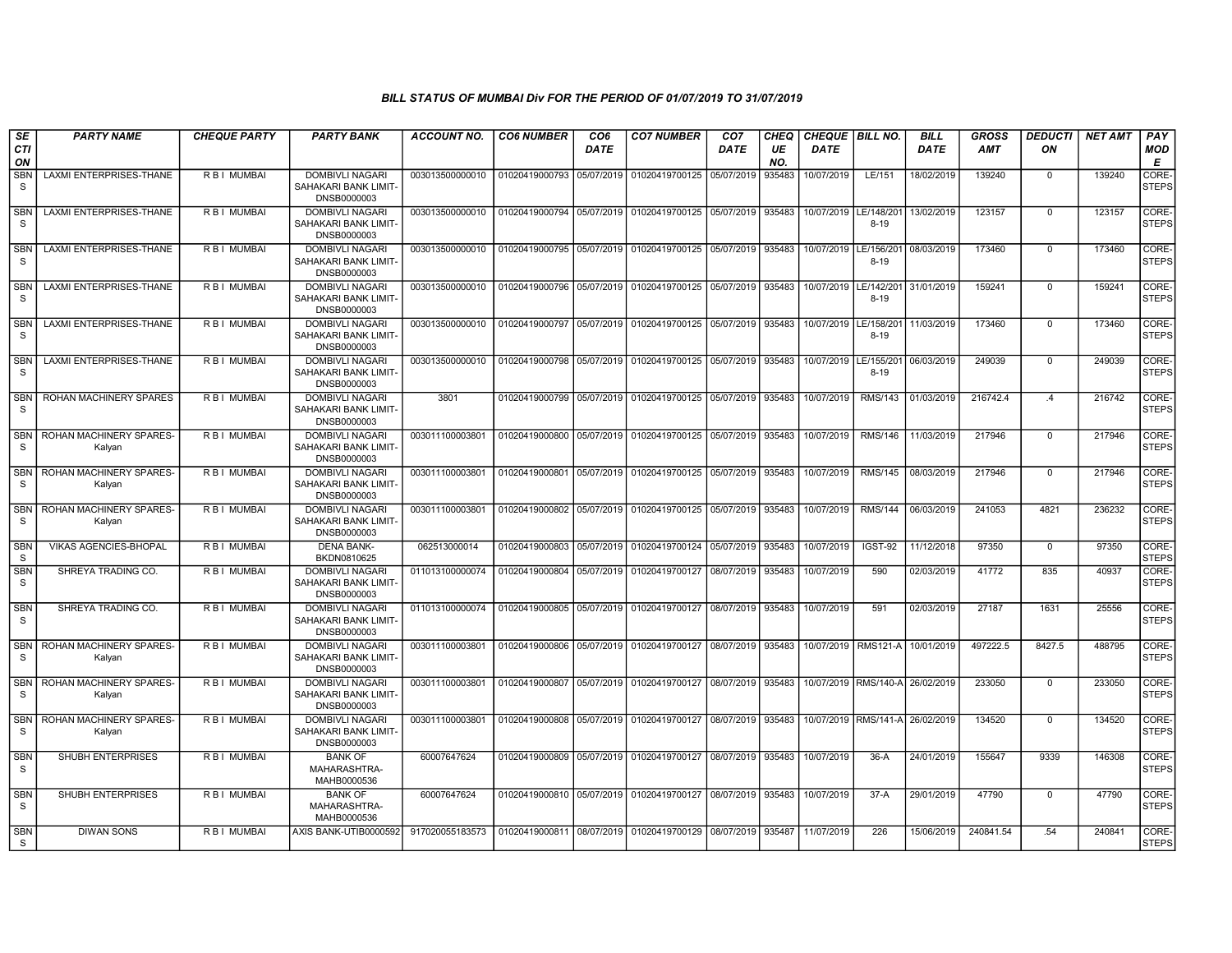| SE                         | <b>PARTY NAME</b>                                  | <b>CHEQUE PARTY</b> | <b>PARTY BANK</b>                            | ACCOUNT NO.     | <b>CO6 NUMBER</b>         | CO <sub>6</sub> | <b>CO7 NUMBER</b>                           | CO <sub>7</sub> | CHEQ      | CHEQUE   BILL NO.     |                          | <b>BILL</b> | <b>GROSS</b> | <i><b>DEDUCTI</b></i> | <b>NET AMT</b> | <b>PAY</b>                  |
|----------------------------|----------------------------------------------------|---------------------|----------------------------------------------|-----------------|---------------------------|-----------------|---------------------------------------------|-----------------|-----------|-----------------------|--------------------------|-------------|--------------|-----------------------|----------------|-----------------------------|
| <b>CTI</b><br>ON           |                                                    |                     |                                              |                 |                           | <b>DATE</b>     |                                             | <b>DATE</b>     | UE<br>NO. | <b>DATE</b>           |                          | <b>DATE</b> | <b>AMT</b>   | ON                    |                | <b>MOD</b><br>Е             |
| <b>SBN</b><br>S            | <b>DIWAN SONS</b>                                  | R B I MUMBAI        | AXIS BANK-UTIB0000592                        | 917020055183573 | 01020419000812            | 08/07/2019      | 01020419700137                              | 11/07/2019      | 935501    | 16/07/2019            | 217                      | 01/06/2019  | 249605.23    | .23                   | 249605         | CORE<br><b>STEPS</b>        |
| SBN<br>S                   | <b>DIWAN SONS</b>                                  | <b>RBI MUMBAI</b>   | AXIS BANK-UTIB0000592                        | 917020055183573 | 01020419000813            | 08/07/2019      | 01020419700129                              | 08/07/2019      | 935487    | 11/07/2019            | 221                      | 11/06/2019  | 249773.37    | .37                   | 249773         | CORE-<br><b>STEPS</b>       |
| SBN<br>S                   | <b>DIWAN SONS</b>                                  | R B I MUMBAI        | AXIS BANK-UTIB0000592                        | 917020055183573 | 01020419000814 08/07/2019 |                 | 01020419700129 08/07/2019                   |                 | 935487    | 11/07/2019            | 225                      | 11/06/2019  | 245940.68    | .68                   | 245940         | CORE-<br><b>STEPS</b>       |
| <b>SBN</b><br>S            | <b>ALFA ENGINEERS</b>                              | <b>RBI MUMBAI</b>   | AXIS BANK-UTIB0000592                        | 917020053590582 | 01020419000815            | 08/07/2019      | 01020419700129                              | 08/07/2019      | 935487    | 11/07/2019            | 424                      | 11/06/2019  | 246865.44    | .44                   | 246865         | CORE-<br><b>STEPS</b>       |
| <b>SBN</b><br>$\mathbf S$  | <b>ALFA ENGINEERS</b>                              | R B I MUMBAI        | AXIS BANK-UTIB0000592                        | 917020053590582 | 01020419000816            | 08/07/2019      | 01020419700129                              | 08/07/2019      | 935487    | 11/07/2019            | 426                      | 11/06/201   | 249587.7     | .7                    | 249587         | CORE-<br><b>STEPS</b>       |
| <b>SBN</b><br>S            | <b>ALFA ENGINEERS</b>                              | R B I MUMBAI        | AXIS BANK-UTIB0000592                        | 917020053590582 | 01020419000817            | 08/07/2019      | 01020419700137                              | 11/07/2019      | 935501    | 16/07/2019            | 420                      | 11/06/2019  | 247764.6     | .6                    | 247764         | CORE-<br><b>STEPS</b>       |
| <b>SBN</b><br>S            | <b>ALFA ENGINEERS</b>                              | R B I MUMBAI        | AXIS BANK-UTIB0000592                        | 917020053590582 | 01020419000818            | 08/07/2019      | 01020419700129                              | 08/07/2019      | 935487    | 11/07/2019            | 425                      | 11/06/2019  | 238935.84    | .84                   | 238935         | CORE-<br><b>STEPS</b>       |
| <b>SBN</b><br>S            | <b>ALFA ENGINEERS</b>                              | R B I MUMBAI        | AXIS BANK-UTIB0000592                        | 917020053590582 | 01020419000819            | 08/07/2019      | 01020419700129                              | 08/07/2019      | 935487    | 11/07/2019            | 422                      | 11/06/2019  | 248956.4     | .4                    | 248956         | CORE-<br><b>STEPS</b>       |
| <b>SBN</b><br>S            | <b>RAKHANGI GAS SERVICE-</b><br><b>MUMBAI</b>      | R B I MUMBAI        | <b>ICICI BANK LTD-</b><br>ICIC0006985        | 698505600133    | 01020419000820            | 08/07/2019      | 01020419700128                              | 08/07/2019      | 935487    | 11/07/2019            | 6853                     | 28/03/2019  | 2478         | $\mathbf{0}$          | 2478           | <b>CORE</b><br><b>STEPS</b> |
| <b>SBN</b><br>S            | <b>RIGID ENTERPRISES</b>                           | R B I MUMBAI        | <b>INDIAN OVERSEAS</b><br>BANK-IOBA0000162   | 016202000005530 | 01020419000821            | 08/07/2019      | 01020419700131                              | 08/07/2019      | 935487    | 11/07/2019            | <b>RE/13</b>             | 15/06/2019  | 125257       | $\mathbf 0$           | 125257         | <b>CORE</b><br><b>STEPS</b> |
| <b>SBN</b><br>S            | <b>RAIL COACH ENGINEERS -</b><br><b>KAPURTHALA</b> | <b>RBI MUMBAI</b>   | <b>CORPORATION BANK-</b><br>CORP0001203      | 565141000027479 | 01020419000822            | 08/07/2019      | 01020419700134                              | 10/07/2019      | 935492    | 15/07/2019            | <b>RCE/19-</b><br>20/089 | 03/04/2019  | 143000       | $\mathbf{0}$          | 143000         | <b>CORE</b><br><b>STEPS</b> |
| <b>SBN</b><br><b>S</b>     | M/S SWASTIK RENEWABLE-<br><b>MUMBAI</b>            | R B I MUMBAI        | <b>ICICI BANK LIMITED-</b><br>ICIC0001963    | 196305500115    | 01020419000823            | 08/07/2019      | 01020419700129                              | 08/07/2019      | 935487    | 11/07/2019            | SWR/1920<br>03           | 09/05/2019  | 150273       | $\mathbf 0$           | 150273         | CORE-<br><b>STEPS</b>       |
| <b>SBN</b><br>S            | <b>FAIRDEAL ENTERPRISES-</b><br><b>MUMBAI</b>      | R B I MUMBAI        | <b>HDFC BANK LTD-</b><br>HDFC0000990         | 09902020000152  | 01020419000824            | 08/07/2019      | 01020419700130 08/07/2019                   |                 | 935487    | 11/07/2019            | 335                      | 20/04/2019  | 57750        | 2310                  | 55440          | CORE-<br>STEPS              |
| <b>SBN</b><br>S            | <b>REAL TECHNOLOGY OF</b><br><b>COMPUSYS</b>       | R B I MUMBAI        | <b>INDIAN OVERSEAS</b><br>BANK-IOBA0000162   | 016202000001896 | 01020419000825            | 08/07/2019      | 01020419700130                              | 08/07/2019      | 935487    | 11/07/2019            | <b>RTC-001</b>           | 15/05/2019  | 209568       | $\mathbf{0}$          | 209568         | <b>CORE</b><br><b>STEPS</b> |
| <b>SBN</b><br>S            | REAL TECHNOLOGY OF<br><b>COMPUSYS</b>              | R B I MUMBAI        | <b>INDIAN OVERSEAS</b><br>BANK-IOBA0000162   | 016202000001896 | 01020419000826            | 08/07/2019      | 01020419700130 08/07/2019 935487            |                 |           | 11/07/2019            | RTC-<br>06/06/2019       | 14/06/2019  | 454300       | 7700                  | 446600         | CORE-<br>STEPS              |
| <b>SBN</b><br>S            | REAL TECHNOLOGY OF<br><b>COMPUSYS</b>              | <b>RBI MUMBAI</b>   | <b>INDIAN OVERSEAS</b><br>BANK-IOBA0000162   | 016202000001896 | 01020419000827            |                 | 08/07/2019 01020419700130 08/07/2019 935487 |                 |           | 11/07/2019            | RTC-<br>05/06/2019       | 14/06/2019  | 454300       | 7700                  | 446600         | CORE-<br><b>STEPS</b>       |
| <b>SBN</b><br>S            | <b>REAL TECHNOLOGY OF</b><br><b>COMPUSYS</b>       | <b>RBI MUMBAI</b>   | <b>INDIAN OVERSEAS</b><br>BANK-IOBA0000162   | 016202000001896 | 01020419000828            | 08/07/2019      | 01020419700130 08/07/2019 935487            |                 |           | 11/07/2019            | RTC-<br>002/06/201<br>9  | 14/06/2019  | 23482        | $\Omega$              | 23482          | CORE-<br><b>STEPS</b>       |
| SBN<br>S                   | <b>REAL TECHNOLOGY OF</b><br><b>COMPUSYS</b>       | <b>RBI MUMBAI</b>   | <b>INDIAN OVERSEAS</b><br>BANK-IOBA0000162   | 016202000001896 | 01020419000830            | 08/07/2019      | 01020419700130 08/07/2019                   |                 | 935487    | 11/07/2019            | RTC-<br>003/06/201<br>9  | 14/06/2019  | 24721        | $\Omega$              | 24721          | CORE-<br>STEPS              |
| <b>SBN</b><br><sub>S</sub> | <b>REAL TECHNOLOGY OF</b><br><b>COMPUSYS</b>       | <b>RBI MUMBAI</b>   | <b>INDIAN OVERSEAS</b><br>BANK-IOBA0000162   | 016202000001896 | 01020419000831 08/07/2019 |                 | 01020419700130 08/07/2019                   |                 | 935487    | 11/07/2019            | RTC-<br>004/06/19        | 14/06/2019  | 494278.6     | 8377.6                | 485901         | CORE-<br><b>STEPS</b>       |
| SBN<br>S                   | <b>REAL TECHNOLOGY OF</b><br><b>COMPUSYS</b>       | R B I MUMBAI        | <b>INDIAN OVERSEAS</b><br>BANK-IOBA0000162   | 016202000001896 | 01020419000832            | 08/07/2019      | 01020419700130                              | 08/07/2019      | 935487    | 11/07/2019            | RTC-<br>007/06/19        | 14/06/2019  | 241183       | $\mathbf{0}$          | 241183         | CORE-<br><b>STEPS</b>       |
| <b>SBN</b><br>s            | <b>DARSHAN SALES</b><br><b>CORPORATION</b>         | R B I MUMBAI        | <b>BANK OF BARODA-</b><br><b>BARBOVEEBOM</b> | 20070200000050  | 01020419000833            | 08/07/2019      | 01020419700130                              | 08/07/2019      | 935487    | 11/07/2019            | 707                      | 02/05/2019  | 15045        | $\mathbf{0}$          | 15045          | <b>CORE</b><br><b>STEPS</b> |
| <b>SBN</b><br>S            | <b>ALIF ENTERPRISES</b>                            | <b>RBI MUMBAI</b>   | <b>DENA BANK-</b><br>BKDN0460070             | 007011023984    | 01020419000834            | 08/07/2019      | 01020419700131                              | 08/07/2019      | 935487    | 11/07/2019            | 07.19.20                 | 03/06/2019  | 226324       | $\Omega$              | 226324         | CORE-<br><b>STEPS</b>       |
| <b>SBN</b><br>S            | <b>NEXGEN COMPOSITE</b><br><b>INDUSTRIES-BADDI</b> | R B I MUMBAI        | PUNJAB AND SIND<br>BANK-PSIB0000032          | 00321600525720  | 01020419000835            | 08/07/2019      | 01020419700131                              | 08/07/2019      | 935487    | 11/07/2019 NCI 443/18 | 19                       | 21/02/2019  | 60298        | $\mathbf{0}$          | 60298          | CORE-<br><b>STEPS</b>       |
| <b>SBN</b><br>S            | <b>DIWAN SONS</b>                                  | R B I MUMBAI        | AXIS BANK-UTIB0000592                        | 917020055183573 | 01020419000836            | 08/07/2019      | 01020419700129 08/07/2019 935487            |                 |           | 11/07/2019            | 222                      | 11/06/2019  | 249125.66    | .66                   | 249125         | CORE-<br><b>STEPS</b>       |
| <b>SBN</b><br>S            | <b>ALFA ENGINEERS</b>                              | R B I MUMBAI        | AXIS BANK-UTIB0000592                        | 917020053590582 | 01020419000837            | 08/07/2019      | 01020419700129 08/07/2019                   |                 | 935487    | 11/07/2019            | 418                      | 11/06/2019  | 248656.54    | .54                   | 248656         | CORE-<br><b>STEPS</b>       |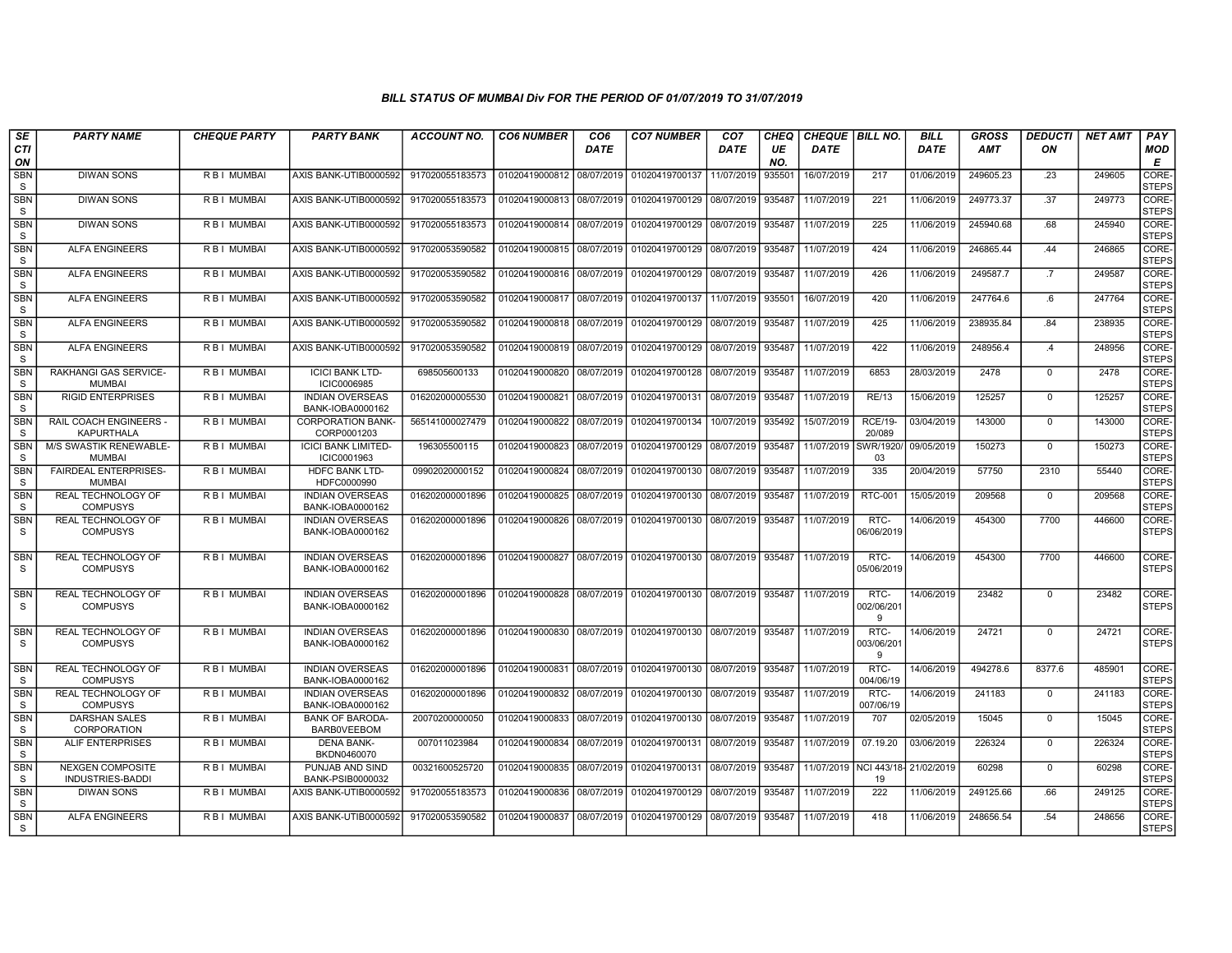| SE                         | <b>PARTY NAME</b>                                                      | <b>CHEQUE PARTY</b> | <b>PARTY BANK</b>                                             | ACCOUNT NO.      | <b>CO6 NUMBER</b> | CO <sub>6</sub> | <b>CO7 NUMBER</b>                           | CO <sub>7</sub> | CHEQ      | <b>CHEQUE   BILL NO.</b> |                      | <b>BILL</b> | GROSS      | DEDUCTI      | <b>NET AMT</b> | <b>PAY</b>            |
|----------------------------|------------------------------------------------------------------------|---------------------|---------------------------------------------------------------|------------------|-------------------|-----------------|---------------------------------------------|-----------------|-----------|--------------------------|----------------------|-------------|------------|--------------|----------------|-----------------------|
| <b>CTI</b><br>ON           |                                                                        |                     |                                                               |                  |                   | <b>DATE</b>     |                                             | <b>DATE</b>     | UE<br>NO. | <b>DATE</b>              |                      | <b>DATE</b> | <b>AMT</b> | ON           |                | MOD<br>Е              |
| <b>SBN</b><br>S            | <b>ALFA ENGINEERS</b>                                                  | <b>RBI MUMBAI</b>   | AXIS BANK-UTIB0000592                                         | 917020053590582  | 01020419000838    | 09/07/2019      | 01020419700132                              | 09/07/2019      | 935487    | 11/07/2019               | 427                  | 15/06/2019  | 240776.64  | .64          | 240776         | CORE-<br><b>STEPS</b> |
| <b>SBN</b><br>S            | <b>ALFA ENGINEERS</b>                                                  | R B I MUMBAI        | AXIS BANK-UTIB0000592                                         | 917020053590582  | 01020419000839    | 09/07/2019      | 01020419700132 09/07/2019                   |                 | 935487    | 11/07/2019               | 410                  | 01/06/2019  | 249643.45  | .45          | 249643         | CORE-<br><b>STEPS</b> |
| <b>SBN</b><br>S            | <b>ALFA ENGINEERS</b>                                                  | <b>RBI MUMBAI</b>   | AXIS BANK-UTIB0000592                                         | 917020053590582  | 01020419000840    | 09/07/2019      | 01020419700132                              | 09/07/2019      | 935487    | 11/07/2019               | 423                  | 11/06/2019  | 240889.92  | .92          | 240889         | CORE-<br><b>STEPS</b> |
| <b>SBN</b><br>S            | <b>DIWAN SONS</b>                                                      | R B I MUMBAI        | AXIS BANK-UTIB0000592                                         | 917020055183573  | 01020419000841    | 09/07/2019      | 01020419700132                              | 09/07/2019      | 935487    | 11/07/2019               | 223                  | 11/06/2019  | 249221.9   | .9           | 249221         | CORE-<br><b>STEPS</b> |
| <b>SBN</b><br>S            | <b>DIWAN SONS</b>                                                      | <b>RBI MUMBAI</b>   | AXIS BANK-UTIB0000592                                         | 917020055183573  | 01020419000842    | 09/07/2019      | 01020419700132                              | 09/07/2019      | 935487    | 11/07/2019               | 224                  | 11/06/2019  | 227672.6   | .6           | 227672         | CORE-<br><b>STEPS</b> |
| <b>SBN</b><br>S            | <b>ALFA ENGINEERS</b>                                                  | R B I MUMBAI        | AXIS BANK-UTIB0000592                                         | 917020053590582  | 01020419000843    | 09/07/2019      | 01020419700132 09/07/2019                   |                 | 935487    | 11/07/2019               | 416                  | 01/06/2019  | 249495.1   | $\cdot$ 1    | 249495         | CORE-<br><b>STEPS</b> |
| SBN<br>S                   | CG POWER AND INDUSTRIAL<br><b>SOLUTIONS LIMITED</b>                    | R B I MUMBAI        | <b>CORPORATION BANK-</b><br>CORP0000443                       | 560101000114230  | 01020419000846    | 09/07/2019      | 01020419700132                              | 09/07/2019      | 935487    | 11/07/2019               | 315402546            | 14/05/2019  | 2399250    | 44100        | 2355150        | CORE-<br><b>STEPS</b> |
| <b>SBN</b><br>S            | <b>ALFA ENGINEERS</b>                                                  | <b>RBI MUMBAI</b>   | AXIS BANK-UTIB0000592                                         | 917020053590582  | 01020419000847    | 09/07/2019      | 01020419700132                              | 09/07/2019      | 935487    | 11/07/2019               | 417                  | 01/06/2019  | 249562.92  | .92          | 249562         | CORE-<br><b>STEPS</b> |
| <b>SBN</b><br>S            | <b>ALFA ENGINEERS</b>                                                  | <b>RBI MUMBAI</b>   | AXIS BANK-UTIB0000592                                         | 917020053590582  | 01020419000848    | 09/07/2019      | 01020419700132                              | 09/07/2019      | 935487    | 11/07/2019               | 421                  | 11/06/2019  | 249400.08  | .08          | 249400         | CORE-<br><b>STEPS</b> |
| <b>SBN</b><br>S            | N.M.INDUSTRIES                                                         | R B I MUMBAI        | THE SHAMRAO VITHAL<br><b>CO-OPERATIVE BAN-</b><br>SVCB0000015 | 101504180002566  | 01020419000849    | 09/07/2019      | 01020419700132 09/07/2019                   |                 | 935487    | 11/07/2019               | 076                  | 15/05/2019  | 33642      | $\mathbf{0}$ | 33642          | CORE-<br><b>STEPS</b> |
| <b>SBN</b><br>S            | NANDA SALES CORPORATION-<br><b>THANE</b>                               | <b>RBI MUMBAI</b>   | <b>BANK OF INDIA-</b><br>BKID0000126                          | 01262011000004   | 01020419000850    | 09/07/2019      | 01020419700133                              | 09/07/2019      | 935487    | 11/07/2019               | nsc/186              | 24/01/2019  | 81302      | 8130         | 73172          | CORE-<br><b>STEPS</b> |
| <b>SBN</b><br><sub>S</sub> | RAHUL TRADING CO-THANE                                                 | <b>RBI MUMBAI</b>   | <b>ICICI BANK LTD-</b><br>ICIC00AJHCB                         | 1006014000544    | 01020419000851    | 09/07/2019      | 01020419700133                              | 09/07/2019      | 935487    | 11/07/2019               | <b>RTC/11</b>        | 23/10/2018  | 17582      | 352          | 17230          | CORE-<br><b>STEPS</b> |
| SBN<br><b>S</b>            | RAHUL TRADING CO-THANE                                                 | R B I MUMBAI        | <b>ICICI BANK LTD-</b><br><b>ICIC00AJHCB</b>                  | 1006014000544    | 01020419000852    | 09/07/2019      | 01020419700133                              | 09/07/2019      | 935487    | 11/07/2019               | rtc/21               | 25/12/2018  | 89680      | 1794         | 87886          | CORE-<br><b>STEPS</b> |
| <b>SBN</b><br>S            | EXPERT MACHINE TOOLS CO.                                               | R B I MUMBAI        | <b>CANARA BANK-</b><br>CNRB0000102                            | 0102201020716    | 01020419000853    | 10/07/2019      | 01020419700137                              | 11/07/2019      | 935501    | 16/07/2019               | 665292               | 22/12/2018  | 62540      | $\mathbf{0}$ | 62540          | CORE-<br><b>STEPS</b> |
| <b>SBN</b><br>S            | <b>BOMBAY LEATHER</b><br>INDUSTRIES-MUMBAI                             | <b>RBI MUMBAI</b>   | STATE BANK OF INDIA-<br>SBIN0003671                           | 10101642724      | 01020419000855    | 10/07/2019      | 01020419700137                              | 11/07/2019      | 935501    | 16/07/2019               | CR/BLI/206<br>/00149 | 02/05/2019  | 247590     | 4952         | 242638         | CORE-<br><b>STEPS</b> |
| <b>SBN</b><br>S            | RAJESH ARTS-MUMBAI                                                     | R B I MUMBAI        | <b>CENTRAL BANK OF</b><br>INDIA-CBIN0280628                   | 1122111434       | 01020419000857    | 10/07/2019      | 01020419700137                              | 11/07/2019      | 935501    | 16/07/2019               | 2262                 | 02/03/2019  | 22184      | $\mathbf 0$  | 22184          | CORE-<br><b>STEPS</b> |
| <b>SBN</b><br>-S           | FAIVELEY TRANSPORT RAIL<br>TECHNOLOGIES INDIA LIMITED-<br><b>HOSUR</b> | R B I MUMBAI        | <b>BNP PARIBAS-</b><br>BNPA0009067                            | 0906710149500165 | 01020419000858    | 10/07/2019      | 01020419700137                              | 11/07/2019      | 935501    | 16/07/2019               | 332019010<br>1019    | 15/03/2019  | 1677197.5  | 173185.5     | 1504012        | CORE-<br><b>STEPS</b> |
| <b>SBN</b><br>S            | ARA ENGINEERING CO-<br><b>MUMBAI</b>                                   | <b>RBI MUMBAI</b>   | <b>SYNDICATE BANK-</b><br>SYNB0005041                         | 50411010011321   | 01020419000859    | 10/07/2019      | 01020419700137                              | 11/07/2019      | 935501    | 16/07/2019               | 11                   | 11/04/2019  | 14632      | 293          | 14339          | CORE-<br><b>STEPS</b> |
| <b>SBN</b><br>S            | ASCO INDUSTRIES-MUMBAI                                                 | R B I MUMBAI        | UNION BANK OF INDIA-<br>UBIN0531839                           | 318301010036938  | 01020419000860    | 10/07/2019      | 01020419700137                              | 11/07/2019      | 935501    | 16/07/2019               | 20                   | 22/05/2019  | 13547.52   | .52          | 13547          | CORE-<br><b>STEPS</b> |
| <b>SBN</b><br>S            | POWERICA LIMITED-MUMBAI                                                | R B I MUMBAI        | <b>IDBI BANK LTD-</b><br>IBKL0000047                          | 047102000003841  | 01020419000861    | 10/07/2019      | 01020419700137                              | 11/07/2019      | 935501    | 16/07/2019               | OPTTL192<br>0000295  | 02/05/2019  | 227976     | $\mathbf 0$  | 227976         | CORE-<br><b>STEPS</b> |
| <b>SBN</b><br>S            | <b>ALIF ENTERPRISES</b>                                                | R B I MUMBAI        | DENA BANK-<br>BKDN0460070                                     | 007011023984     | 01020419000862    | 10/07/2019      | 01020419700135                              | 10/07/2019      | 935487    | 11/07/2019               | 08-19-20             | 04/06/2019  | 231197     | $\mathbf 0$  | 231197         | CORE-<br><b>STEPS</b> |
| <b>SBN</b><br>S            | <b>ALIF ENTERPRISES</b>                                                | R B I MUMBAI        | <b>DENA BANK-</b><br>BKDN0460070                              | 007011023984     | 01020419000863    | 10/07/2019      | 01020419700135                              | 10/07/2019      | 935487    | 11/07/2019               | 06.19.20             | 03/06/2019  | 139015     | $\mathbf 0$  | 139015         | CORE-<br><b>STEPS</b> |
| <b>SBN</b><br><sub>S</sub> | AUTOMETERS ALLIANCE LTD-<br><b>NOIDA</b>                               | RBI MUMBAI          | <b>CENTRAL BANK OF</b><br>INDIA-CBIN0280318                   | 1226755153       | 01020419000864    | 10/07/2019      | 01020419700137                              | 11/07/2019      | 935501    | 16/07/2019               | 20182144             | 07/02/2019  | 98109.92   | .92          | 98109          | CORE-<br><b>STEPS</b> |
| SBN<br>S                   | <b>LAXMI ENTERPRISES</b>                                               | R B I MUMBAI        | <b>DOMBIVLI NAGARI</b><br>SAHAKARI BANK LIMIT-<br>DNSB0000003 | 003013500000010  | 01020419000865    | 10/07/2019      | 01020419700136                              | 10/07/2019      | 935490    | 12/07/2019   LE/024/201  | $9 - 20$             | 06/05/2019  | 187950     | $\mathbf{0}$ | 187950         | CORE-<br><b>STEPS</b> |
| <b>SBN</b><br>- S          | MAXIMUS SOLUTIONS-THANE                                                | R B I MUMBAI        | THE SHAMRAO VITHAL<br><b>COOPERATIVE BANK-</b><br>SVCB0000081 | 108104180000170  | 01020419000866    |                 | 10/07/2019 01020419700136 10/07/2019 935490 |                 |           | 12/07/2019               | MS/001               | 01/04/2019  | 247800     | $\mathbf{0}$ | 247800         | CORE-<br><b>STEPS</b> |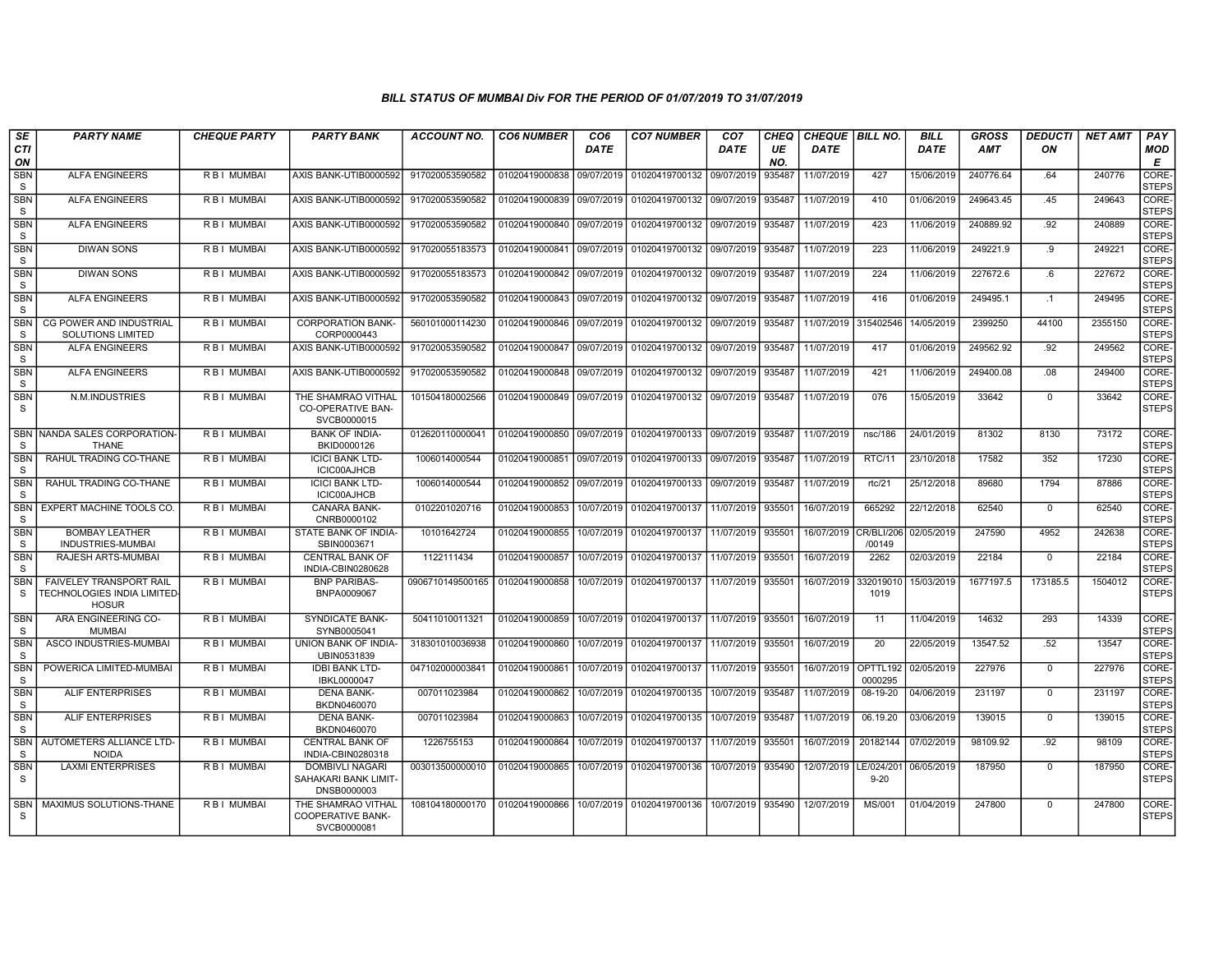| SE                         | <b>PARTY NAME</b>                                  | <b>CHEQUE PARTY</b> | <b>PARTY BANK</b>                                             | <b>ACCOUNT NO.</b> | <b>CO6 NUMBER</b>         | CO6         | <b>CO7 NUMBER</b>         | CO7               | CHEQ      | <b>CHEQUE BILL NO.</b> |                          | <b>BILL</b> | <b>GROSS</b> | <i><b>DEDUCTI</b></i> | NET AMT | <b>PAY</b>            |
|----------------------------|----------------------------------------------------|---------------------|---------------------------------------------------------------|--------------------|---------------------------|-------------|---------------------------|-------------------|-----------|------------------------|--------------------------|-------------|--------------|-----------------------|---------|-----------------------|
| CTI<br>ON                  |                                                    |                     |                                                               |                    |                           | <b>DATE</b> |                           | DATE              | UE<br>NO. | DATE                   |                          | <b>DATE</b> | <b>AMT</b>   | ON                    |         | MOD<br>Е              |
| <b>SBN</b><br>S            | MAXIMUS SOLUTIONS-THANE                            | R B I MUMBAI        | THE SHAMRAO VITHAL<br><b>COOPERATIVE BANK-</b><br>SVCB0000081 | 108104180000170    | 01020419000867            | 10/07/2019  | 01020419700136            | 10/07/2019        | 935490    | 12/07/2019             | MS/003                   | 04/04/2019  | 35400        | $\Omega$              | 35400   | CORE-<br><b>STEPS</b> |
| <b>SBN</b><br>S            | ROHAN MACHINERY SPARES<br>Kalyan                   | R B I MUMBAI        | <b>DOMBIVLI NAGARI</b><br>SAHAKARI BANK LIMIT-<br>DNSB0000003 | 003011100003801    | 01020419000868            | 10/07/2019  | 01020419700136            | 10/07/2019        | 935490    | 12/07/2019             | <b>RMS/005</b>           | 08/05/2019  | 248213       | $\Omega$              | 248213  | CORE-<br><b>STEPS</b> |
| <b>SBN</b><br>S.           | ROHAN MACHINERY SPARES-<br>Kalyan                  | R B I MUMBAI        | <b>DOMBIVLI NAGARI</b><br>SAHAKARI BANK LIMIT-<br>DNSB0000003 | 003011100003801    | 01020419000869            | 10/07/2019  | 01020419700136            | 10/07/2019        | 935490    | 12/07/2019             | <b>RMS/153</b>           | 15/03/2019  | 158000       | $\Omega$              | 158000  | CORE-<br><b>STEPS</b> |
| <b>SBN</b><br>S            | ROHAN MACHINERY SPARES<br>Kalyan                   | R B I MUMBAI        | <b>DOMBIVLI NAGARI</b><br>SAHAKARI BANK LIMIT-<br>DNSB0000003 | 003011100003801    | 01020419000870            |             | 10/07/2019 01020419700136 | 10/07/2019        | 935490    | 12/07/2019             | <b>RMS/152</b>           | 15/03/2019  | 235823       | $\Omega$              | 235823  | CORE-<br><b>STEPS</b> |
| <b>SBN</b><br>S            | ROHAN MACHINERY SPARES-<br>Kalyan                  | R B I MUMBAI        | <b>DOMBIVLI NAGARI</b><br>SAHAKARI BANK LIMIT-<br>DNSB0000003 | 003011100003801    | 01020419000871            |             | 10/07/2019 01020419700136 | 10/07/2019        | 935490    | 12/07/2019             | <b>RMS/002</b>           | 05/04/2019  | 122484       | $\Omega$              | 122484  | CORE-<br><b>STEPS</b> |
| <b>SBN</b><br><sub>S</sub> | N M INDUSTRIES                                     | R B I MUMBAI        | THE SHAMRAO VITHAL<br><b>CO-OPERATIVE BAN-</b><br>SVCB0000015 | 101504180002566    | 01020419000872            |             | 11/07/2019 01020419700137 | 11/07/2019        | 935501    | 16/07/2019             | 077                      | 15/05/2019  | 136458       | $\Omega$              | 136458  | CORE-<br><b>STEPS</b> |
| <b>SBN</b><br>S            | VARDHMAN CORPORATION-<br><b>MUMBAI</b>             | R B I MUMBAI        | UNITED BANK OF INDIA-<br>UTBI0SVN647                          | 1226050097031      | 01020419000873 11/07/2019 |             | 01020419700137            | 11/07/2019        | 935501    | 16/07/2019             | 2                        | 01/04/2019  | 248218.9     | 4964.9                | 243254  | CORE-<br><b>STEPS</b> |
| SBN<br><sub>S</sub>        | HIND INDUSTRIE-MUMBAI                              | R B I MUMBAI        | UNION BANK OF INDIA-<br>UBIN0539848                           | 398404010018067    | 01020419000877            | 11/07/2019  | 01020419700138            | 11/07/2019        | 935492    | 15/07/2019             | $\overline{2}$           | 30/05/2019  | 110880       | $\mathbf 0$           | 110880  | CORE-<br><b>STEPS</b> |
| <b>SBN</b><br><sub>S</sub> | <b>BISWAKARMA ENGINEERING</b><br><b>WORKS</b>      | R B I MUMBAI        | UNITED BANK OF INDIA-<br>UTBI0HOW117                          | 0167050001939      | 01020419000878            | 11/07/2019  | 01020419700138            | 11/07/2019        | 935492    | 15/07/2019             | <b>BEW/19-</b><br>20/105 | 16/04/2019  | 75600        | $\Omega$              | 75600   | CORE-<br><b>STEPS</b> |
| <b>SBN</b><br><sub>S</sub> | RAJAT ENTERPRISES-MUMBAI                           | R B I MUMBAI        | <b>JANAKALYAN SAHAKARI</b><br>BANK LTD-JSBL0000019            | 019011300005425    | 01020419000879            | 11/07/2019  | 01020419700139            | 11/07/2019        | 935501    | 16/07/2019             | RE51/2018                | 26/11/2018  | 45413.56     | 15465.56              | 29948   | CORE-<br><b>STEPS</b> |
| SBN<br>S                   | <b>AKSHAY ENTERPRISES</b>                          | R B I MUMBAI        | THE SHAMRAO VITHAL<br>CO-OPERATIVE BAN-<br>SVCB0000015        | 101504180002649    | 01020419000880            | 11/07/2019  | 01020419700144            | 15/07/2019        | 935501    | 16/07/2019             | 01                       | 15/04/2019  | 159600       | $\Omega$              | 159600  | CORE-<br><b>STEPS</b> |
| <b>SBN</b><br>S            | <b>AKSHAY ENTERPRISES</b>                          | R B I MUMBAI        | THE SHAMRAO VITHAL<br><b>CO-OPERATIVE BAN-</b><br>SVCB0000015 | 101504180002649    | 01020419000881            |             | 11/07/2019 01020419700144 | 15/07/2019        | 935501    | 16/07/2019             | 0 <sub>5</sub>           | 15/05/2019  | 19845        | $\Omega$              | 19845   | CORE-<br><b>STEPS</b> |
| <b>SBN</b><br>S            | SHREE SAI ENTERPRISES                              | R B I MUMBAI        | <b>HDFC BANK LTD-</b><br>HDFC0000592                          | 50200010424779     | 01020419000883            | 12/07/2019  | 01020419700146            | 16/07/2019        | 935513    | 18/07/2019             | 07                       | 29/05/2019  | 224595       | $\mathbf{0}$          | 224595  | CORE-<br><b>STEPS</b> |
| <b>SBN</b><br>-S           | MADHVA ENTERPRISES INDIA<br>PRIVATE LIMITED-MUMBAI | R B I MUMBAI        | HDFC BANK LTD-<br>HDFC0000414                                 | 04147630001594     | 01020419000884            | 12/07/2019  | 01020419700146            | 16/07/2019        | 935513    | 18/07/2019             | 003/19-20                | 08/04/2019  | 44297.2      | 886.2                 | 43411   | CORE-<br><b>STEPS</b> |
| <b>SBN</b><br>S            | SHREYA TRADING CO.-THANE                           | R B I MUMBAI        | <b>DOMBIVLI NAGARI</b><br>SAHAKARI BANK LIMIT-<br>DNSB0000011 | 011013100000074    | 01020419000885            | 12/07/2019  | 01020419700146            | 16/07/2019        | 935513    | 18/07/2019             | 600                      | 01/05/2019  | 163076       | $\mathbf{0}$          | 163076  | CORE-<br><b>STEPS</b> |
| <b>SBN</b><br>S            | SHREYA TRADING CO.-THANE                           | R B I MUMBAI        | <b>DOMBIVLI NAGARI</b><br>SAHAKARI BANK LIMIT-<br>DNSB0000011 | 011013100000074    | 01020419000886            |             | 12/07/2019 01020419700146 | 16/07/2019        | 935513    | 18/07/2019             | 601                      | 01/05/2019  | 195142.5     | 3903.5                | 191239  | CORE-<br><b>STEPS</b> |
| <b>SBN</b><br>S            | ARIHANT TUFFLEX AGENCY-<br><b>MUMBAI</b>           | R B I MUMBAI        | THE SARASWAT CO-<br>OPERATIVE BANK LTD-<br>SRCB0000032        | 032100100232708    | 01020419000887            |             | 12/07/2019 01020419700146 | 16/07/2019 935513 |           | 18/07/2019             | 1459                     | 02/05/2019  | 45548        | 0                     | 45548   | CORE-<br><b>STEPS</b> |
| SBN<br>S                   | ARIHANT TUFFLEX AGENCY-<br><b>MUMBAI</b>           | R B I MUMBAI        | THE SARASWAT CO-<br>OPERATIVE BANK LTD-<br>SRCB0000032        | 032100100232708    | 01020419000888            |             | 12/07/2019 01020419700146 | 16/07/2019        | 935513    | 18/07/2019             | 1460                     | 02/05/2019  | 32405.16     | 1296.16               | 31109   | CORE-<br><b>STEPS</b> |
| <b>SBN</b><br>S            | SHIVAM ENTERPRISES-<br>KALYAN                      | <b>RBI MUMBAI</b>   | <b>ICICI BANK LTD-</b><br><b>ICIC0006983</b>                  | 698305600502       | 01020419000889            |             | 12/07/2019 01020419700146 | 16/07/2019        | 935513    |                        | 18/07/2019 se/19-20/14   | 24/04/2019  | 159600       | $\mathbf{0}$          | 159600  | CORE-<br><b>STEPS</b> |
| <b>SBN</b><br>S            | SHIVAM ENTERPRISES-<br>KALYAN                      | R B I MUMBAI        | <b>ICICI BANK LTD-</b><br>ICIC0006983                         | 698305600502       | 01020419000890            | 12/07/2019  | 01020419700146            | 16/07/2019        | 935513    | 18/07/2019             | se/19--<br>20/20         | 06/05/2019  | 185640       | $\Omega$              | 185640  | CORE-<br><b>STEPS</b> |
| <b>SBN</b><br>S            | SHIVAM ENTERPRISES                                 | R B I MUMBAI        | <b>ICICI BANK LTD-</b><br><b>ICIC0006983</b>                  | 698305600502       | 01020419000891            |             | 12/07/2019 01020419700146 | 16/07/2019        | 935513    | 18/07/2019             | SE/19-<br>20/27          | 17/05/2019  | 50400        | $\Omega$              | 50400   | CORE-<br><b>STEPS</b> |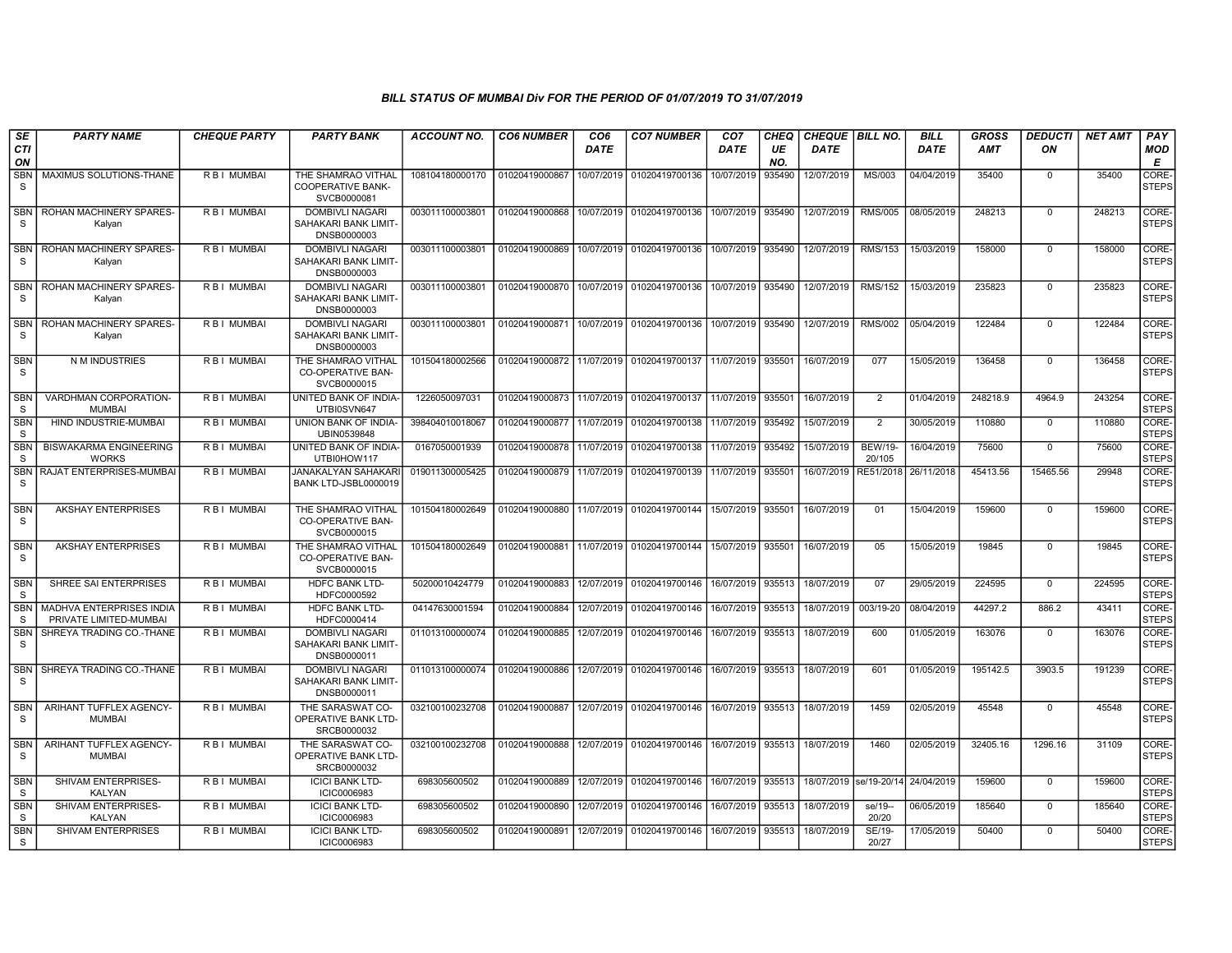| SE                         | <b>PARTY NAME</b>                                   | <b>CHEQUE PARTY</b> | <b>PARTY BANK</b>                                      | ACCOUNT NO.      | <b>CO6 NUMBER</b> | CO6         | <b>CO7 NUMBER</b>         | CO7         | CHEQ      | <b>CHEQUE   BILL NO.</b> |                          | <b>BILL</b> | <b>GROSS</b> | <i><b>DEDUCTI</b></i> | NET AMT | <b>PAY</b>            |
|----------------------------|-----------------------------------------------------|---------------------|--------------------------------------------------------|------------------|-------------------|-------------|---------------------------|-------------|-----------|--------------------------|--------------------------|-------------|--------------|-----------------------|---------|-----------------------|
| CTI<br>ON                  |                                                     |                     |                                                        |                  |                   | <b>DATE</b> |                           | <b>DATE</b> | UE<br>NO. | <b>DATE</b>              |                          | <b>DATE</b> | <b>AMT</b>   | ON                    |         | MOD<br>E              |
| <b>SBN</b><br>S            | SHRI SAI WORKS                                      | R B I MUMBAI        | DOMBIVLI NAGARI<br>SAHAKARI BANK LIMIT-<br>DNSB0000002 | 002013500000014  | 01020419000892    | 12/07/2019  | 01020419700146            | 16/07/2019  | 935513    | 18/07/2019               | $19 -$<br>20/ssw/007     | 10/05/2019  | 35437.5      | $.5\,$                | 35437   | CORE-<br><b>STEPS</b> |
| <b>SBN</b><br>S            | <b>INDORAIL ENGINEERING-NAVI</b><br><b>MUMBAI</b>   | R B I MUMBAI        | <b>BANK OF INDIA-</b><br>BKID0000117                   | 011720100000237  | 01020419000893    |             | 12/07/2019 01020419700146 | 16/07/2019  | 935513    | 18/07/2019               | ie/b/29                  | 06/05/2019  | 128625       | 7718                  | 120907  | CORE-<br><b>STEPS</b> |
| <b>SBN</b><br>S            | PARAS SALES CORPORATION-<br><b>KOLKATA</b>          | R B I MUMBAI        | <b>ICICI BANK LTD-</b><br><b>ICIC0000006</b>           | 000605023220     | 01020419000894    |             | 12/07/2019 01020419700146 | 16/07/2019  | 935513    | 18/07/2019               | 186/18-19                | 02/02/2018  | 10266        | 205                   | 10061   | CORE-<br><b>STEPS</b> |
| <b>SBN</b><br>S            | <b>BINA ENGINEERING WORKS-</b><br><b>KOLKATA</b>    | R B I MUMBAI        | STATE BANK OF INDIA-<br>SBIN0020811                    | 37308157202      | 01020419000895    |             | 12/07/2019 01020419700146 | 16/07/2019  | 935513    | 18/07/2019               | bew/cr/010/<br>19-20     | 14/05/2019  | 33040        | $\Omega$              | 33040   | CORE-<br><b>STEPS</b> |
| <b>SBN</b><br><b>S</b>     | D BACHUBHAI AND BROS                                | R B I MUMBAI        | <b>BANK OF</b><br>MAHARASHTRA-<br>MAHB0000067          | 20079208759      | 01020419000896    | 12/07/2019  | 01020419700146            | 16/07/2019  | 935513    | 18/07/2019               | R <sub>10</sub>          | 02/04/2019  | 35282        | 3528                  | 31754   | CORE-<br><b>STEPS</b> |
| SBN<br>S                   | <b>MANISHA RUBBER</b><br>ENTERPRISES-MUMBAI         | R B I MUMBAI        | STATE BANK OF INDIA-<br>SBIN0003225                    | 10595662440      | 01020419000899    |             | 12/07/2019 01020419700153 | 19/07/2019  | 935587    | 22/07/2019               | 276/2018-<br>19          | 01/03/2019  | 3616.2       | $\cdot$               | 3616    | CORE-<br><b>STEPS</b> |
| <b>SBN</b><br>-S           | <b>BHAWANI SALES AGENCIES</b>                       | R B I MUMBAI        | <b>INDIAN OVERSEAS</b><br>BANK-IOBA0000512             | 051202000004681  | 01020419000900    |             | 12/07/2019 01020419700140 | 12/07/2019  | 935492    | 15/07/2019               | <b>BSA/380/</b><br>819   | 25/02/2019  | 401200       | 22848                 | 378352  | CORE-<br><b>STEPS</b> |
| SBN<br>S                   | FREE INDIA GASKET CO.-<br><b>KOLKATA</b>            | R B I MUMBAI        | <b>UCO BANK-</b><br>UCBA0001740                        | 17400200000300   | 01020419000902    |             | 12/07/2019 01020419700153 | 19/07/2019  | 935587    | 22/07/2019               | 298/18-19                | 20/03/2019  | 13125        | $\mathbf 0$           | 13125   | CORE-<br><b>STEPS</b> |
| <b>SBN</b><br>S            | FIBRE PLAST-MUMBAI                                  | R B I MUMBAI        | <b>BANK OF BARODA</b><br><b>BARBOVILEAS</b>            | 04190200000480   | 01020419000904    |             | 12/07/2019 01020419700153 | 19/07/2019  | 935587    | 22/07/2019               | $\overline{2}$           | 15/04/2019  | 202597.5     | .5                    | 202597  | CORE-<br><b>STEPS</b> |
| <b>SBN</b><br>-S           | MARINE ENGINEERING AND<br><b>EQUIPMENT CO</b>       | R B I MUMBAI        | <b>BANK OF BARODA-</b><br><b>BARB0KHANDB</b>           | 12900200000416   | 01020419000905    |             | 12/07/2019 01020419700153 | 19/07/2019  | 935587    | 22/07/2019               | M-105/18-<br>19          | 14/02/2019  | 96768        | $\mathbf{0}$          | 96768   | CORE-<br><b>STEPS</b> |
| <b>SBN</b><br>S            | RAHUL TRADING CO-THANE                              | R B I MUMBAI        | <b>ICICI BANK LTD-</b><br>ICIC00AJHCB                  | 1006014000544    | 01020419000906    | 12/07/2019  | 01020419700141            | 12/07/2019  | 935501    | 16/07/2019               | <b>RTC/24</b>            | 04/02/2019  | 117764       | $\Omega$              | 117764  | CORE-<br><b>STEPS</b> |
| <b>SBN</b><br>-S           | RAHUL TRADING CO-THANE                              | R B I MUMBAI        | <b>ICICI BANK LTD-</b><br>ICIC00AJHCB                  | 1006014000544    | 01020419000907    |             | 12/07/2019 01020419700141 | 12/07/2019  | 935501    | 16/07/2019               | <b>RTC/23</b>            | 22/01/2019  | 110790       | $\mathbf{0}$          | 110790  | CORE-<br><b>STEPS</b> |
| <b>SBN</b><br>S            | NANDA SALES CORPORATION-<br><b>THANE</b>            | R B I MUMBAI        | <b>BANK OF INDIA-</b><br>BKID0000126                   | 012620110000041  | 01020419000908    |             | 12/07/2019 01020419700141 | 12/07/2019  | 935501    | 16/07/2019               | <b>NSC/181</b>           | 21/01/2019  | 161084       | $\Omega$              | 161084  | CORE-<br><b>STEPS</b> |
| <b>SBN</b><br>S            | NANDA SALES CORPORATION-<br><b>THANE</b>            | R B I MUMBAI        | <b>BANK OF INDIA-</b><br>BKID0000126                   | 012620110000041  | 01020419000909    |             | 12/07/2019 01020419700141 | 12/07/2019  | 935501    | 16/07/2019               | <b>NSC/156</b>           | 11/01/2019  | 144860       | $\mathbf{0}$          | 144860  | CORE-<br><b>STEPS</b> |
| <b>SBN</b><br>S            | NANDA SALES CORPORATION-<br><b>THANE</b>            | R B I MUMBAI        | <b>BANK OF INDIA-</b><br>BKID0000126                   | 012620110000041  | 01020419000910    |             | 12/07/2019 01020419700141 | 12/07/2019  | 935501    | 16/07/2019               | <b>NSC/203</b>           | 04/03/2019  | 102235       | $\Omega$              | 102235  | CORE-<br><b>STEPS</b> |
| <b>SBN</b><br><b>S</b>     | NANDA SALES CORPORATION                             | R B I MUMBAI        | <b>BANK OF INDIA-</b><br>BKID0000126                   | 012620110000041  | 01020419000911    | 12/07/2019  | 01020419700141            | 12/07/2019  | 935501    | 16/07/2019               | <b>NSC/182</b>           | 22/01/2019  | 69738        | $\mathbf 0$           | 69738   | CORE-<br><b>STEPS</b> |
| <b>SBN</b><br><sub>S</sub> | SUSTAIN TECHNOLOGY-<br><b>RAIGARH</b>               | R B I MUMBAI        | HDFC BANK LTD<br>HDFC0000025                           | 50200013594800   | 01020419000912    |             | 12/07/2019 01020419700146 | 16/07/2019  | 935513    | 18/07/2019               | ST/170                   | 24/04/2019  | 247269       | $\Omega$              | 247269  | CORE-<br><b>STEPS</b> |
| <b>SBN</b><br>S            | SUSTAIN TECHNOLOGY-<br><b>RAIGARH</b>               | R B I MUMBAI        | HDFC BANK LTD-<br>HDFC0000025                          | 50200013594800   | 01020419000913    |             | 12/07/2019 01020419700146 | 16/07/2019  | 935513    | 18/07/2019               | ST/169                   | 24/04/2019  | 227952.4     | $\mathcal{A}$         | 227952  | CORE-<br><b>STEPS</b> |
| <b>SBN</b><br>S            | <b>SUSTAIN TECHNOLOGY-</b><br><b>RAIGARH</b>        | R B I MUMBAI        | <b>HDFC BANK LTD-</b><br>HDFC0000025                   | 50200013594800   | 01020419000915    |             | 12/07/2019 01020419700153 | 19/07/2019  | 935587    | 22/07/2019               | ST/167                   | 24/04/2019  | 241038.6     | .6                    | 241038  | CORE-<br><b>STEPS</b> |
| <b>SBN</b><br>S            | <b>TSM ENTERPRISES VASHI</b>                        | R B I MUMBAI        | <b>BANK OF INDIA-</b><br>BKID0000171                   | 017120110000241  | 01020419000916    |             | 12/07/2019 01020419700153 | 19/07/2019  | 935587    | 22/07/2019               | <b>TSM/19-</b><br>20/54  | 31/05/2019  | 21387.5      | .5                    | 21387   | CORE-<br><b>STEPS</b> |
| <b>SBN</b><br>s            | <b>MONISHA TRADING</b><br>CORPORATION-MUMBAI        | R B I MUMBAI        | <b>DENA BANK-</b><br>BKDN0460461                       | 046111003304     | 01020419000918    |             | 12/07/2019 01020419700146 | 16/07/2019  | 935513    | 18/07/2019               | MT/92                    | 11/04/2019  | 173460       | 3470                  | 169990  | CORE-<br><b>STEPS</b> |
| <b>SBN</b><br>S            | <b>B. KHANDELWAL METAL</b><br>CORPORATION-MUMBAI    | R B I MUMBAI        | <b>CENTRAL BANK OF</b><br>INDIA-CBIN0280599            | 1016023773       | 01020419000919    |             | 12/07/2019 01020419700146 | 16/07/2019  | 935513    | 18/07/2019               | 10                       | 22/04/2019  | 200777       | $\mathbf{0}$          | 200777  | CORE-<br><b>STEPS</b> |
| <b>SBN</b><br><sub>S</sub> | CG POWER AND INDUSTRIAL<br><b>SOLUTIONS LIMITED</b> | R B I MUMBAI        | <b>CORPORATION BANK-</b><br>CORP0000443                | 560101000114230  | 01020419000920    |             | 12/07/2019 01020419700146 | 16/07/2019  | 935513    | 18/07/2019               | 315402432<br>A           | 08/01/2019  | 134531.25    | 2488.25               | 132043  | CORE-<br><b>STEPS</b> |
| <b>SBN</b><br><sub>S</sub> | <b>RAKHANGI GAS SERVICE-</b><br><b>MUMBAI</b>       | R B I MUMBAI        | <b>ICICI BANK LTD-</b><br>ICIC0006985                  | 698505600133     | 01020419000922    | 12/07/2019  | 01020419700154            | 19/07/2019  | 935593    | 23/07/2019               | 7247                     | 24/04/2019  | 3840.9       | .9                    | 3840    | CORE-<br><b>STEPS</b> |
| <b>SBN</b><br><sub>S</sub> | <b>BLACK LOTUS NANO</b><br>TECHNOLOGIES-NAVI MUMBAI | R B I MUMBAI        | <b>IDBI BANK LTD-</b><br>IBKL0000367                   | 0367651100000240 | 01020419000924    |             | 15/07/2019 01020419700144 | 15/07/2019  | 935501    | 16/07/2019               | <b>BLN/18-</b><br>19/034 | 11/03/2019  | 47200        | $\mathbf{0}$          | 47200   | CORE-<br><b>STEPS</b> |
| <b>SBN</b><br>-S           | ASIAN SALES CORPORATION                             | R B I MUMBAI        | UNION BANK OF INDIA-<br>UBIN0532380                    | 323801010011082  | 01020419000925    |             | 15/07/2019 01020419700145 | 15/07/2019  | 935501    | 16/07/2019               | 281                      | 18/01/2019  | 3894         | 78                    | 3816    | CORE-<br><b>STEPS</b> |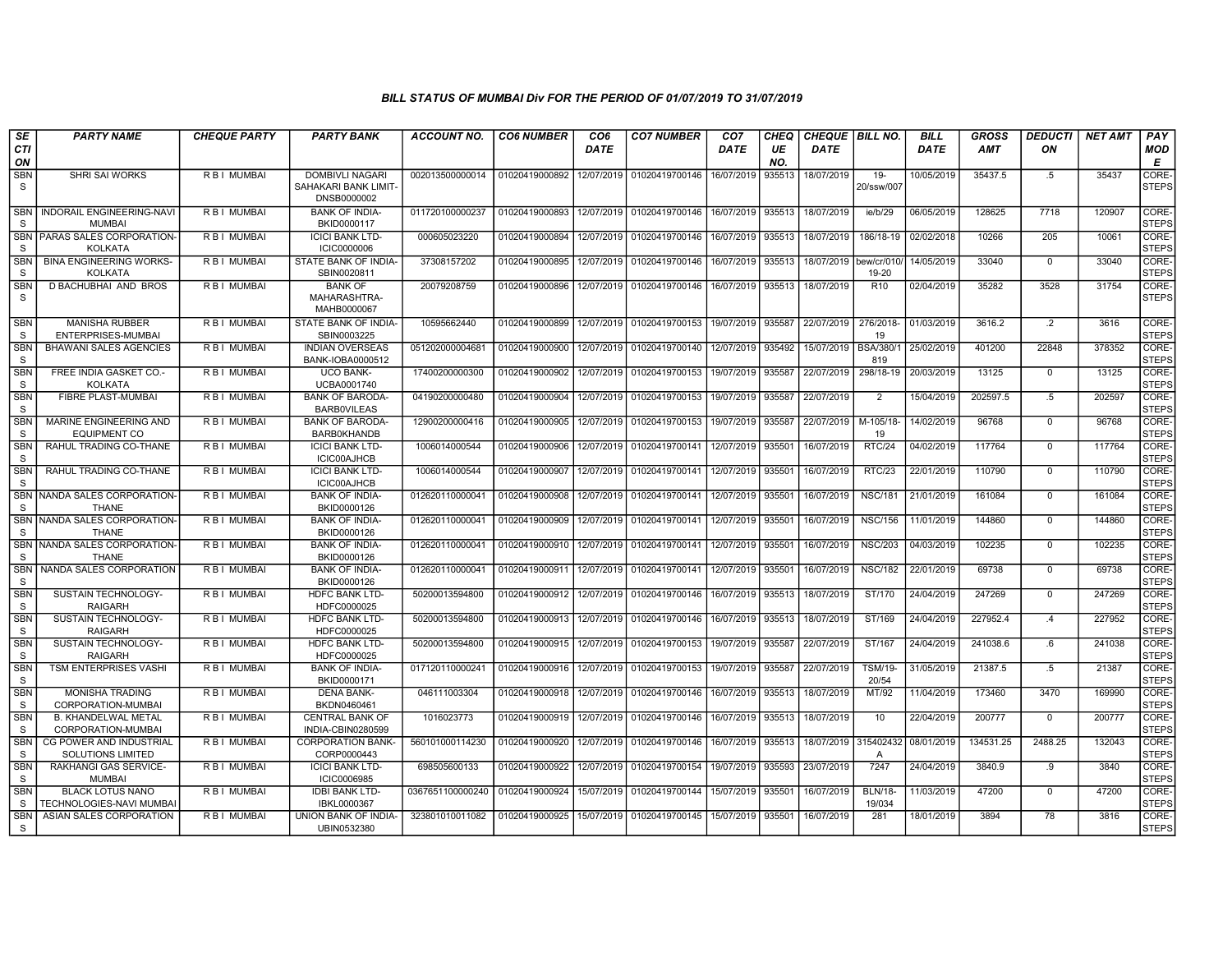| SE                         | <b>PARTY NAME</b>                                                          | <b>CHEQUE PARTY</b> | <b>PARTY BANK</b>                                             | <b>ACCOUNT NO.</b> | <b>CO6 NUMBER</b> | CO6         | <b>CO7 NUMBER</b>         | CO <sub>7</sub>   | CHEQ      | CHEQUE   BILL NO.       |                           | <b>BILL</b> | <b>GROSS</b> | <b>DEDUCTI</b> | <b>NET AMT</b> | <b>PAY</b>            |
|----------------------------|----------------------------------------------------------------------------|---------------------|---------------------------------------------------------------|--------------------|-------------------|-------------|---------------------------|-------------------|-----------|-------------------------|---------------------------|-------------|--------------|----------------|----------------|-----------------------|
| <b>CTI</b><br>ON           |                                                                            |                     |                                                               |                    |                   | <b>DATE</b> |                           | <b>DATE</b>       | UE<br>NO. | <b>DATE</b>             |                           | <b>DATE</b> | <b>AMT</b>   | ON             |                | MOD<br>Е              |
| <b>SBN</b><br>S            | ASIAN SALES CORPORATION                                                    | R B I MUMBAI        | UNION BANK OF INDIA-<br>UBIN0532380                           | 323801010011082    | 01020419000926    | 15/07/2019  | 01020419700145            | 15/07/2019        | 935501    | 16/07/2019              | 258                       | 26/12/2018  | 3129         | $\mathbf{0}$   | 3129           | CORE-<br><b>STEPS</b> |
| <b>SBN</b><br><sub>S</sub> | ASIAN SALES CORPORATION-<br><b>NASHIK</b>                                  | RBI MUMBAI          | <b>UNION BANK OF INDIA-</b><br>UBIN0532380                    | 323801010011082    | 01020419000927    | 15/07/2019  | 01020419700145            | 15/07/2019        | 935501    | 16/07/2019              | 272                       | 16/01/2019  | 7328         | $\mathbf 0$    | 7328           | CORE-<br><b>STEPS</b> |
| <b>SBN</b><br>S            | ASIAN SALES CORPORATION-<br><b>NASHIK</b>                                  | R B I MUMBAI        | UNION BANK OF INDIA-<br>UBIN0532380                           | 323801010011082    | 01020419000928    | 15/07/2019  | 01020419700145            | 15/07/2019        | 935501    | 16/07/2019              | 257                       | 26/12/2018  | 5428         | $\Omega$       | 5428           | CORE-<br><b>STEPS</b> |
| <b>SBN</b><br>S            | SETH TRADERS-MUMBAI                                                        | R B I MUMBAI        | <b>CANARA BANK-</b><br>CNRB0000239                            | 0239261101148      | 01020419000931    | 16/07/2019  | 01020419700146            | 16/07/2019        | 935513    | 18/07/2019              | ST/119                    | 22/01/2019  | 58560.6      | .6             | 58560          | CORE-<br><b>STEPS</b> |
| <b>SBN</b><br><sub>S</sub> | SETH TRADERS-MUMBAI                                                        | R B I MUMBAI        | <b>CANARA BANK-</b><br>CNRB0000239                            | 0239261101148      | 01020419000932    | 16/07/2019  | 01020419700146            | 16/07/2019        | 935513    | 18/07/2019              | ST/02                     | 18/04/2019  | 54684        | $\mathbf{0}$   | 54684          | CORE-<br><b>STEPS</b> |
| <b>SBN</b><br>S            | <b>BLACK LOTUS NANO</b><br>TECHNOLOGIES-NAVI MUMBAI                        | R B I MUMBAI        | <b>IDBI BANK LTD-</b><br>IBKL0000367                          | 0367651100000240   | 01020419000937    | 16/07/2019  | 01020419700148            | 16/07/2019        | 935542    | 19/07/2019              | <b>BLN/19-</b><br>20/013  | 17/05/2019  | 226560       | $\mathbf 0$    | 226560         | CORE-<br><b>STEPS</b> |
| <b>SBN</b><br><sub>S</sub> | TRIMURTI TRADING COMPANY-<br><b>MUMBAI</b>                                 | R B I MUMBAI        | ABHYUDAYA CO-OP<br>BANK LTD-ABHY0065002                       | 002031100010550    | 01020419000939    | 16/07/2019  | 01020419700148            | 16/07/2019        | 935542    | 19/07/2019              | 036/TP/18<br>19/LCR       | 31/01/2019  | 97938.76     | .76            | 97938          | CORE-<br><b>STEPS</b> |
| <b>SBN</b><br>S            | TRIMURTI TRADING COMPANY<br><b>MUMBAI</b>                                  | R B I MUMBAI        | ABHYUDAYA CO-OP<br>BANK LTD-ABHY0065002                       | 002031100010550    | 01020419000940    |             | 16/07/2019 01020419700148 | 16/07/2019        | 935542    | 19/07/2019              | 039/TP/18-<br>19/LCR      | 09/02/2019  | 127176       | $\Omega$       | 127176         | CORE-<br><b>STEPS</b> |
| <b>SBN</b><br>S            | T.M.JAYALAKSHMI AND CO-<br><b>THANE</b>                                    | R B I MUMBAI        | ABHYUDAYA CO-OP<br>BANK LTD-ABHY0065066                       | 107021100000072    | 01020419000942    |             | 18/07/2019 01020419700149 | 18/07/2019        | 935542    | 19/07/2019              | 13                        | 04/05/2019  | 8988         | $\Omega$       | 8988           | CORE-<br><b>STEPS</b> |
| <b>SBN</b><br><sub>S</sub> | MAXIMUS SOLUTIONS-THANE                                                    | R B I MUMBAI        | THE SHAMRAO VITHAL<br><b>COOPERATIVE BANK-</b><br>SVCB0000081 | 108104180000170    | 01020419000943    |             | 18/07/2019 01020419700149 | 18/07/2019        | 935542    | 19/07/2019              | ms//060                   | 02/03/2019  | 111297.6     | .6             | 111297         | CORE-<br><b>STEPS</b> |
| SBN<br>S                   | ROHAN MACHINERY SPARES-<br>Kalyan                                          | R B I MUMBAI        | <b>DOMBIVLI NAGARI</b><br>SAHAKARI BANK LIMIT-<br>DNSB0000003 | 003011100003801    | 01020419000944    |             | 18/07/2019 01020419700149 | 18/07/2019        | 935542    | 19/07/2019              | <b>RMS/128</b>            | 31/01/2019  | 182805.6     | .6             | 182805         | CORE-<br><b>STEPS</b> |
| <b>SBN</b><br><sub>S</sub> | LAXMI ENTERPRISES-THANE                                                    | R B I MUMBAI        | <b>DOMBIVLI NAGARI</b><br>SAHAKARI BANK LIMIT-<br>DNSB0000003 | 003013500000010    | 01020419000945    |             | 18/07/2019 01020419700149 | 18/07/2019        | 935542    | 19/07/2019   LE/141/201 | $8 - 19$                  | 23/01/2019  | 141128       | $\mathbf{0}$   | 141128         | CORE-<br><b>STEPS</b> |
| <b>SBN</b><br><sub>S</sub> | ROHAN MACHINERY SPARES-<br>Kalyan                                          | R B I MUMBAI        | <b>DOMBIVLI NAGARI</b><br>SAHAKARI BANK LIMIT-<br>DNSB0000003 | 003011100003801    | 01020419000946    |             | 18/07/2019 01020419700149 | 18/07/2019 935542 |           | 19/07/2019              | <b>RMS/126</b>            | 23/01/2019  | 161660       | $\Omega$       | 161660         | CORE-<br><b>STEPS</b> |
| <b>SBN</b><br><sub>S</sub> | MAXIMUS SOLUTIONS-THANE                                                    | R B I MUMBAI        | THE SHAMRAO VITHAL<br><b>COOPERATIVE BANK-</b><br>SVCB0000081 | 108104180000170    | 01020419000947    |             | 18/07/2019 01020419700149 | 18/07/2019        | 935542    | 19/07/2019              | MS/052                    | 23/01/2019  | 83555.8      | 8.             | 83555          | CORE-<br><b>STEPS</b> |
| <b>SBN</b><br><sub>S</sub> | <b>LAXMI ENTERPRISES</b>                                                   | R B I MUMBAI        | <b>DOMBIVLI NAGARI</b><br>SAHAKARI BANK LIMIT-<br>DNSB0000003 | 003013500000010    | 01020419000948    |             | 18/07/2019 01020419700149 | 18/07/2019        | 935542    | 19/07/2019   LE/001/201 | $8 - 19$                  | 01/04/2019  | 239540       | $\Omega$       | 239540         | CORE-<br><b>STEPS</b> |
| <b>SBN</b><br>S            | <b>LAXMI ENTERPRISES</b>                                                   | R B I MUMBAI        | <b>DOMBIVLI NAGARI</b><br>SAHAKARI BANK LIMIT-<br>DNSB0000003 | 003013500000010    | 01020419000949    |             | 18/07/2019 01020419700149 | 18/07/2019 935542 |           | 19/07/2019              | LE/002/201<br>$8 - 19$    | 04/04/2019  | 216823.82    | .82            | 216823         | CORE-<br><b>STEPS</b> |
| <b>SBN</b><br>S            | <b>ROHAN MACHINERY SPARES-</b><br>Kalyan                                   | <b>RBI MUMBAL</b>   | <b>DOMBIVLI NAGARI</b><br>SAHAKARI BANK LIMIT-<br>DNSB0000003 | 003011100003801    | 01020419000950    | 18/07/2019  | 01020419700151            | 18/07/2019        | 935593    | 23/07/2019              | rms/131                   | 21/12/2018  | 194924.2     | 7797.2         | 187127         | CORE-<br><b>STEPS</b> |
| <b>SBN</b><br>-S           | <b>MICRO PROCESS</b><br>CONTROLSCHHATRAL                                   | R B I MUMBAI        | <b>IDBI BANK LTD-</b><br>IBKL0000082                          | 082102000021216    | 01020419000951    | 18/07/2019  | 01020419700154            | 19/07/2019        | 935593    | 23/07/2019              | <b>MPC/18-</b><br>19/1757 | 16/02/2019  | 82215        | 1645           | 80570          | CORE-<br><b>STEPS</b> |
| <b>SBN</b><br>S            | OM ENGINEERS AND<br><b>FABRICATORS-THANE</b>                               | R B I MUMBAI        | <b>BANK OF INDIA-</b><br>BKID0001244                          | 124420110000409    | 01020419000952    |             | 18/07/2019 01020419700154 | 19/07/2019        | 935593    | 23/07/2019              | B/15                      | 24/04/2019  | 155925       | 9356           | 146569         | CORE-<br><b>STEPS</b> |
| <b>SBN</b><br>-S           | OM ENGINEERS AND<br>FABRICATORS-THANE                                      | R B I MUMBAI        | <b>BANK OF INDIA-</b><br>BKID0001244                          | 124420110000409    | 01020419000953    | 18/07/2019  | 01020419700154            | 19/07/2019        | 935593    | 23/07/2019              | B/16                      | 24/04/2019  | 190575       | 11435          | 179140         | CORE-<br><b>STEPS</b> |
| <b>SBN</b><br>S            | <b>HINDUSTAN PETROLEUM</b><br><b>CORPORATION LIMITED-</b><br><b>MUMBAI</b> | R B I MUMBAI        | HDFC-HDFC0000240                                              | 301812886600       | 01020419000954    | 18/07/2019  | 01020419700152            | 18/07/2019        | 935542    | 19/07/2019              | Nil                       | 15/07/2019  | 638332.8     | 10819.8        | 627513         | CORE-<br><b>STEPS</b> |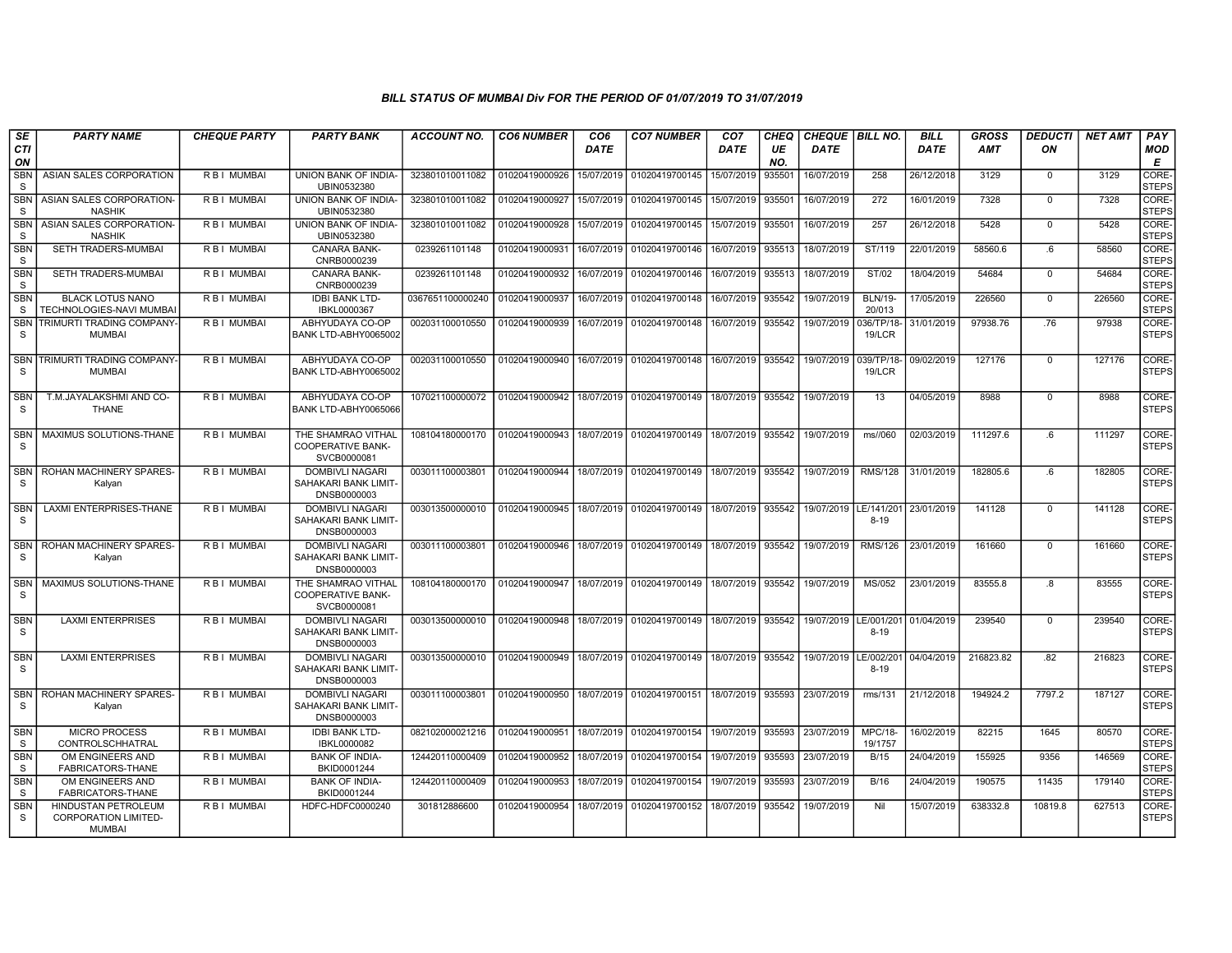| SE                         | <b>PARTY NAME</b>                                       | <b>CHEQUE PARTY</b> | <b>PARTY BANK</b>                                             | <b>ACCOUNT NO.</b> | <b>CO6 NUMBER</b>         | CO6         | <b>CO7 NUMBER</b>         | CO7         | CHEQ      | <b>CHEQUE BILL NO.</b> |                             | <b>BILL</b> | <b>GROSS</b> | <b>DEDUCTI</b> | NET AMT | <b>PAY</b>            |
|----------------------------|---------------------------------------------------------|---------------------|---------------------------------------------------------------|--------------------|---------------------------|-------------|---------------------------|-------------|-----------|------------------------|-----------------------------|-------------|--------------|----------------|---------|-----------------------|
| <b>CTI</b><br>ON           |                                                         |                     |                                                               |                    |                           | <b>DATE</b> |                           | <b>DATE</b> | UE<br>NO. | <b>DATE</b>            |                             | DATE        | <b>AMT</b>   | ON             |         | MOD<br>E              |
| <b>SBN</b><br>S            | RAKHANGI GAS SERVICE-<br><b>MUMBAI</b>                  | R B I MUMBAI        | <b>ICICI BANK LTD-</b><br><b>ICIC0006985</b>                  | 698505600133       | 01020419000956            | 19/07/2019  | 01020419700154            | 19/07/2019  | 935593    | 23/07/2019             | 7248                        | 24/04/2019  | 1032.5       | $.5\,$         | 1032    | CORE-<br><b>STEPS</b> |
| <b>SBN</b><br>S            | <b>GMMCO LTD-RAIGAD</b>                                 | R B I MUMBAI        | <b>HDFC BANK LTD-</b><br>HDFC0000004                          | 00040120000233     | 01020419000958            | 19/07/2019  | 01020419700167            | 25/07/2019  | 935700    | 31/07/2019             | PS421807<br>98              | 31/01/2019  | 247298.84    | .84            | 247298  | CORE-<br><b>STEPS</b> |
| <b>SBN</b><br>S            | <b>AYUSH ENTERPRISES-</b><br>RAIGARH                    | R B I MUMBAI        | SBI-SBIN0002172                                               | 11235142674        | 01020419000960            | 19/07/2019  | 01020419700164            | 24/07/2019  | 935632    | 29/07/2019             | ae/111                      | 21/02/2019  | 105020       | $\Omega$       | 105020  | CORE-<br><b>STEPS</b> |
| <b>SBN</b><br>S            | <b>LAXVEN SYSTEMS</b>                                   | R B I MUMBAI        | AXIS BANK-UTIB0000427                                         | 427010200008068    | 01020419000961            | 19/07/2019  | 01020419700164            | 24/07/2019  | 935632    | 29/07/2019             | 201                         | 04/12/2018  | 60180        | $\mathbf{0}$   | 60180   | CORE-<br><b>STEPS</b> |
| <b>SBN</b><br><b>S</b>     | TORC STAR BOLTING TOOLS<br>PRIVATE LIMITED-THANE        | R B I MUMBAI        | <b>IDBI BANK LTD-</b><br>IBKL0000753                          | 0753102000010380   | 01020419000962            | 19/07/2019  | 01020419700164            | 24/07/2019  | 935632    | 29/07/2019             | <b>SBTPL/18</b><br>19/276   | 14/12/2018  | 69210.54     | 2768.54        | 66442   | CORE-<br><b>STEPS</b> |
| <b>SBN</b><br>S            | SIDDHI VINAYAK<br><b>ENTERPRISES</b>                    | R B I MUMBAI        | <b>DOMBIVLI NAGARI</b><br>SAHAKARI BANK LIMIT-<br>DNSB0000002 | 8567               | 01020419000963            | 19/07/2019  | 01020419700164            | 24/07/2019  | 935632    | 29/07/2019             | 209                         | 04/01/2019  | 138931.74    | .74            | 138931  | CORE-<br><b>STEPS</b> |
| <b>SBN</b><br><sub>S</sub> | JAYSHREE TRADERS-MUMBAI                                 | R B I MUMBAI        | THE COSMOS CO-<br>OPERATIVE BANK LTD-<br>COSB0000012          | 0121001014818      | 01020419000964            | 19/07/2019  | 01020419700164            | 24/07/2019  | 935632    | 29/07/2019             | 2548                        | 25/09/2018  | 15611.4      | .4             | 15611   | CORE-<br><b>STEPS</b> |
| <b>SBN</b><br>S            | D BACHUBHAI AND BROTHERS-<br><b>MUMBAI</b>              | R B I MUMBAI        | <b>BANK OF</b><br>MAHARASHTRA-<br>MAHB0000067                 | 20079208759        | 01020419000965            | 19/07/2019  | 01020419700167            | 25/07/2019  | 935700    | 31/07/2019             | R728                        | 24/11/2018  | 25275.6      | 6.6            | 25275   | CORE-<br><b>STEPS</b> |
| <b>SBN</b><br>S            | HYDRAX INTERNATIONAL                                    | R B I MUMBAI        | <b>BANK OF</b><br>MAHARASHTRA-<br>MAHB0000539                 | 20099311241        | 01020419000967            |             | 19/07/2019 01020419700167 | 25/07/2019  | 935700    | 31/07/2019             | 1598/18-<br>19/C            | 22/11/2018  | 10500        | 420            | 10080   | CORE-<br><b>STEPS</b> |
| <b>SBN</b><br>- S          | SHIVAM ENTERPRISES-<br><b>KALYAN</b>                    | R B I MUMBAI        | <b>ICICI BANK LTD-</b><br>ICIC0006983                         | 698305600502       | 01020419000968            | 19/07/2019  | 01020419700167            | 25/07/2019  | 935700    | 31/07/2019             | SE/18-<br>19/163            | 17/12/2018  | 189803       | $\mathbf 0$    | 189803  | CORE-<br><b>STEPS</b> |
| <b>SBN</b><br>S            | <b>TORC STAR BOLTING TOOLS</b><br>PRIVATE LIMITED-THANE | R B I MUMBAI        | <b>IDBI BANK LTD-</b><br>IBKL0000753                          | 0753102000010380   | 01020419000969            | 19/07/2019  | 01020419700167            | 25/07/2019  | 935700    | 31/07/2019             | tsbtpl/18-<br>19/296        | 27/12/2018  | 37063.8      | 2224.8         | 34839   | CORE-<br><b>STEPS</b> |
| <b>SBN</b><br>S            | JAYSHREE TRADERS-MUMBAI                                 | R B I MUMBAI        | THE COSMOS CO-<br>OPERATIVE BANK LTD-<br>COSB0000012          | 0121001014818      | 01020419000970            | 19/07/2019  | 01020419700167            | 25/07/2019  | 935700    | 31/07/2019             | 2586                        | 07/12/2018  | 69136.2      | $\cdot$        | 69136   | CORE-<br><b>STEPS</b> |
| <b>SBN</b><br><sub>S</sub> | <b>FOUNTAIN STATIONERS</b>                              | <b>RBI MUMBAI</b>   | STATE BANK OF INDIA-<br>SBIN0031282                           | 33539123040        | 01020419000972            | 19/07/2019  | 01020419700167            | 25/07/2019  | 935700    | 31/07/2019             | S0001309/<br>2018-19        | 26/02/2019  | 1757.02      | .02            | 1757    | CORE-<br><b>STEPS</b> |
| <b>SBN</b><br>S            | <b>BOYD SMITHS PRIVATE</b><br>LIMITED                   | R B I MUMBAI        | STATE BANK OF INDIA-<br>SBIN0000144                           | 11107800007        | 01020419000973            | 19/07/2019  | 01020419700167            | 25/07/2019  | 935700    | 31/07/2019             | <b>BSPL/069/</b><br>2018-19 | 11/01/2019  | 573480       | 66168          | 507312  | CORE-<br><b>STEPS</b> |
| <b>SBN</b><br>S            | DRIP ELASTOTEK-KOLKATA                                  | <b>RBI MUMBAI</b>   | <b>SYNDICATE BANK-</b><br>SYNB0009598                         | 95981400000069     | 01020419000974            | 19/07/2019  | 01020419700155            | 19/07/2019  | 935587    | 22/07/2019             | m-1730237                   | 04/01/2019  | 195195       | 3904           | 191291  | CORE-<br><b>STEPS</b> |
| <b>SBN</b><br>S            | <b>SUNSHINE ENGINEERS &amp;</b><br><b>CONSULTANTS</b>   | R B I MUMBAI        | <b>DENA BANK-</b><br>BKDN0711093                              | 109311023891       | 01020419000975            | 19/07/2019  | 01020419700164            | 24/07/2019  | 935632    | 29/07/2019             | 103                         | 03/05/2019  | 94021.04     | .04            | 94021   | CORE-<br><b>STEPS</b> |
| <b>SBN</b><br>S            | RIGID ENTERPRISES-MUMBAI                                | <b>RBI MUMBAI</b>   | <b>INDIAN OVERSEAS</b><br>BANK-IOBA0000162                    | 016202000005530    | 01020419000976            | 20/07/2019  | 01020419700156            | 20/07/2019  | 935593    | 23/07/2019             | <b>RE/04</b>                | 02/05/2019  | 158002       | 3160           | 154842  | CORE-<br><b>STEPS</b> |
| SBN<br>S                   | RIGID ENTERPRISES-MUMBAI                                | R B I MUMBAI        | <b>INDIAN OVERSEAS</b><br>BANK-IOBA0000162                    | 016202000005530    | 01020419000977            | 20/07/2019  | 01020419700156            | 20/07/2019  | 935593    | 23/07/2019             | <b>RE/03</b>                | 26/04/2019  | 11210        | 225            | 10985   | CORE-<br><b>STEPS</b> |
| <b>SBN</b><br><sub>S</sub> | RIGID ENTERPRISES-MUMBAI                                | R B I MUMBAI        | <b>INDIAN OVERSEAS</b><br>BANK-IOBA0000162                    | 016202000005530    | 01020419000978            | 20/07/2019  | 01020419700156            | 20/07/2019  | 935593    | 23/07/2019             | <b>RE/72</b>                | 20/02/2019  | 99403.2      | $\overline{2}$ | 99403   | CORE-<br><b>STEPS</b> |
| <b>SBN</b><br>- S          | RIGID ENTERPRISES-MUMBAI                                | R B I MUMBAI        | <b>INDIAN OVERSEAS</b><br>BANK-IOBA0000162                    | 016202000005530    | 01020419000979            | 20/07/2019  | 01020419700156            | 20/07/2019  | 935593    | 23/07/2019             | <b>RE/05</b>                | 02/05/2019  | 24029.52     | .52            | 24029   | CORE-<br><b>STEPS</b> |
| <b>SBN</b><br>-S           | <b>RIGID ENTERPRISES</b>                                | <b>RBI MUMBAI</b>   | <b>INDIAN OVERSEAS</b><br>BANK-IOBA0000162                    | 016202000005530    | 01020419000980            | 20/07/2019  | 01020419700156            | 20/07/2019  | 935593    | 23/07/2019             | RE/12                       | 15/06/2019  | 223728       | $\mathbf 0$    | 223728  | CORE-<br><b>STEPS</b> |
| <b>SBN</b><br>S            | RIGID ENTERPRISES-MUMBAI                                | R B I MUMBAI        | <b>INDIAN OVERSEAS</b><br>BANK-IOBA0000162                    | 016202000005530    | 01020419000981            | 20/07/2019  | 01020419700156            | 20/07/2019  | 935593    | 23/07/2019             | <b>RE/75</b>                | 28/02/2019  | 16520        | $\mathbf{0}$   | 16520   | CORE-<br><b>STEPS</b> |
| <b>SBN</b><br>$\mathbf S$  | RIGID ENTERPRISES-MUMBAI                                | R B I MUMBAI        | <b>INDIAN OVERSEAS</b><br>BANK-IOBA0000162                    | 016202000005530    | 01020419000982            | 20/07/2019  | 01020419700156            | 20/07/2019  | 935593    | 23/07/2019             | <b>RE/76</b>                | 30/03/2019  | 40828        | $\Omega$       | 40828   | CORE-<br><b>STEPS</b> |
| <b>SBN</b><br>S            | <b>RIGID ENTERPRISES</b>                                | R B I MUMBAI        | <b>INDIAN OVERSEAS</b><br>BANK-IOBA0000162                    | 016202000005530    | 01020419000983            | 20/07/2019  | 01020419700156            | 20/07/2019  | 935593    | 23/07/2019             | <b>RE/08A</b>               | 15/06/2019  | 13570        | 272            | 13298   | CORE-<br><b>STEPS</b> |
| <b>SBN</b><br><sub>S</sub> | A.M. ENTERPRISES-THANE                                  | <b>RBI MUMBAI</b>   | TJSB SAHAKARI BANK<br>LIMITED-TJSB0000158                     | 158120100000062    | 01020419000985 20/07/2019 |             | 01020419700157            | 22/07/2019  | 935593    | 23/07/2019             | 006                         | 25/04/2019  | 6195         | $\mathbf 0$    | 6195    | CORE-<br><b>STEPS</b> |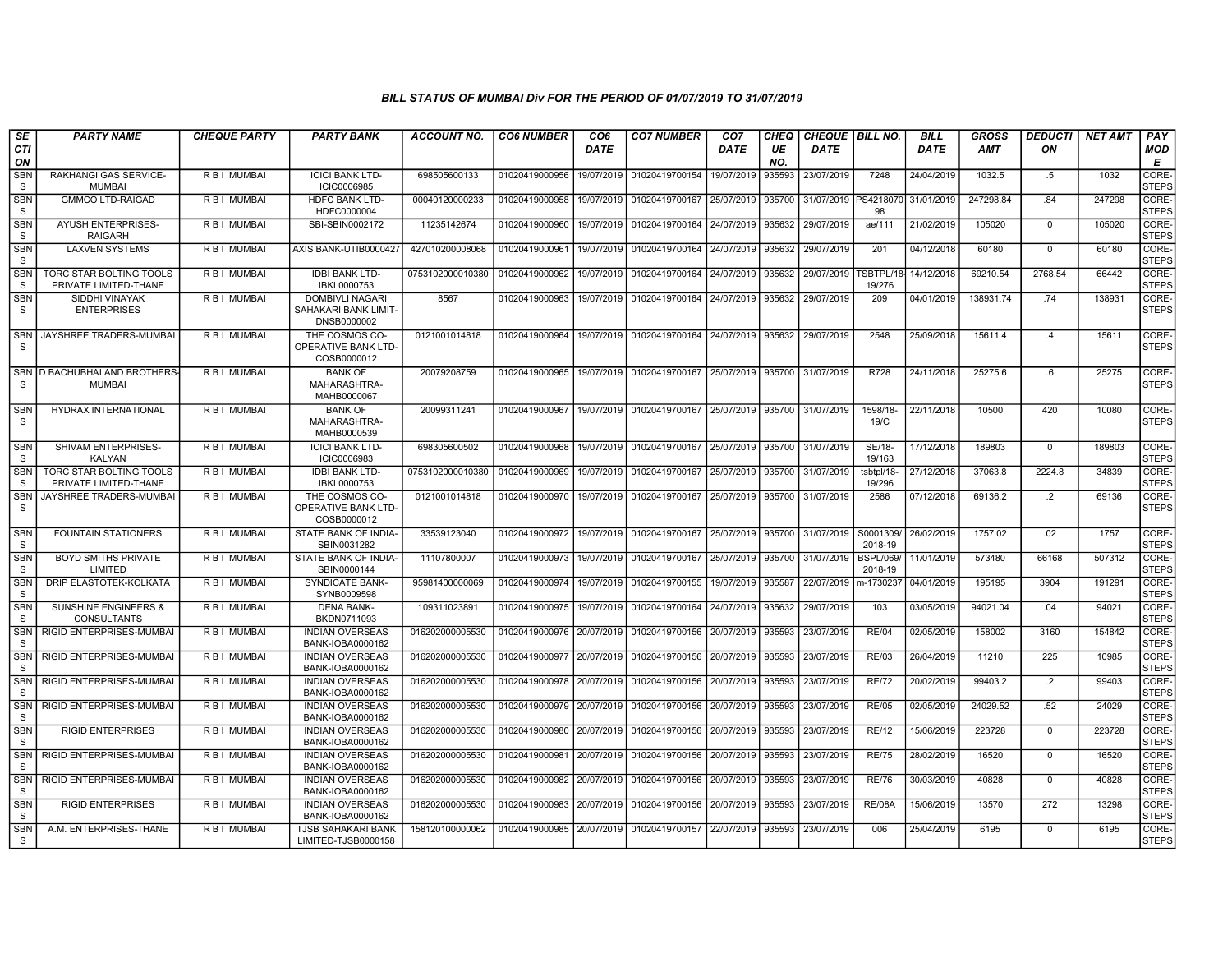| SE                         | <b>PARTY NAME</b>                                                                   | <b>CHEQUE PARTY</b> | <b>PARTY BANK</b>                                           | ACCOUNT NO.     | <b>CO6 NUMBER</b>                        | CO6         | <b>CO7 NUMBER</b>                                   | CO7         | CHEQ      | <b>CHEQUE   BILL NO.</b> |                                   | <b>BILL</b> | <b>GROSS</b> | <b>DEDUCTI</b> | NET AMT | PAY                   |
|----------------------------|-------------------------------------------------------------------------------------|---------------------|-------------------------------------------------------------|-----------------|------------------------------------------|-------------|-----------------------------------------------------|-------------|-----------|--------------------------|-----------------------------------|-------------|--------------|----------------|---------|-----------------------|
| CTI<br>ON                  |                                                                                     |                     |                                                             |                 |                                          | <b>DATE</b> |                                                     | <b>DATE</b> | UE<br>NO. | <b>DATE</b>              |                                   | <b>DATE</b> | <b>AMT</b>   | ON             |         | MOD<br>E              |
| <b>SBN</b><br>S.           | <b>SWASTIK ENTERPRISES-</b><br>KALYAN                                               | R B I MUMBAI        | <b>BANK OF INDIA-</b><br>BKID0000126                        | 012620110000480 | 01020419000986                           | 20/07/2019  | 01020419700169                                      | 25/07/2019  | 935737    | 02/08/2019               | <b>SE/72</b>                      | 07/05/2019  | 9998.04      | 400.04         | 9598    | CORE-<br><b>STEPS</b> |
| <b>SBN</b><br><sub>S</sub> | <b>TRIMURTI ENTERPRISES-</b><br><b>THANE</b>                                        | <b>RBI MUMBAI</b>   | Maharashtra Gramin Bank<br>MAHG0005630                      | 80006390804     | 01020419000987                           | 20/07/2019  | 01020419700157                                      | 22/07/2019  | 935593    | 23/07/2019               | gst/047                           | 14/03/2019  | 181071       | $\mathbf{0}$   | 181071  | CORE-<br><b>STEPS</b> |
| <b>SBN</b><br><sub>S</sub> | LAKSHMI FACTORY TOOLS<br>PRIVATE LIMITED-NEW DELHI                                  | R B I MUMBAI        | HDFC-HDFC0001309                                            | 13090330000073  | 01020419000988                           | 20/07/2019  | 01020419700157                                      | 22/07/2019  | 935593    | 23/07/2019               | <b>INV/18-</b><br>19/20092        | 29/08/2018  | 13681        | $^{\circ}$     | 13681   | CORE-<br><b>STEPS</b> |
| <b>SBN</b><br><sub>S</sub> | TRINITY HOUSE (INDIA) PVT.<br>LTD.-MUMBAI                                           | R B I MUMBAI        | THE SARASWAT CO-<br>OPERATIVE BANK LTD-<br>SRCB0000019      | 019502100051788 | 01020419000990                           | 20/07/2019  | 01020419700157                                      | 22/07/2019  | 935593    | 23/07/2019               | KYN/18/55<br>7/100%               | 02/01/2019  | 70951.04     | .04            | 70951   | CORE-<br><b>STEPS</b> |
| <b>SBN</b><br>S.           | RIO MACHINE TOOLS PRIVATE<br>LIMITED-PUNE                                           | R B I MUMBAI        | AXIS BANK-UTIB0000512                                       | 918020105716486 | 01020419000991                           | 20/07/2019  | 01020419700169                                      | 25/07/2019  | 935737    | 02/08/2019               | RMTPL201<br>$9 - 20 - 015$        | 01/06/2019  | 127440       | $\mathbf{0}$   | 127440  | CORE-<br><b>STEPS</b> |
| <b>SBN</b><br>S.           | <b>VIKAS AGENCIES-BHOPAL</b>                                                        | R B I MUMBAI        | <b>DENA BANK-</b><br>BKDN0810625                            | 062513000014    | 01020419000992                           | 22/07/2019  | 01020419700158                                      | 22/07/2019  | 935593    | 23/07/2019               | <b>IGST-113</b>                   | 14/01/2019  | 95580        | 1912           | 93668   | CORE-<br><b>STEPS</b> |
| <b>SBN</b><br>S            | <b>INTEG ELECTRONICS-NEW</b><br>DELHI                                               | R B I MUMBAI        | AXIS BANK-UTIB0001103                                       | 917020036389905 | 01020419000993                           | 22/07/2019  | 01020419700158                                      | 22/07/2019  | 935593    | 23/07/2019               | IE/295/201<br>$8 - 19$            | 03/12/2018  | 158995       | 15900          | 143095  | CORE-<br><b>STEPS</b> |
| <b>SBN</b><br><sub>S</sub> | <b>INTEG ELECTRONICS-NEW</b><br>DELHI                                               | R B I MUMBAI        | AXIS BANK-UTIB0001103                                       | 917020036389905 | 01020419000994                           | 22/07/2019  | 01020419700158                                      | 22/07/2019  | 935593    | 23/07/2019               | IE/305/201<br>$8 - 19$            | 11/12/2018  | 354000       | 13080          | 340920  | CORE-<br><b>STEPS</b> |
| SBN<br><sub>S</sub>        | PAMOL INDUSTRIES-MUMBAI                                                             | R B I MUMBAI        | <b>INDIAN OVERSEAS</b><br>BANK-IOBA0000584                  | 058402000003085 | 01020419000995                           | 22/07/2019  | 01020419700158                                      | 22/07/2019  | 935593    | 23/07/2019               | 01/02/19                          | 18/02/2019  | 147111       | $\Omega$       | 147111  | CORE-<br><b>STEPS</b> |
| <b>SBN</b><br>S            | SHIVAM ENTERPRISES-<br><b>KALYAN</b>                                                | R B I MUMBAI        | <b>ICICI BANK LTD-</b><br><b>ICIC0006983</b>                | 698305600502    | 01020419000996                           | 22/07/2019  | 01020419700158                                      | 22/07/2019  | 935593    | 23/07/2019               | se/19-20/13                       | 24/04/2019  | 119842       | $\mathbf{0}$   | 119842  | CORE-<br><b>STEPS</b> |
| <b>SBN</b><br>S            | SHIVAM ENTERPRISES-<br><b>KALYAN</b>                                                | R B I MUMBAI        | <b>ICICI BANK LTD-</b><br>ICIC0006983                       | 698305600502    | 01020419000997                           | 22/07/2019  | 01020419700158                                      | 22/07/2019  | 935593    | 23/07/2019               | SE/19-<br>20/15                   | 25/04/2019  | 149205       | $\Omega$       | 149205  | CORE-<br><b>STEPS</b> |
| <b>SBN</b><br>S            | <b>V M ENTERPRISES</b>                                                              | R B I MUMBAI        | HDFC BANK LTD-<br>HDFC0000080                               | 00802000006535  | 01020419000999                           | 22/07/2019  | 01020419700159                                      | 22/07/2019  | 935593    | 23/07/2019               | $-042/2019$<br>20                 | 04/06/2019  | 133287       | $\Omega$       | 133287  | CORE-<br><b>STEPS</b> |
| <b>SBN</b><br>S.           | SHAKTHI TECH<br><b>MANUFACTURING INDIA</b><br>PRIVATE LIMITED-<br><b>COIMBATORE</b> | R B I MUMBAI        | <b>CANARA BANK-</b><br>CNRB0001207                          | 1207261006067   |                                          |             | 01020419001000 23/07/2019 01020419700163 24/07/2019 |             | 935632    | 29/07/2019               | STMIPL/18-<br>19/L19              | 22/09/2018  | 164056.2     | 6562.2         | 157494  | CORE-<br><b>STEPS</b> |
| <b>SBN</b><br>S.           | HIND ENTERPRISES-MUMBAI                                                             | R B I MUMBAI        | UNION BANK OF INDIA-<br>UBIN0537985                         | 379801010018121 |                                          |             | 01020419001002 23/07/2019 01020419700164 24/07/2019 |             | 935632    | 29/07/2019               | 271                               | 15/04/2019  | 211220       | 8449           | 202771  | CORE-<br><b>STEPS</b> |
| <b>SBN</b><br><sub>S</sub> | CG POWER AND INDUSTRIAL<br>SOLUTIONS LIMITED-CHENNAI                                | R B I MUMBAI        | STATE BANK OF INDIA-<br>SBIN0016376                         | 11083985921     | 01020419001003                           | 23/07/2019  | 01020419700164                                      | 24/07/2019  | 935632    | 29/07/2019               | 315402445<br>A                    | 23/01/2019  | 22680        | 420            | 22260   | CORE-<br><b>STEPS</b> |
| <b>SBN</b><br><sub>S</sub> | <b>GENERAL AUTO ELECTRIC</b><br>CORPORATION-MUMBAI                                  | R B I MUMBAI        | <b>BANK OF INDIA-</b><br>BKID0000038                        | 003830100000580 | 01020419001004                           | 23/07/2019  | 01020419700164                                      | 24/07/2019  | 935632    | 29/07/2019               | $c-18-215$                        | 28/03/2019  | 222087.8     | .8             | 222087  | CORE-<br><b>STEPS</b> |
| <b>SBN</b><br><sub>S</sub> | SHRI SAI ENTERPRISES-<br><b>JALGAON</b>                                             | R B I MUMBAI        | THE COSMOS CO-<br><b>OPERATIVE BANK LTD-</b><br>COSB0000095 | 09510010958     | 01020419001005 23/07/2019                |             | 01020419700164                                      | 24/07/2019  | 935632    | 29/07/2019               | 20                                | 04/04/2019  | 9676         | 194            | 9482    | CORE-<br><b>STEPS</b> |
| <b>SBN</b><br>S.           | <b>HIND ENTERPRISES</b>                                                             | R B I MUMBAI        | <b>UNION BANK OF INDIA-</b><br>UBIN0537985                  | 379801010018121 |                                          |             | 01020419001006 23/07/2019 01020419700164            | 24/07/2019  | 935632    | 29/07/2019               | 323                               | 19/06/2019  | 199656       | $\Omega$       | 199656  | CORE-<br><b>STEPS</b> |
| <b>SBN</b><br><sub>S</sub> | RAHUL TRADING COMPANY                                                               | R B I MUMBAI        | <b>ICICI BANK LTD-</b><br><b>ICIC00AJHCB</b>                | 1006014000544   | 01020419001007                           | 23/07/2019  | 01020419700164                                      | 24/07/2019  | 935632    | 29/07/2019               | <b>RTC/02</b>                     | 08/04/2019  | 123723       | $\Omega$       | 123723  | CORE-<br><b>STEPS</b> |
| <b>SBN</b><br><sub>S</sub> | NANDA SALES CORPORATION                                                             | R B I MUMBAI        | <b>BANK OF INDIA-</b><br>BKID0000126                        | 012620110000041 | 01020419001008                           | 23/07/2019  | 01020419700160                                      | 23/07/2019  | 935609    | 24/07/2019               | <b>NSC/202</b>                    | 04/03/2019  | 83780        | $\mathbf 0$    | 83780   | CORE-<br><b>STEPS</b> |
| <b>SBN</b><br><sub>S</sub> | <b>JAI GURU ENTERPRISE-</b><br><b>KOLKATA</b>                                       | R B I MUMBAI        | STATE BANK OF INDIA-<br>SBIN0017364                         | 35024161814     | 01020419001009                           | 23/07/2019  | 01020419700160                                      | 23/07/2019  | 935609    | 24/07/2019               | JE/41                             | 04/02/2019  | 39825        | $\Omega$       | 39825   | CORE-<br><b>STEPS</b> |
| <b>SBN</b><br><sub>S</sub> | T M JAYALAKSHMI AND CO                                                              | R B I MUMBAI        | ABHYUDAYA CO-OP<br>BANK LTD-ABHY0065066                     | 107021100000072 |                                          |             | 01020419001010 23/07/2019 01020419700164            | 24/07/2019  | 935632    | 29/07/2019               | 15                                | 10/05/2019  | 61425        | 1229           | 60196   | CORE-<br><b>STEPS</b> |
| <b>SBN</b><br><sub>S</sub> | ROYAL ENGINEERING<br>CONSULTANCY PVT LTD                                            | R B I MUMBAI        | KOTAK MAHINDRA<br><b>BANK-KKBK0000201</b>                   | 8111849327      | 01020419001011 23/07/2019                |             | 01020419700161                                      | 23/07/2019  | 935609    |                          | 24/07/2019 RECPL/175<br>$5/18-19$ | 18/09/2018  | 275250       | 18429          | 256821  | CORE-<br><b>STEPS</b> |
| <b>SBN</b><br>S            | <b>SWAGGERS</b><br>TECHNOLOGIES(DELHI)                                              | R B I MUMBAI        | <b>ICICI BANK LTD-</b><br>ICIC0000842                       | 084205500474    | 01020419001012 23/07/2019 01020419700161 |             |                                                     | 23/07/2019  | 935609    | 24/07/2019               | GST/DL18-<br>19/6816              | 08/03/2019  | 16485        | $\mathbf{0}$   | 16485   | CORE-<br><b>STEPS</b> |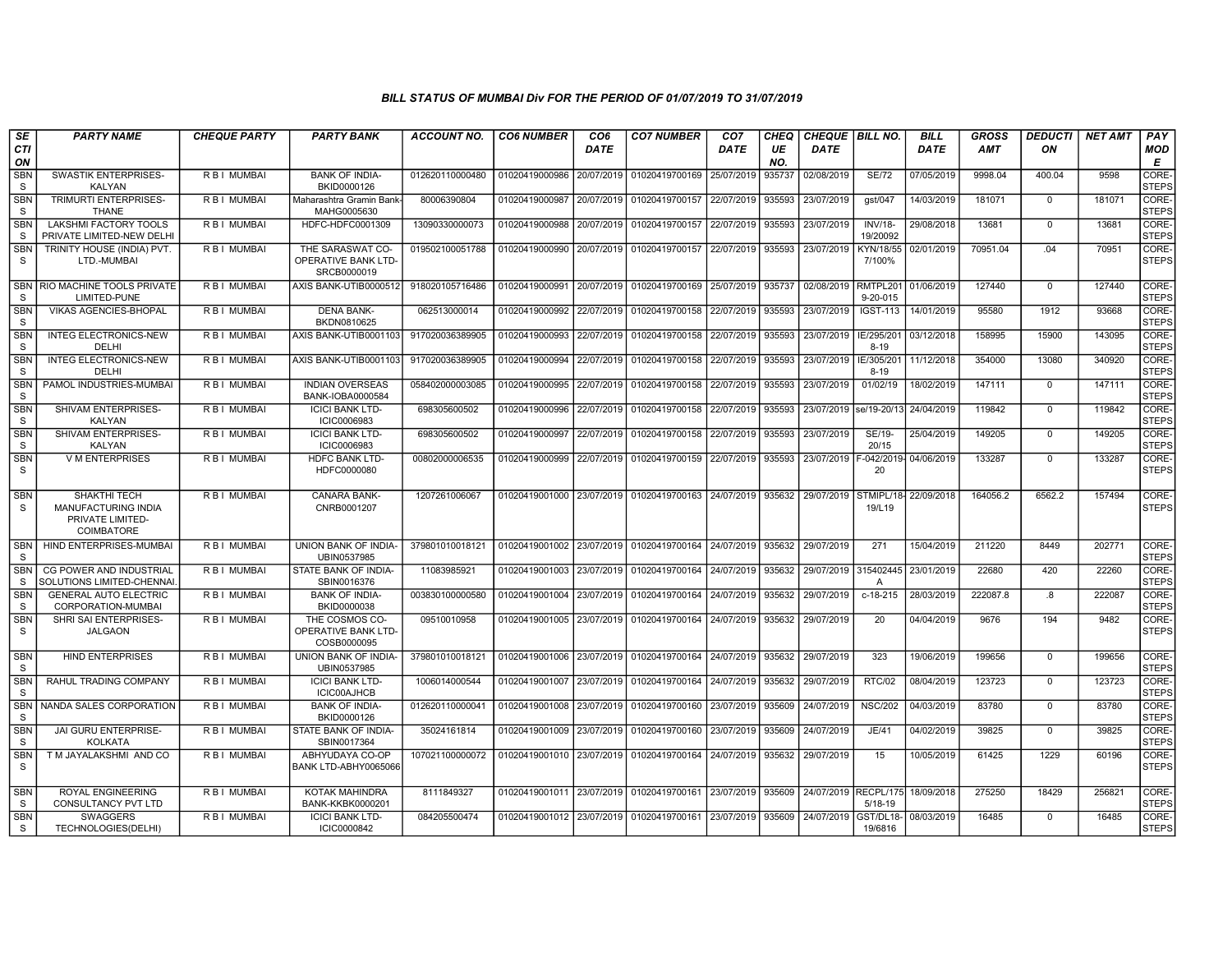| <b>SE</b>                  | <b>PARTY NAME</b>                                      | <b>CHEQUE PARTY</b> | <b>PARTY BANK</b>                                             | <b>ACCOUNT NO.</b> | <b>CO6 NUMBER</b>         | CO <sub>6</sub> | <b>CO7 NUMBER</b>                                   | CO <sub>7</sub> | <b>CHEQ</b> | CHEQUE BILL NO.        |                                | <b>BILL</b> | <b>GROSS</b> | <b>DEDUCTI</b> | <b>NET AMT</b> | <b>PAY</b>            |
|----------------------------|--------------------------------------------------------|---------------------|---------------------------------------------------------------|--------------------|---------------------------|-----------------|-----------------------------------------------------|-----------------|-------------|------------------------|--------------------------------|-------------|--------------|----------------|----------------|-----------------------|
| <b>CTI</b><br>ON           |                                                        |                     |                                                               |                    |                           | <b>DATE</b>     |                                                     | <b>DATE</b>     | UE<br>NO.   | <b>DATE</b>            |                                | <b>DATE</b> | <b>AMT</b>   | ON             |                | MOD<br>E              |
| <b>SBN</b><br>S.           | <b>M J TRADERS</b>                                     | R B I MUMBAI        | STATE BANK OF INDIA-<br>SBIN0015197                           | 30162690234        | 01020419001013 23/07/2019 |                 | 01020419700161                                      | 23/07/2019      | 935609      |                        | 24/07/2019 645/MJT/G/<br>18-19 | 27/02/2019  | 213840       | $\Omega$       | 213840         | CORE-<br><b>STEPS</b> |
| <b>SBN</b><br><sub>S</sub> | ABHISHEK ENGINEERING AND<br>CO                         | <b>RBI MUMBAI</b>   | <b>INDIAN OVERSEAS</b><br>BANK-IOBA0000162                    | 016202000005756    | 01020419001014 23/07/2019 |                 | 01020419700164                                      | 24/07/2019      | 935632      | 29/07/2019             | AEC-<br>01/06/2019             | 14/06/2019  | 233958.6     | 6.6            | 233958         | CORE-<br><b>STEPS</b> |
| <b>SBN</b><br>S            | SHRI SATGURU ELECTRIC<br>AND TRADING CO                | R B I MUMBAI        | CANARA BANK-<br>CNRB0000102                                   | 0102201010183      |                           |                 | 01020419001015 23/07/2019 01020419700164            | 24/07/2019      | 935632      | 29/07/2019             | 131                            | 28/05/2019  | 241605       | $\mathbf{0}$   | 241605         | CORE-<br><b>STEPS</b> |
| <b>SBN</b><br><sub>S</sub> | SHRI SATGURU ELECTRIC<br>AND TRADING CO                | R B I MUMBAI        | <b>CANARA BANK-</b><br>CNRB0000102                            | 0102201010183      |                           |                 | 01020419001016 23/07/2019 01020419700164            | 24/07/2019      | 935632      | 29/07/2019             | 132                            | 28/05/2019  | 215350       | $^{\circ}$     | 215350         | CORE-<br><b>STEPS</b> |
| <b>SBN</b><br><sub>S</sub> | SHRI SATGURU ELECTRIC<br>AND TRADING CO                | R B I MUMBAI        | <b>CANARA BANK-</b><br>CNRB0000102                            | 0102201010183      | 01020419001017 23/07/2019 |                 | 01020419700164                                      | 24/07/2019      | 935632      | 29/07/2019             | 133                            | 28/05/2019  | 239540       | $\overline{0}$ | 239540         | CORE-<br><b>STEPS</b> |
| <b>SBN</b><br>S            | SHRI SATGURU ELECTRIC<br>AND TRADING CO                | R B I MUMBAI        | CANARA BANK-<br>CNRB0000102                                   | 0102201010183      | 01020419001018 23/07/2019 |                 | 01020419700164                                      | 24/07/2019      | 935632      | 29/07/2019             | 135                            | 13/06/2019  | 168627.9     | .9             | 168627         | CORE-<br><b>STEPS</b> |
| <b>SBN</b><br>S            | ABHISHEK ENGINEERING AND<br>CO.                        | R B I MUMBAI        | <b>INDIAN OVERSEAS</b><br>BANK-IOBA0000162                    | 016202000005756    | 01020419001019            | 23/07/2019      | 01020419700164                                      | 24/07/2019      | 935632      | 29/07/2019             | AEC-<br>003/06/201<br><b>q</b> | 26/06/2019  | 169330       | $^{\circ}$     | 169330         | CORE-<br><b>STEPS</b> |
| <b>SBN</b><br><b>S</b>     | REAL TECHNOLOGY OF<br><b>COMPUSYS</b>                  | R B I MUMBAI        | <b>INDIAN OVERSEAS</b><br>BANK-IOBA0000162                    | 016202000001896    |                           |                 | 01020419001020 23/07/2019 01020419700164 24/07/2019 |                 | 935632      | 29/07/2019             | RTC-<br>008/06/201<br>9        | 26/06/2019  | 233345       | $\Omega$       | 233345         | CORE-<br><b>STEPS</b> |
| <b>SBN</b><br>S            | ABHISHEK ENGINEERING AND<br>CO                         | <b>RBI MUMBAI</b>   | <b>INDIAN OVERSEAS</b><br>BANK-IOBA0000162                    | 016202000005756    |                           |                 | 01020419001021 23/07/2019 01020419700164 24/07/2019 |                 | 935632      | 29/07/2019             | AEC-<br>002/06/201<br>9        | 26/06/2019  | 248649.6     | .6             | 248649         | CORE-<br><b>STEPS</b> |
| <b>SBN</b><br><sub>S</sub> | REAL TECHNOLOGY OF<br><b>COMPUSYS</b>                  | <b>RBI MUMBAI</b>   | <b>INDIAN OVERSEAS</b><br>BANK-IOBA0000162                    | 016202000001896    |                           |                 | 01020419001022 23/07/2019 01020419700164 24/07/2019 |                 | 935632      | 29/07/2019             | RTC-<br>009/06/201<br>9        | 26/06/2019  | 221014       | $\Omega$       | 221014         | CORE-<br><b>STEPS</b> |
| <b>SBN</b><br><sub>S</sub> | REAL TECHNOLOGY OF<br><b>COMPUSYS</b>                  | R B I MUMBAI        | <b>INDIAN OVERSEAS</b><br>BANK-IOBA0000162                    | 016202000001896    |                           |                 | 01020419001023 23/07/2019 01020419700164 24/07/2019 |                 | 935632      | 29/07/2019             | RTC-<br>010/06/201<br>9        | 26/06/2019  | 218064       | $\mathbf 0$    | 218064         | CORE-<br><b>STEPS</b> |
| SBN<br>S                   | REAL TECHNOLOGY OF<br><b>COMPUSYS</b>                  | R B I MUMBAI        | <b>INDIAN OVERSEAS</b><br>BANK-IOBA0000162                    | 016202000001896    |                           |                 | 01020419001024 23/07/2019 01020419700164            | 24/07/2019      | 935632      | 29/07/2019             | RTC-<br>011/06/20<br>9         | 26/06/2019  | 244378       | $\mathbf 0$    | 244378         | CORE-<br><b>STEPS</b> |
| <b>SBN</b><br>S            | REAL TECHNOLOGY OF<br><b>COMPUSYS</b>                  | R B I MUMBAI        | <b>INDIAN OVERSEAS</b><br>BANK-IOBA0000162                    | 016202000001896    |                           |                 | 01020419001025 23/07/2019 01020419700164            | 24/07/2019      | 935632      | 29/07/2019             | RTC-<br>012/06/201<br>9        | 26/06/2019  | 177000       | $\mathbf{0}$   | 177000         | CORE-<br><b>STEPS</b> |
| <b>SBN</b><br><sub>S</sub> | <b>MADHUNIL ENGINEERING</b><br><b>SERVICES PVT LTD</b> | R B I MUMBAI        | SBI-SBIN0001053                                               | 11100833710        |                           |                 | 01020419001026 23/07/2019 01020419700164            | 24/07/2019      | 935632      | 29/07/2019             | 18-19/10                       | 04/03/2019  | 197643.22    | .22            | 197643         | CORE-<br><b>STEPS</b> |
| <b>SBN</b><br><sub>S</sub> | <b>MADHUNIL ENGINEERING</b><br><b>SERVICES PVT LTD</b> | <b>RBI MUMBAI</b>   | SBI-SBIN0001053                                               | 11100833710        | 01020419001027 23/07/2019 |                 | 01020419700164                                      | 24/07/2019      | 935632      | 29/07/2019             | OMENM19<br>20000280            | 20/04/2019  | 214569.32    | 8583.32        | 205986         | CORE-<br><b>STEPS</b> |
| <b>SBN</b><br><sub>S</sub> | M/S SWASTIK RENEWABLE-<br><b>MUMBAI</b>                | <b>RBI MUMBAI</b>   | <b>ICICI BANK LIMITED-</b><br>ICIC0001963                     | 196305500115       | 01020419001028 23/07/2019 |                 | 01020419700162                                      | 23/07/2019      | 935632      | 29/07/2019 SWR/1920/   | 08                             | 03/06/2019  | 45312        | $\mathbf{0}$   | 45312          | CORE-<br><b>STEPS</b> |
| <b>SBN</b><br>S            | <b>MADHUNIL ENGINEERING</b><br>SERVICES PVT LTD        | R B I MUMBAI        | SBI-SBIN0001053                                               | 11100833710        | 01020419001029 23/07/2019 |                 | 01020419700164                                      | 24/07/2019      | 935632      | 29/07/2019             | 18-19/09                       | 04/03/2019  | 214145.74    | .74            | 214145         | CORE-<br><b>STEPS</b> |
| <b>SBN</b><br><sub>S</sub> | KIWI CORPORATION                                       | R B I MUMBAI        | THE SHAMRAO VITHAL<br><b>CO-OPERATIVE BAN-</b><br>SVCB0000009 | 100904180003113    | 01020419001030            | 24/07/2019      | 01020419700165                                      | 24/07/2019      | 935632      | 29/07/2019             | kc/18-19/29                    | 12/03/2019  | 3540         | $\Omega$       | 3540           | CORE-<br><b>STEPS</b> |
| <b>SBN</b><br>S.           | KIWI CORPORATION                                       | R B I MUMBAI        | THE SHAMRAO VITHAL<br>CO-OPERATIVE BAN-<br>SVCB0000009        | 100904180003113    |                           |                 | 01020419001031 24/07/2019 01020419700165 24/07/2019 |                 | 935632      | 29/07/2019 kc/18-19/30 |                                | 12/03/2019  | 7080         | $^{\circ}$     | 7080           | CORE-<br><b>STEPS</b> |
| <b>SBN</b><br>S            | KIWI CORPORATION                                       | R B I MUMBAI        | THE SHAMRAO VITHAL<br><b>CO-OPERATIVE BAN-</b><br>SVCB0000009 | 100904180003113    |                           |                 | 01020419001032 24/07/2019 01020419700165 24/07/2019 |                 | 935632      | 29/07/2019 kc/18-19/28 |                                | 12/03/2019  | 7375         | $\mathbf{0}$   | 7375           | CORE-<br><b>STEPS</b> |
| <b>SBN</b><br>-S           | NICOLUX ENGINEERING<br>COMPANY-MUMBAI                  | R B I MUMBAI        | <b>DENA BANK-</b><br><b>BKDN0CIRCLE</b>                       | 000111023848       |                           |                 | 01020419001033 24/07/2019 01020419700165 24/07/2019 |                 | 935632      | 29/07/2019             | 1154                           | 18/03/2019  | 19116        | 1147           | 17969          | CORE-<br><b>STEPS</b> |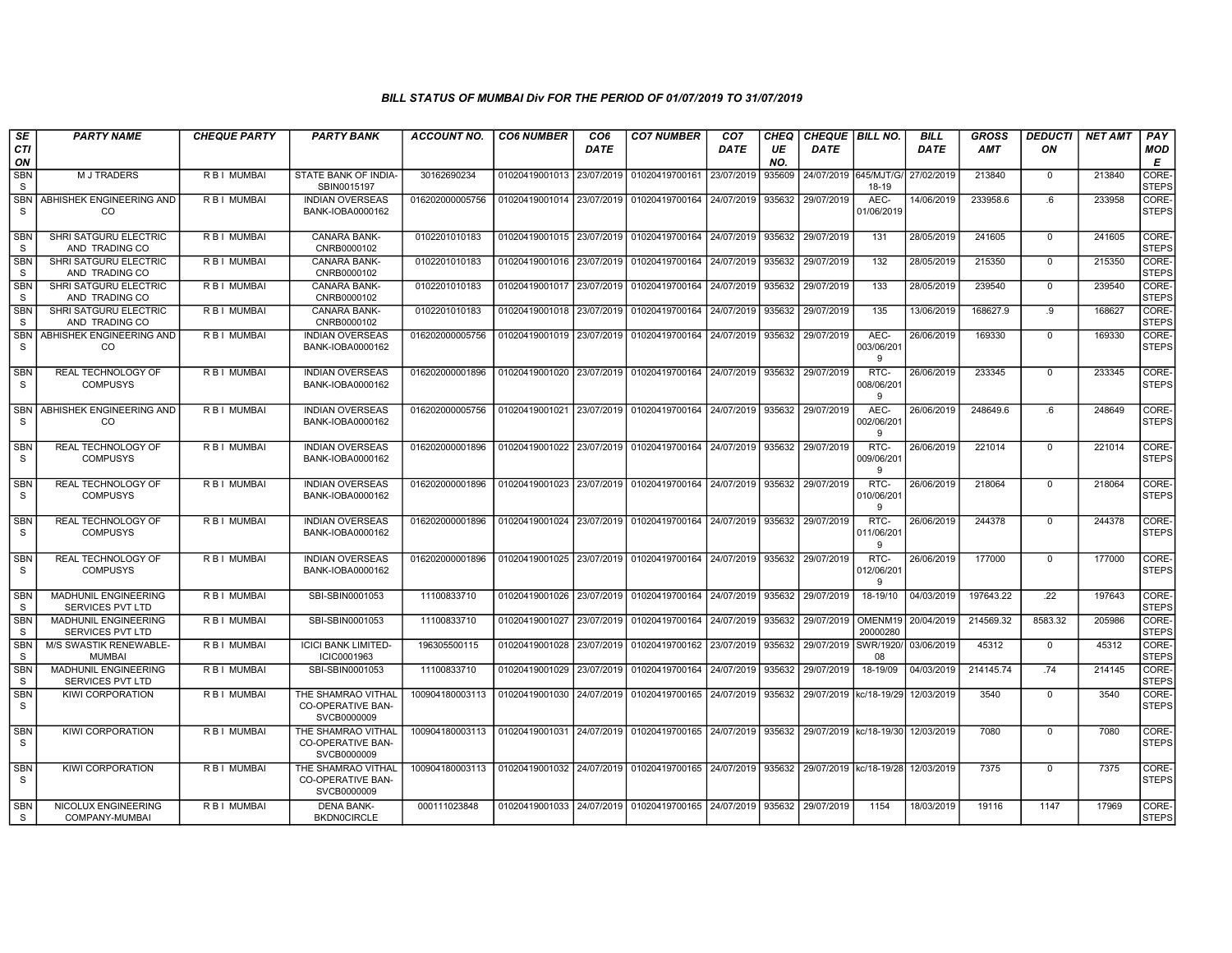| SE                         | <b>PARTY NAME</b>                                               | <b>CHEQUE PARTY</b> | <b>PARTY BANK</b>                                             | <b>ACCOUNT NO.</b> | <b>CO6 NUMBER</b>         | CO <sub>6</sub> | <b>CO7 NUMBER</b>                        | CO <sub>7</sub> | CHEQ      | CHEQUE   BILL NO.   |                             | <b>BILL</b> | <b>GROSS</b> | <b>DEDUCTI</b>  | <b>NET AMT</b>   | <b>PAY</b>                     |
|----------------------------|-----------------------------------------------------------------|---------------------|---------------------------------------------------------------|--------------------|---------------------------|-----------------|------------------------------------------|-----------------|-----------|---------------------|-----------------------------|-------------|--------------|-----------------|------------------|--------------------------------|
| <b>CTI</b><br>ON           |                                                                 |                     |                                                               |                    |                           | <b>DATE</b>     |                                          | <b>DATE</b>     | UE<br>NO. | <b>DATE</b>         |                             | <b>DATE</b> | <b>AMT</b>   | ON              |                  | MOD<br>Е                       |
| <b>SBN</b><br>S            | <b>EMD LOCOMOTIVE</b><br>TECHNOLOGIES PVT.LTD.-<br><b>NOIDA</b> | R B I MUMBAI        | CITIBANK NA-<br>CITI0000004                                   | 0520528008         | 01020419001036            | 24/07/2019      | 01020419700165                           | 24/07/2019      | 935632    | 29/07/2019          | 24382                       | 20/12/2018  | 23340        | 934             | 22406            | CORE-<br><b>STEPS</b>          |
| <b>SBN</b><br>S            | VINAY PLASTIC INDUSTRIES-<br>CHANDER NAGAR. TRI NAGAR           | R B I MUMBAI        | <b>INDIAN OVERSEAS</b><br>BANK-IOBA0001598                    | 159802000000025    | 01020419001037            | 24/07/2019      | 01020419700165                           | 24/07/2019      | 935632    | 29/07/2019          | 164                         | 01/02/2019  | 47250        | 2835            | 44415            | CORE-<br><b>STEPS</b>          |
| <b>SBN</b><br>S.           | <b>VIKRANT ENGINEERING</b><br><b>WORKS-KOLKATA</b>              | R B I MUMBAI        | KOTAK MAHINDRA<br><b>BANK-KKBK0000322</b>                     | 03222000004691     | 01020419001038            | 24/07/2019      | 01020419700165                           | 24/07/2019      | 935632    | 29/07/2019          | vr/s446/85<br>1819          | 27/11/2018  | 92400        | $\Omega$        | 92400            | CORE-<br><b>STEPS</b>          |
| <b>SBN</b><br>S            | PARK AND COMPANY-MUMBAI                                         | R B I MUMBAI        | CANARA BANK-<br>CNRB0000236                                   | 0236201002725      | 01020419001039            | 24/07/2019      | 01020419700165                           | 24/07/2019      | 935632    | 29/07/2019          | 24/19-20                    | 22/05/2019  | 188470       | $\Omega$        | 188470           | CORE-<br><b>STEPS</b>          |
| <b>SBN</b><br>S            | <b>TECHNO ENGINEERING AND</b><br><b>CARBON BRUSH CO</b>         | R B I MUMBAI        | <b>BANK OF BARODA-</b><br>BARB0BAGNAN                         | 00420200000233     | 01020419001040            | 24/07/2019      | 01020419700165                           | 24/07/2019      | 935632    | 29/07/2019          | 134/18-19                   | 19/02/2019  | 89250        | 1785            | 87465            | CORE-<br><b>STEPS</b>          |
| SBN<br><sub>S</sub>        | <b>AKSHAY ENTERPRISES</b>                                       | R B I MUMBAI        | THE SHAMRAO VITHAL<br><b>CO-OPERATIVE BAN-</b><br>SVCB0000015 | 101504180002649    | 01020419001041 24/07/2019 |                 | 01020419700166                           | 24/07/2019      | 935632    | 29/07/2019          | 02                          | 15/04/2019  | 18060        | $\mathbf{0}$    | 18060            | CORE-<br><b>STEPS</b>          |
| <b>SBN</b><br>S.           | N M INDUSTRIES                                                  | R B I MUMBAI        | THE SHAMRAO VITHAL<br><b>CO-OPERATIVE BAN-</b><br>SVCB0000015 | 101504180002566    | 01020419001042            | 24/07/2019      | 01020419700166                           | 24/07/2019      | 935632    | 29/07/2019          | 080                         | 06/06/2019  | 132300       | 2646            | 129654           | CORE-<br><b>STEPS</b>          |
| SBN<br>S.                  | A K TRADER                                                      | R B I MUMBAI        | <b>IDBI BANK LTD-</b><br>IBKL0000004                          | 0004102000039321   | 01020419001043            | 24/07/2019      | 01020419700169                           | 25/07/2019      | 935737    | 02/08/2019          | 07                          | 28/06/2019  | 89856.28     | .28             | 89856            | CORE-<br><b>STEPS</b>          |
| <b>SBN</b><br><sub>S</sub> | A K TRADER                                                      | R B I MUMBAI        | <b>IDBI BANK LTD-</b><br>IBKL0000004                          | 0004102000039321   | 01020419001044            | 24/07/2019      | 01020419700169                           | 25/07/2019      | 935737    | 02/08/2019          | 08                          | 28/06/2019  | 82010        | $\Omega$        | 82010            | CORE-<br><b>STEPS</b>          |
| <b>SBN</b><br>S            | M/S SWASTIK RENEWABLE-<br><b>MUMBAI</b>                         | R B I MUMBAI        | <b>ICICI BANK LIMITED-</b><br>ICIC0001963                     | 196305500115       | 01020419001045            | 24/07/2019      | 01020419700169                           | 25/07/2019      | 935737    | 02/08/2019 SWR/1920 | 10                          | 25/06/2019  | 152786.4     | .4              | 152786           | CORE-<br><b>STEPS</b>          |
| <b>SBN</b><br><sub>S</sub> | AAKASH ENTERPRISES                                              | R B I MUMBAI        | UNION BANK OF INDIA-<br>UBIN0531740                           | 317401010042553    | 01020419001046            |                 | 25/07/2019 01020419700168                | 25/07/2019      | 935700    | 31/07/2019          | 52/2018-19                  | 23/03/2019  | 37583        | $\mathbf{0}$    | 37583            | CORE-<br><b>STEPS</b>          |
| <b>SBN</b><br>-S           | <b>BIMAL ENGINEERING WORKS-</b><br><b>JALANDHAR</b>             | R B I MUMBAI        | <b>HDFC BANK LTD-</b><br>HDFC0000340                          | 50200028447822     | 01020419001049            | 25/07/2019      | 01020419700168                           | 25/07/2019      | 935700    | 31/07/2019          | $T-111$                     | 06/09/2018  | 32568        | 651             | 31917            | CORE-<br><b>STEPS</b>          |
| <b>SBN</b><br>S            | TRINITY HOUSE INDIA PVT LTD                                     | R B I MUMBAI        | THE SARASWAT CO-<br>OPERATIVE BANK LTD-<br>SRCB0000019        | 019502100051788    | 01020419001050            | 25/07/2019      | 01020419700168                           | 25/07/2019      | 935700    | 31/07/2019          | CLA/18/579<br>/100%         | 09/01/2019  | 25998        | $\mathbf 0$     | 25998            | CORE-<br><b>STEPS</b>          |
| SBN<br><sub>S</sub>        | VINOD STATIONERS & XEROX                                        | R B I MUMBAI        | THE COSMOS CO-<br>OPERATIVE BANK LTD-<br>COSB0000036          | 03660010578        |                           |                 | 01020419001051 25/07/2019 01020419700168 | 25/07/2019      | 935700    | 31/07/2019          | 3541                        | 18/03/2019  | 6608         | 132             | 6476             | CORE-<br><b>STEPS</b>          |
| <b>SBN</b><br><sub>S</sub> | <b>FUJI TECHNICAL SERVICES</b><br>PVT LTD-NAVI MUMBAI           | R B I MUMBAI        | <b>HDFC BANK LTD-</b><br>HDFC0000520                          | 05202320000032     | 01020419001052            |                 | 25/07/2019 01020419700168                | 25/07/2019      | 935700    | 31/07/2019          | FTS/IMP/0<br>61/1819        | 08/03/2019  | 68670        | 1373            | 67297            | CORE-<br><b>STEPS</b>          |
| <b>SBN</b><br>S            | <b>SDV EANGINEERING-</b><br><b>VARANASI</b>                     | R B I MUMBAI        | ALLAHABAD BANK-<br>ALLA0212726                                | 50214649348        | 01020419001053            | 25/07/2019      | 01020419700169                           | 25/07/2019      | 935737    | 02/08/2019          | 94                          | 30/03/2019  | 126720       | 2534            | 124186           | CORE-<br><b>STEPS</b>          |
| <b>SBN</b><br>S            | S.M.SHAH AND CO-MUMBAI                                          | R B I MUMBAI        | <b>IDBI BANK LTD-</b><br>IBKL0000173                          | 173102000001205    | 01020419001054            | 25/07/2019      | 01020419700169                           | 25/07/2019      | 935737    | 02/08/2019          | 222                         | 13/03/2019  | 224200       | $\Omega$        | 224200           | CORE-<br><b>STEPS</b>          |
| <b>SBN</b><br><sub>S</sub> | <b>FLOWTECH PUMPS AND</b><br>MOTORS-BANGALORE                   | R B I MUMBAI        | STATE BANK OF INDIA-<br>SBIN0011355                           | 36890867357        | 01020419001055            | 25/07/2019      | 01020419700169                           | 25/07/2019      | 935737    | 02/08/2019          | FTP/2018-<br>19/216         | 30/03/2019  | 94636        | 1893            | 92743            | CORE-<br><b>STEPS</b>          |
| <b>SBN</b><br>S            | <b>FLOWTECH PUMPS AND</b><br>MOTORS-BANGALORE                   | R B I MUMBAI        | STATE BANK OF INDIA-<br>SBIN0011355                           | 36890867357        | 01020419001056            | 25/07/2019      | 01020419700169                           | 25/07/2019      | 935737    | 02/08/2019          | FTP/2018-<br>19/214         | 30/03/2019  | 96760        | 1935            | 94825            | CORE-<br><b>STEPS</b>          |
| <b>SBN</b><br>S            | <b>IKIGAI SOLUTIONS-MUMBAI</b>                                  | R B I MUMBAI        | <b>ICICI BANK LTD-</b><br>ICIC0000038                         | 003805007346       | 01020419001057            |                 | 25/07/2019 01020419700171                | 26/07/2019      | 935737    | 02/08/2019          | $IS/19-$<br>20/002          | 24/04/2019  | 182186.1     | $\cdot$ 1       | 182186           | CORE-<br><b>STEPS</b>          |
| <b>SBN</b><br>S            | IKIGAI SOLUTIONS-MUMBAI                                         | R B I MUMBAI        | <b>ICICI BANK LTD-</b><br><b>ICIC0000038</b>                  | 003805007346       | 01020419001058            | 25/07/2019      | 01020419700171                           | 26/07/2019      | 935737    | 02/08/2019          | $IS/19-$<br>20/004          | 17/05/2019  | 247800       | $\mathbf 0$     | 247800           | CORE-<br><b>STEPS</b>          |
| <b>SBN</b><br><sub>S</sub> | <b>IKIGAI SOLUTIONS-MUMBAI</b>                                  | R B I MUMBAI        | <b>ICICI BANK LTD-</b><br><b>ICIC0000038</b>                  | 003805007346       | 01020419001059            | 25/07/2019      | 01020419700171                           | 26/07/2019      | 935737    | 02/08/2019          | S/19-20/01                  | 05/04/2019  | 236755.2     | $\overline{.2}$ | 236755<br>204494 | CORE-<br><b>STEPS</b><br>CORE- |
| <b>SBN</b><br><sub>S</sub> | KNORR-BREMSE INDIA PVT.<br>LTD.-PALWAL                          | R B I MUMBAI        | DEUTSCHE BANK AG-<br>DEUT0796DEL                              | 1045699000         | 01020419001060            | 25/07/2019      | 01020419700171                           | 26/07/2019      | 935737    | 02/08/2019          | 181900556<br>$\overline{7}$ | 22/02/2019  | 204494       | $\Omega$        |                  | <b>STEPS</b>                   |
| <b>SBN</b><br>S            | RAJESH HARDWARE<br>PRODUCTS-MUMBAI                              | R B I MUMBAI        | CANARA BANK-<br>CNRB0000210                                   | 0210256110018      | 01020419001061            | 25/07/2019      | 01020419700171                           | 26/07/2019      | 935737    | 02/08/2019          | R/MAY/02/<br>19-20          | 06/05/2019  | 249520.44    | .44             | 249520           | CORE-<br><b>STEPS</b>          |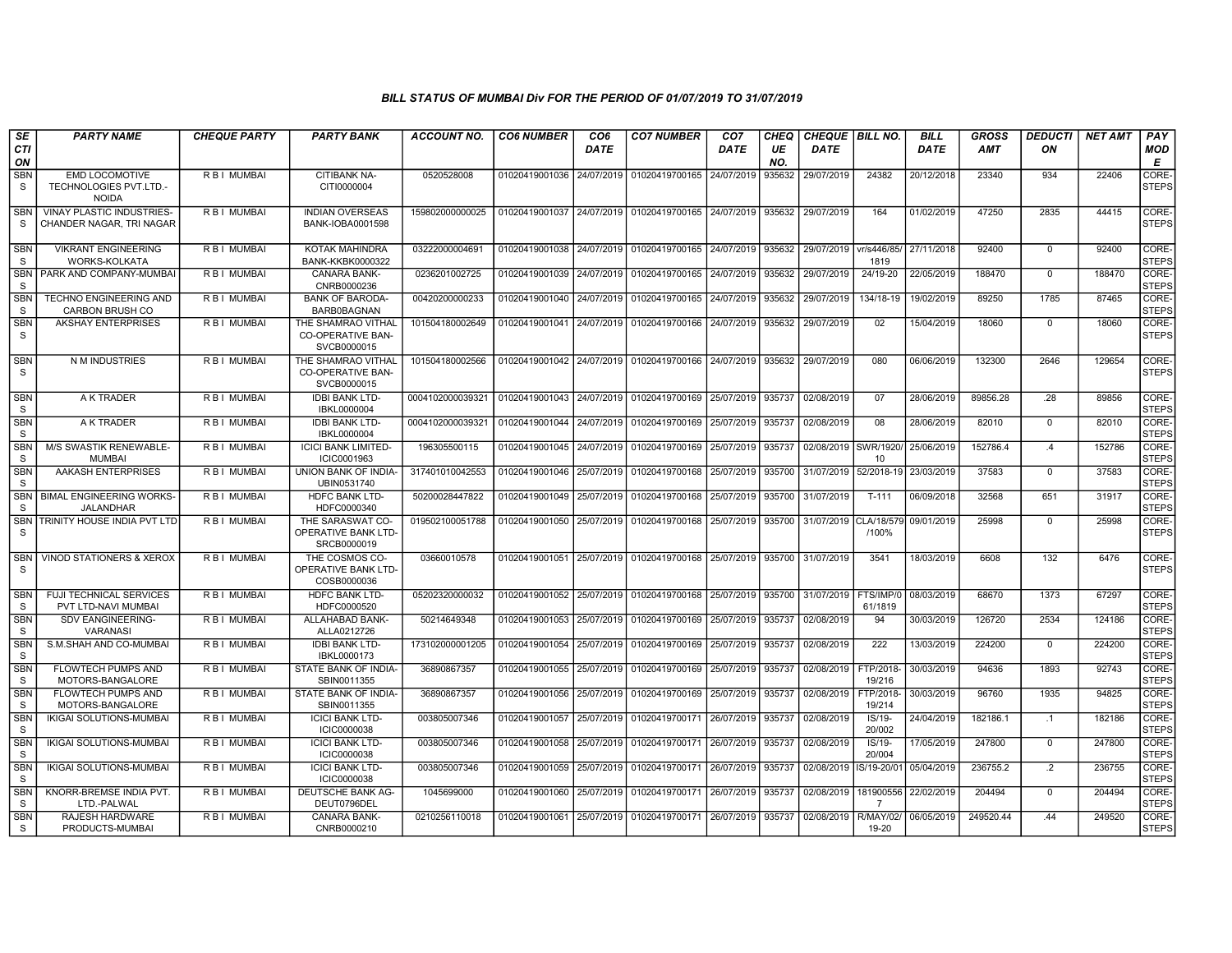| SE<br>CTI                  | <b>PARTY NAME</b>                                                             | <b>CHEQUE PARTY</b> | <b>PARTY BANK</b>                                                       | ACCOUNT NO.      | <b>CO6 NUMBER</b>         | CO <sub>6</sub><br><b>DATE</b> | <b>CO7 NUMBER</b>                                                  | CO <sub>7</sub><br>DATE | <b>CHEQ</b><br>UE | <b>CHEQUE BILL NO.</b><br>DATE |                                        | <b>BILL</b><br><b>DATE</b> | <b>GROSS</b><br>AMT | <b>DEDUCTI</b><br>ON | <b>NET AMT</b> | <b>PAY</b><br><b>MOD</b>   |
|----------------------------|-------------------------------------------------------------------------------|---------------------|-------------------------------------------------------------------------|------------------|---------------------------|--------------------------------|--------------------------------------------------------------------|-------------------------|-------------------|--------------------------------|----------------------------------------|----------------------------|---------------------|----------------------|----------------|----------------------------|
| ON<br><b>SBN</b><br>S      | <b>FAIVELEY TRANSPORT RAIL</b><br>TECHNOLOGIES INDIA LIMITED-<br><b>HOSUR</b> | R B I MUMBAI        | <b>BNP PARIBAS-</b><br>BNPA0009067                                      | 0906710149500165 | 01020419001062            | 25/07/2019                     | 01020419700171 26/07/2019                                          |                         | NO.<br>935737     | 02/08/2019                     | 332019010<br>0177                      | 19/01/2019                 | 204750              | 4095                 | 200655         | E<br>CORE-<br><b>STEPS</b> |
| <b>SBN</b><br>-S           | ANAND SONS CORPORATION                                                        | R B I MUMBAI        | <b>CANARA BANK-</b><br>CNRB0000204                                      | 0204256060418    |                           |                                | 01020419001063 25/07/2019 01020419700171 26/07/2019 935737         |                         |                   | 02/08/2019                     | 105                                    | 10/05/2019                 | 148562              | 2971                 | 145591         | CORE-<br><b>STEPS</b>      |
| <b>SBN</b><br>S.           | NAGINA INDUSTRIAL<br>CORPORATION-<br>SECUNDERABAD                             | R B I MUMBAI        | <b>DENA BANK-</b><br>BKDN0610159                                        | 015913001108     |                           |                                | 01020419001064 25/07/2019 01020419700171 26/07/2019 935737         |                         |                   | 02/08/2019                     | 7513                                   | 07/03/2019                 | 126378              | $\Omega$             | 126378         | CORE-<br><b>STEPS</b>      |
| <b>SBN</b><br>S            | <b>FAIVELEY TRANSPORT RAIL</b><br>TECHNOLOGIES INDIA LIMITED-<br><b>HOSUR</b> | R B I MUMBAI        | <b>BNP PARIBAS-</b><br>BNPA0009067                                      | 0906710149500165 |                           |                                | 01020419001066 25/07/2019 01020419700171 26/07/2019 935737         |                         |                   | 02/08/2019                     | 332019010<br>0641                      | 16/02/2019                 | 42525               | 851                  | 41674          | CORE-<br><b>STEPS</b>      |
| <b>SBN</b><br>- S          | SPM INSTRUMENT INDIA PVT<br>LTD                                               | R B I MUMBAI        | <b>HDFC BANK LTD-</b><br>HDFC0000545                                    | 05452320001207   | 01020419001067            |                                | 25/07/2019 01020419700171 26/07/2019 935737                        |                         |                   |                                | 02/08/2019 SAL-617/18 20/03/2019<br>19 |                            | 249999.52           | .52                  | 249999         | CORE-<br><b>STEPS</b>      |
| SBN<br>S                   | FAIVELEY TRANSPORT RAIL<br>TECHNOLOGIES INDIA LIMITED-<br><b>HOSUR</b>        | RBI MUMBAI          | <b>BNP PARIBAS-</b><br>BNPA0009067                                      | 0906710149500165 | 01020419001069 25/07/2019 |                                | 01020419700171 26/07/2019 935737                                   |                         |                   | 02/08/2019                     | 0052                                   | 332019010 08/01/2019       | 79380               | 4763                 | 74617          | CORE-<br><b>STEPS</b>      |
| <b>SBN</b><br>S            | <b>FAIVELEY TRANSPORT RAIL</b><br>TECHNOLOGIES INDIA LIMITED-<br><b>BADDI</b> | R B I MUMBAI        | <b>BNP PARIBAS-</b><br>BNPA0009067                                      | 0906710149500165 |                           |                                | 01020419001070 25/07/2019 01020419700171 26/07/2019 935737         |                         |                   | 02/08/2019                     | 022019030<br>0195                      | 22/02/2019                 | 221837.64           | .64                  | 221837         | CORE-<br><b>STEPS</b>      |
| <b>SBN</b><br>-S           | <b>FAIVELEY TRANSPORT RAIL</b><br>TECHNOLOGIES INDIA LIMITED<br><b>HOSUR</b>  | R B I MUMBAI        | <b>BNP PARIBAS-</b><br>BNPA0009067                                      | 0906710149500165 |                           |                                | 01020419001071   25/07/2019   01020419700171   26/07/2019   935737 |                         |                   | 02/08/2019                     | 332019010<br>0670                      | 19/02/2019                 | 33453               | $\mathbf 0$          | 33453          | CORE-<br><b>STEPS</b>      |
| <b>SBN</b><br>S            | CENTRAL GASKET CO.-<br><b>MUMBAI</b>                                          | R B I MUMBAI        | <b>BHARAT COOPERATIVE</b><br><b>BANK MUMBAI LIMITED-</b><br>BCBM0000067 | 006612100002019  |                           |                                | 01020419001072 25/07/2019 01020419700171 26/07/2019 935737         |                         |                   | 02/08/2019                     | 1217                                   | 06/05/2019                 | 36750               | $\Omega$             | 36750          | CORE-<br><b>STEPS</b>      |
| <b>SBN</b><br>S            | SRI JAI MEDIA-MUMBAI                                                          | R B I MUMBAI        | <b>ICICI BANK LTD-</b><br>ICIC0001098                                   | 109805000745     | 01020419001073 25/07/2019 |                                | 01020419700171 26/07/2019 935737                                   |                         |                   | 02/08/2019                     | SJM/0298/<br>19-20                     | 31/05/2019                 | 127238.22           | .22                  | 127238         | CORE-<br><b>STEPS</b>      |
| <b>SBN</b><br>s            | <b>JASMINE TRADING CO-</b><br><b>MUMBAI</b>                                   | R B I MUMBAI        | <b>HDFC BANK LTD-</b><br>HDFC0000001                                    | 00018190000111   | 01020419001074 25/07/2019 |                                | 01020419700171 26/07/2019 935737                                   |                         |                   | 02/08/2019                     | 44                                     | 27/05/2019                 | 9899.99             | .99                  | 9899           | CORE-<br><b>STEPS</b>      |
| <b>SBN</b><br>S            | SHUBH ENTERPRISE                                                              | R B I MUMBAI        | <b>BANK OF</b><br>MAHARASHTRA-<br>MAHB0000635                           | 60007647624      | 01020419001075 26/07/2019 |                                | 01020419700176                                                     | 30/07/2019 935700       |                   | 31/07/2019                     | 41                                     | 02/03/2019                 | 86140               | 3446                 | 82694          | CORE-<br><b>STEPS</b>      |
| SBN<br>S.                  | SHUBH ENTERPRISE                                                              | R B I MUMBAI        | <b>BANK OF</b><br>MAHARASHTRA-<br>MAHB0000635                           | 60007647624      |                           |                                | 01020419001076 26/07/2019 01020419700176 30/07/2019 935700         |                         |                   | 31/07/2019                     | 31                                     | 26/11/2018                 | 171690              | 6868                 | 164822         | CORE-<br><b>STEPS</b>      |
| <b>SBN</b><br>S            | SHREYA TRADING CO.                                                            | R B I MUMBAI        | <b>DOMBIVLI NAGARI</b><br>SAHAKARI BANK LIMIT-<br>DNSB0000003           | 011013100000074  |                           |                                | 01020419001077 26/07/2019 01020419700176                           | 30/07/2019 935700       |                   | 31/07/2019                     | 588                                    | 02/03/2019                 | 41772               | 2506                 | 39266          | CORE-<br><b>STEPS</b>      |
| <b>SBN</b><br>S.           | SHREYA TRADING CO.                                                            | R B I MUMBAI        | <b>DOMBIVLI NAGARI</b><br>SAHAKARI BANK LIMIT-<br>DNSB0000003           | 011013100000074  |                           |                                | 01020419001078 26/07/2019 01020419700176 30/07/2019 935700         |                         |                   | 31/07/2019                     | 589                                    | 02/03/2019                 | 5487                | 329                  | 5158           | CORE-<br><b>STEPS</b>      |
| <b>SBN</b><br>S            | <b>ALIF ENTERPRISES</b>                                                       | R B I MUMBAI        | <b>DENA BANK-</b><br>BKDN0460070                                        | 007011023984     |                           |                                | 01020419001079 26/07/2019 01020419700174 26/07/2019 935634         |                         |                   | 30/07/2019                     | 09.19.20                               | 06/07/2019                 | 81884.92            | .92                  | 81884          | CORE-<br><b>STEPS</b>      |
| <b>SBN</b><br><sub>S</sub> | SHRI SATGURU ELECTRIC<br>AND TRADING CO                                       | R B I MUMBAI        | <b>CANARA BANK-</b><br>CNRB0000102                                      | 0102201010183    | 01020419001080            | 26/07/2019                     | 01020419700174                                                     | 26/07/2019              | 935634            | 30/07/2019                     | 134                                    | 04/06/2019                 | 489605.6            | 8298.6               | 481307         | CORE-<br><b>STEPS</b>      |
| <b>SBN</b><br><sub>S</sub> | <b>BLACK LOTUS NANO</b><br>TECHNOLOGIES-NAVI MUMBAI                           | R B I MUMBAI        | <b>IDBI BANK LTD-</b><br>IBKL0000367                                    | 0367651100000240 | 01020419001082 26/07/2019 |                                | 01020419700170                                                     | 26/07/2019 935634       |                   | 30/07/2019                     | <b>BLN/18-</b><br>19/036               | 13/03/2019                 | 138060              | $\mathbf 0$          | 138060         | CORE-<br><b>STEPS</b>      |
| <b>SBN</b><br>S.           | BLACK BURN AND CO.<br>PRIVATE LTD-KOLKATA                                     | R B I MUMBAI        | STATE BANK OF INDIA-<br>SBIN0004288                                     | 56302030925      | 01020419001083            | 26/07/2019                     | 01020419700170                                                     | 26/07/2019 935634       |                   | 30/07/2019                     | bbc/18-<br>19/2793                     | 14/03/2019                 | 31500               | $\Omega$             | 31500          | CORE-<br><b>STEPS</b>      |
| SBN<br>-S                  | <b>DIKSHA PACMUMBAI</b>                                                       | R B I MUMBAI        | <b>IDBI BANK LTD-</b><br>IBKL0000587                                    | 587102000001014  | 01020419001084            |                                | 26/07/2019 01020419700170                                          | 26/07/2019 935634       |                   | 30/07/2019                     | 141                                    | 22/10/2018                 | 27300               | $\mathbf 0$          | 27300          | CORE-<br><b>STEPS</b>      |
| <b>SBN</b><br>S            | <b>AKSHAY ENTERPRISES</b>                                                     | R B I MUMBAI        | THE SHAMRAO VITHAL<br>CO-OPERATIVE BAN-<br>SVCB0000015                  | 101504180002649  | 01020419001085            | 26/07/2019                     | 01020419700170                                                     | 26/07/2019 935634       |                   | 30/07/2019                     | 03/A                                   | 06/05/2019                 | 140715              | $\mathbf 0$          | 140715         | CORE-<br><b>STEPS</b>      |